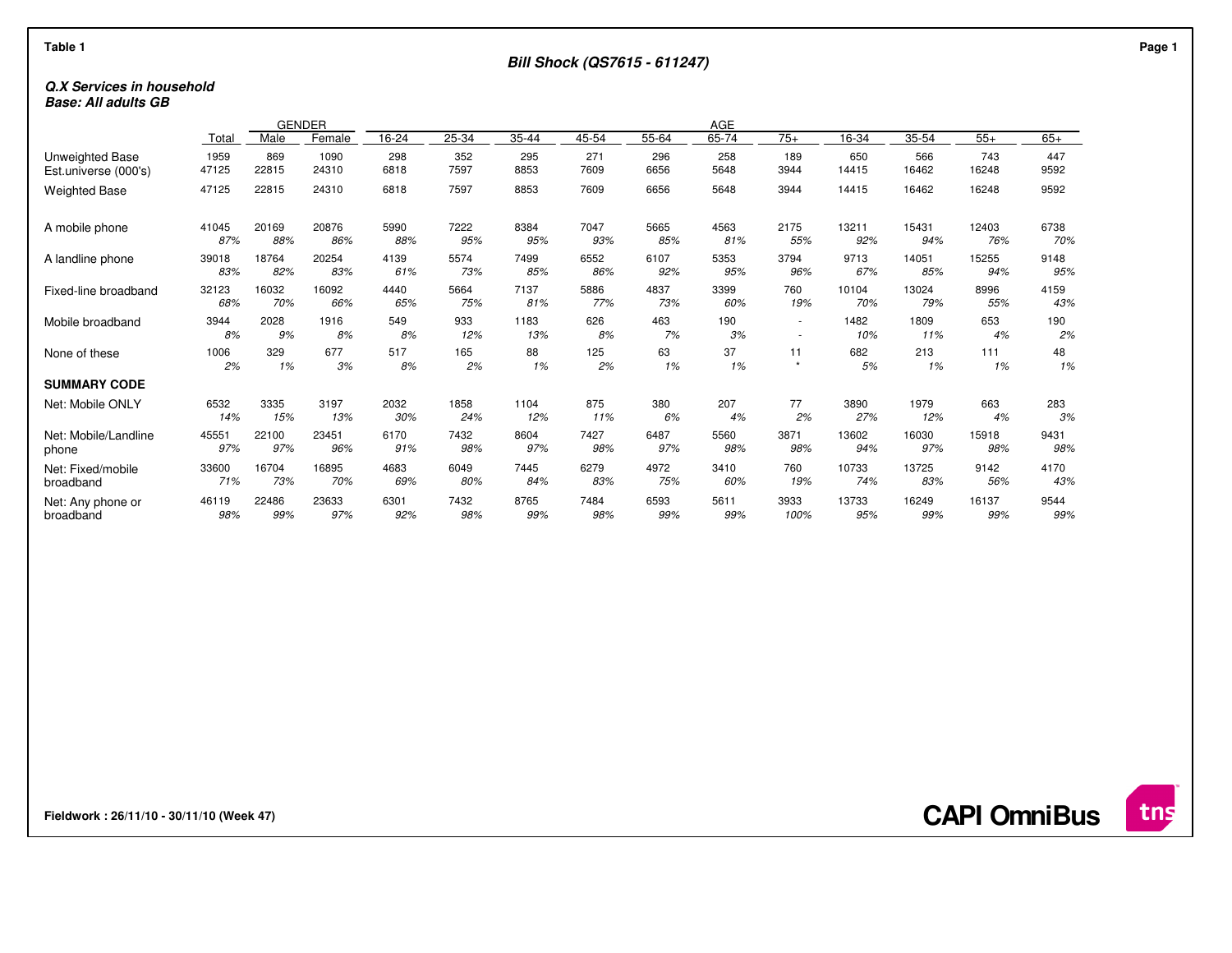# **Q.X Services in household**

**Base: All adults GB**

|                        |       | SOCIAL CLASS |                |                |       | SOCIAL CLASS |                   | <b>MARITAL STATUS</b>               |        |                                |  |
|------------------------|-------|--------------|----------------|----------------|-------|--------------|-------------------|-------------------------------------|--------|--------------------------------|--|
|                        | Total | AB           | C <sub>1</sub> | C <sub>2</sub> | DE    | ABC1         | C <sub>2</sub> DE | Married\<br>Living<br>as<br>married | Single | Widow<br>divorced<br>seperated |  |
| <b>Unweighted Base</b> | 1959  | 337          | 500            | 411            | 711   | 837          | 1122              | 1112                                | 527    | 320                            |  |
| Est.universe (000's)   | 47125 | 10504        | 15342          | 9693           | 11586 | 25846        | 21279             | 27935                               | 12122  | 7068                           |  |
| <b>Weighted Base</b>   | 47125 | 10504        | 15342          | 9693           | 11586 | 25846        | 21279             | 27935                               | 12122  | 7068                           |  |
| A mobile phone         | 41045 | 9617         | 14117          | 8252           | 9059  | 23734        | 17311             | 25443                               | 10571  | 5031                           |  |
|                        | 87%   | 92%          | 92%            | 85%            | 78%   | 92%          | 81%               | 91%                                 | 87%    | 71%                            |  |
| A landline phone       | 39018 | 9815         | 13073          | 7694           | 8435  | 22889        | 16130             | 24679                               | 8135   | 6205                           |  |
|                        | 83%   | 93%          | 85%            | 79%            | 73%   | 89%          | 76%               | 88%                                 | 67%    | 88%                            |  |
| Fixed-line broadband   | 32123 | 8954         | 11806          | 6303           | 5061  | 20760        | 11364             | 21581                               | 7493   | 3050                           |  |
|                        | 68%   | 85%          | 77%            | 65%            | 44%   | 80%          | 53%               | 77%                                 | 62%    | 43%                            |  |
| Mobile broadband       | 3944  | 932          | 1468           | 698            | 845   | 2400         | 1544              | 2353                                | 1230   | 361                            |  |
|                        | 8%    | 9%           | 10%            | 7%             | 7%    | 9%           | 7%                | 8%                                  | 10%    | 5%                             |  |
| None of these          | 1006  | 103          | 226            | 245            | 431   | 330          | 676               | 307                                 | 631    | 68                             |  |
|                        | 2%    | 1%           | 1%             | 3%             | 4%    | 1%           | 3%                | 1%                                  | 5%     | 1%                             |  |
| <b>SUMMARY CODE</b>    |       |              |                |                |       |              |                   |                                     |        |                                |  |
| Net: Mobile ONLY       | 6532  | 417          | 1944           | 1557           | 2614  | 2361         | 4171              | 2531                                | 3255   | 746                            |  |
|                        | 14%   | 4%           | 13%            | 16%            | 23%   | 9%           | 20%               | 9%                                  | 27%    | 11%                            |  |
| Net: Mobile/Landline   | 45551 | 10233        | 15017          | 9252           | 11049 | 25250        | 20301             | 27210                               | 11390  | 6951                           |  |
| phone                  | 97%   | 97%          | 98%            | 95%            | 95%   | 98%          | 95%               | 97%                                 | 94%    | 98%                            |  |
| Net: Fixed/mobile      | 33600 | 9084         | 12273          | 6633           | 5610  | 21357        | 12242             | 22355                               | 7966   | 3279                           |  |
| broadband              | 71%   | 86%          | 80%            | 68%            | 48%   | 83%          | 58%               | 80%                                 | 66%    | 46%                            |  |
| Net: Any phone or      | 46119 | 10401        | 15116          | 9448           | 11155 | 25516        | 20603             | 27629                               | 11491  | 7000                           |  |
| broadband              | 98%   | 99%          | 99%            | 97%            | 96%   | 99%          | 97%               | 99%                                 | 95%    | 99%                            |  |

**Fieldwork : 26/11/10 - 30/11/10 (Week 47)** 

 $int$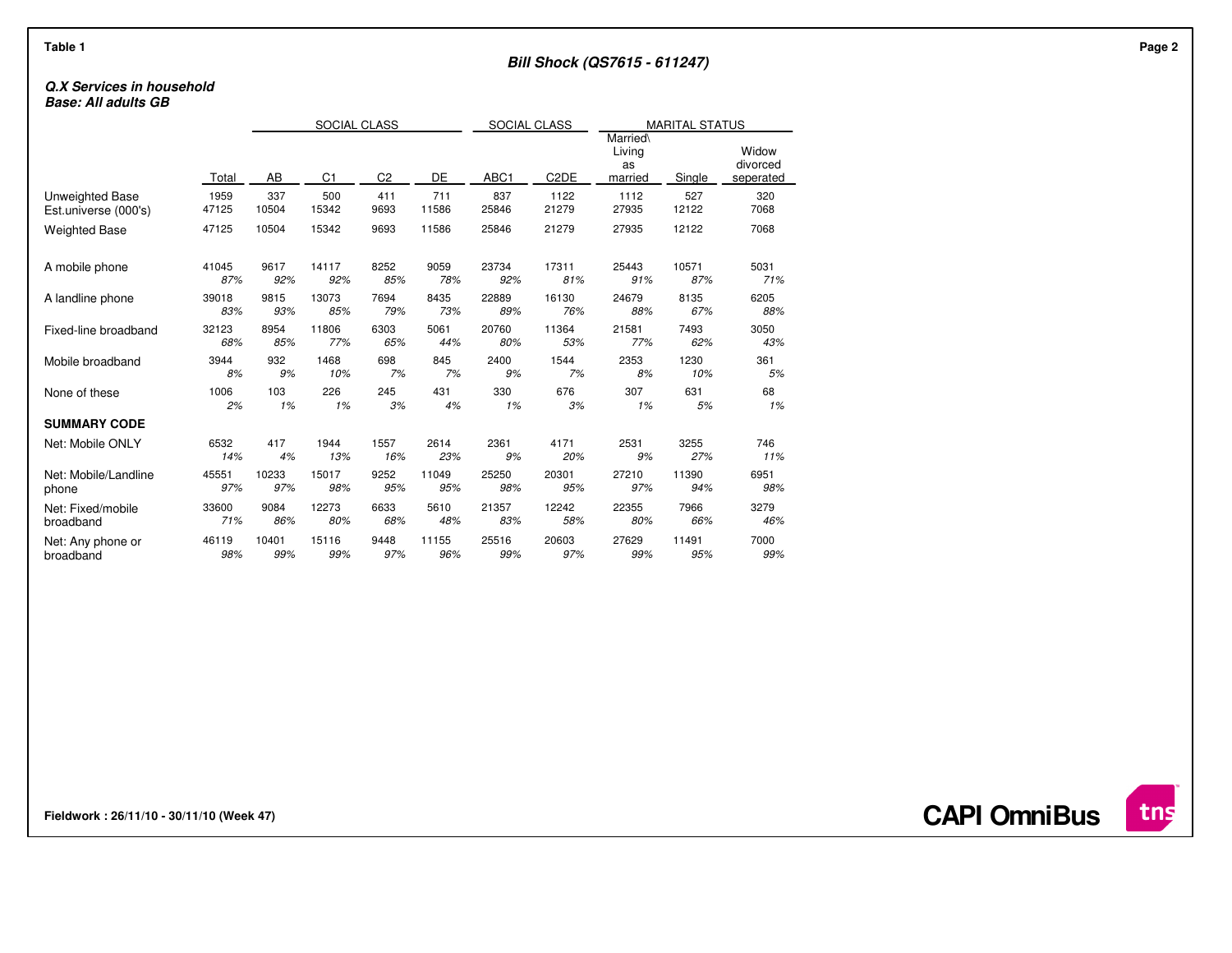# **Q.X Services in household**

**Base: All adults GB**

|                      |       | <b>WORKING STATUS</b> |         | <b>WORKING STATUS</b> |      |       | CHILDREN |       |         |          |       |
|----------------------|-------|-----------------------|---------|-----------------------|------|-------|----------|-------|---------|----------|-------|
|                      |       |                       | Not     | Full                  | Part |       |          | No    |         |          |       |
|                      | Total | Working               | working | time                  | time | Other | Child    | child | England | Scotland | Wales |
| Unweighted Base      | 1959  | 877                   | 1082    | 616                   | 261  | 1082  | 578      | 1381  | 1710    | 138      | 111   |
| Est.universe (000's) | 47125 | 23598                 | 23527   | 17299                 | 6299 | 23527 | 14237    | 32888 | 40600   | 4104     | 2421  |
| <b>Weighted Base</b> | 47125 | 23598                 | 23527   | 17299                 | 6299 | 23527 | 14237    | 32888 | 40600   | 4104     | 2421  |
| A mobile phone       | 41045 | 22234                 | 18811   | 16407                 | 5827 | 18811 | 13127    | 27918 | 35587   | 3374     | 2084  |
|                      | 87%   | 94%                   | 80%     | 95%                   | 93%  | 80%   | 92%      | 85%   | 88%     | 82%      | 86%   |
| A landline phone     | 39018 | 19860                 | 19158   | 14563                 | 5297 | 19158 | 11297    | 27722 | 33907   | 3044     | 2067  |
|                      | 83%   | 84%                   | 81%     | 84%                   | 84%  | 81%   | 79%      | 84%   | 84%     | 74%      | 85%   |
| Fixed-line broadband | 32123 | 18857                 | 13267   | 13958                 | 4898 | 13267 | 10835    | 21289 | 28400   | 2391     | 1332  |
|                      | 68%   | 80%                   | 56%     | 81%                   | 78%  | 56%   | 76%      | 65%   | 70%     | 58%      | 55%   |
| Mobile broadband     | 3944  | 2529                  | 1415    | 1907                  | 622  | 1415  | 1500     | 2444  | 3488    | 219      | 238   |
|                      | 8%    | 11%                   | 6%      | 11%                   | 10%  | 6%    | 11%      | 7%    | 9%      | 5%       | 10%   |
| None of these        | 1006  | 200                   | 806     | 61                    | 139  | 806   | 373      | 633   | 844     | 100      | 62    |
|                      | 2%    | 1%                    | 3%      | $\star$               | 2%   | 3%    | 3%       | 2%    | 2%      | 2%       | 3%    |
| <b>SUMMARY CODE</b>  |       |                       |         |                       |      |       |          |       |         |          |       |
| Net: Mobile ONLY     | 6532  | 3242                  | 3290    | 2396                  | 846  | 3290  | 2306     | 4226  | 5471    | 794      | 268   |
|                      | 14%   | 14%                   | 14%     | 14%                   | 13%  | 14%   | 16%      | 13%   | 13%     | 19%      | 11%   |
| Net: Mobile/Landline | 45551 | 23103                 | 22448   | 16960                 | 6143 | 22448 | 13603    | 31948 | 39378   | 3838     | 2335  |
| phone                | 97%   | 98%                   | 95%     | 98%                   | 98%  | 95%   | 96%      | 97%   | 97%     | 94%      | 96%   |
| Net: Fixed/mobile    | 33600 | 19819                 | 13780   | 14529                 | 5290 | 13780 | 11482    | 22118 | 29603   | 2518     | 1478  |
| broadband            | 71%   | 84%                   | 59%     | 84%                   | 84%  | 59%   | 81%      | 67%   | 73%     | 61%      | 61%   |
| Net: Any phone or    | 46119 | 23399                 | 22721   | 17239                 | 6160 | 22721 | 13864    | 32255 | 39756   | 4004     | 2359  |
| broadband            | 98%   | 99%                   | 97%     | 100%                  | 98%  | 97%   | 97%      | 98%   | 98%     | 98%      | 97%   |

**Fieldwork : 26/11/10 - 30/11/10 (Week 47)** 



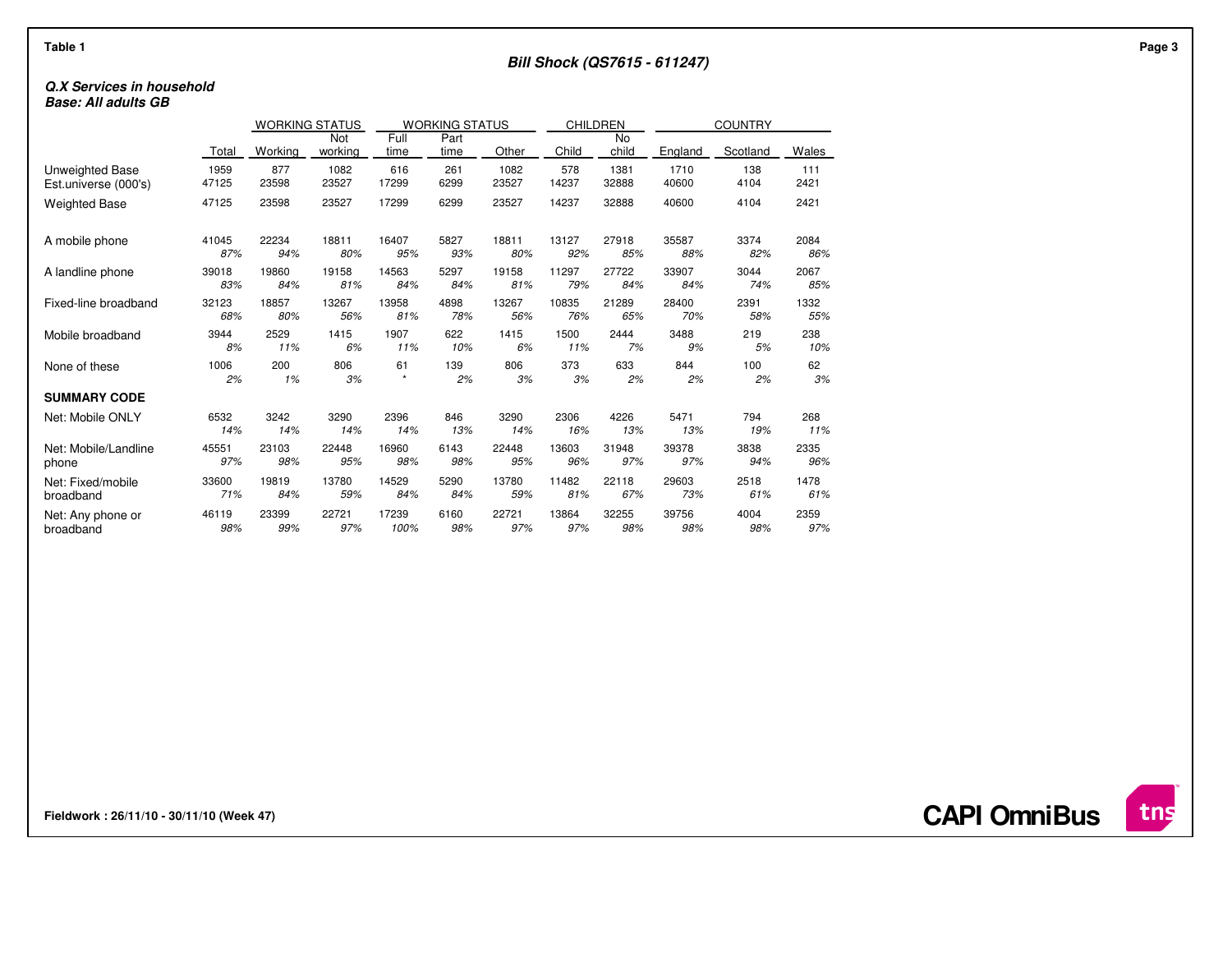## **Bill Shock (QS7615 - 611247)**

# **Q.X Services in household**

**Base: All adults GB**

|                      | GOVERNMENT REGIONS |               |               |                                |                  |                  |                    |           |               |               |              |           |
|----------------------|--------------------|---------------|---------------|--------------------------------|------------------|------------------|--------------------|-----------|---------------|---------------|--------------|-----------|
|                      | Total              | North<br>East | North<br>West | Yorkshire<br>and The<br>Humber | East<br>Midlands | West<br>Midlands | East of<br>England | London    | South<br>East | South<br>West | <b>Wales</b> | Scotland  |
| Unweighted Base      | 1959               | 88            | 244           | 179                            | 158              | 155              | 190                | 243       | 274           | 179           | 111          | 138       |
| Est.universe (000's) | 47125              | 1824          | 5498          | 4275                           | 3742             | 4284             | 4747               | 5533      | 6748          | 3949          | 2421         | 4104      |
| <b>Weighted Base</b> | 47125              | 1824          | 5498          | 4275                           | 3742             | 4284             | 4747               | 5533      | 6748          | 3949          | 2421         | 4104      |
| A mobile phone       | 41045              | 1644          | 4649          | 3959                           | 3274             | 3800             | 4384               | 4651      | 6065          | 3162          | 2084         | 3374      |
|                      | 87%                | 90%           | 85%           | 93%                            | 88%              | 89%              | 92%                | 84%       | 90%           | 80%           | 86%          | 82%       |
| A landline phone     | 39018              | 1473          | 4405          | 3811                           | 3022             | 3384             | 4422               | 3976      | 5986          | 3428          | 2067         | 3044      |
|                      | 83%                | 81%           | 80%           | 89%                            | 81%              | 79%              | 93%                | 72%       | 89%           | 87%           | 85%          | 74%       |
| Fixed-line broadband | 32123              | 1301          | 3793          | 3174                           | 2654             | 2942             | 3607               | 3576      | 4930          | 2425          | 1332         | 2391      |
|                      | 68%                | 71%           | 69%           | 74%                            | 71%              | 69%              | 76%                | 65%       | 73%           | 61%           | 55%          | 58%       |
| Mobile broadband     | 3944               | 43            | 310           | 337                            | 440              | 376              | 682                | 605       | 463           | 231           | 238          | 219       |
|                      | 8%                 | 2%            | 6%            | 8%                             | 12%              | 9%               | 14%                | 11%       | 7%            | 6%            | 10%          | 5%        |
| None of these        | 1006<br>2%         | 13<br>1%      | 114<br>2%     |                                | 49<br>1%         | 63<br>1%         | 101<br>2%          | 242<br>4% | 115<br>2%     | 146<br>4%     | 62<br>3%     | 100<br>2% |
| <b>SUMMARY CODE</b>  |                    |               |               |                                |                  |                  |                    |           |               |               |              |           |
| Net: Mobile ONLY     | 6532               | 313           | 943           | 464                            | 671              | 815              | 223                | 1077      | 590           | 375           | 268          | 794       |
|                      | 14%                | 17%           | 17%           | 11%                            | 18%              | 19%              | 5%                 | 19%       | 9%            | 9%            | 11%          | 19%       |
| Net: Mobile/Landline | 45551              | 1786          | 5348          | 4275                           | 3693             | 4199             | 4646               | 5053      | 6576          | 3803          | 2335         | 3838      |
| phone                | 97%                | 98%           | 97%           | 100%                           | 99%              | 98%              | 98%                | 91%       | 97%           | 96%           | 96%          | 94%       |
| Net: Fixed/mobile    | 33600              | 1301          | 3933          | 3298                           | 2902             | 3053             | 3853               | 3765      | 4967          | 2532          | 1478         | 2518      |
| broadband            | 71%                | 71%           | 72%           | 77%                            | 78%              | 71%              | 81%                | 68%       | 74%           | 64%           | 61%          | 61%       |
| Net: Any phone or    | 46119              | 1811          | 5384          | 4275                           | 3693             | 4221             | 4646               | 5291      | 6633          | 3803          | 2359         | 4004      |
| broadband            | 98%                | 99%           | 98%           | 100%                           | 99%              | 99%              | 98%                | 96%       | 98%           | 96%           | 97%          | 98%       |

**Fieldwork : 26/11/10 - 30/11/10 (Week 47)** 

**CAPI OmniBus**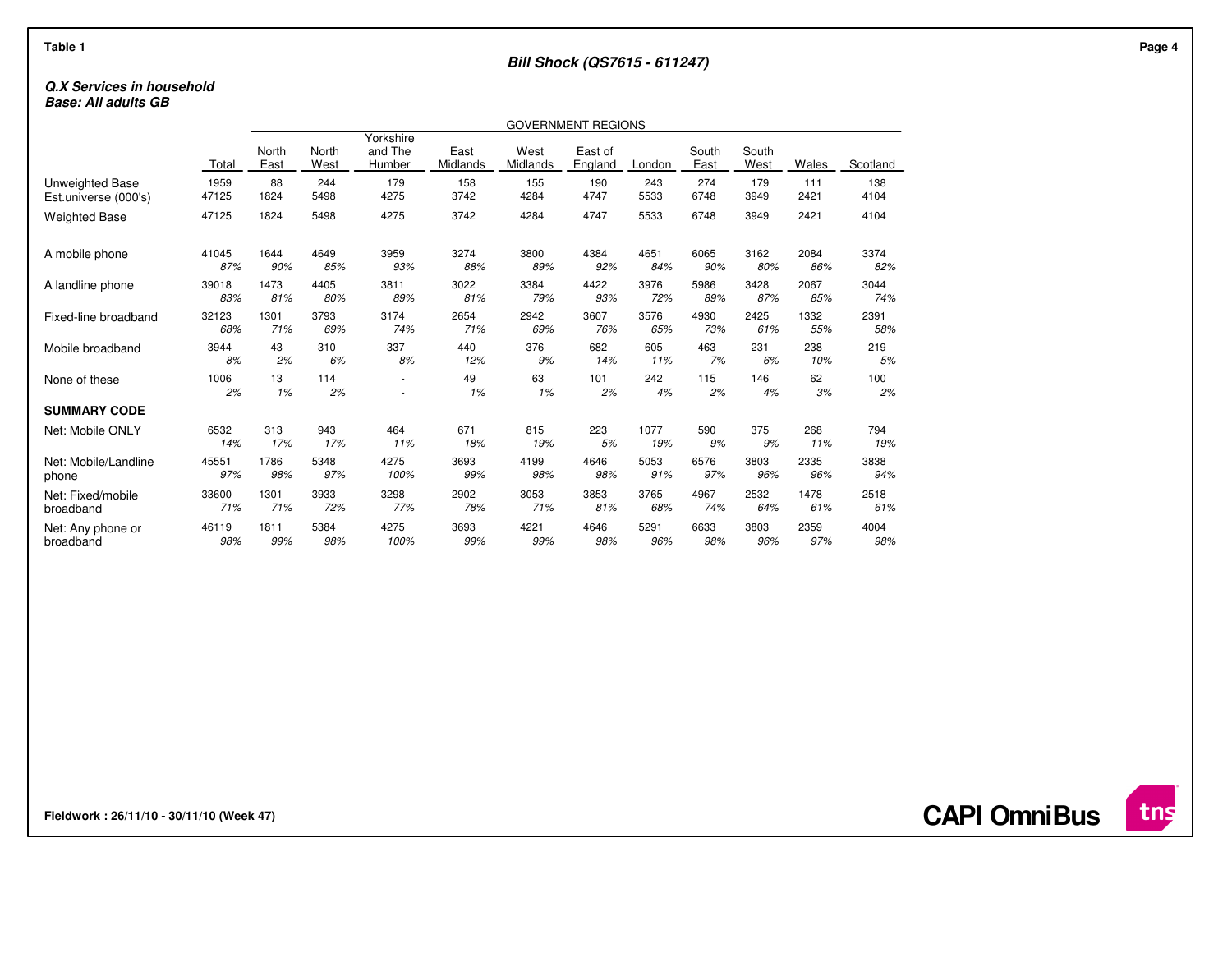# **Bill Shock (QS7615 - 611247)**

### **Q.X Services in householdBase: All adults GB**

|                      | Total        | Mobile only<br>household | Mobile only<br>bill payer |
|----------------------|--------------|--------------------------|---------------------------|
| Unweighted Base      | 1959         | 301                      | 430                       |
| Est.universe (000's) | 47125        | 6532                     | 10073                     |
| <b>Weighted Base</b> | 47125        | 6532                     | 10073                     |
| A mobile phone       | 41045        | 6532                     | 10073                     |
|                      | 87%          | 100%                     | 100%                      |
| A landline phone     | 39018<br>83% |                          | 4384<br>44%               |
| Fixed-line broadband | 32123        | 1691                     | 5325                      |
|                      | 68%          | 26%                      | 53%                       |
| Mobile broadband     | 3944         | 916                      | 1504                      |
|                      | 8%           | 14%                      | 15%                       |
| None of these        | 1006<br>2%   |                          |                           |
| <b>SUMMARY CODE</b>  |              |                          |                           |
| Net: Mobile ONLY     | 6532         | 6532                     | 5689                      |
|                      | 14%          | 100%                     | 56%                       |
| Net: Mobile/Landline | 45551        | 6532                     | 10073                     |
| phone                | 97%          | 100%                     | 100%                      |
| Net: Fixed/mobile    | 33600        | 2573                     | 6245                      |
| broadband            | 71%          | 39%                      | 62%                       |
| Net: Any phone or    | 46119        | 6532                     | 10073                     |
| broadband            | 98%          | 100%                     | 100%                      |

**Fieldwork : 26/11/10 - 30/11/10 (Week 47)** 

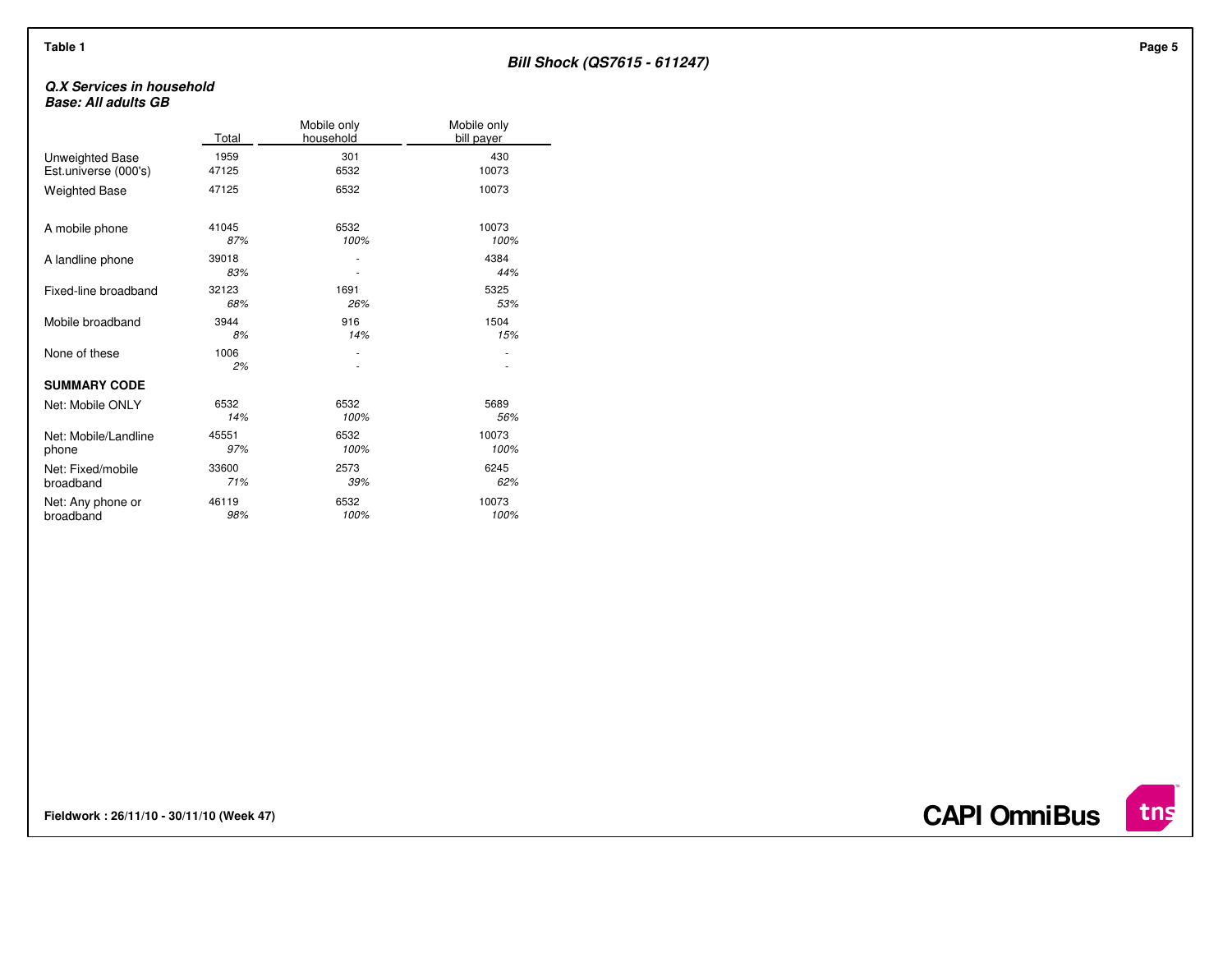# **Bill Shock (QS7615 - 611247)**

**Q.1 Services personally own and pay the bill for Base: All adults who have a land line phone, a mobile phone, a fixed line broadband or mobile broadband in their household GB**

|                        |       |       | <b>GENDER</b><br>AGE |       |       |       |       |       |       |        |       |       |       |       |
|------------------------|-------|-------|----------------------|-------|-------|-------|-------|-------|-------|--------|-------|-------|-------|-------|
|                        | Total | Male  | Female               | 16-24 | 25-34 | 35-44 | 45-54 | 55-64 | 65-74 | $75+$  | 16-34 | 35-54 | $55+$ | $65+$ |
| Unweighted Base        | 1912  | 855   | 1057                 | 275   | 344   | 291   | 266   | 292   | 256   | 188    | 619   | 557   | 736   | 444   |
| Est.universe (000's)   | 46119 | 22486 | 23633                | 6301  | 7432  | 8765  | 7484  | 6593  | 5611  | 3933   | 13733 | 16249 | 16137 | 9544  |
| <b>Weighted Base</b>   | 46119 | 22486 | 23633                | 6301  | 7432  | 8765  | 7484  | 6593  | 5611  | 3933   | 13733 | 16249 | 16137 | 9544  |
| Mobile phone           | 33388 | 17036 | 16352                | 4504  | 6300  | 6950  | 5854  | 4498  | 3516  | 1767   | 10803 | 12804 | 9781  | 5283  |
|                        | 72%   | 76%   | 69%                  | 71%   | 85%   | 79%   | 78%   | 68%   | 63%   | 45%    | 79%   | 79%   | 61%   | 55%   |
| Landline phone         | 29726 | 15118 | 14608                | 1184  | 3983  | 6465  | 5178  | 5103  | 4431  | 3382   | 5167  | 11643 | 12916 | 7813  |
|                        | 64%   | 67%   | 62%                  | 19%   | 54%   | 74%   | 69%   | 77%   | 79%   | 86%    | 38%   | 72%   | 80%   | 82%   |
| Fixed-line broadband   | 22407 | 12268 | 10139                | 1607  | 3827  | 5835  | 4246  | 3795  | 2475  | 623    | 5434  | 10081 | 6892  | 3098  |
|                        | 49%   | 55%   | 43%                  | 26%   | 51%   | 67%   | 57%   | 58%   | 44%   | 16%    | 40%   | 62%   | 43%   | 32%   |
| Mobile broadband       | 2468  | 1339  | 1129                 | 245   | 610   | 846   | 484   | 204   | 79    | $\sim$ | 855   | 1330  | 284   | 79    |
|                        | 5%    | 6%    | 5%                   | 4%    | 8%    | 10%   | 6%    | 3%    | 1%    | ٠      | 6%    | 8%    | 2%    | 1%    |
| Mobile ONLY            | 10073 | 4975  | 5098                 | 3406  | 2569  | 1400  | 1467  | 747   | 370   | 114    | 5975  | 2867  | 1231  | 484   |
|                        | 22%   | 22%   | 22%                  | 54%   | 35%   | 16%   | 20%   | 11%   | 7%    | 3%     | 44%   | 18%   | 8%    | 5%    |
| Mobile/Landline phone  | 39798 | 20093 | 19705                | 4589  | 6552  | 7865  | 6645  | 5850  | 4801  | 3496   | 11141 | 14510 | 14147 | 8297  |
|                        | 86%   | 89%   | 83%                  | 73%   | 88%   | 90%   | 89%   | 89%   | 86%   | 89%    | 81%   | 89%   | 88%   | 87%   |
| Fixed/mobile broadband | 23746 | 12905 | 10841                | 1807  | 4163  | 6150  | 4622  | 3907  | 2475  | 623    | 5970  | 10772 | 7004  | 3098  |
|                        | 51%   | 57%   | 46%                  | 29%   | 56%   | 70%   | 62%   | 59%   | 44%   | 16%    | 43%   | 66%   | 43%   | 32%   |
| Do not personally own  | 5562  | 1877  | 3685                 | 1605  | 851   | 666   | 708   | 651   | 748   | 334    | 2456  | 1374  | 1732  | 1082  |
| any services           | 12%   | 8%    | 16%                  | 25%   | 11%   | 8%    | 9%    | 10%   | 13%   | 8%     | 18%   | 8%    | 11%   | 11%   |

**Fieldwork : 26/11/10 - 30/11/10 (Week 47)** 

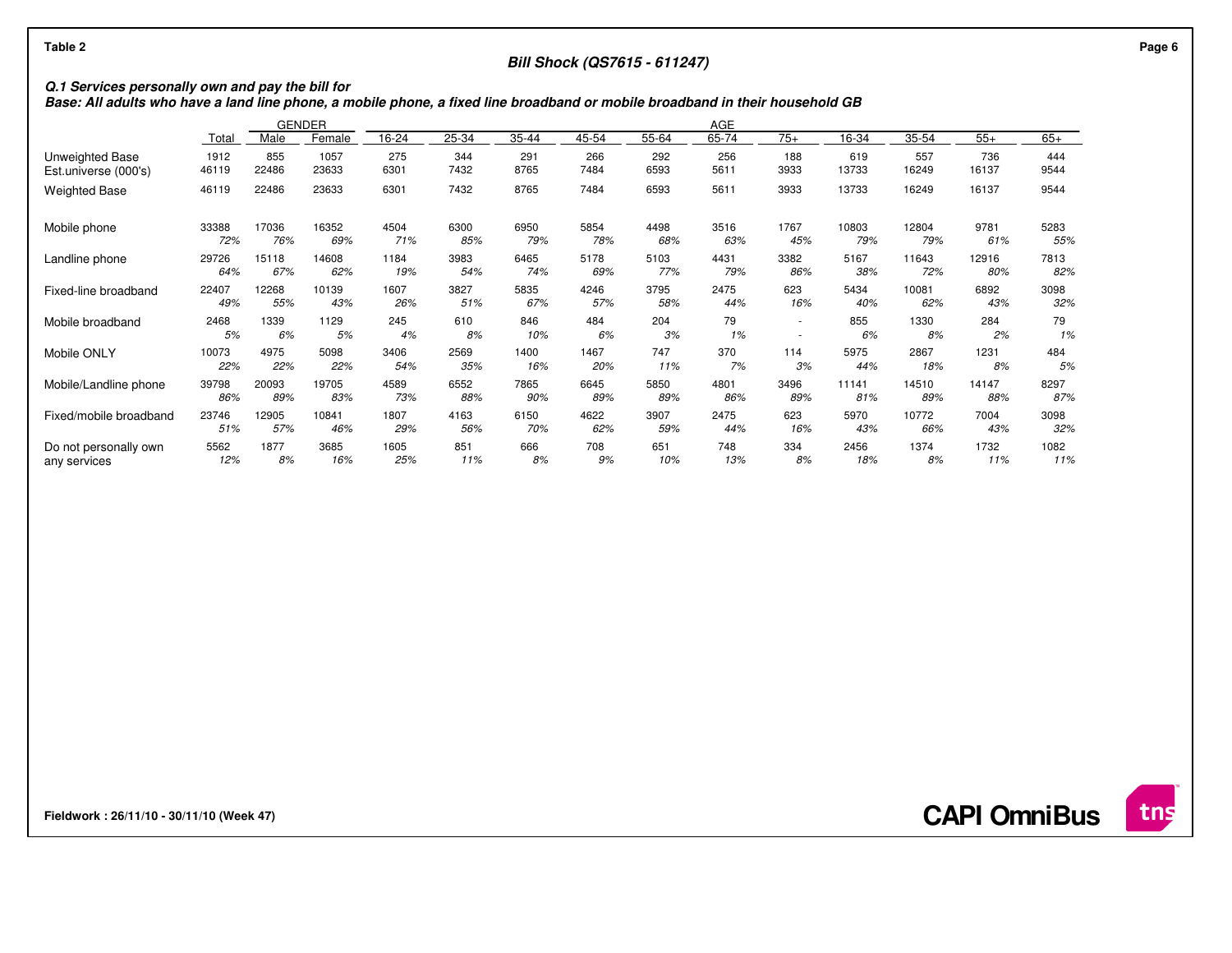# **Bill Shock (QS7615 - 611247)**

# **Q.1 Services personally own and pay the bill for Base: All adults who have a land line phone, a mobile phone, a fixed line broadband or mobile broadband in their household GB**

|                        |       |       | SOCIAL CLASS   |                |       | SOCIAL CLASS |                   |                                     | <b>MARITAL STATUS</b> |                                |  |  |  |  |
|------------------------|-------|-------|----------------|----------------|-------|--------------|-------------------|-------------------------------------|-----------------------|--------------------------------|--|--|--|--|
|                        | Total | AB    | C <sub>1</sub> | C <sub>2</sub> | DE    | ABC1         | C <sub>2</sub> DE | Married\<br>Living<br>as<br>married | Single                | Widow<br>divorced<br>seperated |  |  |  |  |
| Unweighted Base        | 1912  | 334   | 493            | 400            | 685   | 827          | 1085              | 1098                                | 498                   | 316                            |  |  |  |  |
| Est.universe (000's)   | 46119 | 10401 | 15116          | 9448           | 11155 | 25516        | 20603             | 27629                               | 11491                 | 7000                           |  |  |  |  |
| <b>Weighted Base</b>   | 46119 | 10401 | 15116          | 9448           | 11155 | 25516        | 20603             | 27629                               | 11491                 | 7000                           |  |  |  |  |
| Mobile phone           | 33388 | 7969  | 11702          | 6421           | 7296  | 19671        | 13717             | 20308                               | 8806                  | 4275                           |  |  |  |  |
|                        | 72%   | 77%   | 77%            | 68%            | 65%   | 77%          | 67%               | 74%                                 | 77%                   | 61%                            |  |  |  |  |
| Landline phone         | 29726 | 8088  | 9236           | 5904           | 6498  | 17324        | 12402             | 19179                               | 4889                  | 5658                           |  |  |  |  |
|                        | 64%   | 78%   | 61%            | 62%            | 58%   | 68%          | 60%               | 69%                                 | 43%                   | 81%                            |  |  |  |  |
| Fixed-line broadband   | 22407 | 6897  | 7753           | 4255           | 3501  | 14650        | 7757              | 15659                               | 4268                  | 2480                           |  |  |  |  |
|                        | 49%   | 66%   | 51%            | 45%            | 31%   | 57%          | 38%               | 57%                                 | 37%                   | 35%                            |  |  |  |  |
| Mobile broadband       | 2468  | 572   | 843            | 515            | 539   | 1415         | 1054              | 1493                                | 676                   | 299                            |  |  |  |  |
|                        | 5%    | 5%    | 6%             | 5%             | 5%    | 6%           | 5%                | 5%                                  | 6%                    | 4%                             |  |  |  |  |
| Mobile ONLY            | 10073 | 1207  | 3879           | 1941           | 3046  | 5086         | 4987              | 4430                                | 4864                  | 779                            |  |  |  |  |
|                        | 22%   | 12%   | 26%            | 21%            | 27%   | 20%          | 24%               | 16%                                 | 42%                   | 11%                            |  |  |  |  |
| Mobile/Landline phone  | 39798 | 9295  | 13115          | 7845           | 9543  | 22410        | 17389             | 23609                               | 9753                  | 6437                           |  |  |  |  |
|                        | 86%   | 89%   | 87%            | 83%            | 86%   | 88%          | 84%               | 85%                                 | 85%                   | 92%                            |  |  |  |  |
| Fixed/mobile broadband | 23746 | 7023  | 8239           | 4551           | 3933  | 15261        | 8484              | 16322                               | 4715                  | 2709                           |  |  |  |  |
|                        | 51%   | 68%   | 55%            | 48%            | 35%   | 60%          | 41%               | 59%                                 | 41%                   | 39%                            |  |  |  |  |
| Do not personally own  | 5562  | 881   | 1734           | 1384           | 1563  | 2615         | 2947              | 3378                                | 1686                  | 498                            |  |  |  |  |
| any services           | 12%   | 8%    | 11%            | 15%            | 14%   | 10%          | 14%               | 12%                                 | 15%                   | 7%                             |  |  |  |  |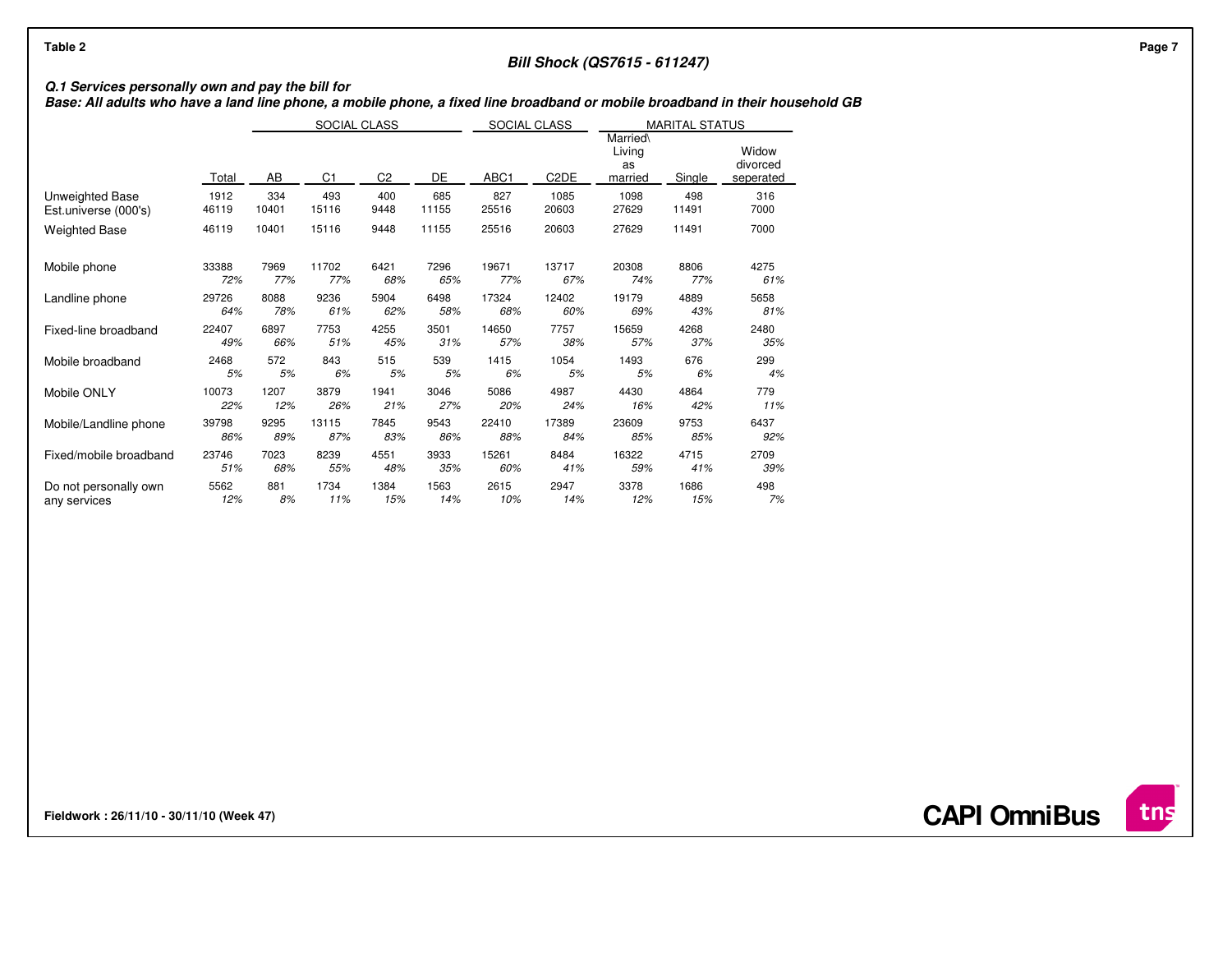# **Bill Shock (QS7615 - 611247)**

# **Q.1 Services personally own and pay the bill for Base: All adults who have a land line phone, a mobile phone, a fixed line broadband or mobile broadband in their household GB**

|                        |       | <b>WORKING STATUS</b> |                |              | <b>WORKING STATUS</b> |       |       | <b>CHILDREN</b>    |         | <b>COUNTRY</b> |       |
|------------------------|-------|-----------------------|----------------|--------------|-----------------------|-------|-------|--------------------|---------|----------------|-------|
|                        | Total | Working               | Not<br>working | Full<br>time | Part<br>time          | Other | Child | <b>No</b><br>child | England | Scotland       | Wales |
| Unweighted Base        | 1912  | 868                   | 1044           | 613          | 255                   | 1044  | 562   | 1350               | 1671    | 134            | 107   |
| Est.universe (000's)   | 46119 | 23399                 | 22721          | 17239        | 6160                  | 22721 | 13864 | 32255              | 39756   | 4004           | 2359  |
| <b>Weighted Base</b>   | 46119 | 23399                 | 22721          | 17239        | 6160                  | 22721 | 13864 | 32255              | 39756   | 4004           | 2359  |
| Mobile phone           | 33388 | 18966                 | 14422          | 14394        | 4571                  | 14422 | 10567 | 22821              | 28966   | 2736           | 1687  |
|                        | 72%   | 81%                   | 63%            | 84%          | 74%                   | 63%   | 76%   | 71%                | 73%     | 68%            | 71%   |
| Landline phone         | 29726 | 15576                 | 14150          | 12118        | 3458                  | 14150 | 8479  | 21247              | 25504   | 2545           | 1676  |
|                        | 64%   | 67%                   | 62%            | 70%          | 56%                   | 62%   | 61%   | 66%                | 64%     | 64%            | 71%   |
| Fixed-line broadband   | 22407 | 13929                 | 8478           | 11168        | 2761                  | 8478  | 7717  | 14690              | 19680   | 1747           | 980   |
|                        | 49%   | 60%                   | 37%            | 65%          | 45%                   | 37%   | 56%   | 46%                | 50%     | 44%            | 42%   |
| Mobile broadband       | 2468  | 1817                  | 652            | 1383         | 433                   | 652   | 1161  | 1308               | 2161    | 127            | 181   |
|                        | 5%    | 8%                    | 3%             | 8%           | 7%                    | 3%    | 8%    | 4%                 | 5%      | 3%             | 8%    |
| Mobile ONLY            | 10073 | 5387                  | 4686           | 3679         | 1708                  | 4686  | 3110  | 6962               | 8610    | 994            | 469   |
|                        | 22%   | 23%                   | 21%            | 21%          | 28%                   | 21%   | 22%   | 22%                | 22%     | 25%            | 20%   |
| Mobile/Landline phone  | 39798 | 20963                 | 18835          | 15797        | 5167                  | 18835 | 11589 | 28209              | 34114   | 3539           | 2146  |
|                        | 86%   | 90%                   | 83%            | 92%          | 84%                   | 83%   | 84%   | 87%                | 86%     | 88%            | 91%   |
| Fixed/mobile broadband | 23746 | 14859                 | 8887           | 11740        | 3119                  | 8887  | 8310  | 15436              | 20745   | 1874           | 1127  |
|                        | 51%   | 64%                   | 39%            | 68%          | 51%                   | 39%   | 60%   | 48%                | 52%     | 47%            | 48%   |
| Do not personally own  | 5562  | 2023                  | 3539           | 1106         | 917                   | 3539  | 1982  | 3580               | 4997    | 376            | 189   |
| any services           | 12%   | 9%                    | 16%            | 6%           | 15%                   | 16%   | 14%   | 11%                | 13%     | 9%             | 8%    |

**Fieldwork : 26/11/10 - 30/11/10 (Week 47)** 

**CAPI OmniBus**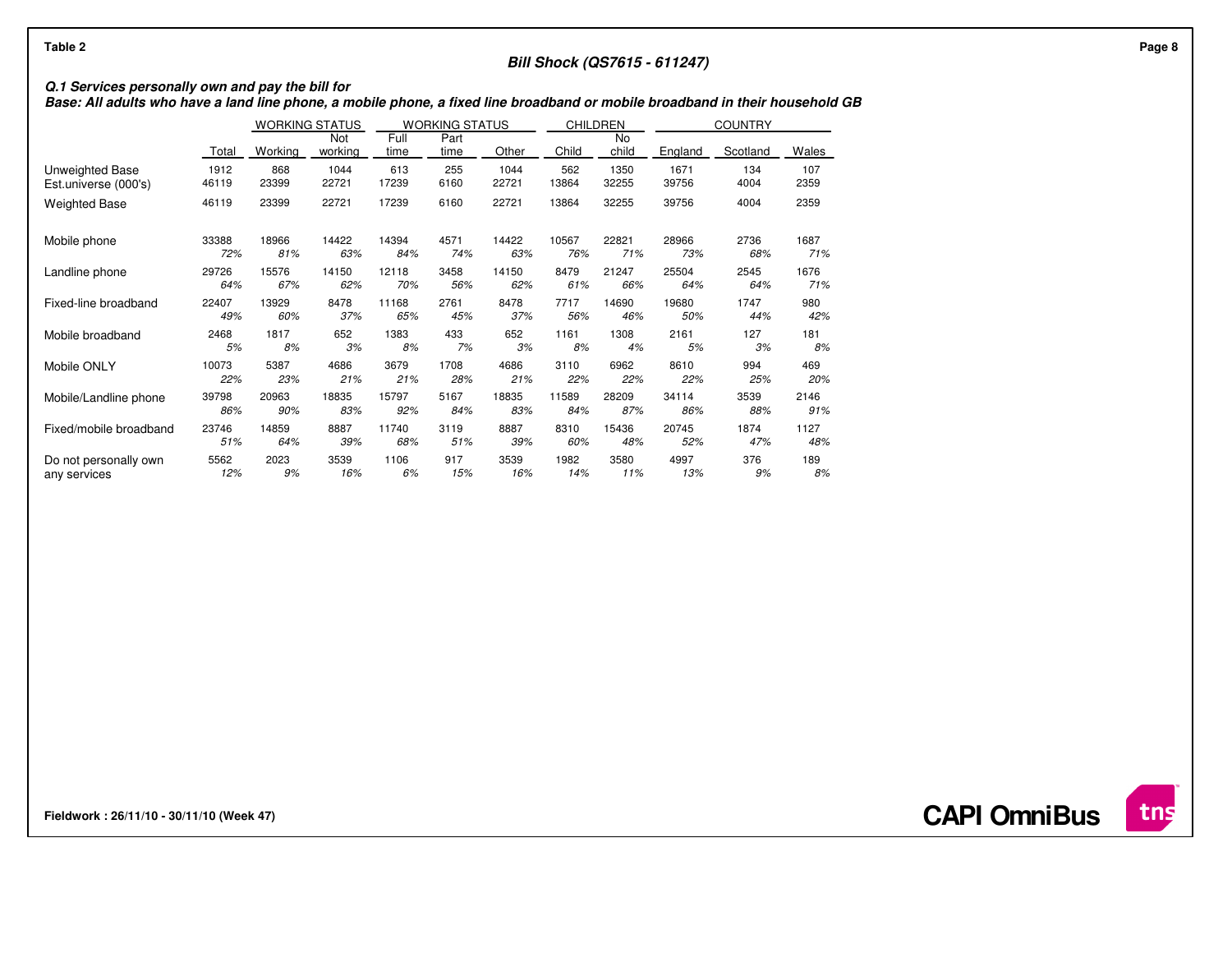## **Bill Shock (QS7615 - 611247)**

# **Q.1 Services personally own and pay the bill for Base: All adults who have a land line phone, a mobile phone, a fixed line broadband or mobile broadband in their household GB**

|                        |       | <b>GOVERNMENT REGIONS</b> |               |                                |                  |                  |                    |        |               |               |       |          |
|------------------------|-------|---------------------------|---------------|--------------------------------|------------------|------------------|--------------------|--------|---------------|---------------|-------|----------|
|                        | Total | North<br>East             | North<br>West | Yorkshire<br>and The<br>Humber | East<br>Midlands | West<br>Midlands | East of<br>England | London | South<br>East | South<br>West | Wales | Scotland |
| Unweighted Base        | 1912  | 87                        | 239           | 179                            | 155              | 152              | 185                | 232    | 269           | 173           | 107   | 134      |
| Est.universe (000's)   | 46119 | 1811                      | 5384          | 4275                           | 3693             | 4221             | 4646               | 5291   | 6633          | 3803          | 2359  | 4004     |
| <b>Weighted Base</b>   | 46119 | 1811                      | 5384          | 4275                           | 3693             | 4221             | 4646               | 5291   | 6633          | 3803          | 2359  | 4004     |
| Mobile phone           | 33388 | 1202                      | 4153          | 3313                           | 2700             | 3017             | 3671               | 3791   | 4736          | 2382          | 1687  | 2736     |
|                        | 72%   | 66%                       | 77%           | 78%                            | 73%              | 71%              | 79%                | 72%    | 71%           | 63%           | 71%   | 68%      |
| Landline phone         | 29726 | 1071                      | 3334          | 3115                           | 2225             | 2506             | 3327               | 2970   | 4477          | 2478          | 1676  | 2545     |
|                        | 64%   | 59%                       | 62%           | 73%                            | 60%              | 59%              | 72%                | 56%    | 67%           | 65%           | 71%   | 64%      |
| Fixed-line broadband   | 22407 | 867                       | 2796          | 2453                           | 1833             | 2185             | 2524               | 2227   | 3194          | 1602          | 980   | 1747     |
|                        | 49%   | 48%                       | 52%           | 57%                            | 50%              | 52%              | 54%                | 42%    | 48%           | 42%           | 42%   | 44%      |
| Mobile broadband       | 2468  | ٠                         | 202           | 300                            | 357              | 135              | 437                | 360    | 239           | 131           | 181   | 127      |
|                        | 5%    | ٠                         | 4%            | 7%                             | 10%              | 3%               | 9%                 | 7%     | 4%            | 3%            | 8%    | 3%       |
| Mobile ONLY            | 10073 | 381                       | 1600          | 722                            | 997              | 941              | 658                | 1438   | 1187          | 685           | 469   | 994      |
|                        | 22%   | 21%                       | 30%           | 17%                            | 27%              | 22%              | 14%                | 27%    | 18%           | 18%           | 20%   | 25%      |
| Mobile/Landline phone  | 39798 | 1452                      | 4934          | 3837                           | 3222             | 3447             | 3984               | 4408   | 5665          | 3164          | 2146  | 3539     |
|                        | 86%   | 80%                       | 92%           | 90%                            | 87%              | 82%              | 86%                | 83%    | 85%           | 83%           | 91%   | 88%      |
| Fixed/mobile broadband | 23746 | 867                       | 2903          | 2564                           | 2039             | 2274             | 2784               | 2389   | 3260          | 1665          | 1127  | 1874     |
|                        | 51%   | 48%                       | 54%           | 60%                            | 55%              | 54%              | 60%                | 45%    | 49%           | 44%           | 48%   | 47%      |
| Do not personally own  | 5562  | 334                       | 365           | 438                            | 419              | 738              | 621                | 685    | 857           | 541           | 189   | 376      |
| any services           | 12%   | 18%                       | 7%            | 10%                            | 11%              | 17%              | 13%                | 13%    | 13%           | 14%           | 8%    | 9%       |

**Fieldwork : 26/11/10 - 30/11/10 (Week 47)** 

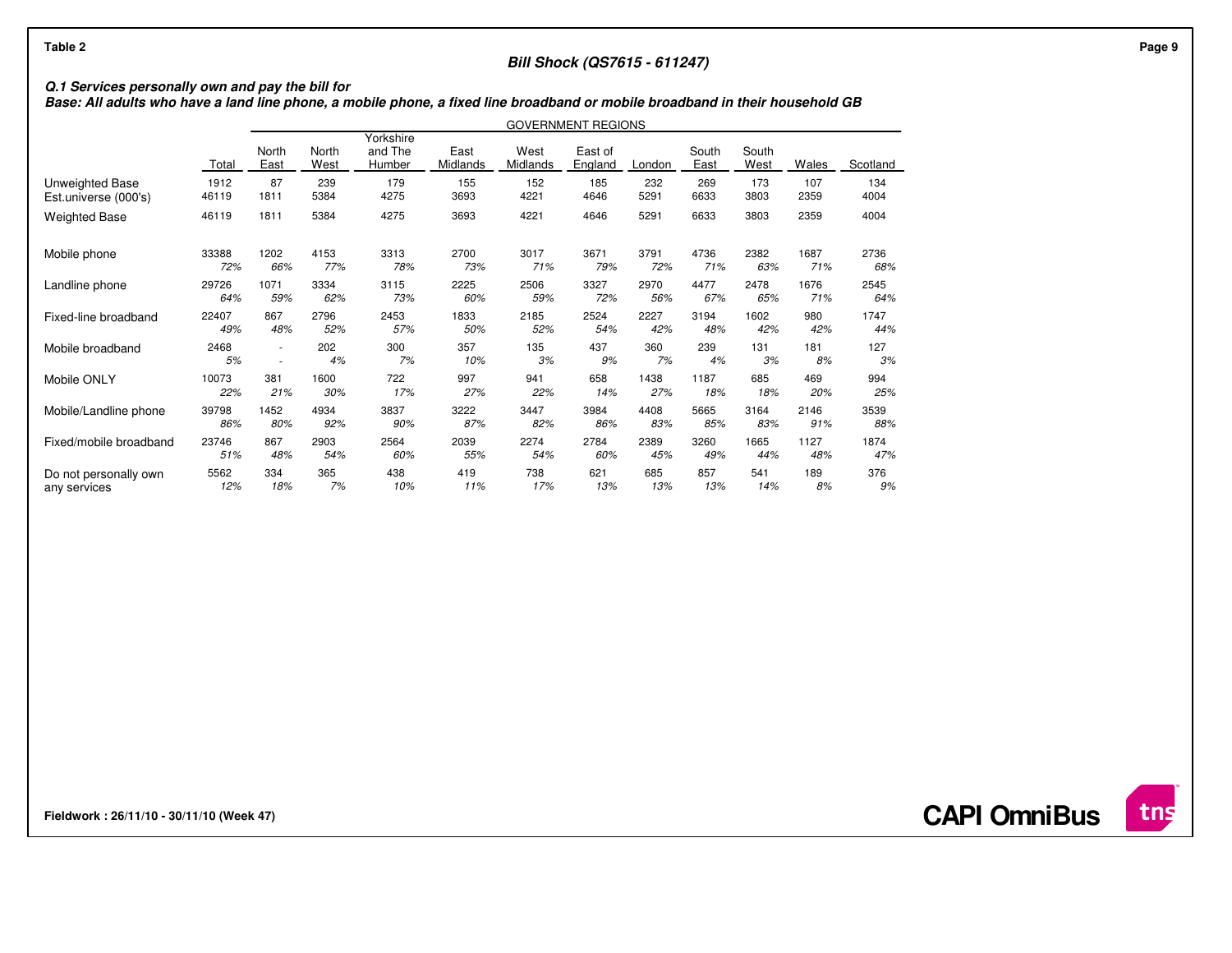| Table 2                                          |               |                          |                                                      | <b>Bill Shock (QS7615 - 611247)</b>                                                                                           | Page 10 |
|--------------------------------------------------|---------------|--------------------------|------------------------------------------------------|-------------------------------------------------------------------------------------------------------------------------------|---------|
|                                                  |               |                          |                                                      |                                                                                                                               |         |
| Q.1 Services personally own and pay the bill for |               |                          |                                                      | Base: All adults who have a land line phone, a mobile phone, a fixed line broadband or mobile broadband in their household GB |         |
|                                                  | Total         | Mobile only<br>household | Mobile only<br>bill payer                            |                                                                                                                               |         |
| Unweighted Base<br>Est.universe (000's)          | 1912<br>46119 | 301<br>6532              | 430<br>10073                                         |                                                                                                                               |         |
| <b>Weighted Base</b>                             | 46119         | 6532                     | 10073                                                |                                                                                                                               |         |
| Mobile phone                                     | 33388<br>72%  | 5689<br>87%              | 10073<br>100%                                        |                                                                                                                               |         |
| Landline phone                                   | 29726<br>64%  |                          | $\overline{\phantom{a}}$                             |                                                                                                                               |         |
| Fixed-line broadband                             | 22407<br>49%  | 1061<br>16%              | 1531<br>15%                                          |                                                                                                                               |         |
| Mobile broadband                                 | 2468<br>5%    | 766<br>12%               | 837<br>8%                                            |                                                                                                                               |         |
| Mobile ONLY                                      | 10073<br>22%  | 5689<br>87%              | 10073<br>100%                                        |                                                                                                                               |         |
| Mobile/Landline phone                            | 39798<br>86%  | 5689<br>87%              | 10073<br>100%                                        |                                                                                                                               |         |
| Fixed/mobile broadband                           | 23746<br>51%  | 1827<br>28%              | 2343<br>23%                                          |                                                                                                                               |         |
| Do not personally own<br>any services            | 5562<br>12%   | 758<br>12%               | $\overline{\phantom{a}}$<br>$\overline{\phantom{a}}$ |                                                                                                                               |         |
|                                                  |               |                          |                                                      |                                                                                                                               |         |

**Fieldwork : 26/11/10 - 30/11/10 (Week 47)** 

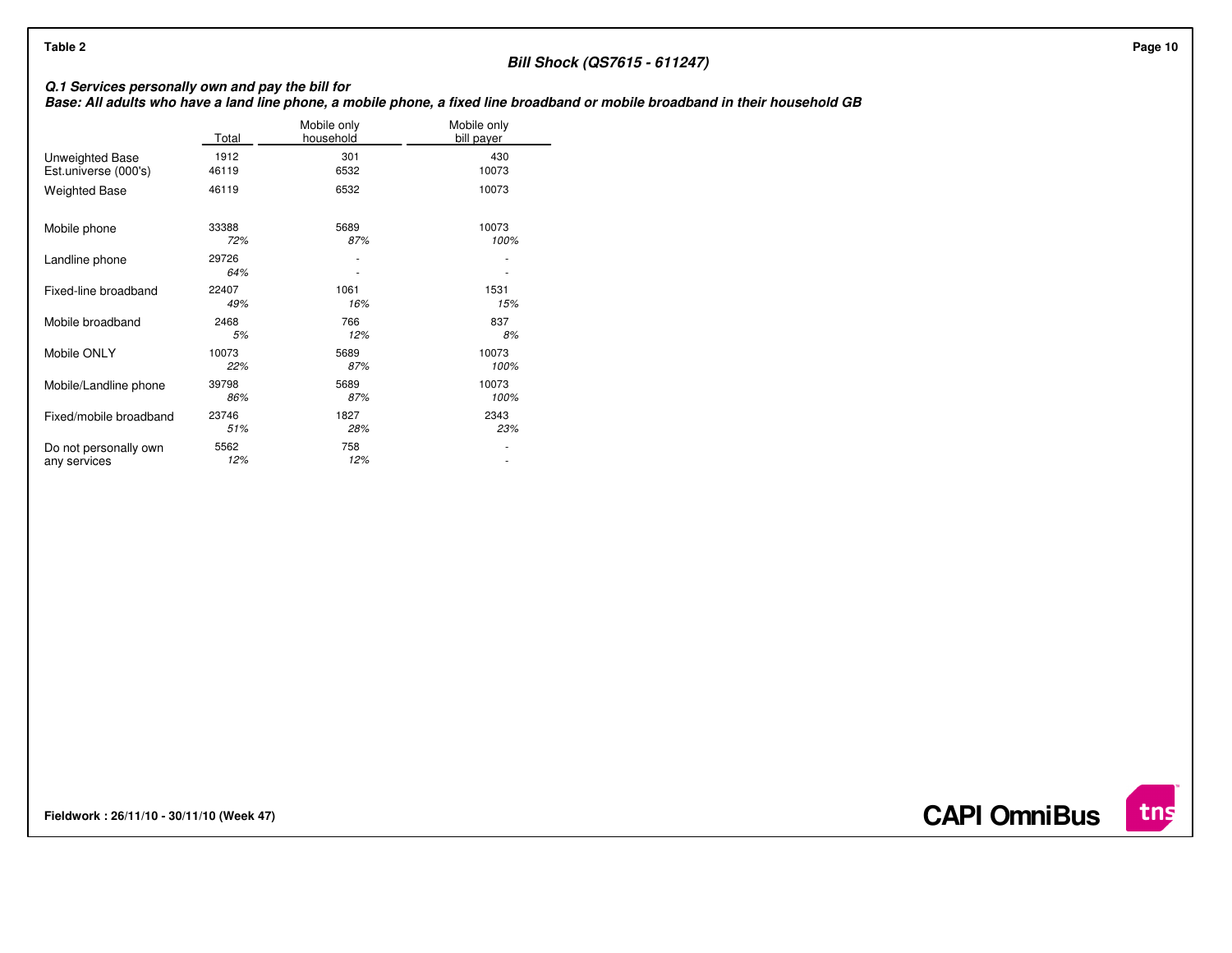## **Bill Shock (QS7615 - 611247)**

Q.2 Services received an unexpectedly high bill in the last 12 months<br>Base: All adults who personally own and pay for a land line phone, a mobile phone, a fixed line broadband or mobile broadband in their household GB

|                        |       |                 | <b>GENDER</b><br>AGE |                               |               |                          |          |       |       |       |                 |       |       |       |
|------------------------|-------|-----------------|----------------------|-------------------------------|---------------|--------------------------|----------|-------|-------|-------|-----------------|-------|-------|-------|
|                        | Total | Male            | Female               | 16-24                         | 25-34         | 35-44                    | 45-54    | 55-64 | 65-74 | $75+$ | 16-34           | 35-54 | $55+$ | $65+$ |
| <b>Unweighted Base</b> | 1660  | 771             | 889                  | 198                           | 300           | 267                      | 240      | 262   | 221   | 172   | 498             | 507   | 655   | 393   |
| Est.universe (000's)   | 40557 | 20609           | 19948                | 4696                          | 6581          | 8099                     | 6776     | 5942  | 4864  | 3599  | 11278           | 14875 | 14405 | 8462  |
| <b>Weighted Base</b>   | 40557 | 20609           | 19948                | 4696                          | 6581          | 8099                     | 6776     | 5942  | 4864  | 3599  | 11278           | 14875 | 14405 | 8462  |
| Mobile phone           | 2492  | 1160            | 1332                 | 631                           | 724           | 445                      | 414      | 185   | 37    | 55    | 1355            | 859   | 277   | 93    |
|                        | 6%    | 6%              | 7%                   | 13%                           | 11%           | 5%                       | 6%       | 3%    | 1%    | 2%    | 12%             | 6%    | 2%    | 1%    |
| Landline phone         | 2013  | 909             | 1104                 | 54                            | 303           | 442                      | 361      | 402   | 255   | 197   | 357             | 803   | 853   | 451   |
|                        | 5%    | 4%              | 6%                   | 1%                            | 5%            | 5%                       | 5%       | 7%    | 5%    | 5%    | 3%              | 5%    | 6%    | 5%    |
| Fixed-line broadband   | 1146  | 793             | 353                  | 143                           | 207           | 359                      | 226      | 106   | 49    | 57    | 350             | 584   | 212   | 106   |
|                        | 3%    | 4%              | 2%                   | 3%                            | 3%            | 4%                       | 3%       | 2%    | 1%    | 2%    | 3%              | 4%    | 1%    | 1%    |
| Mobile broadband       | 96    | 42<br>$\bullet$ | 54<br>$\mathbf{a}_i$ | 14<br>$\mathbf{d}_\mathrm{F}$ | 24<br>$\star$ | $\overline{\phantom{a}}$ | 58<br>1% |       |       | ٠     | 38<br>$\bullet$ | 58    |       |       |
| Mobile ONLY            | 2221  | 956             | 1266                 | 631                           | 642           | 364                      | 363      | 129   | 37    | 55    | 1274            | 727   | 221   | 93    |
|                        | 5%    | 5%              | 6%                   | 13%                           | 10%           | 4%                       | 5%       | 2%    | 1%    | 2%    | 11%             | 5%    | 2%    | 1%    |
| Mobile/Landline phone  | 4234  | 1864            | 2370                 | 685                           | 946           | 806                      | 723      | 530   | 292   | 252   | 1631            | 1529  | 1074  | 544   |
|                        | 10%   | 9%              | 12%                  | 15%                           | 14%           | 10%                      | 11%      | 9%    | 6%    | 7%    | 14%             | 10%   | 7%    | 6%    |
| Fixed/mobile broadband | 1242  | 835             | 407                  | 156                           | 231           | 359                      | 284      | 106   | 49    | 57    | 388             | 642   | 212   | 106   |
|                        | 3%    | 4%              | 2%                   | 3%                            | 4%            | 4%                       | 4%       | 2%    | 1%    | 2%    | 3%              | 4%    | 1%    | 1%    |
| Any Phone or Broadband | 5141  | 2540            | 2601                 | 779                           | 1164          | 1029                     | 948      | 589   | 324   | 308   | 1942            | 1977  | 1222  | 632   |
|                        | 13%   | 12%             | 13%                  | 17%                           | 18%           | 13%                      | 14%      | 10%   | 7%    | 9%    | 17%             | 13%   | 8%    | 7%    |
| Have not received any  | 35416 | 18069           | 17347                | 3917                          | 5418          | 7070                     | 5828     | 5353  | 4540  | 3290  | 9335            | 12898 | 13183 | 7830  |
| unexpectedly high bill | 87%   | 88%             | 87%                  | 83%                           | 82%           | 87%                      | 86%      | 90%   | 93%   | 91%   | 83%             | 87%   | 92%   | 93%   |

**Fieldwork : 26/11/10 - 30/11/10 (Week 47)** 

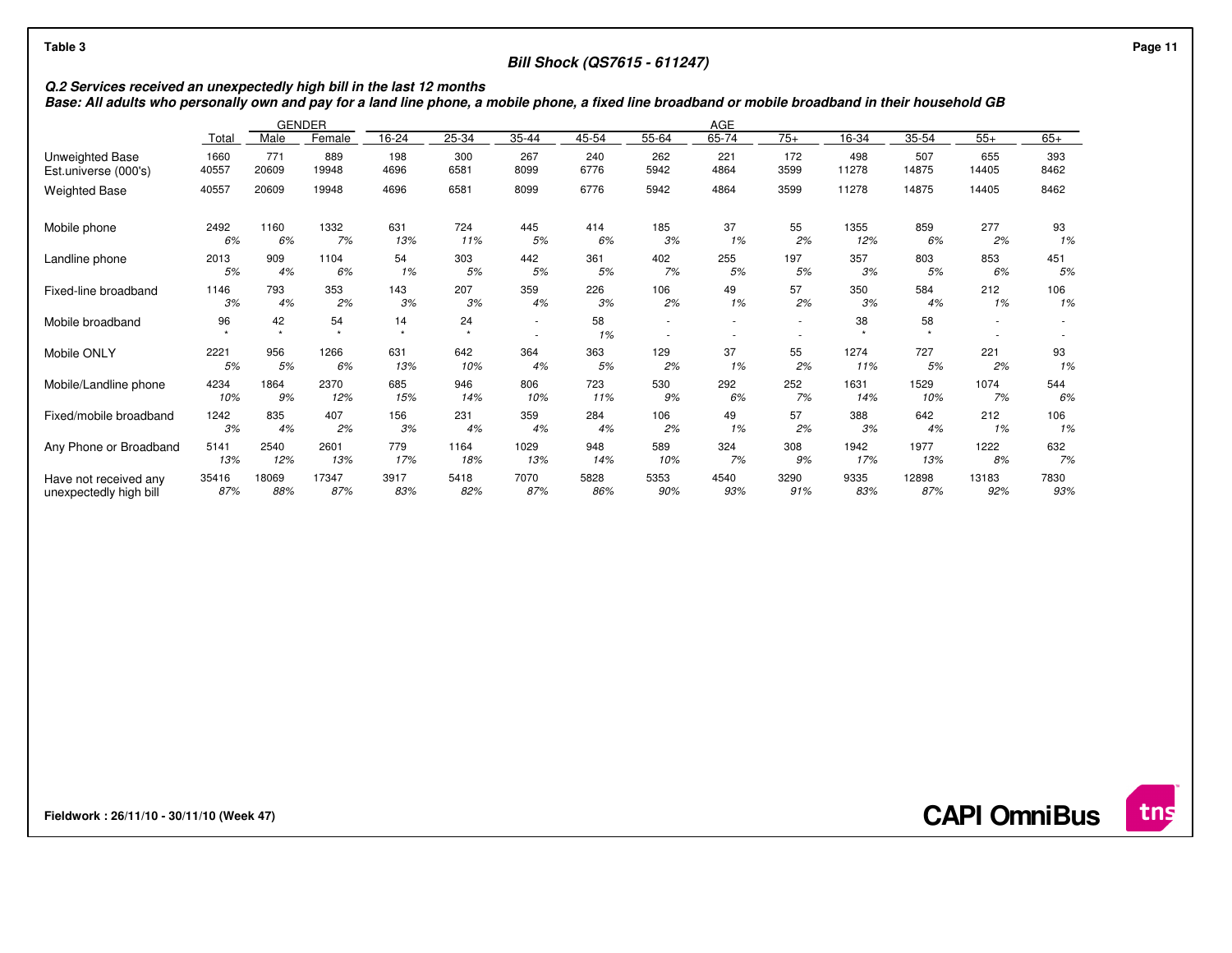# **Bill Shock (QS7615 - 611247)**

Q.2 Services received an unexpectedly high bill in the last 12 months<br>Base: All adults who personally own and pay for a land line phone, a mobile phone, a fixed line broadband or mobile broadband in their household GB

|                        |         | SOCIAL CLASS |                 |                |          | SOCIAL CLASS<br><b>MARITAL STATUS</b> |                   |                                     |          |                                |
|------------------------|---------|--------------|-----------------|----------------|----------|---------------------------------------|-------------------|-------------------------------------|----------|--------------------------------|
|                        | Total   | AB           | C <sub>1</sub>  | C <sub>2</sub> | DE       | ABC <sub>1</sub>                      | C <sub>2</sub> DE | Married\<br>Living<br>as<br>married | Single   | Widow<br>divorced<br>seperated |
| Unweighted Base        | 1660    | 303          | 434             | 335            | 588      | 737                                   | 923               | 946                                 | 421      | 293                            |
| Est.universe (000's)   | 40557   | 9520         | 13381           | 8064           | 9592     | 22901                                 | 17656             | 24251                               | 9805     | 6502                           |
| <b>Weighted Base</b>   | 40557   | 9520         | 13381           | 8064           | 9592     | 22901                                 | 17656             | 24251                               | 9805     | 6502                           |
| Mobile phone           | 2492    | 574          | 1189            | 350            | 379      | 1762                                  | 729               | 1392                                | 882      | 219                            |
|                        | 6%      | 6%           | 9%              | 4%             | 4%       | 8%                                    | 4%                | 6%                                  | 9%       | 3%                             |
| Landline phone         | 2013    | 449          | 828             | 363            | 374      | 1277                                  | 736               | 1084                                | 372      | 557                            |
|                        | 5%      | 5%           | 6%              | 4%             | 4%       | 6%                                    | 4%                | 4%                                  | 4%       | 9%                             |
| Fixed-line broadband   | 1146    | 222          | 376             | 279            | 269      | 598                                   | 548               | 869                                 | 226      | 51                             |
|                        | 3%      | 2%           | 3%              | 3%             | 3%       | 3%                                    | 3%                | 4%                                  | 2%       | 1%                             |
| Mobile broadband       | 96<br>٠ | ٠            | 31<br>$\bullet$ | 15<br>$\star$  | 50<br>1% | 31<br>$\star$                         | 65<br>٠           | 54<br>$\mathbf{v}$                  | 15<br>÷. | 27<br>٠                        |
| Mobile ONLY            | 2221    | 504          | 1063            | 299            | 356      | 1567                                  | 655               | 1214                                | 872      | 136                            |
|                        | 5%      | 5%           | 8%              | 4%             | 4%       | 7%                                    | 4%                | 5%                                  | 9%       | 2%                             |
| Mobile/Landline phone  | 4234    | 953          | 1891            | 662            | 729      | 2844                                  | 1391              | 2298                                | 1244     | 693                            |
|                        | 10%     | 10%          | 14%             | 8%             | 8%       | 12%                                   | 8%                | 9%                                  | 13%      | 11%                            |
| Fixed/mobile broadband | 1242    | 222          | 407             | 293            | 320      | 629                                   | 613               | 924                                 | 241      | 78                             |
|                        | 3%      | 2%           | 3%              | 4%             | 3%       | 3%                                    | 3%                | 4%                                  | 2%       | 1%                             |
| Any Phone or Broadband | 5141    | 1134         | 2177            | 858            | 972      | 3311                                  | 1830              | 2963                                | 1424     | 755                            |
|                        | 13%     | 12%          | 16%             | 11%            | 10%      | 14%                                   | 10%               | 12%                                 | 15%      | 12%                            |
| Have not received any  | 35416   | 8386         | 11204           | 7206           | 8620     | 19590                                 | 15826             | 21288                               | 8381     | 5747                           |
| unexpectedly high bill | 87%     | 88%          | 84%             | 89%            | 90%      | 86%                                   | 90%               | 88%                                 | 85%      | 88%                            |

**Fieldwork : 26/11/10 - 30/11/10 (Week 47)** 



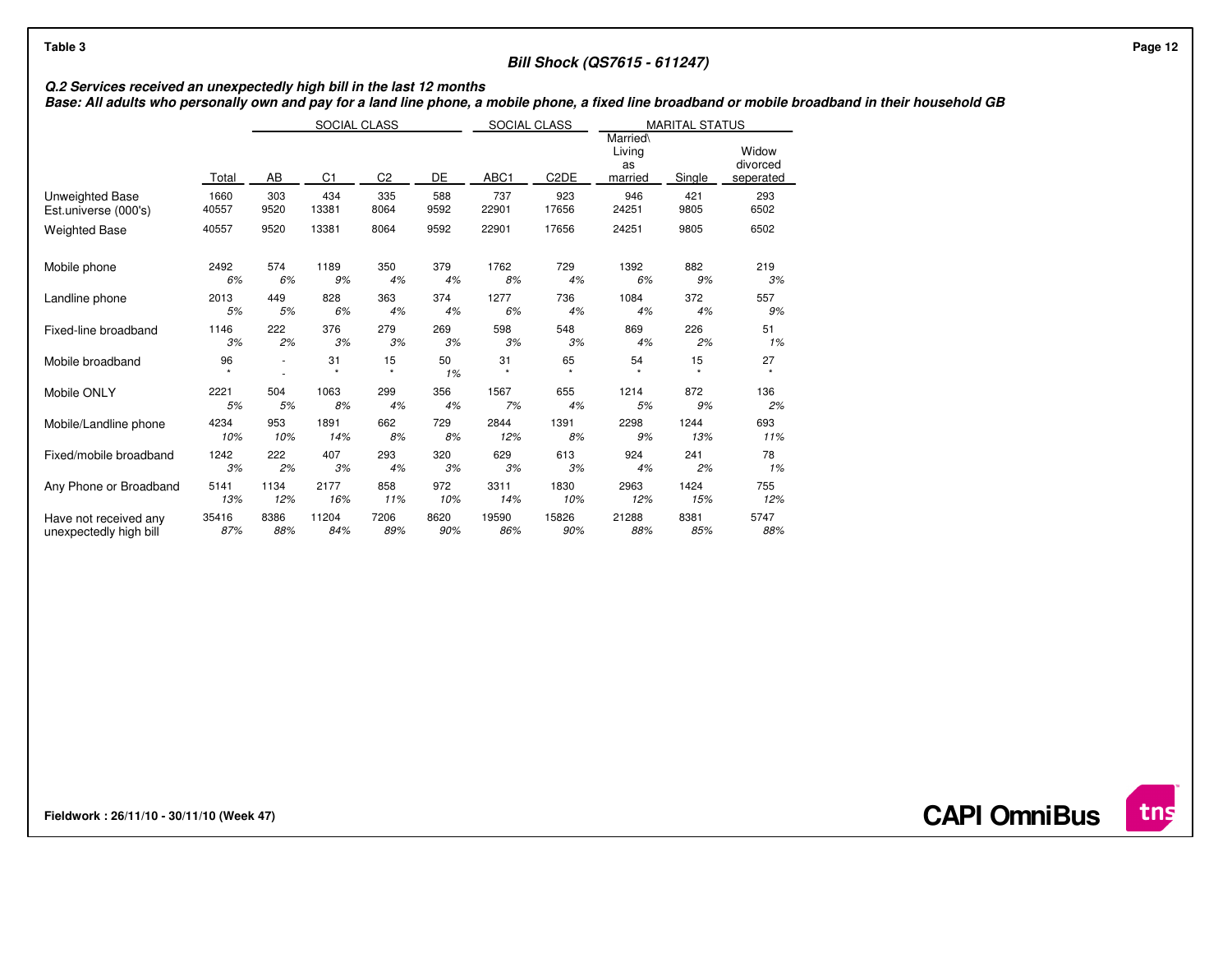# **Bill Shock (QS7615 - 611247)**

Q.2 Services received an unexpectedly high bill in the last 12 months<br>Base: All adults who personally own and pay for a land line phone, a mobile phone, a fixed line broadband or mobile broadband in their household GB

|                        |       | <b>WORKING STATUS</b> |                           |               | WORKING STATUS |                           |               | CHILDREN           |               | <b>COUNTRY</b> |          |
|------------------------|-------|-----------------------|---------------------------|---------------|----------------|---------------------------|---------------|--------------------|---------------|----------------|----------|
|                        | Total | Working               | Not<br>working            | Full<br>time  | Part<br>time   | Other                     | Child         | <b>No</b><br>child | England       | Scotland       | Wales    |
| Unweighted Base        | 1660  | 785                   | 875                       | 568           | 217            | 875                       | 471           | 1189               | 1443          | 119            | 98       |
| Est.universe (000's)   | 40557 | 21375                 | 19182                     | 16132         | 5243           | 19182                     | 11882         | 28675              | 34759         | 3628           | 2170     |
| <b>Weighted Base</b>   | 40557 | 21375                 | 19182                     | 16132         | 5243           | 19182                     | 11882         | 28675              | 34759         | 3628           | 2170     |
| Mobile phone           | 2492  | 1700                  | 791                       | 1345          | 356            | 791                       | 840           | 1652               | 2052          | 237            | 203      |
|                        | 6%    | 8%                    | 4%                        | 8%            | 7%             | 4%                        | 7%            | 6%                 | 6%            | 7%             | 9%       |
| Landline phone         | 2013  | 1128                  | 885                       | 812           | 317            | 885                       | 600           | 1413               | 1654          | 234            | 125      |
|                        | 5%    | 5%                    | 5%                        | 5%            | 6%             | 5%                        | 5%            | 5%                 | 5%            | 6%             | 6%       |
| Fixed-line broadband   | 1146  | 574                   | 572                       | 374           | 199            | 572                       | 589           | 557                | 970           | 86             | 89       |
|                        | 3%    | 3%                    | 3%                        | 2%            | 4%             | 3%                        | 5%            | 2%                 | 3%            | 2%             | 4%       |
| Mobile broadband       | 96    | 55<br>$\star$         | 41<br>$\boldsymbol{\Psi}$ | 55<br>$\star$ |                | 41<br>$\boldsymbol{\Psi}$ | 14<br>$\star$ | 82<br>$\star$      | 38<br>$\star$ | 27<br>1%       | 31<br>1% |
| Mobile ONLY            | 2221  | 1465                  | 757                       | 1109          | 356            | 757                       | 747           | 1475               | 1782          | 237            | 203      |
|                        | 5%    | 7%                    | 4%                        | 7%            | 7%             | 4%                        | 6%            | 5%                 | 5%            | 7%             | 9%       |
| Mobile/Landline phone  | 4234  | 2593                  | 1641                      | 1920          | 673            | 1641                      | 1347          | 2887               | 3436          | 471            | 328      |
|                        | 10%   | 12%                   | 9%                        | 12%           | 13%            | 9%                        | 11%           | 10%                | 10%           | 13%            | 15%      |
| Fixed/mobile broadband | 1242  | 629                   | 613                       | 430           | 199            | 613                       | 602           | 640                | 1008          | 113            | 120      |
|                        | 3%    | 3%                    | 3%                        | 3%            | 4%             | 3%                        | 5%            | 2%                 | 3%            | 3%             | 6%       |
| Any Phone or Broadband | 5141  | 2971                  | 2170                      | 2156          | 815            | 2170                      | 1854          | 3287               | 4188          | 584            | 368      |
|                        | 13%   | 14%                   | 11%                       | 13%           | 16%            | 11%                       | 16%           | 11%                | 12%           | 16%            | 17%      |
| Have not received any  | 35416 | 18404                 | 17012                     | 13977         | 4428           | 17012                     | 10028         | 25388              | 30571         | 3044           | 1802     |
| unexpectedly high bill | 87%   | 86%                   | 89%                       | 87%           | 84%            | 89%                       | 84%           | 89%                | 88%           | 84%            | 83%      |

**Fieldwork : 26/11/10 - 30/11/10 (Week 47)** 

**CAPI OmniBus**

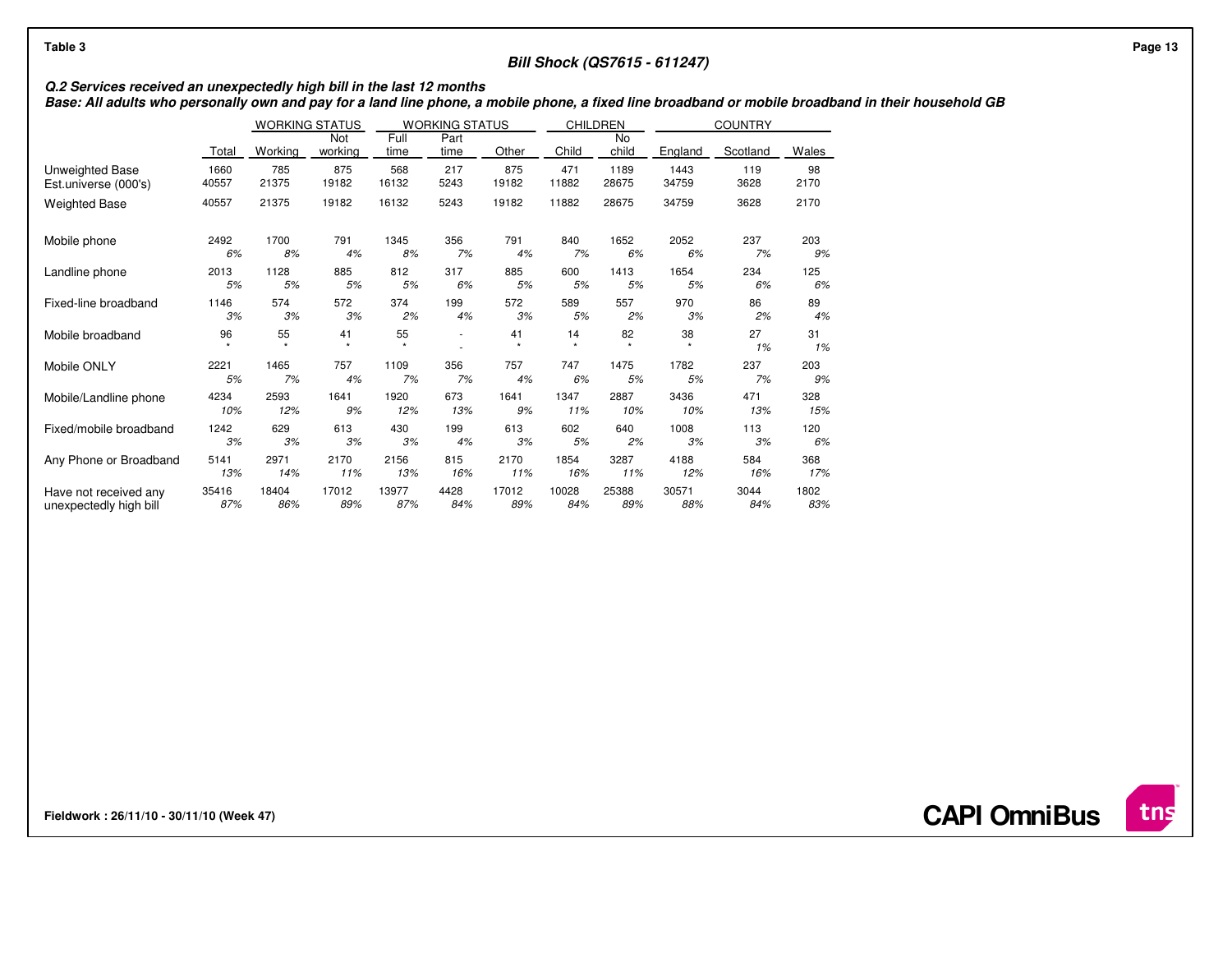## **Bill Shock (QS7615 - 611247)**

Q.2 Services received an unexpectedly high bill in the last 12 months<br>Base: All adults who personally own and pay for a land line phone, a mobile phone, a fixed line broadband or mobile broadband in their household GB

|                        |               |               |               |                                |                  |                  | <b>GOVERNMENT REGIONS</b> |        |               |               |          |          |
|------------------------|---------------|---------------|---------------|--------------------------------|------------------|------------------|---------------------------|--------|---------------|---------------|----------|----------|
|                        | Total         | North<br>East | North<br>West | Yorkshire<br>and The<br>Humber | East<br>Midlands | West<br>Midlands | East of<br>England        | London | South<br>East | South<br>West | Wales    | Scotland |
| Unweighted Base        | 1660          | 72            | 222           | 160                            | 133              | 125              | 159                       | 197    | 231           | 144           | 98       | 119      |
| Est.universe (000's)   | 40557         | 1477          | 5019          | 3837                           | 3274             | 3483             | 4025                      | 4607   | 5776          | 3261          | 2170     | 3628     |
| <b>Weighted Base</b>   | 40557         | 1477          | 5019          | 3837                           | 3274             | 3483             | 4025                      | 4607   | 5776          | 3261          | 2170     | 3628     |
| Mobile phone           | 2492          | 39            | 367           | 206                            | 257              | 182              | 213                       | 290    | 339           | 161           | 203      | 237      |
|                        | 6%            | 3%            | 7%            | 5%                             | 8%               | 5%               | 5%                        | 6%     | 6%            | 5%            | 9%       | 7%       |
| Landline phone         | 2013          | 15            | 220           | 201                            | 174              | 167              | 170                       | 225    | 331           | 150           | 125      | 234      |
|                        | 5%            | 1%            | 4%            | 5%                             | 5%               | 5%               | 4%                        | 5%     | 6%            | 5%            | 6%       | 6%       |
| Fixed-line broadband   | 1146          | 33            | 38            | 218                            | 134              | 15               | 83                        | 226    | 69            | 154           | 89       | 86       |
|                        | 3%            | 2%            | 1%            | 6%                             | 4%               | $\star$          | 2%                        | 5%     | 1%            | 5%            | 4%       | 2%       |
| Mobile broadband       | 96<br>$\star$ |               |               |                                |                  |                  | 23<br>1%                  | ×      | 15<br>$\star$ | ٠<br>$\sim$   | 31<br>1% | 27<br>1% |
| Mobile ONLY            | 2221          | 39            | 342           | 206                            | 216              | 182              | 148                       | 220    | 279           | 152           | 203      | 237      |
|                        | 5%            | 3%            | 7%            | 5%                             | 7%               | 5%               | 4%                        | 5%     | 5%            | 5%            | 9%       | 7%       |
| Mobile/Landline phone  | 4234          | 54            | 562           | 407                            | 390              | 349              | 317                       | 445    | 610           | 302           | 328      | 471      |
|                        | 10%           | 4%            | 11%           | 11%                            | 12%              | 10%              | 8%                        | 10%    | 11%           | 9%            | 15%      | 13%      |
| Fixed/mobile broadband | 1242          | 33            | 38            | 218                            | 134              | 15               | 106                       | 226    | 83            | 154           | 120      | 113      |
|                        | 3%            | 2%            | 1%            | 6%                             | 4%               | $\bullet$        | 3%                        | 5%     | 1%            | 5%            | 6%       | 3%       |
| Any Phone or Broadband | 5141          | 88            | 589           | 625                            | 450              | 363              | 410                       | 584    | 673           | 406           | 368      | 584      |
|                        | 13%           | 6%            | 12%           | 16%                            | 14%              | 10%              | 10%                       | 13%    | 12%           | 12%           | 17%      | 16%      |
| Have not received any  | 35416         | 1389          | 4430          | 3212                           | 2824             | 3120             | 3615                      | 4023   | 5103          | 2855          | 1802     | 3044     |
| unexpectedly high bill | 87%           | 94%           | 88%           | 84%                            | 86%              | 90%              | 90%                       | 87%    | 88%           | 88%           | 83%      | 84%      |

**Fieldwork : 26/11/10 - 30/11/10 (Week 47)**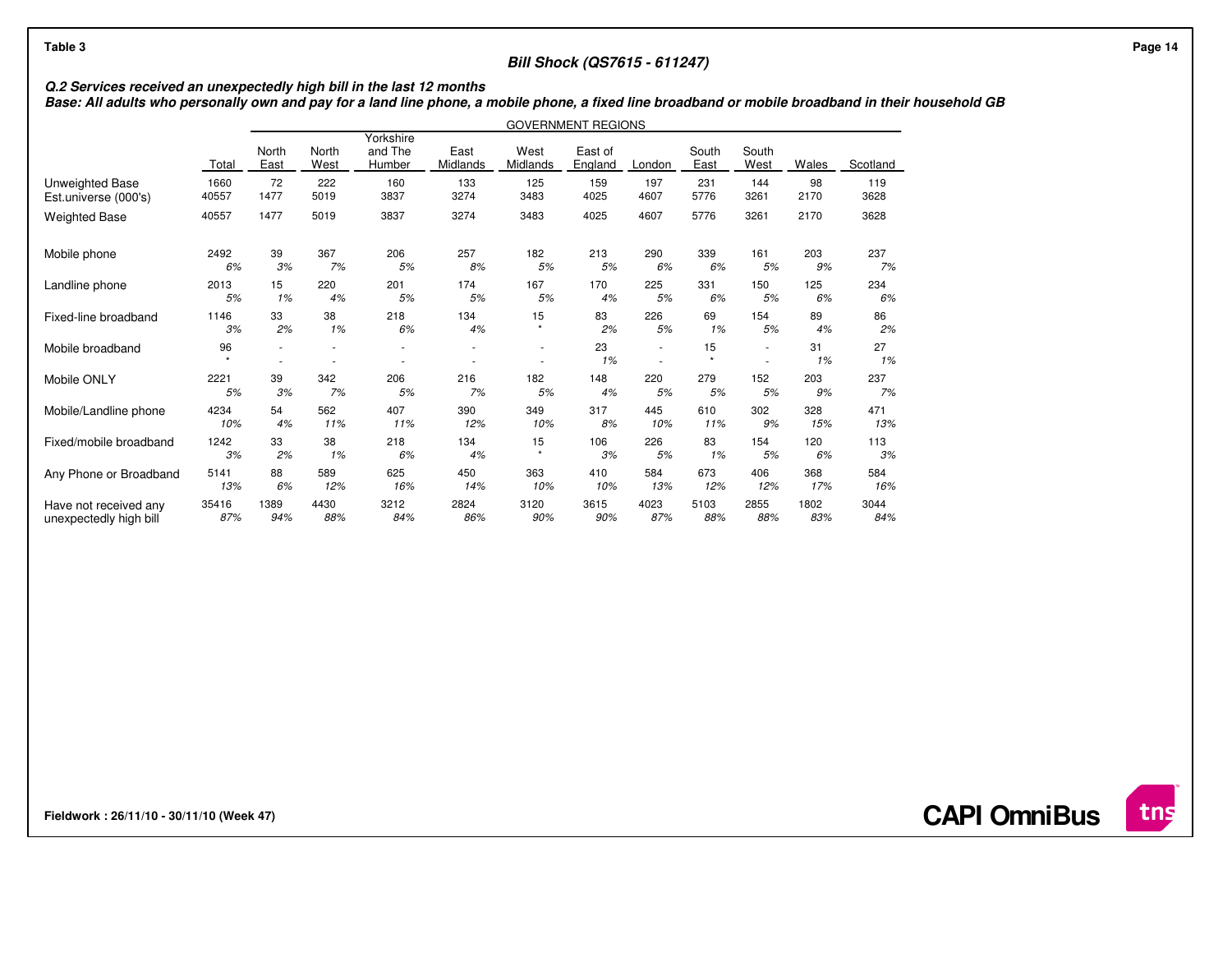# **Bill Shock (QS7615 - 611247)**

Q.2 Services received an unexpectedly high bill in the last 12 months<br>Base: All adults who personally own and pay for a land line phone, a mobile phone, a fixed line broadband or mobile broadband in their household GB

|                        | Total      | Mobile only<br>household | Mobile only<br>bill payer |
|------------------------|------------|--------------------------|---------------------------|
| Unweighted Base        | 1660       | 259                      | 430                       |
| Est.universe (000's)   | 40557      | 5775                     | 10073                     |
| <b>Weighted Base</b>   | 40557      | 5775                     | 10073                     |
| Mobile phone           | 2492       | 548                      | 1087                      |
|                        | 6%         | 9%                       | 11%                       |
| Landline phone         | 2013<br>5% |                          |                           |
| Fixed-line broadband   | 1146       | 50                       | 96                        |
|                        | 3%         | 1%                       | 1%                        |
| Mobile broadband       | 96         | 55                       | 65                        |
|                        | ÷          | 1%                       | 1%                        |
| Mobile ONLY            | 2221       | 548                      | 1087                      |
|                        | 5%         | 9%                       | 11%                       |
| Mobile/Landline phone  | 4234       | 548                      | 1087                      |
|                        | 10%        | 9%                       | 11%                       |
| Fixed/mobile broadband | 1242       | 105                      | 161                       |
|                        | 3%         | 2%                       | 2%                        |
| Any Phone or Broadband | 5141       | 639                      | 1221                      |
|                        | 13%        | 11%                      | 12%                       |
| Have not received any  | 35416      | 5135                     | 8852                      |
| unexpectedly high bill | 87%        | 89%                      | 88%                       |

**Fieldwork : 26/11/10 - 30/11/10 (Week 47)** 

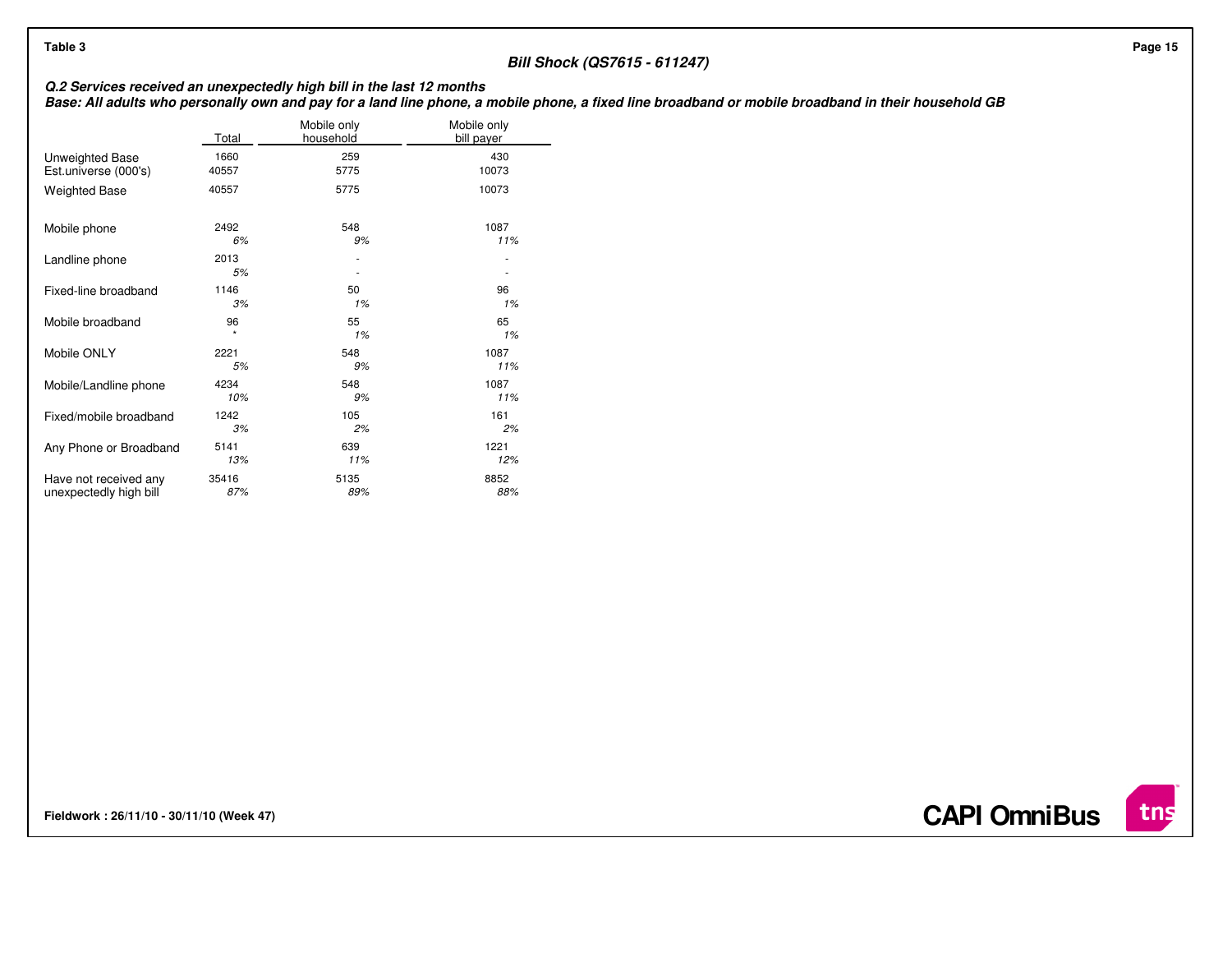## **Bill Shock (QS7615 - 611247)**

**Q.3a How many times in the last 12 months has this happended for your land line phone? Base: All adults who have received an unexpectedly high bill for their land line phone**

|                      |          |          | <b>GENDER</b> |                                                      |                                                      |                          |                  |        | AGE    |                          |                               |                                                      |          |          |
|----------------------|----------|----------|---------------|------------------------------------------------------|------------------------------------------------------|--------------------------|------------------|--------|--------|--------------------------|-------------------------------|------------------------------------------------------|----------|----------|
|                      | Total    | Male     | Female        | 16-24                                                | 25-34                                                | $35 - 44$                | 45-54            | 55-64  | 65-74  | $75+$                    | 16-34                         | 35-54                                                | $55+$    | $65+$    |
| Unweighted Base      | 80       | 33       | 47            | 3                                                    | 11                                                   | 14                       | 12               | 18     | 13     | 9                        | 14                            | 26                                                   | 40       | 22       |
| Est.universe (000's) | 2013     | 909      | 1104          | 54                                                   | 303                                                  | 442                      | 361              | 402    | 255    | 197                      | 357                           | 803                                                  | 853      | 451      |
| <b>Weighted Base</b> | 2013     | 909      | 1104          | 54                                                   | 303                                                  | 442                      | 361              | 402    | 255    | 197                      | 357                           | 803                                                  | 853      | 451      |
| Once                 | 1021     | 316      | 705           | 54                                                   | 89                                                   | 173                      | 222              | 198    | 155    | 130                      | 143                           | 395                                                  | 483      | 285      |
|                      | 51%      | 35%      | 64%           | 100%                                                 | 29%                                                  | 39%                      | 61%              | 49%    | 61%    | 66%                      | 40%                           | 49%                                                  | 57%      | 63%      |
| Twice                | 332      | 178      | 154           | $\overline{\phantom{a}}$                             | 48                                                   | 88                       | 17               | 76     | 72     | 31                       | 48                            | 105                                                  | 180      | 103      |
|                      | 16%      | 20%      | 14%           | $\sim$                                               | 16%                                                  | 20%                      | 5%               | 19%    | 28%    | 16%                      | 13%                           | 13%                                                  | 21%      | 23%      |
| Three times or more  | 625      | 395      | 229           | $\overline{\phantom{a}}$                             | 167                                                  | 181                      | 122              | 128    | 27     | $\overline{\phantom{a}}$ | 167                           | 303                                                  | 155      | 27       |
|                      | 31%      | 43%      | 21%           | $\overline{\phantom{a}}$                             | 55%                                                  | 41%                      | 34%              | 32%    | 11%    |                          | 47%                           | 38%                                                  | 18%      | 6%       |
| Don't Know           | 36<br>2% | 20<br>2% | 16<br>1%      | $\overline{\phantom{a}}$<br>$\overline{\phantom{a}}$ | $\overline{\phantom{a}}$<br>$\overline{\phantom{a}}$ | $\overline{\phantom{a}}$ | $\sim$<br>$\sim$ | $\sim$ | $\sim$ | 36<br>18%                | ۰<br>$\overline{\phantom{a}}$ | $\overline{\phantom{a}}$<br>$\overline{\phantom{a}}$ | 36<br>4% | 36<br>8% |

**Fieldwork : 26/11/10 - 30/11/10 (Week 47)** 

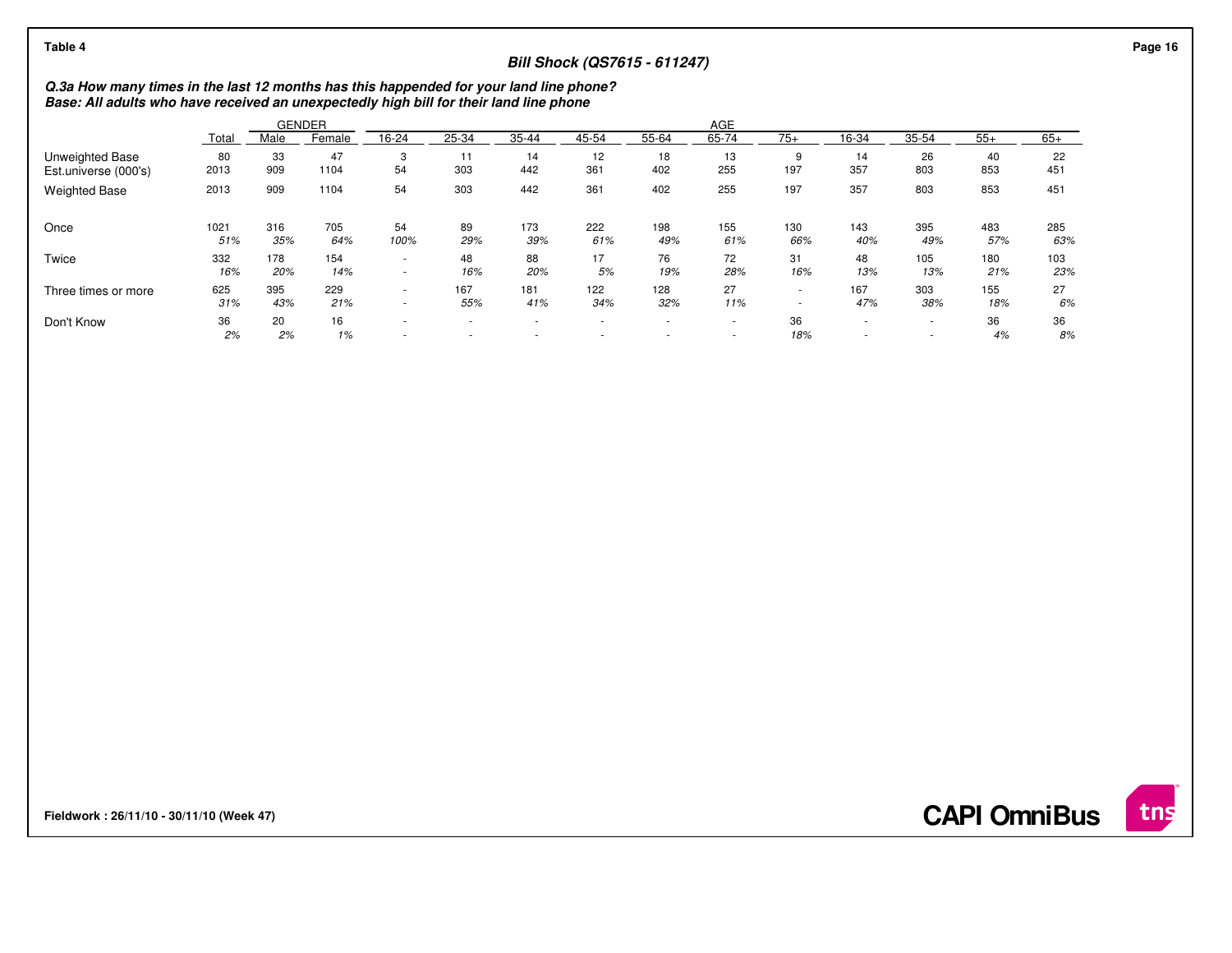## **Bill Shock (QS7615 - 611247)**

# **Q.3a How many times in the last 12 months has this happended for your land line phone? Base: All adults who have received an unexpectedly high bill for their land line phone**

|                        |       |     | SOCIAL CLASS   |                |                | SOCIAL CLASS     |                               |                                     | <b>MARITAL STATUS</b> |                                |
|------------------------|-------|-----|----------------|----------------|----------------|------------------|-------------------------------|-------------------------------------|-----------------------|--------------------------------|
|                        | Total | AB  | C <sub>1</sub> | C <sub>2</sub> | DE             | ABC <sub>1</sub> | C <sub>2</sub> D <sub>E</sub> | Married\<br>Living<br>as<br>married | Single                | Widow<br>divorced<br>seperated |
| <b>Unweighted Base</b> | 80    | 14  | 26             | 16             | 24             | 40               | 40                            | 41                                  | 17                    | 22                             |
| Est.universe (000's)   | 2013  | 449 | 828            | 363            | 374            | 1277             | 736                           | 1084                                | 372                   | 557                            |
| <b>Weighted Base</b>   | 2013  | 449 | 828            | 363            | 374            | 1277             | 736                           | 1084                                | 372                   | 557                            |
| Once                   | 1021  | 176 | 497            | 139            | 208            | 673              | 348                           | 513                                 | 257                   | 251                            |
|                        | 51%   | 39% | 60%            | 38%            | 56%            | 53%              | 47%                           | 47%                                 | 69%                   | 45%                            |
| Twice                  | 332   | 117 | 59             | 62             | 95             | 176              | 156                           | 169                                 | 85                    | 78                             |
|                        | 16%   | 26% | 7%             | 17%            | 25%            | 14%              | 21%                           | 16%                                 | 23%                   | 14%                            |
| Three times or more    | 625   | 156 | 272            | 126            | 71             | 428              | 197                           | 383                                 | 29                    | 212                            |
|                        | 31%   | 35% | 33%            | 35%            | 19%            | 33%              | 27%                           | 35%                                 | 8%                    | 38%                            |
| Don't Know             | 36    | ٠   | ۰.             | 36             | $\blacksquare$ | ٠                | 36                            | 20                                  | ٠                     | 16                             |
|                        | 2%    | ٠   | ٠              | 10%            | $\blacksquare$ | $\sim$           | 5%                            | 2%                                  | ٠                     | 3%                             |

**Fieldwork : 26/11/10 - 30/11/10 (Week 47)** 

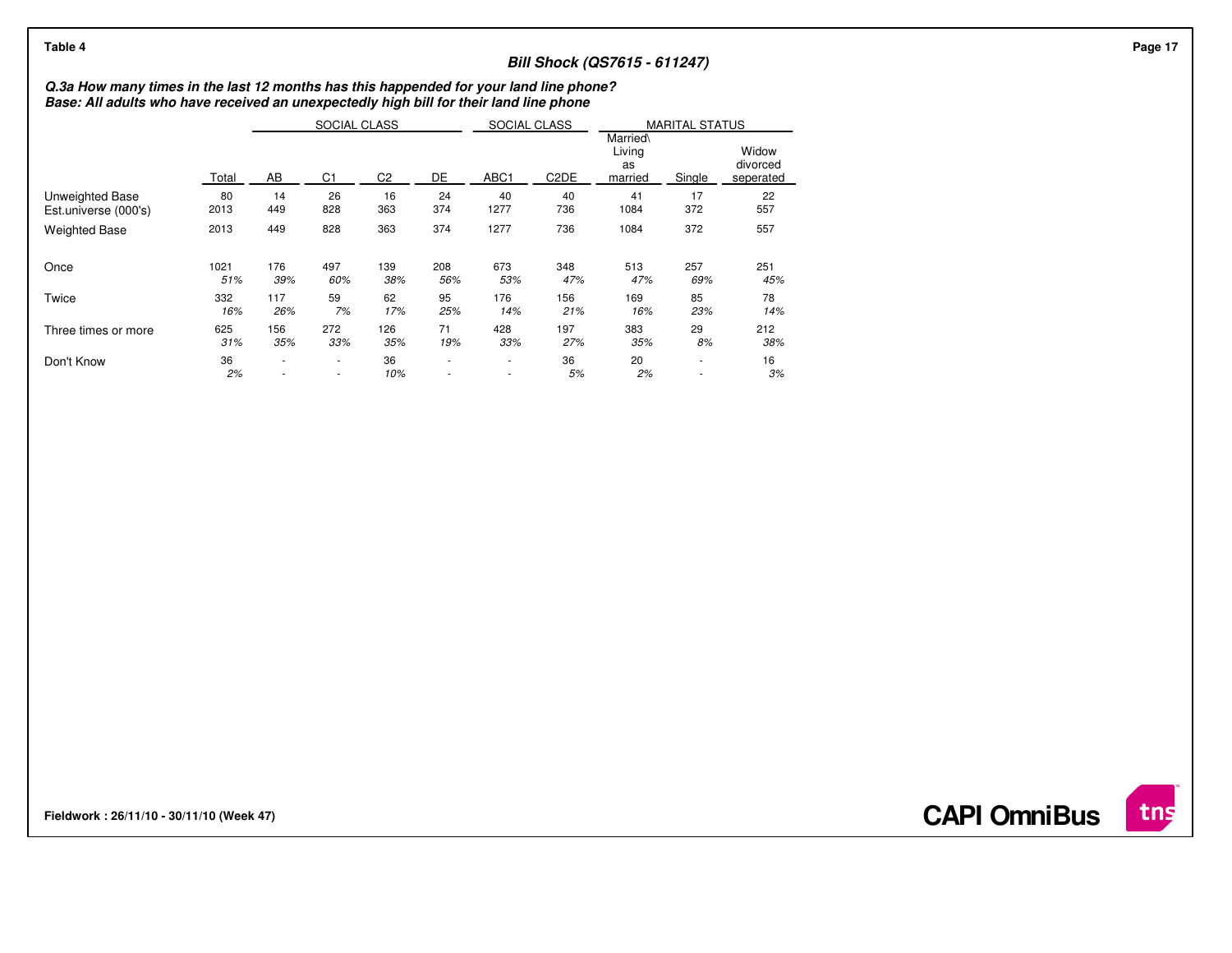| Table 4                                                                                                                                                                          |             |                  |                       |              |                                                      |            |                  |             | <b>Bill Shock (QS7615 - 611247)</b> |                |             |  |  |
|----------------------------------------------------------------------------------------------------------------------------------------------------------------------------------|-------------|------------------|-----------------------|--------------|------------------------------------------------------|------------|------------------|-------------|-------------------------------------|----------------|-------------|--|--|
| Q.3a How many times in the last 12 months has this happended for your land line phone?<br>Base: All adults who have received an unexpectedly high bill for their land line phone |             |                  |                       |              |                                                      |            |                  |             |                                     |                |             |  |  |
|                                                                                                                                                                                  |             |                  | <b>WORKING STATUS</b> |              | <b>WORKING STATUS</b>                                |            | <b>CHILDREN</b>  |             |                                     | <b>COUNTRY</b> |             |  |  |
|                                                                                                                                                                                  | Total       | Working          | Not<br>working        | Full<br>time | Part<br>time                                         | Other      | Child            | No<br>child | England                             | Scotland       | Wales       |  |  |
| Unweighted Base<br>Est.universe (000's)                                                                                                                                          | 80<br>2013  | 39<br>1128       | 41<br>885             | 26<br>812    | 13<br>317                                            | 41<br>885  | 21<br>600        | 59<br>1413  | 67<br>1654                          | 8<br>234       | ა<br>125    |  |  |
| <b>Weighted Base</b>                                                                                                                                                             | 2013        | 1128             | 885                   | 812          | 317                                                  | 885        | 600              | 1413        | 1654                                | 234            | 125         |  |  |
| Once                                                                                                                                                                             | 1021<br>51% | 562<br>50%       | 459<br>52%            | 392<br>48%   | 170<br>54%                                           | 459<br>52% | 183<br>31%       | 838<br>59%  | 813<br>49%                          | 83<br>36%      | 125<br>100% |  |  |
| Twice                                                                                                                                                                            | 332<br>16%  | 150<br>13%       | 182<br>21%            | 109<br>13%   | 40<br>13%                                            | 182<br>21% | 46<br>8%         | 286<br>20%  | 281<br>17%                          | 51<br>22%      | $\sim$      |  |  |
| Three times or more                                                                                                                                                              | 625<br>31%  | 417<br>37%       | 208<br>23%            | 310<br>38%   | 107<br>34%                                           | 208<br>23% | 371<br>62%       | 253<br>18%  | 525<br>32%                          | 100<br>43%     | $\sim$      |  |  |
| Don't Know                                                                                                                                                                       | 36<br>2%    | $\sim$<br>$\sim$ | 36<br>4%              | $\sim$       | $\overline{\phantom{a}}$<br>$\overline{\phantom{a}}$ | 36<br>4%   | $\sim$<br>$\sim$ | 36<br>3%    | 36<br>2%                            | $\sim$         | ۰<br>۰      |  |  |

**Fieldwork : 26/11/10 - 30/11/10 (Week 47)** 

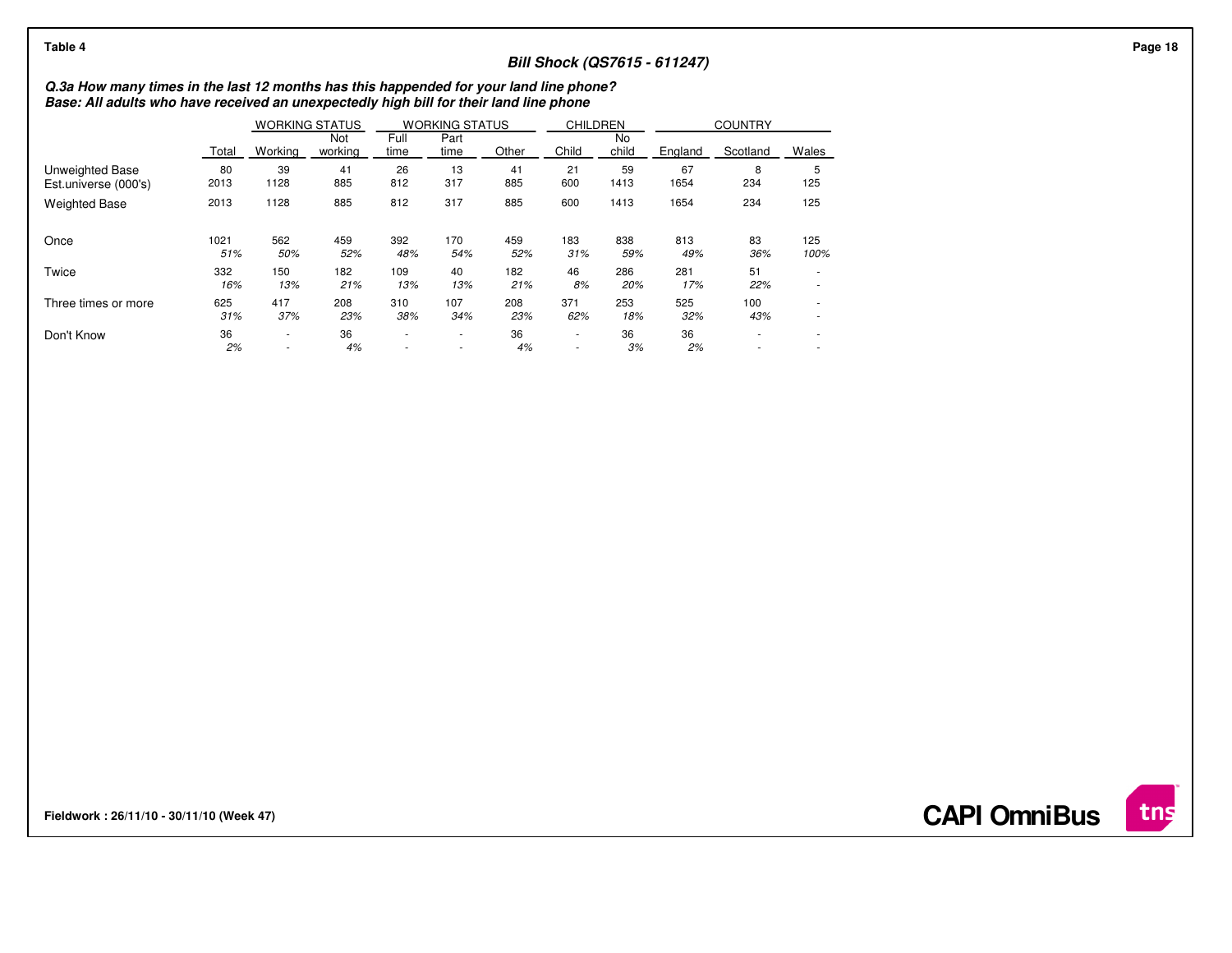| Table 4                                                                                                                                                                          |             |                                    |               |                                |                                            |                  | <b>Bill Shock (QS7615 - 611247)</b> |            |                                    |               |                                    |                  |
|----------------------------------------------------------------------------------------------------------------------------------------------------------------------------------|-------------|------------------------------------|---------------|--------------------------------|--------------------------------------------|------------------|-------------------------------------|------------|------------------------------------|---------------|------------------------------------|------------------|
| Q.3a How many times in the last 12 months has this happended for your land line phone?<br>Base: All adults who have received an unexpectedly high bill for their land line phone |             |                                    |               |                                |                                            |                  |                                     |            |                                    |               |                                    |                  |
|                                                                                                                                                                                  |             |                                    |               |                                |                                            |                  | <b>GOVERNMENT REGIONS</b>           |            |                                    |               |                                    |                  |
|                                                                                                                                                                                  | Total       | North<br>East                      | North<br>West | Yorkshire<br>and The<br>Humber | East<br>Midlands                           | West<br>Midlands | East of<br>England                  | London     | South<br>East                      | South<br>West | Wales                              | Scotland         |
| Unweighted Base<br>Est.universe (000's)                                                                                                                                          | 80<br>2013  | 15                                 | 11<br>220     | 8<br>201                       | 174                                        | 167              | 6<br>170                            | 8<br>225   | 14<br>331                          | 8<br>150      | 5<br>125                           | 8<br>234         |
| <b>Weighted Base</b>                                                                                                                                                             | 2013        | 15                                 | 220           | 201                            | 174                                        | 167              | 170                                 | 225        | 331                                | 150           | 125                                | 234              |
| Once                                                                                                                                                                             | 1021<br>51% | $\sim$<br>$\overline{\phantom{a}}$ | 113<br>52%    | 39<br>19%                      | 92<br>53%                                  | 59<br>36%        | 68<br>40%                           | 157<br>70% | 207<br>63%                         | 78<br>52%     | 125<br>100%                        | 83<br>36%        |
| Twice                                                                                                                                                                            | 332<br>16%  | 15<br>100%                         | 65<br>30%     | 87<br>43%                      | 17<br>10%                                  | ٠<br>$\sim$      | 31<br>18%                           | 34<br>15%  | $\sim$<br>$\overline{\phantom{a}}$ | 31<br>21%     | $\sim$<br>$\overline{\phantom{a}}$ | 51<br>22%        |
| Three times or more                                                                                                                                                              | 625<br>31%  | $\sim$<br>$\sim$                   | 42<br>19%     | 76<br>38%                      | 65<br>37%                                  | 108<br>64%       | 52<br>30%                           | 34<br>15%  | 124<br>37%                         | 26<br>17%     | $\sim$<br>$\overline{\phantom{a}}$ | 100<br>43%       |
| Don't Know                                                                                                                                                                       | 36<br>2%    | $\sim$                             | $\sim$        | $\sim$                         | $\overline{\phantom{a}}$<br>$\blacksquare$ | ٠<br>٠           | 20<br>12%                           | ٠<br>٠     | $\sim$<br>$\blacksquare$           | 16<br>11%     | $\sim$<br>٠                        | $\sim$<br>$\sim$ |

**Fieldwork : 26/11/10 - 30/11/10 (Week 47)** 

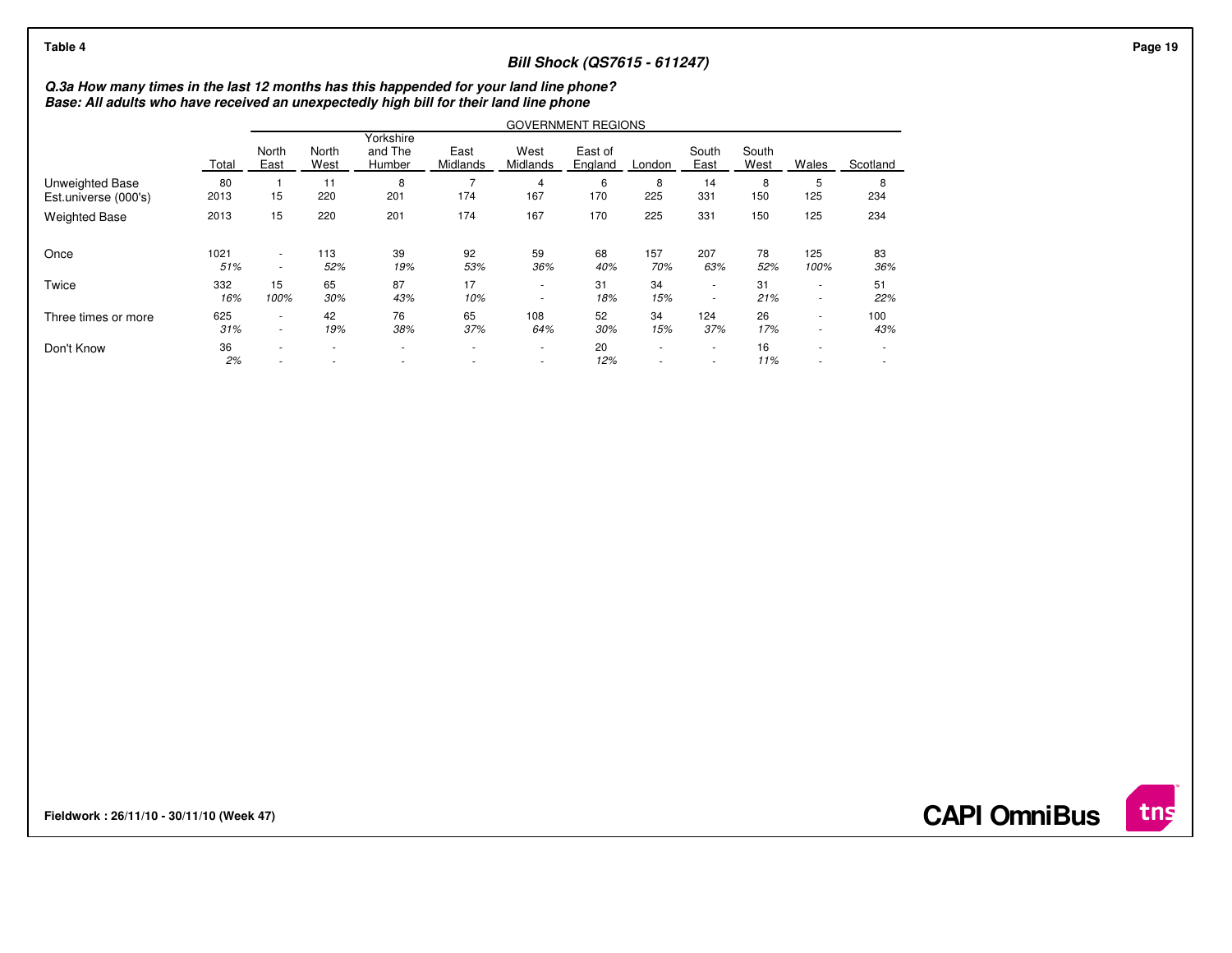| Table 4                                 |             |                          |                                                                                                                                                                                  | <b>Bill Shock (QS7615 - 611247)</b> |
|-----------------------------------------|-------------|--------------------------|----------------------------------------------------------------------------------------------------------------------------------------------------------------------------------|-------------------------------------|
|                                         |             |                          | Q.3a How many times in the last 12 months has this happended for your land line phone?<br>Base: All adults who have received an unexpectedly high bill for their land line phone |                                     |
|                                         | Total       | Mobile only<br>household | Mobile only<br>bill payer                                                                                                                                                        |                                     |
| Unweighted Base<br>Est.universe (000's) | 80<br>2013  | ٠<br>٠                   | $\overline{\phantom{a}}$                                                                                                                                                         |                                     |
| <b>Weighted Base</b>                    | 2013        | $\sim$                   | $\overline{\phantom{a}}$                                                                                                                                                         |                                     |
| Once                                    | 1021<br>51% | ٠<br>٠                   | $\overline{\phantom{a}}$<br>$\overline{\phantom{a}}$                                                                                                                             |                                     |
| Twice                                   | 332<br>16%  | ٠<br>۰                   | $\overline{\phantom{a}}$<br>$\overline{\phantom{a}}$                                                                                                                             |                                     |
| Three times or more                     | 625<br>31%  | ٠<br>٠                   | $\overline{\phantom{a}}$<br>$\overline{\phantom{a}}$                                                                                                                             |                                     |
| Don't Know                              | 36<br>2%    | ٠<br>٠                   | $\sim$<br>$\overline{\phantom{a}}$                                                                                                                                               |                                     |
|                                         |             |                          |                                                                                                                                                                                  |                                     |

**Fieldwork : 26/11/10 - 30/11/10 (Week 47)** 

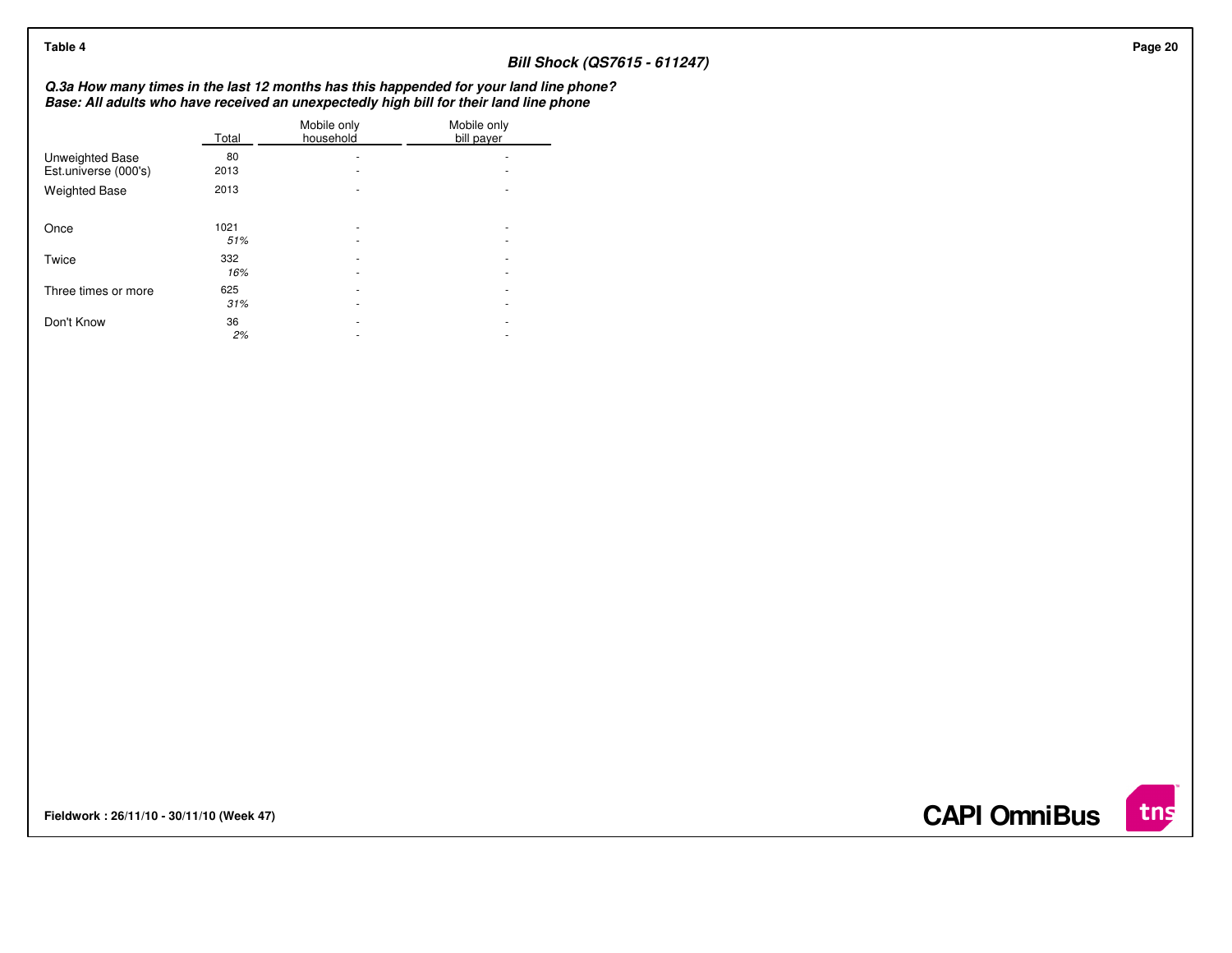| Table 5                                                                                                                                                                    |             | <b>Bill Shock (QS7615 - 611247)</b> |               |                          |                               |            |            |                  |                      |                          |            |            |                  |                               | Page 21 |
|----------------------------------------------------------------------------------------------------------------------------------------------------------------------------|-------------|-------------------------------------|---------------|--------------------------|-------------------------------|------------|------------|------------------|----------------------|--------------------------|------------|------------|------------------|-------------------------------|---------|
| Q.3b How many times in the last 12 months has this happended for your mobile phone?<br>Base: All adults who have received an unexpectedly high bill for their mobile phone |             |                                     |               |                          |                               |            |            |                  |                      |                          |            |            |                  |                               |         |
|                                                                                                                                                                            |             |                                     | <b>GENDER</b> |                          |                               |            |            |                  | AGE                  |                          |            |            |                  |                               |         |
|                                                                                                                                                                            | Total       | Male                                | Female        | 16-24                    | 25-34                         | 35-44      | 45-54      | 55-64            | 65-74                | $75+$                    | 16-34      | $35 - 54$  | $55+$            | $65+$                         |         |
| <b>Unweighted Base</b><br>Est.universe (000's)                                                                                                                             | 94<br>2492  | 40<br>1160                          | 54<br>1332    | 25<br>631                | 29<br>724                     | 13<br>445  | 15<br>414  | 8<br>185         | $\overline{2}$<br>37 | 2<br>55                  | 54<br>1355 | 28<br>859  | 12<br>277        | 93                            |         |
| <b>Weighted Base</b>                                                                                                                                                       | 2492        | 1160                                | 1332          | 631                      | 724                           | 445        | 414        | 185              | 37                   | 55                       | 1355       | 859        | 277              | 93                            |         |
| Once                                                                                                                                                                       | 1289<br>52% | 669<br>58%                          | 620<br>47%    | 315<br>50%               | 403<br>56%                    | 207<br>47% | 131<br>32% | 160<br>87%       | 37<br>100%           | 36<br>64%                | 718<br>53% | 338<br>39% | 233<br>84%       | 73<br>79%                     |         |
| Twice                                                                                                                                                                      | 548<br>22%  | 239<br>21%                          | 309<br>23%    | 148<br>23%               | 121<br>17%                    | 54<br>12%  | 180<br>43% | 25<br>13%        | $\sim$<br>$\sim$     | 20<br>36%                | 269<br>20% | 235<br>27% | 45<br>16%        | 20<br>21%                     |         |
| Three times or more                                                                                                                                                        | 655<br>26%  | 252<br>22%                          | 403<br>30%    | 169<br>27%               | 200<br>28%                    | 184<br>41% | 103<br>25% | $\sim$<br>$\sim$ | $\sim$               | $\sim$<br>$\sim$         | 368<br>27% | 287<br>33% | $\sim$<br>$\sim$ | $\overline{\phantom{a}}$<br>٠ |         |
| Don't Know                                                                                                                                                                 | $\sim$      |                                     | ٠             | $\overline{\phantom{a}}$ | $\overline{\phantom{a}}$<br>٠ |            | $\sim$     | ٠                |                      | $\overline{\phantom{a}}$ | ٠<br>٠     |            |                  | $\overline{\phantom{a}}$      |         |
|                                                                                                                                                                            |             |                                     |               |                          |                               |            |            |                  |                      |                          |            |            |                  |                               |         |

**Fieldwork : 26/11/10 - 30/11/10 (Week 47)** 

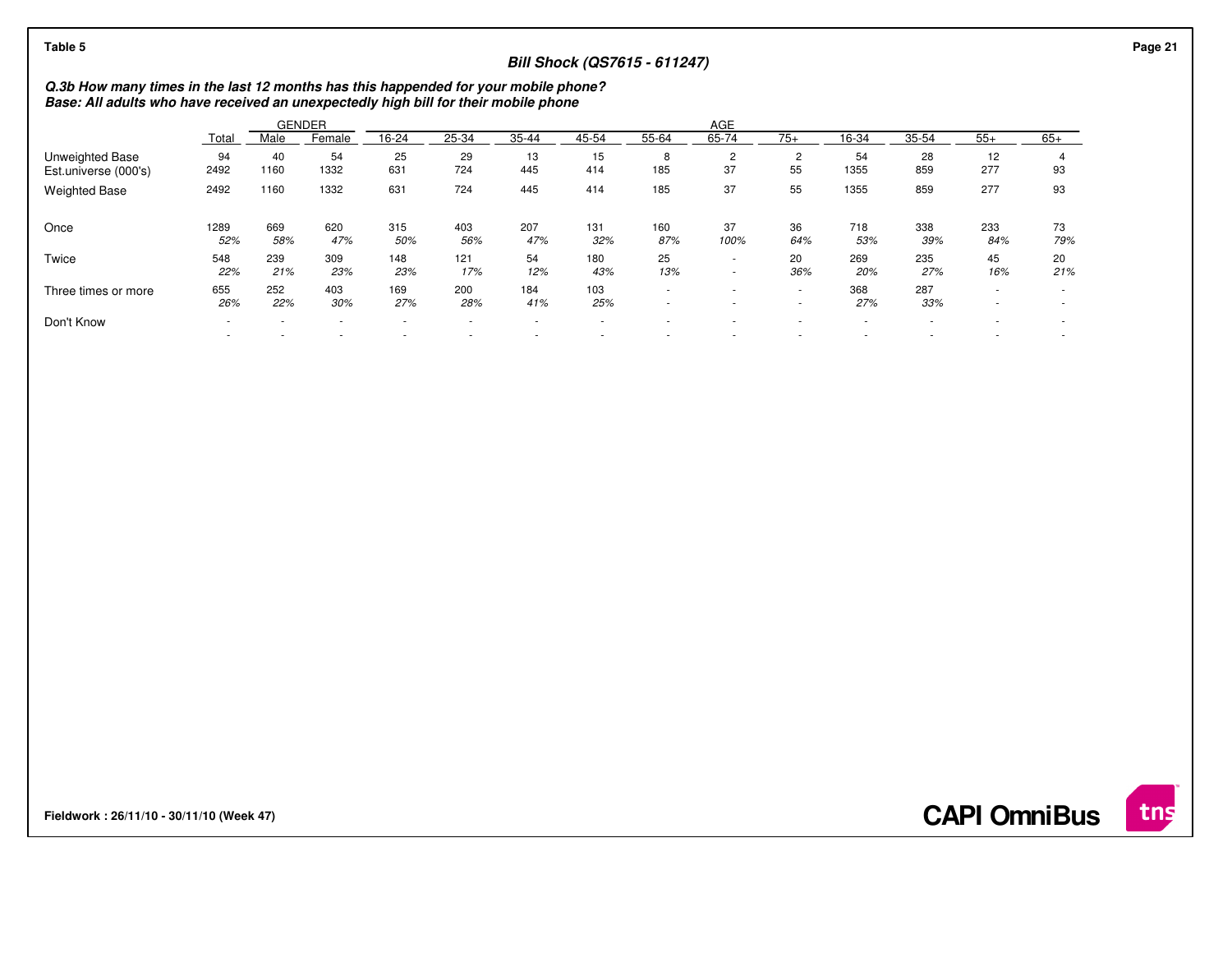| Table 5                                                                                                                                                                    |             |            |                |                |            |            |                   | <b>Bill Shock (QS7615 - 611247)</b> |                          |                                |
|----------------------------------------------------------------------------------------------------------------------------------------------------------------------------|-------------|------------|----------------|----------------|------------|------------|-------------------|-------------------------------------|--------------------------|--------------------------------|
| Q.3b How many times in the last 12 months has this happended for your mobile phone?<br>Base: All adults who have received an unexpectedly high bill for their mobile phone |             |            |                |                |            |            |                   |                                     |                          |                                |
|                                                                                                                                                                            |             |            | SOCIAL CLASS   |                |            |            | SOCIAL CLASS      | <b>MARITAL STATUS</b><br>Married\   |                          |                                |
|                                                                                                                                                                            | Total       | AB         | C <sub>1</sub> | C <sub>2</sub> | DE         | ABC1       | C <sub>2</sub> DE | Living<br>as<br>married             | Single                   | Widow<br>divorced<br>seperated |
| Unweighted Base<br>Est.universe (000's)                                                                                                                                    | 94<br>2492  | 16<br>574  | 40<br>1189     | 14<br>350      | 24<br>379  | 56<br>1762 | 38<br>729         | 51<br>1392                          | 35<br>882                | 8<br>219                       |
| <b>Weighted Base</b>                                                                                                                                                       | 2492        | 574        | 1189           | 350            | 379        | 1762       | 729               | 1392                                | 882                      | 219                            |
| Once                                                                                                                                                                       | 1289<br>52% | 305<br>53% | 620<br>52%     | 137<br>39%     | 226<br>60% | 926<br>53% | 363<br>50%        | 757<br>54%                          | 434<br>49%               | 98<br>45%                      |
| Twice                                                                                                                                                                      | 548<br>22%  | 126<br>22% | 222<br>19%     | 70<br>20%      | 130<br>34% | 347<br>20% | 200<br>27%        | 255<br>18%                          | 224<br>25%               | 69<br>32%                      |
| Three times or more                                                                                                                                                        | 655<br>26%  | 143<br>25% | 347<br>29%     | 143<br>41%     | 23<br>6%   | 489<br>28% | 166<br>23%        | 379<br>27%                          | 224<br>25%               | 52<br>24%                      |
| Don't Know                                                                                                                                                                 |             |            |                |                |            |            |                   |                                     | $\overline{\phantom{a}}$ | $\sim$<br>٠                    |
|                                                                                                                                                                            |             |            |                |                |            |            |                   |                                     |                          |                                |

**Fieldwork : 26/11/10 - 30/11/10 (Week 47)** 

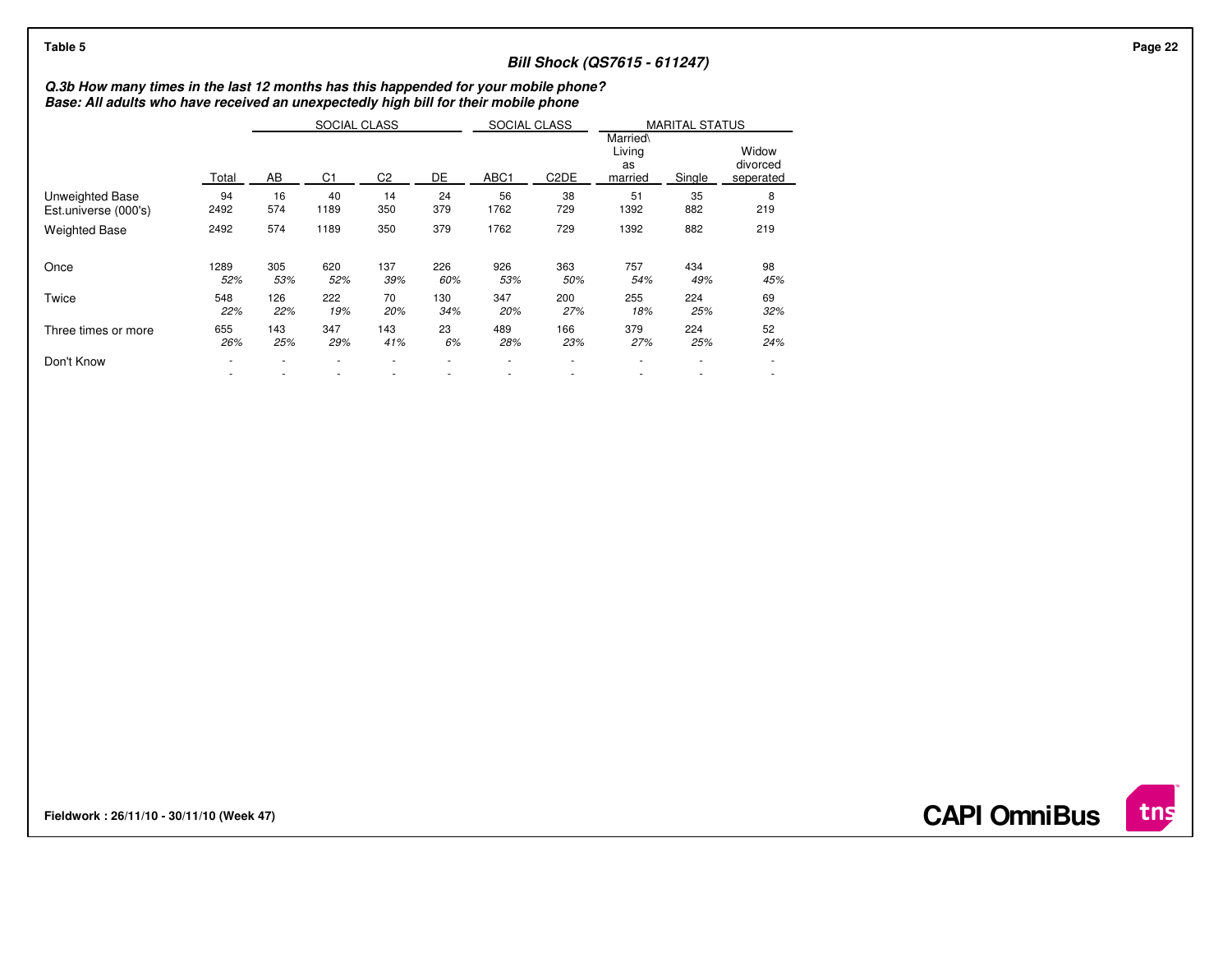| Table 5                                                                                                                                                                    |                          |                       |                |              |                       |            |                 |             | <b>Bill Shock (QS7615 - 611247)</b> |                  |            |
|----------------------------------------------------------------------------------------------------------------------------------------------------------------------------|--------------------------|-----------------------|----------------|--------------|-----------------------|------------|-----------------|-------------|-------------------------------------|------------------|------------|
| Q.3b How many times in the last 12 months has this happended for your mobile phone?<br>Base: All adults who have received an unexpectedly high bill for their mobile phone |                          |                       |                |              |                       |            |                 |             |                                     |                  |            |
|                                                                                                                                                                            |                          | <b>WORKING STATUS</b> |                |              | <b>WORKING STATUS</b> |            | <b>CHILDREN</b> |             |                                     | <b>COUNTRY</b>   |            |
|                                                                                                                                                                            | Total                    | Working               | Not<br>working | Full<br>time | Part<br>time          | Other      | Child           | No<br>child | England                             | Scotland         | Wales      |
| Unweighted Base<br>Est.universe (000's)                                                                                                                                    | 94<br>2492               | 62<br>1700            | 32<br>791      | 46<br>1345   | 16<br>356             | 32<br>791  | 36<br>840       | 58<br>1652  | 81<br>2052                          | b<br>237         | 8<br>203   |
| <b>Weighted Base</b>                                                                                                                                                       | 2492                     | 1700                  | 791            | 1345         | 356                   | 791        | 840             | 1652        | 2052                                | 237              | 203        |
| Once                                                                                                                                                                       | 1289<br>52%              | 888<br>52%            | 401<br>51%     | 680<br>51%   | 208<br>58%            | 401<br>51% | 408<br>49%      | 880<br>53%  | 991<br>48%                          | 180<br>76%       | 118<br>58% |
| Twice                                                                                                                                                                      | 548<br>22%               | 363<br>21%            | 185<br>23%     | 260<br>19%   | 102<br>29%            | 185<br>23% | 211<br>25%      | 337<br>20%  | 519<br>25%                          | $\sim$<br>$\sim$ | 29<br>14%  |
| Three times or more                                                                                                                                                        | 655<br>26%               | 449<br>26%            | 206<br>26%     | 404<br>30%   | 46<br>13%             | 206<br>26% | 221<br>26%      | 434<br>26%  | 543<br>26%                          | 56<br>24%        | 56<br>28%  |
| Don't Know                                                                                                                                                                 | $\overline{\phantom{a}}$ |                       | ٠              |              |                       |            |                 |             |                                     |                  |            |

**Fieldwork : 26/11/10 - 30/11/10 (Week 47)** 

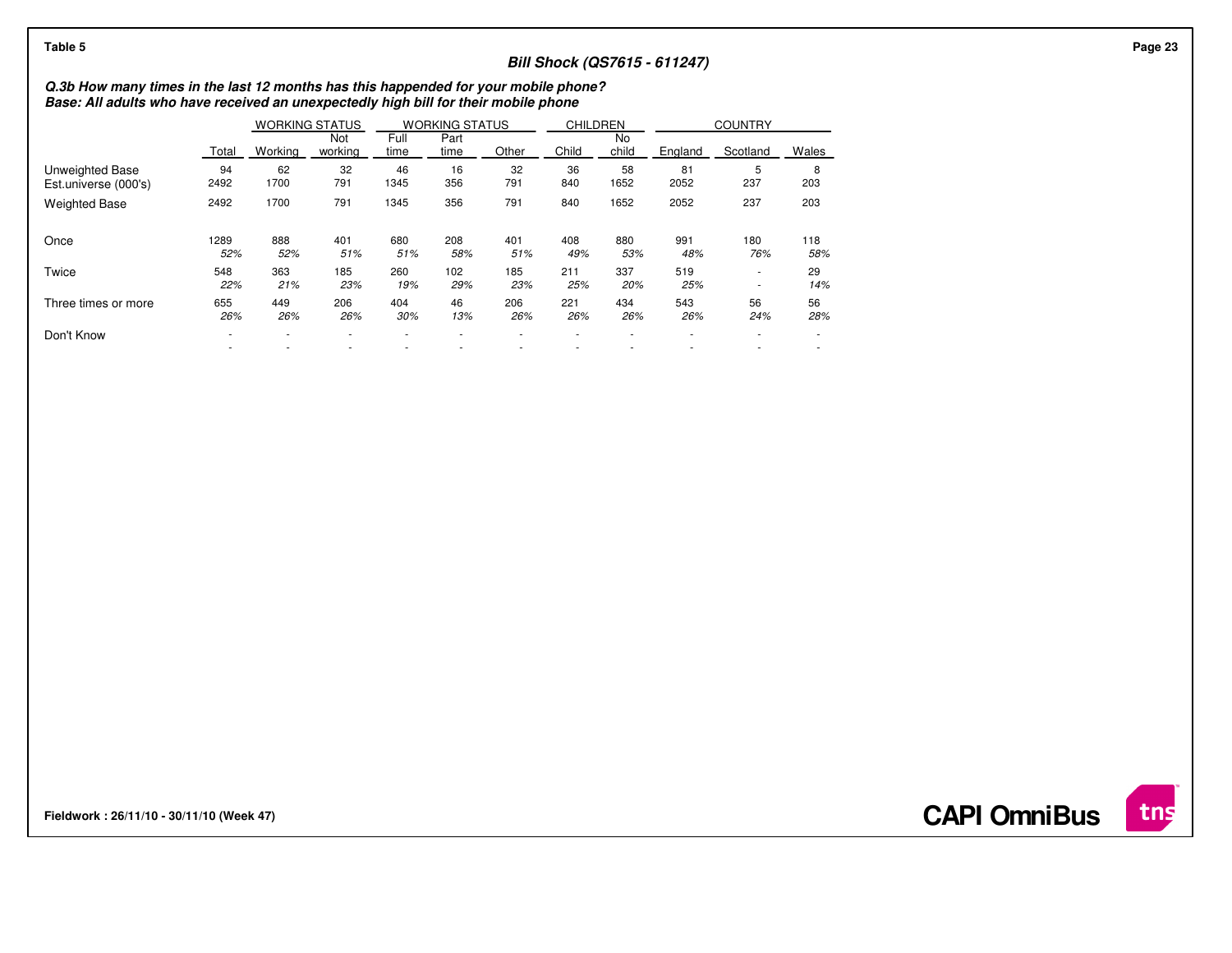| Table 5                                 | <b>Bill Shock (QS7615 - 611247)</b><br>Q.3b How many times in the last 12 months has this happended for your mobile phone?<br>Base: All adults who have received an unexpectedly high bill for their mobile phone<br><b>GOVERNMENT REGIONS</b><br>Yorkshire<br>and The<br>North<br>West<br>East of<br>South<br>East<br>South<br>North<br>Midlands<br>East<br>West<br>Midlands<br>East<br>West<br>Wales<br>Scotland<br>England<br>Total<br>Humber<br>London<br>94<br>12<br>13<br>13<br>9<br>2<br>8<br>8<br>9<br>8<br>5<br>367<br>257<br>290<br>339<br>237<br>39<br>206<br>182<br>213<br>2492<br>161<br>203 |                  |            |                                    |                                                      |           |           |            |            |           |            |            |
|-----------------------------------------|-----------------------------------------------------------------------------------------------------------------------------------------------------------------------------------------------------------------------------------------------------------------------------------------------------------------------------------------------------------------------------------------------------------------------------------------------------------------------------------------------------------------------------------------------------------------------------------------------------------|------------------|------------|------------------------------------|------------------------------------------------------|-----------|-----------|------------|------------|-----------|------------|------------|
|                                         |                                                                                                                                                                                                                                                                                                                                                                                                                                                                                                                                                                                                           |                  |            |                                    |                                                      |           |           |            |            |           |            |            |
|                                         |                                                                                                                                                                                                                                                                                                                                                                                                                                                                                                                                                                                                           |                  |            |                                    |                                                      |           |           |            |            |           |            |            |
|                                         |                                                                                                                                                                                                                                                                                                                                                                                                                                                                                                                                                                                                           |                  |            |                                    |                                                      |           |           |            |            |           |            |            |
| Unweighted Base<br>Est.universe (000's) |                                                                                                                                                                                                                                                                                                                                                                                                                                                                                                                                                                                                           |                  |            |                                    |                                                      |           |           |            |            |           |            |            |
| <b>Weighted Base</b>                    | 2492                                                                                                                                                                                                                                                                                                                                                                                                                                                                                                                                                                                                      | 39               | 367        | 206                                | 257                                                  | 182       | 213       | 290        | 339        | 161       | 203        | 237        |
| Once                                    | 1289<br>52%                                                                                                                                                                                                                                                                                                                                                                                                                                                                                                                                                                                               | 39<br>100%       | 221<br>60% | 152<br>74%                         | 135<br>52%                                           | 44<br>24% | 76<br>36% | 62<br>22%  | 211<br>62% | 50<br>31% | 118<br>58% | 180<br>76% |
| Twice                                   | 548<br>22%                                                                                                                                                                                                                                                                                                                                                                                                                                                                                                                                                                                                | $\sim$<br>$\sim$ | 108<br>29% | $\sim$<br>$\overline{\phantom{a}}$ | 66<br>26%                                            | 79<br>44% | 55<br>26% | 49<br>17%  | 102<br>30% | 61<br>38% | 29<br>14%  |            |
| Three times or more                     | 655<br>26%                                                                                                                                                                                                                                                                                                                                                                                                                                                                                                                                                                                                | $\sim$<br>$\sim$ | 38<br>10%  | 54<br>26%                          | 56<br>22%                                            | 59<br>32% | 82<br>39% | 179<br>62% | 25<br>7%   | 50<br>31% | 56<br>28%  | 56<br>24%  |
| Don't Know                              | ٠                                                                                                                                                                                                                                                                                                                                                                                                                                                                                                                                                                                                         |                  |            |                                    | $\overline{\phantom{a}}$<br>$\overline{\phantom{a}}$ | ۰<br>۰    |           |            |            |           |            | $\sim$     |

**Fieldwork : 26/11/10 - 30/11/10 (Week 47)** 

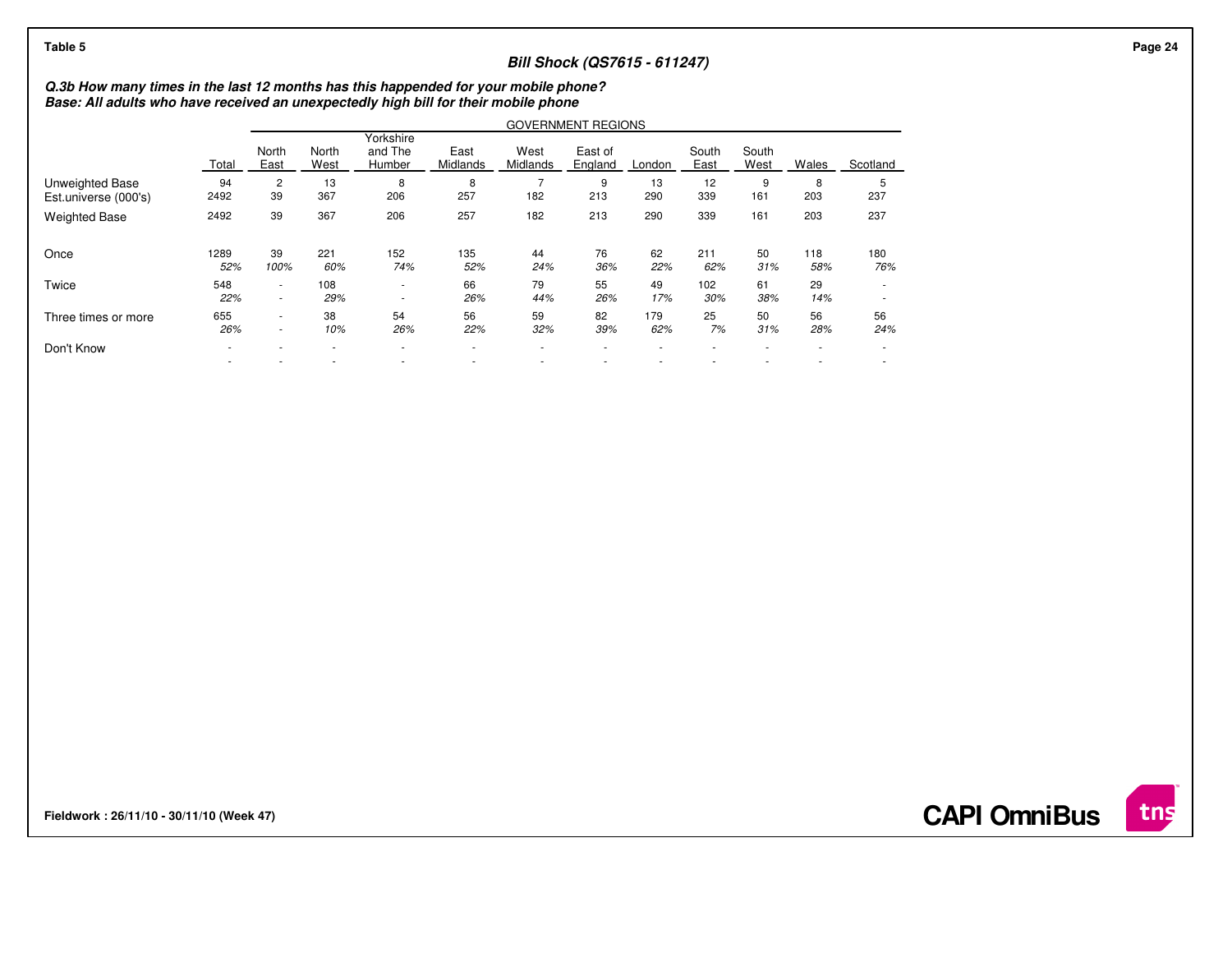| Table 5                                 |                          |                          |                                                                                                                                                                            |
|-----------------------------------------|--------------------------|--------------------------|----------------------------------------------------------------------------------------------------------------------------------------------------------------------------|
|                                         |                          |                          | <b>Bill Shock (QS7615 - 611247)</b>                                                                                                                                        |
|                                         |                          |                          | Q.3b How many times in the last 12 months has this happended for your mobile phone?<br>Base: All adults who have received an unexpectedly high bill for their mobile phone |
|                                         | Total                    | Mobile only<br>household | Mobile only<br>bill payer                                                                                                                                                  |
| Unweighted Base<br>Est.universe (000's) | 94<br>2492               | 25<br>548                | 43<br>1087                                                                                                                                                                 |
| <b>Weighted Base</b>                    | 2492                     | 548                      | 1087                                                                                                                                                                       |
| Once                                    | 1289<br>52%              | 311<br>57%               | 518<br>48%                                                                                                                                                                 |
| Twice                                   | 548<br>22%               | 91<br>17%                | 272<br>25%                                                                                                                                                                 |
| Three times or more                     | 655<br>26%               | 146<br>27%               | 296<br>27%                                                                                                                                                                 |
| Don't Know                              | $\overline{\phantom{a}}$ | $\sim$                   | $\overline{\phantom{a}}$                                                                                                                                                   |
|                                         | $\overline{\phantom{a}}$ | $\sim$                   | $\overline{\phantom{a}}$                                                                                                                                                   |

**Fieldwork : 26/11/10 - 30/11/10 (Week 47)** 

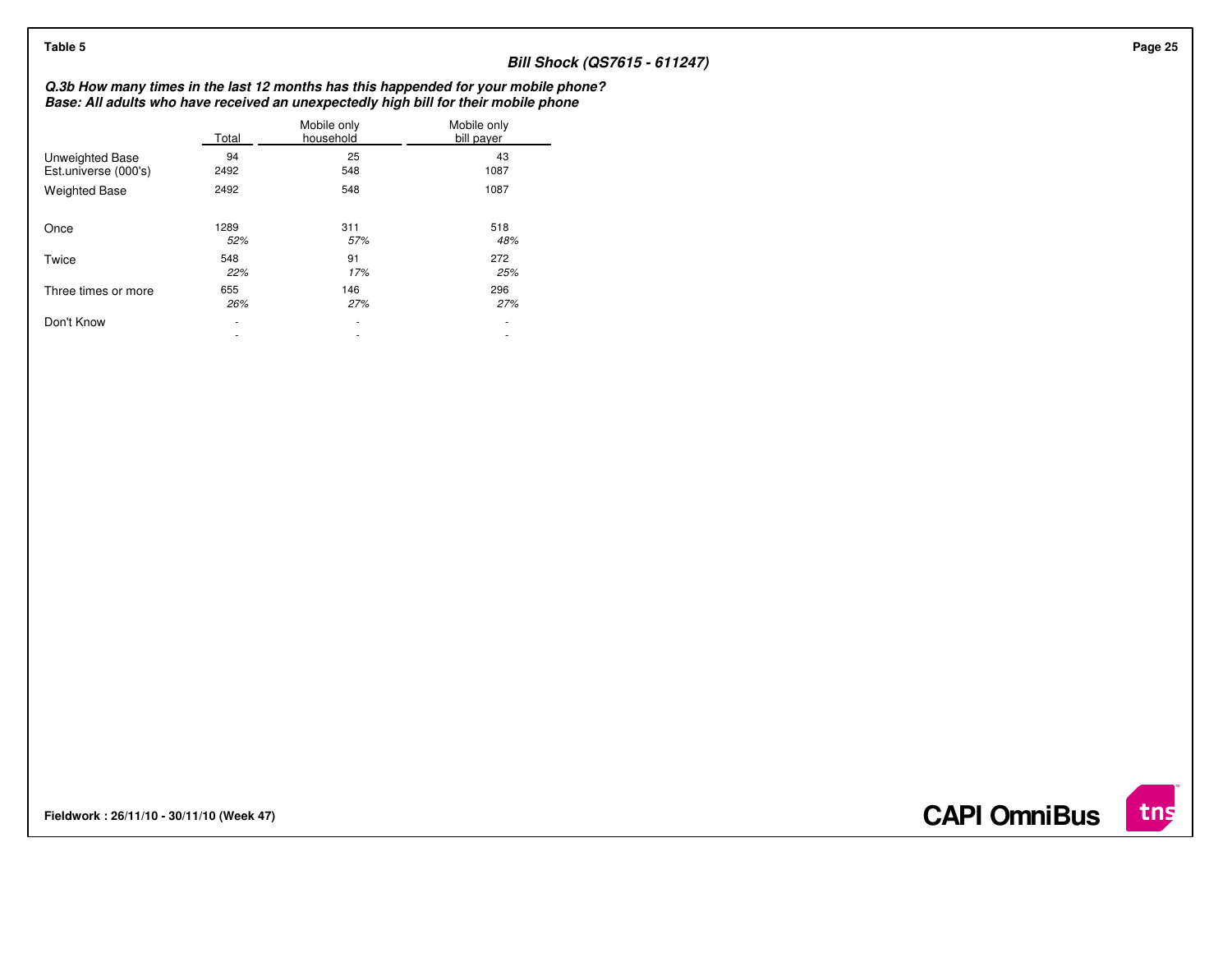| Q.3c How many times in the last 12 months has this happended for your fixed-line broadband phone?<br>Base: All adults who have received an unexpectedly high bill for their fixed-line broadband<br>AGE<br><b>GENDER</b><br>65-74<br>25-34<br>35-44<br>45-54<br>55-64<br>$75+$<br>35-54<br>$55+$<br>$65+$<br>16-24<br>16-34<br>Male<br>Female<br>Total<br>20<br>46<br>29<br>17<br>12<br><b>Unweighted Base</b><br>$\overline{2}$<br>3<br>15<br>11<br>8<br>8<br>6<br>÷<br>226<br>57<br>793<br>207<br>359<br>106<br>49<br>350<br>584<br>106<br>1146<br>353<br>143<br>212<br>Est.universe (000's)<br>226<br>793<br>353<br>143<br>207<br>359<br>49<br>57<br>350<br>584<br>212<br>106<br><b>Weighted Base</b><br>1146<br>106<br>535<br>145<br>79<br>49<br>57<br>739<br>203<br>61<br>226<br>123<br>205<br>349<br>185<br>106<br>Once<br>64%<br>42%<br>70%<br>63%<br>74%<br>100%<br>59%<br>68%<br>58%<br>54%<br>100%<br>60%<br>87%<br>100%<br>21<br>27<br>27<br>81<br>13<br>51<br>69<br>34<br>120<br>Twice<br>181<br>100<br>$\overline{\phantom{a}}$<br>$\sim$<br>10%<br>16%<br>14%<br>6%<br>26%<br>13%<br>10%<br>28%<br>14%<br>30%<br>21%<br>$\sim$<br>$\sim$<br>50<br>34<br>116<br>226<br>176<br>61<br>49<br>81<br>111<br>Three times or more<br>$\sim$<br><b>м</b><br>20%<br>22%<br>14%<br>43%<br>24%<br>23%<br>32%<br>20%<br>15%<br>$\sim$<br>$\sim$<br>$\overline{\phantom{a}}$<br>$\sim$<br>$\sim$<br>$\sim$<br>$\overline{\phantom{a}}$<br>$\sim$<br>$\sim$<br>$\sim$ | Table 6    |  |  |  | <b>Bill Shock (QS7615 - 611247)</b> |  |  |  |  |
|----------------------------------------------------------------------------------------------------------------------------------------------------------------------------------------------------------------------------------------------------------------------------------------------------------------------------------------------------------------------------------------------------------------------------------------------------------------------------------------------------------------------------------------------------------------------------------------------------------------------------------------------------------------------------------------------------------------------------------------------------------------------------------------------------------------------------------------------------------------------------------------------------------------------------------------------------------------------------------------------------------------------------------------------------------------------------------------------------------------------------------------------------------------------------------------------------------------------------------------------------------------------------------------------------------------------------------------------------------------------------------------------------------------------------------------------------------------------|------------|--|--|--|-------------------------------------|--|--|--|--|
|                                                                                                                                                                                                                                                                                                                                                                                                                                                                                                                                                                                                                                                                                                                                                                                                                                                                                                                                                                                                                                                                                                                                                                                                                                                                                                                                                                                                                                                                      |            |  |  |  |                                     |  |  |  |  |
|                                                                                                                                                                                                                                                                                                                                                                                                                                                                                                                                                                                                                                                                                                                                                                                                                                                                                                                                                                                                                                                                                                                                                                                                                                                                                                                                                                                                                                                                      |            |  |  |  |                                     |  |  |  |  |
|                                                                                                                                                                                                                                                                                                                                                                                                                                                                                                                                                                                                                                                                                                                                                                                                                                                                                                                                                                                                                                                                                                                                                                                                                                                                                                                                                                                                                                                                      |            |  |  |  |                                     |  |  |  |  |
|                                                                                                                                                                                                                                                                                                                                                                                                                                                                                                                                                                                                                                                                                                                                                                                                                                                                                                                                                                                                                                                                                                                                                                                                                                                                                                                                                                                                                                                                      |            |  |  |  |                                     |  |  |  |  |
|                                                                                                                                                                                                                                                                                                                                                                                                                                                                                                                                                                                                                                                                                                                                                                                                                                                                                                                                                                                                                                                                                                                                                                                                                                                                                                                                                                                                                                                                      |            |  |  |  |                                     |  |  |  |  |
|                                                                                                                                                                                                                                                                                                                                                                                                                                                                                                                                                                                                                                                                                                                                                                                                                                                                                                                                                                                                                                                                                                                                                                                                                                                                                                                                                                                                                                                                      |            |  |  |  |                                     |  |  |  |  |
|                                                                                                                                                                                                                                                                                                                                                                                                                                                                                                                                                                                                                                                                                                                                                                                                                                                                                                                                                                                                                                                                                                                                                                                                                                                                                                                                                                                                                                                                      |            |  |  |  |                                     |  |  |  |  |
|                                                                                                                                                                                                                                                                                                                                                                                                                                                                                                                                                                                                                                                                                                                                                                                                                                                                                                                                                                                                                                                                                                                                                                                                                                                                                                                                                                                                                                                                      |            |  |  |  |                                     |  |  |  |  |
| $\blacksquare$                                                                                                                                                                                                                                                                                                                                                                                                                                                                                                                                                                                                                                                                                                                                                                                                                                                                                                                                                                                                                                                                                                                                                                                                                                                                                                                                                                                                                                                       | Don't Know |  |  |  |                                     |  |  |  |  |

**Fieldwork : 26/11/10 - 30/11/10 (Week 47)** 

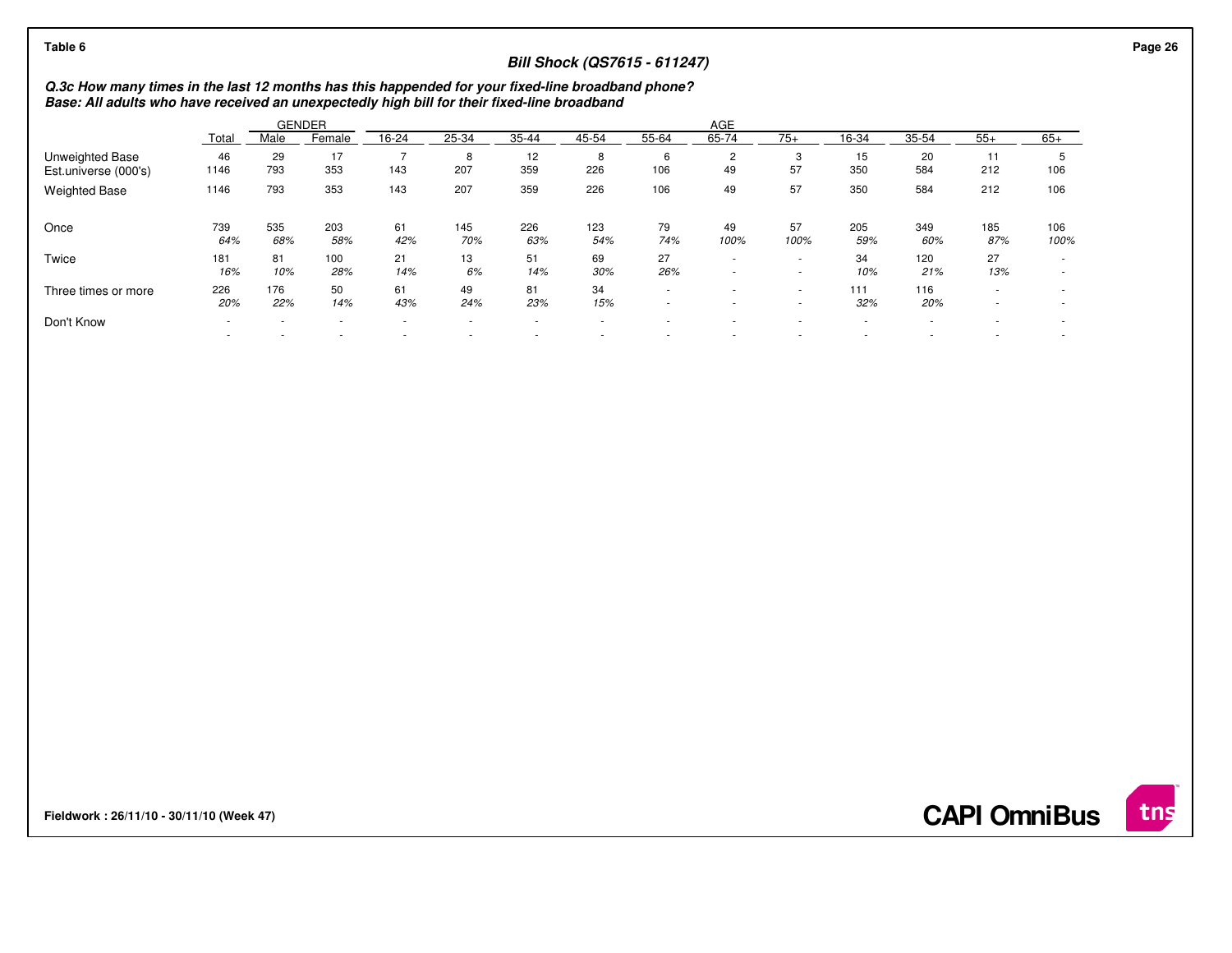| Table 6                                                                                                                                                                                          |            |                  |                                |                |            |            |                                   | <b>Bill Shock (QS7615 - 611247)</b> |                                 |                                                      |  |
|--------------------------------------------------------------------------------------------------------------------------------------------------------------------------------------------------|------------|------------------|--------------------------------|----------------|------------|------------|-----------------------------------|-------------------------------------|---------------------------------|------------------------------------------------------|--|
| Q.3c How many times in the last 12 months has this happended for your fixed-line broadband phone?<br>Base: All adults who have received an unexpectedly high bill for their fixed-line broadband |            |                  |                                |                |            |            |                                   |                                     |                                 |                                                      |  |
|                                                                                                                                                                                                  | Total      | AB               | SOCIAL CLASS<br>C <sub>1</sub> | C <sub>2</sub> | DE         | ABC1       | SOCIAL CLASS<br>C <sub>2</sub> DE | Married\<br>Living<br>as<br>married | <b>MARITAL STATUS</b><br>Single | Widow<br>divorced<br>seperated                       |  |
| Unweighted Base<br>Est.universe (000's)                                                                                                                                                          | 46<br>1146 | 6<br>222         | 11<br>376                      | 12<br>279      | 17<br>269  | 17<br>598  | 29<br>548                         | 33<br>869                           | 11<br>226                       | $\overline{2}$<br>51                                 |  |
| <b>Weighted Base</b>                                                                                                                                                                             | 1146       | 222              | 376                            | 279            | 269        | 598        | 548                               | 869                                 | 226                             | 51                                                   |  |
| Once                                                                                                                                                                                             | 739<br>64% | 181<br>82%       | 216<br>57%                     | 189<br>68%     | 152<br>56% | 397<br>66% | 341<br>62%                        | 599<br>69%                          | 89<br>39%                       | 51<br>100%                                           |  |
| Twice                                                                                                                                                                                            | 181<br>16% | $\sim$<br>$\sim$ | 75<br>20%                      | 76<br>27%      | 31<br>11%  | 75<br>12%  | 107<br>19%                        | 134<br>15%                          | 47<br>21%                       | $\overline{\phantom{a}}$<br>$\overline{\phantom{a}}$ |  |
| Three times or more                                                                                                                                                                              | 226<br>20% | 41<br>18%        | 85<br>23%                      | 13<br>5%       | 87<br>32%  | 126<br>21% | 100<br>18%                        | 137<br>16%                          | 89<br>40%                       | $\sim$<br>$\sim$                                     |  |
| Don't Know                                                                                                                                                                                       |            |                  |                                |                |            |            |                                   |                                     |                                 | ٠                                                    |  |

**Fieldwork : 26/11/10 - 30/11/10 (Week 47)** 

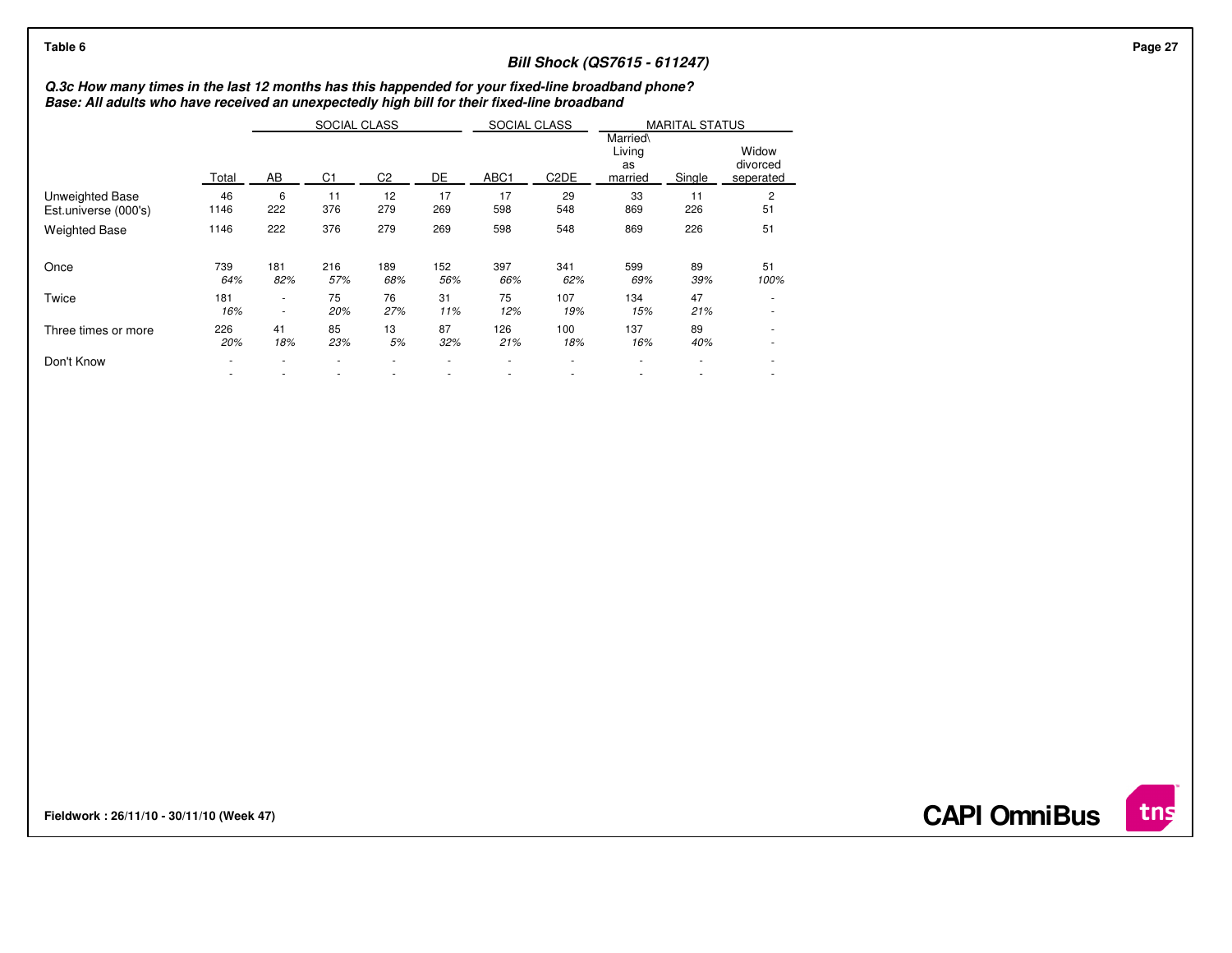| Table 6                                                                                                                                                                                          |            |            |                       |              |                       |            |                 |             | <b>Bill Shock (QS7615 - 611247)</b> |                |                          |  |
|--------------------------------------------------------------------------------------------------------------------------------------------------------------------------------------------------|------------|------------|-----------------------|--------------|-----------------------|------------|-----------------|-------------|-------------------------------------|----------------|--------------------------|--|
| Q.3c How many times in the last 12 months has this happended for your fixed-line broadband phone?<br>Base: All adults who have received an unexpectedly high bill for their fixed-line broadband |            |            |                       |              |                       |            |                 |             |                                     |                |                          |  |
|                                                                                                                                                                                                  |            |            | <b>WORKING STATUS</b> |              | <b>WORKING STATUS</b> |            | <b>CHILDREN</b> |             |                                     | <b>COUNTRY</b> |                          |  |
|                                                                                                                                                                                                  | Total      | Working    | Not<br>working        | Full<br>time | Part<br>time          | Other      | Child           | No<br>child | England                             | Scotland       | Wales                    |  |
| Unweighted Base<br>Est.universe (000's)                                                                                                                                                          | 46<br>1146 | 23<br>574  | 23<br>572             | 14<br>374    | 9<br>199              | 23<br>572  | 20<br>589       | 26<br>557   | 40<br>970                           | 3<br>86        | 3<br>89                  |  |
| <b>Weighted Base</b>                                                                                                                                                                             | 1146       | 574        | 572                   | 374          | 199                   | 572        | 589             | 557         | 970                                 | 86             | 89                       |  |
| Once                                                                                                                                                                                             | 739<br>64% | 325<br>57% | 413<br>72%            | 202<br>54%   | 124<br>62%            | 413<br>72% | 409<br>69%      | 329<br>59%  | 652<br>67%                          | 86<br>100%     | $\overline{\phantom{a}}$ |  |
| Twice                                                                                                                                                                                            | 181<br>16% | 93<br>16%  | 89<br>15%             | 47<br>13%    | 45<br>23%             | 89<br>15%  | 79<br>13%       | 103<br>18%  | 133<br>14%                          | $\sim$<br>۰.   | 49<br>55%                |  |
| Three times or more                                                                                                                                                                              | 226<br>20% | 156<br>27% | 70<br>12%             | 125<br>33%   | 30<br>15%             | 70<br>12%  | 101<br>17%      | 125<br>22%  | 186<br>19%                          | $\sim$<br>۰.   | 41<br>45%                |  |
| Don't Know                                                                                                                                                                                       |            |            |                       |              |                       |            |                 |             |                                     |                |                          |  |
|                                                                                                                                                                                                  |            |            |                       |              |                       |            |                 |             |                                     |                |                          |  |

**Fieldwork : 26/11/10 - 30/11/10 (Week 47)** 



**CAPI OmniBus**

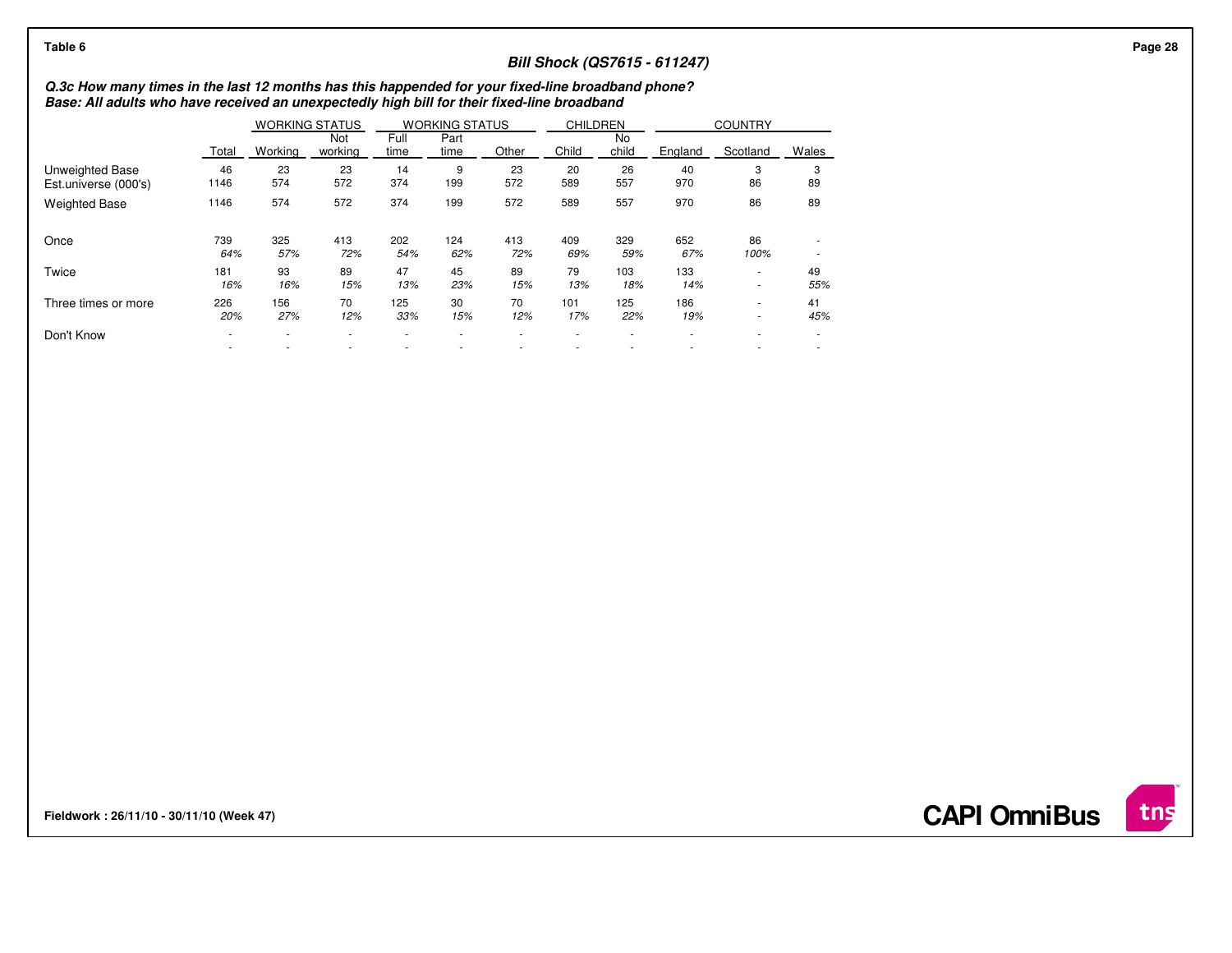| Table 6                                 |                                                                                                                                                                                                  |                  |                          |                                |                          |                  | <b>Bill Shock (QS7615 - 611247)</b> |            |                                    |                                                      |                                    |                  |  |  |
|-----------------------------------------|--------------------------------------------------------------------------------------------------------------------------------------------------------------------------------------------------|------------------|--------------------------|--------------------------------|--------------------------|------------------|-------------------------------------|------------|------------------------------------|------------------------------------------------------|------------------------------------|------------------|--|--|
|                                         | Q.3c How many times in the last 12 months has this happended for your fixed-line broadband phone?<br>Base: All adults who have received an unexpectedly high bill for their fixed-line broadband |                  |                          |                                |                          |                  |                                     |            |                                    |                                                      |                                    |                  |  |  |
|                                         |                                                                                                                                                                                                  |                  |                          |                                |                          |                  | <b>GOVERNMENT REGIONS</b>           |            |                                    |                                                      |                                    |                  |  |  |
|                                         | Total                                                                                                                                                                                            | North<br>East    | North<br>West            | Yorkshire<br>and The<br>Humber | East<br>Midlands         | West<br>Midlands | East of<br>England                  | London     | South<br>East                      | South<br>West                                        | Wales                              | Scotland         |  |  |
| Unweighted Base<br>Est.universe (000's) | 46<br>1146                                                                                                                                                                                       | 2<br>33          | 3<br>38                  | 6<br>218                       | 5<br>134                 | 15               | 3<br>83                             | 9<br>226   | 3<br>69                            | 8<br>154                                             | 3<br>89                            | 3<br>86          |  |  |
| <b>Weighted Base</b>                    | 1146                                                                                                                                                                                             | 33               | 38                       | 218                            | 134                      | 15               | 83                                  | 226        | 69                                 | 154                                                  | 89                                 | 86               |  |  |
| Once                                    | 739<br>64%                                                                                                                                                                                       | 13<br>39%        | 38<br>100%               | 190<br>87%                     | 17<br>13%                | 15<br>100%       | 54<br>65%                           | 149<br>66% | 51<br>75%                          | 124<br>80%                                           | $\sim$<br>$\overline{\phantom{a}}$ | 86<br>100%       |  |  |
| Twice                                   | 181<br>16%                                                                                                                                                                                       | $\sim$<br>$\sim$ | $\overline{\phantom{a}}$ | 27<br>13%                      | 41<br>30%                | ٠<br>٠           | $\sim$                              | 65<br>29%  | $\sim$<br>$\overline{\phantom{a}}$ | $\overline{\phantom{a}}$<br>$\overline{\phantom{a}}$ | 49<br>55%                          | $\sim$           |  |  |
| Three times or more                     | 226<br>20%                                                                                                                                                                                       | 20<br>61%        | $\sim$<br>$\sim$         | $\sim$<br>$\sim$               | 76<br>57%                | ۰.<br>٠          | 29<br>35%                           | 13<br>6%   | 17<br>25%                          | 30<br>20%                                            | 41<br>45%                          | $\sim$<br>$\sim$ |  |  |
| Don't Know                              |                                                                                                                                                                                                  |                  |                          |                                | $\overline{\phantom{a}}$ |                  |                                     |            |                                    |                                                      |                                    |                  |  |  |
|                                         |                                                                                                                                                                                                  |                  |                          |                                |                          |                  |                                     |            |                                    |                                                      |                                    |                  |  |  |

**Fieldwork : 26/11/10 - 30/11/10 (Week 47)** 

**CAPI OmniBus**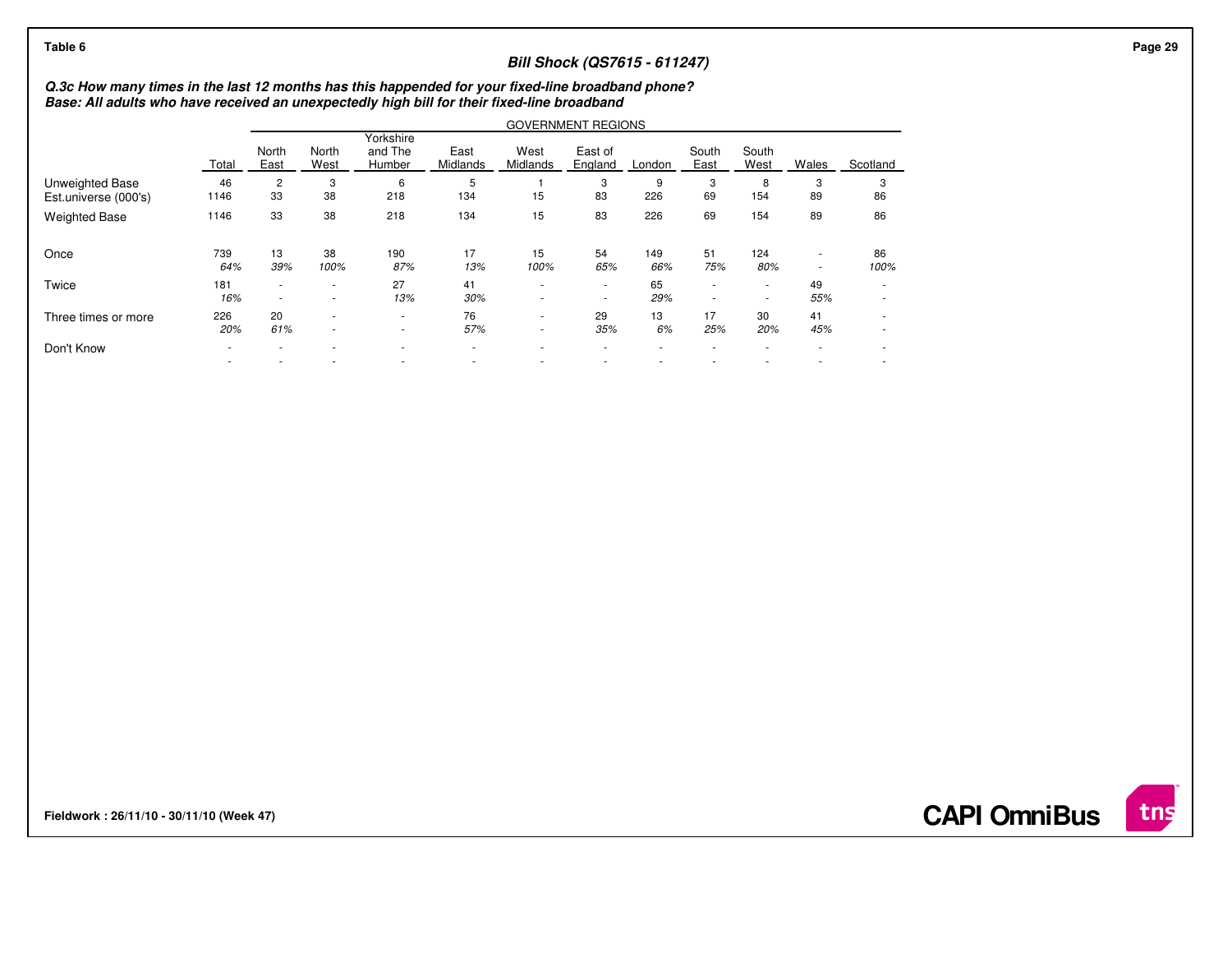| Table 6                                        |                                    |                               | <b>Bill Shock (QS7615 - 611247)</b>                                                                                                                                                              |
|------------------------------------------------|------------------------------------|-------------------------------|--------------------------------------------------------------------------------------------------------------------------------------------------------------------------------------------------|
|                                                |                                    |                               | Q.3c How many times in the last 12 months has this happended for your fixed-line broadband phone?<br>Base: All adults who have received an unexpectedly high bill for their fixed-line broadband |
|                                                | Total                              | Mobile only<br>household      | Mobile only<br>bill payer                                                                                                                                                                        |
| <b>Unweighted Base</b><br>Est.universe (000's) | 46<br>1146                         | 2<br>50                       | 5<br>96                                                                                                                                                                                          |
| <b>Weighted Base</b>                           | 1146                               | 50                            | 96                                                                                                                                                                                               |
| Once                                           | 739<br>64%                         | 50<br>100%                    | 50<br>52%                                                                                                                                                                                        |
| Twice                                          | 181<br>16%                         | ۰<br>۰                        | $\overline{\phantom{a}}$                                                                                                                                                                         |
| Three times or more                            | 226<br>20%                         | ٠<br>$\overline{\phantom{a}}$ | 46<br>48%                                                                                                                                                                                        |
| Don't Know                                     | $\sim$<br>$\overline{\phantom{a}}$ | $\sim$<br>٠                   | $\sim$<br>$\overline{\phantom{a}}$                                                                                                                                                               |

**Fieldwork : 26/11/10 - 30/11/10 (Week 47)** 

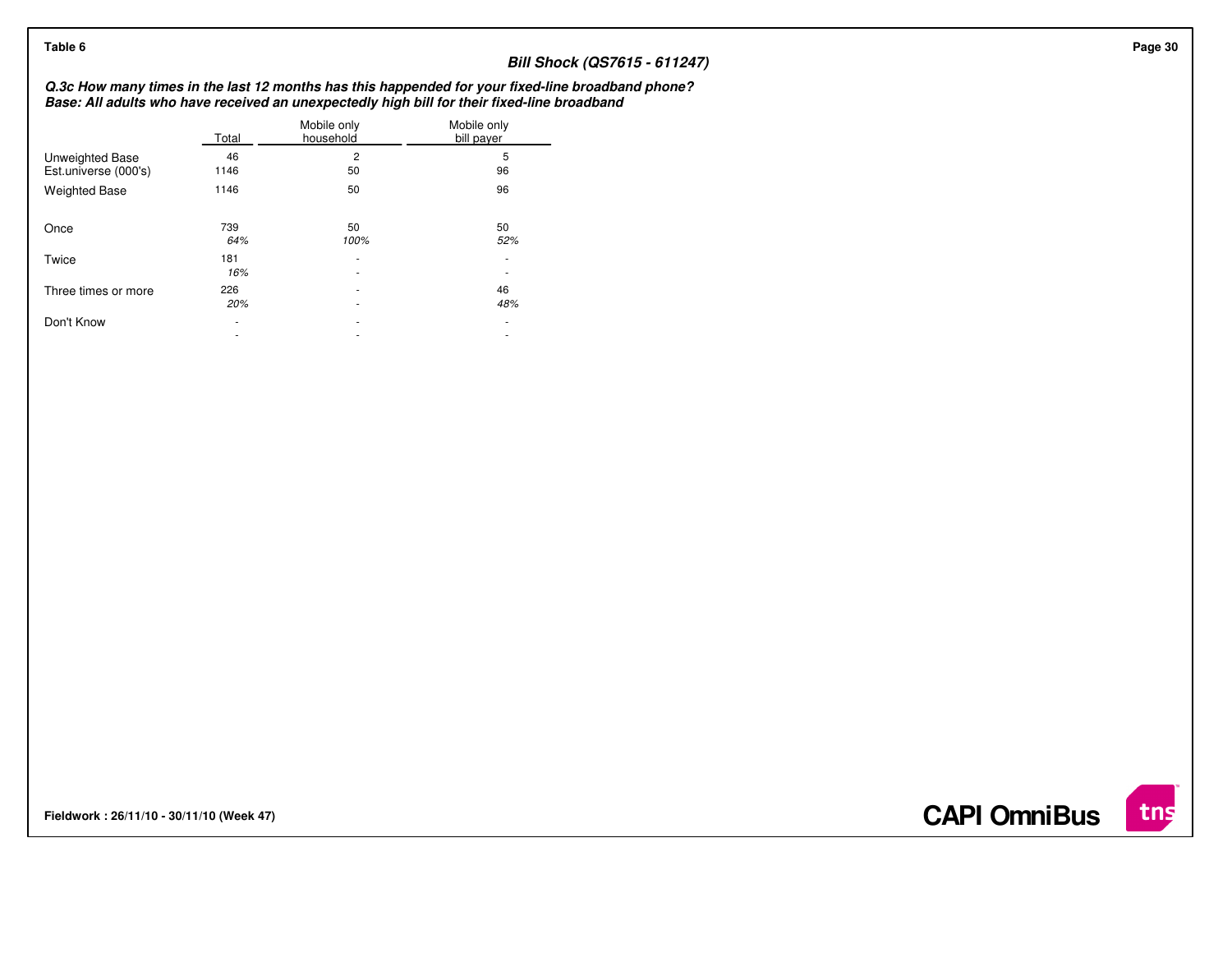| Table 7                                                                                                                                                                                  |           |                  |                                    |                                                      |                                                      |                                    | <b>Bill Shock (QS7615 - 611247)</b> |             |                  |                          |                                                      |                      |        |                                                      | Page 31 |
|------------------------------------------------------------------------------------------------------------------------------------------------------------------------------------------|-----------|------------------|------------------------------------|------------------------------------------------------|------------------------------------------------------|------------------------------------|-------------------------------------|-------------|------------------|--------------------------|------------------------------------------------------|----------------------|--------|------------------------------------------------------|---------|
| Q.3d How many times in the last 12 months has this happended for your mobile broadband phone?<br>Base: All adults who have received an unexpectedly high bill for their mobile broadband |           |                  |                                    |                                                      |                                                      |                                    |                                     |             |                  |                          |                                                      |                      |        |                                                      |         |
|                                                                                                                                                                                          |           |                  | <b>GENDER</b>                      |                                                      |                                                      |                                    |                                     |             | AGE              |                          |                                                      |                      |        |                                                      |         |
|                                                                                                                                                                                          | Total     | Male             | Female                             | 16-24                                                | 25-34                                                | 35-44                              | 45-54                               | 55-64       | 65-74            | $75+$                    | 16-34                                                | $35 - 54$            | $55+$  | $65+$                                                |         |
| <b>Unweighted Base</b><br>Est.universe (000's)                                                                                                                                           | 96        | 2<br>42          | 3<br>54                            | 14                                                   | 2<br>24                                              | $\overline{\phantom{a}}$           | 2<br>58                             | $\sim$<br>٠ |                  | $\overline{\phantom{a}}$ | 3<br>38                                              | $\overline{2}$<br>58 |        | ۰<br>٠                                               |         |
| <b>Weighted Base</b>                                                                                                                                                                     | 96        | 42               | 54                                 | 14                                                   | 24                                                   | $\sim$                             | 58                                  |             |                  |                          | 38                                                   | 58                   |        |                                                      |         |
| Once                                                                                                                                                                                     | 50<br>52% | 27<br>65%        | 23<br>43%                          | 14<br>100%                                           | 10<br>40%                                            | $\sim$<br>$\sim$                   | 27<br>47%                           | ٠<br>٠      | $\sim$           | ۰<br>$\sim$              | 23<br>61%                                            | 27<br>47%            | $\sim$ |                                                      |         |
| Twice                                                                                                                                                                                    | 31<br>32% | $\sim$<br>$\sim$ | 31<br>57%                          | $\overline{\phantom{a}}$<br>$\overline{\phantom{a}}$ | $\overline{\phantom{a}}$<br>$\overline{\phantom{a}}$ | $\sim$<br>$\overline{a}$           | 31<br>53%                           | $\sim$<br>٠ |                  | $\sim$<br>$\sim$         | $\overline{\phantom{a}}$<br>$\overline{\phantom{a}}$ | 31<br>53%            | $\sim$ | $\overline{\phantom{a}}$                             |         |
| Three times or more                                                                                                                                                                      | 15<br>15% | 15<br>35%        | $\overline{\phantom{a}}$<br>$\sim$ | $\overline{\phantom{a}}$                             | 15<br>60%                                            | $\overline{\phantom{a}}$<br>$\sim$ |                                     | ٠<br>٠      | $\sim$<br>$\sim$ | $\sim$<br>$\sim$         | 15<br>39%                                            | $\sim$               |        | $\overline{\phantom{a}}$<br>$\overline{\phantom{a}}$ |         |
| Don't Know                                                                                                                                                                               | $\sim$    |                  |                                    |                                                      | $\overline{\phantom{a}}$<br>$\blacksquare$           |                                    |                                     | ٠<br>٠      |                  | $\sim$                   | ٠<br>$\overline{\phantom{a}}$                        |                      |        | $\overline{\phantom{a}}$                             |         |
|                                                                                                                                                                                          |           |                  |                                    |                                                      |                                                      |                                    |                                     |             |                  |                          |                                                      |                      |        |                                                      |         |

**Fieldwork : 26/11/10 - 30/11/10 (Week 47)** 

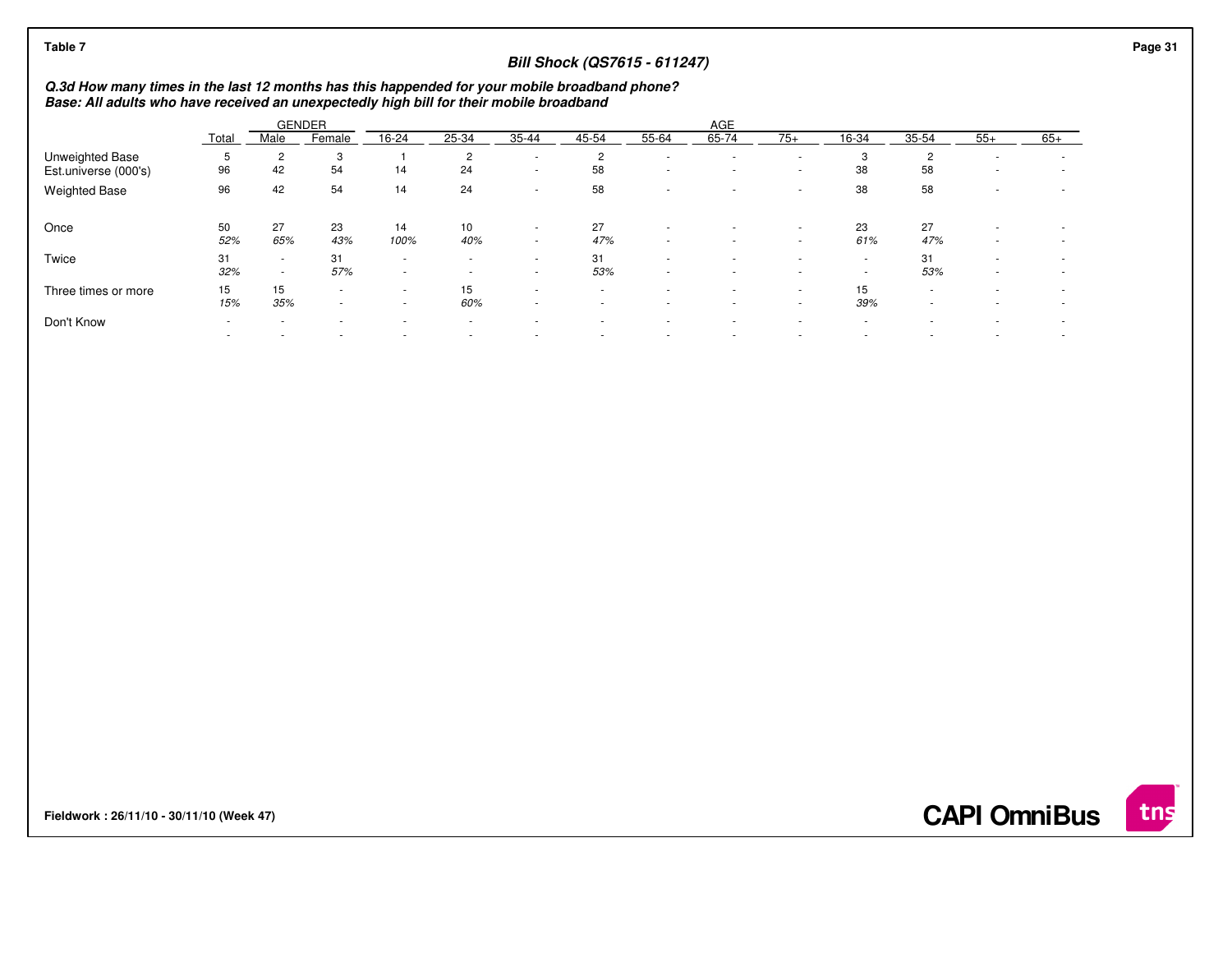| Table 7                                                                                                                                                                                  |           |                  |              |                  |                                                      |              |                   | <b>Bill Shock (QS7615 - 611247)</b> |                                                      |                   |
|------------------------------------------------------------------------------------------------------------------------------------------------------------------------------------------|-----------|------------------|--------------|------------------|------------------------------------------------------|--------------|-------------------|-------------------------------------|------------------------------------------------------|-------------------|
| Q.3d How many times in the last 12 months has this happended for your mobile broadband phone?<br>Base: All adults who have received an unexpectedly high bill for their mobile broadband |           |                  |              |                  |                                                      |              |                   |                                     |                                                      |                   |
|                                                                                                                                                                                          |           |                  | SOCIAL CLASS |                  |                                                      | SOCIAL CLASS |                   | Married\<br>Living<br>as            | <b>MARITAL STATUS</b>                                | Widow<br>divorced |
|                                                                                                                                                                                          | Total     | AB               | C1           | C <sub>2</sub>   | DE                                                   | ABC1         | C <sub>2</sub> DE | married                             | Single                                               | seperated         |
| Unweighted Base<br>Est.universe (000's)                                                                                                                                                  | 5<br>96   | $\sim$           | 31           | 15               | 3<br>50                                              | 31           | 65                | 3<br>54                             | 15                                                   | 27                |
| <b>Weighted Base</b>                                                                                                                                                                     | 96        |                  | 31           | 15               | 50                                                   | 31           | 65                | 54                                  | 15                                                   | 27                |
| Once                                                                                                                                                                                     | 50<br>52% | $\sim$           | $\sim$       | $\sim$           | 50<br>100%                                           | ٠<br>$\sim$  | 50<br>77%         | 23<br>43%                           | $\overline{\phantom{a}}$<br>$\overline{\phantom{a}}$ | 27<br>100%        |
| Twice                                                                                                                                                                                    | 31<br>32% | $\sim$<br>$\sim$ | 31<br>100%   | $\sim$<br>$\sim$ | ٠                                                    | 31<br>100%   | $\sim$<br>$\sim$  | 31<br>57%                           | $\overline{\phantom{a}}$<br>$\overline{\phantom{a}}$ | $\sim$<br>٠       |
| Three times or more                                                                                                                                                                      | 15<br>15% | $\sim$<br>$\sim$ | ٠<br>٠       | 15<br>100%       | $\overline{\phantom{a}}$<br>$\overline{\phantom{a}}$ | ٠<br>٠       | 15<br>23%         | $\sim$<br>$\overline{\phantom{a}}$  | 15<br>100%                                           | ٠<br>$\sim$       |
| Don't Know                                                                                                                                                                               |           |                  |              |                  |                                                      |              |                   |                                     |                                                      | ٠                 |
|                                                                                                                                                                                          |           |                  |              |                  |                                                      |              |                   |                                     |                                                      | $\sim$            |

**Fieldwork : 26/11/10 - 30/11/10 (Week 47)** 

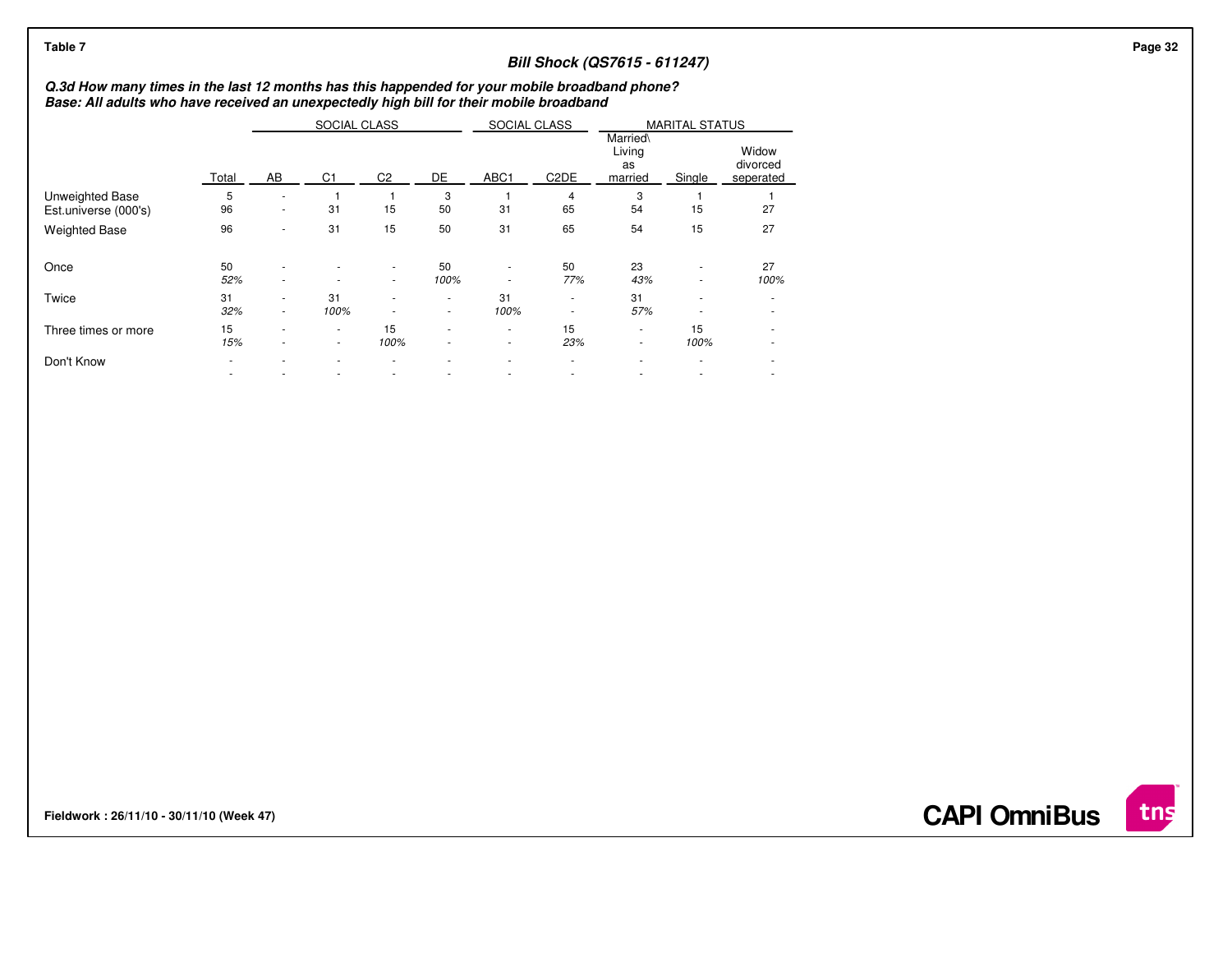| Table 7                                                                                                                                                                                  |           |                       |                  |              |                                                      |            |                                    |             | <b>Bill Shock (QS7615 - 611247)</b> |                                    |                          |
|------------------------------------------------------------------------------------------------------------------------------------------------------------------------------------------|-----------|-----------------------|------------------|--------------|------------------------------------------------------|------------|------------------------------------|-------------|-------------------------------------|------------------------------------|--------------------------|
| Q.3d How many times in the last 12 months has this happended for your mobile broadband phone?<br>Base: All adults who have received an unexpectedly high bill for their mobile broadband |           |                       |                  |              |                                                      |            |                                    |             |                                     |                                    |                          |
|                                                                                                                                                                                          |           | <b>WORKING STATUS</b> |                  |              | <b>WORKING STATUS</b>                                |            | <b>CHILDREN</b>                    |             |                                     | <b>COUNTRY</b>                     |                          |
|                                                                                                                                                                                          | Total     | Working               | Not<br>working   | Full<br>time | Part<br>time                                         | Other      | Child                              | No<br>child | England                             | Scotland                           | Wales                    |
| Unweighted Base<br>Est.universe (000's)                                                                                                                                                  | 96        | 3<br>55               | 2<br>41          | 3<br>55      | $\overline{\phantom{a}}$<br>$\overline{\phantom{a}}$ | 2<br>41    | 14                                 | 82          | 3<br>38                             | 27                                 | 31                       |
| <b>Weighted Base</b>                                                                                                                                                                     | 96        | 55                    | 41               | 55           | $\overline{\phantom{a}}$                             | 41         | 14                                 | 82          | 38                                  | 27                                 | 31                       |
| Once                                                                                                                                                                                     | 50<br>52% | 10<br>18%             | 41<br>100%       | 10<br>18%    | $\overline{\phantom{a}}$<br>$\sim$                   | 41<br>100% | 14<br>100%                         | 37<br>45%   | 23<br>61%                           | 27<br>100%                         | $\overline{\phantom{a}}$ |
| Twice                                                                                                                                                                                    | 31<br>32% | 31<br>56%             | $\sim$<br>$\sim$ | 31<br>56%    | $\overline{\phantom{a}}$<br>$\overline{\phantom{a}}$ | $\sim$     | $\overline{\phantom{a}}$<br>$\sim$ | 31<br>38%   | $\sim$                              | $\sim$<br>$\overline{\phantom{a}}$ | 31<br>100%               |
| Three times or more                                                                                                                                                                      | 15<br>15% | 15<br>27%             | $\sim$<br>$\sim$ | 15<br>27%    | $\sim$<br>٠                                          |            | $\sim$                             | 15<br>18%   | 15<br>39%                           |                                    |                          |
| Don't Know                                                                                                                                                                               |           |                       |                  |              |                                                      |            |                                    |             |                                     |                                    |                          |

**Fieldwork : 26/11/10 - 30/11/10 (Week 47)** 

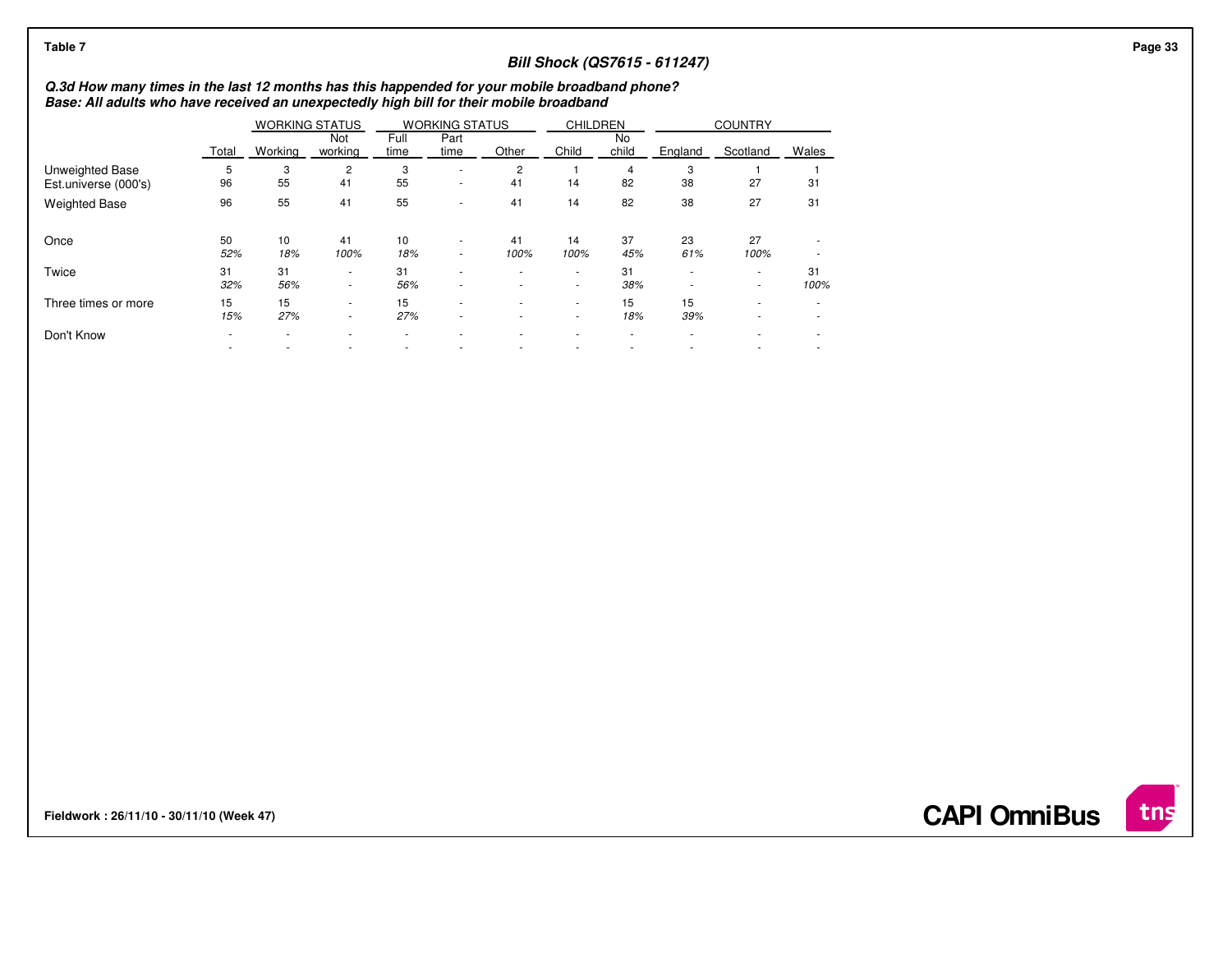| Table 7                                 |                                                                                                                                                                                          |               |               |                                |                                                      |                          | <b>Bill Shock (QS7615 - 611247)</b> |             |               |                               |                  |            |  |  |
|-----------------------------------------|------------------------------------------------------------------------------------------------------------------------------------------------------------------------------------------|---------------|---------------|--------------------------------|------------------------------------------------------|--------------------------|-------------------------------------|-------------|---------------|-------------------------------|------------------|------------|--|--|
|                                         | Q.3d How many times in the last 12 months has this happended for your mobile broadband phone?<br>Base: All adults who have received an unexpectedly high bill for their mobile broadband |               |               |                                |                                                      |                          |                                     |             |               |                               |                  |            |  |  |
|                                         |                                                                                                                                                                                          |               |               |                                |                                                      |                          | <b>GOVERNMENT REGIONS</b>           |             |               |                               |                  |            |  |  |
|                                         | Total                                                                                                                                                                                    | North<br>East | North<br>West | Yorkshire<br>and The<br>Humber | East<br>Midlands                                     | West<br>Midlands         | East of<br>England                  | London      | South<br>East | South<br>West                 | Wales            | Scotland   |  |  |
| Unweighted Base<br>Est.universe (000's) | 5<br>96                                                                                                                                                                                  |               |               |                                |                                                      | $\sim$                   | 2<br>23                             | ٠<br>$\sim$ | 15            | ٠<br>$\sim$                   | 31               | 27         |  |  |
| <b>Weighted Base</b>                    | 96                                                                                                                                                                                       |               |               |                                |                                                      | $\overline{\phantom{a}}$ | 23                                  | ٠           | 15            | $\sim$                        | 31               | 27         |  |  |
| Once                                    | 50<br>52%                                                                                                                                                                                |               |               |                                |                                                      | $\sim$<br>$\sim$         | 23<br>100%                          |             |               |                               |                  | 27<br>100% |  |  |
| Twice                                   | 31<br>32%                                                                                                                                                                                |               |               |                                |                                                      | ٠                        |                                     |             |               | $\overline{\phantom{a}}$      | 31<br>100%       | $\sim$     |  |  |
| Three times or more                     | 15<br>15%                                                                                                                                                                                |               |               |                                | $\overline{\phantom{a}}$<br>$\overline{\phantom{a}}$ | $\sim$                   | $\sim$<br>$\sim$                    | ٠           | 15<br>100%    | ٠<br>$\overline{\phantom{a}}$ | $\sim$<br>$\sim$ |            |  |  |
| Don't Know                              |                                                                                                                                                                                          |               |               |                                |                                                      |                          |                                     |             |               |                               |                  |            |  |  |
|                                         |                                                                                                                                                                                          |               |               |                                |                                                      |                          |                                     |             |               |                               |                  |            |  |  |

**Fieldwork : 26/11/10 - 30/11/10 (Week 47)** 

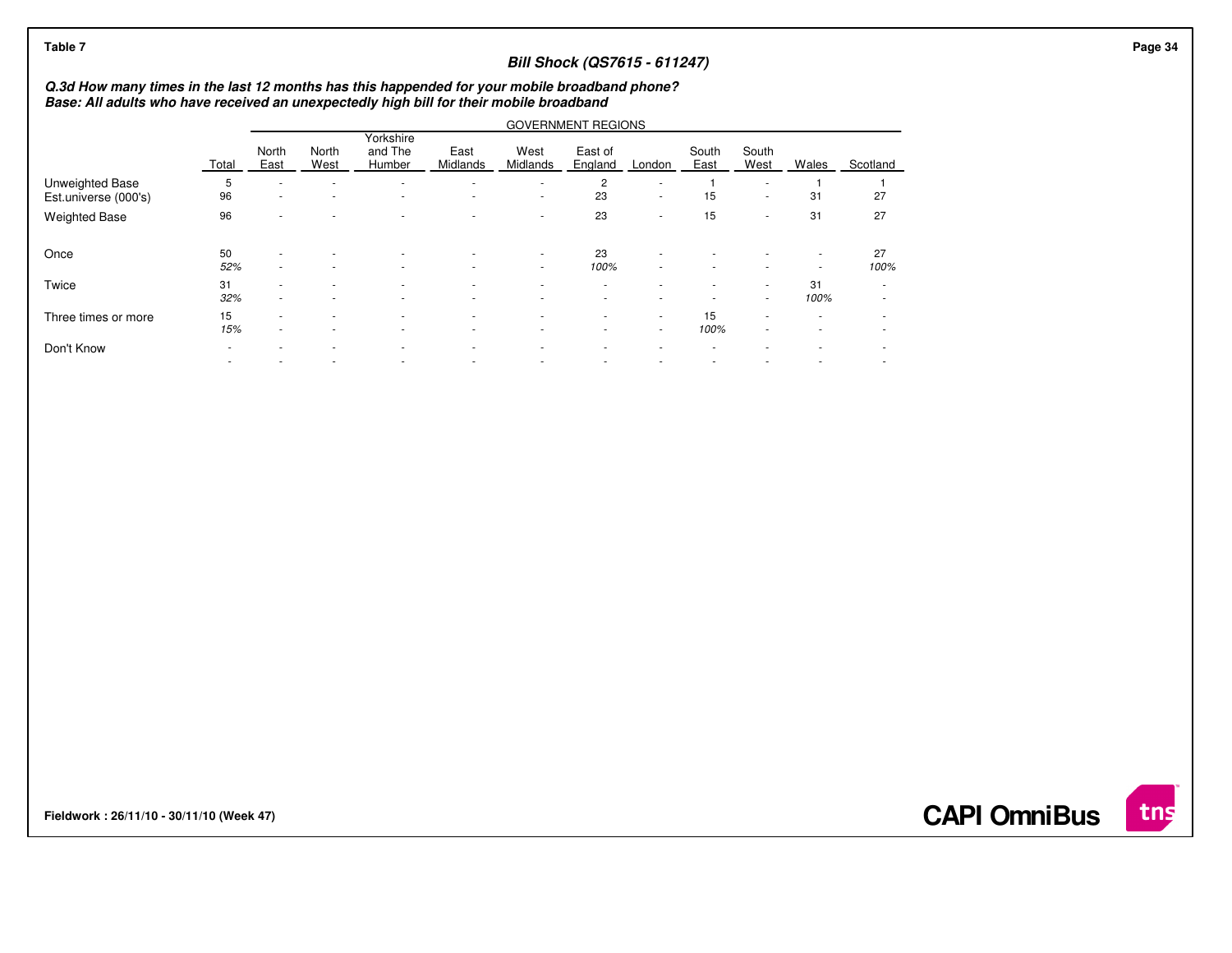| Table 7                                        |                                    |                          |                                                                                                                                                                                          |
|------------------------------------------------|------------------------------------|--------------------------|------------------------------------------------------------------------------------------------------------------------------------------------------------------------------------------|
|                                                |                                    |                          | <b>Bill Shock (QS7615 - 611247)</b>                                                                                                                                                      |
|                                                |                                    |                          | Q.3d How many times in the last 12 months has this happended for your mobile broadband phone?<br>Base: All adults who have received an unexpectedly high bill for their mobile broadband |
|                                                | Total                              | Mobile only<br>household | Mobile only<br>bill payer                                                                                                                                                                |
| <b>Unweighted Base</b><br>Est.universe (000's) | 5<br>96                            | 3<br>55                  | 65                                                                                                                                                                                       |
| <b>Weighted Base</b>                           | 96                                 | 55                       | 65                                                                                                                                                                                       |
| Once                                           | 50<br>52%                          | 41<br>73%                | 50<br>77%                                                                                                                                                                                |
| Twice                                          | 31<br>32%                          | ۰                        | $\overline{\phantom{a}}$                                                                                                                                                                 |
| Three times or more                            | 15<br>15%                          | 15<br>27%                | 15<br>23%                                                                                                                                                                                |
| Don't Know                                     | $\sim$<br>$\overline{\phantom{a}}$ | $\sim$<br>٠              | $\sim$<br>$\overline{\phantom{a}}$                                                                                                                                                       |
|                                                |                                    |                          |                                                                                                                                                                                          |

**Fieldwork : 26/11/10 - 30/11/10 (Week 47)** 

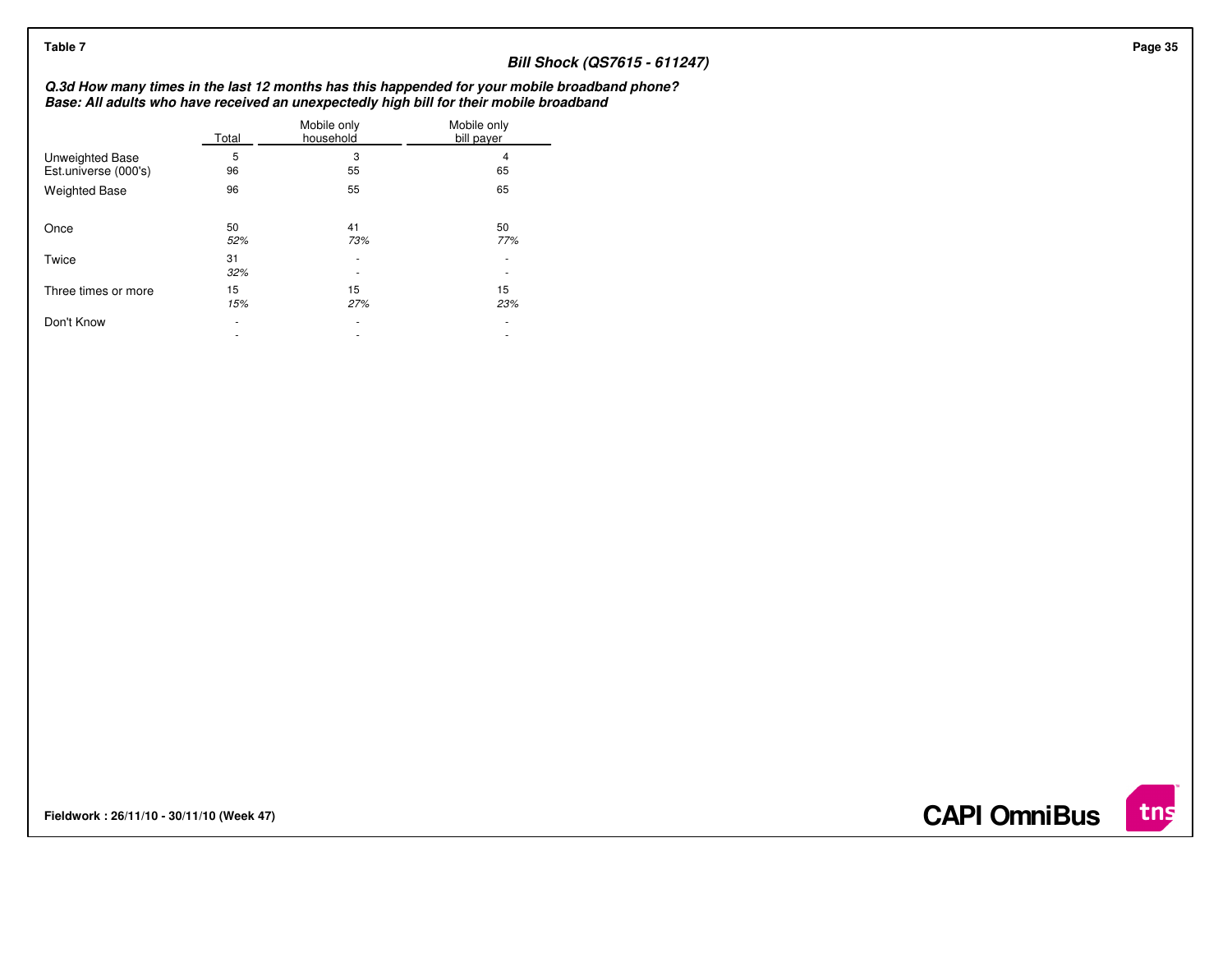## **Bill Shock (QS7615 - 611247)**

# **Q.4a How much more than expected was your land line phone bill? Base: All adults who have received an unexpectedly high bill for their land line phone**

|                                                                         |       |                            |                            | <b>GENDER</b>              | AGE                                |                                                      |                            |                            |                            |                          |                         |                            |                            |                            |                          |  |
|-------------------------------------------------------------------------|-------|----------------------------|----------------------------|----------------------------|------------------------------------|------------------------------------------------------|----------------------------|----------------------------|----------------------------|--------------------------|-------------------------|----------------------------|----------------------------|----------------------------|--------------------------|--|
|                                                                         |       | Total                      | Male                       | Female                     | 16-24                              | 25-34                                                | 35-44                      | 45-54                      | 55-64                      | 65-74                    | $75+$                   | 16-34                      | 35-54                      | $55+$                      | $65+$                    |  |
| Unweighted Base<br>Est.universe (000's)                                 |       | 80<br>2013                 | 33<br>909                  | 47<br>1104                 | 3<br>54                            | 11<br>303                                            | 14<br>442                  | 12<br>361                  | 18<br>402                  | 13<br>255                | 9<br>197                | 14<br>357                  | 26<br>803                  | 40<br>853                  | 22<br>451                |  |
| <b>Weighted Base</b>                                                    |       | 2013                       | 909                        | 1104                       | 54                                 | 303                                                  | 442                        | 361                        | 402                        | 255                      | 197                     | 357                        | 803                        | 853                        | 451                      |  |
| $£1 - £10$                                                              | (5)   | 214<br>11%                 | 63<br>7%                   | 151<br>14%                 | 20<br>37%                          | ٠                                                    | 17<br>4%                   | 39<br>11%                  | 39<br>10%                  | 17<br>7%                 | 81<br>41%               | 20<br>6%                   | 56<br>7%                   | 138<br>16%                 | 98<br>22%                |  |
| £11 - £20                                                               | (15)  | 510<br>25%                 | 268<br>29%                 | 243<br>22%                 | 21<br>38%                          | 103<br>34%                                           | 38<br>9%                   | 106<br>29%                 | 88<br>22%                  | 75<br>30%                | 80<br>41%               | 124<br>35%                 | 144<br>18%                 | 243<br>28%                 | 155<br>34%               |  |
| £21 - £30                                                               | (25)  | 424<br>21%                 | 195<br>21%                 | 229<br>21%                 | ٠<br>$\overline{\phantom{a}}$      | 23<br>8%                                             | 124<br>28%                 | 47<br>13%                  | 108<br>27%                 | 122<br>48%               |                         | 23<br>6%                   | 171<br>21%                 | 230<br>27%                 | 122<br>27%               |  |
| £31 - £50                                                               | (40)  | 297<br>15%                 | 139<br>15%                 | 158<br>14%                 | ٠<br>$\overline{\phantom{a}}$      | 110<br>36%                                           | ٠<br>٠                     | 102<br>28%                 | 57<br>14%                  | 29<br>11%                |                         | 110<br>31%                 | 102<br>13%                 | 85<br>10%                  | 29<br>6%                 |  |
| £51 - £99                                                               | (75)  | 215<br>11%                 | 64<br>7%                   | 150<br>14%                 | 13<br>24%                          | $\overline{\phantom{a}}$<br>$\overline{\phantom{a}}$ | 131<br>30%                 | 51<br>14%                  | 20<br>5%                   |                          |                         | 13<br>4%                   | 182<br>23%                 | 20<br>2%                   |                          |  |
| £100 or more                                                            | (100) | 175<br>9%                  | 67<br>7%                   | 107<br>10%                 | $\sim$<br>$\overline{\phantom{a}}$ | 67<br>22%                                            | 51<br>12%                  | 15<br>4%                   | 41<br>10%                  |                          |                         | 67<br>19%                  | 67<br>8%                   | 41<br>5%                   |                          |  |
| Can't Remember                                                          |       | 178<br>9%                  | 112<br>12%                 | 66<br>6%                   | ۰                                  | ٠                                                    | 81<br>18%                  | $\sim$                     | 50<br>12%                  | 12<br>5%                 | 36<br>18%               | $\sim$                     | 81<br>10%                  | 97<br>11%                  | 47<br>10%                |  |
| <b>Mean Score</b><br><b>Standard Deviation</b><br><b>Error Variance</b> |       | 35.311<br>28.867<br>11.415 | 33.065<br>26.795<br>24.759 | 37.035<br>30.260<br>20.811 | 25.841<br>28.465<br>270.094        | 43.703<br>31.910<br>92.570                           | 51.734<br>31.928<br>84.952 | 34.474<br>25.399<br>53.761 | 34.181<br>28.560<br>50.980 | 22.253<br>8.852<br>6.529 | 9.955<br>5.015<br>3.593 | 40.996<br>32.024<br>73.252 | 43.110<br>30.097<br>37.743 | 25.182<br>22.347<br>14.268 | 17.351<br>9.663<br>4.915 |  |

**Fieldwork : 26/11/10 - 30/11/10 (Week 47)** 

**CAPI OmniBus**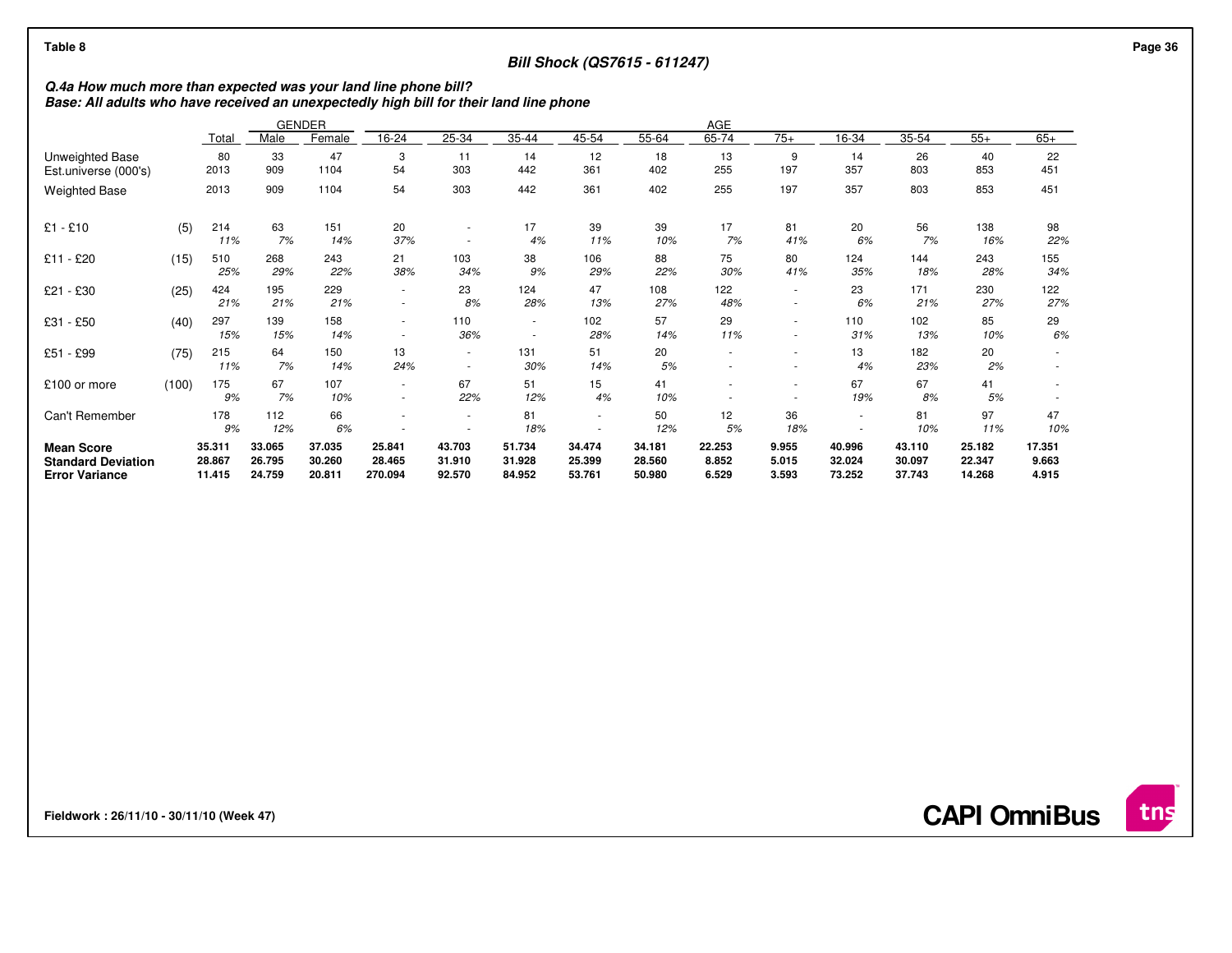## **Bill Shock (QS7615 - 611247)**

# **Q.4a How much more than expected was your land line phone bill? Base: All adults who have received an unexpectedly high bill for their land line phone**

|                                                                         |       |                            | SOCIAL CLASS                     |                            |                            |                            | SOCIAL CLASS               |                                     | <b>MARITAL STATUS</b>      |                                |                            |
|-------------------------------------------------------------------------|-------|----------------------------|----------------------------------|----------------------------|----------------------------|----------------------------|----------------------------|-------------------------------------|----------------------------|--------------------------------|----------------------------|
|                                                                         |       | Total                      | DE<br>AB<br>C1<br>C <sub>2</sub> |                            |                            | ABC1                       | C <sub>2</sub> DE          | Married\<br>Living<br>as<br>married | Single                     | Widow<br>divorced<br>seperated |                            |
| Unweighted Base<br>Est.universe (000's)                                 |       | 80<br>2013                 | 14<br>449                        | 26<br>828                  | 16<br>363                  | 24<br>374                  | 40<br>1277                 | 40<br>736                           | 41<br>1084                 | 17<br>372                      | 22<br>557                  |
| <b>Weighted Base</b>                                                    |       | 2013                       | 449                              | 828                        | 363                        | 374                        | 1277                       | 736                                 | 1084                       | 372                            | 557                        |
| $£1 - £10$                                                              | (5)   | 214<br>11%                 | 39<br>9%                         | 77<br>9%                   | 33<br>9%                   | 65<br>17%                  | 116<br>9%                  | 98<br>13%                           | 43<br>4%                   | 68<br>18%                      | 103<br>19%                 |
| £11 - £20                                                               | (15)  | 510<br>25%                 | 147<br>33%                       | 122<br>15%                 | 127<br>35%                 | 114<br>30%                 | 270<br>21%                 | 241<br>33%                          | 305<br>28%                 | 45<br>12%                      | 161<br>29%                 |
| £21 - £30                                                               | (25)  | 424<br>21%                 | 104<br>23%                       | 226<br>27%                 | 20<br>5%                   | 74<br>20%                  | 330<br>26%                 | 94<br>13%                           | 241<br>22%                 | 63<br>17%                      | 120<br>22%                 |
| £31 - £50                                                               | (40)  | 297<br>15%                 | 84<br>19%                        | 100<br>12%                 | 68<br>19%                  | 46<br>12%                  | 184<br>14%                 | 113<br>15%                          | 112<br>10%                 | 121<br>33%                     | 64<br>11%                  |
| £51 - £99                                                               | (75)  | 215<br>11%                 | 34<br>8%                         | 99<br>12%                  | 64<br>18%                  | 17<br>5%                   | 133<br>10%                 | 82<br>11%                           | 85<br>8%                   | 61<br>16%                      | 68<br>12%                  |
| £100 or more                                                            | (100) | 175<br>9%                  |                                  | 113<br>14%                 | 16<br>4%                   | 46<br>12%                  | 113<br>9%                  | 62<br>8%                            | 137<br>13%                 | 13<br>4%                       | 25<br>4%                   |
| Can't Remember                                                          |       | 178<br>9%                  | 40<br>9%                         | 90<br>11%                  | 36<br>10%                  | 12<br>3%                   | 131<br>10%                 | 47<br>6%                            | 162<br>15%                 |                                | 16<br>3%                   |
| <b>Mean Score</b><br><b>Standard Deviation</b><br><b>Error Variance</b> |       | 35.311<br>28.867<br>11.415 | 26.727<br>18.075<br>25.131       | 41.484<br>31.858<br>44.128 | 35.703<br>27.895<br>55.582 | 32.067<br>30.317<br>39.962 | 36.225<br>28.621<br>22.755 | 33.793<br>29.228<br>23.088          | 38.328<br>31.084<br>27.606 | 35.963<br>25.584<br>38.503     | 29.721<br>26.176<br>32.628 |

**Fieldwork : 26/11/10 - 30/11/10 (Week 47)** 

**CAPI OmniBus**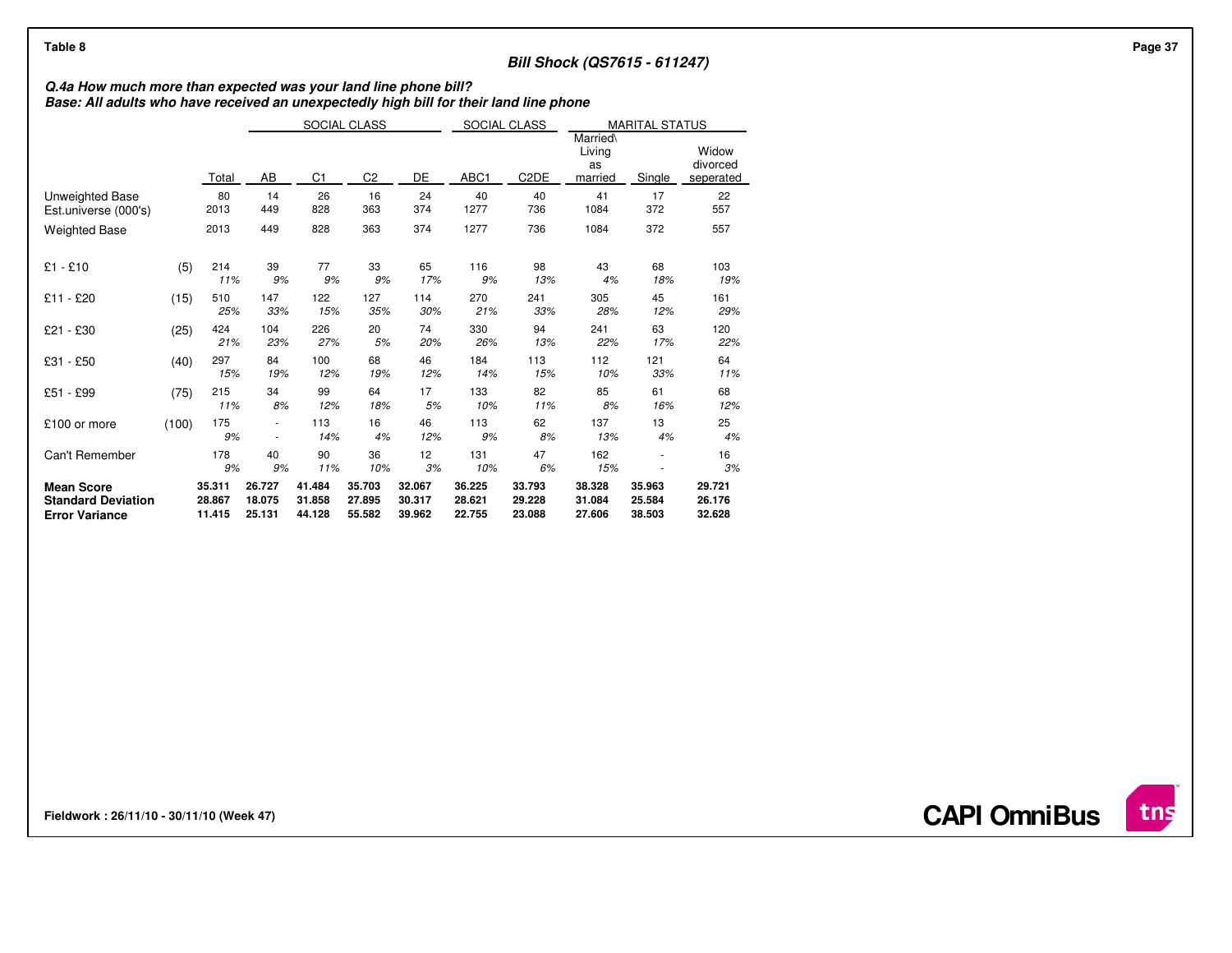## **Bill Shock (QS7615 - 611247)**

# **Q.4a How much more than expected was your land line phone bill? Base: All adults who have received an unexpectedly high bill for their land line phone**

|                                                                         |       |                            | <b>WORKING STATUS</b><br><b>WORKING STATUS</b> |                            | <b>CHILDREN</b>            |                               | <b>COUNTRY</b>             |                            |                           |                            |                            |                             |
|-------------------------------------------------------------------------|-------|----------------------------|------------------------------------------------|----------------------------|----------------------------|-------------------------------|----------------------------|----------------------------|---------------------------|----------------------------|----------------------------|-----------------------------|
|                                                                         |       | Total                      | Working                                        | Not<br>working             | Full<br>time               | Part<br>time                  | Other                      | Child                      | No<br>child               | England                    | Scotland                   | <b>Wales</b>                |
| Unweighted Base<br>Est.universe (000's)                                 |       | 80<br>2013                 | 39<br>1128                                     | 41<br>885                  | 26<br>812                  | 13<br>317                     | 41<br>885                  | 21<br>600                  | 59<br>1413                | 67<br>1654                 | 8<br>234                   | 5<br>125                    |
| <b>Weighted Base</b>                                                    |       | 2013                       | 1128                                           | 885                        | 812                        | 317                           | 885                        | 600                        | 1413                      | 1654                       | 234                        | 125                         |
| $£1 - £10$                                                              | (5)   | 214<br>11%                 | 56<br>5%                                       | 158<br>18%                 | 39<br>5%                   | 17<br>5%                      | 158<br>18%                 | ۰<br>٠                     | 214<br>15%                | 197<br>12%                 | 17<br>7%                   |                             |
| £11 - £20                                                               | (15)  | 510<br>25%                 | 227<br>20%                                     | 283<br>32%                 | 227<br>28%                 | ٠<br>$\overline{\phantom{a}}$ | 283<br>32%                 | 94<br>16%                  | 416<br>29%                | 350<br>21%                 | 97<br>41%                  | 63<br>51%                   |
| £21 - £30                                                               | (25)  | 424<br>21%                 | 217<br>19%                                     | 207<br>23%                 | 144<br>18%                 | 72<br>23%                     | 207<br>23%                 | 137<br>23%                 | 287<br>20%                | 367<br>22%                 | 57<br>24%                  |                             |
| £31 - £50                                                               | (40)  | 297<br>15%                 | 269<br>24%                                     | 29<br>3%                   | 222<br>27%                 | 47<br>15%                     | 29<br>3%                   | 60<br>10%                  | 237<br>17%                | 203<br>12%                 | 63<br>27%                  | 31<br>25%                   |
| £51 - £99                                                               | (75)  | 215<br>11%                 | 166<br>15%                                     | 49<br>6%                   | 85<br>10%                  | 81<br>26%                     | 49<br>6%                   | 148<br>25%                 | 67<br>5%                  | 184<br>11%                 | ٠                          | 31<br>25%                   |
| £100 or more                                                            | (100) | 175<br>9%                  | 88<br>8%                                       | 87<br>10%                  | 13<br>2%                   | 75<br>24%                     | 87<br>10%                  | 121<br>20%                 | 54<br>4%                  | 175<br>11%                 |                            |                             |
| Can't Remember                                                          |       | 178<br>9%                  | 106<br>9%                                      | 72<br>8%                   | 81<br>10%                  | 25<br>8%                      | 72<br>8%                   | 41<br>7%                   | 137<br>10%                | 178<br>11%                 |                            |                             |
| <b>Mean Score</b><br><b>Standard Deviation</b><br><b>Error Variance</b> |       | 35.311<br>28.867<br>11.415 | 40.207<br>27.628<br>21.203                     | 29.154<br>29.227<br>23.087 | 32.546<br>21.377<br>19.040 | 59.388<br>31.903<br>84.817    | 29.154<br>29.227<br>23.087 | 54.291<br>32.517<br>52.868 | 26.981<br>22.539<br>9.585 | 37.137<br>30.641<br>15.648 | 23.431<br>11.381<br>16.191 | 36.034<br>24.657<br>121.591 |

**Fieldwork : 26/11/10 - 30/11/10 (Week 47)**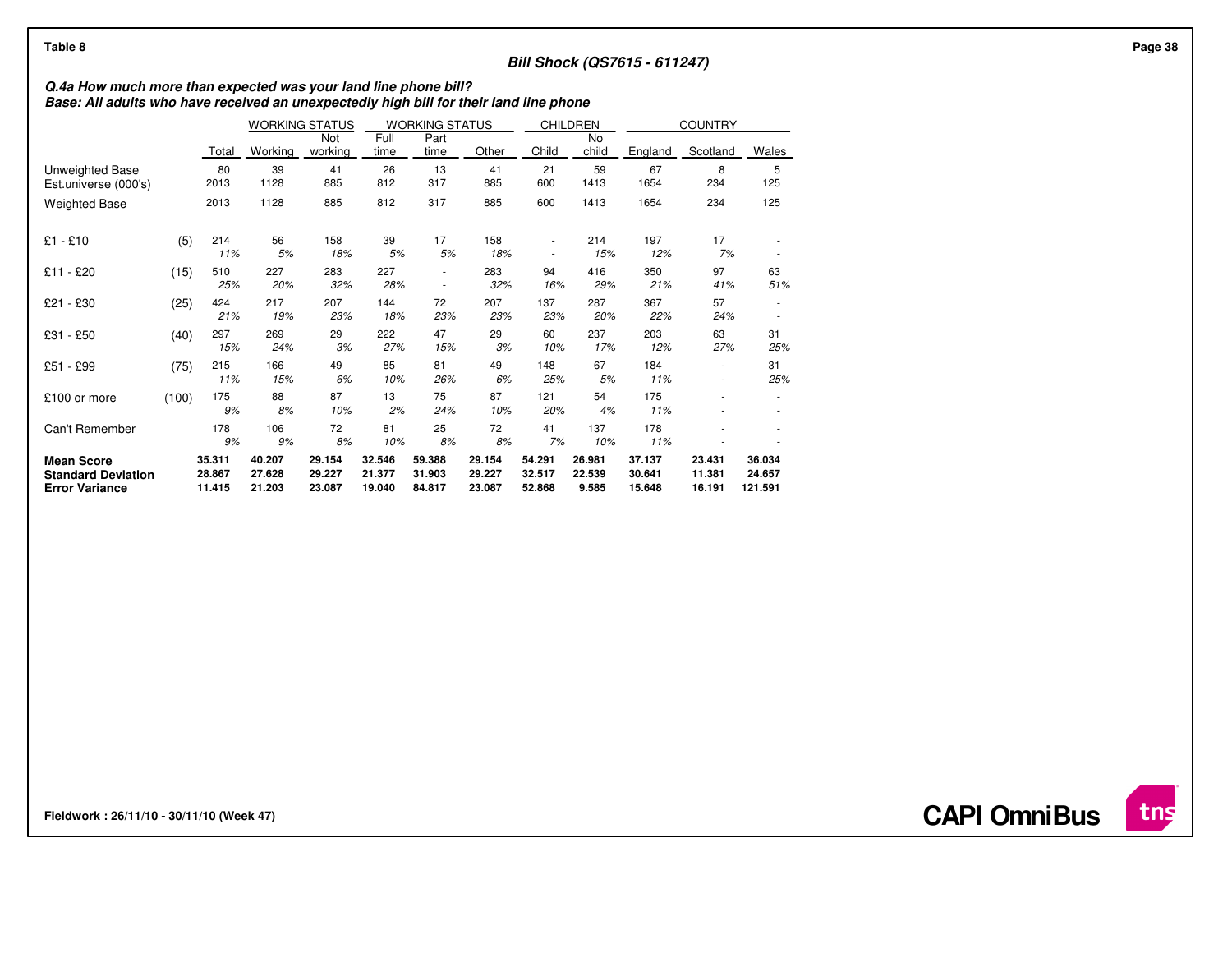## **Bill Shock (QS7615 - 611247)**

## **Q.4a How much more than expected was your land line phone bill? Base: All adults who have received an unexpectedly high bill for their land line phone**

|                                                                         |       |                            | <b>GOVERNMENT REGIONS</b> |                            |                                |                            |                             |                               |                                    |                            |                             |                             |                            |
|-------------------------------------------------------------------------|-------|----------------------------|---------------------------|----------------------------|--------------------------------|----------------------------|-----------------------------|-------------------------------|------------------------------------|----------------------------|-----------------------------|-----------------------------|----------------------------|
|                                                                         |       | Total                      | North<br>East             | North<br>West              | Yorkshire<br>and The<br>Humber | East<br>Midlands           | West<br>Midlands            | East of<br>England            | London                             | South<br>East              | South<br>West               | Wales                       | Scotland                   |
| Unweighted Base<br>Est.universe (000's)                                 |       | 80<br>2013                 | $\overline{1}$<br>15      | 11<br>220                  | 8<br>201                       | $\overline{7}$<br>174      | 4<br>167                    | 6<br>170                      | 8<br>225                           | 14<br>331                  | 8<br>150                    | 5<br>125                    | 8<br>234                   |
| <b>Weighted Base</b>                                                    |       | 2013                       | 15                        | 220                        | 201                            | 174                        | 167                         | 170                           | 225                                | 331                        | 150                         | 125                         | 234                        |
| $£1 - £10$                                                              | (5)   | 214<br>11%                 |                           |                            | 14<br>7%                       | 25<br>15%                  | 59<br>36%                   | ÷                             | 34<br>15%                          | 16<br>5%                   | 48<br>32%                   | ×<br>٠                      | 17<br>7%                   |
| £11 - £20                                                               | (15)  | 510<br>25%                 |                           | 78<br>35%                  | 65<br>32%                      | 24<br>14%                  | 54<br>32%                   | 52<br>30%                     | 29<br>13%                          | 17<br>5%                   | 31<br>21%                   | 63<br>51%                   | 97<br>41%                  |
| - £30<br>£21                                                            | (25)  | 424<br>21%                 | 15<br>100%                | 66<br>30%                  | 72<br>36%                      | 42<br>24%                  | ٠<br>٠                      | 13<br>8%                      | 34<br>15%                          | 114<br>35%                 | 10<br>6%                    | ٠<br>$\sim$                 | 57<br>24%                  |
| £31 - £50                                                               | (40)  | 297<br>15%                 | ٠                         | 24<br>11%                  | ٠                              | 42<br>24%                  |                             | ٠<br>$\overline{\phantom{a}}$ | 40<br>18%                          | 81<br>24%                  | 16<br>11%                   | 31<br>25%                   | 63<br>27%                  |
| £51 - £99                                                               | (75)  | 215<br>11%                 |                           |                            |                                | ٠                          | ۰                           | 51<br>30%                     | 47<br>21%                          | 85<br>26%                  |                             | 31<br>25%                   |                            |
| £100 or more                                                            | (100) | 175<br>9%                  |                           | 15<br>7%                   | 25<br>12%                      | $\overline{\phantom{a}}$   | 54<br>32%                   | 34<br>20%                     | $\overline{\phantom{a}}$<br>$\sim$ | 17<br>5%                   | 29<br>19%                   |                             |                            |
| Can't Remember                                                          |       | 178<br>9%                  |                           | 36<br>17%                  | 25<br>12%                      | 41<br>23%                  | ٠                           | 20<br>12%                     | 40<br>18%                          | $\sim$                     | 16<br>11%                   |                             |                            |
| <b>Mean Score</b><br><b>Standard Deviation</b><br><b>Error Variance</b> |       | 35.311<br>28.867<br>11.415 | 25,000<br>0.000<br>0.000  | 29.048<br>23.084<br>59.208 | 30.327<br>28.982<br>119.996    | 24.145<br>12.894<br>27.709 | 38.859<br>42.507<br>451.720 | 55.583<br>35.109<br>246.526   | 35.790<br>25.769<br>94.865         | 43.989<br>25.652<br>47.000 | 33.601<br>36.816<br>193.628 | 36.034<br>24.657<br>121.591 | 23.431<br>11.381<br>16.191 |

**Fieldwork : 26/11/10 - 30/11/10 (Week 47)** 

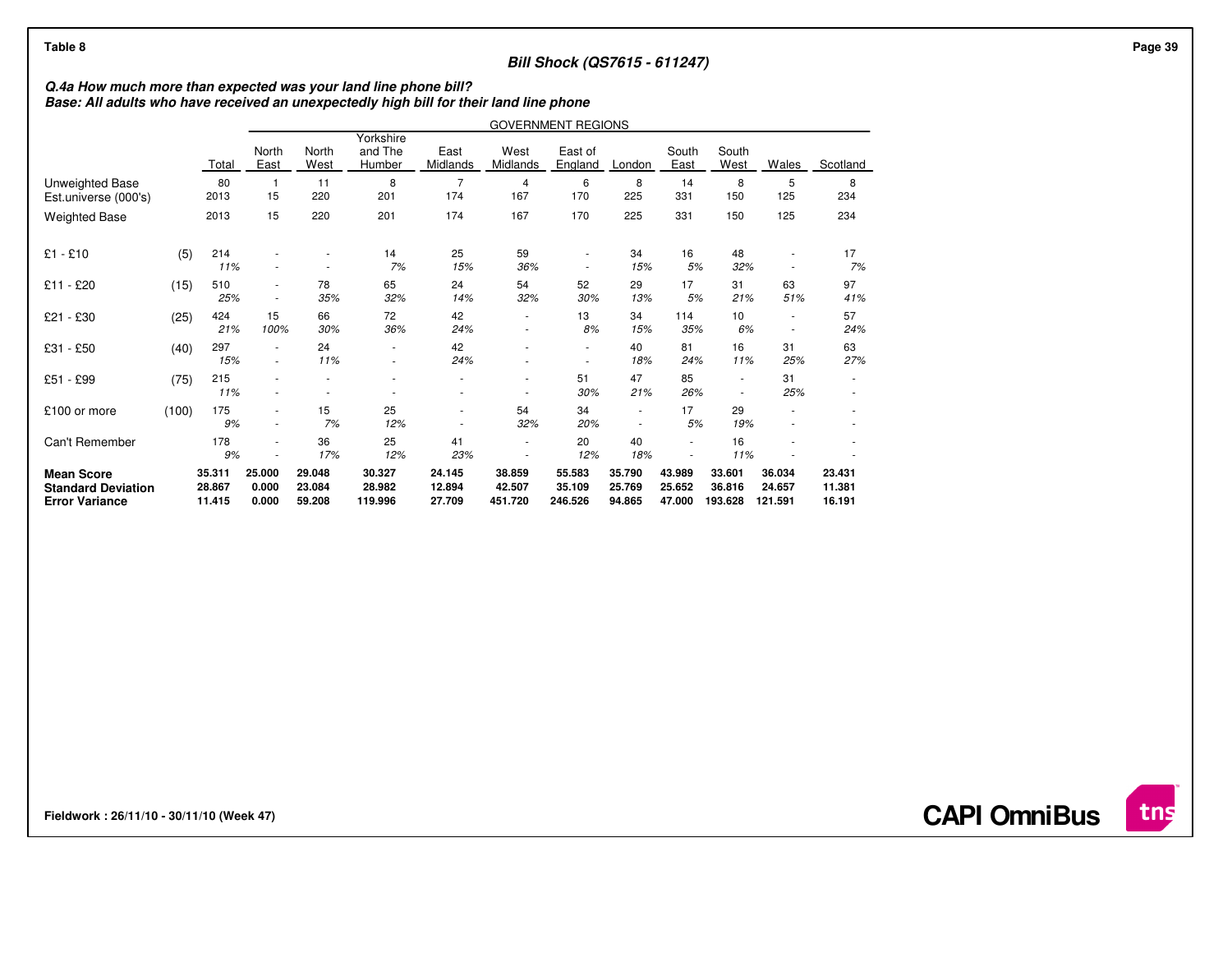## **Bill Shock (QS7615 - 611247)**

**Q.4a How much more than expected was your land line phone bill? Base: All adults who have received an unexpectedly high bill for their land line phone**

|                                                    |       | Total            | Mobile only<br>household | Mobile only<br>bill payer |
|----------------------------------------------------|-------|------------------|--------------------------|---------------------------|
| Unweighted Base                                    |       | 80               |                          |                           |
| Est.universe (000's)                               |       | 2013             |                          |                           |
| <b>Weighted Base</b>                               |       | 2013             |                          |                           |
| $£1 - £10$                                         | (5)   | 214<br>11%       |                          |                           |
| £11 - £20                                          | (15)  | 510<br>25%       |                          |                           |
| £21 - £30                                          | (25)  | 424<br>21%       |                          |                           |
| £31 - £50                                          | (40)  | 297<br>15%       |                          |                           |
| £51 - £99                                          | (75)  | 215<br>11%       |                          |                           |
| £100 or more                                       | (100) | 175<br>9%        |                          |                           |
| Can't Remember                                     |       | 178<br>9%        |                          |                           |
| <b>Mean Score</b>                                  |       | 35.311           |                          |                           |
| <b>Standard Deviation</b><br><b>Error Variance</b> |       | 28.867<br>11.415 |                          |                           |

**Fieldwork : 26/11/10 - 30/11/10 (Week 47)** 



 $int$ 

**CAPI OmniBus**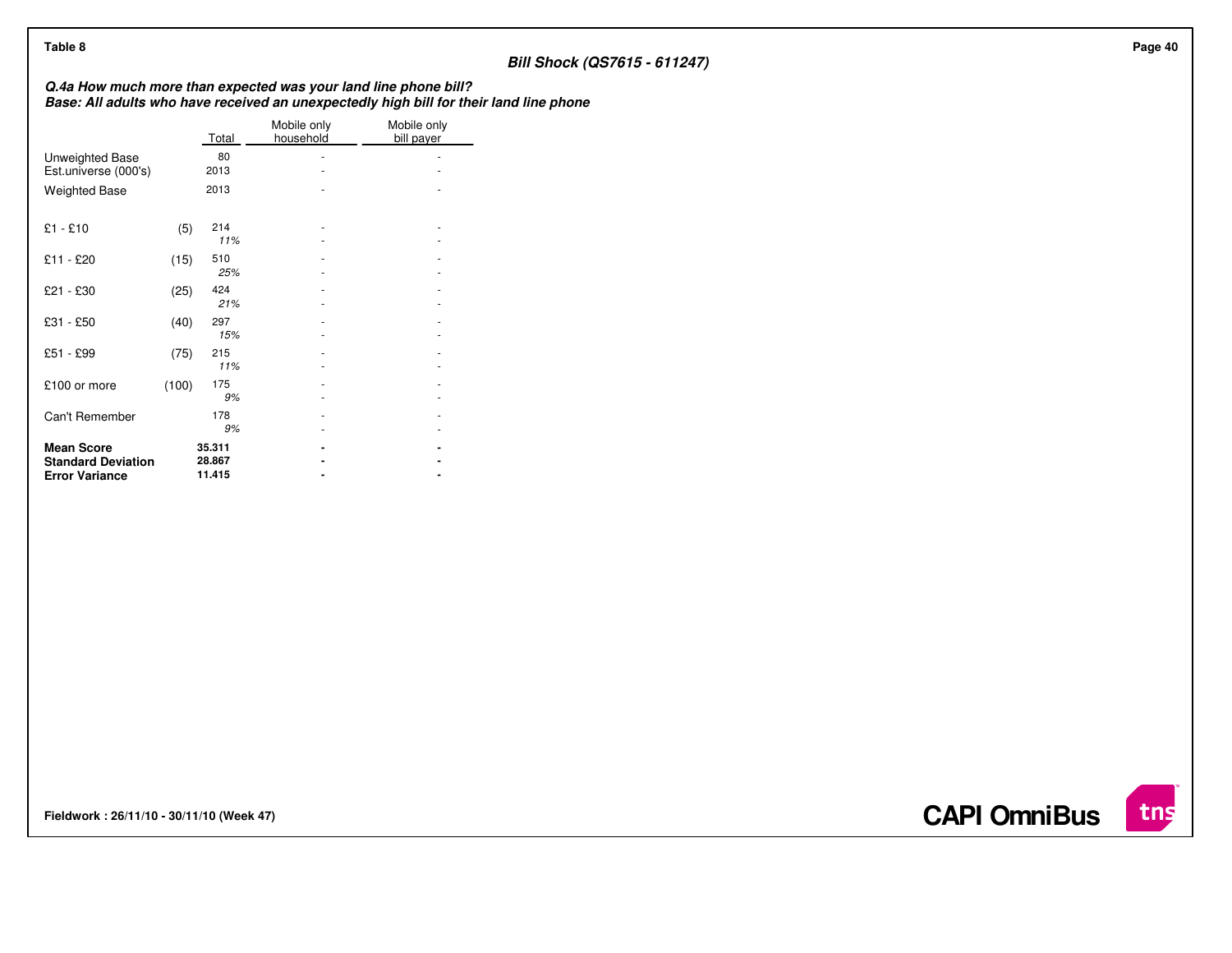## **Bill Shock (QS7615 - 611247)**

# **Q.4b How much more than expected was your mobile phone bill? Base: All adults who have received an unexpectedly high bill for their mobile phone**

|                                                                         |       |                            |                            | <b>GENDER</b>              | AGE                        |                            |                            |                            |                               |                               |                           |                            |                            |                            |                             |
|-------------------------------------------------------------------------|-------|----------------------------|----------------------------|----------------------------|----------------------------|----------------------------|----------------------------|----------------------------|-------------------------------|-------------------------------|---------------------------|----------------------------|----------------------------|----------------------------|-----------------------------|
|                                                                         |       | Total                      | Male                       | Female                     | 16-24                      | 25-34                      | 35-44                      | 45-54                      | 55-64                         | 65-74                         | $75+$                     | 16-34                      | 35-54                      | $55+$                      | $65+$                       |
| Unweighted Base<br>Est.universe (000's)                                 |       | 94<br>2492                 | 40<br>1160                 | 54<br>1332                 | 25<br>631                  | 29<br>724                  | 13<br>445                  | 15<br>414                  | 8<br>185                      | $\overline{2}$<br>37          | 2<br>55                   | 54<br>1355                 | 28<br>859                  | 12<br>277                  | 4<br>93                     |
| <b>Weighted Base</b>                                                    |       | 2492                       | 1160                       | 1332                       | 631                        | 724                        | 445                        | 414                        | 185                           | 37                            | 55                        | 1355                       | 859                        | 277                        | 93                          |
| $£1 - £10$                                                              | (5)   | 177<br>7%                  | 129<br>11%                 | 48<br>4%                   | 20<br>3%                   | 20<br>3%                   | 38<br>9%                   | 80<br>19%                  |                               | ٠                             | 20<br>36%                 | 39<br>3%                   | 118<br>14%                 | 20<br>7%                   | 20<br>21%                   |
| £11 - £20                                                               | (15)  | 523<br>21%                 | 319<br>28%                 | 204<br>15%                 | 152<br>24%                 | 156<br>22%                 | 146<br>33%                 | 39<br>9%                   | 17<br>9%                      | 13<br>36%                     | $\sim$                    | 308<br>23%                 | 185<br>22%                 | 31<br>11%                  | 13<br>14%                   |
| £21 - £30                                                               | (25)  | 420<br>17%                 | 253<br>22%                 | 167<br>13%                 | 39<br>6%                   | 169<br>23%                 | 61<br>14%                  | 34<br>8%                   | 82<br>44%                     | $\overline{\phantom{a}}$<br>٠ | 36<br>64%                 | 208<br>15%                 | 95<br>11%                  | 117<br>42%                 | 36<br>38%                   |
| £31 - £50                                                               | (40)  | 467<br>19%                 | 208<br>18%                 | 259<br>19%                 | 113<br>18%                 | 75<br>10%                  | 104<br>23%                 | 131<br>32%                 | 43<br>24%                     | $\overline{\phantom{a}}$      | $\sim$<br>$\sim$          | 188<br>14%                 | 235<br>27%                 | 43<br>16%                  |                             |
| £51 - £99                                                               | (75)  | 441<br>18%                 | 159<br>14%                 | 282<br>21%                 | 144<br>23%                 | 195<br>27%                 | 68<br>15%                  | 34<br>8%                   | $\overline{\phantom{a}}$<br>٠ | ٠<br>$\overline{\phantom{a}}$ | ٠<br>٠                    | 339<br>25%                 | 102<br>12%                 |                            |                             |
| £100 or more                                                            | (100) | 438<br>18%                 | 91<br>8%                   | 347<br>26%                 | 164<br>26%                 | 108<br>15%                 | 28<br>6%                   | 96<br>23%                  | 17<br>9%                      | 24<br>64%                     | $\overline{a}$            | 272<br>20%                 | 124<br>14%                 | 42<br>15%                  | 24<br>26%                   |
| Can't Remember                                                          |       | 25<br>1%                   | ٠                          | 25<br>2%                   | $\overline{\phantom{a}}$   | ٠                          |                            | $\overline{\phantom{a}}$   | 25<br>13%                     |                               |                           |                            | $\sim$                     | 25<br>9%                   |                             |
| <b>Mean Score</b><br><b>Standard Deviation</b><br><b>Error Variance</b> |       | 46.545<br>32.783<br>11.556 | 35.445<br>28.060<br>19.685 | 56.399<br>33.525<br>21.206 | 55.529<br>34.307<br>47.080 | 48.568<br>31.899<br>35.087 | 35.889<br>27.204<br>56.929 | 46.496<br>34.795<br>80.714 | 36.175<br>23.769<br>80.708    | 69.780<br>41.243<br>850.508   | 17.884<br>9.663<br>46.686 | 51.811<br>33.212<br>20.427 | 41.004<br>31.528<br>35.499 | 37.144<br>29.379<br>78.464 | 38.818<br>37.224<br>346.399 |

**Fieldwork : 26/11/10 - 30/11/10 (Week 47)** 

**CAPI OmniBus**

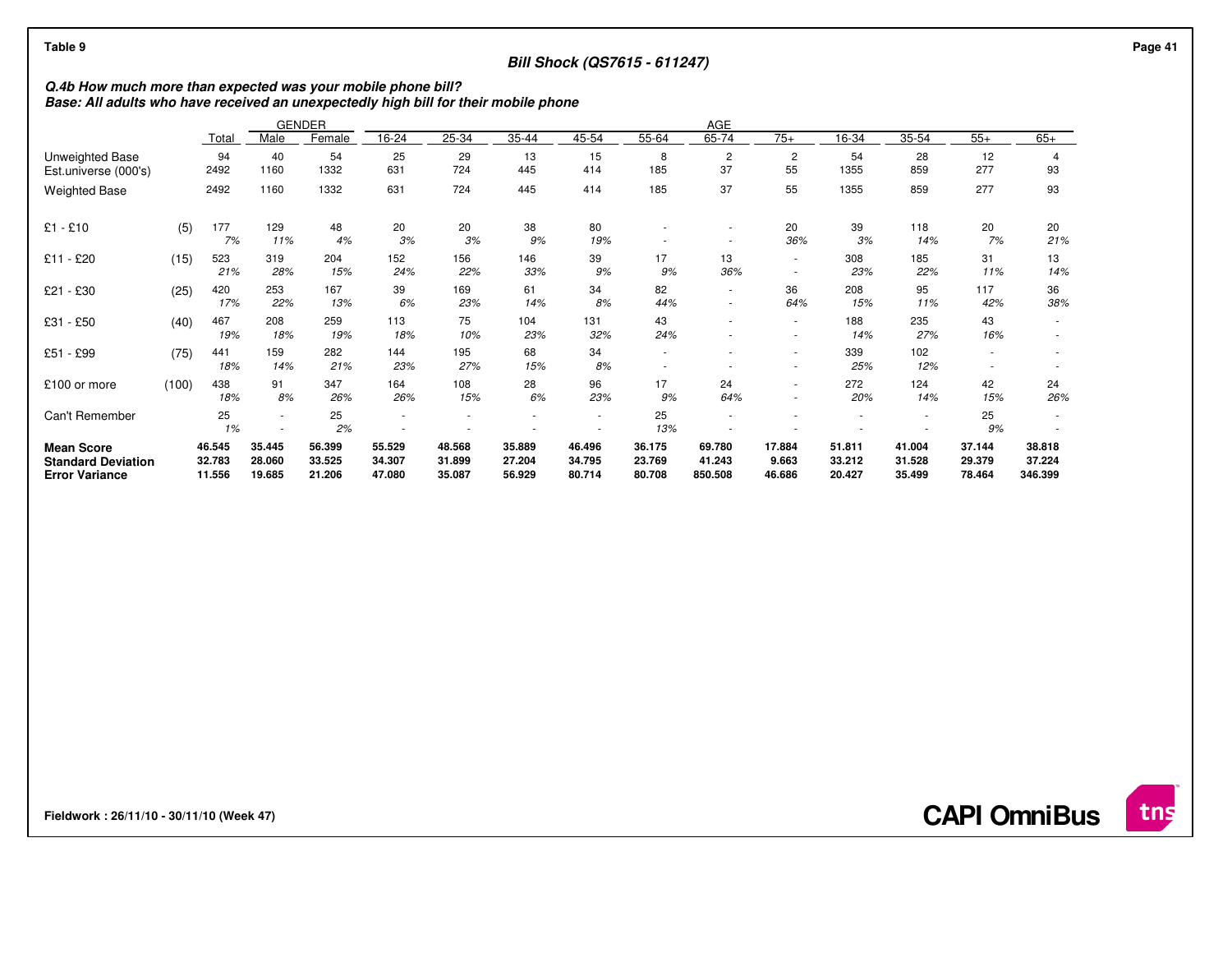## **Bill Shock (QS7615 - 611247)**

# **Q.4b How much more than expected was your mobile phone bill? Base: All adults who have received an unexpectedly high bill for their mobile phone**

|                                                                         |       |                            | SOCIAL CLASS               |                            |                            |                            | SOCIAL CLASS               |                            | <b>MARITAL STATUS</b><br>Married\ |                            |                                |
|-------------------------------------------------------------------------|-------|----------------------------|----------------------------|----------------------------|----------------------------|----------------------------|----------------------------|----------------------------|-----------------------------------|----------------------------|--------------------------------|
|                                                                         |       | Total                      | AB                         | C <sub>1</sub>             |                            | DE                         | ABC1                       | C <sub>2</sub> DE          |                                   | Single                     | Widow<br>divorced<br>seperated |
| Unweighted Base<br>Est.universe (000's)                                 |       | 94<br>2492                 | 16<br>574                  | 40<br>1189                 | 14<br>350                  | 24<br>379                  | 56<br>1762                 | 38<br>729                  | 51<br>1392                        | 35<br>882                  | 8<br>219                       |
| <b>Weighted Base</b>                                                    |       | 2492                       | 574                        | 1189                       | 350                        | 379                        | 1762                       | 729                        | 1392                              | 882                        | 219                            |
| $£1 - £10$                                                              | (5)   | 177<br>7%                  | 38<br>7%                   | 20<br>2%                   | 99<br>28%                  | 20<br>5%                   | 58<br>3%                   | 119<br>16%                 | 66<br>5%                          | 39<br>4%                   | 71<br>33%                      |
| £11 - £20                                                               | (15)  | 523<br>21%                 | 64<br>11%                  | 365<br>31%                 | 13<br>4%                   | 81<br>21%                  | 429<br>24%                 | 94<br>13%                  | 191<br>14%                        | 297<br>34%                 | 35<br>16%                      |
| £21 - £30                                                               | (25)  | 420<br>17%                 | 79<br>14%                  | 259<br>22%                 | 18<br>5%                   | 64<br>17%                  | 339<br>19%                 | 82<br>11%                  | 273<br>20%                        | 83<br>9%                   | 65<br>30%                      |
| £31 - £50                                                               | (40)  | 467<br>19%                 | 133<br>23%                 | 179<br>15%                 | 95<br>27%                  | 59<br>16%                  | 313<br>18%                 | 154<br>21%                 | 422<br>30%                        | 44<br>5%                   |                                |
| £51 - £99                                                               | (75)  | 441<br>18%                 | 163<br>28%                 | 170<br>14%                 | 56<br>16%                  | 52<br>14%                  | 333<br>19%                 | 108<br>15%                 | 214<br>15%                        | 227<br>26%                 |                                |
| £100 or more                                                            | (100) | 438<br>18%                 | 96<br>17%                  | 171<br>14%                 | 69<br>20%                  | 102<br>27%                 | 266<br>15%                 | 171<br>24%                 | 200<br>14%                        | 191<br>22%                 | 47<br>22%                      |
| Can't Remember                                                          |       | 25<br>1%                   |                            | 25<br>2%                   |                            |                            | 25<br>1%                   |                            | 25<br>2%                          |                            |                                |
| <b>Mean Score</b><br><b>Standard Deviation</b><br><b>Error Variance</b> |       | 46.545<br>32.783<br>11.556 | 52.799<br>31.143<br>60.619 | 42.130<br>31.141<br>24.866 | 45.863<br>35.498<br>90.008 | 51.270<br>35.375<br>52.141 | 45.653<br>31.535<br>18.081 | 48.672<br>35.513<br>33.188 | 46.086<br>29.570<br>17.488        | 50.599<br>35.637<br>36.285 | 33.067<br>36.075<br>162.678    |

**Fieldwork : 26/11/10 - 30/11/10 (Week 47)**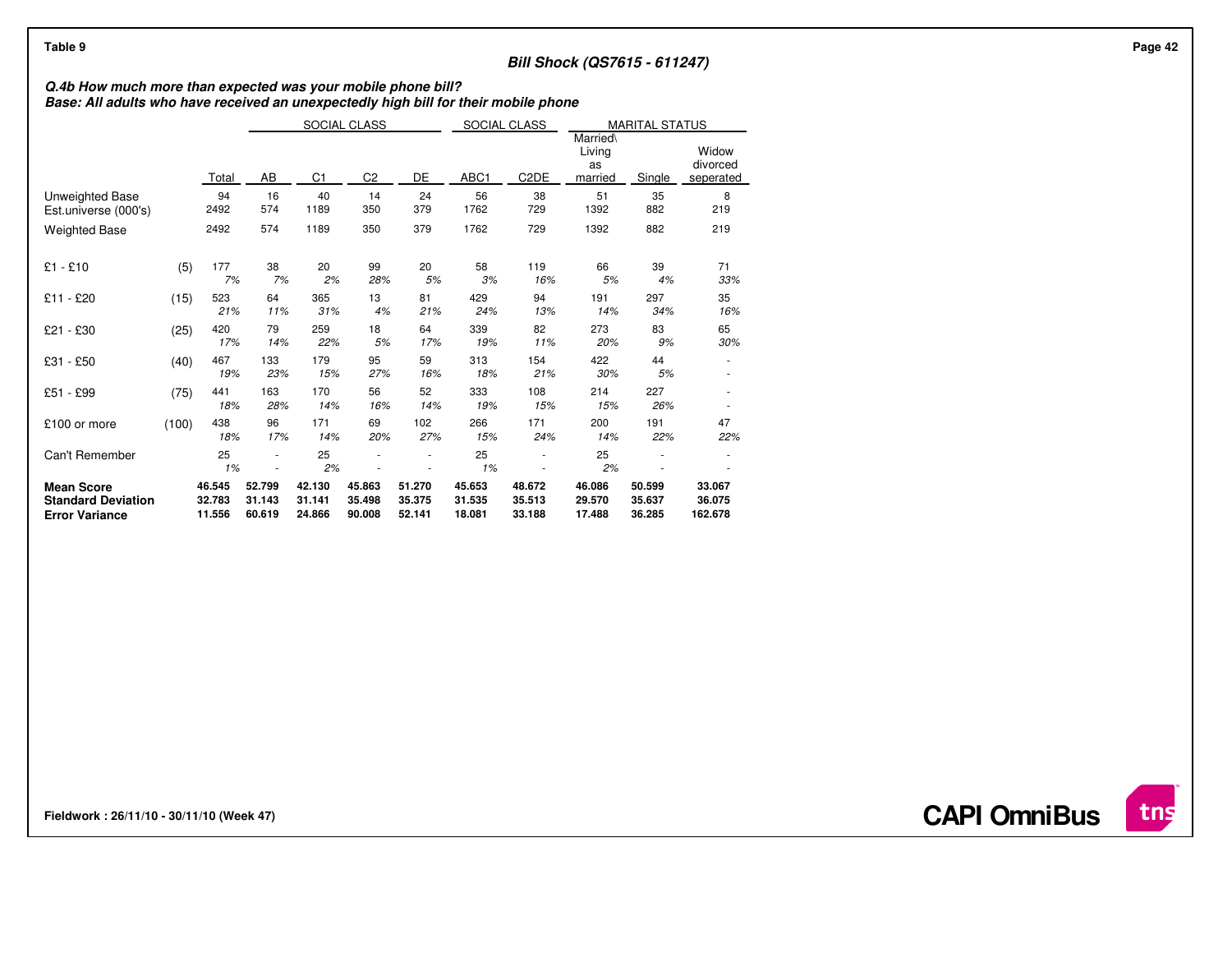## **Bill Shock (QS7615 - 611247)**

## **Q.4b How much more than expected was your mobile phone bill? Base: All adults who have received an unexpectedly high bill for their mobile phone**

|                                                                         |       |                            | <b>WORKING STATUS</b>      |                            |                            | <b>WORKING STATUS</b>      |                            | <b>CHILDREN</b>            |                            |                            | <b>COUNTRY</b>              |                             |
|-------------------------------------------------------------------------|-------|----------------------------|----------------------------|----------------------------|----------------------------|----------------------------|----------------------------|----------------------------|----------------------------|----------------------------|-----------------------------|-----------------------------|
|                                                                         |       | Total                      | Working                    | Not<br>working             | Full<br>time               | Part<br>time               | Other                      | Child                      | No<br>child                | England                    | Scotland                    | Wales                       |
| Unweighted Base<br>Est.universe (000's)                                 |       | 94<br>2492                 | 62<br>1700                 | 32<br>791                  | 46<br>1345                 | 16<br>356                  | 32<br>791                  | 36<br>840                  | 58<br>1652                 | 81<br>2052                 | 5<br>237                    | 8<br>203                    |
| <b>Weighted Base</b>                                                    |       | 2492                       | 1700                       | 791                        | 1345                       | 356                        | 791                        | 840                        | 1652                       | 2052                       | 237                         | 203                         |
| $£1 - £10$                                                              | (5)   | 177<br>7%                  | 118<br>7%                  | 59<br>7%                   | 90<br>7%                   | 28<br>8%                   | 59<br>7%                   | 38<br>5%                   | 139<br>8%                  | 129<br>6%                  |                             | 48<br>24%                   |
| £11 - £20                                                               | (15)  | 523<br>21%                 | 334<br>20%                 | 189<br>24%                 | 236<br>18%                 | 98<br>28%                  | 189<br>24%                 | 142<br>17%                 | 382<br>23%                 | 441<br>21%                 | 65<br>27%                   | 17<br>9%                    |
| £21 - £30                                                               | (25)  | 420<br>17%                 | 285<br>17%                 | 135<br>17%                 | 266<br>20%                 | 19<br>5%                   | 135<br>17%                 | 211<br>25%                 | 209<br>13%                 | 385<br>19%                 | 36<br>15%                   |                             |
| £31 - £50                                                               | (40)  | 467<br>19%                 | 330<br>19%                 | 136<br>17%                 | 248<br>18%                 | 82<br>23%                  | 136<br>17%                 | 171<br>20%                 | 295<br>18%                 | 302<br>15%                 | 113<br>48%                  | 52<br>25%                   |
| £51 - £99                                                               | (75)  | 441<br>18%                 | 314<br>18%                 | 128<br>16%                 | 244<br>18%                 | 70<br>20%                  | 128<br>16%                 | 168<br>20%                 | 274<br>17%                 | 384<br>19%                 | ۰                           | 58<br>28%                   |
| £100 or more                                                            | (100) | 438<br>18%                 | 319<br>19%                 | 119<br>15%                 | 261<br>19%                 | 58<br>16%                  | 119<br>15%                 | 110<br>13%                 | 328<br>20%                 | 387<br>19%                 | 23<br>10%                   | 28<br>14%                   |
| Can't Remember                                                          |       | 25<br>1%                   |                            | 25<br>3%                   |                            |                            | 25<br>3%                   |                            | 25<br>2%                   | 25<br>1%                   |                             |                             |
| <b>Mean Score</b><br><b>Standard Deviation</b><br><b>Error Variance</b> |       | 46.545<br>32.783<br>11.556 | 47.872<br>32.956<br>17.518 | 43.601<br>32.222<br>33.491 | 48.319<br>32.998<br>23.672 | 46.186<br>32.787<br>67.187 | 43.601<br>32.222<br>33.491 | 45.289<br>30.121<br>25.202 | 47.194<br>34.066<br>20.360 | 47.554<br>33.448<br>13.984 | 36.774<br>23.412<br>109.621 | 47.865<br>33.678<br>141.777 |

**Fieldwork : 26/11/10 - 30/11/10 (Week 47)**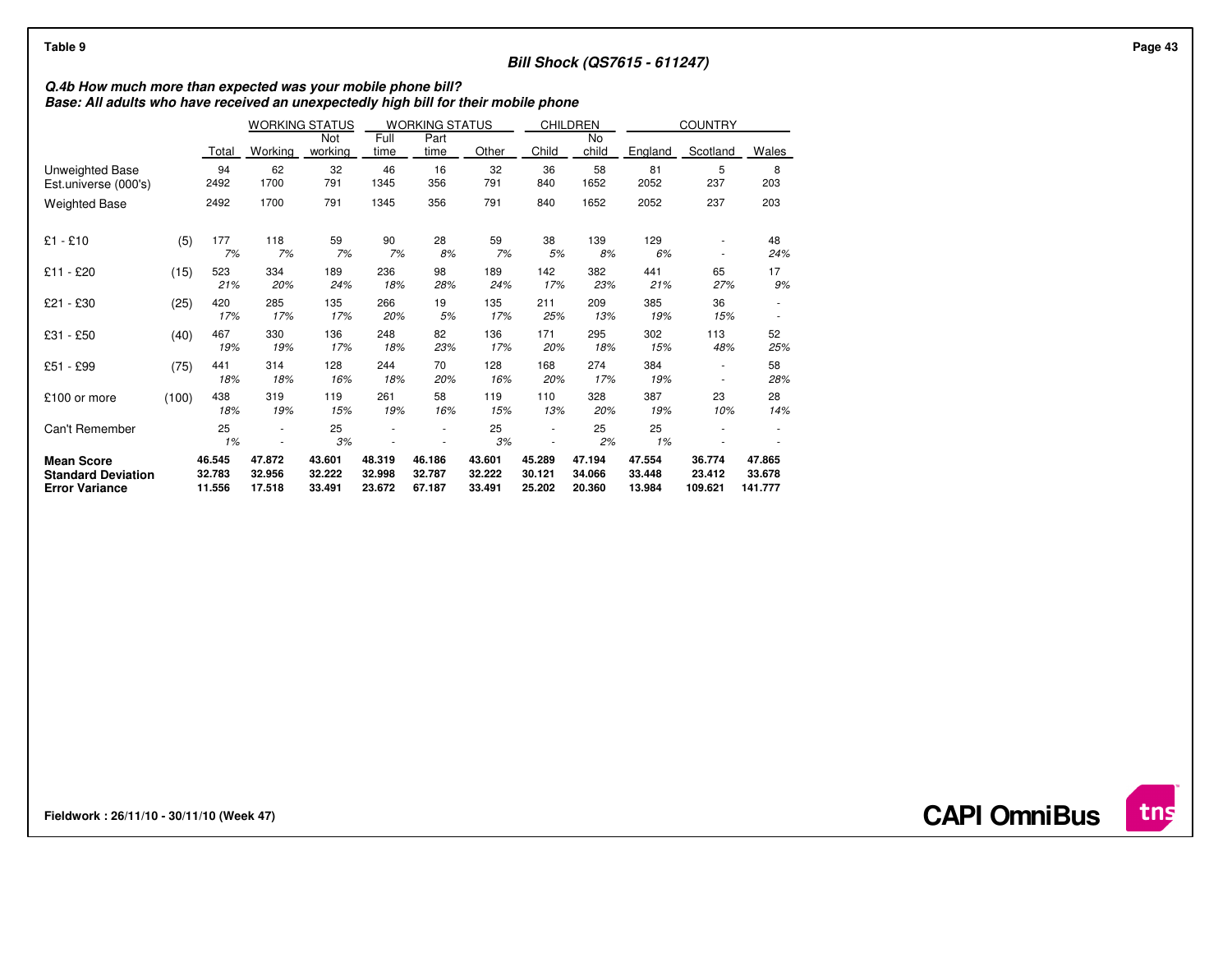## **Bill Shock (QS7615 - 611247)**

## **Q.4b How much more than expected was your mobile phone bill? Base: All adults who have received an unexpectedly high bill for their mobile phone**

|                                                                         |       |                            | <b>GOVERNMENT REGIONS</b>  |                            |                                |                             |                             |                                    |                                            |                            |                            |                             |                             |
|-------------------------------------------------------------------------|-------|----------------------------|----------------------------|----------------------------|--------------------------------|-----------------------------|-----------------------------|------------------------------------|--------------------------------------------|----------------------------|----------------------------|-----------------------------|-----------------------------|
|                                                                         |       | Total                      | North<br>East              | North<br>West              | Yorkshire<br>and The<br>Humber | East<br>Midlands            | West<br>Midlands            | East of<br>England                 | London                                     | South<br>East              | South<br>West              | Wales                       | Scotland                    |
| <b>Unweighted Base</b><br>Est.universe (000's)                          |       | 94<br>2492                 | $\overline{c}$<br>39       | 13<br>367                  | 8<br>206                       | 8<br>257                    | 7<br>182                    | 9<br>213                           | 13<br>290                                  | 12<br>339                  | 9<br>161                   | 8<br>203                    | 5<br>237                    |
| <b>Weighted Base</b>                                                    |       | 2492                       | 39                         | 367                        | 206                            | 257                         | 182                         | 213                                | 290                                        | 339                        | 161                        | 203                         | 237                         |
| $£1 - £10$                                                              | (5)   | 177<br>7%                  | $\overline{\phantom{a}}$   | 38<br>10%                  |                                |                             | 20<br>11%                   | 52<br>24%                          | 20<br>7%                                   |                            |                            | 48<br>24%                   |                             |
| £11 - £20                                                               | (15)  | 523<br>21%                 | 19<br>50%                  | 53<br>15%                  | 23<br>11%                      | 149<br>58%                  | 41<br>22%                   | $\sim$<br>$\overline{\phantom{a}}$ | 88<br>30%                                  | 55<br>16%                  | 13<br>8%                   | 17<br>9%                    | 65<br>27%                   |
| £21 - £30                                                               | (25)  | 420<br>17%                 | $\sim$                     | 65<br>18%                  | 18<br>9%                       | 25<br>10%                   | ٠<br>$\sim$                 | 30<br>14%                          | 72<br>25%                                  | 104<br>31%                 | 71<br>44%                  | ÷,<br>$\sim$                | 36<br>15%                   |
| £31 - £50                                                               | (40)  | 467<br>19%                 | 19<br>50%                  | 62<br>17%                  | 71<br>34%                      | 16<br>6%                    | ٠                           | 29<br>14%                          | 13<br>5%                                   | 74<br>22%                  | 17<br>11%                  | 52<br>25%                   | 113<br>48%                  |
| £51 - £99                                                               | (75)  | 441<br>18%                 | ٠                          | 85<br>23%                  | 43<br>21%                      | 43<br>17%                   | 38<br>21%                   | 21<br>10%                          | $\blacksquare$<br>$\overline{\phantom{a}}$ | 93<br>28%                  | 60<br>37%                  | 58<br>28%                   |                             |
| £100 or more                                                            | (100) | 438<br>18%                 |                            | 38<br>10%                  | 51<br>25%                      | 24<br>9%                    | 83<br>46%                   | 81<br>38%                          | 97<br>34%                                  | 13<br>4%                   | $\sim$<br>$\sim$           | 28<br>14%                   | 23<br>10%                   |
| Can't Remember                                                          |       | 25<br>1%                   |                            | 25<br>7%                   |                                |                             |                             |                                    |                                            |                            |                            |                             |                             |
| <b>Mean Score</b><br><b>Standard Deviation</b><br><b>Error Variance</b> |       | 46.545<br>32.783<br>11.556 | 27.500<br>12.664<br>80.190 | 44.740<br>31.002<br>80.093 | 58.061<br>30.268<br>114.517    | 35.438<br>30.148<br>113.613 | 65.440<br>39.226<br>219,809 | 55.670<br>39.807<br>176.070        | 46.463<br>38.713<br>115.284                | 43.233<br>25.145<br>52.690 | 44.405<br>24.296<br>65.590 | 47.865<br>33.678<br>141.777 | 36.774<br>23.412<br>109.621 |

**Fieldwork : 26/11/10 - 30/11/10 (Week 47)** 

**CAPI OmniBus**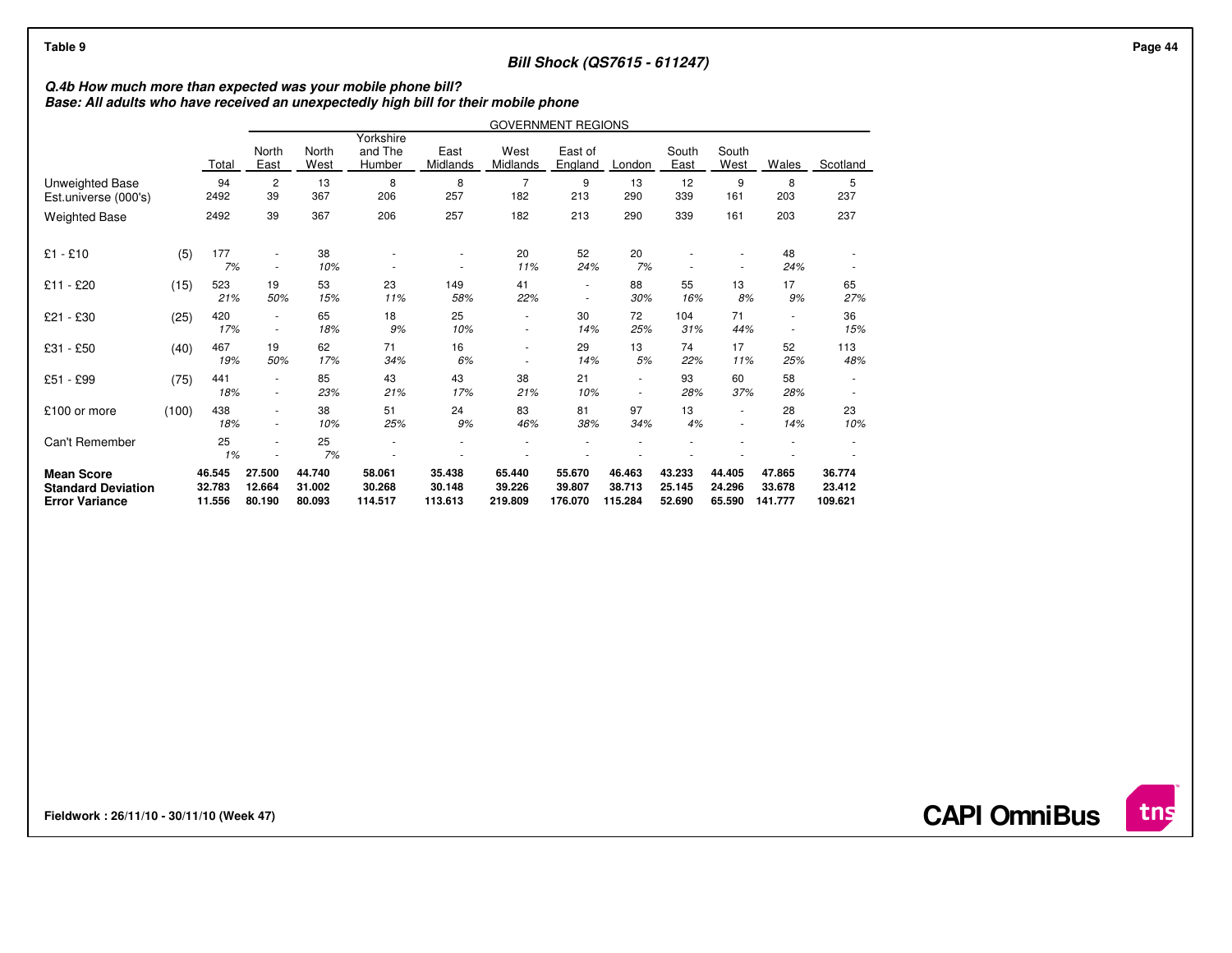## **Bill Shock (QS7615 - 611247)**

**Q.4b How much more than expected was your mobile phone bill? Base: All adults who have received an unexpectedly high bill for their mobile phone**

|                                                                         |       | Total                      | Mobile only<br>household   | Mobile only<br>bill payer  |
|-------------------------------------------------------------------------|-------|----------------------------|----------------------------|----------------------------|
| Unweighted Base<br>Est.universe (000's)                                 |       | 94<br>2492                 | 25<br>548                  | 43<br>1087                 |
| <b>Weighted Base</b>                                                    |       | 2492                       | 548                        | 1087                       |
| $£1 - £10$                                                              | (5)   | 177<br>7%                  | 39<br>7%                   | 59<br>5%                   |
| £11 - £20                                                               | (15)  | 523<br>21%                 | 115<br>21%                 | 284<br>26%                 |
| £21 - £30                                                               | (25)  | 420<br>17%                 | 29<br>5%                   | 118<br>11%                 |
| £31 - £50                                                               | (40)  | 467<br>19%                 | 35<br>6%                   | 154<br>14%                 |
| £51 - £99                                                               | (75)  | 441<br>18%                 | 193<br>35%                 | 261<br>24%                 |
| £100 or more                                                            | (100) | 438<br>18%                 | 136<br>25%                 | 211<br>19%                 |
| Can't Remember                                                          |       | 25<br>1%                   | ٠                          |                            |
| <b>Mean Score</b><br><b>Standard Deviation</b><br><b>Error Variance</b> |       | 46.545<br>32.783<br>11.556 | 58.689<br>34.811<br>48.472 | 49.974<br>33.884<br>26.700 |

**Fieldwork : 26/11/10 - 30/11/10 (Week 47)** 



**CAPI OmniBus**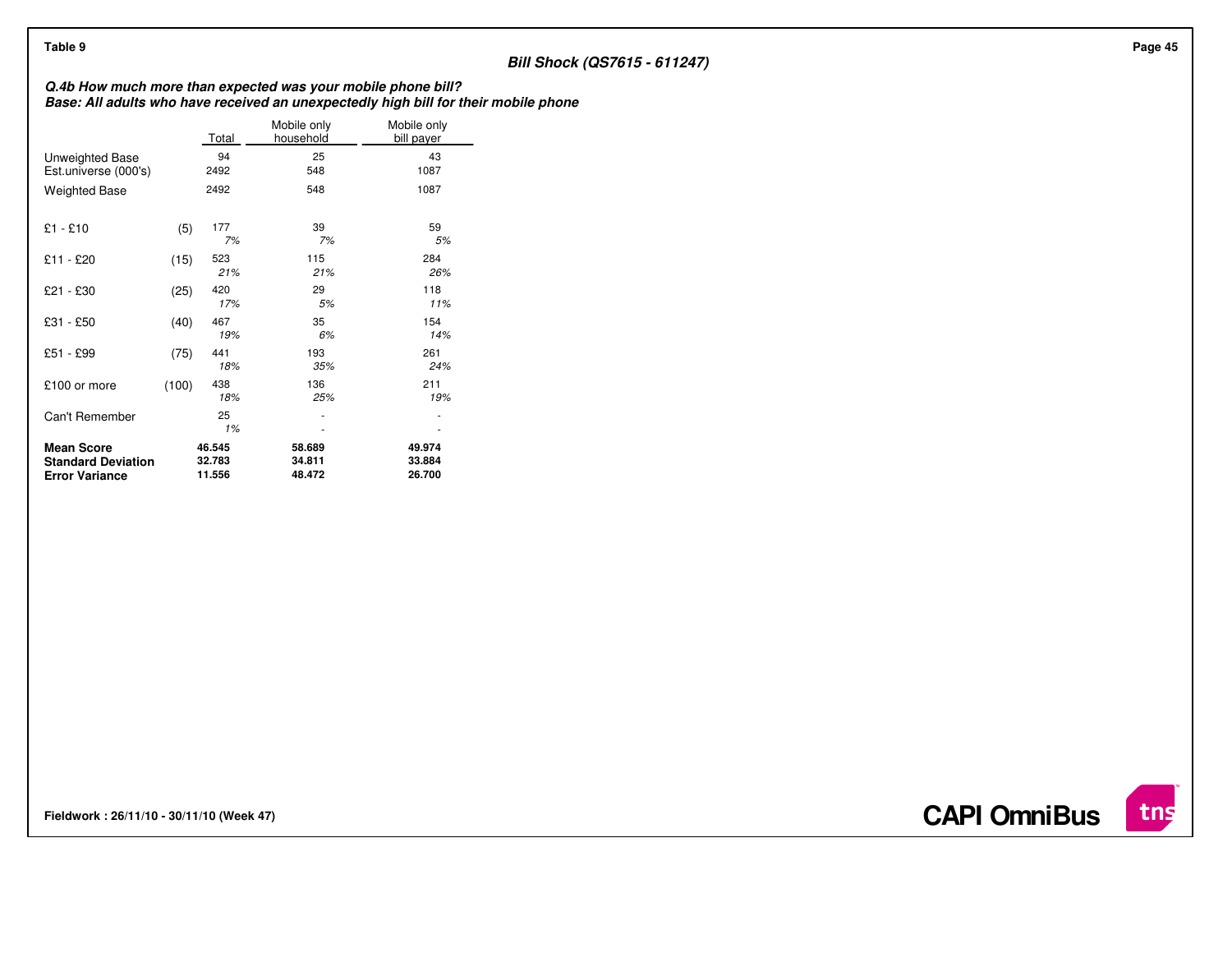## **Bill Shock (QS7615 - 611247)**

**Q.4c How much more than expected was your fixed line broadband phone bill? Base: All adults who have received an unexpectedly high bill for their fixed-line broadband**

|                                                                         |       |                            |                            | <b>GENDER</b>              | AGE                         |                            |                            |                            |                                    |                           |                                    |                            |                            |                            |                             |
|-------------------------------------------------------------------------|-------|----------------------------|----------------------------|----------------------------|-----------------------------|----------------------------|----------------------------|----------------------------|------------------------------------|---------------------------|------------------------------------|----------------------------|----------------------------|----------------------------|-----------------------------|
|                                                                         |       | Total                      | Male                       | Female                     | 16-24                       | 25-34                      | 35-44                      | 45-54                      | 55-64                              | 65-74                     | $75+$                              | 16-34                      | 35-54                      | $55+$                      | $65+$                       |
| Unweighted Base<br>Est.universe (000's)                                 |       | 46<br>1146                 | 29<br>793                  | 17<br>353                  | 143                         | 8<br>207                   | 12<br>359                  | 8<br>226                   | 6<br>106                           | $\overline{2}$<br>49      | 3<br>57                            | 15<br>350                  | 20<br>584                  | 11<br>212                  | 106                         |
| <b>Weighted Base</b>                                                    |       | 1146                       | 793                        | 353                        | 143                         | 207                        | 359                        | 226                        | 106                                | 49                        | 57                                 | 350                        | 584                        | 212                        | 106                         |
| $£1 - £10$                                                              | (5)   | 167<br>15%                 | 70<br>9%                   | 97<br>27%                  | $\overline{\phantom{a}}$    | $\sim$                     | 110<br>31%                 | 45<br>20%                  | 12<br>11%                          |                           |                                    |                            | 155<br>27%                 | 12<br>5%                   |                             |
| £11 - £20                                                               | (15)  | 443<br>39%                 | 323<br>41%                 | 121<br>34%                 | 61<br>43%                   | 83<br>40%                  | 170<br>47%                 | 67<br>30%                  | $\sim$<br>$\overline{\phantom{a}}$ | 17<br>35%                 | 45<br>80%                          | 144<br>41%                 | 237<br>41%                 | 63<br>30%                  | 63<br>59%                   |
| £21 - £30                                                               | (25)  | 257<br>22%                 | 214<br>27%                 | 44<br>12%                  | 28<br>20%                   | 57<br>28%                  | ٠<br>٠                     | 81<br>36%                  | 59<br>56%                          | 32<br>65%                 | $\overline{\phantom{a}}$<br>$\sim$ | 85<br>24%                  | 81<br>14%                  | 91<br>43%                  | 32<br>30%                   |
| £31 - £50                                                               | (40)  | 78<br>7%                   | 34<br>4%                   | 44<br>13%                  | 33<br>23%                   | 13<br>6%                   | ٠<br>٠                     | 15<br>7%                   | 16<br>15%                          |                           | ٠                                  | 47<br>13%                  | 15<br>3%                   | 16<br>7%                   |                             |
| £51 - £99                                                               | (75)  | 118<br>10%                 | 101<br>13%                 | 17<br>5%                   | $\sim$<br>٠                 | 43<br>21%                  | 38<br>11%                  | 17<br>8%                   | 20<br>19%                          |                           |                                    | 43<br>12%                  | 55<br>9%                   | 20<br>9%                   |                             |
| £100 or more                                                            | (100) | 42<br>4%                   | 12<br>1%                   | 30<br>9%                   | 21<br>14%                   | 10 <sup>10</sup><br>5%     |                            |                            |                                    | ٠                         | 12<br>20%                          | 30<br>9%                   | $\overline{\phantom{a}}$   | 12<br>5%                   | 12<br>11%                   |
| Can't Remember                                                          |       | 40<br>4%                   | 40<br>5%                   |                            |                             | ٠                          | 40<br>11%                  |                            |                                    |                           |                                    | ٠                          | 40<br>7%                   |                            |                             |
| <b>Mean Score</b><br><b>Standard Deviation</b><br><b>Error Variance</b> |       | 27.217<br>24.337<br>13.162 | 27.372<br>22.511<br>18.098 | 26.886<br>27.863<br>45.666 | 35.110<br>28.514<br>116.151 | 35.925<br>26.936<br>90.692 | 18.717<br>21.270<br>41.130 | 22.871<br>17.685<br>39.095 | 34.339<br>21.386<br>76.229         | 21.455<br>4.833<br>11.678 | 32.283<br>34.517<br>397.130        | 35.592<br>27.554<br>50.614 | 20.440<br>19.950<br>20.947 | 30.794<br>23.967<br>52.220 | 27.242<br>25.917<br>134.342 |

**Fieldwork : 26/11/10 - 30/11/10 (Week 47)**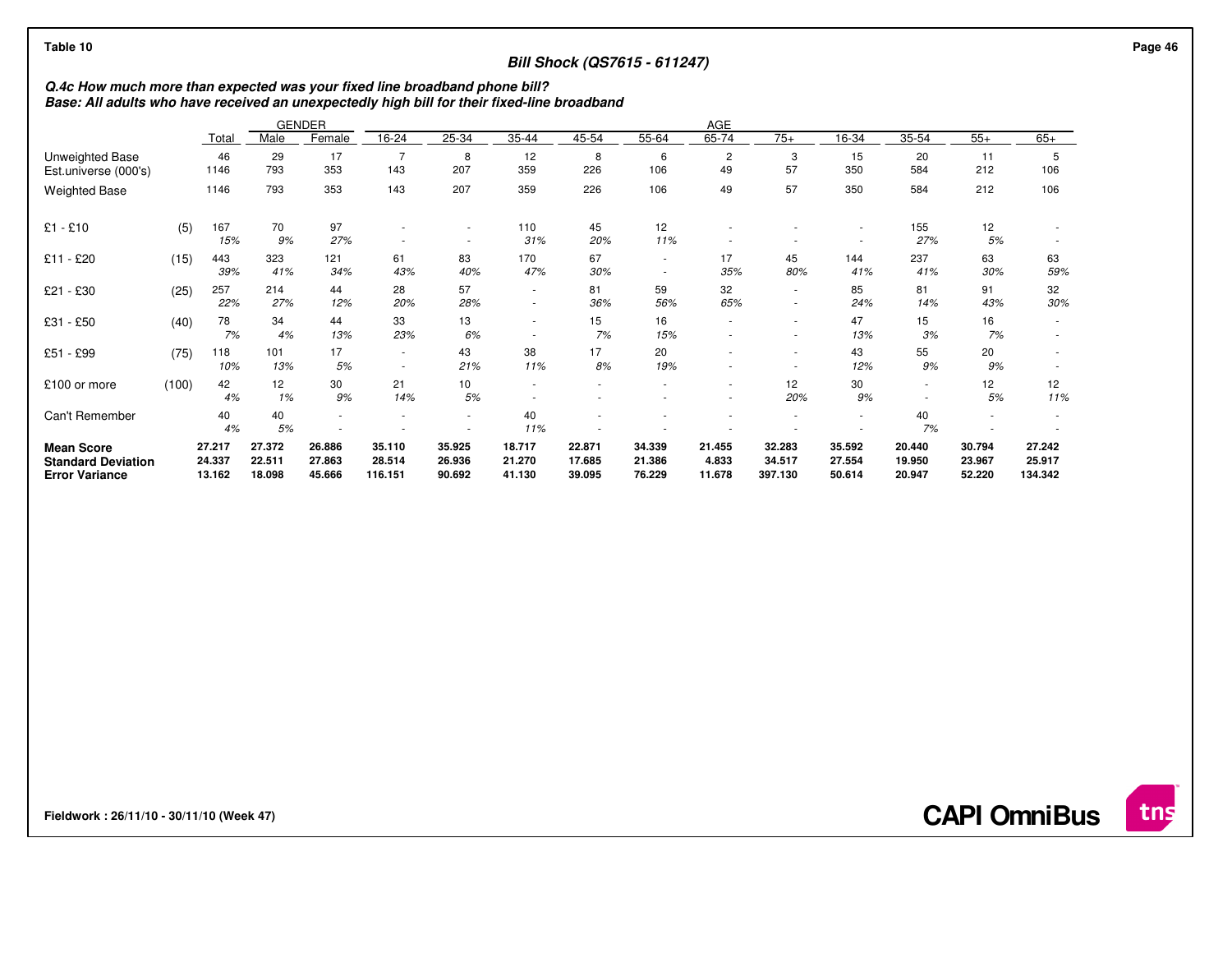## **Bill Shock (QS7615 - 611247)**

# **Q.4c How much more than expected was your fixed line broadband phone bill? Base: All adults who have received an unexpectedly high bill for their fixed-line broadband**

|                                                                         |       |                            | SOCIAL CLASS                                 |                            |                            |                            | SOCIAL CLASS               |                                     | <b>MARITAL STATUS</b>      |                                |                            |
|-------------------------------------------------------------------------|-------|----------------------------|----------------------------------------------|----------------------------|----------------------------|----------------------------|----------------------------|-------------------------------------|----------------------------|--------------------------------|----------------------------|
|                                                                         |       | Total                      | DE<br>AB<br>C <sub>1</sub><br>C <sub>2</sub> |                            |                            | ABC1                       | C <sub>2</sub> DE          | Married\<br>Living<br>as<br>married | Single                     | Widow<br>divorced<br>seperated |                            |
| Unweighted Base<br>Est.universe (000's)                                 |       | 46<br>1146                 | 6<br>222                                     | 11<br>376                  | 12<br>279                  | 17<br>269                  | 17<br>598                  | 29<br>548                           | 33<br>869                  | 11<br>226                      | $\overline{c}$<br>51       |
| <b>Weighted Base</b>                                                    |       | 1146                       | 222                                          | 376                        | 279                        | 269                        | 598                        | 548                                 | 869                        | 226                            | 51                         |
| $£1 - £10$                                                              | (5)   | 167<br>15%                 |                                              | 72<br>19%                  | 28<br>10%                  | 67<br>25%                  | 72<br>12%                  | 95<br>17%                           | 116<br>13%                 | 51<br>23%                      |                            |
| £11 - £20                                                               | (15)  | 443<br>39%                 | 66<br>30%                                    | 152<br>41%                 | 167<br>60%                 | 58<br>22%                  | 218<br>37%                 | 225<br>41%                          | 395<br>45%                 | 13<br>6%                       | 35<br>69%                  |
| £21 - £30                                                               | (25)  | 257<br>22%                 | 72<br>33%                                    | 113<br>30%                 | 27<br>10%                  | 44<br>16%                  | 186<br>31%                 | 72<br>13%                           | 187<br>22%                 | 70<br>31%                      |                            |
| £31 - £50                                                               | (40)  | 78<br>7%                   |                                              | ٠                          | 16<br>6%                   | 62<br>23%                  |                            | 78<br>14%                           | 36<br>4%                   | 27<br>12%                      | 16<br>31%                  |
| £51 - £99                                                               | (75)  | 118<br>10%                 | 43<br>20%                                    | 38<br>10%                  | 20<br>7%                   | 17<br>6%                   | 81<br>14%                  | 37<br>7%                            | 63<br>7%                   | 55<br>24%                      |                            |
| £100 or more                                                            | (100) | 42<br>4%                   |                                              | ٠                          | 21<br>7%                   | 21<br>8%                   |                            | 42<br>8%                            | 32<br>4%                   | 10<br>4%                       |                            |
| Can't Remember                                                          |       | 40<br>4%                   | 40<br>18%                                    |                            |                            |                            | 40<br>7%                   |                                     | 40<br>5%                   |                                |                            |
| <b>Mean Score</b><br><b>Standard Deviation</b><br><b>Error Variance</b> |       | 27.217<br>24.337<br>13.162 | 33.288<br>23.814<br>113.421                  | 22.173<br>19.056<br>33.013 | 26.935<br>26.564<br>58.806 | 30.459<br>27.340<br>43.968 | 25.791<br>21.350<br>28.489 | 28.667<br>26.981<br>25.103          | 24.798<br>22.846<br>16.310 | 37.099<br>28.875<br>75.795     | 22.789<br>11.694<br>68.370 |

**Fieldwork : 26/11/10 - 30/11/10 (Week 47)**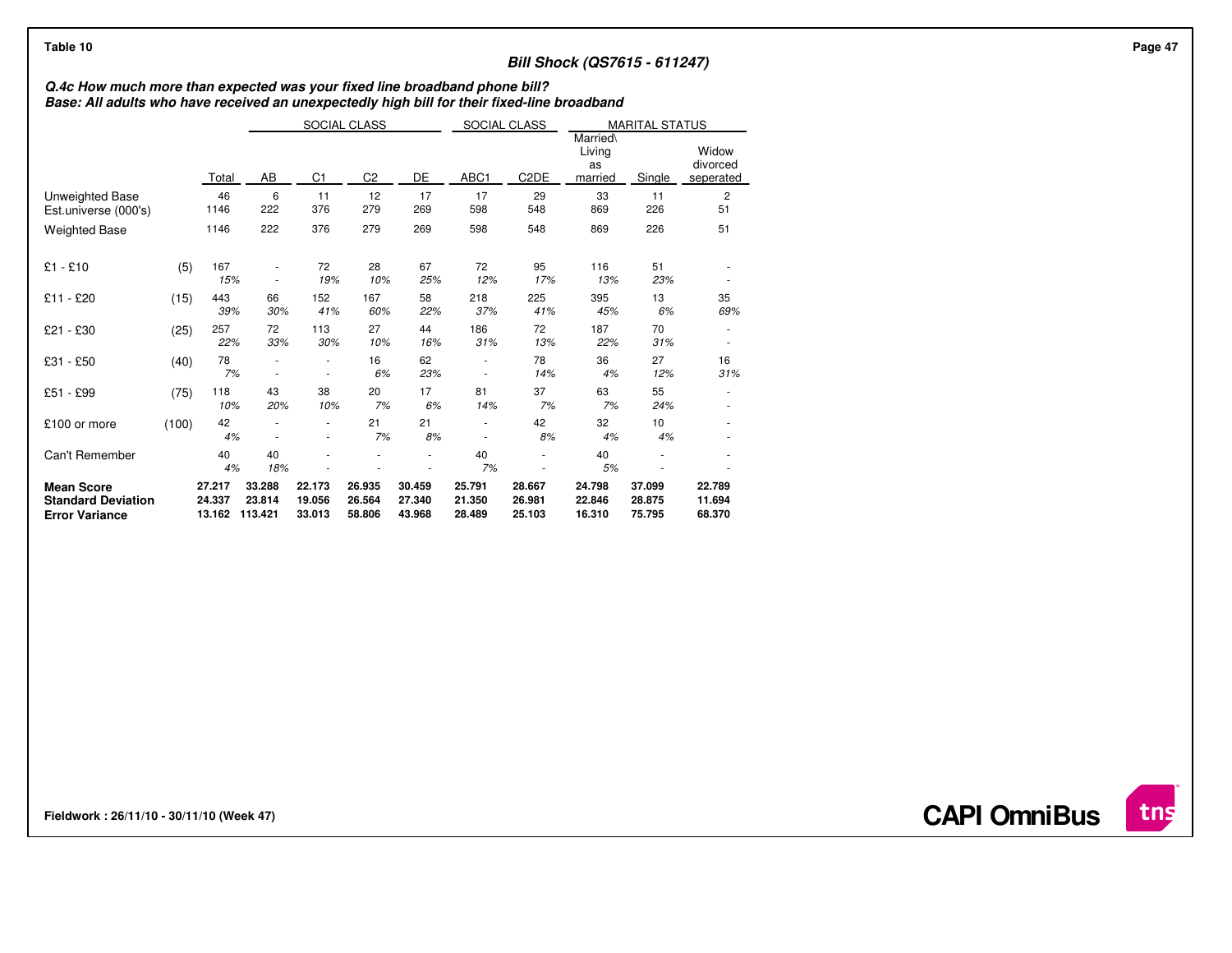## **Bill Shock (QS7615 - 611247)**

# **Q.4c How much more than expected was your fixed line broadband phone bill? Base: All adults who have received an unexpectedly high bill for their fixed-line broadband**

|                                                                         |       |                            | <b>WORKING STATUS</b><br><b>WORKING STATUS</b> |                            | <b>CHILDREN</b>            |                            | <b>COUNTRY</b>             |                            |                            |                            |                          |                             |
|-------------------------------------------------------------------------|-------|----------------------------|------------------------------------------------|----------------------------|----------------------------|----------------------------|----------------------------|----------------------------|----------------------------|----------------------------|--------------------------|-----------------------------|
|                                                                         |       | Total                      | Working                                        | Not<br>working             | Full<br>time               | Part<br>time               | Other                      | Child                      | No<br>child                | England                    | Scotland                 | Wales                       |
| Unweighted Base<br>Est.universe (000's)                                 |       | 46<br>1146                 | 23<br>574                                      | 23<br>572                  | 14<br>374                  | 9<br>199                   | 23<br>572                  | 20<br>589                  | 26<br>557                  | 40<br>970                  | 3<br>86                  | 3<br>89                     |
| <b>Weighted Base</b>                                                    |       | 1146                       | 574                                            | 572                        | 374                        | 199                        | 572                        | 589                        | 557                        | 970                        | 86                       | 89                          |
| $£1 - £10$                                                              | (5)   | 167<br>15%                 | 117<br>20%                                     | 49<br>9%                   | 72<br>19%                  | 45<br>23%                  | 49<br>9%                   | 76<br>13%                  | 91<br>16%                  | 139<br>14%                 |                          | 28<br>31%                   |
| - £20<br>£11                                                            | (15)  | 443<br>39%                 | 191<br>33%                                     | 252<br>44%                 | 111<br>30%                 | 80<br>40%                  | 252<br>44%                 | 317<br>54%                 | 127<br>23%                 | 334<br>34%                 | 69<br>80%                | 41<br>45%                   |
| £21 - £30                                                               | (25)  | 257<br>22%                 | 87<br>15%                                      | 170<br>30%                 | 59<br>16%                  | 28<br>14%                  | 170<br>30%                 | 109<br>19%                 | 148<br>27%                 | 240<br>25%                 | 17<br>20%                |                             |
| £31 - £50                                                               | (40)  | 78<br>7%                   | 63<br>11%                                      | 15<br>3%                   | 34<br>9%                   | 29<br>15%                  | 15<br>3%                   | 13<br>2%                   | 65<br>12%                  | 78<br>8%                   |                          |                             |
| £51 - £99                                                               | (75)  | 118<br>10%                 | 75<br>13%                                      | 43<br>8%                   | 58<br>15%                  | 17<br>9%                   | 43<br>8%                   | 43<br>7%                   | 75<br>13%                  | 118<br>12%                 |                          |                             |
| £100 or more                                                            | (100) | 42<br>4%                   | ٠                                              | 42<br>7%                   |                            | ٠                          | 42<br>7%                   | 30<br>5%                   | 12<br>2%                   | 21<br>2%                   |                          | 21<br>23%                   |
| Can't Remember                                                          |       | 40<br>4%                   | 40<br>7%                                       |                            | 40<br>11%                  |                            |                            |                            | 40<br>7%                   | 40<br>4%                   |                          |                             |
| <b>Mean Score</b><br><b>Standard Deviation</b><br><b>Error Variance</b> |       | 27.217<br>24.337<br>13.162 | 25.793<br>22.395<br>22.797                     | 28.545<br>25.967<br>29.316 | 27.493<br>23.865<br>43.809 | 22.947<br>19.415<br>41.884 | 28.545<br>25.967<br>29.316 | 24.921<br>24.200<br>29.281 | 29.832<br>24.252<br>23.525 | 27.754<br>23.525<br>14.191 | 16.987<br>4.014<br>5.370 | 31.523<br>38.029<br>482.063 |

**Fieldwork : 26/11/10 - 30/11/10 (Week 47)** 

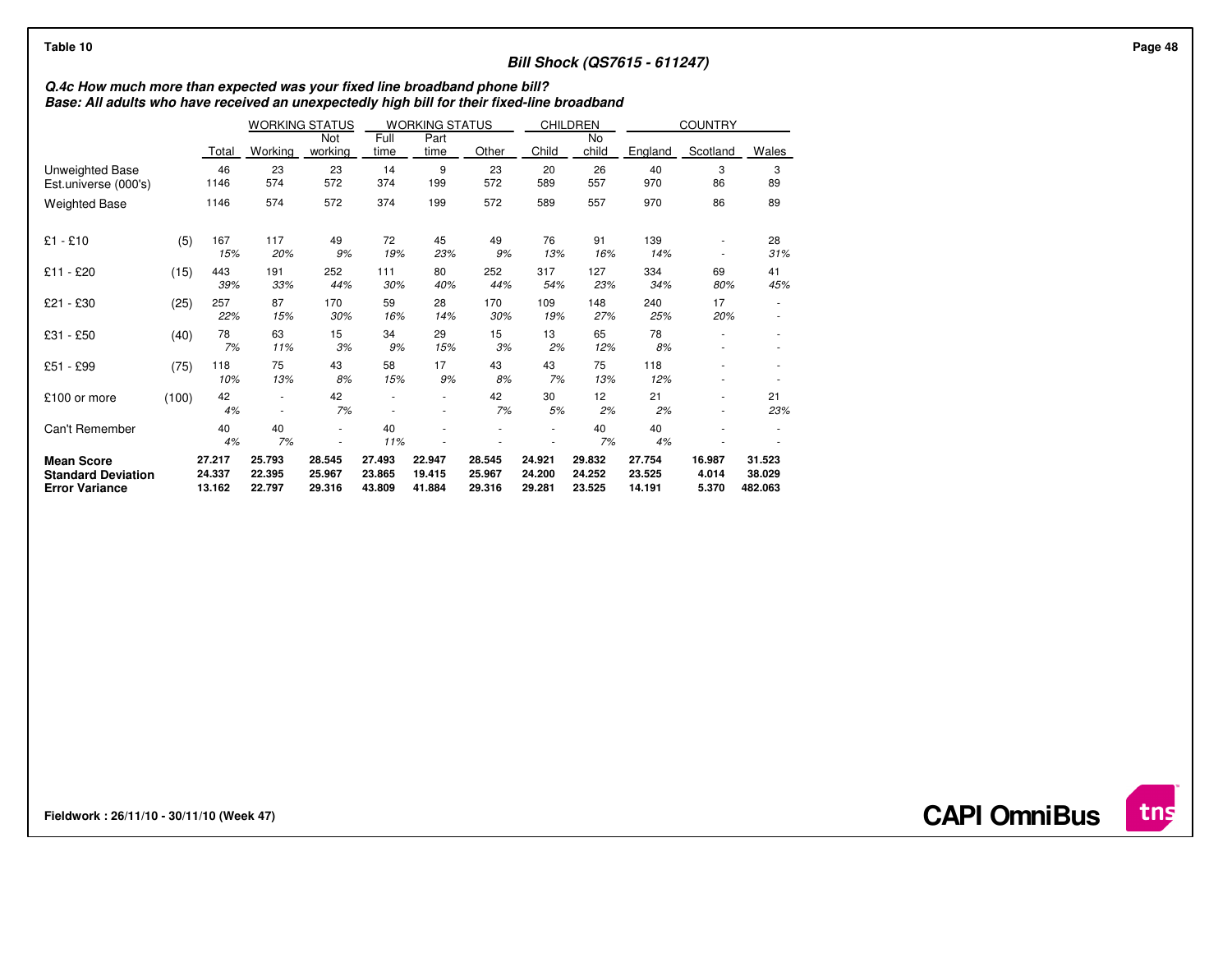## **Bill Shock (QS7615 - 611247)**

# **Q.4c How much more than expected was your fixed line broadband phone bill? Base: All adults who have received an unexpectedly high bill for their fixed-line broadband**

|                                                                         |       |                            | <b>GOVERNMENT REGIONS</b> |                               |                                |                          |                          |                          |                            |                             |                            |                             |                          |
|-------------------------------------------------------------------------|-------|----------------------------|---------------------------|-------------------------------|--------------------------------|--------------------------|--------------------------|--------------------------|----------------------------|-----------------------------|----------------------------|-----------------------------|--------------------------|
|                                                                         |       | Total                      | North<br>East             | North<br>West                 | Yorkshire<br>and The<br>Humber | East<br>Midlands         | West<br>Midlands         | East of<br>England       | London                     | South<br>East               | South<br>West              | <b>Wales</b>                | Scotland                 |
| Unweighted Base<br>Est.universe (000's)                                 |       | 46<br>1146                 | $\overline{2}$<br>33      | 3<br>38                       | 6<br>218                       | 5<br>134                 | $\mathbf{1}$<br>15       | 3<br>83                  | 9<br>226                   | 3<br>69                     | 8<br>154                   | 3<br>89                     | 3<br>86                  |
| <b>Weighted Base</b>                                                    |       | 1146                       | 33                        | 38                            | 218                            | 134                      | 15                       | 83                       | 226                        | 69                          | 154                        | 89                          | 86                       |
| $£1 - £10$                                                              | (5)   | 167<br>15%                 | $\overline{\phantom{a}}$  | 12<br>30%                     | 38<br>17%                      |                          |                          |                          | 51<br>23%                  |                             | 38<br>25%                  | 28<br>31%                   |                          |
| £11 - £20                                                               | (15)  | 443<br>39%                 |                           | ٠                             | 71<br>33%                      | 78<br>58%                | ٠                        | 54<br>65%                | 40<br>18%                  |                             | 91<br>59%                  | 41<br>45%                   | 69<br>80%                |
| £21 - £30                                                               | (25)  | 257<br>22%                 |                           | ٠<br>٠                        | 27<br>13%                      | 56<br>42%                | 15<br>100%               | 29<br>35%                | 81<br>36%                  | 32<br>46%                   |                            | ٠<br>٠                      | 17<br>20%                |
| £31 - £50                                                               | (40)  | 78<br>7%                   | 33<br>100%                | 15<br>40%                     |                                | ٠<br>۰                   |                          | $\overline{\phantom{a}}$ | 13<br>6%                   |                             | 16<br>10%                  | ٠                           | $\overline{\phantom{a}}$ |
| £51 - £99                                                               | (75)  | 118<br>10%                 |                           | $\overline{\phantom{a}}$<br>٠ | 81<br>37%                      |                          |                          |                          | $\frac{1}{2}$<br>$\sim$    | 37<br>54%                   |                            |                             |                          |
| £100 or more                                                            | (100) | 42<br>4%                   |                           | 12<br>30%                     |                                |                          |                          |                          | ٠                          |                             | 10<br>6%                   | 21<br>23%                   |                          |
| Can't Remember                                                          |       | 40<br>4%                   |                           |                               |                                |                          |                          |                          | 40<br>18%                  |                             |                            |                             |                          |
| <b>Mean Score</b><br><b>Standard Deviation</b><br><b>Error Variance</b> |       | 27.217<br>24.337<br>13.162 | 40.000<br>0.000<br>0.000  | 47.472<br>37.727<br>474.446   | 36.926<br>29.975<br>149.754    | 19.189<br>4.952<br>4.905 | 25.000<br>0.000<br>0.000 | 18.532<br>4.809<br>7.708 | 18.404<br>10.251<br>13.135 | 51.841<br>25.116<br>210.266 | 20.450<br>22.718<br>64.515 | 31.523<br>38.029<br>482.063 | 16.987<br>4.014<br>5.370 |

**Fieldwork : 26/11/10 - 30/11/10 (Week 47)** 

**CAPI OmniBus**

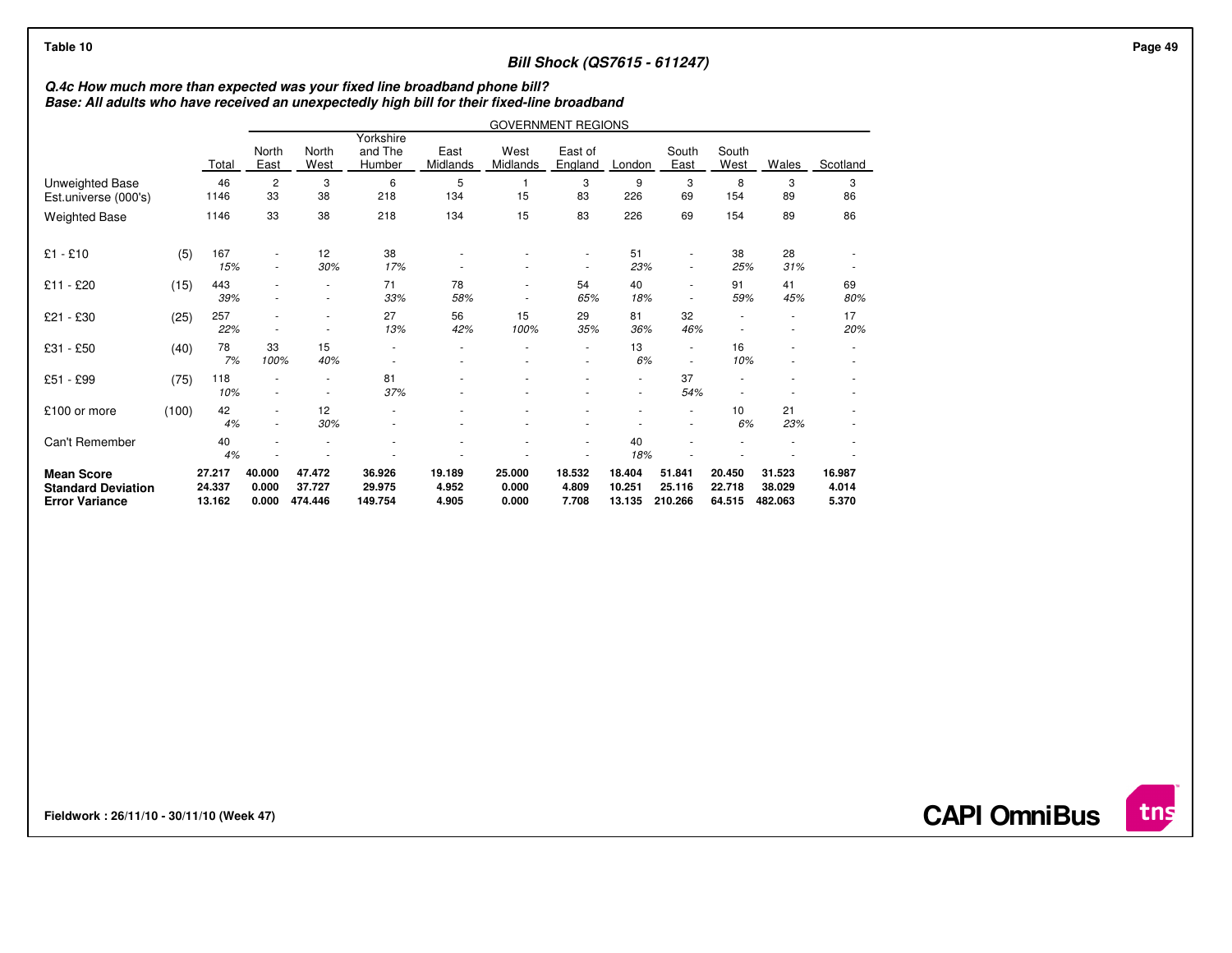## **Bill Shock (QS7615 - 611247)**

**Q.4c How much more than expected was your fixed line broadband phone bill? Base: All adults who have received an unexpectedly high bill for their fixed-line broadband**

|                                                                         |       | Total                      | Mobile only<br>household   | Mobile only<br>bill payer  |
|-------------------------------------------------------------------------|-------|----------------------------|----------------------------|----------------------------|
| Unweighted Base<br>Est.universe (000's)                                 |       | 46<br>1146                 | 2<br>50                    | 5<br>96                    |
| <b>Weighted Base</b>                                                    |       | 1146                       | 50                         | 96                         |
| $£1 - £10$                                                              | (5)   | 167<br>15%                 |                            |                            |
| £11 - £20                                                               | (15)  | 443<br>39%                 | 34<br>69%                  | 47<br>50%                  |
| £21 - £30                                                               | (25)  | 257<br>22%                 |                            | 13<br>13%                  |
| £31 - £50                                                               | (40)  | 78<br>7%                   | 15<br>31%                  | 36<br>37%                  |
| £51 - £99                                                               | (75)  | 118<br>10%                 |                            |                            |
| £100 or more                                                            | (100) | 42<br>4%                   |                            |                            |
| Can't Remember                                                          |       | 40<br>4%                   |                            |                            |
| <b>Mean Score</b><br><b>Standard Deviation</b><br><b>Error Variance</b> |       | 27.217<br>24.337<br>13.162 | 22.791<br>11.697<br>68.414 | 25.646<br>11.597<br>26.898 |

**Fieldwork : 26/11/10 - 30/11/10 (Week 47)** 

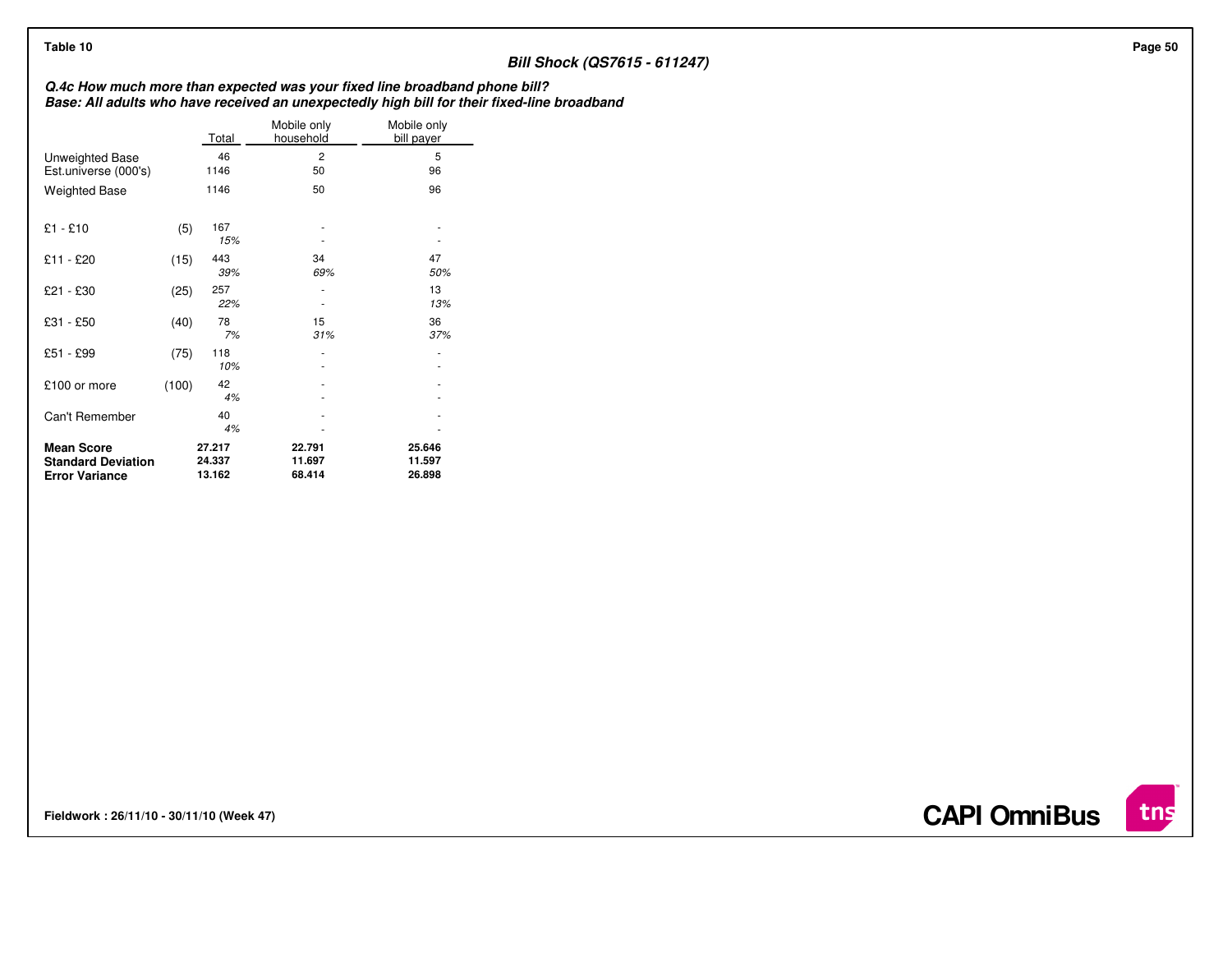## **Bill Shock (QS7615 - 611247)**

**Q.4d How much more than expected was your mobile phone broadband bill? Base: All adults who have received an unexpectedly high bill for their mobile broadband**

|                                                                         |       |                             |                                                      | <b>GENDER</b>            | AGE                                                  |                             |                                                              |                           |       |                                  |                                                    |                             |                           |       |       |
|-------------------------------------------------------------------------|-------|-----------------------------|------------------------------------------------------|--------------------------|------------------------------------------------------|-----------------------------|--------------------------------------------------------------|---------------------------|-------|----------------------------------|----------------------------------------------------|-----------------------------|---------------------------|-------|-------|
|                                                                         |       | Total                       | Male                                                 | Female                   | 16-24                                                | 25-34                       | 35-44                                                        | 45-54                     | 55-64 | 65-74                            | $75+$                                              | 16-34                       | 35-54                     | $55+$ | $65+$ |
| Unweighted Base                                                         |       | 5                           | 2                                                    | 3                        |                                                      | $\overline{c}$              | ٠                                                            | $\overline{c}$            |       |                                  |                                                    | 3                           | $\overline{c}$            |       |       |
| Est.universe (000's)                                                    |       | 96                          | 42                                                   | 54                       | 14                                                   | 24                          | $\overline{\phantom{a}}$                                     | 58                        |       |                                  |                                                    | 38                          | 58                        |       |       |
| <b>Weighted Base</b>                                                    |       | 96                          | 42                                                   | 54                       | 14                                                   | 24                          | ٠                                                            | 58                        |       |                                  |                                                    | 38                          | 58                        |       |       |
| $£1 - £10$                                                              | (5)   | 27<br>28%                   | 27<br>65%                                            |                          |                                                      |                             | $\overline{\phantom{a}}$                                     | 27<br>47%                 |       |                                  |                                                    |                             | 27<br>47%                 |       |       |
| £11 - £20                                                               | (15)  | 31<br>32%                   | $\sim$<br>$\overline{\phantom{a}}$                   | 31<br>57%                |                                                      |                             | ٠<br>٠                                                       | 31<br>53%                 |       |                                  |                                                    |                             | 31<br>53%                 |       |       |
| £21 - £30                                                               | (25)  | 10<br>10%                   | $\overline{\phantom{a}}$<br>$\overline{\phantom{a}}$ | 10<br>18%                | $\overline{\phantom{a}}$<br>$\overline{\phantom{a}}$ | 10<br>40%                   |                                                              |                           |       |                                  | ٠                                                  | 10<br>25%                   |                           |       |       |
| £31 - £50                                                               | (40)  |                             |                                                      |                          |                                                      |                             |                                                              |                           |       |                                  |                                                    |                             |                           |       |       |
| £51 - £99                                                               | (75)  |                             |                                                      |                          |                                                      |                             |                                                              |                           |       |                                  |                                                    |                             |                           |       |       |
| £100 or more                                                            | (100) | 15<br>15%                   | 15<br>35%                                            |                          |                                                      | 15<br>60%                   |                                                              |                           |       |                                  |                                                    | 15<br>39%                   |                           |       |       |
| Can't Remember                                                          |       | 14<br>14%                   | $\sim$                                               | 14<br>25%                | 14<br>100%                                           |                             |                                                              |                           |       |                                  | ٠<br>$\overline{\phantom{a}}$                      | 14<br>36%                   |                           |       |       |
| <b>Mean Score</b><br><b>Standard Deviation</b><br><b>Error Variance</b> |       | 28.168<br>34.396<br>295.768 | 38.643<br>45.988<br>1057.446                         | 17.389<br>4.318<br>9.322 | $\blacksquare$<br>$\blacksquare$<br>$\blacksquare$   | 70.297<br>37.454<br>701.386 | $\blacksquare$<br>$\blacksquare$<br>$\overline{\phantom{0}}$ | 10.338<br>5.032<br>12.662 |       | $\blacksquare$<br>$\blacksquare$ | $\blacksquare$<br>$\blacksquare$<br>$\blacksquare$ | 70.297<br>37.454<br>701.386 | 10.338<br>5.032<br>12.662 |       |       |

**Fieldwork : 26/11/10 - 30/11/10 (Week 47)** 



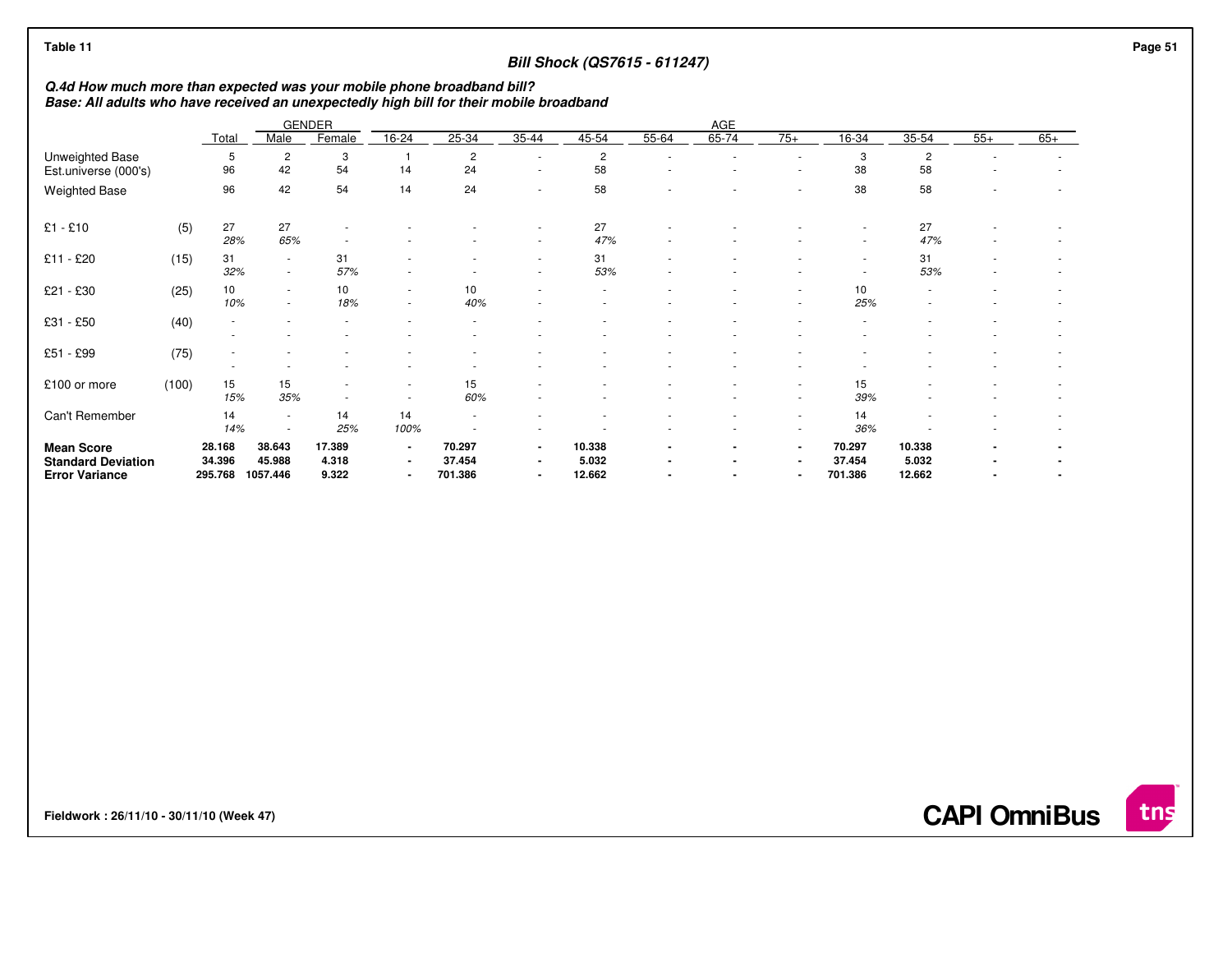## **Bill Shock (QS7615 - 611247)**

# **Q.4d How much more than expected was your mobile phone broadband bill? Base: All adults who have received an unexpectedly high bill for their mobile broadband**

|                                                                         |       |                             |    |                          | SOCIAL CLASS                   |                           |                          | SOCIAL CLASS<br><b>MARITAL STATUS</b> |                                     |                           |                                |
|-------------------------------------------------------------------------|-------|-----------------------------|----|--------------------------|--------------------------------|---------------------------|--------------------------|---------------------------------------|-------------------------------------|---------------------------|--------------------------------|
|                                                                         |       | Total                       | AB | C <sub>1</sub>           | C <sub>2</sub>                 | DE                        | ABC1                     | C <sub>2</sub> DE                     | Married\<br>Living<br>as<br>married | Single                    | Widow<br>divorced<br>seperated |
| Unweighted Base<br>Est.universe (000's)                                 |       | 5<br>96                     | ٠  | 31                       | 1<br>15                        | 3<br>50                   | 1<br>31                  | 4<br>65                               | 3<br>54                             | 15                        | 1<br>27                        |
| <b>Weighted Base</b>                                                    |       | 96                          |    | 31                       | 15                             | 50                        | 31                       | 65                                    | 54                                  | 15                        | 27                             |
| $£1 - £10$                                                              | (5)   | 27<br>28%                   |    |                          | ä,<br>$\overline{\phantom{m}}$ | 27<br>54%                 |                          | 27<br>41%                             |                                     |                           | 27<br>100%                     |
| £11 - £20                                                               | (15)  | 31<br>32%                   |    | 31<br>100%               |                                | ٠                         | 31<br>100%               | ٠                                     | 31<br>57%                           |                           |                                |
| £21 - £30                                                               | (25)  | 10<br>10%                   |    |                          | ä,<br>ä,                       | 10<br>19%                 | ×                        | 10<br>15%                             | 10<br>18%                           |                           |                                |
| £31 - £50                                                               | (40)  | $\overline{\phantom{m}}$    |    |                          |                                |                           |                          | ÷                                     |                                     |                           |                                |
| £51 - £99                                                               | (75)  | ٠                           |    |                          |                                |                           |                          |                                       |                                     |                           |                                |
| £100 or more                                                            | (100) | 15<br>15%                   |    |                          | 15<br>100%                     |                           |                          | 15<br>23%                             |                                     | 15<br>100%                |                                |
| Can't Remember                                                          |       | 14<br>14%                   |    |                          | ä,<br>٠                        | 14<br>27%                 |                          | 14<br>21%                             | 14<br>25%                           |                           |                                |
| <b>Mean Score</b><br><b>Standard Deviation</b><br><b>Error Variance</b> |       | 28.168<br>34.396<br>295.768 |    | 15.000<br>0.000<br>0.000 | 100.000<br>0.000<br>0.000      | 10.289<br>8.944<br>39.996 | 15.000<br>0.000<br>0.000 | 36.072<br>41.683<br>579.149           | 17.389<br>4.318<br>9.322            | 100.000<br>0.000<br>0.000 | 5.000<br>0.000<br>0.000        |

**Fieldwork : 26/11/10 - 30/11/10 (Week 47)** 

**CAPI OmniBus**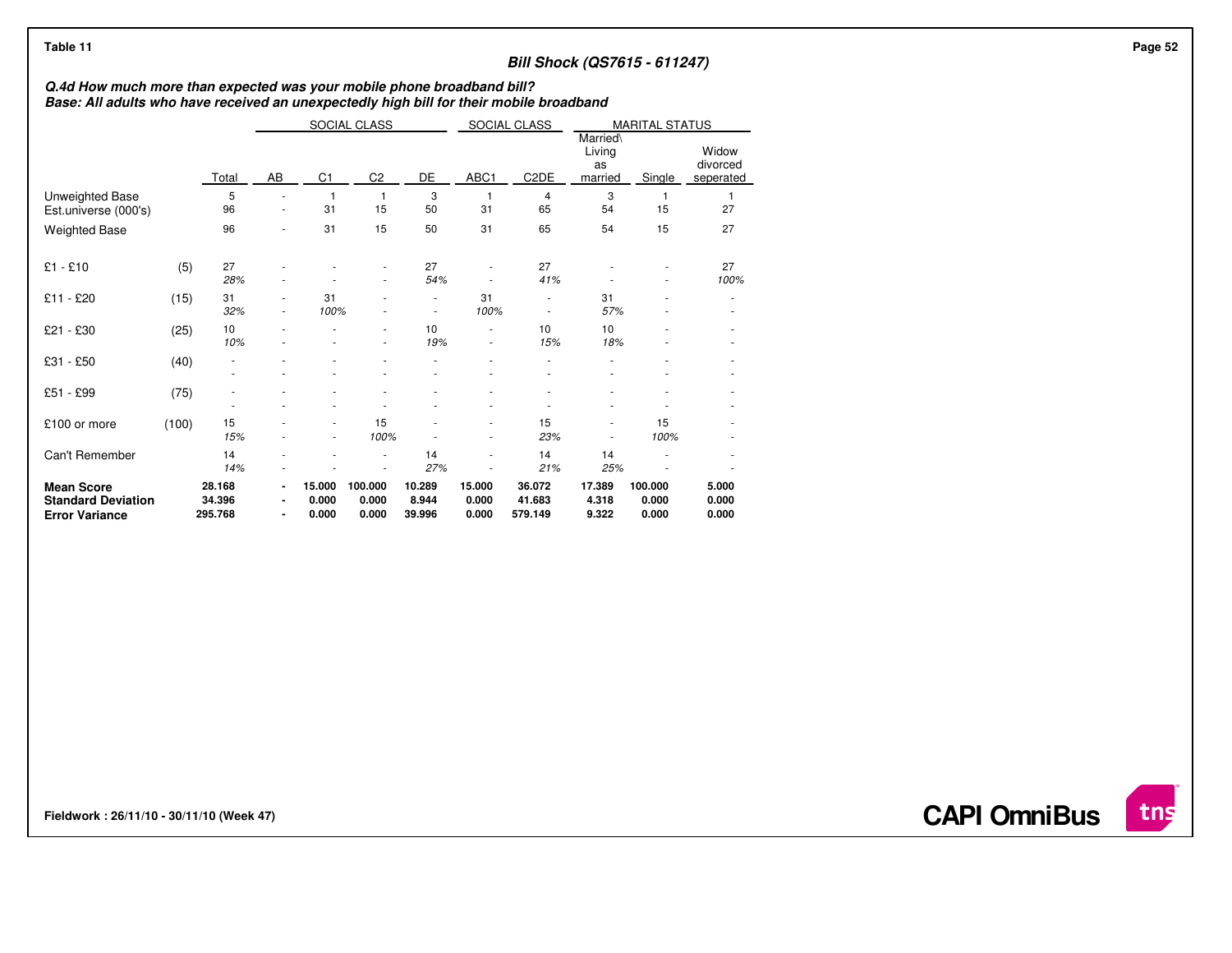## **Bill Shock (QS7615 - 611247)**

# **Q.4d How much more than expected was your mobile phone broadband bill? Base: All adults who have received an unexpectedly high bill for their mobile broadband**

|                                                                         |       |                             | <b>WORKING STATUS</b>       |                               |                             | <b>WORKING STATUS</b>                              |                         |                                  | <b>CHILDREN</b>             | <b>COUNTRY</b>              |                         |                          |
|-------------------------------------------------------------------------|-------|-----------------------------|-----------------------------|-------------------------------|-----------------------------|----------------------------------------------------|-------------------------|----------------------------------|-----------------------------|-----------------------------|-------------------------|--------------------------|
|                                                                         |       | Total                       | Working                     | Not<br>working                | Full<br>time                | Part<br>time                                       | Other                   | Child                            | No<br>child                 | England                     | Scotland                | Wales                    |
| Unweighted Base<br>Est.universe (000's)                                 |       | 5<br>96                     | 3<br>55                     | 2<br>41                       | 3<br>55                     | ٠<br>٠                                             | 2<br>41                 | 14                               | 4<br>82                     | 3<br>38                     | 27                      | 31                       |
| <b>Weighted Base</b>                                                    |       | 96                          | 55                          | 41                            | 55                          | ٠                                                  | 41                      | 14                               | 82                          | 38                          | 27                      | 31                       |
| $£1 - £10$                                                              | (5)   | 27<br>28%                   |                             | 27<br>66%                     |                             | ٠                                                  | 27<br>66%               | $\blacksquare$<br>$\blacksquare$ | 27<br>33%                   |                             | 27<br>100%              |                          |
| £11 - £20                                                               | (15)  | 31<br>32%                   | 31<br>56%                   | ٠<br>$\overline{\phantom{a}}$ | 31<br>56%                   | ٠                                                  | ٠                       | $\blacksquare$<br>٠              | 31<br>38%                   |                             | ٠                       | 31<br>100%               |
| £21 - £30                                                               | (25)  | 10<br>10%                   | 10<br>18%                   | ٠<br>٠                        | 10<br>18%                   |                                                    | ٠                       | $\blacksquare$<br>٠              | 10<br>12%                   | 10<br>25%                   |                         |                          |
| £31 - £50                                                               | (40)  |                             |                             |                               |                             |                                                    |                         |                                  |                             |                             |                         |                          |
| £51 - £99                                                               | (75)  |                             |                             |                               |                             |                                                    |                         |                                  |                             |                             |                         |                          |
| £100 or more                                                            | (100) | 15<br>15%                   | 15<br>27%                   | ٠                             | 15<br>27%                   |                                                    |                         | ٠                                | 15<br>18%                   | 15<br>39%                   |                         |                          |
| Can't Remember                                                          |       | 14<br>14%                   |                             | 14<br>34%                     |                             | ٠<br>$\overline{\phantom{a}}$                      | 14<br>34%               | 14<br>100%                       | ٠                           | 14<br>36%                   |                         |                          |
| <b>Mean Score</b><br><b>Standard Deviation</b><br><b>Error Variance</b> |       | 28.168<br>34.396<br>295.768 | 39.452<br>37.067<br>457.999 | 5.000<br>0.000<br>0.000       | 39.452<br>37.067<br>457.999 | $\blacksquare$<br>$\blacksquare$<br>$\blacksquare$ | 5.000<br>0.000<br>0.000 | $\blacksquare$<br>$\blacksquare$ | 28.168<br>34.396<br>295.768 | 70.297<br>37.454<br>701.386 | 5.000<br>0.000<br>0.000 | 15.000<br>0.000<br>0.000 |

**Fieldwork : 26/11/10 - 30/11/10 (Week 47)** 

**CAPI OmniBus**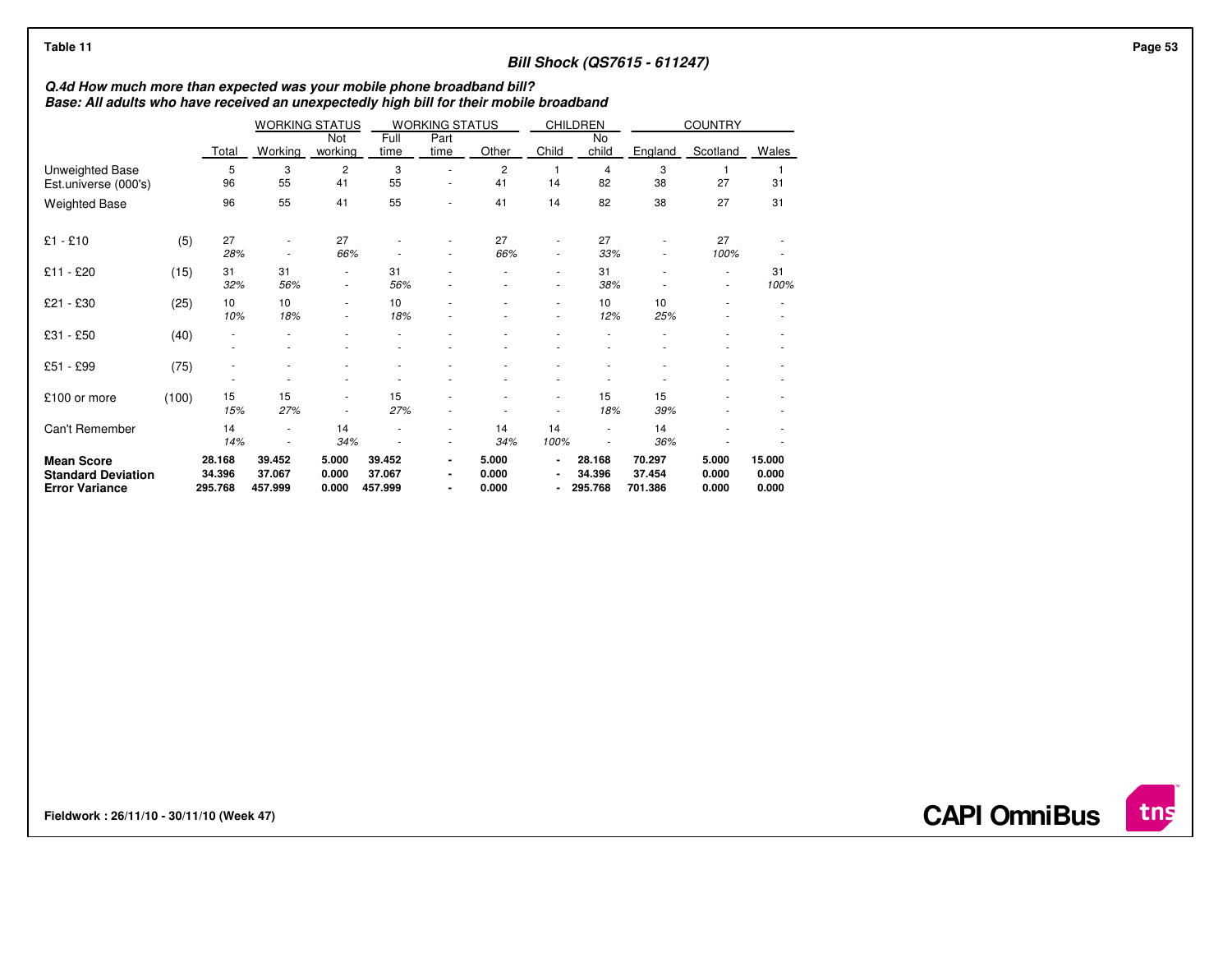## **Bill Shock (QS7615 - 611247)**

# **Q.4d How much more than expected was your mobile phone broadband bill? Base: All adults who have received an unexpectedly high bill for their mobile broadband**

|                                                                         |       |                             |                      |               |                                | <b>GOVERNMENT REGIONS</b> |                                                      |                          |                                                      |                           |                                  |                          |                         |  |
|-------------------------------------------------------------------------|-------|-----------------------------|----------------------|---------------|--------------------------------|---------------------------|------------------------------------------------------|--------------------------|------------------------------------------------------|---------------------------|----------------------------------|--------------------------|-------------------------|--|
|                                                                         |       | Total                       | North<br><b>East</b> | North<br>West | Yorkshire<br>and The<br>Humber | East<br>Midlands          | West<br>Midlands                                     | East of<br>England       | London                                               | South<br>East             | South<br>West                    | Wales                    | Scotland                |  |
| Unweighted Base<br>Est.universe (000's)                                 |       | 5<br>96                     | ÷<br>٠               |               |                                |                           | ×<br>٠                                               | $\overline{c}$<br>23     | ٠<br>$\sim$                                          | 15                        |                                  | 31                       | 27                      |  |
| <b>Weighted Base</b>                                                    |       | 96                          |                      |               |                                |                           | ٠                                                    | 23                       | ٠                                                    | 15                        |                                  | 31                       | 27                      |  |
| $£1 - £10$                                                              | (5)   | 27<br>28%                   |                      |               |                                |                           |                                                      |                          |                                                      |                           |                                  |                          | 27<br>100%              |  |
| £11 - £20                                                               | (15)  | 31<br>32%                   |                      |               |                                |                           |                                                      |                          |                                                      |                           | $\sim$                           | 31<br>100%               |                         |  |
| £21 - £30                                                               | (25)  | 10<br>10%                   | ٠                    |               |                                |                           | ×<br>٠                                               | 10<br>42%                |                                                      |                           |                                  |                          |                         |  |
| £31 - £50                                                               | (40)  | ٠<br>٠                      |                      |               |                                | ٠                         | ٠                                                    |                          |                                                      |                           |                                  |                          |                         |  |
| £51 - £99                                                               | (75)  |                             |                      |               |                                |                           |                                                      |                          |                                                      |                           |                                  |                          |                         |  |
| £100 or more                                                            | (100) | 15<br>15%                   |                      |               |                                |                           | ۰                                                    |                          | $\overline{\phantom{a}}$<br>$\overline{\phantom{a}}$ | 15<br>100%                |                                  |                          |                         |  |
| Can't Remember                                                          |       | 14<br>14%                   |                      |               |                                |                           | $\overline{\phantom{a}}$<br>$\overline{\phantom{a}}$ | 14<br>58%                |                                                      |                           |                                  |                          |                         |  |
| <b>Mean Score</b><br><b>Standard Deviation</b><br><b>Error Variance</b> |       | 28.168<br>34.396<br>295.768 |                      |               |                                |                           | $\blacksquare$<br>$\blacksquare$<br>$\blacksquare$   | 25.000<br>0.000<br>0.000 | $\blacksquare$<br>$\blacksquare$<br>$\blacksquare$   | 100.000<br>0.000<br>0.000 | $\blacksquare$<br>$\blacksquare$ | 15.000<br>0.000<br>0.000 | 5.000<br>0.000<br>0.000 |  |

**Fieldwork : 26/11/10 - 30/11/10 (Week 47)** 

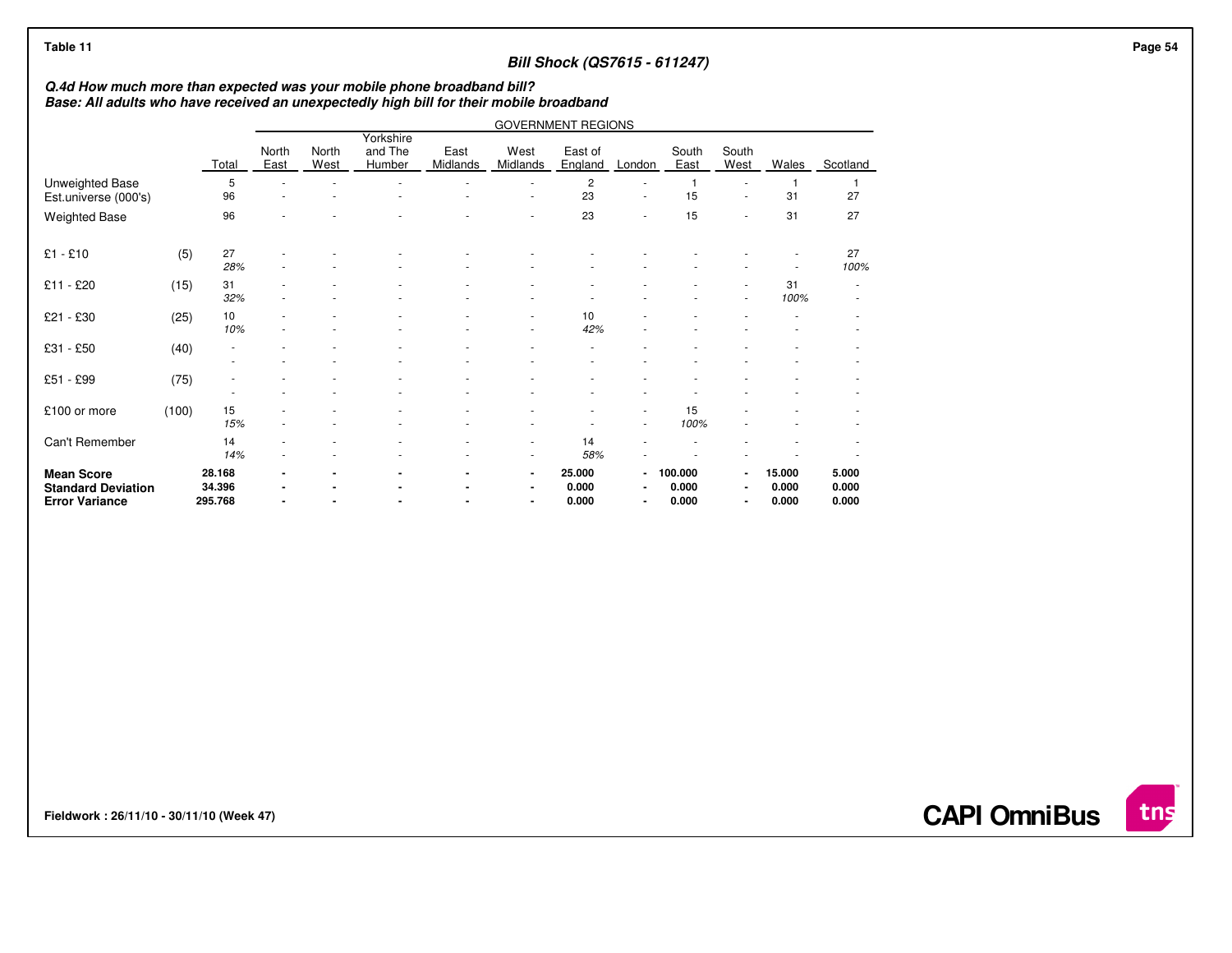## **Bill Shock (QS7615 - 611247)**

**Q.4d How much more than expected was your mobile phone broadband bill? Base: All adults who have received an unexpectedly high bill for their mobile broadband**

|                                                                         |       | Total                       | Mobile only<br>household     | Mobile only<br>bill payer   |
|-------------------------------------------------------------------------|-------|-----------------------------|------------------------------|-----------------------------|
| Unweighted Base<br>Est.universe (000's)                                 |       | 5<br>96                     | 3<br>55                      | 4<br>65                     |
| <b>Weighted Base</b>                                                    |       | 96                          | 55                           | 65                          |
| $£1 - £10$                                                              | (5)   | 27<br>28%                   | 27<br>49%                    | 27<br>41%                   |
| £11 - £20                                                               | (15)  | 31<br>32%                   |                              |                             |
| £21 - £30                                                               | (25)  | 10<br>10%                   |                              | 10<br>15%                   |
| £31 - £50                                                               | (40)  |                             |                              | ٠                           |
| £51 - £99                                                               | (75)  |                             |                              |                             |
| £100 or more                                                            | (100) | 15<br>15%                   | 15<br>27%                    | 15<br>23%                   |
| Can't Remember                                                          |       | 14<br>14%                   | 14<br>25%                    | 14<br>21%                   |
| <b>Mean Score</b><br><b>Standard Deviation</b><br><b>Error Variance</b> |       | 28.168<br>34.396<br>295.768 | 38.643<br>45.988<br>1057.446 | 36.072<br>41.683<br>579.149 |

**Fieldwork : 26/11/10 - 30/11/10 (Week 47)** 

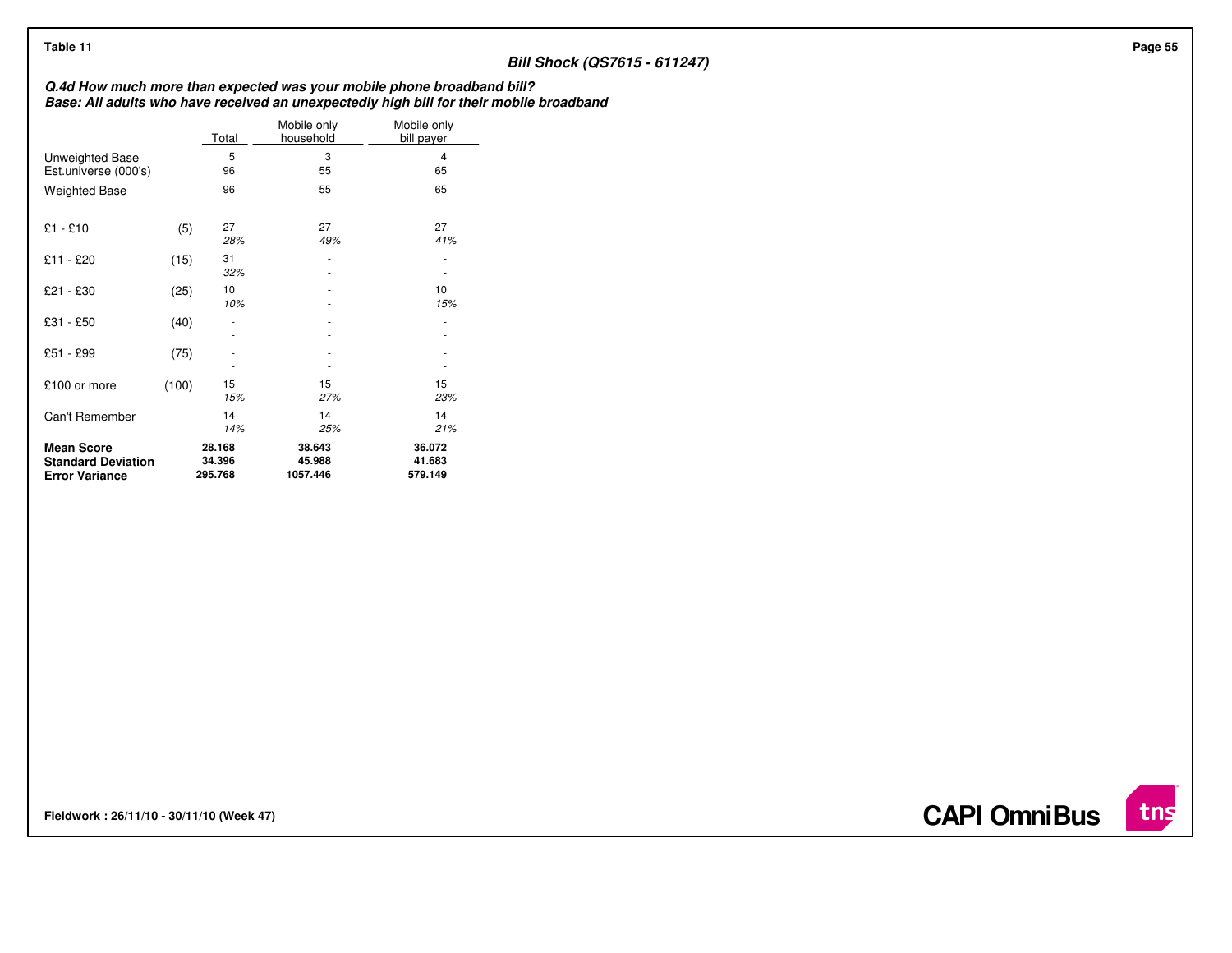| Table 12                                                                                                                                                                              |             |                          |            |                                                      |                          |                          | <b>Bill Shock (QS7615 - 611247)</b> |            |             |                                    |            |                                                      |            |                          |
|---------------------------------------------------------------------------------------------------------------------------------------------------------------------------------------|-------------|--------------------------|------------|------------------------------------------------------|--------------------------|--------------------------|-------------------------------------|------------|-------------|------------------------------------|------------|------------------------------------------------------|------------|--------------------------|
| Q.5a And what were the reasons for this increase in your landline phone bill? (Spontaneous)<br>Base: All adults who have received an unexpectedly high bill for their land line phone |             |                          |            |                                                      |                          |                          |                                     |            |             |                                    |            |                                                      |            |                          |
|                                                                                                                                                                                       |             | <b>GENDER</b>            |            |                                                      |                          |                          |                                     |            | AGE         |                                    |            |                                                      |            |                          |
|                                                                                                                                                                                       | Total       | Male                     | Female     | 16-24                                                | $25 - 34$                | $35 - 44$                | 45-54                               | $55 - 64$  | 65-74       | $75+$                              | $16 - 34$  | $35 - 54$                                            | $55+$      | $65+$                    |
| Unweighted Base<br>Est.universe (000's)                                                                                                                                               | 80<br>2013  | 33<br>909                | 47<br>1104 | 3<br>54                                              | 11<br>303                | 14<br>442                | 12<br>361                           | 18<br>402  | 13<br>255   | 9<br>197                           | 14<br>357  | 26<br>803                                            | 40<br>853  | 22<br>451                |
| <b>Weighted Base</b>                                                                                                                                                                  | 2013        | 909                      | 1104       | 54                                                   | 303                      | 442                      | 361                                 | 402        | 255         | 197                                | 357        | 803                                                  | 853        | 451                      |
| Calls to 09 numbers\<br>voting\chat line<br>numbers etc                                                                                                                               | 113<br>6%   | 57<br>6%                 | 56<br>5%   |                                                      | $\overline{\phantom{a}}$ | 57<br>13%                | $\sim$                              | 25<br>6%   | $\sim$<br>٠ | 31<br>16%                          | $\sim$     | 57<br>7%                                             | 56<br>7%   | 31<br>7%                 |
| Calls to 0845\0870<br>numbers                                                                                                                                                         | 279<br>14%  | 105<br>12%               | 175<br>16% | $\sim$<br>$\sim$                                     | 54<br>18%                | 32<br>7%                 | 34<br>9%                            | 144<br>36% | ٠           | 16<br>8%                           | 54<br>15%  | 66<br>8%                                             | 160<br>19% | 16<br>4%                 |
| Calls to 118<br>numbers\directory<br>enquiry calls                                                                                                                                    | 75<br>4%    | 54<br>6%                 | 21<br>2%   | 21<br>38%                                            | 54<br>18%                | $\overline{\phantom{a}}$ |                                     |            |             |                                    | 75<br>21%  | $\overline{\phantom{a}}$                             |            |                          |
| Changed supplier\<br>contract                                                                                                                                                         | 72<br>4%    | 72<br>8%                 |            |                                                      | 29<br>10%                |                          |                                     | 20<br>5%   | 23<br>9%    |                                    | 29<br>8%   | $\overline{\phantom{a}}$<br>$\blacksquare$           | 43<br>5%   | 23<br>5%                 |
| Charges to repairs to<br>the service                                                                                                                                                  | $\sim$<br>٠ |                          |            |                                                      |                          |                          |                                     |            |             |                                    |            |                                                      |            | $\overline{\phantom{a}}$ |
| Exceeding my inclusive<br>bundle                                                                                                                                                      | 51<br>3%    | 17<br>2%                 | 34<br>3%   |                                                      |                          | 34<br>8%                 |                                     |            | $\sim$      | 17<br>9%                           |            | 34<br>4%                                             | 17<br>2%   | 17<br>4%                 |
| Fraudulent\unauthorise<br>d use                                                                                                                                                       |             |                          |            |                                                      |                          |                          |                                     |            |             |                                    |            |                                                      |            |                          |
| I lost my mobile\ my<br>mobile phone was<br>stolen                                                                                                                                    |             |                          |            |                                                      |                          |                          |                                     |            |             |                                    |            |                                                      |            |                          |
| Incorrect charges by<br>my service provider                                                                                                                                           | 227<br>11%  | 112<br>12%               | 115<br>10% | $\overline{\phantom{a}}$<br>$\sim$                   | 29<br>10%                | 93<br>21%                | 31<br>9%                            | 40<br>10%  | 17<br>7%    | 17<br>9%                           | 29<br>8%   | 124<br>15%                                           | 74<br>9%   | 34<br>8%                 |
| Making calls\texts<br>that were not included<br>in my inclusive bundle                                                                                                                | 82<br>4%    | 67<br>7%                 | 15<br>1%   | 13<br>24%                                            | 13<br>4%                 | 15<br>4%                 | 40<br>11%                           | $\sim$     | $\sim$      | $\sim$<br>$\sim$                   | 27<br>7%   | 56<br>7%                                             | $\sim$     |                          |
| Making international<br>phone calls                                                                                                                                                   | 175<br>9%   | 86<br>9%                 | 89<br>8%   | $\overline{\phantom{a}}$<br>$\sim$                   | 100<br>33%               | $\overline{\phantom{a}}$ | $\sim$                              | 25<br>6%   | 49<br>19%   | $\overline{\phantom{a}}$<br>$\sim$ | 100<br>28% | $\overline{\phantom{a}}$<br>$\overline{\phantom{a}}$ | 74<br>9%   | 49<br>11%                |
| Service was used by<br>friend\family member                                                                                                                                           | 137<br>7%   | $\overline{\phantom{a}}$ | 137<br>12% | $\overline{\phantom{a}}$<br>$\overline{\phantom{a}}$ | 10<br>3%                 | 65<br>15%                | 63<br>17%                           |            |             |                                    | 10<br>3%   | 127<br>16%                                           |            |                          |

**Fieldwork : 26/11/10 - 30/11/10 (Week 47)** 

**CAPI OmniBus**

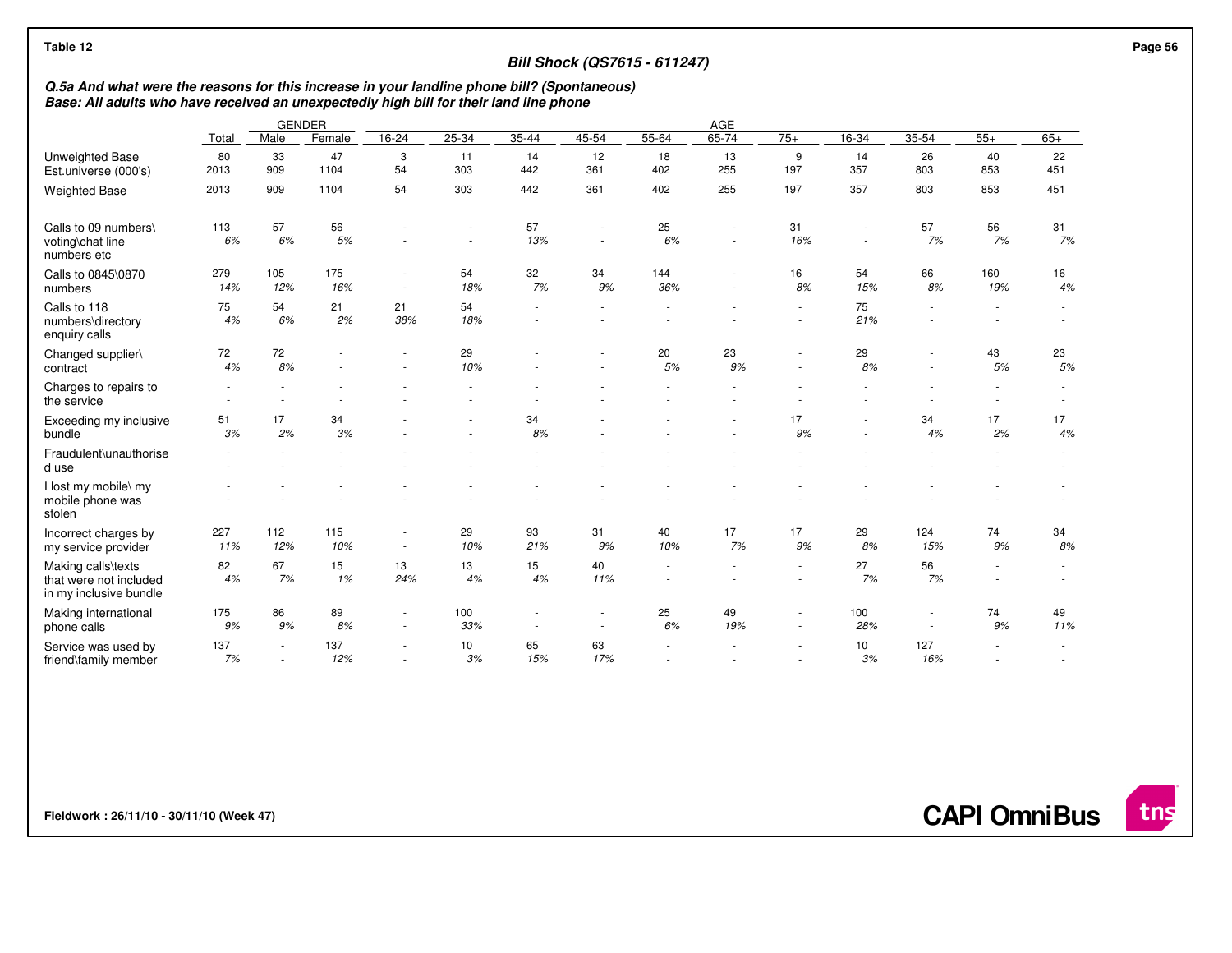| Table 12                                                                                         |                                                                                                                                                                                                        |            |            |           |            |                          | <b>Bill Shock (QS7615 - 611247)</b> |            |           |                |            |            |            |                          |  |
|--------------------------------------------------------------------------------------------------|--------------------------------------------------------------------------------------------------------------------------------------------------------------------------------------------------------|------------|------------|-----------|------------|--------------------------|-------------------------------------|------------|-----------|----------------|------------|------------|------------|--------------------------|--|
|                                                                                                  | Q.5a And what were the reasons for this increase in your landline phone bill? (Spontaneous)<br>Base: All adults who have received an unexpectedly high bill for their land line phone<br><b>GENDER</b> |            |            |           |            |                          |                                     |            |           |                |            |            |            |                          |  |
|                                                                                                  |                                                                                                                                                                                                        |            |            |           |            |                          |                                     |            | AGE       |                |            |            |            |                          |  |
|                                                                                                  | Total                                                                                                                                                                                                  | Male       | Female     | $16 - 24$ | $25 - 34$  | $35 - 44$                | 45-54                               | $55 - 64$  | 65-74     | $75+$          | $16 - 34$  | $35 - 54$  | $55+$      | $65+$                    |  |
| Unweighted Base<br><b>Weighted Base</b>                                                          | 80<br>2013                                                                                                                                                                                             | 33<br>909  | 47<br>1104 | 3<br>54   | 11<br>303  | 14<br>442                | 12<br>361                           | 18<br>402  | 13<br>255 | 9<br>197       | 14<br>357  | 26<br>803  | 40<br>853  | 22<br>451                |  |
| Thought I was<br>capped\protected by a<br>maximum credit limit<br>which could not be<br>exceeded | 18<br>1%                                                                                                                                                                                               | 18<br>2%   |            |           |            | 18<br>4%                 |                                     |            |           |                |            | 18<br>2%   |            |                          |  |
| Using functions on my<br>mobile that were not<br>included in my<br>inclusive bundle              |                                                                                                                                                                                                        |            |            |           |            |                          |                                     |            |           |                |            |            |            |                          |  |
| Used my mobile phone<br>when travelling abroad<br>- EU                                           |                                                                                                                                                                                                        |            |            |           |            |                          |                                     |            |           |                |            |            |            |                          |  |
| Used my mobile phone<br>when travelling abroad<br>- Outside EU                                   | 17<br>1%                                                                                                                                                                                               |            | 17<br>2%   |           |            |                          | 17<br>5%                            |            |           |                |            | 17<br>2%   |            |                          |  |
| Calls to mobile<br>numbers                                                                       | 223<br>11%                                                                                                                                                                                             | 88<br>10%  | 135<br>12% |           | 88<br>29%  | 17<br>4%                 | 86<br>24%                           | $\sim$     | 31<br>12% | $\sim$         | 88<br>25%  | 103<br>13% | 31<br>4%   | 31<br>7%                 |  |
| Made more calls than<br>expected                                                                 | 213<br>11%                                                                                                                                                                                             | 90<br>10%  | 124<br>11% |           |            | 72<br>16%                | 52<br>14%                           | 41<br>10%  | 49<br>19% | $\overline{a}$ |            | 124<br>15% | 90<br>11%  | 49<br>11%                |  |
| Increase in rental /<br>call charges                                                             | 48<br>2%                                                                                                                                                                                               | 31<br>3%   | 17<br>2%   |           |            |                          |                                     | 20<br>5%   | 17<br>7%  | 11<br>6%       |            |            | 48<br>6%   | 29<br>6%                 |  |
| Product was not<br>explained properly /<br>thought it was<br>(amount) but it wasn't              |                                                                                                                                                                                                        |            |            |           |            |                          |                                     |            |           |                |            |            |            |                          |  |
| Other                                                                                            | 45<br>2%                                                                                                                                                                                               | $\sim$     | 45<br>4%   |           |            |                          | 31<br>9%                            | 14<br>3%   |           |                |            | 31<br>4%   | 14<br>2%   |                          |  |
| <b>SUMMARY CODE</b>                                                                              |                                                                                                                                                                                                        |            |            |           |            |                          |                                     |            |           |                |            |            |            |                          |  |
| Net: Calls to specific<br>numbers                                                                | 467<br>23%                                                                                                                                                                                             | 215<br>24% | 251<br>23% | 21<br>38% | 108<br>36% | 88<br>20%                | 34<br>9%                            | 169<br>42% | $\sim$    | 47<br>24%      | 129<br>36% | 122<br>15% | 216<br>25% | 47<br>10%                |  |
| Net: Mobile Roaming<br>(EU/Non EU)                                                               | 17<br>1%                                                                                                                                                                                               | $\sim$     | 17<br>2%   | $\sim$    |            | $\overline{\phantom{a}}$ | 17<br>5%                            |            |           |                | $\sim$     | 17<br>2%   | $\sim$     | $\overline{\phantom{a}}$ |  |

**Fieldwork : 26/11/10 - 30/11/10 (Week 47)** 

**CAPI OmniBus**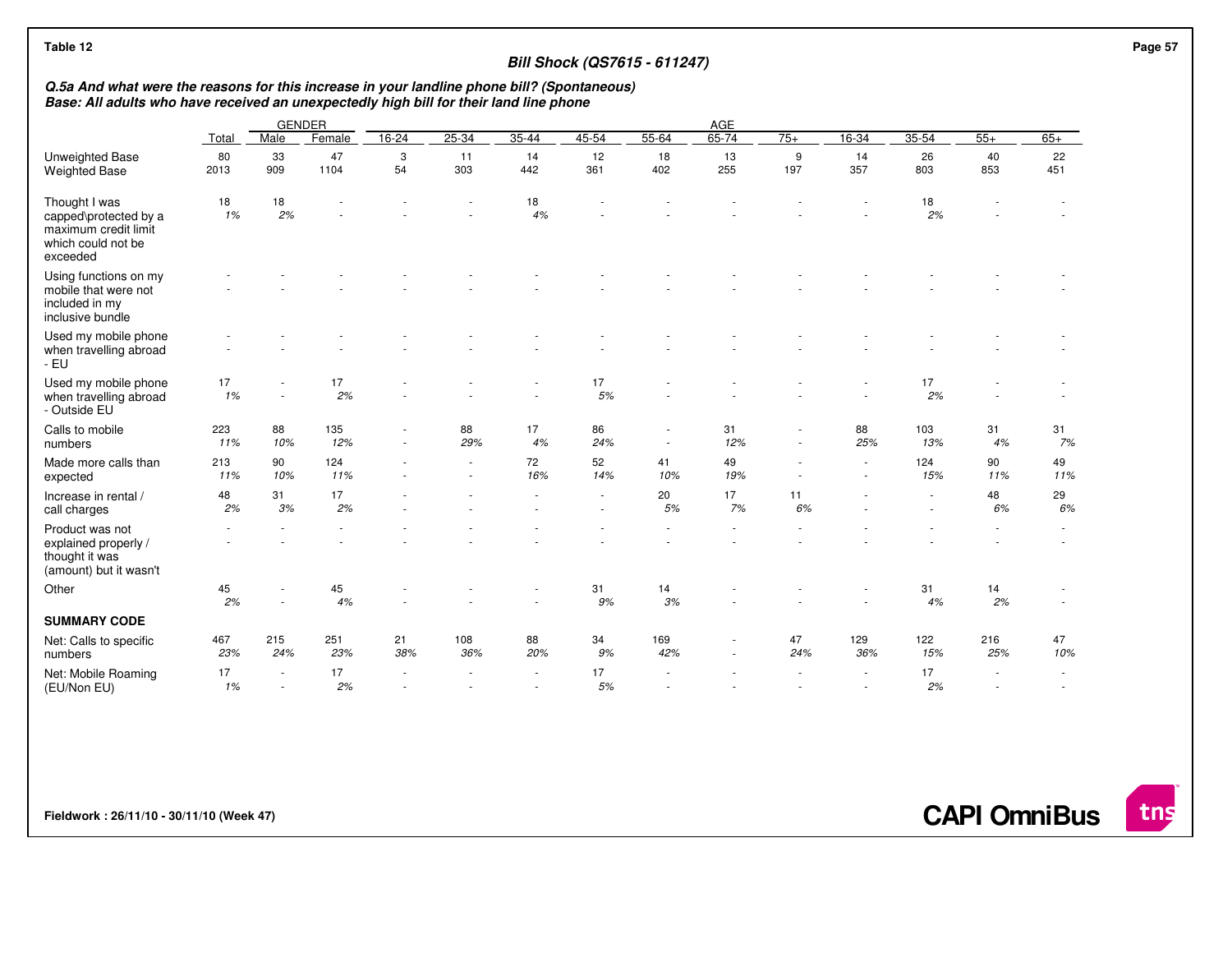## **Bill Shock (QS7615 - 611247)**

# **Q.5a And what were the reasons for this increase in your landline phone bill? (Spontaneous) Base: All adults who have received an unexpectedly high bill for their land line phone**

|                                         |            |            | GENDER     |           | AGE      |           |                     |           |                    |            |           |            |                   |            |
|-----------------------------------------|------------|------------|------------|-----------|----------|-----------|---------------------|-----------|--------------------|------------|-----------|------------|-------------------|------------|
|                                         | Total      | Male       | Female     | 16-24     | 25-34    | $35 - 44$ | 45-54               | 55-64     | 65-74              | $75+$      | 16-34     | 35-54      | $55+$             | $65+$      |
| Unweighted Base<br><b>Weighted Base</b> | 80<br>2013 | 33<br>909  | 47<br>1104 | ت<br>54   | 303      | 14<br>442 | $\sim$<br>12<br>361 | 18<br>402 | -1.0<br>ن ا<br>255 | 197        | 14<br>357 | 26<br>803  | 40<br>853         | 22<br>451  |
| Don't Know                              | 449<br>22% | 219<br>24% | 230<br>21% | 20<br>37% | 13<br>4% | 57<br>13% | 69<br>19%           | 99<br>25% | 85<br>34%          | 104<br>53% | 34<br>9%  | 127<br>16% | <b>289</b><br>34% | 189<br>42% |

**Fieldwork : 26/11/10 - 30/11/10 (Week 47)** 

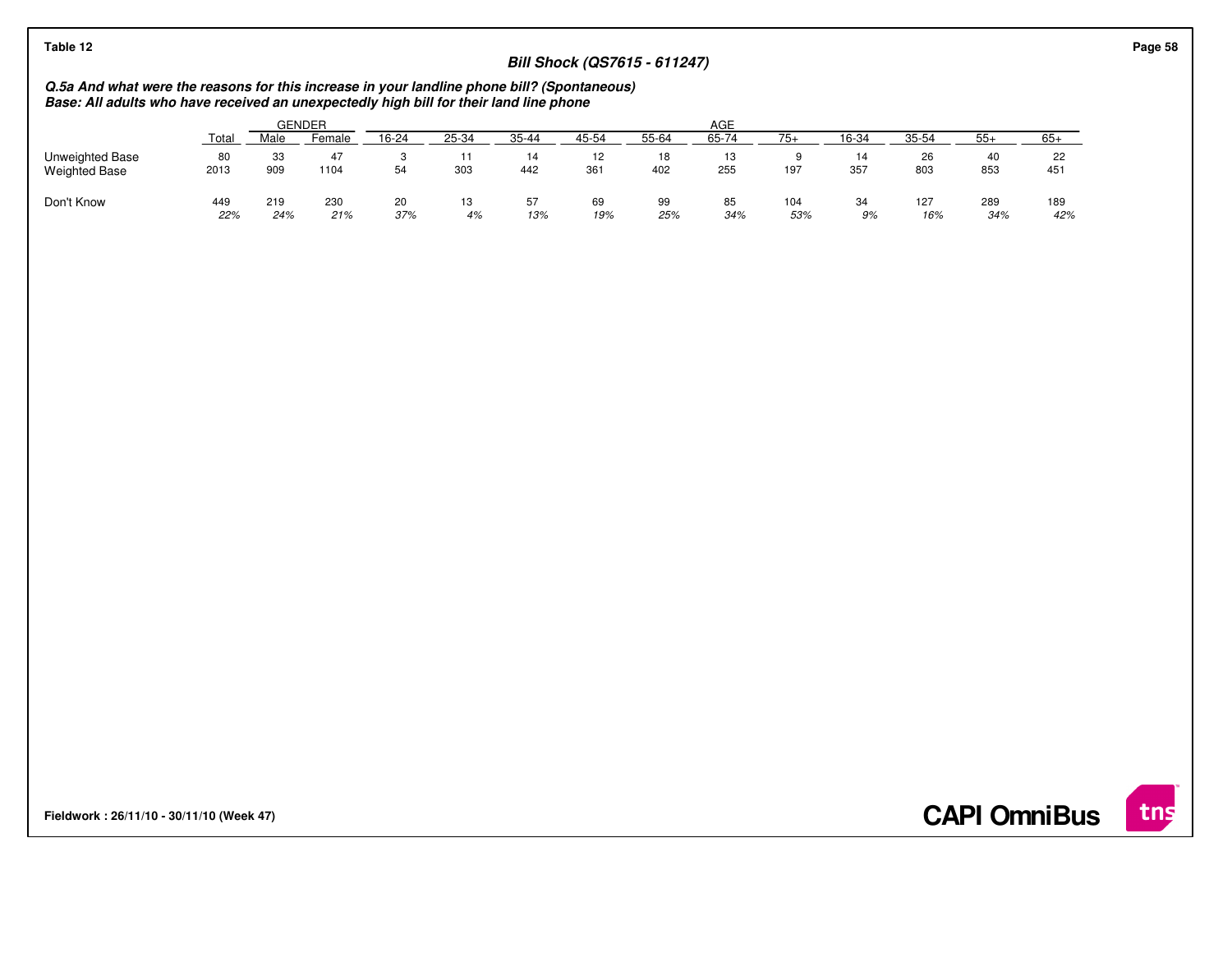## **Bill Shock (QS7615 - 611247)**

## **Q.5a And what were the reasons for this increase in your landline phone bill? (Spontaneous) Base: All adults who have received an unexpectedly high bill for their land line phone**

|                                                                        |            |           | SOCIAL CLASS   |                | SOCIAL CLASS |            |                   | <b>MARITAL STATUS</b>               |                |                                |
|------------------------------------------------------------------------|------------|-----------|----------------|----------------|--------------|------------|-------------------|-------------------------------------|----------------|--------------------------------|
|                                                                        | Total      | AB        | C <sub>1</sub> | C <sub>2</sub> | DE           | ABC1       | C <sub>2</sub> DE | Married\<br>Living<br>as<br>married | Single         | Widow<br>divorced<br>seperated |
| Unweighted Base<br>Est.universe (000's)                                | 80<br>2013 | 14<br>449 | 26<br>828      | 16<br>363      | 24<br>374    | 40<br>1277 | 40<br>736         | 41<br>1084                          | 17<br>372      | 22<br>557                      |
| <b>Weighted Base</b>                                                   | 2013       | 449       | 828            | 363            | 374          | 1277       | 736               | 1084                                | 372            | 557                            |
| Calls to 09 numbers\<br>voting\chat line<br>numbers etc                | 113<br>6%  |           | 113<br>14%     |                |              | 113<br>9%  |                   | 57<br>5%                            |                | 56<br>10%                      |
| Calls to 0845\0870<br>numbers                                          | 279<br>14% | 83<br>18% | 56<br>7%       | 109<br>30%     | 31<br>8%     | 139<br>11% | 140<br>19%        | 95<br>9%                            | 54<br>14%      | 130<br>23%                     |
| Calls to 118<br>numbers\directory<br>enquiry calls                     | 75<br>4%   | ٠<br>ä,   | 54<br>7%       | 21<br>6%       | $\sim$<br>÷. | 54<br>4%   | 21<br>3%          | 75<br>7%                            | $\overline{a}$ | ×                              |
| Changed supplier\<br>contract                                          | 72<br>4%   |           | 29<br>4%       | 20<br>5%       | 23<br>6%     | 29<br>2%   | 43<br>6%          | 72<br>7%                            |                | ä,                             |
| Charges to repairs to<br>the service                                   |            |           | ä,             | ÷.             | $\sim$       | ÷,         | ä,                |                                     |                |                                |
| Exceeding my inclusive<br>bundle                                       | 51<br>3%   |           | 34<br>4%       |                | 17<br>5%     | 34<br>3%   | 17<br>2%          | 51<br>5%                            |                |                                |
| Fraudulent\unauthorise<br>d use                                        |            |           |                |                |              |            |                   |                                     |                |                                |
| I lost my mobile\ my<br>mobile phone was<br>stolen                     |            |           |                |                |              |            |                   |                                     |                |                                |
| Incorrect charges by<br>my service provider                            | 227<br>11% | 53<br>12% | 106<br>13%     | 16<br>4%       | 52<br>14%    | 159<br>12% | 68<br>9%          | 177<br>16%                          | 17<br>5%       | 33<br>6%                       |
| Making calls\texts<br>that were not included<br>in my inclusive bundle | 82<br>4%   | ä,        | 40<br>5%       | 13<br>4%       | 29<br>8%     | 40<br>3%   | 42<br>6%          | 13<br>1%                            | 54<br>14%      | 15<br>3%                       |
| Making international<br>phone calls                                    | 175<br>9%  | 32<br>7%  | 108<br>13%     | 18<br>5%       | 17<br>5%     | 140<br>11% | 35<br>5%          | 128<br>12%                          | 47<br>13%      | ٠<br>٠                         |
| Service was used by<br>friend\family member                            | 137<br>7%  | 63<br>14% | 65<br>8%       | ä,<br>÷.       | 10<br>3%     | 127<br>10% | 10<br>1%          |                                     | 75<br>20%      | 63<br>11%                      |

**Fieldwork : 26/11/10 - 30/11/10 (Week 47)** 

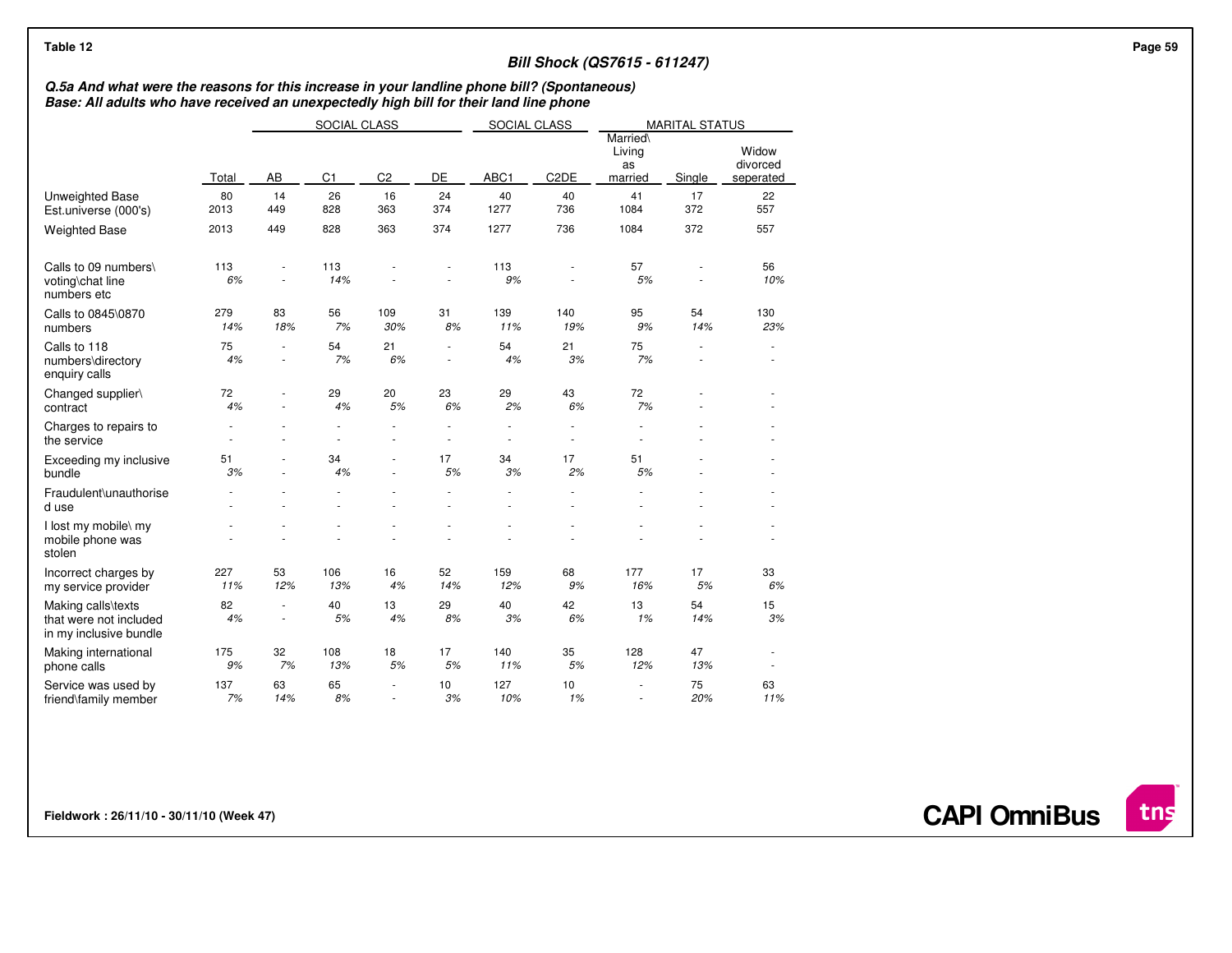## **Bill Shock (QS7615 - 611247)**

# **Q.5a And what were the reasons for this increase in your landline phone bill? (Spontaneous) Base: All adults who have received an unexpectedly high bill for their land line phone**

|                                                                                                  |            |            | SOCIAL CLASS   |                |                          | SOCIAL CLASS |                   |                                     | <b>MARITAL STATUS</b> |                                |
|--------------------------------------------------------------------------------------------------|------------|------------|----------------|----------------|--------------------------|--------------|-------------------|-------------------------------------|-----------------------|--------------------------------|
|                                                                                                  | Total      | AB         | C <sub>1</sub> | C <sub>2</sub> | DE                       | ABC1         | C <sub>2</sub> DE | Married\<br>Living<br>as<br>married | Single                | Widow<br>divorced<br>seperated |
| <b>Unweighted Base</b><br><b>Weighted Base</b>                                                   | 80<br>2013 | 14<br>449  | 26<br>828      | 16<br>363      | 24<br>374                | 40<br>1277   | 40<br>736         | 41<br>1084                          | 17<br>372             | 22<br>557                      |
| Thought I was<br>capped\protected by a<br>maximum credit limit<br>which could not be<br>exceeded | 18<br>1%   |            |                |                | 18<br>5%                 |              | 18<br>2%          | 18<br>2%                            |                       |                                |
| Using functions on my<br>mobile that were not<br>included in my<br>inclusive bundle              |            |            |                |                |                          |              |                   |                                     |                       |                                |
| Used my mobile phone<br>when travelling abroad<br>$-EU$                                          |            |            |                |                |                          |              |                   |                                     |                       |                                |
| Used my mobile phone<br>when travelling abroad<br>- Outside EU                                   | 17<br>1%   |            |                |                | 17<br>5%                 |              | 17<br>2%          |                                     | 17<br>5%              |                                |
| Calls to mobile<br>numbers                                                                       | 223<br>11% | 117<br>26% | 23<br>3%       | 34<br>9%       | 49<br>13%                | 140<br>11%   | 83<br>11%         | 112<br>10%                          | 34<br>9%              | 76<br>14%                      |
| Made more calls than<br>expected                                                                 | 213<br>11% | 38<br>8%   | 108<br>13%     | 68<br>19%      | $\overline{\phantom{a}}$ | 146<br>11%   | 68<br>9%          | 78<br>7%                            | 25<br>7%              | 111<br>20%                     |
| Increase in rental /<br>call charges                                                             | 48<br>2%   |            |                | 20<br>5%       | 29<br>8%                 |              | 48<br>7%          | 11<br>1%                            | 20<br>5%              | 17<br>3%                       |
| Product was not<br>explained properly /<br>thought it was<br>(amount) but it wasn't              |            |            |                |                |                          |              |                   |                                     |                       |                                |
| Other                                                                                            | 45<br>2%   | 31<br>7%   |                |                | 14<br>4%                 | 31<br>2%     | 14<br>2%          | 31<br>3%                            | 14<br>4%              |                                |
| <b>SUMMARY CODE</b>                                                                              |            |            |                |                |                          |              |                   |                                     |                       |                                |
| Net: Calls to specific<br>numbers                                                                | 467<br>23% | 83<br>18%  | 223<br>27%     | 130<br>36%     | 31<br>8%                 | 306<br>24%   | 161<br>22%        | 227<br>21%                          | 54<br>14%             | 186<br>33%                     |

**Fieldwork : 26/11/10 - 30/11/10 (Week 47)** 

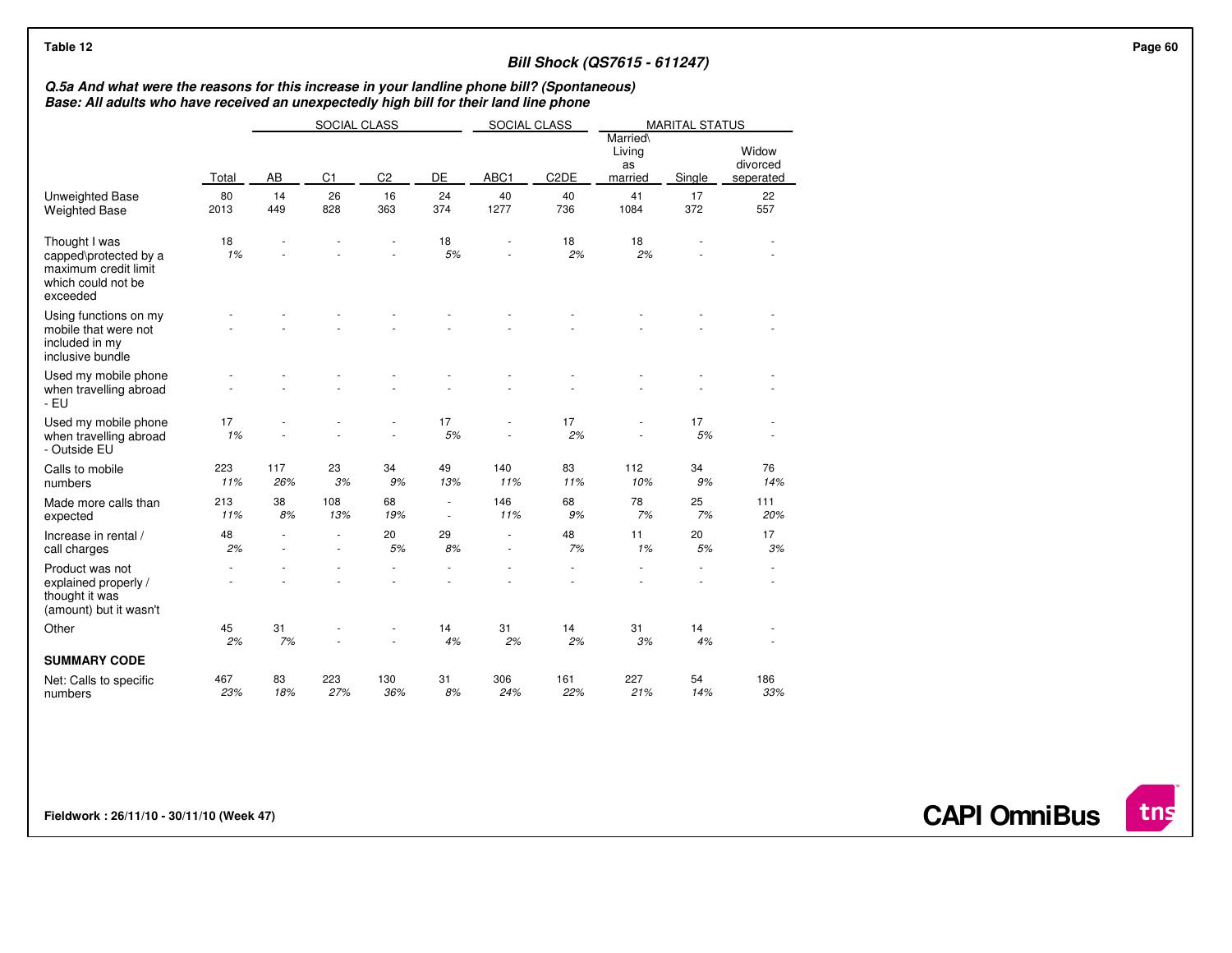## **Bill Shock (QS7615 - 611247)**

**Q.5a And what were the reasons for this increase in your landline phone bill? (Spontaneous) Base: All adults who have received an unexpectedly high bill for their land line phone**

|                      |       |                          | SOCIAL CLASS |                          |     | SOCIAL CLASS             |                   |                                     | <b>MARITAL STATUS</b> |                                |
|----------------------|-------|--------------------------|--------------|--------------------------|-----|--------------------------|-------------------|-------------------------------------|-----------------------|--------------------------------|
|                      | Total | AB                       | C1           | C2                       | DE  | ABC <sub>1</sub>         | C <sub>2</sub> DE | Married\<br>Livina<br>as<br>married | Single                | Widow<br>divorced<br>seperated |
| Unweighted Base      | 80    | 14                       | 26           | 16                       | 24  | 40                       | 40                | 41                                  | 17                    | 22                             |
| <b>Weighted Base</b> | 2013  | 449                      | 828          | 363                      | 374 | 1277                     | 736               | 1084                                | 372                   | 557                            |
| Net: Mobile Roaming  | 17    | $\overline{\phantom{a}}$ |              | $\overline{\phantom{a}}$ | 17  | $\overline{\phantom{a}}$ | 17                | $\overline{\phantom{a}}$            | 17                    |                                |
| (EU/Non EU)          | 1%    | $\overline{\phantom{a}}$ |              | $\overline{\phantom{a}}$ | 5%  | $\overline{\phantom{a}}$ | 2%                | $\overline{\phantom{a}}$            | 5%                    | $\overline{\phantom{a}}$       |
| Don't Know           | 449   | 95                       | 171          | 80                       | 103 | 266                      | 183               | 280                                 | 51                    | 118                            |
|                      | 22%   | 21%                      | 21%          | 22%                      | 28% | 21%                      | 25%               | 26%                                 | 14%                   | 21%                            |

**Fieldwork : 26/11/10 - 30/11/10 (Week 47)** 

**CAPI OmniBus**

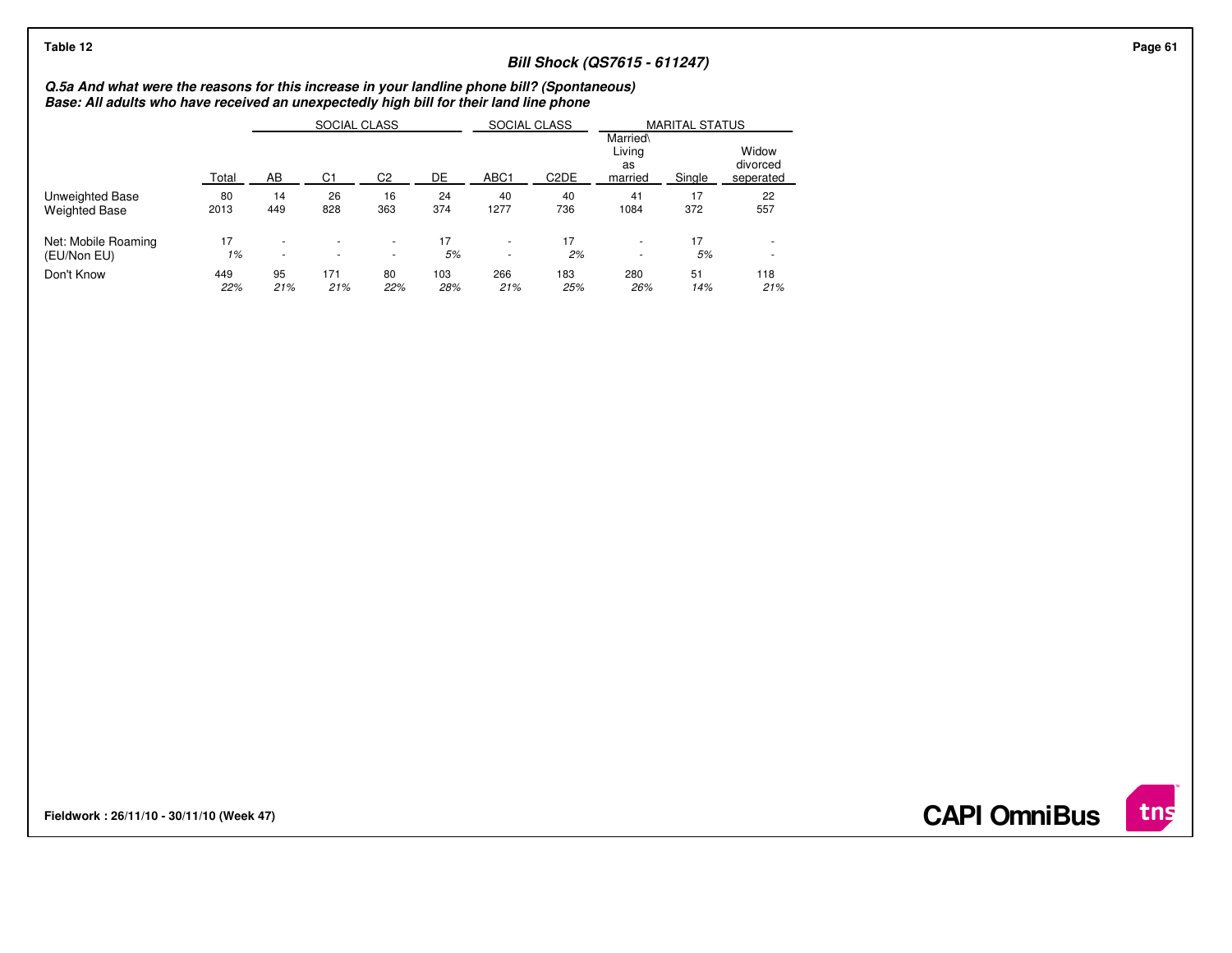## **Bill Shock (QS7615 - 611247)**

# **Q.5a And what were the reasons for this increase in your landline phone bill? (Spontaneous) Base: All adults who have received an unexpectedly high bill for their land line phone**

|                                                                        |            | <b>WORKING STATUS</b> |                |              | <b>WORKING STATUS</b> |                | <b>CHILDREN</b>          |                    |            | <b>COUNTRY</b> |           |
|------------------------------------------------------------------------|------------|-----------------------|----------------|--------------|-----------------------|----------------|--------------------------|--------------------|------------|----------------|-----------|
|                                                                        | Total      | Working               | Not<br>working | Full<br>time | Part<br>time          | Other          | Child                    | <b>No</b><br>child | England    | Scotland       | Wales     |
| <b>Unweighted Base</b><br>Est.universe (000's)                         | 80<br>2013 | 39<br>1128            | 41<br>885      | 26<br>812    | 13<br>317             | 41<br>885      | 21<br>600                | 59<br>1413         | 67<br>1654 | 8<br>234       | 5<br>125  |
| <b>Weighted Base</b>                                                   | 2013       | 1128                  | 885            | 812          | 317                   | 885            | 600                      | 1413               | 1654       | 234            | 125       |
| Calls to 09 numbers\<br>voting\chat line<br>numbers etc                | 113<br>6%  | 82<br>7%              | 31<br>4%       | 57<br>7%     | 25<br>8%              | 31<br>4%       | 57<br>9%                 | 56<br>4%           | 56<br>3%   | 57<br>24%      |           |
| Calls to 0845\0870<br>numbers                                          | 279<br>14% | 149<br>13%            | 130<br>15%     | 99<br>12%    | 50<br>16%             | 130<br>15%     | 51<br>9%                 | 228<br>16%         | 225<br>14% | 54<br>23%      |           |
| Calls to 118<br>numbers\directory<br>enquiry calls                     | 75<br>4%   | ÷,                    | 75<br>8%       | ٠            | $\sim$                | 75<br>8%       | 75<br>12%                | ä,                 | 54<br>3%   | ٠              | 21<br>17% |
| Changed supplier\<br>contract                                          | 72<br>4%   | 49<br>4%              | 23<br>3%       | 49<br>6%     | ÷.                    | 23<br>3%       | $\overline{\phantom{a}}$ | 72<br>5%           | 72<br>4%   |                |           |
| Charges to repairs to<br>the service                                   |            | ×.                    |                |              |                       |                |                          |                    |            |                |           |
| Exceeding my inclusive<br>bundle                                       | 51<br>3%   | 34<br>3%              | 17<br>2%       | ×,           | 34<br>11%             | 17<br>2%       | 34<br>6%                 | 17<br>1%           | 34<br>2%   | 17<br>7%       |           |
| Fraudulent\unauthorise<br>d use                                        |            |                       | ÷,             | ä,           | ÷.                    | $\overline{a}$ |                          | ä,                 | ä,         |                |           |
| I lost my mobile\ my<br>mobile phone was<br>stolen                     |            |                       |                |              |                       |                |                          |                    |            |                |           |
| Incorrect charges by<br>my service provider                            | 227<br>11% | 174<br>15%            | 52<br>6%       | 125<br>15%   | 50<br>16%             | 52<br>6%       | 122<br>20%               | 105<br>7%          | 196<br>12% | ä,             | 31<br>25% |
| Making calls\texts<br>that were not included<br>in my inclusive bundle | 82<br>4%   | 82<br>7%              | ×,<br>٠        | 54<br>7%     | 29<br>9%              | ÷<br>ä,        | 29<br>5%                 | 54<br>4%           | 82<br>5%   |                |           |
| Making international<br>phone calls                                    | 175<br>9%  | 71<br>6%              | 103<br>12%     | 47<br>6%     | 25<br>8%              | 103<br>12%     | 54<br>9%                 | 121<br>9%          | 146<br>9%  | 29<br>12%      |           |
| Service was used by<br>friend\family member                            | 137<br>7%  | 70<br>6%              | 67<br>8%       | 70<br>9%     |                       | 67<br>8%       | 64<br>11%                | 73<br>5%           | 106<br>6%  |                | 31<br>25% |

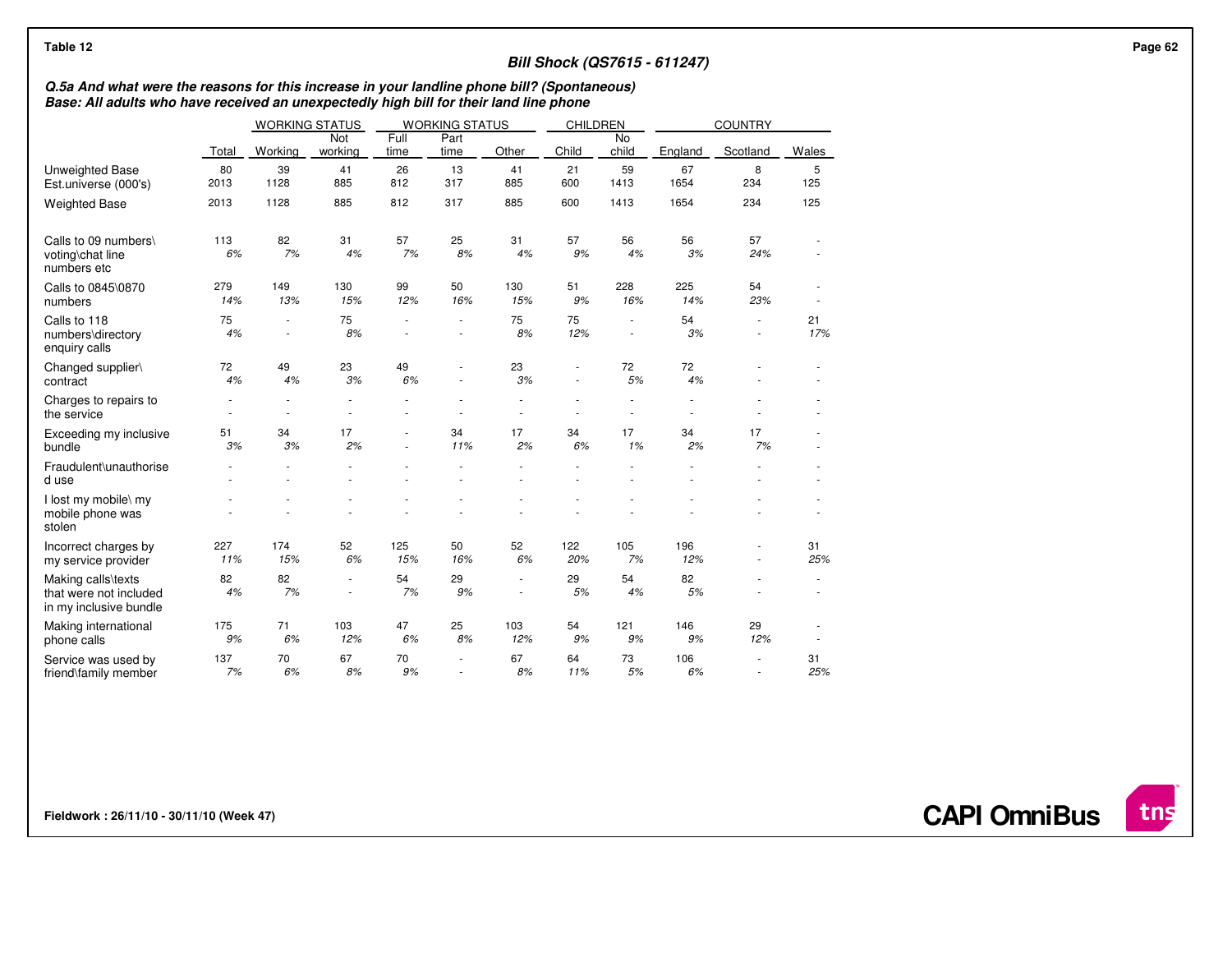| Table 12                                                                                                                                                                              |            |                          |                       |              |                                    |            |                                                      |             | <b>Bill Shock (QS7615 - 611247)</b> |            |                   | Page 63 |
|---------------------------------------------------------------------------------------------------------------------------------------------------------------------------------------|------------|--------------------------|-----------------------|--------------|------------------------------------|------------|------------------------------------------------------|-------------|-------------------------------------|------------|-------------------|---------|
| Q.5a And what were the reasons for this increase in your landline phone bill? (Spontaneous)<br>Base: All adults who have received an unexpectedly high bill for their land line phone |            |                          |                       |              |                                    |            |                                                      |             |                                     |            |                   |         |
|                                                                                                                                                                                       |            |                          | <b>WORKING STATUS</b> |              | <b>WORKING STATUS</b>              |            | <b>CHILDREN</b>                                      |             |                                     | COUNTRY    |                   |         |
|                                                                                                                                                                                       | Total      | Working                  | Not<br>working        | Full<br>time | Part<br>time                       | Other      | Child                                                | No<br>child | England                             | Scotland   | Wales             |         |
| <b>Unweighted Base</b><br><b>Weighted Base</b>                                                                                                                                        | 80<br>2013 | 39<br>1128               | 41<br>885             | 26<br>812    | 13<br>317                          | 41<br>885  | 21<br>600                                            | 59<br>1413  | 67<br>1654                          | 8<br>234   | $\sqrt{5}$<br>125 |         |
| Thought I was<br>capped\protected by a<br>maximum credit limit<br>which could not be<br>exceeded                                                                                      | 18<br>1%   | ÷,                       | 18<br>2%              |              |                                    | 18<br>2%   | 18<br>3%                                             |             | 18<br>1%                            |            |                   |         |
| Using functions on my<br>mobile that were not<br>included in my<br>inclusive bundle                                                                                                   |            |                          |                       |              |                                    |            |                                                      |             |                                     |            |                   |         |
| Used my mobile phone<br>when travelling abroad<br>- EU                                                                                                                                |            |                          |                       |              |                                    |            |                                                      |             |                                     |            |                   |         |
| Used my mobile phone<br>when travelling abroad<br>- Outside EU                                                                                                                        | 17<br>1%   | $\overline{\phantom{a}}$ | 17<br>2%              |              |                                    | 17<br>2%   | 17<br>3%                                             |             | 17<br>1%                            |            |                   |         |
| Calls to mobile<br>numbers                                                                                                                                                            | 223<br>11% | 151<br>13%               | 72<br>$8%$            | 151<br>19%   | $\sim$                             | 72<br>8%   | 95<br>16%                                            | 128<br>9%   | 189<br>11%                          | 34<br>15%  |                   |         |
| Made more calls than<br>expected                                                                                                                                                      | 213<br>11% | 140<br>12%               | 74<br>8%              | 90<br>11%    | 50<br>16%                          | 74<br>8%   | 34<br>6%                                             | 179<br>13%  | 213<br>13%                          | ×.         |                   |         |
| Increase in rental /<br>call charges                                                                                                                                                  | 48<br>2%   | 20<br>2%                 | 29<br>3%              | 20<br>2%     | $\sim$<br>$\overline{\phantom{a}}$ | 29<br>3%   | $\overline{\phantom{a}}$<br>$\overline{\phantom{a}}$ | 48<br>3%    | 37<br>2%                            |            | 11<br>9%          |         |
| Product was not<br>explained properly /<br>thought it was<br>(amount) but it wasn't                                                                                                   |            |                          |                       |              |                                    |            |                                                      |             |                                     |            |                   |         |
| Other                                                                                                                                                                                 | 45<br>2%   | 31<br>3%                 | 14<br>2%              |              | 31<br>10%                          | 14<br>2%   | 31<br>$5%$                                           | 14<br>1%    | 14<br>1%                            |            | 31<br>25%         |         |
| <b>SUMMARY CODE</b>                                                                                                                                                                   |            |                          |                       |              |                                    |            |                                                      |             |                                     |            |                   |         |
| Net: Calls to specific<br>numbers                                                                                                                                                     | 467<br>23% | 231<br>20%               | 236<br>27%            | 156<br>19%   | 75<br>24%                          | 236<br>27% | 183<br>30%                                           | 284<br>20%  | 336<br>20%                          | 111<br>47% | 21<br>17%         |         |
| Net: Mobile Roaming<br>(EU/Non EU)                                                                                                                                                    | 17<br>1%   | ٠<br>÷.                  | 17<br>2%              |              | $\sim$                             | 17<br>2%   | 17<br>3%                                             | $\sim$      | 17<br>1%                            | $\sim$     | ٠<br>$\sim$       |         |

**Fieldwork : 26/11/10 - 30/11/10 (Week 47)** 

**CAPI OmniBus**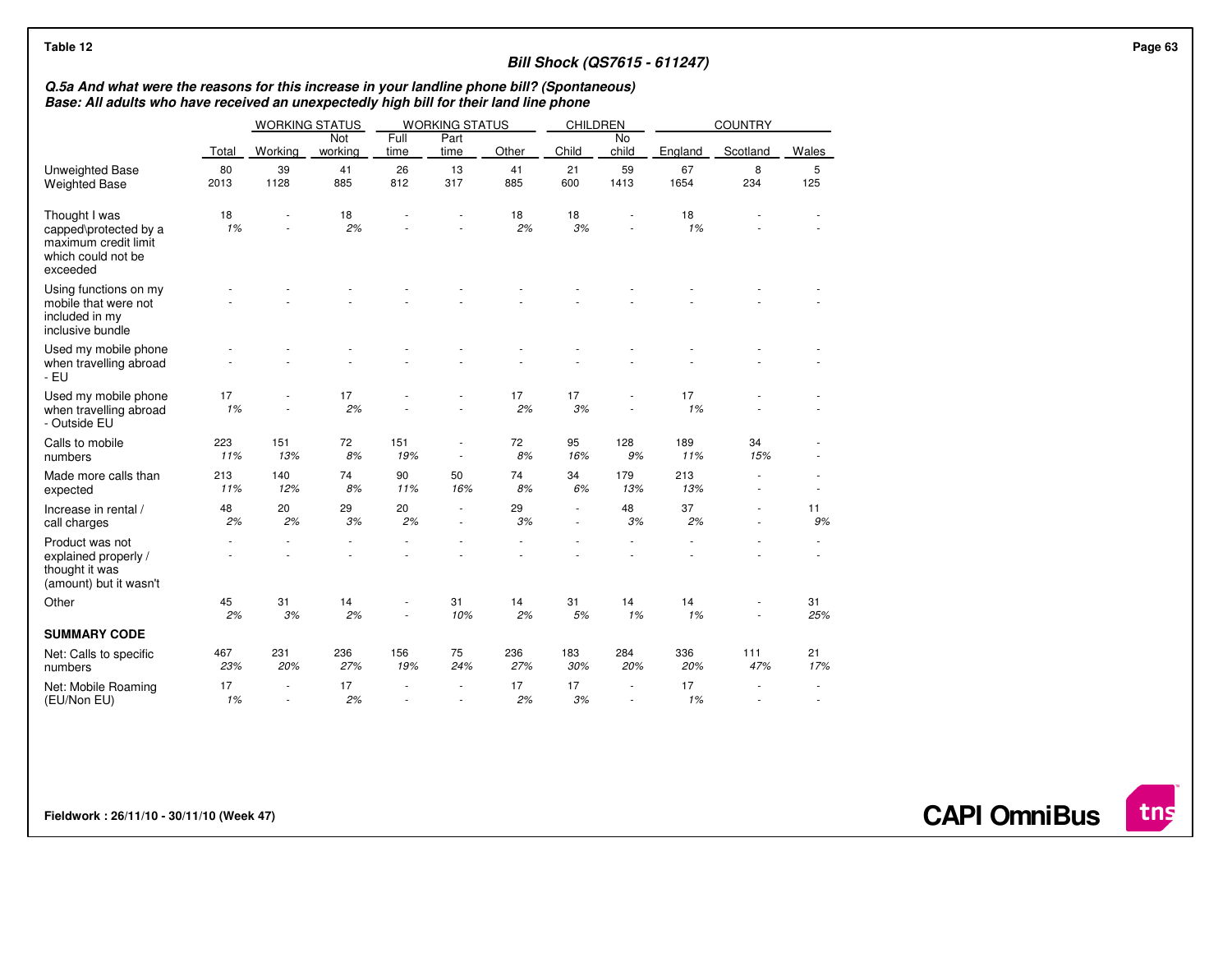| Table 12             |                                                                                                                                                                                       |         |                |              |              |       |       |             |                                     |          |                          |  |  |
|----------------------|---------------------------------------------------------------------------------------------------------------------------------------------------------------------------------------|---------|----------------|--------------|--------------|-------|-------|-------------|-------------------------------------|----------|--------------------------|--|--|
|                      |                                                                                                                                                                                       |         |                |              |              |       |       |             | <b>Bill Shock (QS7615 - 611247)</b> |          |                          |  |  |
|                      | Q.5a And what were the reasons for this increase in your landline phone bill? (Spontaneous)<br>Base: All adults who have received an unexpectedly high bill for their land line phone |         |                |              |              |       |       |             |                                     |          |                          |  |  |
|                      | <b>COUNTRY</b><br><b>CHILDREN</b><br><b>WORKING STATUS</b><br><b>WORKING STATUS</b>                                                                                                   |         |                |              |              |       |       |             |                                     |          |                          |  |  |
|                      | Total                                                                                                                                                                                 | Workina | Not<br>workina | Full<br>time | Part<br>time | Other | Child | No<br>child | England                             | Scotland | Wales                    |  |  |
| Unweighted Base      | 80                                                                                                                                                                                    | 39      | 41             | 26           | 13           | 41    | 21    | 59          | 67                                  | 8        |                          |  |  |
| <b>Weighted Base</b> | 2013                                                                                                                                                                                  | 1128    | 885            | 812          | 317          | 885   | 600   | 1413        | 1654                                | 234      | 125                      |  |  |
| Don't Know           | 449                                                                                                                                                                                   | 174     | 275            | 125          | 49           | 275   | 15    | 433         | 371                                 | 78       | $\overline{\phantom{a}}$ |  |  |
|                      | 22%                                                                                                                                                                                   | 15%     | 31%            | 15%          | 15%          | 31%   | 3%    | 31%         | 22%                                 | 33%      | $\overline{\phantom{a}}$ |  |  |

**Fieldwork : 26/11/10 - 30/11/10 (Week 47)** 

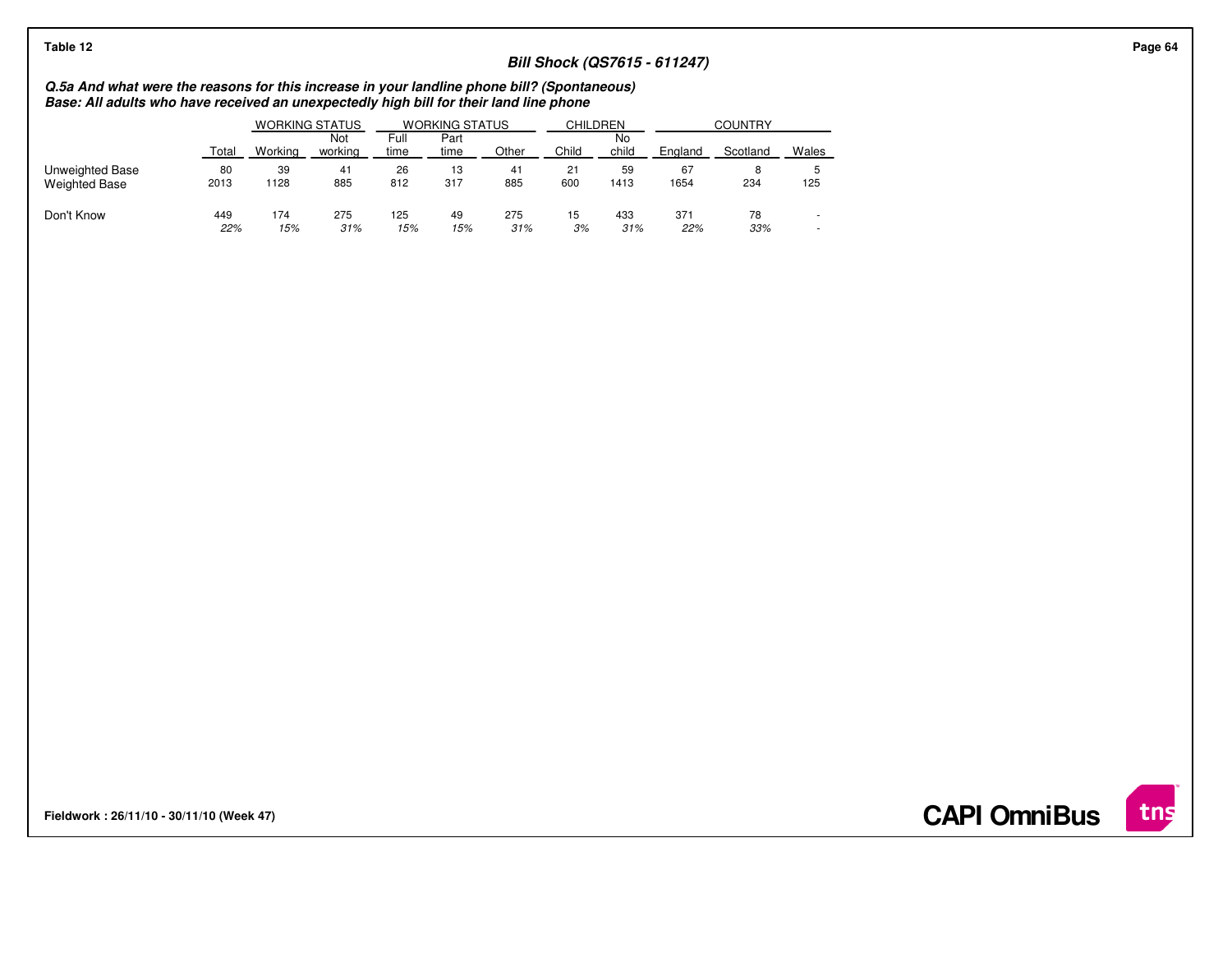| Q.5a And what were the reasons for this increase in your landline phone bill? (Spontaneous) |              |                                                      |                     |                   |                                    |                  |                           |           |                                                      |                          |           |                  |  |
|---------------------------------------------------------------------------------------------|--------------|------------------------------------------------------|---------------------|-------------------|------------------------------------|------------------|---------------------------|-----------|------------------------------------------------------|--------------------------|-----------|------------------|--|
| Base: All adults who have received an unexpectedly high bill for their land line phone      |              |                                                      |                     |                   |                                    |                  |                           |           |                                                      |                          |           |                  |  |
|                                                                                             |              |                                                      |                     | Yorkshire         |                                    |                  | <b>GOVERNMENT REGIONS</b> |           |                                                      |                          |           |                  |  |
|                                                                                             | <b>Total</b> | North<br>East                                        | North<br>West       | and The<br>Humber | East<br>Midlands                   | West<br>Midlands | East of<br>England        | London    | South<br>East                                        | South<br>West            | Wales     | Scotland         |  |
| <b>Unweighted Base</b><br>Est.universe (000's)                                              | 80<br>2013   | $\mathbf{1}$<br>15                                   | 11<br>220           | 8<br>201          | $\overline{7}$<br>174              | 4<br>167         | 6<br>170                  | 8<br>225  | 14<br>331                                            | 8<br>150                 | 5<br>125  | 8<br>234         |  |
| <b>Weighted Base</b>                                                                        | 2013         | 15                                                   | 220                 | 201               | 174                                | 167              | 170                       | 225       | 331                                                  | 150                      | 125       | 234              |  |
| Calls to 09 numbers\<br>voting\chat line<br>numbers etc                                     | 113<br>6%    |                                                      |                     | 25<br>12%         |                                    |                  |                           |           |                                                      | 31<br>21%                |           | 57<br>24%        |  |
| Calls to 0845\0870<br>numbers                                                               | 279<br>14%   | $\overline{\phantom{m}}$<br>÷.                       | 39<br>18%           | 50<br>25%         | 24<br>14%                          |                  |                           |           | 113<br>34%                                           |                          |           | 54<br>23%        |  |
| Calls to 118<br>numbers\directory<br>enquiry calls                                          | 75<br>4%     |                                                      |                     |                   | $\overline{\phantom{a}}$           | 54<br>32%        |                           |           |                                                      |                          | 21<br>17% | $\sim$           |  |
| Changed supplier\<br>contract                                                               | 72<br>4%     |                                                      | 12<br>5%            |                   | 11<br>7%                           |                  |                           | 29<br>13% | 20<br>6%                                             |                          |           |                  |  |
| Charges to repairs to<br>the service                                                        |              |                                                      |                     |                   |                                    |                  |                           |           |                                                      |                          |           |                  |  |
| Exceeding my inclusive<br>bundle                                                            | 51<br>3%     |                                                      |                     |                   |                                    |                  | 34<br>20%                 |           |                                                      |                          |           | 17<br>7%         |  |
| Fraudulent\unauthorise<br>d use                                                             |              |                                                      |                     |                   |                                    |                  |                           |           |                                                      |                          |           |                  |  |
| I lost my mobile\ my<br>mobile phone was<br>stolen                                          |              |                                                      |                     |                   |                                    |                  |                           |           |                                                      |                          |           |                  |  |
| Incorrect charges by<br>my service provider                                                 | 227<br>11%   | $\overline{\phantom{a}}$<br>$\overline{\phantom{a}}$ | 42<br>19%           | ٠                 | 41<br>23%                          |                  | 34<br>20%                 | 17<br>8%  | 29<br>9%                                             | 33<br>22%                | 31<br>25% |                  |  |
| Making calls\texts<br>that were not included<br>in my inclusive bundle                      | 82<br>4%     | 15<br>100%                                           | $\sim$<br>$\sim$    |                   | $\overline{\phantom{a}}$           |                  | 13<br>8%                  | 54<br>24% | $\overline{\phantom{a}}$<br>$\overline{\phantom{a}}$ |                          |           |                  |  |
| Making international<br>phone calls                                                         | 175<br>9%    | ÷,                                                   | ٠<br>$\overline{a}$ | 25<br>12%         | 17<br>10%                          | 54<br>32%        |                           |           | 49<br>15%                                            | $\overline{\phantom{a}}$ |           | 29<br>12%        |  |
| Service was used by<br>friend\family member                                                 | 137<br>7%    | ÷.                                                   | 23<br>11%           | ٠<br>$\sim$       | $\overline{\phantom{a}}$<br>$\sim$ | 39<br>23%        | ٠                         | 34<br>15% | $\sim$<br>$\overline{\phantom{a}}$                   | 10<br>6%                 | 31<br>25% | $\sim$<br>$\sim$ |  |

**Fieldwork : 26/11/10 - 30/11/10 (Week 47)** 

**CAPI OmniBus**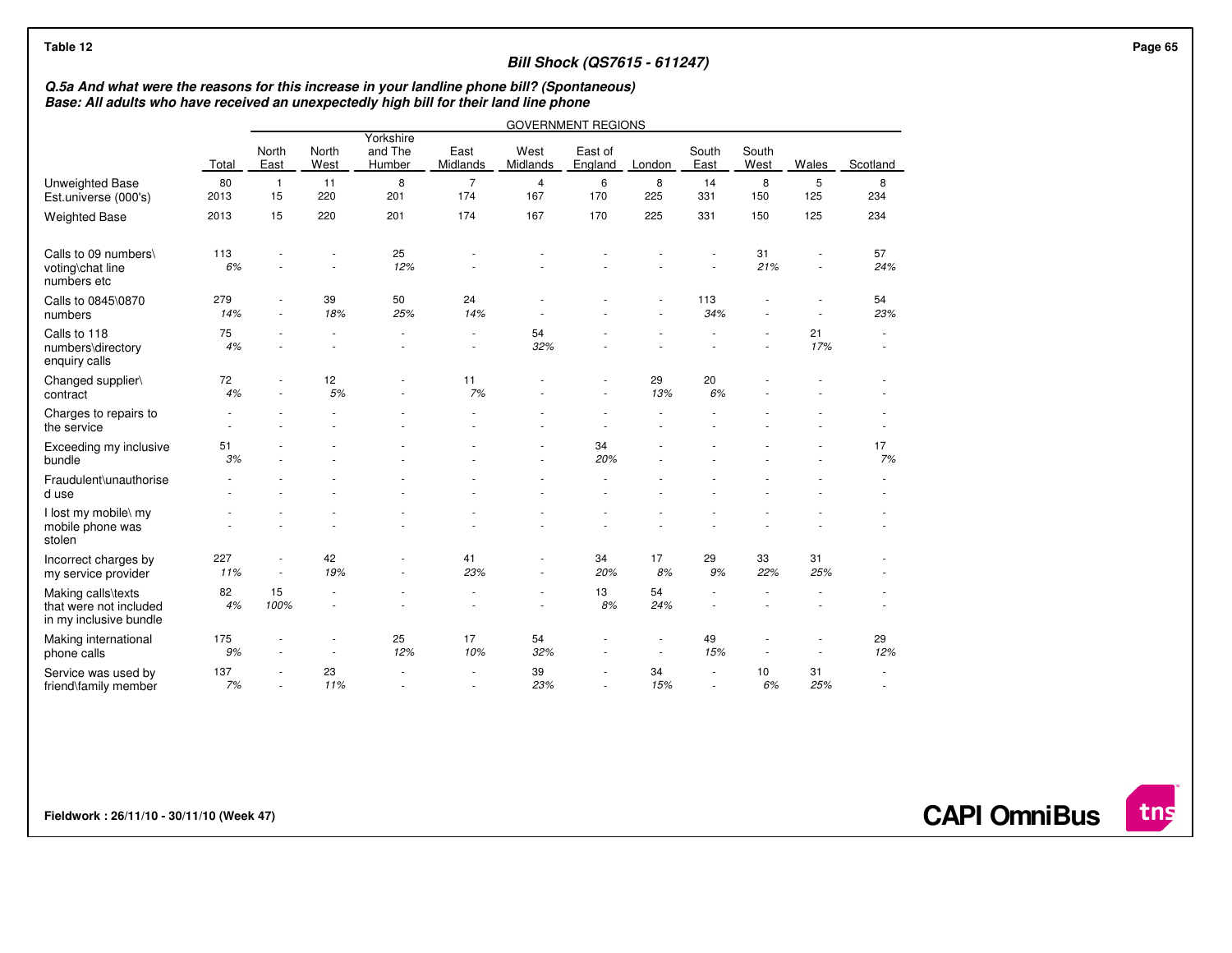| Table 12                                                                                                                                                                              |            |                      |               |                                |                          |                  | <b>Bill Shock (QS7615 - 611247)</b> |           |                  |               |           |              | Page 66 |
|---------------------------------------------------------------------------------------------------------------------------------------------------------------------------------------|------------|----------------------|---------------|--------------------------------|--------------------------|------------------|-------------------------------------|-----------|------------------|---------------|-----------|--------------|---------|
| Q.5a And what were the reasons for this increase in your landline phone bill? (Spontaneous)<br>Base: All adults who have received an unexpectedly high bill for their land line phone |            |                      |               |                                |                          |                  |                                     |           |                  |               |           |              |         |
|                                                                                                                                                                                       |            |                      |               |                                |                          |                  | <b>GOVERNMENT REGIONS</b>           |           |                  |               |           |              |         |
|                                                                                                                                                                                       | Total      | North<br>East        | North<br>West | Yorkshire<br>and The<br>Humber | East<br>Midlands         | West<br>Midlands | East of<br>England                  | London    | South<br>East    | South<br>West | Wales     | Scotland     |         |
| Unweighted Base<br><b>Weighted Base</b>                                                                                                                                               | 80<br>2013 | $\overline{1}$<br>15 | 11<br>220     | 8<br>201                       | $\overline{7}$<br>174    | 4<br>167         | 6<br>170                            | 8<br>225  | 14<br>331        | 8<br>150      | 5<br>125  | 8<br>234     |         |
| Thought I was<br>capped\protected by a<br>maximum credit limit<br>which could not be<br>exceeded                                                                                      | 18<br>1%   |                      | 18<br>$8\%$   |                                |                          |                  |                                     |           |                  |               |           |              |         |
| Using functions on my<br>mobile that were not<br>included in my<br>inclusive bundle                                                                                                   |            |                      |               |                                |                          |                  |                                     |           |                  |               |           |              |         |
| Used my mobile phone<br>when travelling abroad<br>- EU                                                                                                                                |            |                      |               |                                |                          |                  |                                     |           |                  |               |           |              |         |
| Used my mobile phone<br>when travelling abroad<br>- Outside EU                                                                                                                        | 17<br>1%   |                      |               |                                |                          |                  | 17<br>10%                           |           |                  |               |           |              |         |
| Calls to mobile<br>numbers                                                                                                                                                            | 223<br>11% | $\sim$               | 37<br>17%     | 23<br>12%                      | 17<br>10%                | 93<br>56%        |                                     |           | 17<br>5%         |               |           | 34<br>15%    |         |
| Made more calls than<br>expected                                                                                                                                                      | 213<br>11% |                      | 50<br>23%     | 38<br>19%                      | 24<br>14%                | $\sim$           | 52<br>30%                           | 34<br>15% | $\sim$<br>$\sim$ | 16<br>11%     |           |              |         |
| Increase in rental /<br>call charges                                                                                                                                                  | 48<br>2%   |                      |               |                                |                          |                  |                                     |           | 37<br>11%        |               | 11<br>9%  |              |         |
| Product was not<br>explained properly /<br>thought it was<br>(amount) but it wasn't                                                                                                   |            |                      |               |                                |                          |                  |                                     |           |                  |               |           |              |         |
| Other                                                                                                                                                                                 | 45<br>2%   |                      |               | 14<br>$7%$                     |                          |                  |                                     |           |                  |               | 31<br>25% |              |         |
| <b>SUMMARY CODE</b>                                                                                                                                                                   |            |                      |               |                                |                          |                  |                                     |           |                  |               |           |              |         |
| Net: Calls to specific<br>numbers                                                                                                                                                     | 467<br>23% |                      | 39<br>18%     | 75<br>37%                      | 24<br>14%                | 54<br>32%        |                                     |           | 113<br>34%       | 31<br>21%     | 21<br>17% | 111<br>47%   |         |
| Net: Mobile Roaming<br>(EU/Non EU)                                                                                                                                                    | 17<br>1%   |                      |               |                                | $\overline{\phantom{a}}$ | $\sim$           | 17<br>10%                           |           |                  |               |           | $\sim$<br>×. |         |

**Fieldwork : 26/11/10 - 30/11/10 (Week 47)** 

**CAPI OmniBus**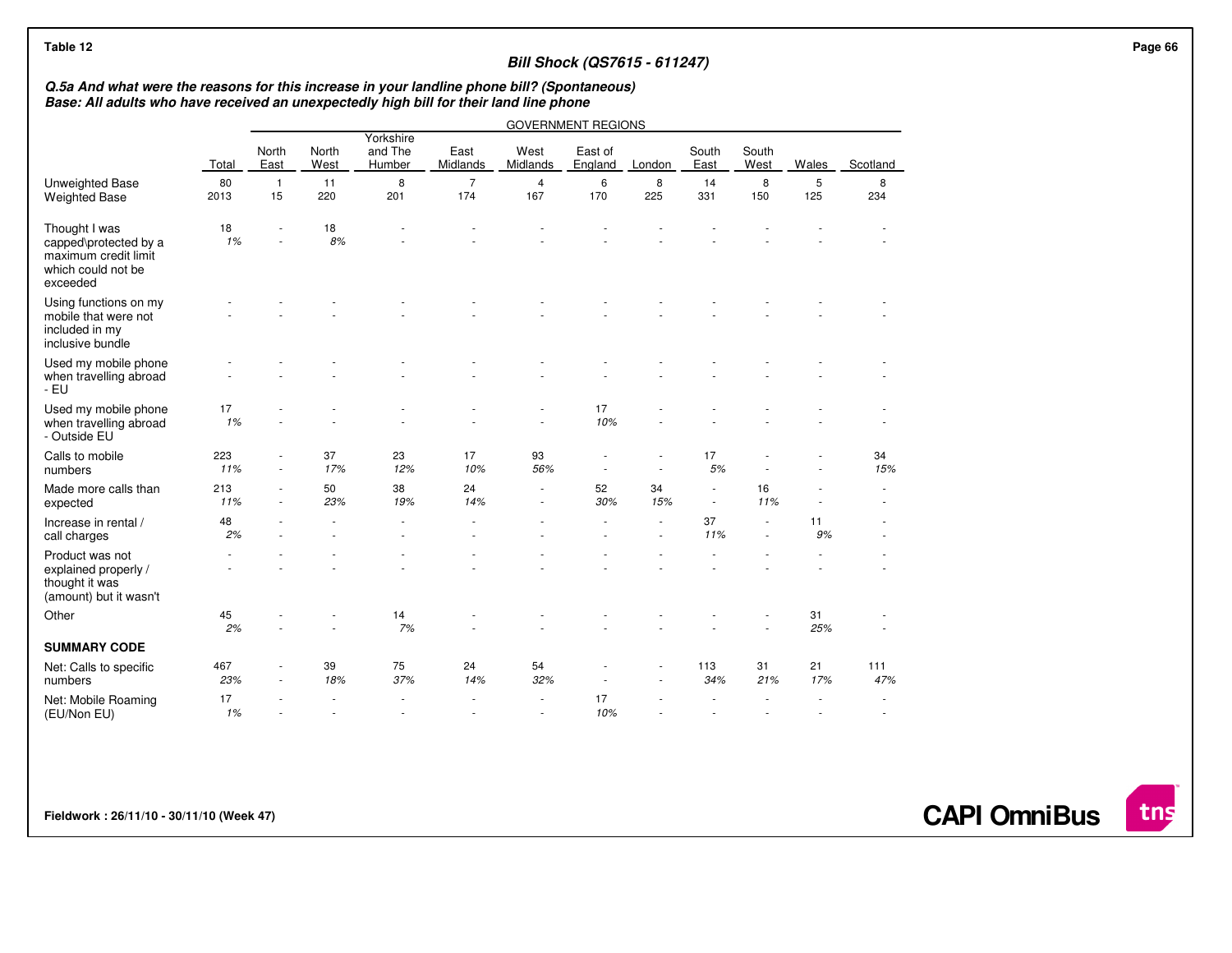## **Bill Shock (QS7615 - 611247)**

# **Q.5a And what were the reasons for this increase in your landline phone bill? (Spontaneous) Base: All adults who have received an unexpectedly high bill for their land line phone**

|                                         |            | GOVERNMENT REGIONS |               |                                |                  |                         |                    |           |               |               |                          |           |  |  |
|-----------------------------------------|------------|--------------------|---------------|--------------------------------|------------------|-------------------------|--------------------|-----------|---------------|---------------|--------------------------|-----------|--|--|
|                                         | Total      | North<br>East      | North<br>West | Yorkshire<br>and The<br>Humber | East<br>Midlands | West<br><b>Midlands</b> | East of<br>England | ∟ondon    | South<br>East | South<br>West | Wales                    | Scotland  |  |  |
| Unweighted Base<br><b>Weighted Base</b> | 80<br>2013 | 15                 | 11<br>220     | 8<br>201                       | 174              | 4<br>167                | 6<br>170           | 8<br>225  | 14<br>331     | 8<br>150      | 125                      | 8<br>234  |  |  |
| Don't Know                              | 449<br>22% | ۰<br>$\sim$        | 40<br>18%     | 51<br>25%                      | 56<br>32%        | 20<br>12%               | 20<br>12%          | 57<br>25% | 66<br>20%     | 60<br>40%     | $\overline{\phantom{a}}$ | 78<br>33% |  |  |

**Fieldwork : 26/11/10 - 30/11/10 (Week 47)** 

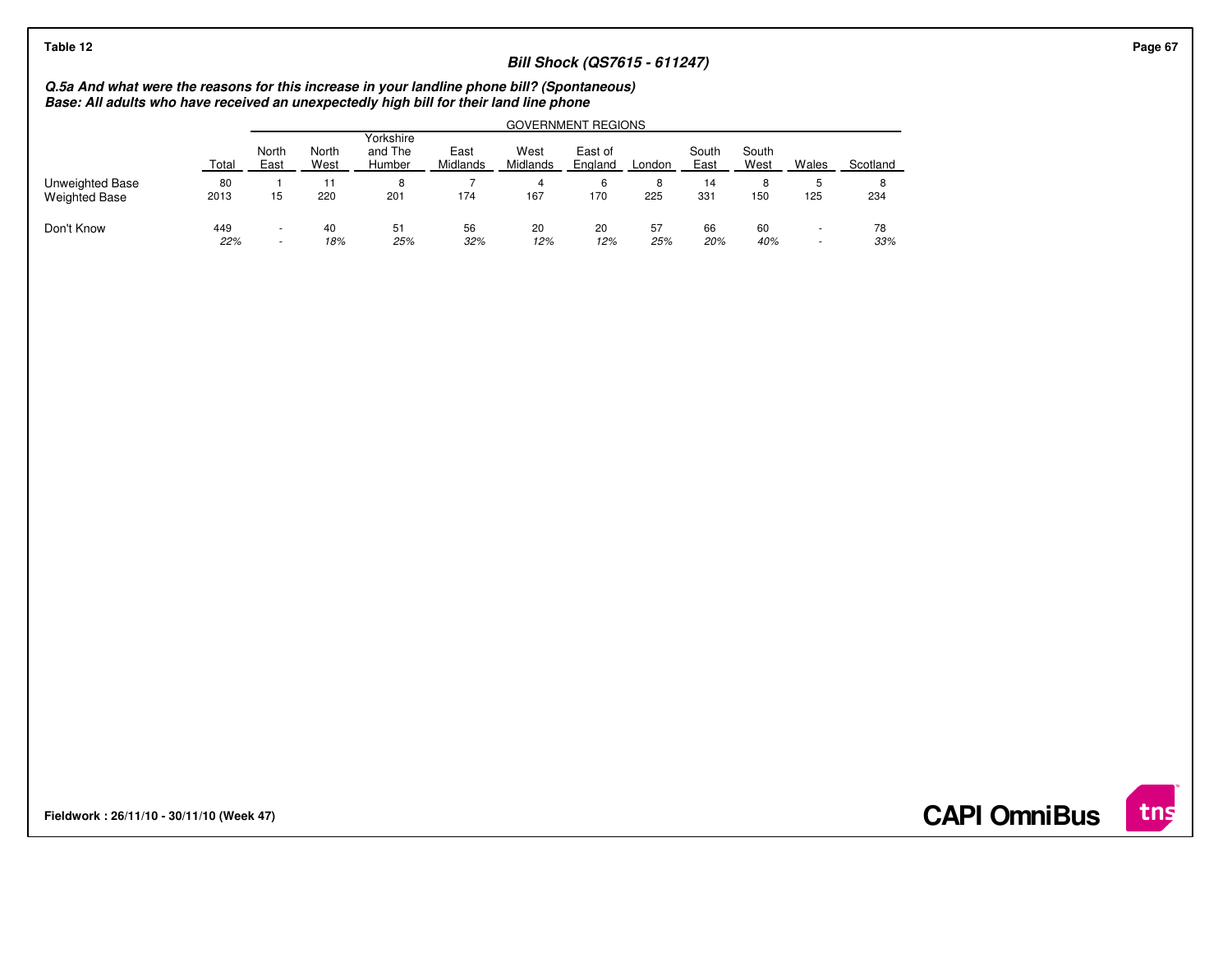| Table 12                                       |                                    |                          | <b>Bill Shock (QS7615 - 611247)</b>                                                                                                                                                   |
|------------------------------------------------|------------------------------------|--------------------------|---------------------------------------------------------------------------------------------------------------------------------------------------------------------------------------|
|                                                |                                    |                          | Q.5a And what were the reasons for this increase in your landline phone bill? (Spontaneous)<br>Base: All adults who have received an unexpectedly high bill for their land line phone |
|                                                | Total                              | Mobile only<br>household | Mobile only<br>bill payer                                                                                                                                                             |
| Unweighted Base<br>Est.universe (000's)        | 80<br>2013                         | ٠                        | $\sim$                                                                                                                                                                                |
| <b>Weighted Base</b>                           | 2013                               |                          |                                                                                                                                                                                       |
| Calls to 09 numbers\                           | 113                                |                          |                                                                                                                                                                                       |
| voting\chat line<br>numbers etc                | $6\%$                              |                          |                                                                                                                                                                                       |
| Calls to 0845\0870<br>numbers                  | 279<br>14%                         |                          |                                                                                                                                                                                       |
| Calls to 118<br>numbers\directory              | 75<br>4%                           |                          |                                                                                                                                                                                       |
| enquiry calls<br>Changed supplier\             | 72                                 |                          |                                                                                                                                                                                       |
| contract                                       | 4%                                 |                          |                                                                                                                                                                                       |
| Charges to repairs to<br>the service           | ٠<br>$\sim$                        |                          |                                                                                                                                                                                       |
| Exceeding my inclusive<br>bundle               | 51<br>3%                           |                          |                                                                                                                                                                                       |
| Fraudulent\unauthorise<br>d use                | $\overline{\phantom{a}}$<br>$\sim$ |                          |                                                                                                                                                                                       |
| I lost my mobile\ my                           |                                    |                          |                                                                                                                                                                                       |
| mobile phone was<br>stolen                     |                                    |                          |                                                                                                                                                                                       |
| Incorrect charges by<br>my service provider    | 227<br>11%                         |                          |                                                                                                                                                                                       |
| Making calls\texts<br>that were not included   | 82<br>4%                           |                          |                                                                                                                                                                                       |
| in my inclusive bundle<br>Making international | 175                                |                          |                                                                                                                                                                                       |
| phone calls<br>Service was used by             | 9%<br>137                          |                          |                                                                                                                                                                                       |
| friend\family member                           | 7%                                 | ÷,                       |                                                                                                                                                                                       |

**Fieldwork : 26/11/10 - 30/11/10 (Week 47)** 

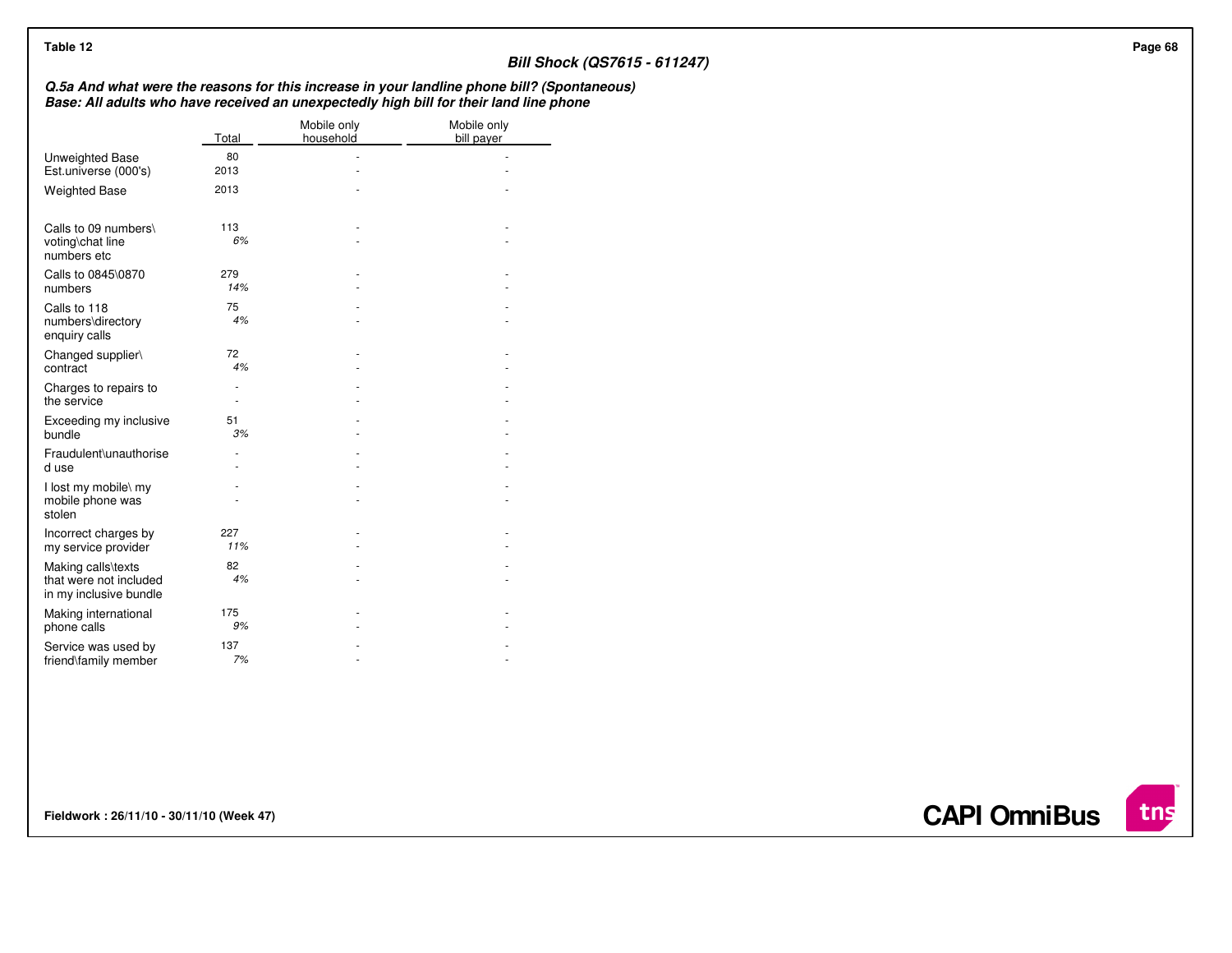| Table 12                                                                                         |            |                                |                                                                                                                                                                                       | <b>Bill Shock (QS7615 - 611247)</b> |
|--------------------------------------------------------------------------------------------------|------------|--------------------------------|---------------------------------------------------------------------------------------------------------------------------------------------------------------------------------------|-------------------------------------|
|                                                                                                  |            |                                | Q.5a And what were the reasons for this increase in your landline phone bill? (Spontaneous)<br>Base: All adults who have received an unexpectedly high bill for their land line phone |                                     |
|                                                                                                  | Total      | Mobile only<br>household       | Mobile only<br>bill payer                                                                                                                                                             |                                     |
| Unweighted Base<br>Weighted Base                                                                 | 80<br>2013 | $\overline{\phantom{a}}$<br>÷. | $\overline{a}$<br>$\sim$                                                                                                                                                              |                                     |
| Thought I was<br>capped\protected by a<br>maximum credit limit<br>which could not be<br>exceeded | 18<br>1%   |                                |                                                                                                                                                                                       |                                     |
| Using functions on my<br>mobile that were not<br>included in my<br>inclusive bundle              |            |                                |                                                                                                                                                                                       |                                     |
| Used my mobile phone<br>when travelling abroad<br>$-EU$                                          |            |                                |                                                                                                                                                                                       |                                     |
| Used my mobile phone<br>when travelling abroad<br>- Outside EU                                   | 17<br>1%   |                                |                                                                                                                                                                                       |                                     |
| Calls to mobile<br>numbers                                                                       | 223<br>11% |                                |                                                                                                                                                                                       |                                     |
| Made more calls than<br>expected                                                                 | 213<br>11% |                                |                                                                                                                                                                                       |                                     |
| Increase in rental /<br>call charges                                                             | 48<br>2%   |                                |                                                                                                                                                                                       |                                     |
| Product was not<br>explained properly /<br>thought it was<br>(amount) but it wasn't              | $\sim$     |                                |                                                                                                                                                                                       |                                     |
| Other                                                                                            | 45<br>2%   |                                |                                                                                                                                                                                       |                                     |
| <b>SUMMARY CODE</b>                                                                              |            |                                |                                                                                                                                                                                       |                                     |
| Net: Calls to specific<br>numbers                                                                | 467<br>23% |                                |                                                                                                                                                                                       |                                     |
| Net: Mobile Roaming<br>(EU/Non EU)                                                               | 17<br>1%   |                                |                                                                                                                                                                                       |                                     |
| Don't Know                                                                                       | 449<br>22% |                                |                                                                                                                                                                                       |                                     |

**Fieldwork : 26/11/10 - 30/11/10 (Week 47)** 

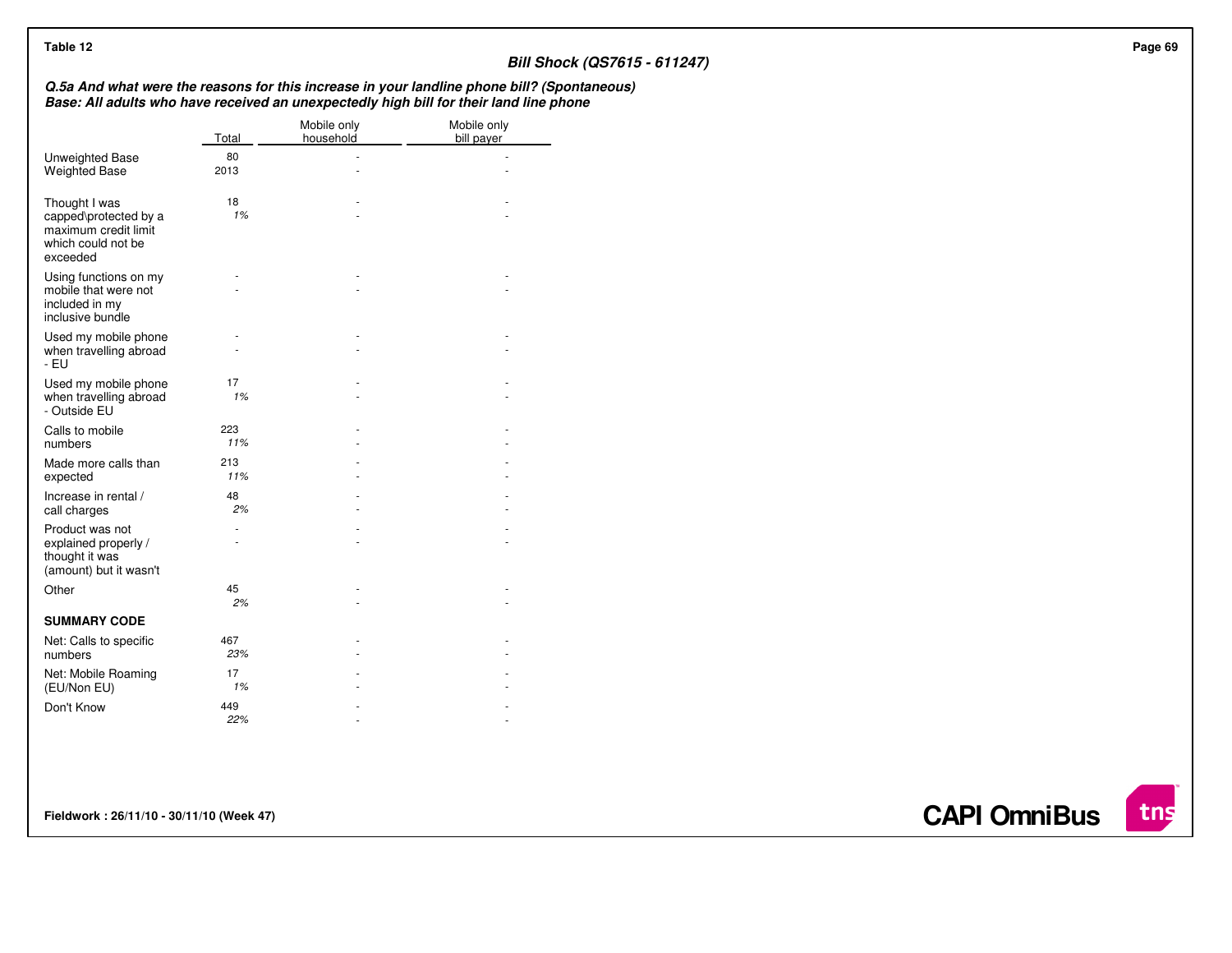| Table 13                                                               |                                                                                                                                                                                                   |                  |                          |                                                      |               |                | <b>Bill Shock (QS7615 - 611247)</b> |           |                      |                                    |            |                                    |                          |                          |
|------------------------------------------------------------------------|---------------------------------------------------------------------------------------------------------------------------------------------------------------------------------------------------|------------------|--------------------------|------------------------------------------------------|---------------|----------------|-------------------------------------|-----------|----------------------|------------------------------------|------------|------------------------------------|--------------------------|--------------------------|
|                                                                        | Q.5b And what were the reasons for this increase in your mobile phone bill? (Spontaneous)<br>Base: All adults who have received an unexpectedly high bill for their mobile phone<br><b>GENDER</b> |                  |                          |                                                      |               |                |                                     |           |                      |                                    |            |                                    |                          |                          |
|                                                                        |                                                                                                                                                                                                   |                  |                          |                                                      |               |                |                                     |           | AGE                  |                                    |            |                                    |                          |                          |
|                                                                        | Total                                                                                                                                                                                             | Male             | Female                   | 16-24                                                | 25-34         | $35 - 44$      | 45-54                               | 55-64     | 65-74                | $75+$                              | $16 - 34$  | $35 - 54$                          | $55+$                    | $65+$                    |
| Unweighted Base<br>Est.universe (000's)                                | 94<br>2492                                                                                                                                                                                        | 40<br>1160       | 54<br>1332               | 25<br>631                                            | 29<br>724     | 13<br>445      | 15<br>414                           | 8<br>185  | $\overline{c}$<br>37 | $\overline{c}$<br>55               | 54<br>1355 | 28<br>859                          | 12<br>277                | $\overline{4}$<br>93     |
| <b>Weighted Base</b>                                                   | 2492                                                                                                                                                                                              | 1160             | 1332                     | 631                                                  | 724           | 445            | 414                                 | 185       | 37                   | 55                                 | 1355       | 859                                | 277                      | 93                       |
| Calls to 09 numbers\<br>voting\chat line<br>numbers etc                |                                                                                                                                                                                                   |                  |                          |                                                      |               |                |                                     |           |                      |                                    |            |                                    |                          |                          |
| Calls to 0845\0870<br>numbers                                          | 391<br>16%                                                                                                                                                                                        | 88<br>8%         | 304<br>23%               | 133<br>21%                                           | 178<br>25%    | 65<br>15%      | 15<br>4%                            |           |                      |                                    | 311<br>23% | 80<br>9%                           |                          |                          |
| Calls to 118<br>numbers\directory<br>enquiry calls                     | 93<br>4%                                                                                                                                                                                          | 43<br>4%         | 51<br>4%                 | 51<br>8%                                             | 43<br>6%      | ٠              |                                     |           |                      |                                    | 93<br>7%   |                                    |                          |                          |
| Changed supplier\<br>contract                                          | 131<br>5%                                                                                                                                                                                         | 65<br>6%         | 66<br>5%                 | $\overline{\phantom{a}}$<br>$\sim$                   | 49<br>7%      | 23<br>5%       | 23<br>6%                            |           |                      | 36<br>64%                          | 49<br>4%   | 47<br>5%                           | 36<br>13%                | 36<br>38%                |
| Charges to repairs to<br>the service                                   | 37<br>1%                                                                                                                                                                                          | 13<br>1%         | 24<br>2%                 | 13<br>2%                                             | 24<br>3%      | $\sim$         |                                     |           |                      | $\sim$<br>$\sim$                   | 37<br>3%   | $\sim$<br>$\overline{\phantom{a}}$ | $\overline{\phantom{a}}$ | $\overline{\phantom{a}}$ |
| Exceeding my inclusive<br>bundle                                       | 363<br>15%                                                                                                                                                                                        | 157<br>13%       | 206<br>15%               | 160<br>25%                                           | 110<br>15%    | ٠<br>٠         | 68<br>17%                           | ٠         | 24<br>64%            | $\overline{\phantom{a}}$<br>$\sim$ | 270<br>20% | 68<br>8%                           | 24<br>9%                 | 24<br>26%                |
| Fraudulent\unauthorise<br>d use                                        | $\sim$<br>$\overline{\phantom{a}}$                                                                                                                                                                | $\sim$<br>$\sim$ | $\overline{\phantom{a}}$ | $\overline{\phantom{a}}$<br>$\overline{\phantom{a}}$ |               |                |                                     |           |                      |                                    |            |                                    |                          |                          |
| I lost my mobile\ my<br>mobile phone was<br>stolen                     | 22<br>1%                                                                                                                                                                                          | 13<br>1%         | 10<br>1%                 | 13<br>2%                                             | 10<br>1%      |                |                                     |           |                      |                                    | 22<br>2%   |                                    |                          |                          |
| Incorrect charges by<br>my service provider                            | 128<br>5%                                                                                                                                                                                         | 87<br>8%         | 41<br>3%                 | 20<br>3%                                             | 13<br>2%      | 40<br>9%       | 23<br>6%                            | 17<br>9%  | 13<br>36%            | $\sim$<br>÷.                       | 34<br>2%   | 64<br>7%                           | 31<br>11%                | 13<br>14%                |
| Making calls\texts<br>that were not included<br>in my inclusive bundle | 463<br>19%                                                                                                                                                                                        | 223<br>19%       | 240<br>18%               | 33<br>$5%$                                           | 126<br>17%    | 153<br>34%     | 108<br>26%                          | 43<br>23% | $\sim$               | $\sim$<br>$\sim$                   | 159<br>12% | 261<br>30%                         | 43<br>15%                | $\overline{\phantom{a}}$ |
| Making international<br>phone calls                                    | 365<br>15%                                                                                                                                                                                        | 179<br>15%       | 186<br>14%               | 77<br>12%                                            | 153<br>21%    | 57<br>13%      | 34<br>8%                            | 43<br>24% |                      | ٠                                  | 230<br>17% | 92<br>11%                          | 43<br>16%                |                          |
| Service was used by<br>friend\family member                            | 55<br>2%                                                                                                                                                                                          | 13<br>1%         | 42<br>3%                 | 13<br>2%                                             | $\frac{1}{2}$ | $\overline{a}$ | 17<br>4%                            | 25<br>13% |                      | $\overline{\phantom{a}}$           | 13<br>1%   | 17<br>2%                           | 25<br>9%                 |                          |

**Fieldwork : 26/11/10 - 30/11/10 (Week 47)** 

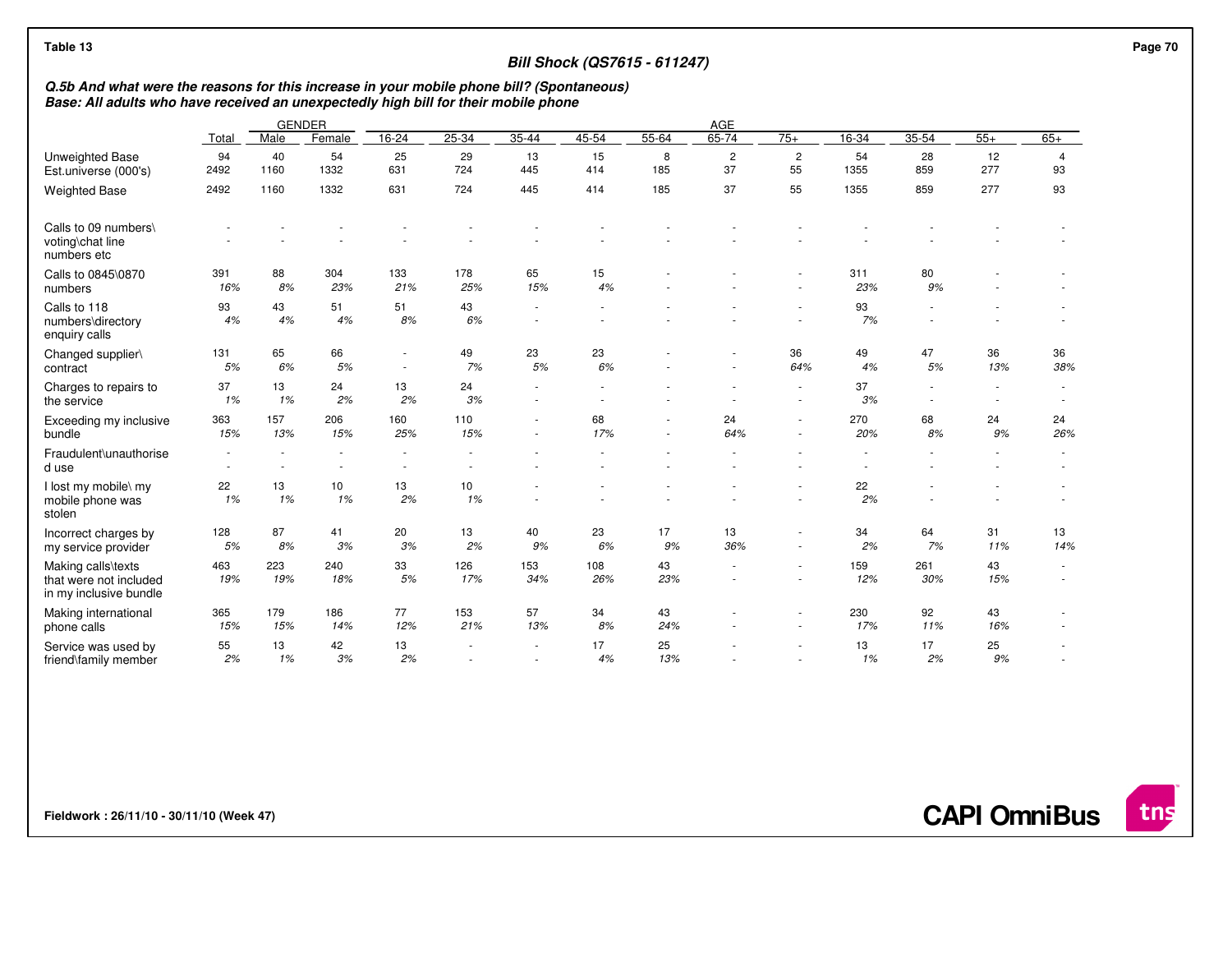| Table 13<br><b>Bill Shock (QS7615 - 611247)</b>                                                                                                                                  |            |                                |            |            |                                    |           |           |           |                      |                    |                  |           |           | Page 71              |  |
|----------------------------------------------------------------------------------------------------------------------------------------------------------------------------------|------------|--------------------------------|------------|------------|------------------------------------|-----------|-----------|-----------|----------------------|--------------------|------------------|-----------|-----------|----------------------|--|
| Q.5b And what were the reasons for this increase in your mobile phone bill? (Spontaneous)<br>Base: All adults who have received an unexpectedly high bill for their mobile phone |            |                                |            |            |                                    |           |           |           |                      |                    |                  |           |           |                      |  |
|                                                                                                                                                                                  |            | <b>GENDER</b>                  |            |            |                                    |           |           |           | AGE                  |                    |                  |           |           |                      |  |
|                                                                                                                                                                                  | Total      | Male                           | Female     | $16 - 24$  | $25 - 34$                          | $35 - 44$ | 45-54     | 55-64     | 65-74                | $75+$              | 16-34            | $35 - 54$ | $55+$     | $65+$                |  |
| Unweighted Base<br><b>Weighted Base</b>                                                                                                                                          | 94<br>2492 | 40<br>1160                     | 54<br>1332 | 25<br>631  | 29<br>724                          | 13<br>445 | 15<br>414 | 8<br>185  | $\overline{c}$<br>37 | $\mathbf{2}$<br>55 | 54<br>1355       | 28<br>859 | 12<br>277 | $\overline{4}$<br>93 |  |
| Thought I was<br>capped\protected by a<br>maximum credit limit<br>which could not be<br>exceeded                                                                                 | 98<br>4%   |                                | 98<br>7%   | 14<br>2%   | 30<br>4%                           | ÷,        | 23<br>6%  | 31<br>17% |                      |                    | 44<br>3%         | 23<br>3%  | 31<br>11% | ٠                    |  |
| Using functions on my<br>mobile that were not<br>included in my<br>inclusive bundle                                                                                              | 111<br>4%  | 39<br>3%                       | 72<br>5%   | 39<br>6%   | 10<br>1%                           | 34<br>8%  | 28<br>7%  |           |                      |                    | 49<br>4%         | 62<br>7%  |           |                      |  |
| Used my mobile phone<br>when travelling abroad<br>- EU                                                                                                                           | 148<br>6%  | $\sim$                         | 148<br>11% | 148<br>23% |                                    |           |           |           |                      |                    | 148<br>11%       |           |           |                      |  |
| Used my mobile phone<br>when travelling abroad<br>- Outside EU                                                                                                                   |            |                                |            |            |                                    |           |           |           |                      |                    |                  |           |           |                      |  |
| Calls to mobile<br>numbers                                                                                                                                                       |            |                                |            |            |                                    |           |           |           |                      |                    |                  |           |           |                      |  |
| Made more calls than<br>expected                                                                                                                                                 | 85<br>3%   | 85<br>7%                       | $\sim$     | 20<br>3%   | 65<br>9%                           |           |           |           |                      |                    | 85<br>6%         |           |           |                      |  |
| Increased rental /<br>call charges                                                                                                                                               | 54<br>2%   | 20<br>2%                       | 34<br>3%   | $\sim$     | 20<br>3%                           |           | 34<br>8%  |           |                      |                    | 20<br>1%         | 34<br>4%  |           |                      |  |
| Product was not<br>expalined properly /<br>thought it was<br>(amount) but it wasn't                                                                                              | 23<br>1%   | $\overline{\phantom{a}}$<br>÷. | 23<br>2%   |            | $\overline{\phantom{a}}$<br>$\sim$ | 23<br>5%  |           |           |                      |                    | $\sim$<br>$\sim$ | 23<br>3%  |           |                      |  |
| Other                                                                                                                                                                            | 137<br>5%  | 86<br>7%                       | 51<br>4%   | 48<br>8%   | 28<br>4%                           | 38<br>9%  | 23<br>6%  |           |                      |                    | 75<br>6%         | 62<br>7%  |           |                      |  |
| <b>SUMMARY CODE</b>                                                                                                                                                              |            |                                |            |            |                                    |           |           |           |                      |                    |                  |           |           |                      |  |
| Net: Calls to specific<br>numbers                                                                                                                                                | 459<br>18% | 130<br>11%                     | 329<br>25% | 159<br>25% | 220<br>30%                         | 65<br>15% | 15<br>4%  |           |                      |                    | 379<br>28%       | 80<br>9%  |           |                      |  |
| Net: Mobile Roaming<br>(EU/Non EU)                                                                                                                                               | 148<br>6%  | $\sim$                         | 148<br>11% | 148<br>23% | $\overline{\phantom{a}}$           |           |           |           |                      | $\sim$             | 148<br>11%       |           |           | ÷,                   |  |

**Fieldwork : 26/11/10 - 30/11/10 (Week 47)** 

**CAPI OmniBus**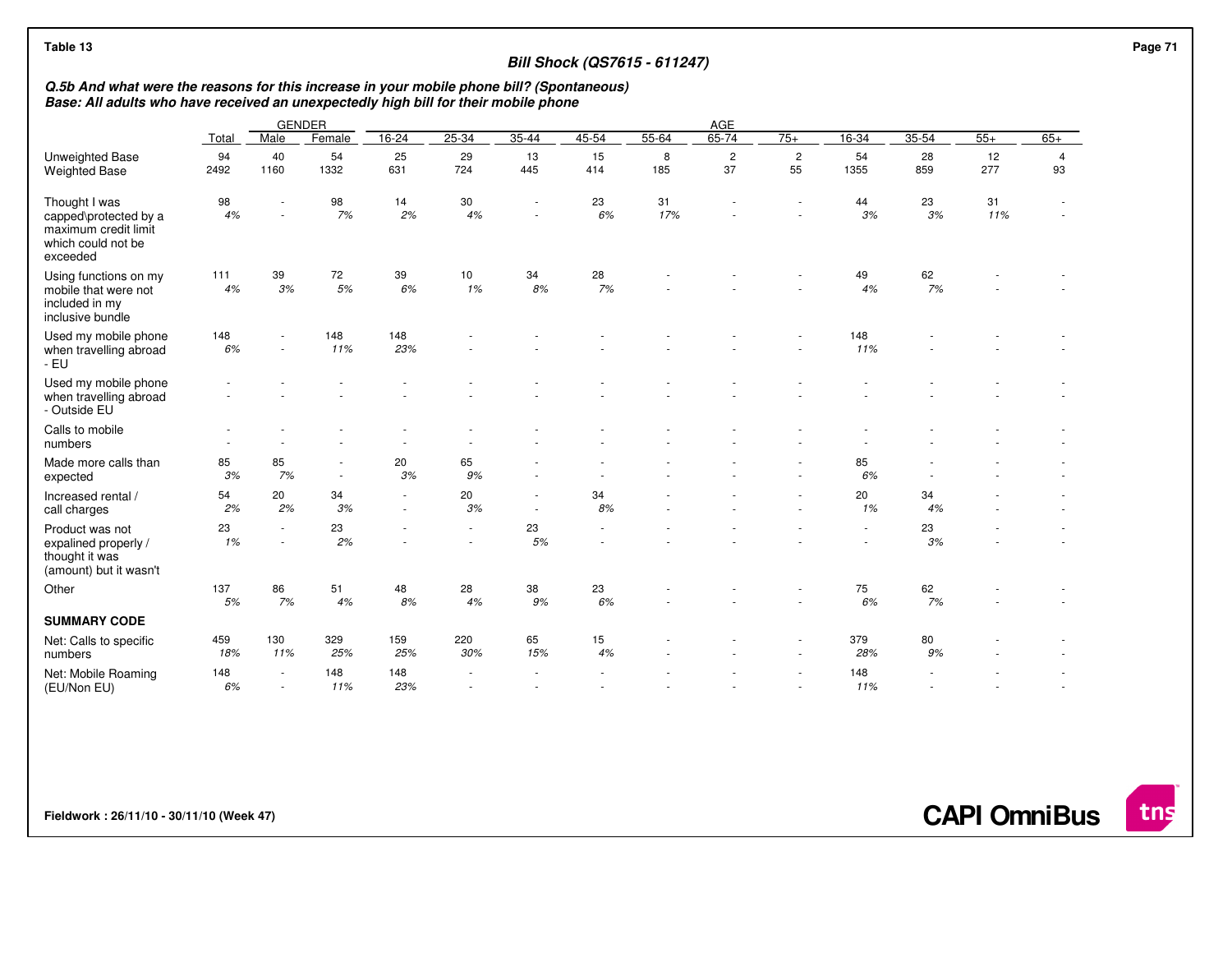## **Bill Shock (QS7615 - 611247)**

# **Q.5b And what were the reasons for this increase in your mobile phone bill? (Spontaneous) Base: All adults who have received an unexpectedly high bill for their mobile phone**

|                                         |            |            | <b>GENDER</b> |           |           |            |           |           | AGE   |           |            |            |            |           |
|-----------------------------------------|------------|------------|---------------|-----------|-----------|------------|-----------|-----------|-------|-----------|------------|------------|------------|-----------|
|                                         | Tota.      | Male       | Female        | 16-24     | 25-34     | 35-44      | 45-54     | 55-64     | 65-74 | $75+$     | 16-34      | $35 - 54$  | $55+$      | $65+$     |
| Unweighted Base<br><b>Weighted Base</b> | 94<br>2492 | 40<br>1160 | 54<br>1332    | 25<br>631 | 29<br>724 | 13<br>445  | 15<br>414 | 185       | 37    | 55        | 54<br>1355 | 28<br>859  | ے ا<br>277 | 93        |
| Don't Know                              | 291<br>12% | 172<br>15% | 118<br>9%     | 92<br>15% | 37<br>5%  | 102<br>23% | 15<br>4%  | 25<br>13% | . .   | 20<br>36% | 129<br>10% | 117<br>14% | 45<br>16%  | 20<br>21% |

**Fieldwork : 26/11/10 - 30/11/10 (Week 47)** 

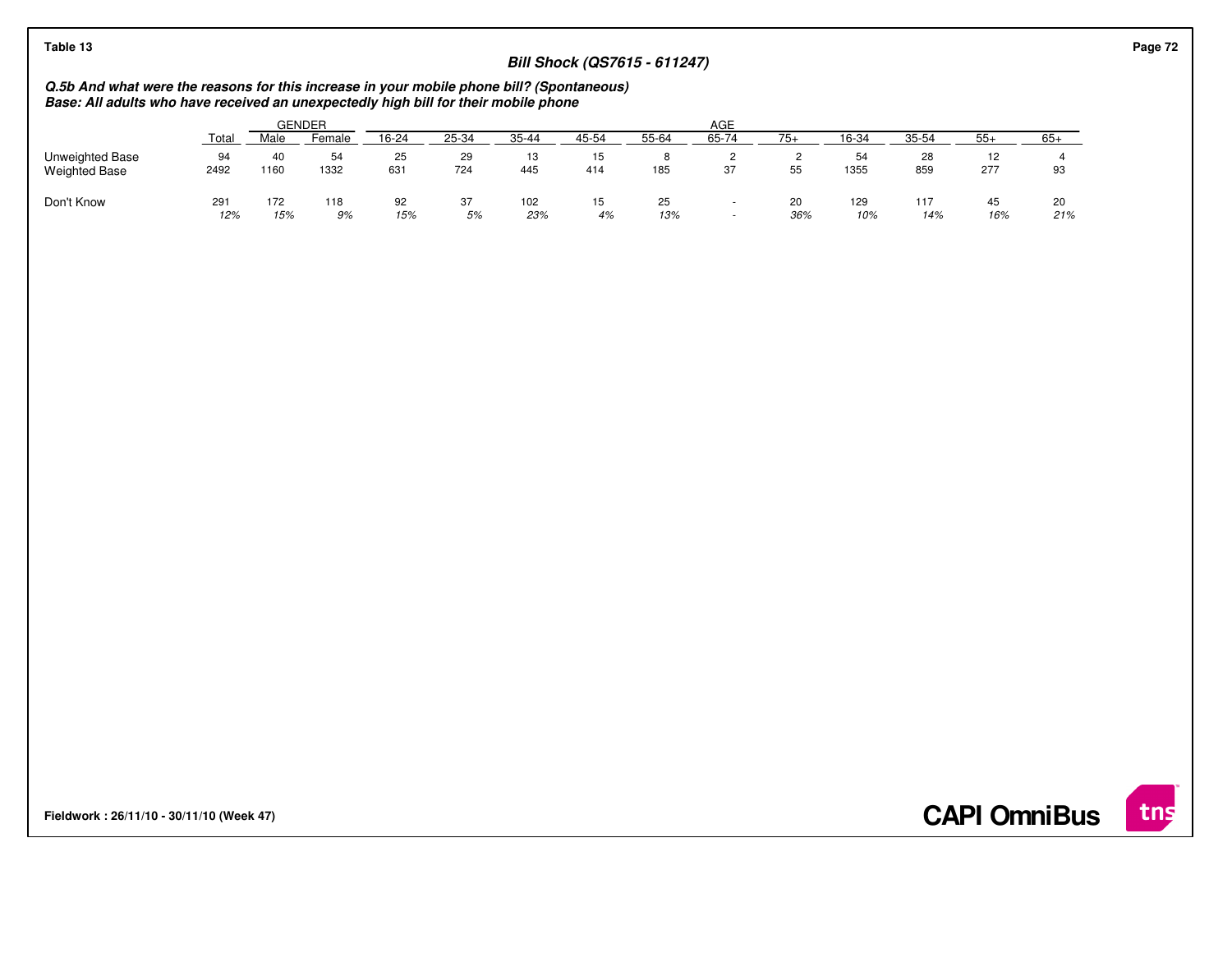| Table 13                                                                                                                                                                         |                                    |                  |                     |                                                      |                                                      |                  |                                    | <b>Bill Shock (QS7615 - 611247)</b> |                       |                                |  |
|----------------------------------------------------------------------------------------------------------------------------------------------------------------------------------|------------------------------------|------------------|---------------------|------------------------------------------------------|------------------------------------------------------|------------------|------------------------------------|-------------------------------------|-----------------------|--------------------------------|--|
| Q.5b And what were the reasons for this increase in your mobile phone bill? (Spontaneous)<br>Base: All adults who have received an unexpectedly high bill for their mobile phone |                                    |                  |                     |                                                      |                                                      |                  |                                    |                                     |                       |                                |  |
|                                                                                                                                                                                  |                                    |                  | <b>SOCIAL CLASS</b> |                                                      |                                                      | SOCIAL CLASS     |                                    |                                     | <b>MARITAL STATUS</b> |                                |  |
|                                                                                                                                                                                  | Total                              | AB               | C <sub>1</sub>      | C <sub>2</sub>                                       | DE                                                   | ABC1             | C <sub>2</sub> DE                  | Married\<br>Living<br>as<br>married | Single                | Widow<br>divorced<br>seperated |  |
| <b>Unweighted Base</b><br>Est.universe (000's)                                                                                                                                   | 94<br>2492                         | 16<br>574        | 40<br>1189          | 14<br>350                                            | 24<br>379                                            | 56<br>1762       | 38<br>729                          | 51<br>1392                          | 35<br>882             | 8<br>219                       |  |
| <b>Weighted Base</b>                                                                                                                                                             | 2492                               | 574              | 1189                | 350                                                  | 379                                                  | 1762             | 729                                | 1392                                | 882                   | 219                            |  |
| Calls to 09 numbers\<br>voting\chat line<br>numbers etc                                                                                                                          |                                    |                  |                     |                                                      |                                                      |                  |                                    |                                     |                       |                                |  |
| Calls to 0845\0870<br>numbers                                                                                                                                                    | 391<br>16%                         | 67<br>12%        | 271<br>23%          | 24<br>7%                                             | 29<br>8%                                             | 339<br>19%       | 53<br>7%                           | 214<br>15%                          | 177<br>20%            |                                |  |
| Calls to 118<br>numbers\directory<br>enquiry calls                                                                                                                               | 93<br>4%                           | $\sim$<br>$\sim$ | 93<br>8%            | $\overline{\phantom{a}}$<br>$\overline{\phantom{a}}$ | $\overline{\phantom{a}}$                             | 93<br>5%         | $\overline{\phantom{a}}$<br>$\sim$ | 93<br>7%                            | $\sim$                |                                |  |
| Changed supplier\<br>contract                                                                                                                                                    | 131<br>5%                          |                  | 108<br>9%           | 23<br>7%                                             |                                                      | 108<br>6%        | 23<br>3%                           | 102<br>7%                           | 29<br>3%              |                                |  |
| Charges to repairs to<br>the service                                                                                                                                             | 37<br>1%                           | $\sim$           | $\sim$<br>$\sim$    | 37<br>11%                                            | $\overline{\phantom{a}}$                             | $\sim$<br>$\sim$ | 37<br>5%                           | $\sim$<br>$\overline{\phantom{a}}$  | 37<br>4%              | ٠                              |  |
| Exceeding my inclusive<br>bundle                                                                                                                                                 | 363<br>15%                         | 62<br>11%        | 135<br>11%          | 107<br>30%                                           | 60<br>16%                                            | 196<br>11%       | 166<br>23%                         | 254<br>18%                          | 84<br>10%             | 24<br>11%                      |  |
| Fraudulent\unauthorise<br>d use                                                                                                                                                  | $\overline{\phantom{a}}$<br>$\sim$ |                  |                     |                                                      | ä,                                                   |                  | $\sim$<br>$\sim$                   | $\overline{\phantom{a}}$            |                       | $\overline{\phantom{m}}$       |  |
| I lost my mobile\ my<br>mobile phone was<br>stolen                                                                                                                               | 22<br>1%                           |                  |                     |                                                      | 22<br>6%                                             | ٠                | 22<br>3%                           | 22<br>2%                            |                       | ٠                              |  |
| Incorrect charges by<br>my service provider                                                                                                                                      | 128<br>5%                          | 64<br>11%        | 20<br>2%            | $\sim$<br>$\overline{\phantom{a}}$                   | 44<br>12%                                            | 84<br>5%         | 44<br>6%                           | 77<br>6%                            | 51<br>6%              | ٠                              |  |
| Making calls\texts<br>that were not included<br>in my inclusive bundle                                                                                                           | 463<br>19%                         | 57<br>10%        | 211<br>18%          | 100<br>29%                                           | 95<br>25%                                            | 268<br>15%       | 195<br>27%                         | 307<br>22%                          | 85<br>10%             | 71<br>33%                      |  |
| Making international<br>phone calls                                                                                                                                              | 365<br>15%                         | 192<br>33%       | 153<br>13%          | 20<br>6%                                             | $\overline{\phantom{a}}$<br>$\overline{\phantom{a}}$ | 345<br>20%       | 20<br>3%                           | 273<br>20%                          | 93<br>10%             | ٠                              |  |
| Service was used by<br>friend\family member                                                                                                                                      | 55<br>2%                           | $\sim$           | 25<br>2%            | $\sim$<br>$\sim$                                     | 30<br>8%                                             | 25<br>1%         | 30<br>4%                           | 55<br>4%                            |                       |                                |  |

**CAPI OmniBus**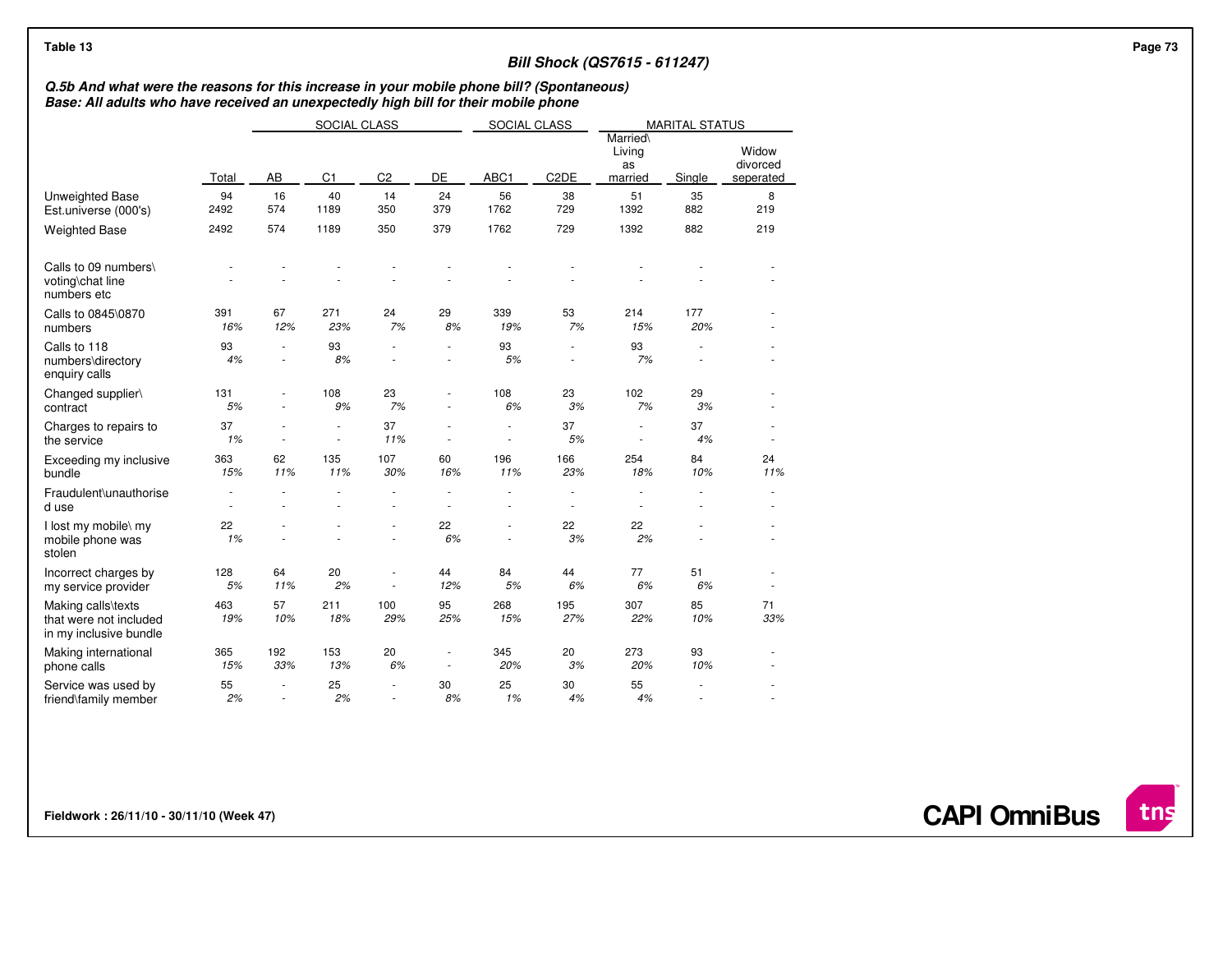| Table 13                                                                                                                                                                         |            |           |                               |                |                |                               |                   | <b>Bill Shock (QS7615 - 611247)</b> |                       |                                |
|----------------------------------------------------------------------------------------------------------------------------------------------------------------------------------|------------|-----------|-------------------------------|----------------|----------------|-------------------------------|-------------------|-------------------------------------|-----------------------|--------------------------------|
| Q.5b And what were the reasons for this increase in your mobile phone bill? (Spontaneous)<br>Base: All adults who have received an unexpectedly high bill for their mobile phone |            |           |                               |                |                |                               |                   |                                     |                       |                                |
|                                                                                                                                                                                  |            |           | SOCIAL CLASS                  |                |                | SOCIAL CLASS                  |                   |                                     | <b>MARITAL STATUS</b> |                                |
|                                                                                                                                                                                  | Total      | AB        | C1                            | C <sub>2</sub> | DE             | ABC1                          | C <sub>2</sub> DE | Married\<br>Living<br>as<br>married | Single                | Widow<br>divorced<br>seperated |
| Unweighted Base<br><b>Weighted Base</b>                                                                                                                                          | 94<br>2492 | 16<br>574 | 40<br>1189                    | 14<br>350      | 24<br>379      | 56<br>1762                    | 38<br>729         | 51<br>1392                          | 35<br>882             | 8<br>219                       |
| Thought I was<br>capped\protected by a<br>maximum credit limit<br>which could not be<br>exceeded                                                                                 | 98<br>4%   |           | 61<br>$5\%$                   |                | 37<br>10%      | 61<br>3%                      | 37<br>$5%$        | 14<br>1%                            | 30<br>3%              | 54<br>25%                      |
| Using functions on my<br>mobile that were not<br>included in my<br>inclusive bundle                                                                                              | 111<br>4%  | 73<br>13% |                               | 28<br>$8%$     | 10<br>3%       | 73<br>4%                      | 38<br>$5%$        | 28<br>2%                            | 83<br>9%              |                                |
| Used my mobile phone<br>when travelling abroad<br>- EU                                                                                                                           | 148<br>6%  |           | 148<br>12%                    |                |                | 148<br>8%                     |                   | 56<br>4%                            | 91<br>10%             |                                |
| Used my mobile phone<br>when travelling abroad<br>- Outside EU                                                                                                                   |            |           |                               |                |                |                               |                   |                                     |                       |                                |
| Calls to mobile<br>numbers                                                                                                                                                       |            |           |                               |                |                |                               |                   |                                     |                       |                                |
| Made more calls than<br>expected                                                                                                                                                 | 85<br>3%   |           | 85<br>7%                      |                | ä,             | 85<br>5%                      |                   | $\overline{\phantom{a}}$            | 85<br>10%             | $\overline{\phantom{a}}$       |
| Increased rental /<br>call charges                                                                                                                                               | 54<br>2%   |           | 34<br>3%                      |                | 20<br>5%       | 34<br>2%                      | 20<br>3%          | $\overline{\phantom{a}}$            | 20<br>2%              | 34<br>16%                      |
| Product was not<br>expalined properly /<br>thought it was<br>(amount) but it wasn't                                                                                              | 23<br>1%   |           | $\overline{\phantom{a}}$<br>٠ | 23<br>7%       | $\overline{a}$ | $\overline{\phantom{m}}$<br>٠ | 23<br>3%          | 23<br>2%                            | $\sim$                | ٠<br>٠                         |
| Other                                                                                                                                                                            | 137<br>5%  | 86<br>15% | 23<br>2%                      | 19<br>5%       | 9<br>2%        | 109<br>6%                     | 28<br>4%          | 80<br>6%                            | 56<br>$6\%$           | $\sim$                         |
| <b>SUMMARY CODE</b>                                                                                                                                                              |            |           |                               |                |                |                               |                   |                                     |                       |                                |
| Net: Calls to specific<br>numbers                                                                                                                                                | 459<br>18% | 67<br>12% | 339<br>29%                    | 24<br>7%       | 29<br>8%       | 407<br>23%                    | 53<br>7%          | 282<br>20%                          | 177<br>20%            | $\overline{\phantom{a}}$       |

**CAPI OmniBus**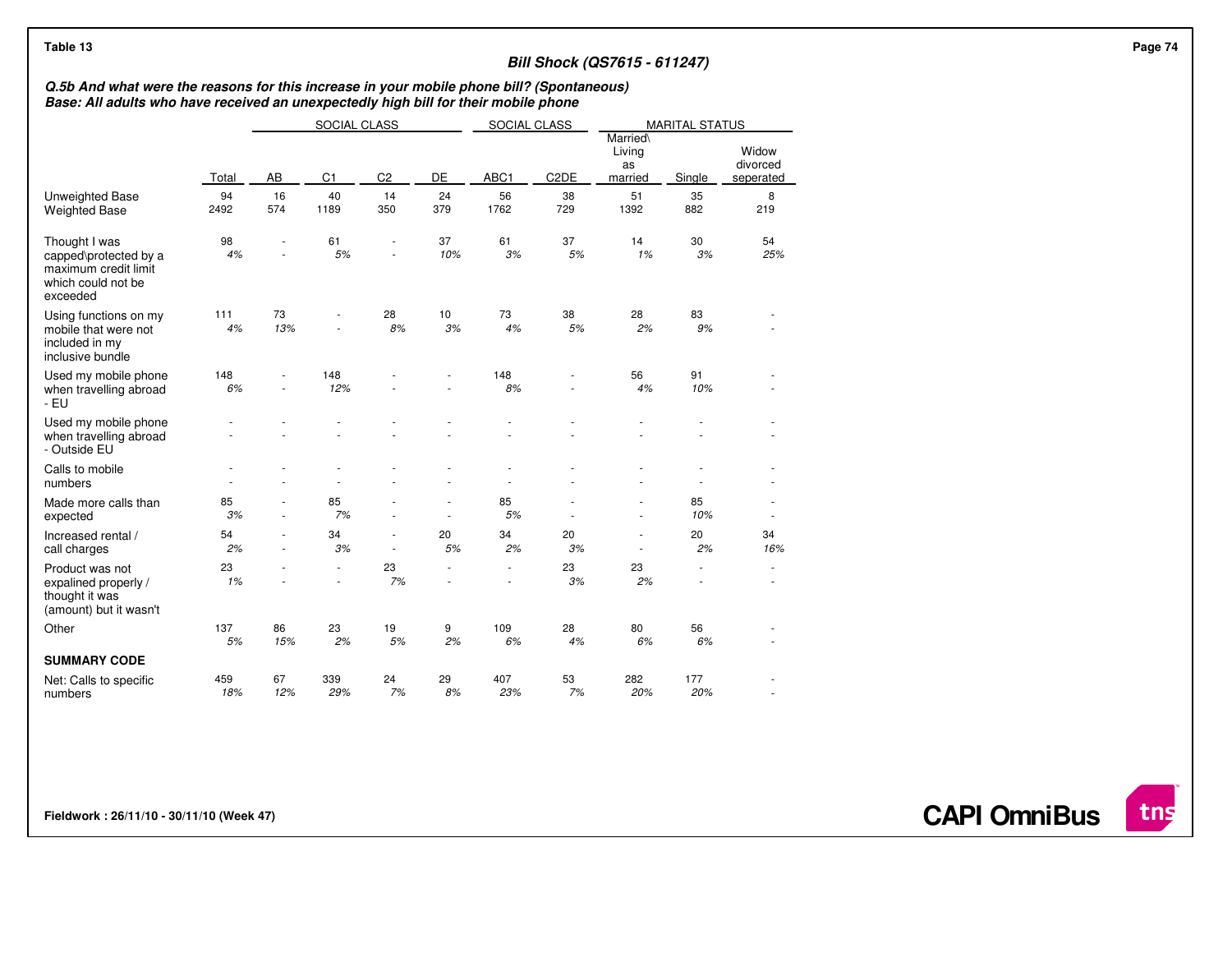## **Bill Shock (QS7615 - 611247)**

**Q.5b And what were the reasons for this increase in your mobile phone bill? (Spontaneous) Base: All adults who have received an unexpectedly high bill for their mobile phone**

|                      |       |                          | SOCIAL CLASS   |                          |                          | SOCIAL CLASS     |                   |                                     | <b>MARITAL STATUS</b> |                                |
|----------------------|-------|--------------------------|----------------|--------------------------|--------------------------|------------------|-------------------|-------------------------------------|-----------------------|--------------------------------|
|                      | Total | AB                       | C <sub>1</sub> | C <sub>2</sub>           | DE                       | ABC <sub>1</sub> | C <sub>2</sub> DE | Married\<br>Livina<br>as<br>married | Single                | Widow<br>divorced<br>seperated |
| Unweighted Base      | 94    | 16                       | 40             | 14                       | 24                       | 56               | 38                | 51                                  | 35                    | 8                              |
| <b>Weighted Base</b> | 2492  | 574                      | 1189           | 350                      | 379                      | 1762             | 729               | 1392                                | 882                   | 219                            |
| Net: Mobile Roaming  | 148   | $\overline{\phantom{a}}$ | 148            | $\overline{\phantom{a}}$ | $\overline{\phantom{a}}$ | 148              |                   | 56                                  | 91                    |                                |
| (EU/Non EU)          | 6%    | $\sim$                   | 12%            | $\overline{\phantom{a}}$ | $\overline{\phantom{a}}$ | 8%               |                   | 4%                                  | 10%                   | $\overline{\phantom{a}}$       |
| Don't Know           | 291   | 40                       | 142            | 37                       | 71                       | 182              | 108               | 179                                 | 76                    | 35                             |
|                      | 12%   | 7%                       | 12%            | 11%                      | 19%                      | 10%              | 15%               | 13%                                 | 9%                    | 16%                            |

**Fieldwork : 26/11/10 - 30/11/10 (Week 47)** 

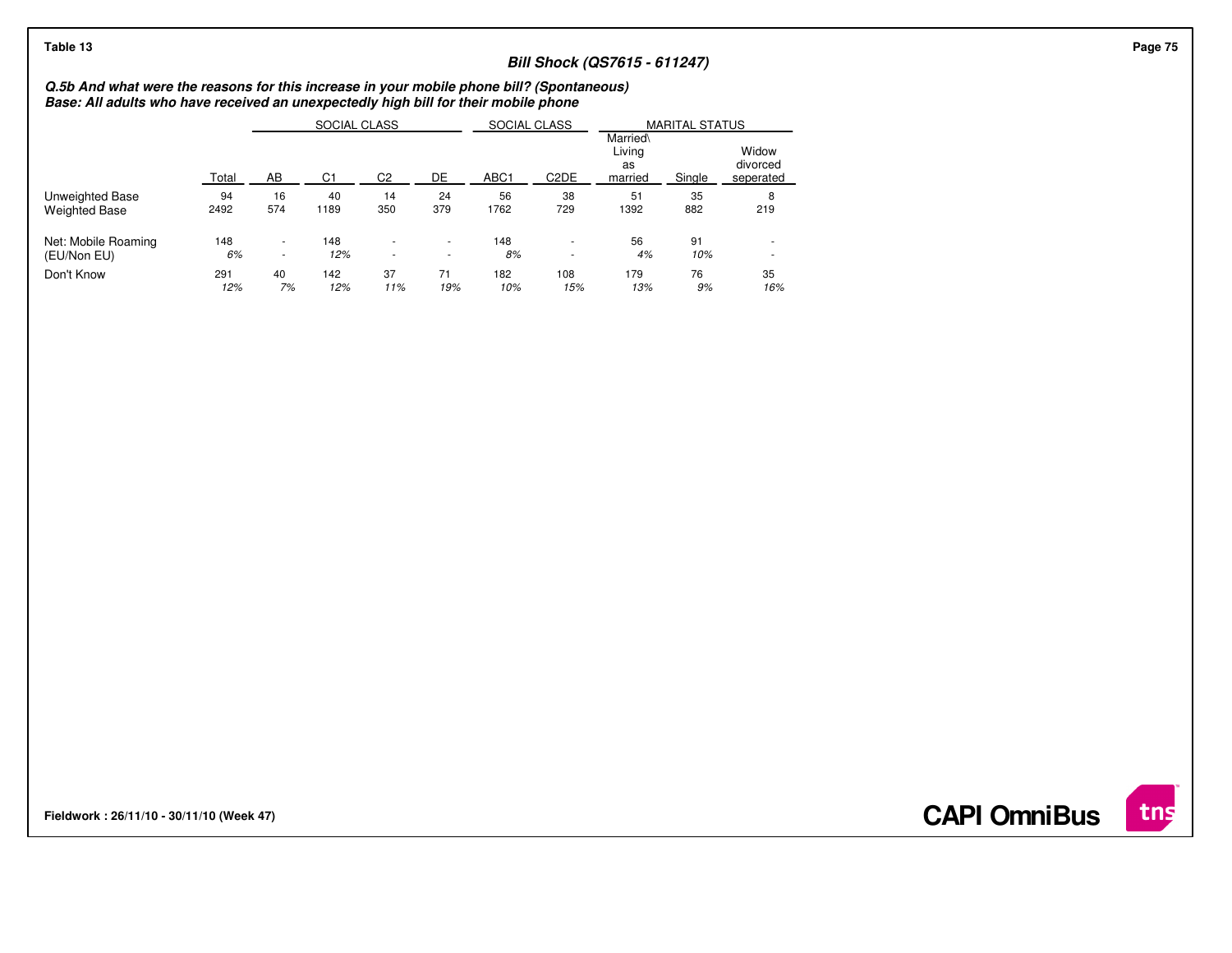| Table 13                                                                                                                                                                         |                |                       |                  |              |                          |                          |                 |             | <b>Bill Shock (QS7615 - 611247)</b> |                |           |  |
|----------------------------------------------------------------------------------------------------------------------------------------------------------------------------------|----------------|-----------------------|------------------|--------------|--------------------------|--------------------------|-----------------|-------------|-------------------------------------|----------------|-----------|--|
| Q.5b And what were the reasons for this increase in your mobile phone bill? (Spontaneous)<br>Base: All adults who have received an unexpectedly high bill for their mobile phone |                |                       |                  |              |                          |                          |                 |             |                                     |                |           |  |
|                                                                                                                                                                                  |                | <b>WORKING STATUS</b> |                  |              | <b>WORKING STATUS</b>    |                          | <b>CHILDREN</b> |             |                                     | <b>COUNTRY</b> |           |  |
|                                                                                                                                                                                  | Total          | Working               | Not<br>working   | Full<br>time | Part<br>time             | Other                    | Child           | No<br>child | England                             | Scotland       | Wales     |  |
| Unweighted Base<br>Est.universe (000's)                                                                                                                                          | 94<br>2492     | 62<br>1700            | 32<br>791        | 46<br>1345   | 16<br>356                | 32<br>791                | 36<br>840       | 58<br>1652  | 81<br>2052                          | 5<br>237       | 8<br>203  |  |
| <b>Weighted Base</b>                                                                                                                                                             | 2492           | 1700                  | 791              | 1345         | 356                      | 791                      | 840             | 1652        | 2052                                | 237            | 203       |  |
| Calls to 09 numbers\<br>voting\chat line<br>numbers etc                                                                                                                          |                |                       |                  |              |                          |                          |                 |             |                                     |                |           |  |
| Calls to 0845\0870<br>numbers                                                                                                                                                    | 391<br>16%     | 245<br>14%            | 146<br>18%       | 199<br>15%   | 46<br>13%                | 146<br>18%               | 84<br>10%       | 308<br>19%  | 335<br>16%                          | 56<br>24%      |           |  |
| Calls to 118<br>numbers\directory<br>enquiry calls                                                                                                                               | 93<br>4%       | 93<br>5%              | $\sim$<br>$\sim$ | 93<br>7%     | $\sim$<br>٠              | $\overline{\phantom{a}}$ | 25<br>3%        | 68<br>4%    | 93<br>5%                            |                |           |  |
| Changed supplier\<br>contract                                                                                                                                                    | 131<br>5%      | 72<br>4%              | 59<br>7%         | 49<br>4%     | 23<br>7%                 | 59<br>7%                 | 66<br>8%        | 65<br>4%    | 96<br>5%                            | 36<br>15%      |           |  |
| Charges to repairs to<br>the service                                                                                                                                             | 37<br>1%       | 37<br>2%              | ÷.               | 24<br>2%     | 13<br>4%                 |                          |                 | 37<br>2%    | 37<br>2%                            |                |           |  |
| Exceeding my inclusive<br>bundle                                                                                                                                                 | 363<br>15%     | 212<br>12%            | 151<br>19%       | 194<br>14%   | 18<br>5%                 | 151<br>19%               | 48<br>6%        | 315<br>19%  | 255<br>12%                          | 56<br>24%      | 52<br>25% |  |
| Fraudulent\unauthorise<br>d use                                                                                                                                                  | $\overline{a}$ |                       |                  |              |                          |                          |                 |             |                                     |                |           |  |
| I lost my mobile\ my<br>mobile phone was<br>stolen                                                                                                                               | 22<br>1%       | 13<br>1%              | 10<br>1%         | 13<br>1%     | ٠                        | 10<br>1%                 |                 | 22<br>1%    | 22<br>1%                            |                |           |  |
| Incorrect charges by<br>my service provider                                                                                                                                      | 128<br>$5%$    | 77<br>5%              | 51<br>6%         | 77<br>6%     | $\overline{a}$<br>$\sim$ | 51<br>6%                 | 64<br>8%        | 64<br>4%    | 111<br>5%                           | $\sim$         | 17<br>9%  |  |
| Making calls\texts<br>that were not included<br>in my inclusive bundle                                                                                                           | 463<br>19%     | 433<br>25%            | 30<br>4%         | 345<br>26%   | 88<br>25%                | 30<br>4%                 | 160<br>19%      | 303<br>18%  | 378<br>18%                          | 57<br>24%      | 28<br>14% |  |
| Making international<br>phone calls                                                                                                                                              | 365<br>15%     | 226<br>13%            | 139<br>18%       | 149<br>11%   | 77<br>22%                | 139<br>18%               | 129<br>15%      | 236<br>14%  | 309<br>15%                          | 56<br>24%      |           |  |
| Service was used by<br>friend\family member                                                                                                                                      | 55<br>2%       | 25<br>1%              | 30<br>4%         | 25<br>2%     | ٠<br>٠                   | 30<br>4%                 | 13<br>1%        | 42<br>3%    | 55<br>3%                            |                |           |  |

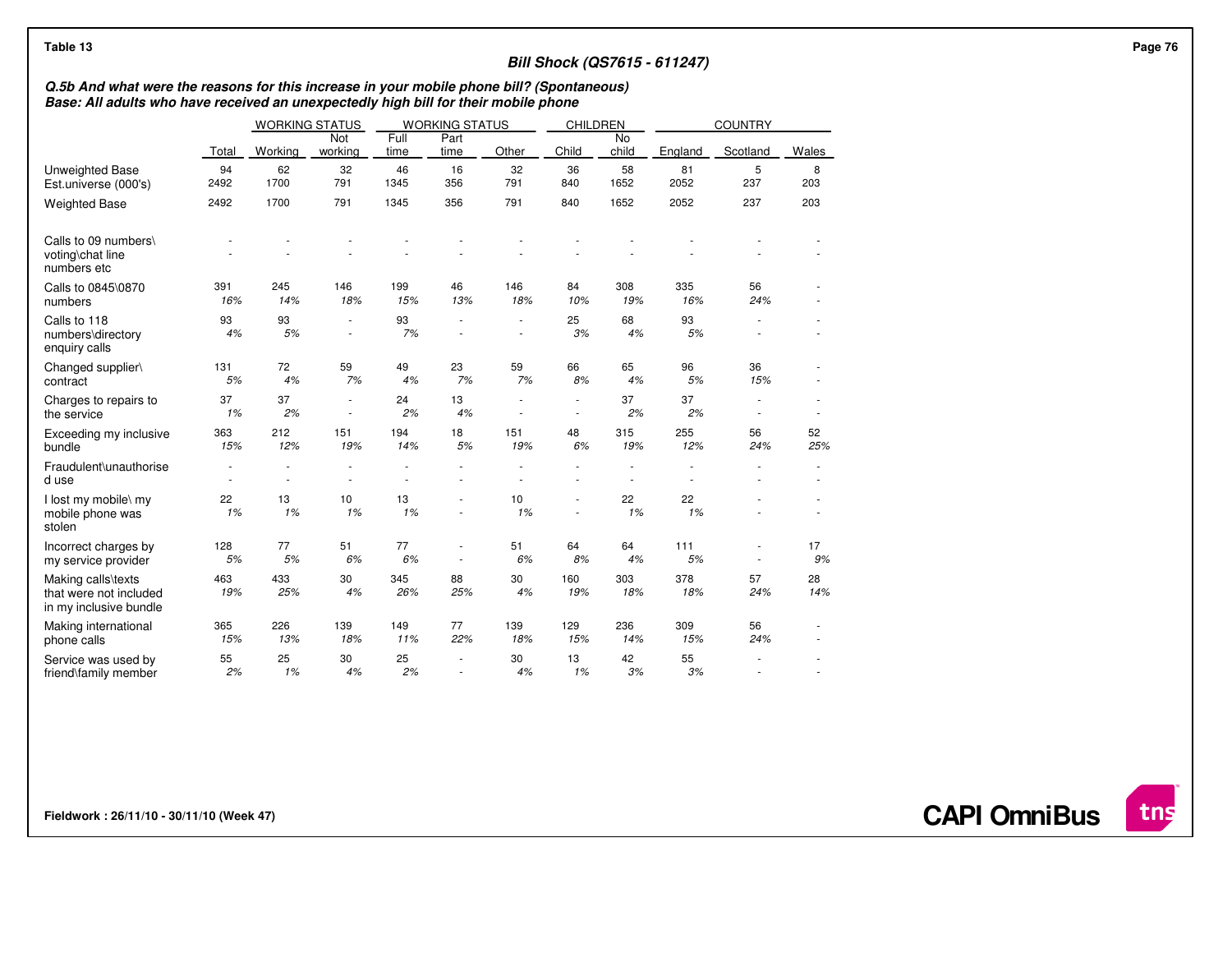| Table 13                                                                                                                                                                         |            |                  |                       |              |                                    |             |                                    |                                | <b>Bill Shock (QS7615 - 611247)</b> |                  |           | Page 77 |
|----------------------------------------------------------------------------------------------------------------------------------------------------------------------------------|------------|------------------|-----------------------|--------------|------------------------------------|-------------|------------------------------------|--------------------------------|-------------------------------------|------------------|-----------|---------|
| Q.5b And what were the reasons for this increase in your mobile phone bill? (Spontaneous)<br>Base: All adults who have received an unexpectedly high bill for their mobile phone |            |                  |                       |              |                                    |             |                                    |                                |                                     |                  |           |         |
|                                                                                                                                                                                  |            |                  | <b>WORKING STATUS</b> |              | <b>WORKING STATUS</b>              |             | CHILDREN                           |                                |                                     | <b>COUNTRY</b>   |           |         |
|                                                                                                                                                                                  | Total      | Working          | Not<br>working        | Full<br>time | Part<br>time                       | Other       | Child                              | No<br>child                    | England                             | Scotland         | Wales     |         |
| <b>Unweighted Base</b><br><b>Weighted Base</b>                                                                                                                                   | 94<br>2492 | 62<br>1700       | 32<br>791             | 46<br>1345   | 16<br>356                          | 32<br>791   | 36<br>840                          | 58<br>1652                     | 81<br>2052                          | 5<br>237         | 8<br>203  |         |
| Thought I was<br>capped\protected by a<br>maximum credit limit<br>which could not be<br>exceeded                                                                                 | 98<br>4%   | 54<br>3%         | 44<br>6%              | 31<br>2%     | 23<br>6%                           | 44<br>6%    | 14<br>2%                           | 84<br>5%                       | 45<br>2%                            | 23<br>10%        | 30<br>15% |         |
| Using functions on my<br>mobile that were not<br>included in my<br>inclusive bundle                                                                                              | 111<br>4%  | 62<br>4%         | 49<br>6%              | 34<br>3%     | 28<br>8%                           | 49<br>6%    | 83<br>10%                          | 28<br>2%                       | 83<br>4%                            |                  | 28<br>14% |         |
| Used my mobile phone<br>when travelling abroad<br>- EU                                                                                                                           | 148<br>6%  | 38<br>2%         | 110<br>14%            | 38<br>3%     | ÷.                                 | 110<br>14%  |                                    | 148<br>9%                      | 91<br>4%                            | 56<br>24%        | ٠         |         |
| Used my mobile phone<br>when travelling abroad<br>- Outside EU                                                                                                                   |            |                  |                       |              |                                    |             |                                    |                                |                                     |                  |           |         |
| Calls to mobile<br>numbers                                                                                                                                                       |            |                  |                       |              |                                    |             |                                    |                                |                                     |                  |           |         |
| Made more calls than<br>expected                                                                                                                                                 | 85<br>3%   | $\sim$<br>$\sim$ | 85<br>11%             | $\sim$       | $\overline{\phantom{a}}$           | 85<br>11%   | 20<br>2%                           | 65<br>4%                       | 20<br>1%                            | 65<br>27%        | ÷,        |         |
| Increased rental /<br>call charges                                                                                                                                               | 54<br>2%   | 34<br>2%         | 20<br>3%              | 34<br>3%     | $\sim$<br>$\overline{\phantom{a}}$ | 20<br>3%    | 34<br>4%                           | 20<br>1%                       | 34<br>2%                            | $\sim$<br>$\sim$ | 20<br>10% |         |
| Product was not<br>expalined properly /<br>thought it was<br>(amount) but it wasn't                                                                                              | 23<br>1%   | 23<br>1%         | ÷                     |              | 23<br>7%                           | $\sim$<br>٠ | 23<br>3%                           | $\frac{1}{2}$<br>$\frac{1}{2}$ | 23<br>1%                            |                  |           |         |
| Other                                                                                                                                                                            | 137<br>5%  | 128<br>8%        | 9<br>1%               | 109<br>8%    | 19<br>5%                           | 9<br>1%     | 89<br>11%                          | 48<br>3%                       | 109<br>$5%$                         |                  | 28<br>14% |         |
| <b>SUMMARY CODE</b>                                                                                                                                                              |            |                  |                       |              |                                    |             |                                    |                                |                                     |                  |           |         |
| Net: Calls to specific<br>numbers                                                                                                                                                | 459<br>18% | 313<br>18%       | 146<br>18%            | 267<br>20%   | 46<br>13%                          | 146<br>18%  | 84<br>10%                          | 376<br>23%                     | 403<br>20%                          | 56<br>24%        |           |         |
| Net: Mobile Roaming<br>(EU/Non EU)                                                                                                                                               | 148<br>6%  | 38<br>2%         | 110<br>14%            | 38<br>3%     | $\sim$<br>×.                       | 110<br>14%  | $\overline{\phantom{a}}$<br>$\sim$ | 148<br>9%                      | 91<br>4%                            | 56<br>24%        | ä,        |         |

**CAPI OmniBus**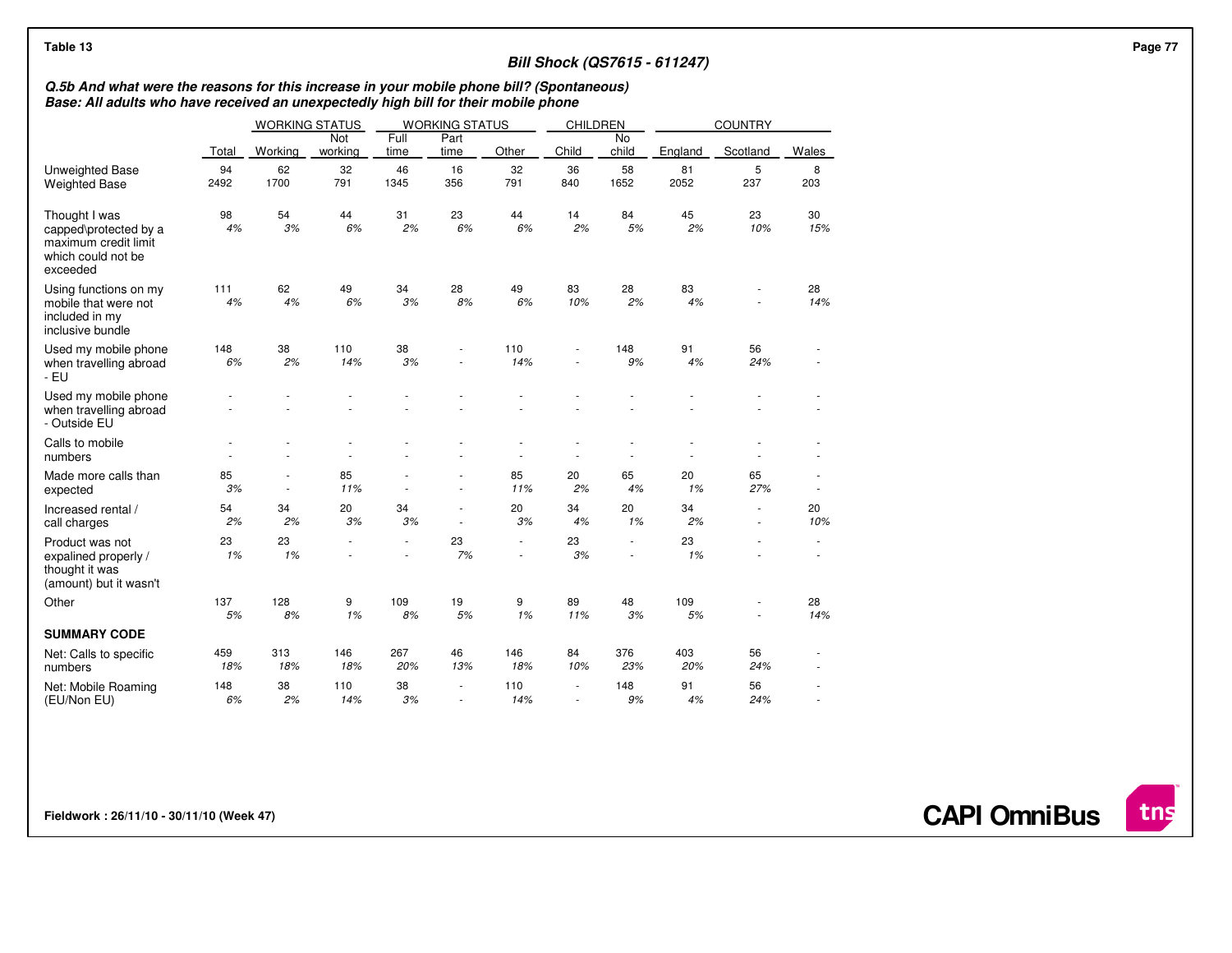| Table 13                                                                                                                                                                         |       |         |                       |              |                       |       |       |                 |                                     |                |                          |
|----------------------------------------------------------------------------------------------------------------------------------------------------------------------------------|-------|---------|-----------------------|--------------|-----------------------|-------|-------|-----------------|-------------------------------------|----------------|--------------------------|
|                                                                                                                                                                                  |       |         |                       |              |                       |       |       |                 | <b>Bill Shock (QS7615 - 611247)</b> |                |                          |
| Q.5b And what were the reasons for this increase in your mobile phone bill? (Spontaneous)<br>Base: All adults who have received an unexpectedly high bill for their mobile phone |       |         |                       |              |                       |       |       |                 |                                     |                |                          |
|                                                                                                                                                                                  |       |         | <b>WORKING STATUS</b> |              | <b>WORKING STATUS</b> |       |       | <b>CHILDREN</b> |                                     | <b>COUNTRY</b> |                          |
|                                                                                                                                                                                  | Total | Workina | Not<br>workina        | Full<br>time | Part<br>time          | Other | Child | No.<br>child    | England                             | Scotland       | Wales                    |
| Unweighted Base                                                                                                                                                                  | 94    | 62      | 32                    | 46           | 16                    | 32    | 36    | 58              | 81                                  |                |                          |
| <b>Weighted Base</b>                                                                                                                                                             | 2492  | 1700    | 791                   | 1345         | 356                   | 791   | 840   | 1652            | 2052                                | 237            | 203                      |
| Don't Know                                                                                                                                                                       | 291   | 210     | 81                    | 156          | 54                    | 81    | 114   | 177             | 291                                 |                |                          |
|                                                                                                                                                                                  | 12%   | 12%     | 10%                   | 12%          | 15%                   | 10%   | 14%   | 11%             | 14%                                 |                | $\overline{\phantom{a}}$ |

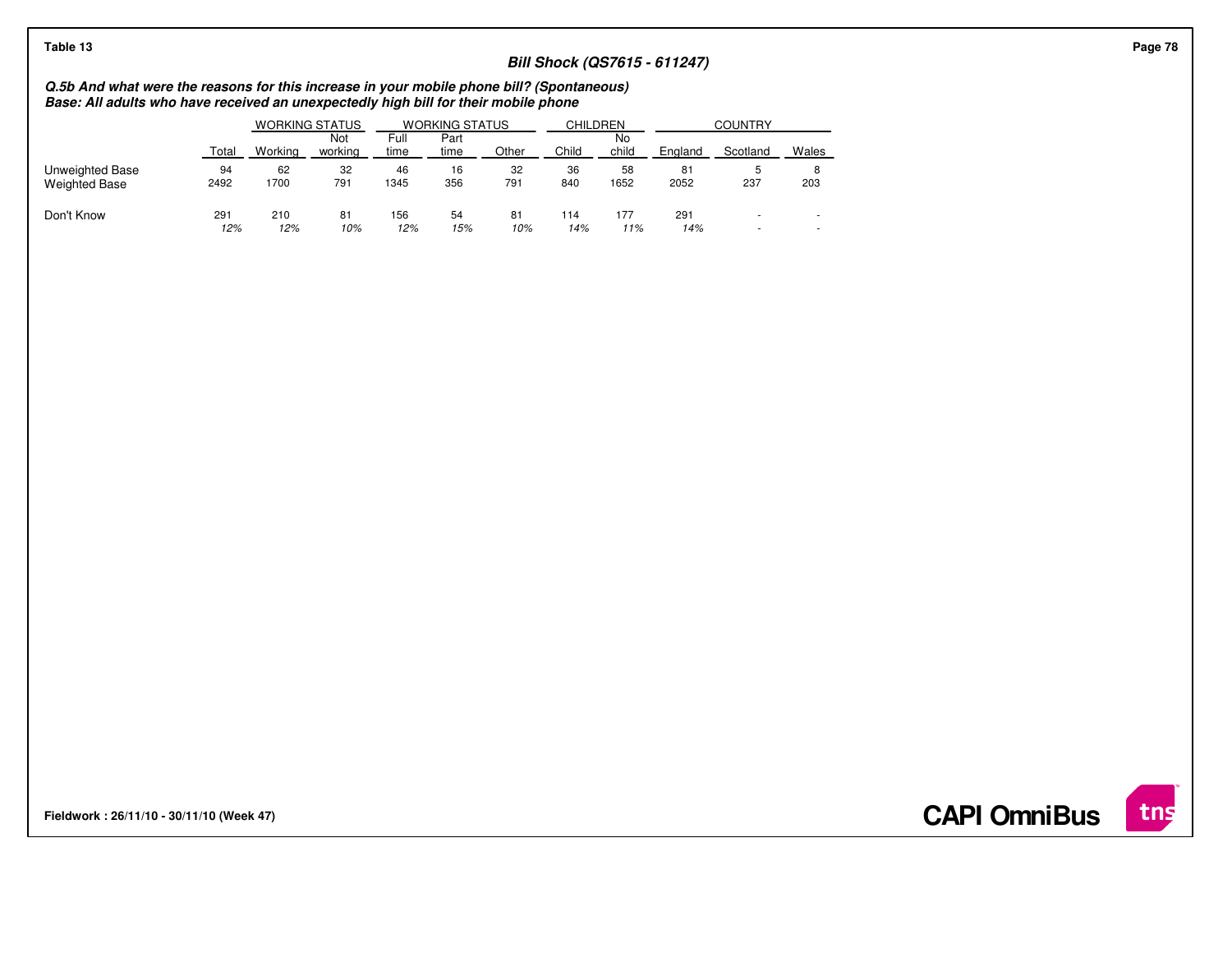| Q.5b And what were the reasons for this increase in your mobile phone bill? (Spontaneous) |              |                               |                                    |                                                      |                                                      |                       | <b>Bill Shock (QS7615 - 611247)</b>                  |            |                                    |               |           |                  |  |
|-------------------------------------------------------------------------------------------|--------------|-------------------------------|------------------------------------|------------------------------------------------------|------------------------------------------------------|-----------------------|------------------------------------------------------|------------|------------------------------------|---------------|-----------|------------------|--|
| Base: All adults who have received an unexpectedly high bill for their mobile phone       |              |                               |                                    |                                                      |                                                      |                       |                                                      |            |                                    |               |           |                  |  |
|                                                                                           |              |                               |                                    |                                                      |                                                      |                       | <b>GOVERNMENT REGIONS</b>                            |            |                                    |               |           |                  |  |
|                                                                                           | <b>Total</b> | North<br>East                 | North<br>West                      | Yorkshire<br>and The<br>Humber                       | East<br>Midlands                                     | West<br>Midlands      | East of<br>England                                   | London     | South<br>East                      | South<br>West | Wales     | Scotland         |  |
| Unweighted Base<br>Est.universe (000's)                                                   | 94<br>2492   | $\overline{c}$<br>39          | 13<br>367                          | 8<br>206                                             | 8<br>257                                             | $\overline{7}$<br>182 | 9<br>213                                             | 13<br>290  | 12<br>339                          | 9<br>161      | 8<br>203  | 5<br>237         |  |
| <b>Weighted Base</b>                                                                      | 2492         | 39                            | 367                                | 206                                                  | 257                                                  | 182                   | 213                                                  | 290        | 339                                | 161           | 203       | 237              |  |
| Calls to 09 numbers\<br>voting\chat line<br>numbers etc                                   |              |                               |                                    |                                                      |                                                      |                       |                                                      |            |                                    |               |           |                  |  |
| Calls to 0845\0870<br>numbers                                                             | 391<br>16%   | $\overline{\phantom{a}}$<br>٠ | 53<br>15%                          | $\overline{\phantom{a}}$<br>٠                        | 31<br>12%                                            | 62<br>34%             | 14<br>6%                                             | 121<br>42% | 55<br>16%                          |               |           | 56<br>24%        |  |
| Calls to 118<br>numbers\directory<br>enquiry calls                                        | 93<br>4%     |                               |                                    | $\overline{\phantom{a}}$                             | 43<br>17%                                            |                       |                                                      |            | 51<br>15%                          |               |           | $\sim$           |  |
| Changed supplier\<br>contract                                                             | 131<br>5%    | 19<br>50%                     | $\sim$<br>$\sim$                   | 47<br>23%                                            |                                                      |                       |                                                      |            | 29<br>9%                           |               |           | 36<br>15%        |  |
| Charges to repairs to<br>the service                                                      | 37<br>1%     | $\overline{\phantom{a}}$      | $\sim$                             | $\sim$                                               | $\overline{\phantom{a}}$<br>$\sim$                   | 24<br>13%             | $\sim$                                               |            | $\overline{\phantom{a}}$           | 13<br>8%      | $\sim$    | $\sim$           |  |
| Exceeding my inclusive<br>bundle                                                          | 363<br>15%   |                               | 58<br>16%                          | 13<br>6%                                             | 24<br>9%                                             | 20<br>11%             | 21<br>10%                                            | 76<br>26%  | 13<br>4%                           | 30<br>19%     | 52<br>25% | 56<br>24%        |  |
| Fraudulent\unauthorise<br>d use                                                           |              |                               |                                    |                                                      |                                                      |                       |                                                      |            |                                    |               |           |                  |  |
| I lost my mobile\ my<br>mobile phone was<br>stolen                                        | 22<br>1%     |                               |                                    |                                                      |                                                      |                       |                                                      | 22<br>8%   |                                    |               |           |                  |  |
| Incorrect charges by<br>my service provider                                               | 128<br>5%    | $\overline{\phantom{a}}$      | $\overline{\phantom{a}}$<br>$\sim$ | 23<br>11%                                            | $\overline{\phantom{a}}$<br>$\overline{\phantom{a}}$ | 20<br>11%             | $\overline{\phantom{a}}$<br>$\overline{\phantom{a}}$ | 27<br>9%   | $\overline{\phantom{a}}$<br>$\sim$ | 40<br>25%     | 17<br>9%  | $\sim$<br>$\sim$ |  |
| Making calls\texts<br>that were not included<br>in my inclusive bundle                    | 463<br>19%   | 19<br>50%                     | 20<br>6%                           | $\overline{\phantom{a}}$<br>$\overline{\phantom{a}}$ | 25<br>10%                                            | 39<br>22%             | 133<br>63%                                           | 89<br>31%  | 34<br>10%                          | 17<br>11%     | 28<br>14% | 57<br>24%        |  |
| Making international<br>phone calls                                                       | 365<br>15%   | $\sim$                        | 23<br>6%                           | 67<br>33%                                            | 43<br>17%                                            | 59<br>32%             | 34<br>16%                                            |            | 83<br>24%                          |               |           | 56<br>24%        |  |
| Service was used by<br>friend\family member                                               | 55<br>2%     | ٠<br>$\blacksquare$           | 25<br>7%                           | ٠                                                    |                                                      |                       |                                                      |            | $\sim$                             | 30<br>18%     |           | $\sim$<br>$\sim$ |  |

**Fieldwork : 26/11/10 - 30/11/10 (Week 47)** 

**CAPI OmniBus**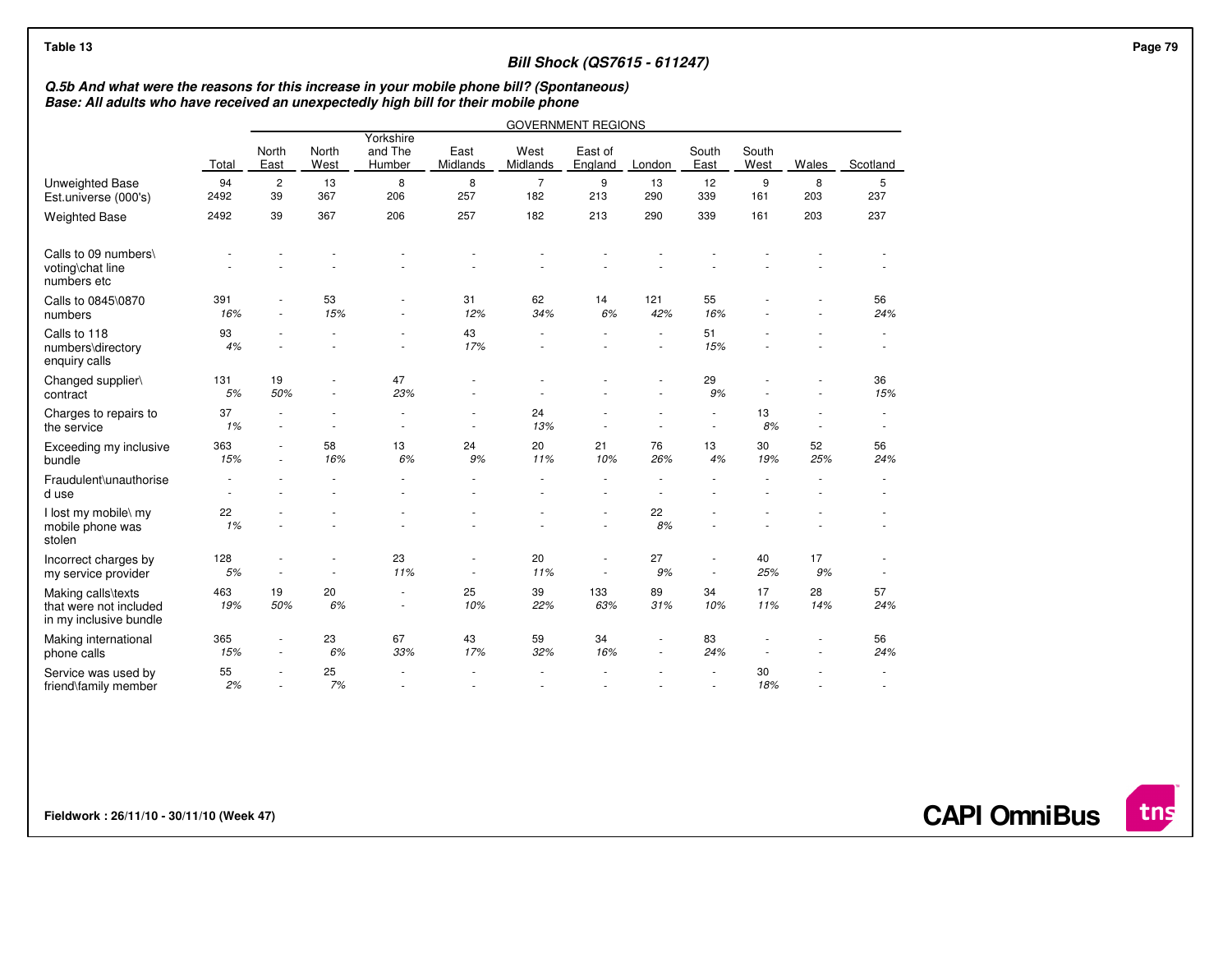## **Bill Shock (QS7615 - 611247)**

## **Q.5b And what were the reasons for this increase in your mobile phone bill? (Spontaneous) Base: All adults who have received an unexpectedly high bill for their mobile phone**

|                                                                                                  |            |                          |               |                                |                  |                       | <b>GOVERNMENT REGIONS</b> |            |               |               |           |           |
|--------------------------------------------------------------------------------------------------|------------|--------------------------|---------------|--------------------------------|------------------|-----------------------|---------------------------|------------|---------------|---------------|-----------|-----------|
|                                                                                                  | Total      | North<br>East            | North<br>West | Yorkshire<br>and The<br>Humber | East<br>Midlands | West<br>Midlands      | East of<br>England        | London     | South<br>East | South<br>West | Wales     | Scotland  |
| Unweighted Base<br><b>Weighted Base</b>                                                          | 94<br>2492 | $\overline{c}$<br>39     | 13<br>367     | 8<br>206                       | 8<br>257         | $\overline{7}$<br>182 | 9<br>213                  | 13<br>290  | 12<br>339     | 9<br>161      | 8<br>203  | 5<br>237  |
| Thought I was<br>capped\protected by a<br>maximum credit limit<br>which could not be<br>exceeded | 98<br>4%   |                          |               |                                |                  |                       | 14<br>6%                  |            | 31<br>9%      |               | 30<br>15% | 23<br>10% |
| Using functions on my<br>mobile that were not<br>included in my<br>inclusive bundle              | 111<br>4%  |                          |               |                                |                  |                       |                           |            | 73<br>22%     | 10<br>6%      | 28<br>14% |           |
| Used my mobile phone<br>when travelling abroad<br>- EU                                           | 148<br>6%  | ä,                       | 38<br>10%     | 38<br>18%                      |                  |                       | 16<br>7%                  |            |               |               |           | 56<br>24% |
| Used my mobile phone<br>when travelling abroad<br>- Outside EU                                   |            |                          |               |                                |                  |                       |                           |            |               |               |           |           |
| Calls to mobile<br>numbers                                                                       |            |                          |               |                                |                  |                       |                           |            |               |               |           | $\sim$    |
| Made more calls than<br>expected                                                                 | 85<br>3%   |                          |               |                                | ä,               | 20<br>11%             |                           |            |               |               | ÷.        | 65<br>27% |
| Increased rental /<br>call charges                                                               | 54<br>2%   |                          |               |                                |                  |                       |                           |            | 34<br>10%     | $\sim$        | 20<br>10% | ×.<br>٠   |
| Product was not<br>expalined properly /<br>thought it was<br>(amount) but it wasn't              | 23<br>1%   |                          |               | 23<br>11%                      |                  |                       |                           |            |               |               |           |           |
| Other                                                                                            | 137<br>5%  |                          | 109<br>30%    |                                |                  |                       |                           |            |               |               | 28<br>14% |           |
| <b>SUMMARY CODE</b>                                                                              |            |                          |               |                                |                  |                       |                           |            |               |               |           |           |
| Net: Calls to specific<br>numbers                                                                | 459<br>18% | $\overline{\phantom{a}}$ | 53<br>15%     | $\blacksquare$                 | 73<br>29%        | 62<br>34%             | 14<br>6%                  | 121<br>42% | 80<br>24%     |               |           | 56<br>24% |
| Net: Mobile Roaming<br>(EU/Non EU)                                                               | 148<br>6%  | ٠                        | 38<br>10%     | 38<br>18%                      | $\overline{a}$   |                       | 16<br>7%                  |            |               |               |           | 56<br>24% |

**Fieldwork : 26/11/10 - 30/11/10 (Week 47)** 

**CAPI OmniBus**

tns

 **Page 80**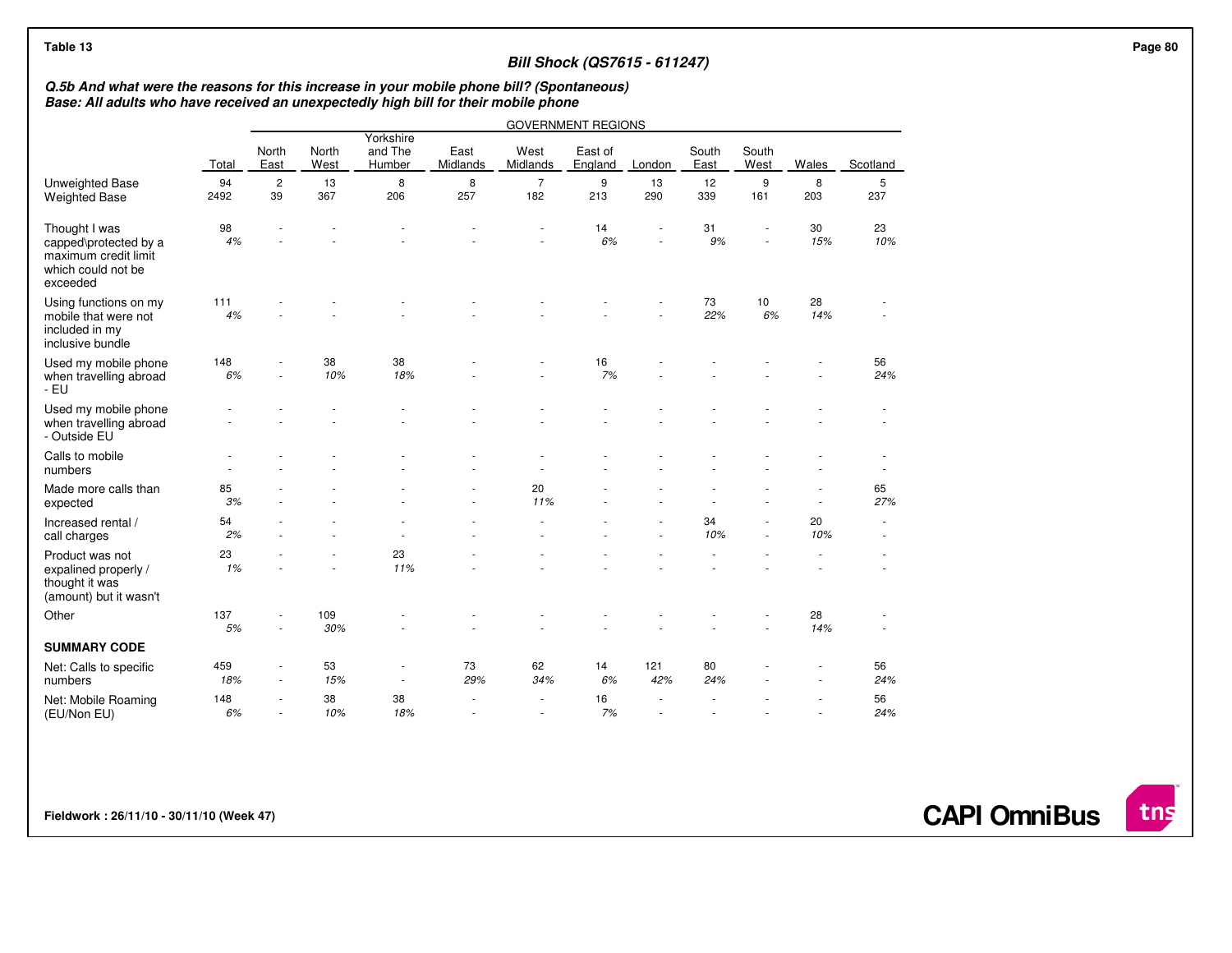| Total      | North<br>East            | North<br>West | Yorkshire<br>and The<br>Humber | East<br>Midlands | West<br>Midlands | East of<br>England | London                                                                              | South<br>East                                                                                                          | South<br>West                       | Wales                    | Scotland                        |
|------------|--------------------------|---------------|--------------------------------|------------------|------------------|--------------------|-------------------------------------------------------------------------------------|------------------------------------------------------------------------------------------------------------------------|-------------------------------------|--------------------------|---------------------------------|
| 94         | 2                        | 13            | 8                              | 8                |                  | 9                  | 13                                                                                  | 12                                                                                                                     | 9                                   | 8                        |                                 |
| 2492       | 39                       | 367           | 206                            | 257              | 182              | 213                | 290                                                                                 | 339                                                                                                                    | 161                                 | 203                      | 237                             |
| 291<br>12% | $\overline{\phantom{a}}$ | 60            | 18                             | 91               |                  | 16<br>8%           | 60<br>21%                                                                           | 25<br>7%                                                                                                               | 21                                  | $\overline{\phantom{a}}$ | $\overline{\phantom{a}}$<br>. . |
|            |                          |               |                                |                  |                  |                    | Base: All adults who have received an unexpectedly high bill for their mobile phone | Q.5b And what were the reasons for this increase in your mobile phone bill? (Spontaneous)<br><b>GOVERNMENT REGIONS</b> | <b>Bill Shock (QS7615 - 611247)</b> | 9%<br>16%<br>35%<br>13%  |                                 |

**Fieldwork : 26/11/10 - 30/11/10 (Week 47)** 

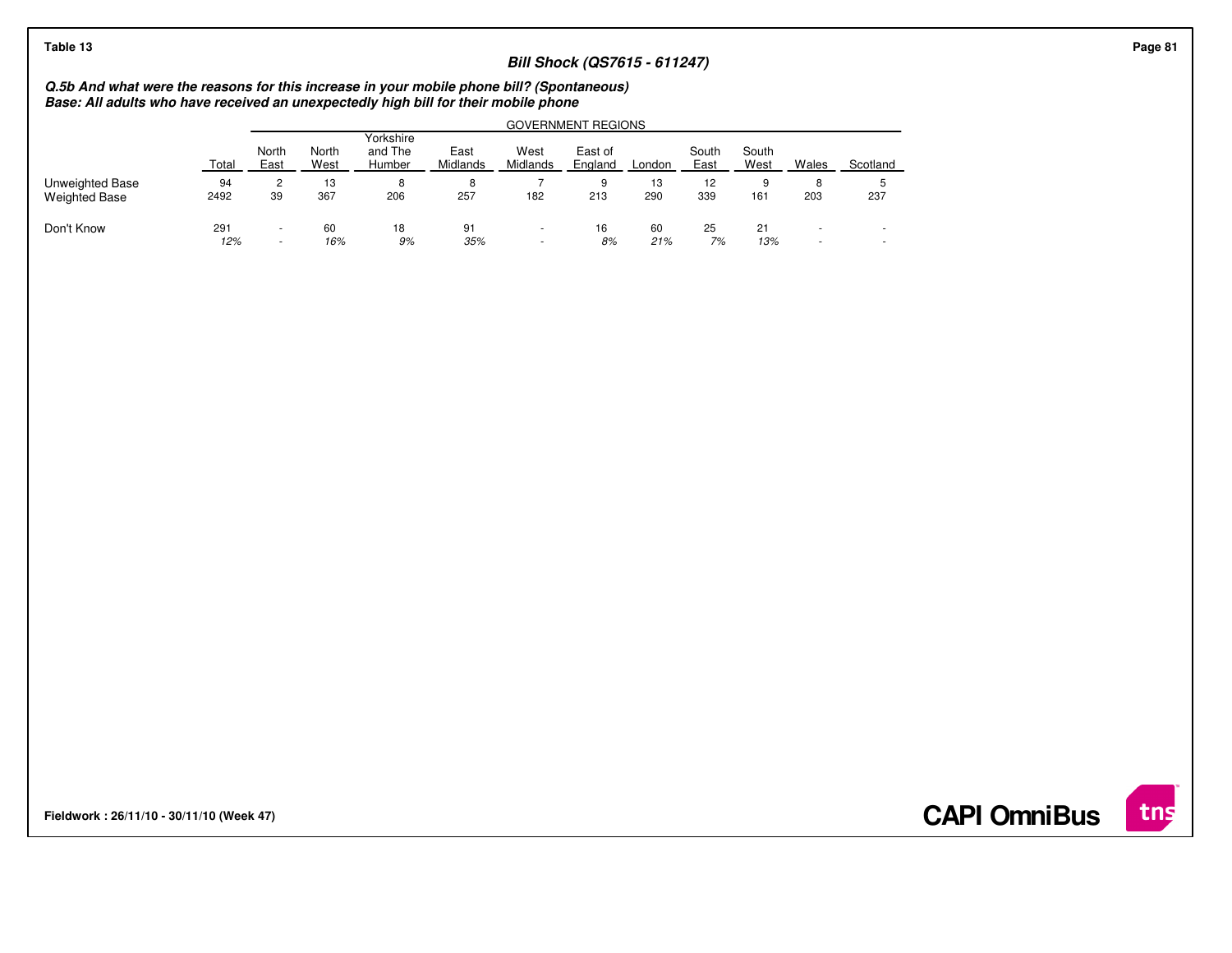| Table 13                                                               |                          |                          | <b>Bill Shock (QS7615 - 611247)</b>                                                                                                                                              |
|------------------------------------------------------------------------|--------------------------|--------------------------|----------------------------------------------------------------------------------------------------------------------------------------------------------------------------------|
|                                                                        |                          |                          | Q.5b And what were the reasons for this increase in your mobile phone bill? (Spontaneous)<br>Base: All adults who have received an unexpectedly high bill for their mobile phone |
|                                                                        | Total                    | Mobile only<br>household | Mobile only<br>bill payer                                                                                                                                                        |
| Unweighted Base                                                        | 94                       | 25                       | 43                                                                                                                                                                               |
| Est.universe (000's)                                                   | 2492                     | 548                      | 1087                                                                                                                                                                             |
| <b>Weighted Base</b>                                                   | 2492                     | 548                      | 1087                                                                                                                                                                             |
| Calls to 09 numbers\<br>voting\chat line<br>numbers etc                | ٠                        |                          | $\overline{\phantom{a}}$<br>$\overline{\phantom{a}}$                                                                                                                             |
| Calls to 0845\0870                                                     | 391                      | 151                      | 276                                                                                                                                                                              |
| numbers                                                                | 16%                      | 28%                      | 25%                                                                                                                                                                              |
| Calls to 118<br>numbers\directory<br>enquiry calls                     | 93<br>4%                 | 68<br>12%                | 68<br>6%                                                                                                                                                                         |
| Changed supplier\                                                      | 131                      | 19                       | 43                                                                                                                                                                               |
| contract                                                               | 5%                       | 4%                       | 4%                                                                                                                                                                               |
| Charges to repairs to                                                  | 37                       | $\sim$                   | 13                                                                                                                                                                               |
| the service                                                            | 1%                       | ٠                        | 1%                                                                                                                                                                               |
| Exceeding my inclusive                                                 | 363                      | 106                      | 162                                                                                                                                                                              |
| bundle                                                                 | 15%                      | 19%                      | 15%                                                                                                                                                                              |
| Fraudulent\unauthorise                                                 | $\overline{\phantom{a}}$ | $\sim$                   | $\overline{\phantom{a}}$                                                                                                                                                         |
| d use                                                                  | $\overline{\phantom{a}}$ | $\sim$                   | $\overline{\phantom{a}}$                                                                                                                                                         |
| I lost my mobile\ my<br>mobile phone was<br>stolen                     | 22<br>1%                 | 22<br>4%                 | 22<br>2%                                                                                                                                                                         |
| Incorrect charges by                                                   | 128                      | 38                       | 38                                                                                                                                                                               |
| my service provider                                                    | $5\%$                    | 7%                       | 3%                                                                                                                                                                               |
| Making calls\texts<br>that were not included<br>in my inclusive bundle | 463<br>19%               | 107<br>19%               | 137<br>13%                                                                                                                                                                       |
| Making international                                                   | 365                      | 20                       | 138                                                                                                                                                                              |
| phone calls                                                            | 15%                      | 4%                       | 13%                                                                                                                                                                              |
| Service was used by                                                    | 55                       | ٠                        | $\overline{\phantom{a}}$                                                                                                                                                         |
| friend\family member                                                   | 2%                       | $\overline{\phantom{a}}$ | $\overline{\phantom{a}}$                                                                                                                                                         |

**Fieldwork : 26/11/10 - 30/11/10 (Week 47)** 

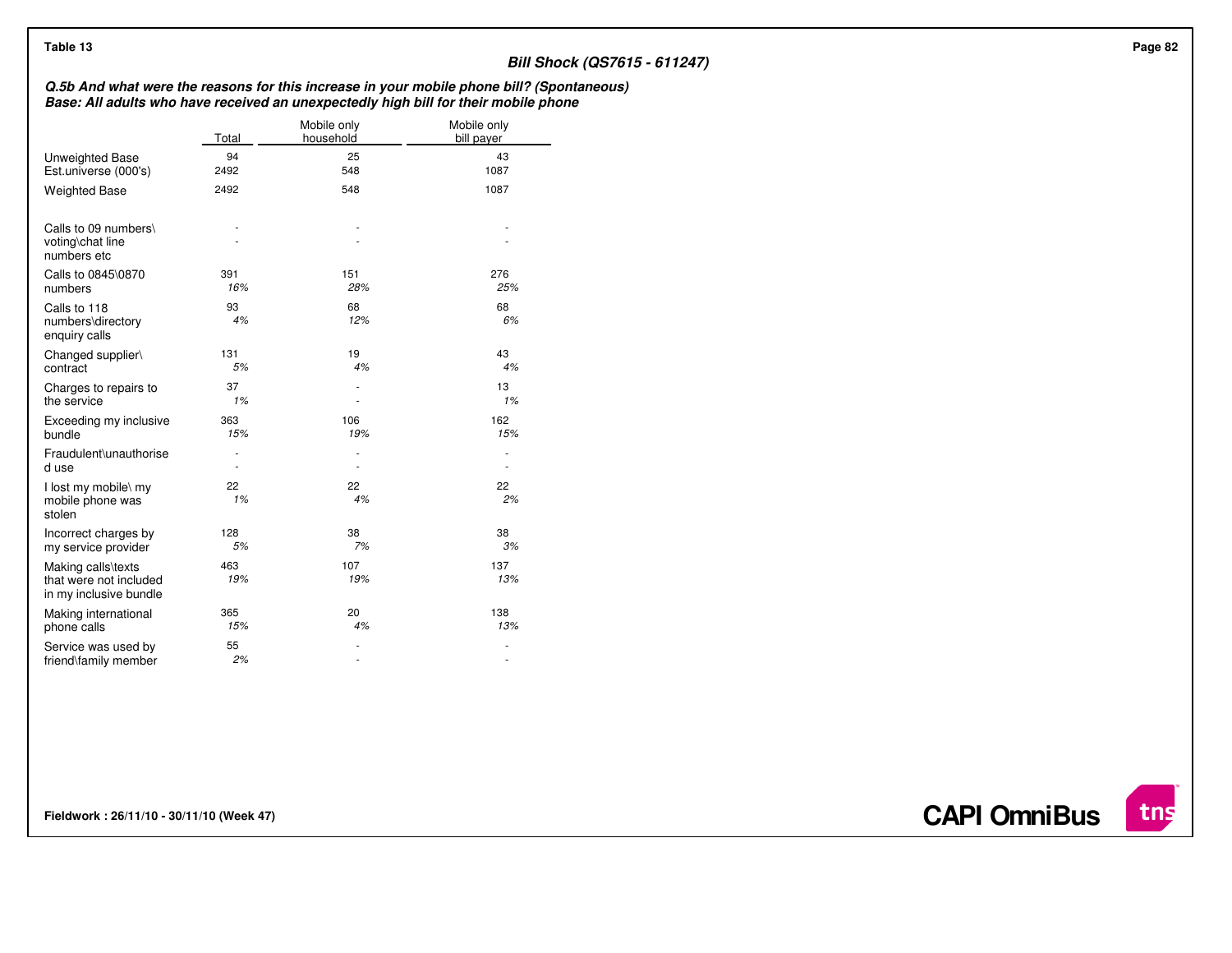## **Bill Shock (QS7615 - 611247)**

## **Q.5b And what were the reasons for this increase in your mobile phone bill? (Spontaneous) Base: All adults who have received an unexpectedly high bill for their mobile phone**

|                                                                                                  | Total      | Mobile only<br>household | Mobile only<br>bill payer |
|--------------------------------------------------------------------------------------------------|------------|--------------------------|---------------------------|
| Unweighted Base<br><b>Weighted Base</b>                                                          | 94<br>2492 | 25<br>548                | 43<br>1087                |
| Thought I was<br>capped\protected by a<br>maximum credit limit<br>which could not be<br>exceeded | 98<br>4%   | 14<br>2%                 | 44<br>4%                  |
| Using functions on my<br>mobile that were not<br>included in my<br>inclusive bundle              | 111<br>4%  |                          | 39<br>4%                  |
| Used my mobile phone<br>when travelling abroad<br>- EU                                           | 148<br>6%  | 38<br>7%                 | 148<br>14%                |
| Used my mobile phone<br>when travelling abroad<br>- Outside EU                                   |            |                          | ٠                         |
| Calls to mobile<br>numbers                                                                       |            |                          |                           |
| Made more calls than<br>expected                                                                 | 85<br>3%   |                          | 85<br>8%                  |
| Increased rental /<br>call charges                                                               | 54<br>2%   |                          | 20<br>2%                  |
| Product was not<br>expalined properly /<br>thought it was<br>(amount) but it wasn't              | 23<br>1%   |                          |                           |
| Other                                                                                            | 137<br>5%  | 56<br>10%                | 56<br>5%                  |
| <b>SUMMARY CODE</b>                                                                              |            |                          |                           |
| Net: Calls to specific<br>numbers                                                                | 459<br>18% | 193<br>35%               | 319<br>29%                |
| Net: Mobile Roaming<br>(EU/Non EU)                                                               | 148<br>6%  | 38<br>7%                 | 148<br>14%                |
| Don't Know                                                                                       | 291<br>12% | 20<br>4%                 | 115<br>11%                |

**Fieldwork : 26/11/10 - 30/11/10 (Week 47)** 

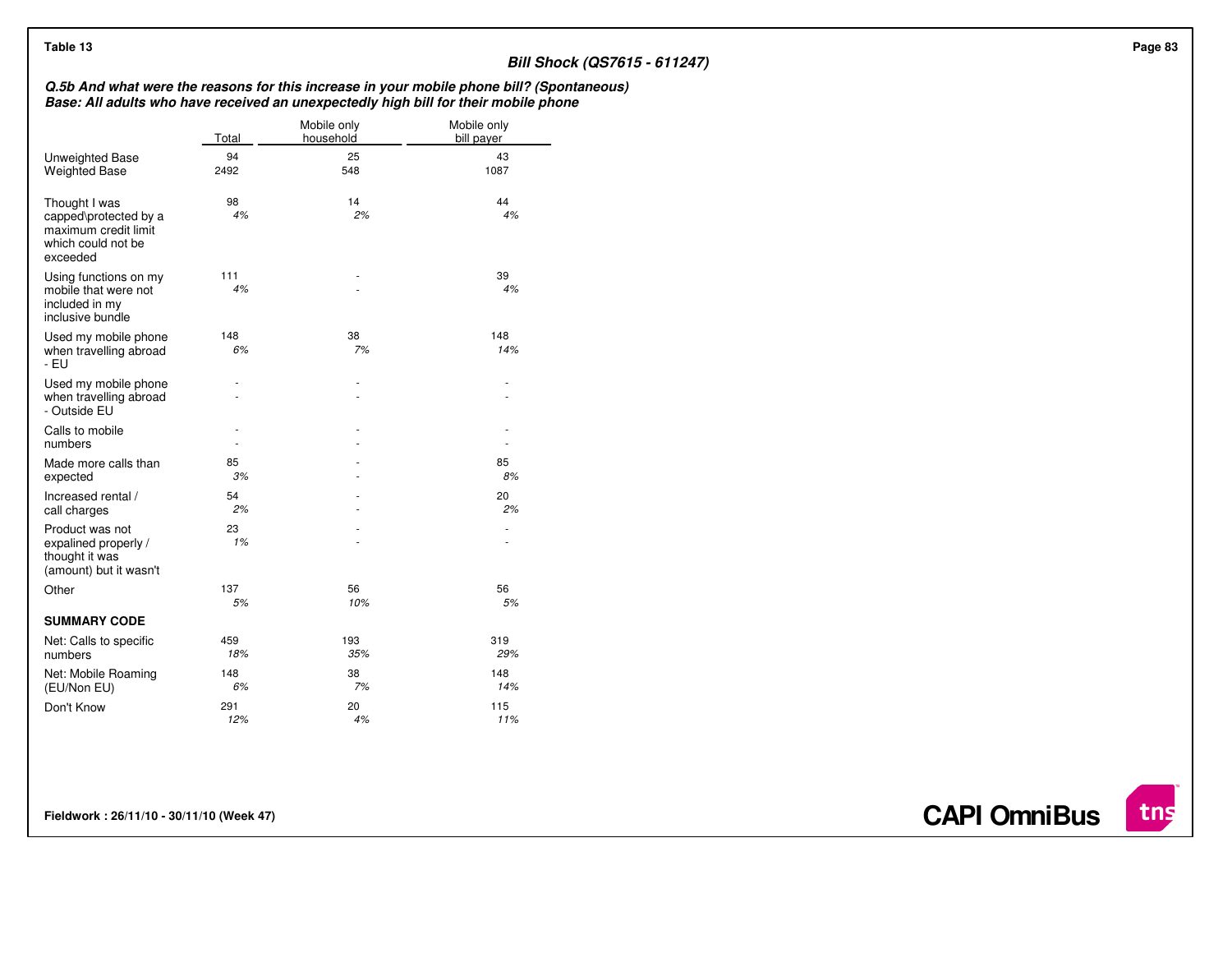| Table 14                                                                                                                                                                                 |            |                  |                          |                                                      |                                                      |                                    |                  | <b>Bill Shock (QS7615 - 611247)</b> |                          |                  |                                    |                                                      |                |                          |
|------------------------------------------------------------------------------------------------------------------------------------------------------------------------------------------|------------|------------------|--------------------------|------------------------------------------------------|------------------------------------------------------|------------------------------------|------------------|-------------------------------------|--------------------------|------------------|------------------------------------|------------------------------------------------------|----------------|--------------------------|
| Q.5c And what were the reasons for this increase in your mobile phone bill? (Spontaneous)<br>Base: All adults who have received an unexpectedly high bill for their fixed-line broadband |            |                  |                          |                                                      |                                                      |                                    |                  |                                     |                          |                  |                                    |                                                      |                |                          |
|                                                                                                                                                                                          |            |                  | <b>GENDER</b>            |                                                      |                                                      |                                    |                  |                                     | AGE                      |                  |                                    |                                                      |                |                          |
|                                                                                                                                                                                          | Total      | Male             | Female                   | 16-24                                                | 25-34                                                | 35-44                              | 45-54            | 55-64                               | 65-74                    | $75+$            | 16-34                              | 35-54                                                | $55+$          | $65+$                    |
| <b>Unweighted Base</b><br>Est.universe (000's)                                                                                                                                           | 46<br>1146 | 29<br>793        | 17<br>353                | $\overline{7}$<br>143                                | 8<br>207                                             | 12<br>359                          | 8<br>226         | 6<br>106                            | $\overline{c}$<br>49     | 3<br>57          | 15<br>350                          | 20<br>584                                            | 11<br>212      | 5<br>106                 |
| <b>Weighted Base</b>                                                                                                                                                                     | 1146       | 793              | 353                      | 143                                                  | 207                                                  | 359                                | 226              | 106                                 | 49                       | 57               | 350                                | 584                                                  | 212            | 106                      |
| Changed supplier\<br>contract                                                                                                                                                            | 20<br>2%   | 20<br>2%         |                          |                                                      |                                                      |                                    |                  | 20<br>19%                           |                          |                  |                                    | $\overline{\phantom{a}}$<br>$\overline{\phantom{a}}$ | 20<br>9%       |                          |
| Incorrect charges by<br>my service provider                                                                                                                                              | 67<br>6%   | 38<br>5%         | 29<br>8%                 | 13<br>9%                                             | $\overline{\phantom{a}}$<br>$\overline{\phantom{a}}$ | 38<br>11%                          | $\sim$<br>$\sim$ | 16<br>15%                           |                          |                  | 13<br>4%                           | 38<br>7%                                             | 16<br>7%       |                          |
| Changing broadband<br>supplier\contract                                                                                                                                                  | 104<br>9%  | 71<br>9%         | 33<br>9%                 | $\overline{\phantom{a}}$<br>$\sim$                   | 57<br>27%                                            | $\sim$<br>$\overline{\phantom{a}}$ | 33<br>14%        | 15<br>14%                           |                          | $\sim$           | 57<br>16%                          | 33<br>6%                                             | 15<br>7%       |                          |
| Charges for repairs to<br>the service                                                                                                                                                    | 52<br>5%   | 52<br>7%         |                          |                                                      |                                                      | $\sim$                             | 40<br>18%        |                                     |                          | 12<br>20%        | $\sim$<br>$\sim$                   | 40<br>7%                                             | 12<br>5%       | 12<br>11%                |
| Fraudulent\unauthorise<br>d use                                                                                                                                                          | 30<br>3%   | $\sim$<br>$\sim$ | 30<br>9%                 | 21<br>14%                                            | 10<br>5%                                             | ÷<br>$\overline{\phantom{a}}$      |                  |                                     |                          | $\sim$<br>$\sim$ | 30<br>9%                           | ٠<br>$\sim$                                          | $\blacksquare$ |                          |
| Going over my download<br>limit                                                                                                                                                          | 414<br>36% | 248<br>31%       | 166<br>47%               | 61<br>43%                                            | 54<br>26%                                            | 170<br>47%                         | 112<br>50%       | $\sim$<br>$\sim$                    | 17<br>35%                | $\sim$           | 115<br>33%                         | 282<br>48%                                           | 17<br>8%       | 17<br>17%                |
| Service was used by<br>friend\family member                                                                                                                                              | 42<br>4%   | 42<br>5%         | $\overline{\phantom{a}}$ | 13<br>9%                                             | 29<br>14%                                            | $\overline{\phantom{a}}$           | $\sim$           |                                     | $\overline{\phantom{a}}$ | $\sim$           | 42<br>12%                          | $\overline{\phantom{a}}$<br>$\blacksquare$           | $\sim$         | $\overline{\phantom{a}}$ |
| Increased rental /<br>call charges                                                                                                                                                       | 31<br>3%   | 31<br>4%         | $\overline{\phantom{a}}$ | $\overline{\phantom{a}}$<br>$\overline{\phantom{a}}$ | $\overline{\phantom{a}}$                             |                                    | $\sim$           | 12<br>11%                           | $\sim$<br>٠              | 20<br>35%        | $\sim$<br>$\overline{\phantom{a}}$ | $\sim$<br>$\overline{\phantom{a}}$                   | 31<br>15%      | 20<br>19%                |
| Product not explained<br>properly / thought it<br>was (amount) but it<br>wasn't                                                                                                          | 86<br>8%   | 86<br>11%        |                          | 20<br>14%                                            | $\sim$                                               | 41<br>11%                          |                  |                                     | ٠                        | 25<br>45%        | 20<br>6%                           | 41<br>7%                                             | 25<br>12%      | 25<br>24%                |
| Other                                                                                                                                                                                    | 204<br>18% | 114<br>14%       | 89<br>25%                | 21<br>14%                                            | 28<br>14%                                            | 61<br>17%                          | 17<br>8%         | 45<br>42%                           | 32<br>65%                | $\sim$<br>$\sim$ | 49<br>14%                          | 79<br>13%                                            | 76<br>36%      | 32<br>30%                |
| Don't Know                                                                                                                                                                               | 175<br>15% | 131<br>17%       | 44<br>12%                | 16<br>11%                                            | 29<br>14%                                            | 89<br>25%                          | 41<br>18%        |                                     |                          |                  | 45<br>13%                          | 130<br>22%                                           |                |                          |

**CAPI OmniBus**

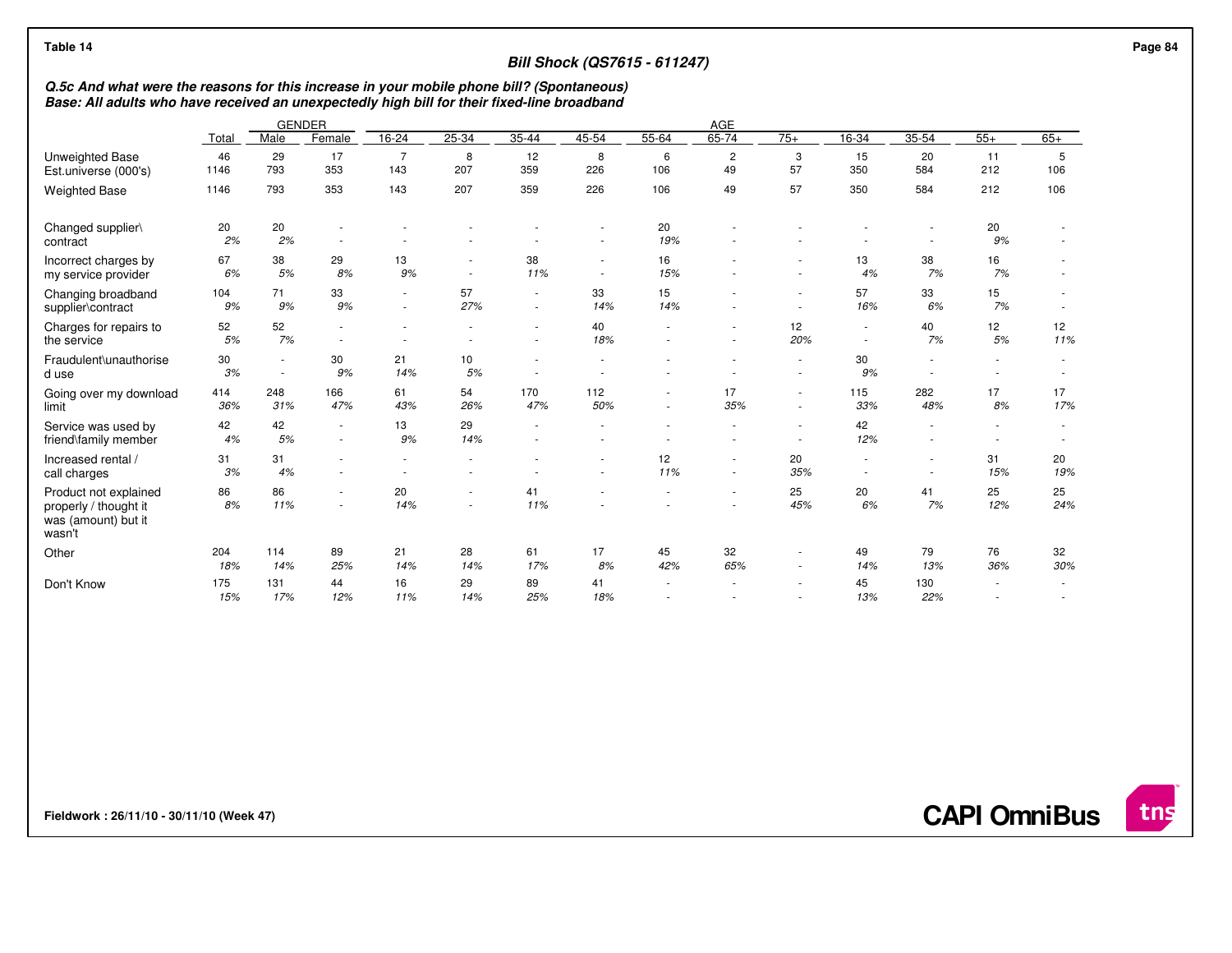| Table 14                                                                                                                                                                                 |              |                          |                |                                                      |           |                  |                   | <b>Bill Shock (QS7615 - 611247)</b> |                       |                                |
|------------------------------------------------------------------------------------------------------------------------------------------------------------------------------------------|--------------|--------------------------|----------------|------------------------------------------------------|-----------|------------------|-------------------|-------------------------------------|-----------------------|--------------------------------|
| Q.5c And what were the reasons for this increase in your mobile phone bill? (Spontaneous)<br>Base: All adults who have received an unexpectedly high bill for their fixed-line broadband |              |                          |                |                                                      |           |                  |                   |                                     |                       |                                |
|                                                                                                                                                                                          |              |                          | SOCIAL CLASS   |                                                      |           | SOCIAL CLASS     |                   |                                     | <b>MARITAL STATUS</b> |                                |
|                                                                                                                                                                                          | Total        | AB                       | C <sub>1</sub> | C <sub>2</sub>                                       | DE        | ABC1             | C <sub>2</sub> DE | Married\<br>Living<br>as<br>married | Single                | Widow<br>divorced<br>seperated |
| <b>Unweighted Base</b><br>Est.universe (000's)                                                                                                                                           | 46<br>1146   | 6<br>222                 | 11<br>376      | 12<br>279                                            | 17<br>269 | 17<br>598        | 29<br>548         | 33<br>869                           | 11<br>226             | $\overline{c}$<br>51           |
| <b>Weighted Base</b>                                                                                                                                                                     | 1146         | 222                      | 376            | 279                                                  | 269       | 598              | 548               | 869                                 | 226                   | 51                             |
| Changed supplier\<br>contract                                                                                                                                                            | 20<br>2%     |                          |                | 20<br>7%                                             |           |                  | 20<br>4%          | 20<br>2%                            |                       |                                |
| Incorrect charges by<br>my service provider                                                                                                                                              | 67<br>6%     | $\overline{\phantom{a}}$ | 38<br>10%      | 16<br>6%                                             | 13<br>5%  | 38<br>6%         | 29<br>5%          | $\overline{\phantom{a}}$            | 51<br>23%             | 16<br>31%                      |
| Changing broadband<br>supplier\contract                                                                                                                                                  | 104<br>9%    | 43<br>20%                | $\sim$         | $\overline{\phantom{a}}$<br>$\overline{\phantom{a}}$ | 61<br>22% | 43<br>7%         | 61<br>11%         | 73<br>8%                            | 31<br>14%             | ٠                              |
| Charges for repairs to<br>the service                                                                                                                                                    | 52<br>5%     | 40<br>18%                |                | $\blacksquare$<br>$\overline{\phantom{a}}$           | 12<br>4%  | 40<br>7%         | 12<br>2%          | 52<br>6%                            | ä,<br>$\sim$          |                                |
| Fraudulent\unauthorise<br>d use                                                                                                                                                          | $30\,$<br>3% | ٠<br>$\sim$              | $\sim$         | 21<br>7%                                             | 10<br>4%  | $\sim$<br>$\sim$ | 30<br>6%          | 21<br>2%                            | 10<br>4%              | ٠<br>×                         |
| Going over my download<br>limit                                                                                                                                                          | 414<br>36%   | 41<br>18%                | 157<br>42%     | 124<br>44%                                           | 92<br>34% | 198<br>33%       | 216<br>39%        | 315<br>36%                          | 64<br>29%             | 35<br>69%                      |
| Service was used by<br>friend\family member                                                                                                                                              | 42<br>4%     | $\sim$                   | 29<br>8%       | $\overline{\phantom{a}}$<br>$\sim$                   | 13<br>5%  | 29<br>5%         | 13<br>2%          | 29<br>3%                            | 13<br>6%              | ٠<br>$\sim$                    |
| Increased rental /<br>call charges                                                                                                                                                       | 31<br>3%     | ٠                        | $\sim$         | 20<br>7%                                             | 12<br>4%  | $\sim$           | 31<br>6%          | 31<br>4%                            |                       |                                |
| Product not explained<br>properly / thought it<br>was (amount) but it<br>wasn't                                                                                                          | 86<br>8%     | 66<br>30%                |                | $\sim$                                               | 20<br>7%  | 66<br>11%        | 20<br>4%          | 86<br>10%                           |                       |                                |
| Other                                                                                                                                                                                    | 204<br>18%   | 32<br>14%                | 66<br>18%      | 71<br>26%                                            | 34<br>13% | 98<br>16%        | 106<br>19%        | 158<br>18%                          | 45<br>20%             |                                |
| Don't Know                                                                                                                                                                               | 175<br>15%   | 40<br>18%                | 85<br>23%      | 28<br>10%                                            | 21<br>8%  | 126<br>21%       | 49<br>9%          | 145<br>17%                          | 29<br>13%             |                                |

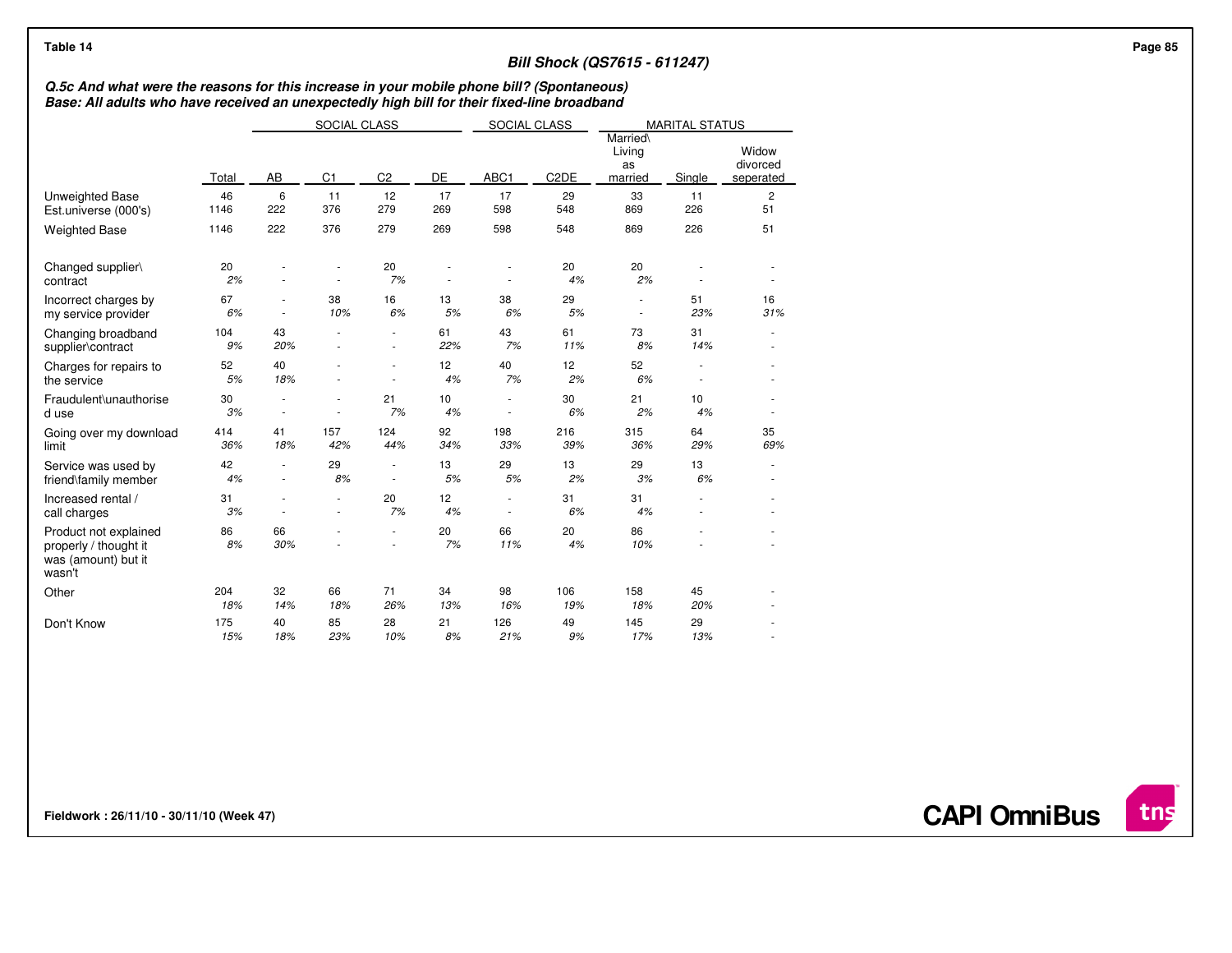| Table 14                                                                        |                                                                                                                                                                                                                                                                          |                               |                |              |                          |            |                                    |                          | <b>Bill Shock (QS7615 - 611247)</b> |                  |           |  |  |  |  |
|---------------------------------------------------------------------------------|--------------------------------------------------------------------------------------------------------------------------------------------------------------------------------------------------------------------------------------------------------------------------|-------------------------------|----------------|--------------|--------------------------|------------|------------------------------------|--------------------------|-------------------------------------|------------------|-----------|--|--|--|--|
|                                                                                 | Q.5c And what were the reasons for this increase in your mobile phone bill? (Spontaneous)<br>Base: All adults who have received an unexpectedly high bill for their fixed-line broadband<br><b>WORKING STATUS</b><br>CHILDREN<br><b>COUNTRY</b><br><b>WORKING STATUS</b> |                               |                |              |                          |            |                                    |                          |                                     |                  |           |  |  |  |  |
|                                                                                 |                                                                                                                                                                                                                                                                          |                               |                |              |                          |            |                                    |                          |                                     |                  |           |  |  |  |  |
|                                                                                 | Total                                                                                                                                                                                                                                                                    | Working                       | Not<br>working | Full<br>time | Part<br>time             | Other      | Child                              | No<br>child              | England                             | Scotland         | Wales     |  |  |  |  |
| <b>Unweighted Base</b><br>Est.universe (000's)                                  | 46<br>1146                                                                                                                                                                                                                                                               | 23<br>574                     | 23<br>572      | 14<br>374    | 9<br>199                 | 23<br>572  | 20<br>589                          | 26<br>557                | 40<br>970                           | 3<br>86          | 3<br>89   |  |  |  |  |
| <b>Weighted Base</b>                                                            | 1146                                                                                                                                                                                                                                                                     | 574                           | 572            | 374          | 199                      | 572        | 589                                | 557                      | 970                                 | 86               | 89        |  |  |  |  |
| Changed supplier\<br>contract                                                   | 20<br>2%                                                                                                                                                                                                                                                                 | 20<br>3%                      | $\sim$         | 20<br>5%     |                          |            |                                    | 20<br>4%                 | 20<br>2%                            |                  |           |  |  |  |  |
| Incorrect charges by<br>my service provider                                     | 67<br>6%                                                                                                                                                                                                                                                                 | 67<br>12%                     | $\sim$         | 38<br>10%    | 29<br>15%                | $\sim$     | 13<br>2%                           | 54<br>10%                | 67<br>7%                            |                  |           |  |  |  |  |
| Changing broadband<br>supplier\contract                                         | 104<br>9%                                                                                                                                                                                                                                                                | 45<br>8%                      | 59<br>10%      | 28<br>7%     | 17<br>9%                 | 59<br>10%  | 43<br>7%                           | 61<br>11%                | 104<br>11%                          |                  |           |  |  |  |  |
| Charges for repairs to<br>the service                                           | 52<br>5%                                                                                                                                                                                                                                                                 | $\sim$<br>$\sim$              | 52<br>9%       |              |                          | 52<br>9%   | 40<br>7%                           | 12<br>2%                 | 52<br>5%                            |                  |           |  |  |  |  |
| Fraudulent\unauthorise<br>d use                                                 | 30<br>3%                                                                                                                                                                                                                                                                 | ٠<br>$\overline{\phantom{a}}$ | 30<br>5%       | $\sim$       | $\overline{\phantom{a}}$ | 30<br>5%   | 30<br>5%                           | $\overline{\phantom{a}}$ | 10<br>1%                            | $\sim$<br>$\sim$ | 21<br>23% |  |  |  |  |
| Going over my download<br>limit                                                 | 414<br>36%                                                                                                                                                                                                                                                               | 288<br>50%                    | 126<br>22%     | 145<br>39%   | 142<br>71%               | 126<br>22% | 253<br>43%                         | 161<br>29%               | 276<br>28%                          | 69<br>80%        | 69<br>77% |  |  |  |  |
| Service was used by<br>friend\family member                                     | 42<br>4%                                                                                                                                                                                                                                                                 | ٠<br>$\sim$                   | 42<br>7%       |              | $\overline{\phantom{a}}$ | 42<br>7%   | 29<br>5%                           | 13<br>2%                 | 42<br>4%                            |                  |           |  |  |  |  |
| Increased rental /<br>call charges                                              | 31<br>3%                                                                                                                                                                                                                                                                 | $\sim$<br>$\sim$              | 31<br>5%       |              |                          | 31<br>5%   | $\sim$<br>$\overline{\phantom{a}}$ | 31<br>6%                 | 31<br>3%                            |                  |           |  |  |  |  |
| Product not explained<br>properly / thought it<br>was (amount) but it<br>wasn't | 86<br>8%                                                                                                                                                                                                                                                                 | 20<br>4%                      | 66<br>12%      | 20<br>5%     |                          | 66<br>12%  | 41<br>7%                           | 46<br>8%                 | 46<br>5%                            | $\sim$           | 41<br>45% |  |  |  |  |
| Other                                                                           | 204<br>18%                                                                                                                                                                                                                                                               | 66<br>12%                     | 138<br>24%     | 38<br>10%    | 28<br>14%                | 138<br>24% | 110<br>19%                         | 94<br>17%                | 166<br>17%                          | 17<br>20%        | 21<br>23% |  |  |  |  |
| Don't Know                                                                      | 175<br>15%                                                                                                                                                                                                                                                               | 85<br>15%                     | 89<br>16%      | 85<br>23%    |                          | 89<br>16%  | 89<br>15%                          | 85<br>15%                | 175<br>18%                          |                  |           |  |  |  |  |

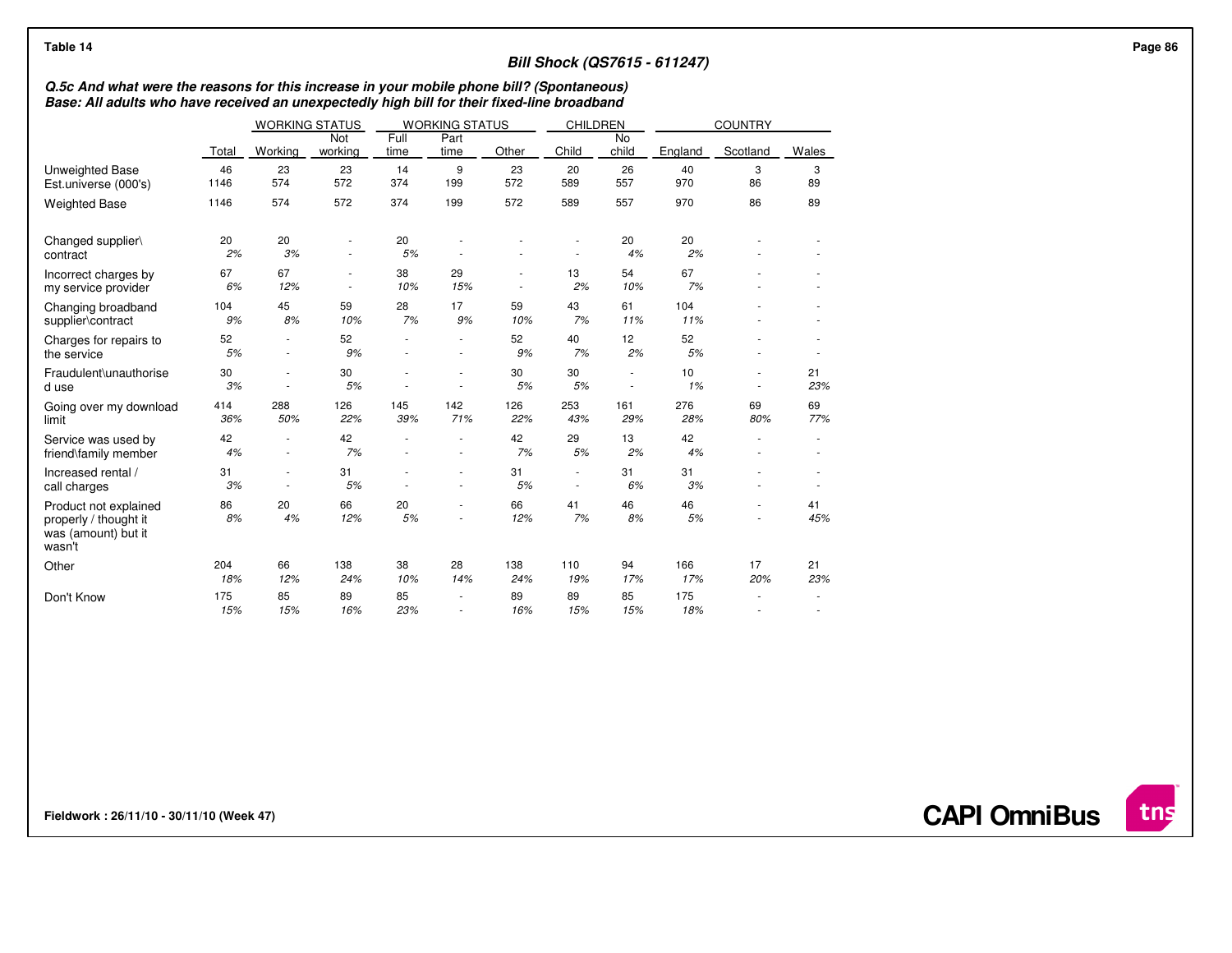|                                                                                 | Base: All adults who have received an unexpectedly high bill for their fixed-line broadband<br><b>GOVERNMENT REGIONS</b> |                                    |                                                      |                                                      |                  |                    |                    |           |                                                      |               |                                    |           |  |  |  |
|---------------------------------------------------------------------------------|--------------------------------------------------------------------------------------------------------------------------|------------------------------------|------------------------------------------------------|------------------------------------------------------|------------------|--------------------|--------------------|-----------|------------------------------------------------------|---------------|------------------------------------|-----------|--|--|--|
|                                                                                 | Total                                                                                                                    | North<br>East                      | North<br>West                                        | Yorkshire<br>and The<br>Humber                       | East<br>Midlands | West<br>Midlands   | East of<br>England | London    | South<br>East                                        | South<br>West | Wales                              | Scotland  |  |  |  |
| Unweighted Base<br>Est.universe (000's)                                         | 46<br>1146                                                                                                               | $\overline{c}$<br>33               | 3<br>38                                              | 6<br>218                                             | 5<br>134         | $\mathbf{1}$<br>15 | 3<br>83            | 9<br>226  | 3<br>69                                              | 8<br>154      | 3<br>89                            | 3<br>86   |  |  |  |
| <b>Weighted Base</b>                                                            | 1146                                                                                                                     | 33                                 | 38                                                   | 218                                                  | 134              | 15                 | 83                 | 226       | 69                                                   | 154           | 89                                 | 86        |  |  |  |
| Changed supplier\<br>contract                                                   | 20<br>2%                                                                                                                 |                                    |                                                      |                                                      |                  |                    |                    |           | 20<br>29%                                            |               |                                    |           |  |  |  |
| Incorrect charges by<br>my service provider                                     | 67<br>6%                                                                                                                 | 13<br>39%                          | $\overline{\phantom{a}}$<br>$\overline{\phantom{a}}$ | 38<br>17%                                            |                  |                    |                    |           | $\overline{\phantom{a}}$<br>$\overline{\phantom{a}}$ | 16<br>10%     |                                    |           |  |  |  |
| Changing broadband<br>supplier\contract                                         | 104<br>9%                                                                                                                | $\overline{\phantom{a}}$<br>$\sim$ | 15<br>40%                                            | 43<br>20%                                            |                  | 15<br>100%         | $\sim$<br>$\sim$   | 13<br>6%  | 17<br>25%                                            |               |                                    |           |  |  |  |
| Charges for repairs to<br>the service                                           | 52<br>5%                                                                                                                 | ٠<br>$\sim$                        | 12<br>30%                                            |                                                      |                  |                    | $\sim$             | 40<br>18% | ٠<br>$\overline{\phantom{a}}$                        |               |                                    |           |  |  |  |
| Fraudulent\unauthorise<br>d use                                                 | 30<br>3%                                                                                                                 |                                    |                                                      |                                                      |                  |                    |                    |           | $\overline{\phantom{a}}$<br>$\overline{\phantom{a}}$ | 10<br>6%      | 21<br>23%                          |           |  |  |  |
| Going over my download<br>limit                                                 | 414<br>36%                                                                                                               |                                    | ä,                                                   | 48<br>22%                                            | 78<br>58%        |                    |                    | 51<br>23% | 17<br>25%                                            | 82<br>53%     | 69<br>77%                          | 69<br>80% |  |  |  |
| Service was used by<br>friend\family member                                     | 42<br>4%                                                                                                                 | ٠                                  | $\overline{\phantom{a}}$                             |                                                      |                  |                    |                    | 13<br>6%  | $\overline{\phantom{a}}$<br>$\overline{\phantom{a}}$ | 29<br>19%     | $\sim$<br>$\overline{\phantom{a}}$ |           |  |  |  |
| Increased rental /<br>call charges                                              | 31<br>3%                                                                                                                 | ٠<br>$\sim$                        | 12<br>30%                                            |                                                      |                  |                    | $\sim$             | 20<br>9%  | ä,                                                   |               |                                    |           |  |  |  |
| Product not explained<br>properly / thought it<br>was (amount) but it<br>wasn't | 86<br>8%                                                                                                                 | 20<br>61%                          |                                                      |                                                      |                  |                    | 25<br>31%          |           |                                                      |               | 41<br>45%                          |           |  |  |  |
| Other                                                                           | 204<br>18%                                                                                                               |                                    |                                                      | 89<br>41%                                            |                  |                    | $\sim$             | 28<br>12% | 32<br>46%                                            | 17<br>11%     | 21<br>23%                          | 17<br>20% |  |  |  |
| Don't Know                                                                      | 175<br>15%                                                                                                               |                                    |                                                      | $\overline{\phantom{a}}$<br>$\overline{\phantom{a}}$ | 56<br>42%        |                    | 57<br>69%          | 61<br>27% |                                                      |               |                                    |           |  |  |  |

**Fieldwork : 26/11/10 - 30/11/10 (Week 47)** 

**CAPI OmniBus**

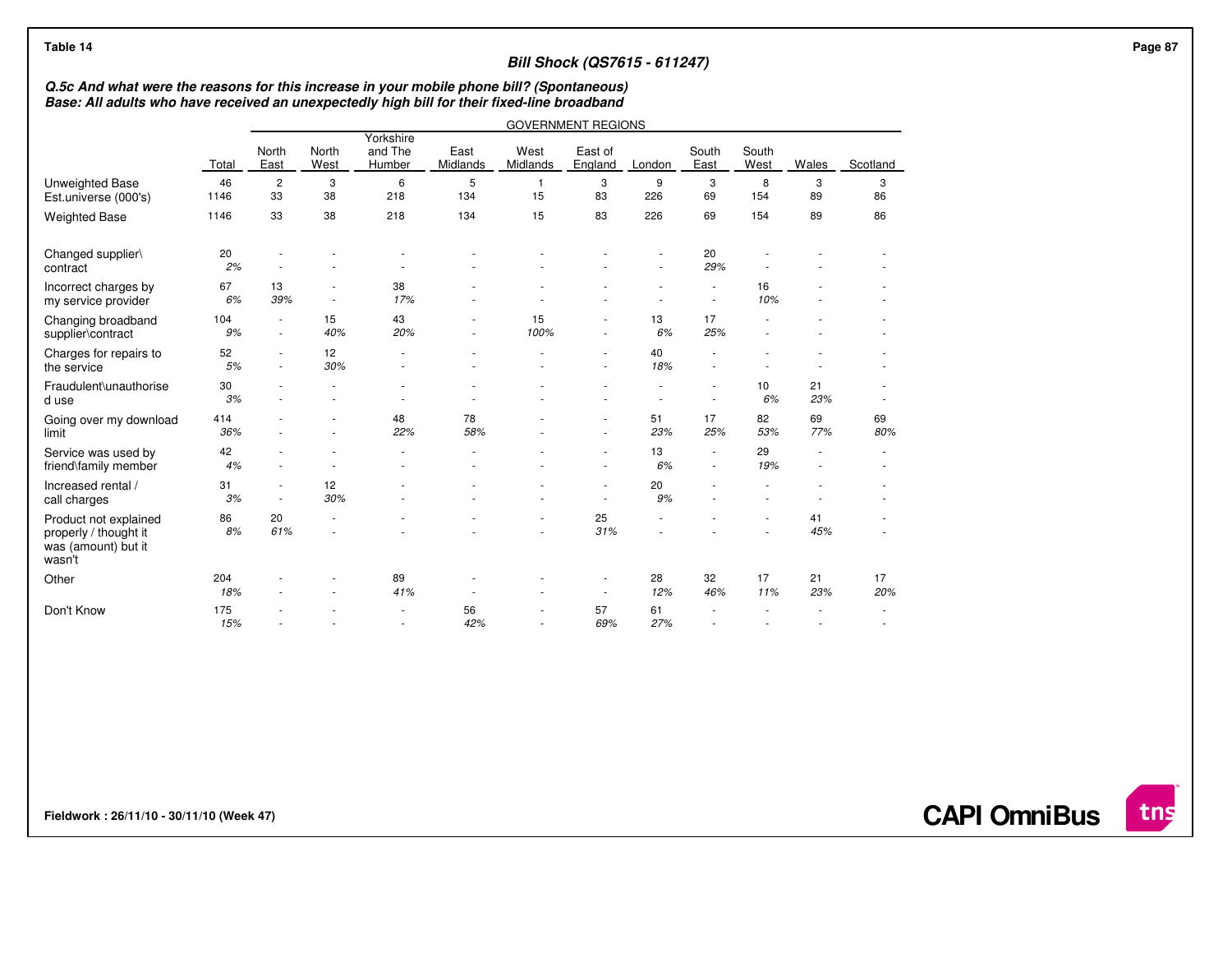| Table 14                                                                                                                                                                                 |             |                          | <b>Bill Shock (QS7615 - 611247)</b> |
|------------------------------------------------------------------------------------------------------------------------------------------------------------------------------------------|-------------|--------------------------|-------------------------------------|
| Q.5c And what were the reasons for this increase in your mobile phone bill? (Spontaneous)<br>Base: All adults who have received an unexpectedly high bill for their fixed-line broadband |             |                          |                                     |
|                                                                                                                                                                                          | Total       | Mobile only<br>household | Mobile only<br>bill payer           |
| Unweighted Base<br>Est.universe (000's)                                                                                                                                                  | 46<br>1146  | $\overline{c}$<br>50     | 5<br>96                             |
| <b>Weighted Base</b>                                                                                                                                                                     | 1146        | 50                       | 96                                  |
| Changed supplier\<br>contract                                                                                                                                                            | 20<br>2%    |                          |                                     |
| Incorrect charges by<br>my service provider                                                                                                                                              | 67<br>6%    | ٠                        |                                     |
| Changing broadband<br>supplier\contract                                                                                                                                                  | 104<br>9%   | 15<br>31%                | 15<br>16%                           |
| Charges for repairs to<br>the service                                                                                                                                                    | 52<br>5%    | $\sim$                   | $\sim$                              |
| Fraudulent\unauthorise<br>d use                                                                                                                                                          | 30<br>3%    | ٠                        | $\blacksquare$                      |
| Going over my download<br>limit                                                                                                                                                          | 414<br>36%  | 34<br>69%                | 47<br>50%                           |
| Service was used by<br>friend\family member                                                                                                                                              | 42<br>4%    | ٠<br>٠                   | 13<br>13%                           |
| Increased rental /<br>call charges                                                                                                                                                       | 31<br>3%    |                          | $\sim$<br>$\blacksquare$            |
| Product not explained<br>properly / thought it<br>was (amount) but it<br>wasn't                                                                                                          | 86<br>$8\%$ |                          | 20<br>21%                           |
| Other                                                                                                                                                                                    | 204<br>18%  |                          |                                     |
| Don't Know                                                                                                                                                                               | 175<br>15%  |                          |                                     |

**Fieldwork : 26/11/10 - 30/11/10 (Week 47)** 

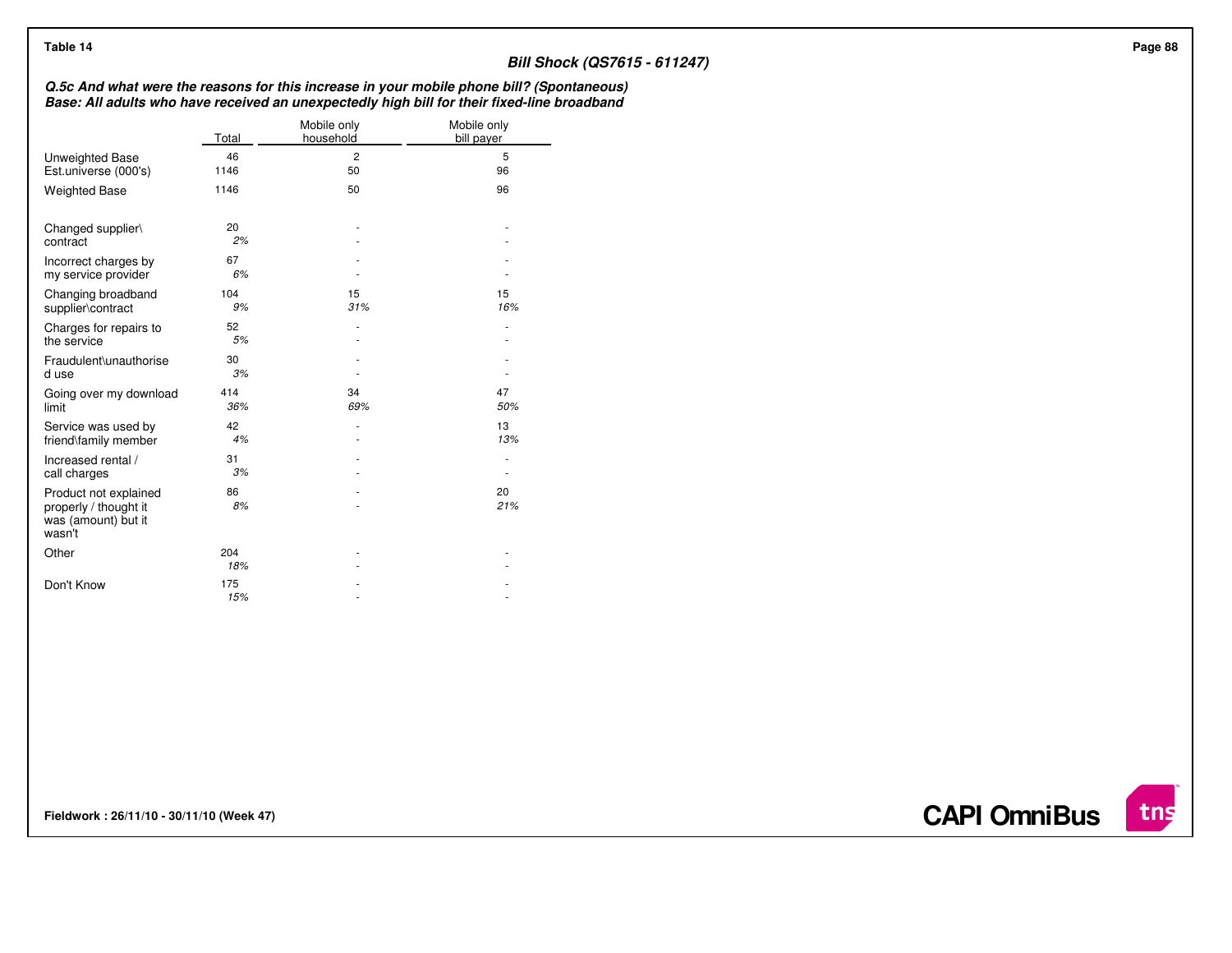| Table 15               |                                                                                                                                                                                            |        |               |                          |                |                          | <b>Bill Shock (QS7615 - 611247)</b> |        |            |                          |       |                          |                          |                          |  |
|------------------------|--------------------------------------------------------------------------------------------------------------------------------------------------------------------------------------------|--------|---------------|--------------------------|----------------|--------------------------|-------------------------------------|--------|------------|--------------------------|-------|--------------------------|--------------------------|--------------------------|--|
|                        | Q.5d And what were the reasons for this increase in your mobile phone bill? (Spontaneous)<br>Base: All adults who have received an unexpectedly high bill for their mobile broadband phone |        |               |                          |                |                          |                                     |        |            |                          |       |                          |                          |                          |  |
|                        |                                                                                                                                                                                            |        | <b>GENDER</b> |                          |                |                          |                                     |        | <b>AGE</b> |                          |       |                          |                          |                          |  |
|                        | Total                                                                                                                                                                                      | Male   | Female        | 16-24                    | 25-34          | 35-44                    | 45-54                               | 55-64  | 65-74      | $75+$                    | 16-34 | 35-54                    | $55+$                    | $65+$                    |  |
| Unweighted Base        | .5                                                                                                                                                                                         | 2      | 3             |                          | 2              | $\sim$                   | $\overline{2}$                      | $\sim$ | $\sim$     | . .                      | 3     | $\overline{2}$           | $\overline{\phantom{a}}$ |                          |  |
| Est.universe (000's)   | 96                                                                                                                                                                                         | 42     | 54            | 14                       | 24             | $\sim$                   | 58                                  | ٠      | $\sim$     | $\sim$                   | 38    | 58                       | $\overline{\phantom{a}}$ |                          |  |
| <b>Weighted Base</b>   | 96                                                                                                                                                                                         | 42     | 54            | 14                       | 24             | $\sim$                   | 58                                  | ۰      |            | . .                      | 38    | 58                       |                          | $\overline{\phantom{a}}$ |  |
| Going over my download | 41                                                                                                                                                                                         | $\sim$ | 41            | ۰                        | 10             | $\overline{\phantom{a}}$ | 31                                  | $\sim$ |            | $\overline{\phantom{a}}$ | 10    | 31                       |                          |                          |  |
| limit                  | 42%                                                                                                                                                                                        | $\sim$ | 75%           | $\sim$                   | 40%            | $\sim$                   | 53%                                 | ٠      | $\sim$     | $\sim$                   | 25%   | 53%                      | $\overline{\phantom{a}}$ | $\overline{\phantom{a}}$ |  |
| Other                  | 15                                                                                                                                                                                         | 15     | $\sim$        | $\overline{\phantom{a}}$ | 15             | $\overline{a}$           | $\sim$                              | ٠      | $\sim$     | $\sim$                   | 15    | $\overline{\phantom{a}}$ |                          | $\overline{\phantom{a}}$ |  |
|                        | 15%                                                                                                                                                                                        | 35%    | ۰             | $\overline{\phantom{a}}$ | 60%            | $\overline{\phantom{a}}$ |                                     | $\sim$ | $\sim$     | $\sim$                   | 39%   | $\overline{\phantom{a}}$ |                          | $\overline{\phantom{a}}$ |  |
| Don't Know             | 41                                                                                                                                                                                         | 27     | 14            | 14                       | $\sim$         |                          | 27                                  | ٠      | $\sim$     | $\sim$                   | 14    | 27                       |                          | $\overline{\phantom{a}}$ |  |
|                        | 42%                                                                                                                                                                                        | 65%    | 25%           | 100%                     | $\blacksquare$ |                          | 47%                                 | $\sim$ | $\sim$     | $\sim$                   | 36%   | 47%                      |                          | $\overline{\phantom{a}}$ |  |

**Fieldwork : 26/11/10 - 30/11/10 (Week 47)** 



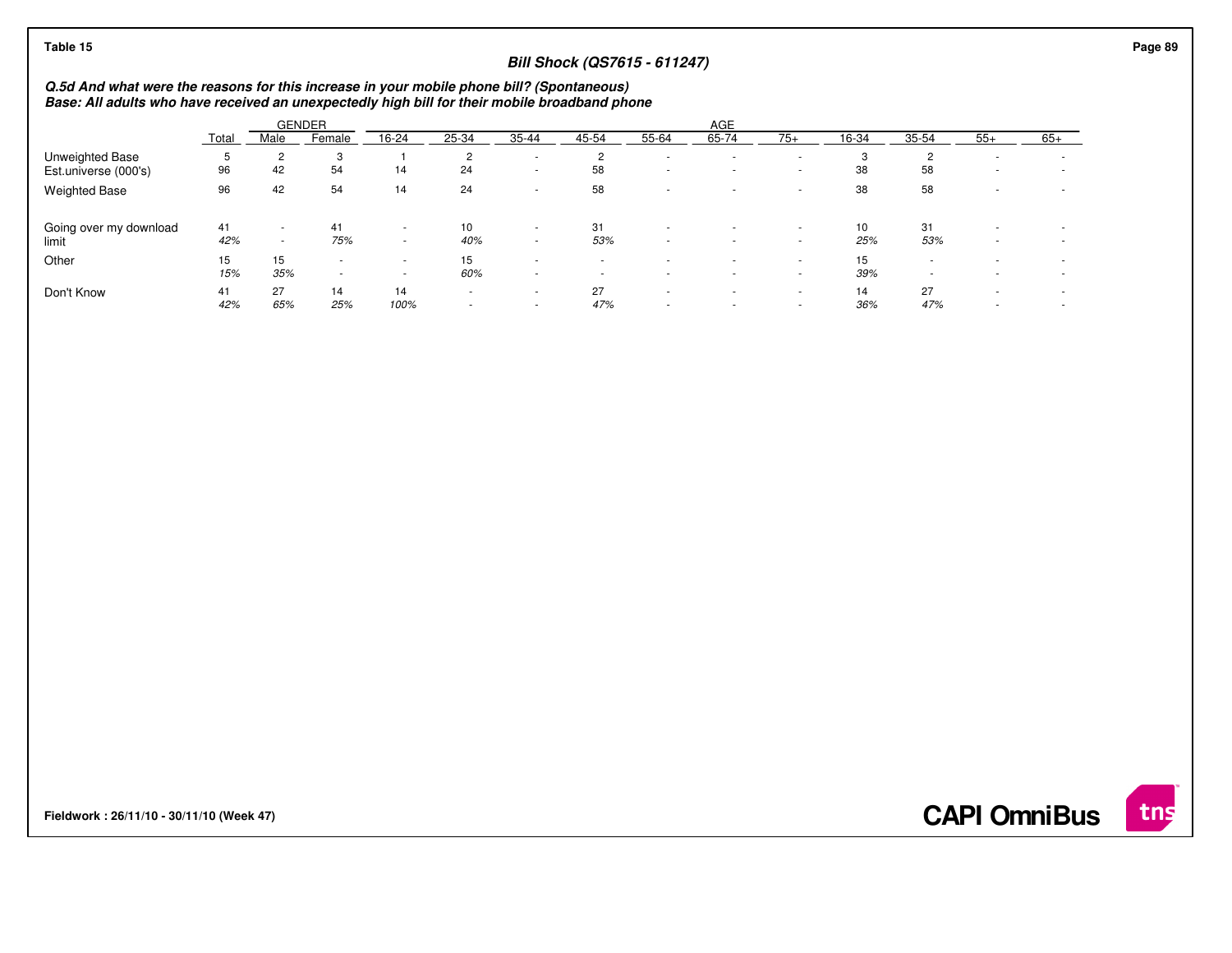## **Bill Shock (QS7615 - 611247)**

## **Q.5d And what were the reasons for this increase in your mobile phone bill? (Spontaneous) Base: All adults who have received an unexpectedly high bill for their mobile broadband phone**

|                        |       |    | SOCIAL CLASS             |                          |                          | SOCIAL CLASS |                   | <b>MARITAL STATUS</b>               |                          |                                |  |
|------------------------|-------|----|--------------------------|--------------------------|--------------------------|--------------|-------------------|-------------------------------------|--------------------------|--------------------------------|--|
|                        | Total | AB | C <sub>1</sub>           | C <sub>2</sub>           | DE                       | ABC1         | C <sub>2</sub> DE | Married\<br>Living<br>as<br>married | Single                   | Widow<br>divorced<br>seperated |  |
| Unweighted Base        | 5     | ٠  |                          |                          | 3                        |              | 4                 | 3                                   |                          |                                |  |
| Est.universe (000's)   | 96    | ۰  | 31                       | 15                       | 50                       | 31           | 65                | 54                                  | 15                       | 27                             |  |
| <b>Weighted Base</b>   | 96    | ٠  | 31                       | 15                       | 50                       | 31           | 65                | 54                                  | 15                       | 27                             |  |
| Going over my download | 41    | ٠  | 31                       | $\overline{\phantom{a}}$ | 10                       | 31           | 10                | 41                                  | ٠                        | ٠                              |  |
| limit                  | 42%   | ۰. | 100%                     | $\sim$                   | 19%                      | 100%         | 15%               | 75%                                 | $\overline{\phantom{a}}$ |                                |  |
| Other                  | 15    | ٠  | ٠                        | 15                       | $\overline{\phantom{a}}$ | ٠            | 15                | ٠                                   | 15                       |                                |  |
|                        | 15%   | ٠  | ٠                        | 100%                     | ۰                        | ۰            | 23%               | ٠                                   | 100%                     |                                |  |
| Don't Know             | 41    | ۰  | $\overline{\phantom{a}}$ | $\sim$                   | 41                       | ٠            | 41                | 14                                  | $\overline{\phantom{a}}$ | 27                             |  |
|                        | 42%   | ۰  |                          | $\overline{\phantom{a}}$ | 81%                      | ٠            | 62%               | 25%                                 | $\overline{\phantom{a}}$ | 100%                           |  |

**Fieldwork : 26/11/10 - 30/11/10 (Week 47)** 

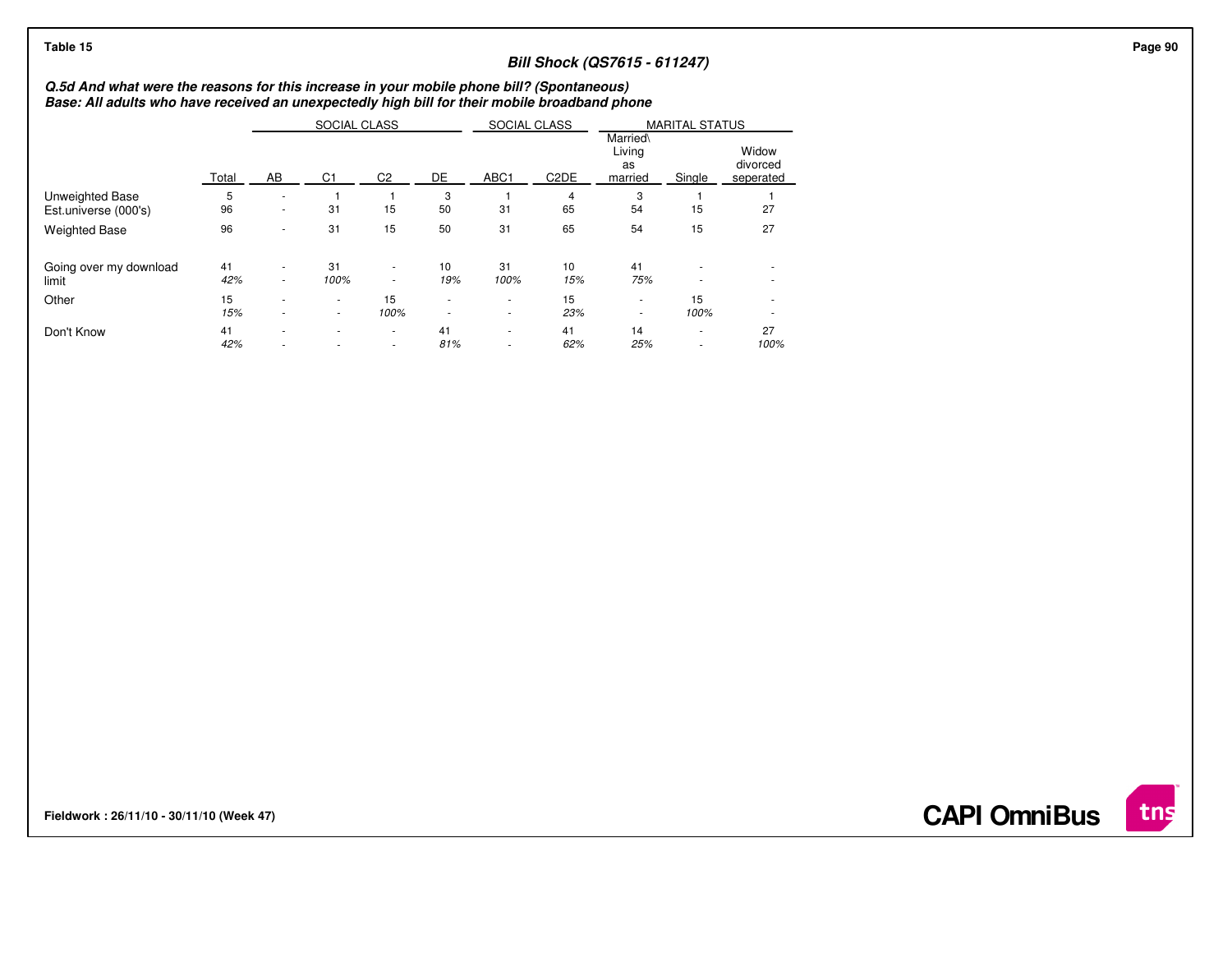| Table 15                                                                                                                                                                                   |           |                                    |                      |              |                                                      |                          |                                    |             |                                     |                  |                          |  |
|--------------------------------------------------------------------------------------------------------------------------------------------------------------------------------------------|-----------|------------------------------------|----------------------|--------------|------------------------------------------------------|--------------------------|------------------------------------|-------------|-------------------------------------|------------------|--------------------------|--|
|                                                                                                                                                                                            |           |                                    |                      |              |                                                      |                          |                                    |             | <b>Bill Shock (QS7615 - 611247)</b> |                  |                          |  |
| Q.5d And what were the reasons for this increase in your mobile phone bill? (Spontaneous)<br>Base: All adults who have received an unexpectedly high bill for their mobile broadband phone |           |                                    |                      |              |                                                      |                          |                                    |             |                                     |                  |                          |  |
|                                                                                                                                                                                            |           |                                    |                      |              |                                                      |                          |                                    |             |                                     |                  |                          |  |
|                                                                                                                                                                                            | Total     | Not<br>working<br>Working          |                      | Full<br>time | Part<br>time                                         | Other                    | Child                              | No<br>child | England                             | Scotland         | Wales                    |  |
| Unweighted Base<br>Est.universe (000's)                                                                                                                                                    | 96        | 3<br>55                            | $\overline{2}$<br>41 | 3<br>55      | ٠<br>٠                                               | 2<br>41                  | 14                                 | 82          | 3<br>38                             | 27               | 31                       |  |
| <b>Weighted Base</b>                                                                                                                                                                       | 96        | 55                                 | 41                   | 55           | ٠                                                    | 41                       | 14                                 | 82          | 38                                  | 27               | 31                       |  |
| Going over my download<br>limit                                                                                                                                                            | 41<br>42% | 41<br>73%                          | $\sim$<br>$\sim$     | 41<br>73%    |                                                      |                          | $\sim$<br>$\sim$                   | 41<br>49%   | 10<br>25%                           | $\sim$<br>$\sim$ | 31<br>100%               |  |
| Other                                                                                                                                                                                      | 15<br>15% | 15<br>27%                          | $\sim$<br>$\sim$     | 15<br>27%    | ٠                                                    | $\overline{\phantom{a}}$ | $\overline{\phantom{a}}$<br>$\sim$ | 15<br>18%   | 15<br>39%                           |                  |                          |  |
| Don't Know                                                                                                                                                                                 | 41<br>42% | $\overline{\phantom{a}}$<br>$\sim$ | 41<br>100%           | $\sim$<br>٠  | $\overline{\phantom{a}}$<br>$\overline{\phantom{a}}$ | 41<br>100%               | 14<br>100%                         | 27<br>33%   | 14<br>36%                           | 27<br>100%       | $\overline{\phantom{a}}$ |  |

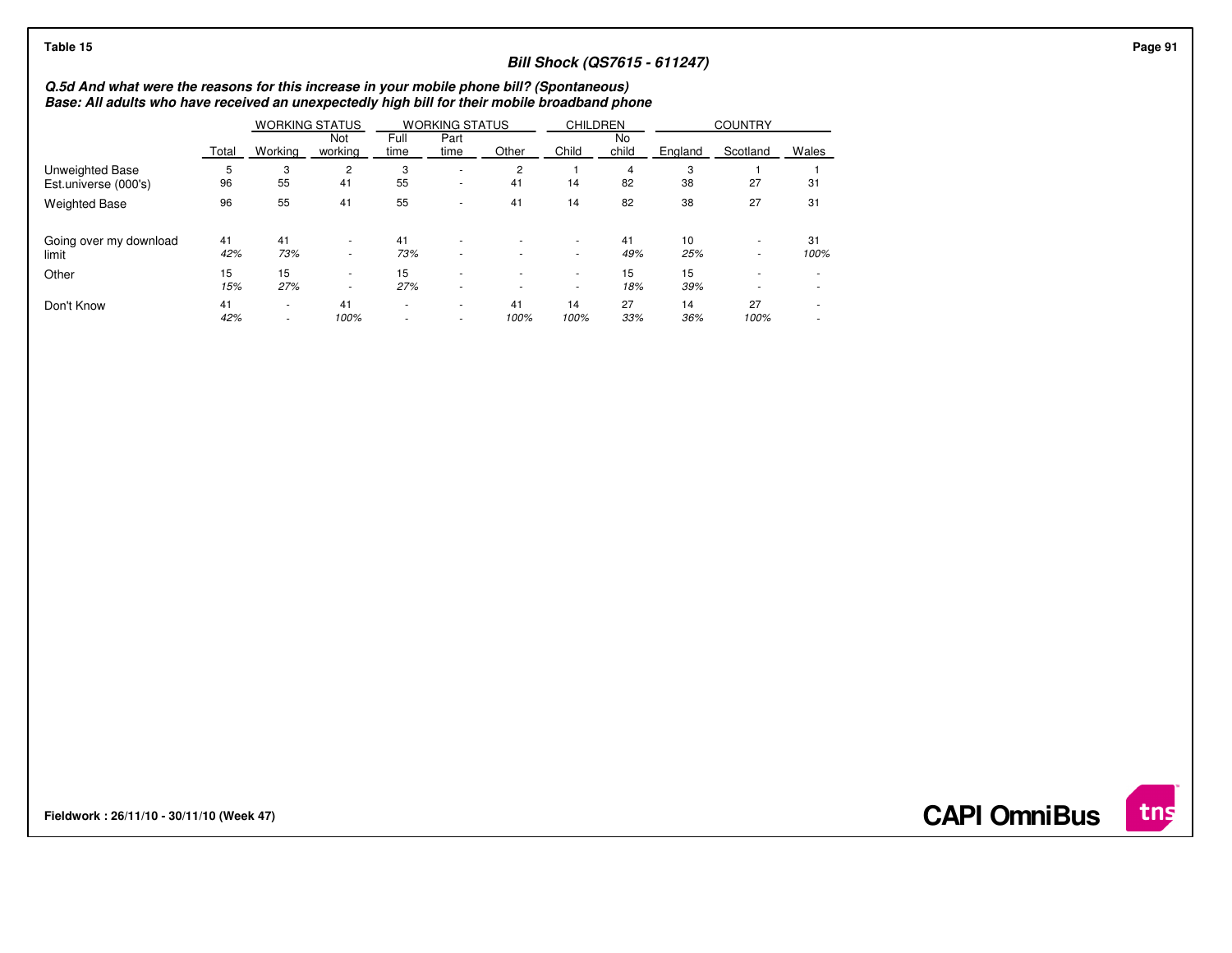## **Bill Shock (QS7615 - 611247)**

## **Q.5d And what were the reasons for this increase in your mobile phone bill? (Spontaneous) Base: All adults who have received an unexpectedly high bill for their mobile broadband phone**

|                        |       | <b>GOVERNMENT REGIONS</b> |                          |                                |                          |                          |                    |        |                          |                          |                          |          |  |  |
|------------------------|-------|---------------------------|--------------------------|--------------------------------|--------------------------|--------------------------|--------------------|--------|--------------------------|--------------------------|--------------------------|----------|--|--|
|                        | Total | North<br>East             | North<br>West            | Yorkshire<br>and The<br>Humber | East<br>Midlands         | West<br>Midlands         | East of<br>England | London | South<br>East            | South<br>West            | Wales                    | Scotland |  |  |
| Unweighted Base        | 5     | ۰                         | $\overline{\phantom{a}}$ | $\overline{a}$                 | $\overline{\phantom{a}}$ | ۰.                       | $\overline{c}$     |        |                          | $\sim$                   |                          |          |  |  |
| Est.universe (000's)   | 96    | ٠                         | $\overline{\phantom{a}}$ | $\overline{a}$                 | $\overline{\phantom{a}}$ | ۰.                       | 23                 |        | 15                       | $\sim$                   | 31                       | 27       |  |  |
| <b>Weighted Base</b>   | 96    | ۰                         |                          | $\overline{\phantom{a}}$       | $\overline{\phantom{a}}$ | $\overline{\phantom{a}}$ | 23                 |        | 15                       | $\overline{\phantom{a}}$ | 31                       | 27       |  |  |
| Going over my download | 41    | $\sim$                    |                          | $\overline{a}$                 | $\overline{\phantom{a}}$ | ۰.                       | 10                 |        | $\overline{a}$           |                          | 31                       |          |  |  |
| limit                  | 42%   | ۰                         |                          | $\overline{\phantom{a}}$       | $\overline{\phantom{a}}$ | $\overline{\phantom{a}}$ | 42%                | ۰      | $\overline{\phantom{a}}$ | ۰                        | 100%                     |          |  |  |
| Other                  | 15    |                           |                          | $\overline{a}$                 | $\overline{\phantom{a}}$ |                          | $\sim$             | ۰.     | 15                       | ۰                        | $\overline{\phantom{a}}$ |          |  |  |
|                        | 15%   |                           |                          | $\overline{\phantom{a}}$       | $\overline{\phantom{a}}$ | $\overline{\phantom{a}}$ |                    | ۰.     | 100%                     | $\overline{\phantom{a}}$ | $\overline{\phantom{a}}$ |          |  |  |
| Don't Know             | 41    | ۰                         |                          | $\overline{\phantom{a}}$       | $\overline{\phantom{a}}$ | $\overline{\phantom{a}}$ | 14                 | ۰      | $\overline{\phantom{a}}$ | ۰                        | $\overline{\phantom{a}}$ | 27       |  |  |
|                        | 42%   | $\sim$                    | $\overline{\phantom{a}}$ | $\overline{a}$                 | $\overline{\phantom{a}}$ | $\sim$                   | 58%                |        | $\sim$                   | $\sim$                   | ٠                        | 100%     |  |  |

**Fieldwork : 26/11/10 - 30/11/10 (Week 47)** 

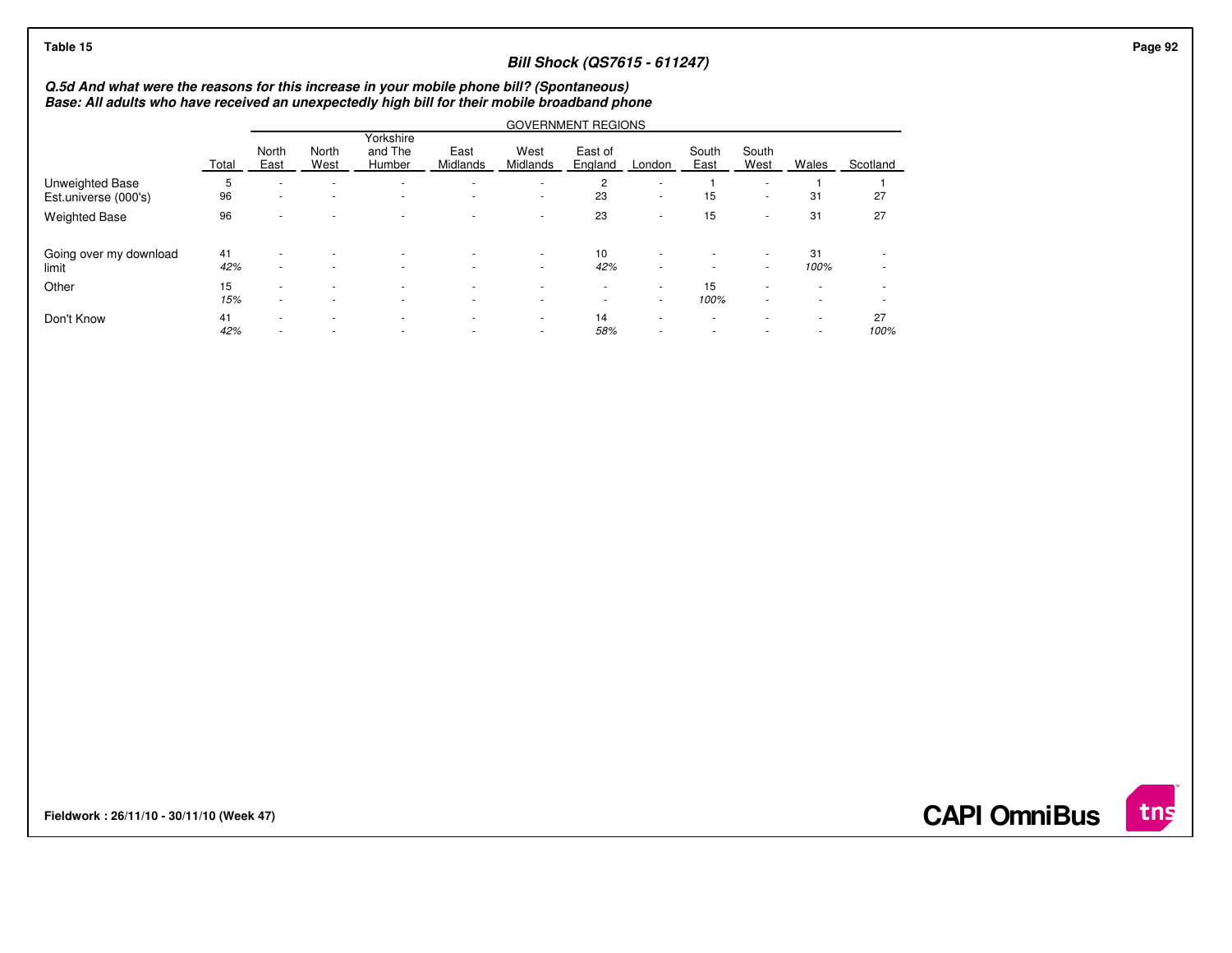## **Bill Shock (QS7615 - 611247)**

## **Q.5d And what were the reasons for this increase in your mobile phone bill? (Spontaneous) Base: All adults who have received an unexpectedly high bill for their mobile broadband phone**

|                        | Total | Mobile only<br>household | Mobile only<br>bill payer |
|------------------------|-------|--------------------------|---------------------------|
| Unweighted Base        | 5     | 3                        | 4                         |
| Est.universe (000's)   | 96    | 55                       | 65                        |
| <b>Weighted Base</b>   | 96    | 55                       | 65                        |
| Going over my download | 41    | ٠                        | 10                        |
| limit                  | 42%   | ٠                        | 15%                       |
| Other                  | 15    | 15                       | 15                        |
|                        | 15%   | 27%                      | 23%                       |
| Don't Know             | 41    | 41                       | 41                        |
|                        | 42%   | 73%                      | 62%                       |

**Fieldwork : 26/11/10 - 30/11/10 (Week 47)** 

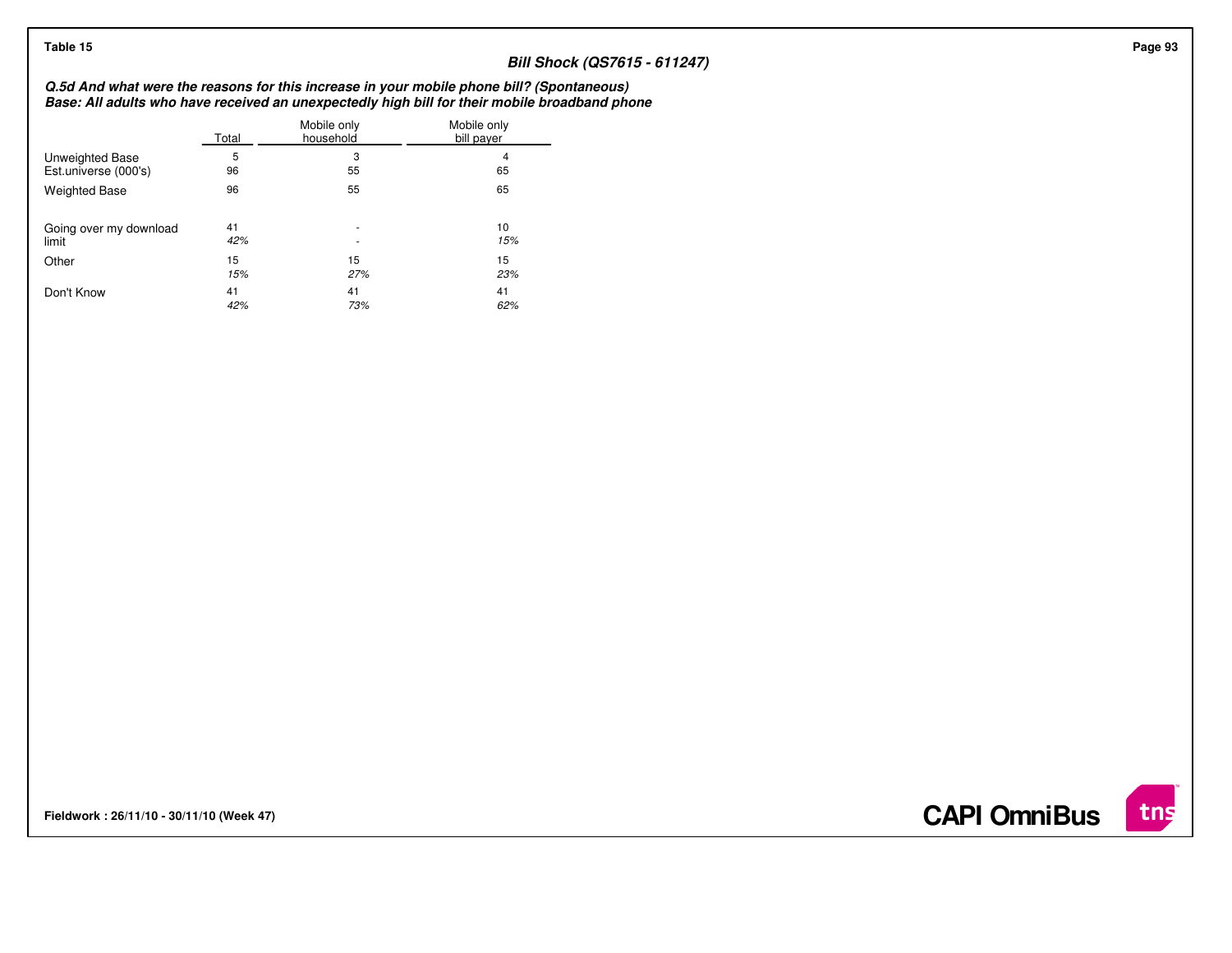| Table 16                                                                                                                                                                                                                                          |                  |            |                                    |                          |                                    |                | <b>Bill Shock (QS7615 - 611247)</b> |            |                  |                          |            |                                    |            |                          |
|---------------------------------------------------------------------------------------------------------------------------------------------------------------------------------------------------------------------------------------------------|------------------|------------|------------------------------------|--------------------------|------------------------------------|----------------|-------------------------------------|------------|------------------|--------------------------|------------|------------------------------------|------------|--------------------------|
| Q.5a/b And what were the reasons for this increase in your landline phone and/or mobile phone bill? (Spontaneous)<br>Base: All adults who have received an unexpectedly high bill for their land line and/or mobile phone<br><b>GENDER</b><br>AGE |                  |            |                                    |                          |                                    |                |                                     |            |                  |                          |            |                                    |            |                          |
|                                                                                                                                                                                                                                                   |                  |            |                                    |                          |                                    |                |                                     |            |                  |                          |            |                                    |            |                          |
|                                                                                                                                                                                                                                                   | Total            | Male       | Female                             | 16-24                    | 25-34                              | 35-44          | 45-54                               | $55 - 64$  | 65-74            | $75+$                    | $16-34$    | $35 - 54$                          | $55+$      | $65+$                    |
| <b>Unweighted Base</b><br>Est.universe (000's)                                                                                                                                                                                                    | 165<br>4234      | 67<br>1864 | 98<br>2370                         | 28<br>685                | 36<br>946                          | 25<br>806      | 26<br>723                           | 24<br>530  | 15<br>292        | 11<br>252                | 64<br>1631 | 51<br>1529                         | 50<br>1074 | 26<br>544                |
| <b>Weighted Base</b>                                                                                                                                                                                                                              | 4234             | 1864       | 2370                               | 685                      | 946                                | 806            | 723                                 | 530        | 292              | 252                      | 1631       | 1529                               | 1074       | 544                      |
| Calls to 09 numbers\<br>voting\chat line<br>numbers etc                                                                                                                                                                                           | 113<br>3%        | 57<br>3%   | 56<br>2%                           |                          | $\sim$                             | 57<br>7%       | $\sim$                              | 25<br>5%   | $\sim$<br>$\sim$ | 31<br>12%                | $\sim$     | 57<br>4%                           | 56<br>5%   | 31<br>6%                 |
| Calls to 0845\0870<br>numbers                                                                                                                                                                                                                     | 671<br>16%       | 192<br>10% | 478<br>20%                         | 133<br>19%               | 232<br>24%                         | 97<br>12%      | 49<br>7%                            | 144<br>27% | $\sim$           | 16<br>6%                 | 365<br>22% | 146<br>10%                         | 160<br>15% | 16<br>3%                 |
| Calls to 118<br>numbers\directory<br>enquiry calls                                                                                                                                                                                                | 168<br>4%        | 97<br>5%   | 71<br>3%                           | 71<br>10%                | 97<br>10%                          |                |                                     |            |                  |                          | 168<br>10% | $\overline{\phantom{a}}$           |            |                          |
| Changed supplier\<br>contract                                                                                                                                                                                                                     | 203<br>5%        | 137<br>7%  | 66<br>3%                           | $\overline{\phantom{a}}$ | 78<br>8%                           | 23<br>3%       | 23<br>3%                            | 20<br>4%   | 23<br>8%         | 36<br>14%                | 78<br>5%   | 47<br>3%                           | 78<br>7%   | 59<br>11%                |
| Charges to repairs to<br>the service                                                                                                                                                                                                              | 37<br>1%         | 13<br>1%   | 24<br>1%                           | 13<br>2%                 | 24<br>3%                           | $\blacksquare$ |                                     |            |                  | $\sim$<br>$\sim$         | 37<br>2%   | $\sim$<br>$\overline{\phantom{a}}$ | $\sim$     | $\overline{\phantom{a}}$ |
| Exceeding my inclusive<br>bundle                                                                                                                                                                                                                  | 414<br>10%       | 174<br>9%  | 240<br>10%                         | 160<br>23%               | 110<br>12%                         | 34<br>4%       | 68<br>9%                            | $\sim$     | 24<br>8%         | 17<br>7%                 | 270<br>17% | 103<br>7%                          | 41<br>4%   | 41<br>8%                 |
| Fraudulent\unauthorise<br>d use                                                                                                                                                                                                                   | $\sim$<br>$\sim$ | $\sim$     | $\sim$<br>$\overline{\phantom{a}}$ | $\overline{\phantom{a}}$ | $\sim$<br>$\overline{\phantom{a}}$ |                |                                     |            |                  | $\sim$                   |            |                                    |            |                          |
| I lost my mobile\ my<br>mobile phone was<br>stolen                                                                                                                                                                                                | 22<br>1%         | 13<br>1%   | 10<br>$\star$                      | 13<br>2%                 | 10<br>1%                           |                |                                     |            |                  | $\overline{\phantom{a}}$ | 22<br>1%   |                                    |            |                          |
| Incorrect charges by<br>my service provider                                                                                                                                                                                                       | 355<br>8%        | 199<br>11% | 156<br>7%                          | 20<br>3%                 | 43<br>5%                           | 133<br>17%     | 54<br>8%                            | 57<br>11%  | 30<br>10%        | 17<br>7%                 | 63<br>4%   | 187<br>12%                         | 105<br>10% | 47<br>9%                 |
| Making calls\texts<br>that were not included<br>in my inclusive bundle                                                                                                                                                                            | 532<br>13%       | 277<br>15% | 256<br>11%                         | 46<br>7%                 | 126<br>13%                         | 168<br>21%     | 148<br>21%                          | 43<br>8%   | $\sim$           | $\sim$<br>$\sim$         | 173<br>11% | 317<br>21%                         | 43<br>4%   | $\overline{\phantom{a}}$ |
| Making international<br>phone calls                                                                                                                                                                                                               | 540<br>13%       | 265<br>14% | 275<br>12%                         | 77<br>11%                | 254<br>27%                         | 57<br>7%       | 34<br>$5\%$                         | 68<br>13%  | 49<br>17%        | $\sim$<br>$\sim$         | 331<br>20% | 92<br>6%                           | 118<br>11% | 49<br>9%                 |
| Service was used by<br>friend\family member                                                                                                                                                                                                       | 192<br>$5\%$     | 13<br>1%   | 179<br>8%                          | 13<br>2%                 | 10<br>1%                           | 65<br>8%       | 80<br>11%                           | 25<br>5%   |                  | $\sim$                   | 22<br>1%   | 145<br>9%                          | 25<br>2%   |                          |

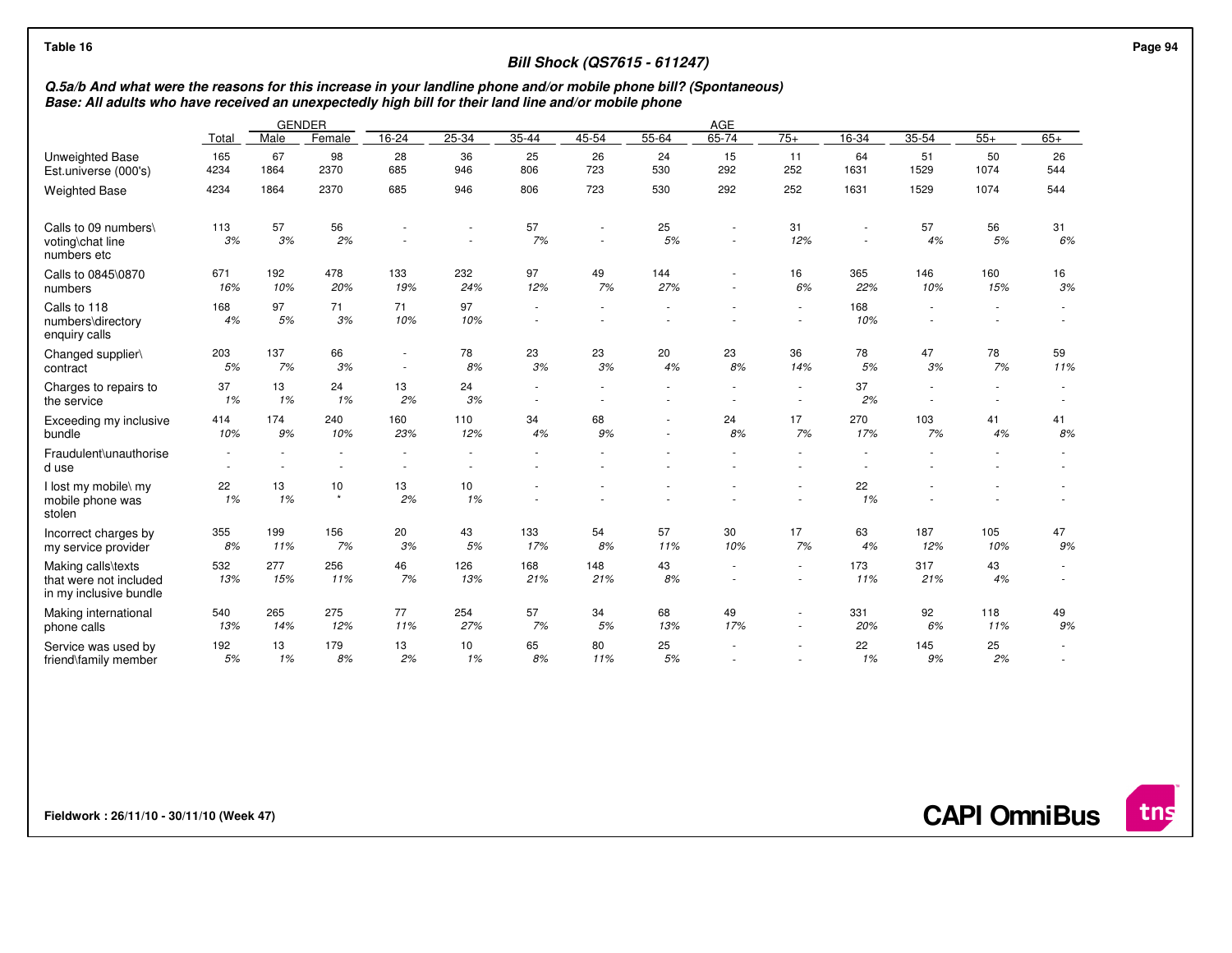## **Bill Shock (QS7615 - 611247)**

## Q.5a/b And what were the reasons for this increase in your landline phone and/or mobile phone bill? (Spontaneous)<br>Base: All adults who have received an unexpectedly high bill for their land line and/or mobile phone

|                                                                                                  |               |                                | <b>GENDER</b> | AGE          |               |                |           |                          |           |                  |            |            |            |             |  |
|--------------------------------------------------------------------------------------------------|---------------|--------------------------------|---------------|--------------|---------------|----------------|-----------|--------------------------|-----------|------------------|------------|------------|------------|-------------|--|
|                                                                                                  | Total         | Male                           | Female        | 16-24        | $25 - 34$     | $35 - 44$      | $45 - 54$ | $55 - 64$                | $65 - 74$ | $75+$            | $16 - 34$  | $35 - 54$  | $55+$      | $65+$       |  |
| Unweighted Base<br><b>Weighted Base</b>                                                          | 165<br>4234   | 67<br>1864                     | 98<br>2370    | 28<br>685    | 36<br>946     | 25<br>806      | 26<br>723 | 24<br>530                | 15<br>292 | 11<br>252        | 64<br>1631 | 51<br>1529 | 50<br>1074 | 26<br>544   |  |
| Thought I was<br>capped\protected by a<br>maximum credit limit<br>which could not be<br>exceeded | 116<br>3%     | 18<br>1%                       | 98<br>4%      | 14<br>2%     | 30<br>3%      | 18<br>2%       | 23<br>3%  | 31<br>6%                 |           |                  | 44<br>3%   | 41<br>3%   | 31<br>3%   |             |  |
| Using functions on my<br>mobile that were not<br>included in my<br>inclusive bundle              | 111<br>3%     | 39<br>2%                       | 72<br>3%      | 39<br>6%     | 10<br>1%      | 34<br>4%       | 28<br>4%  |                          |           |                  | 49<br>3%   | 62<br>4%   |            |             |  |
| Used my mobile phone<br>when travelling abroad<br>- EU                                           | 148<br>3%     | $\sim$                         | 148<br>6%     | 148<br>22%   |               |                |           |                          |           |                  | 148<br>9%  |            |            |             |  |
| Used my mobile phone<br>when travelling abroad<br>- Outside EU                                   | 17<br>$\star$ | $\sim$                         | 17<br>1%      |              |               |                | 17<br>2%  |                          |           |                  |            | 17<br>1%   |            |             |  |
| Calls to mobile<br>numbers                                                                       | 223<br>5%     | 88<br>5%                       | 135<br>6%     | $\sim$       | 88<br>9%      | 17<br>2%       | 86<br>12% | $\sim$                   | 31<br>11% | $\sim$           | 88<br>5%   | 103<br>7%  | 31<br>3%   | 31<br>6%    |  |
| Made more calls than<br>expected                                                                 | 298<br>7%     | 175<br>9%                      | 124<br>5%     | 20<br>3%     | 65<br>7%      | 72<br>9%       | 52<br>7%  | 41<br>8%                 | 49<br>17% | $\sim$<br>$\sim$ | 85<br>5%   | 124<br>8%  | 90<br>8%   | 49<br>9%    |  |
| Increase in rental /<br>call charges                                                             | 102<br>2%     | 51<br>3%                       | 51<br>2%      | $\sim$<br>×. | 20<br>2%      | $\sim$<br>÷.   | 34<br>5%  | 20<br>4%                 | 17<br>6%  | 11<br>5%         | 20<br>1%   | 34<br>2%   | 48<br>4%   | 29<br>$5\%$ |  |
| Product was not<br>explained properly /<br>thought it was<br>(amount) but it wasn't              | 23<br>1%      | ×.<br>×.                       | 23<br>1%      |              | ä,            | 23<br>3%       |           |                          |           |                  |            | 23<br>2%   |            |             |  |
| Other                                                                                            | 181<br>4%     | 86<br>5%                       | 96<br>4%      | 48<br>7%     | 28<br>3%      | 38<br>5%       | 54<br>8%  | 14<br>3%                 |           |                  | 75<br>5%   | 92<br>6%   | 14<br>1%   |             |  |
| <b>SUMMARY CODE</b>                                                                              |               |                                |               |              |               |                |           |                          |           |                  |            |            |            |             |  |
| Net: Calls to specific<br>numbers                                                                | 926<br>22%    | 346<br>19%                     | 580<br>24%    | 179<br>26%   | 328<br>35%    | 153<br>19%     | 49<br>7%  | 169<br>32%               |           | 47<br>19%        | 507<br>31% | 203<br>13% | 216<br>20% | 47<br>9%    |  |
| Net: Mobile Roaming<br>(EU/Non EU)                                                               | 165<br>4%     | ×,<br>$\overline{\phantom{a}}$ | 165<br>7%     | 148<br>22%   | $\frac{1}{2}$ | $\overline{a}$ | 17<br>2%  | $\overline{\phantom{a}}$ |           |                  | 148<br>9%  | 17<br>1%   |            |             |  |
| Don't Know                                                                                       | 634<br>15%    | 311<br>17%                     | 323<br>14%    | 112<br>16%   | 50<br>5%      | 78<br>10%      | 85<br>12% | 99<br>19%                | 85<br>29% | 124<br>49%       | 162<br>10% | 163<br>11% | 308<br>29% | 209<br>38%  |  |

**Fieldwork : 26/11/10 - 30/11/10 (Week 47)** 

**CAPI OmniBus**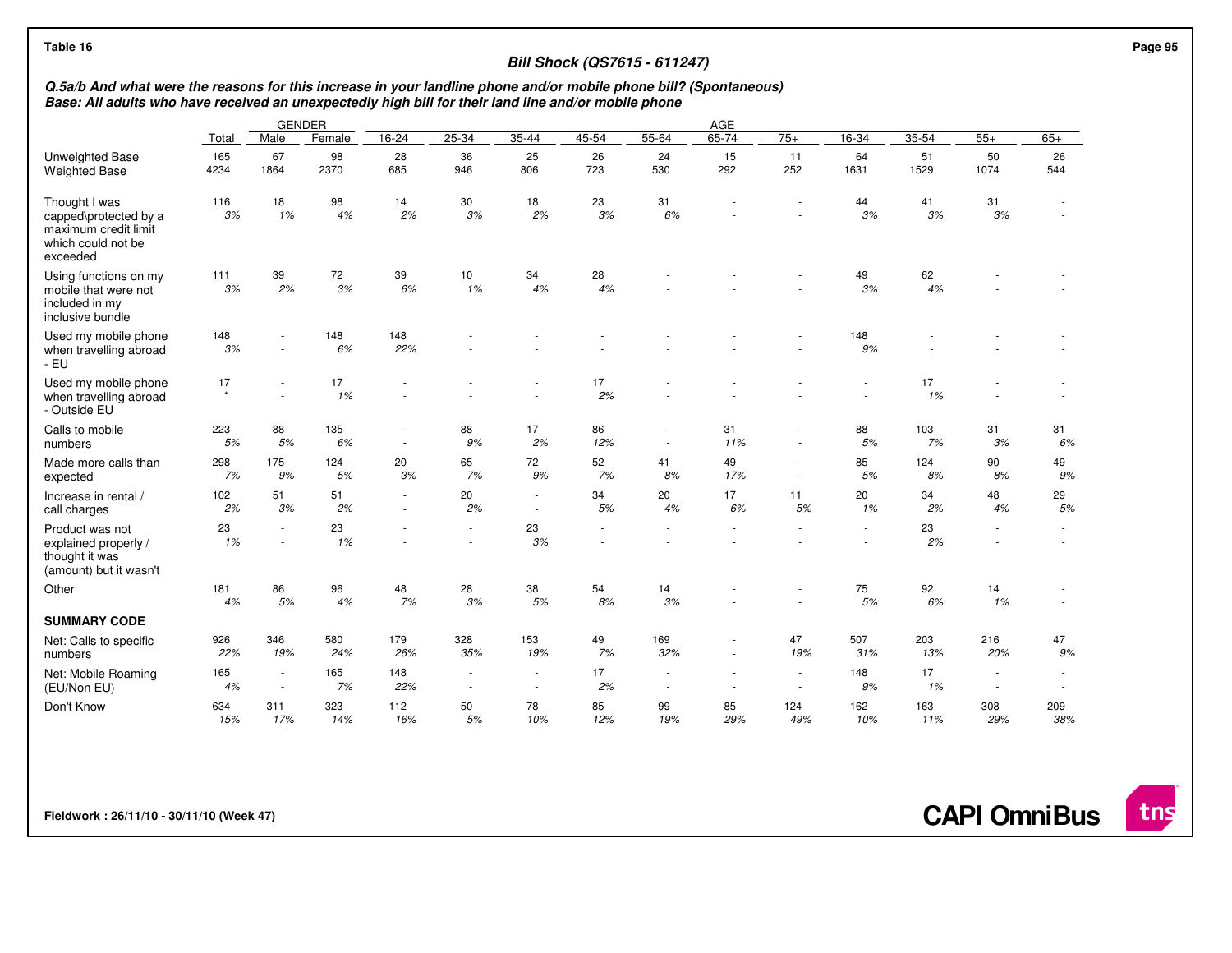## **Bill Shock (QS7615 - 611247)**

## Q.5a/b And what were the reasons for this increase in your landline phone and/or mobile phone bill? (Spontaneous)<br>Base: All adults who have received an unexpectedly high bill for their land line and/or mobile phone

|                                                                        |             | SOCIAL CLASS |                |                |                | SOCIAL CLASS |                   |                                     | <b>MARITAL STATUS</b> |                                |
|------------------------------------------------------------------------|-------------|--------------|----------------|----------------|----------------|--------------|-------------------|-------------------------------------|-----------------------|--------------------------------|
|                                                                        | Total       | AB           | C <sub>1</sub> | C <sub>2</sub> | DE             | ABC1         | C <sub>2</sub> DE | Married\<br>Living<br>as<br>married | Single                | Widow<br>divorced<br>seperated |
| Unweighted Base<br>Est.universe (000's)                                | 165<br>4234 | 28<br>953    | 62<br>1891     | 29<br>662      | 46<br>729      | 90<br>2844   | 75<br>1391        | 86<br>2298                          | 51<br>1244            | 28<br>693                      |
| <b>Weighted Base</b>                                                   | 4234        | 953          | 1891           | 662            | 729            | 2844         | 1391              | 2298                                | 1244                  | 693                            |
| Calls to 09 numbers\<br>voting\chat line<br>numbers etc                | 113<br>3%   |              | 113<br>6%      |                |                | 113<br>4%    |                   | 57<br>2%                            |                       | 56<br>8%                       |
| Calls to 0845\0870<br>numbers                                          | 671<br>16%  | 150<br>16%   | 327<br>17%     | 133<br>20%     | 60<br>8%       | 478<br>17%   | 193<br>14%        | 309<br>13%                          | 231<br>19%            | 130<br>19%                     |
| Calls to 118<br>numbers\directory<br>enquiry calls                     | 168<br>4%   |              | 147<br>8%      | 21<br>3%       | ٠              | 147<br>5%    | 21<br>1%          | 168<br>7%                           |                       |                                |
| Changed supplier\<br>contract                                          | 203<br>5%   |              | 137<br>7%      | 43<br>7%       | 23<br>3%       | 137<br>5%    | 66<br>5%          | 174<br>8%                           | 29<br>2%              |                                |
| Charges to repairs to<br>the service                                   | 37<br>1%    |              | ×              | 37<br>6%       | $\overline{a}$ |              | 37<br>3%          | $\overline{a}$                      | 37<br>3%              |                                |
| Exceeding my inclusive<br>bundle                                       | 414<br>10%  | 62<br>6%     | 169<br>9%      | 107<br>16%     | 77<br>11%      | 230<br>8%    | 183<br>13%        | 306<br>13%                          | 84<br>7%              | 24<br>3%                       |
| Fraudulent\unauthorise<br>d use                                        |             |              |                | $\overline{a}$ |                |              | $\sim$<br>÷.      |                                     |                       |                                |
| I lost my mobile\ my<br>mobile phone was<br>stolen                     | 22<br>1%    |              |                | ä,             | 22<br>3%       |              | 22<br>2%          | 22<br>1%                            |                       | ä,                             |
| Incorrect charges by<br>my service provider                            | 355<br>8%   | 117<br>12%   | 126<br>7%      | 16<br>2%       | 96<br>13%      | 243<br>9%    | 112<br>8%         | 254<br>11%                          | 68<br>5%              | 33<br>5%                       |
| Making calls\texts<br>that were not included<br>in my inclusive bundle | 532<br>13%  | 57<br>6%     | 252<br>13%     | 114<br>17%     | 110<br>15%     | 309<br>11%   | 224<br>16%        | 307<br>13%                          | 139<br>11%            | 87<br>12%                      |
| Making international<br>phone calls                                    | 540<br>13%  | 224<br>23%   | 261<br>14%     | 37<br>6%       | 17<br>2%       | 485<br>17%   | 55<br>4%          | 401<br>17%                          | 139<br>11%            |                                |
| Service was used by<br>friend\family member                            | 192<br>5%   | 63<br>7%     | 90<br>5%       | $\mathbf{r}$   | 39<br>5%       | 152<br>5%    | 39<br>3%          | 55<br>2%                            | 75<br>6%              | 63<br>9%                       |

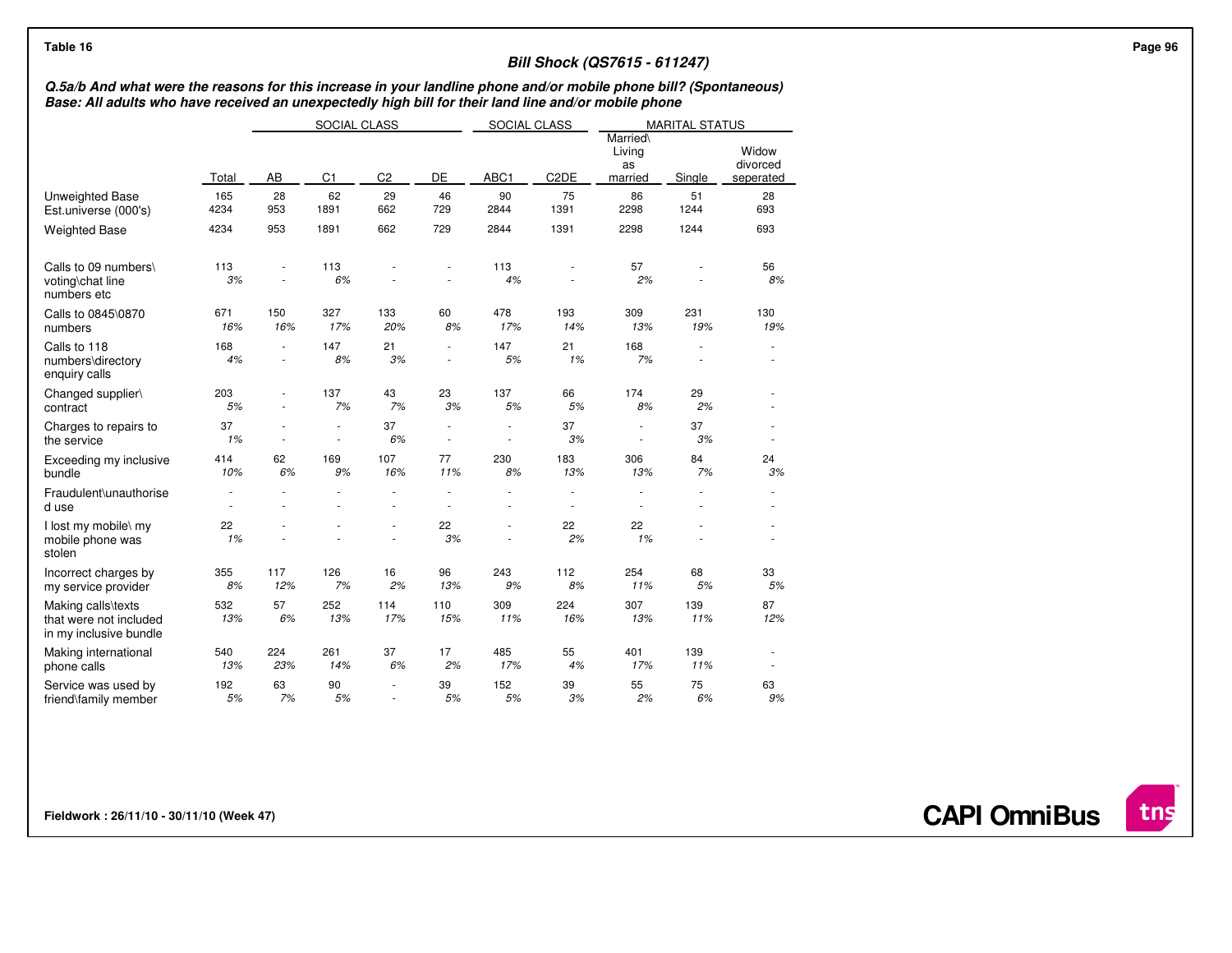## **Bill Shock (QS7615 - 611247)**

## Q.5a/b And what were the reasons for this increase in your landline phone and/or mobile phone bill? (Spontaneous)<br>Base: All adults who have received an unexpectedly high bill for their land line and/or mobile phone

|                                                                                                  |             | SOCIAL CLASS |                |                |                                | SOCIAL CLASS |                   | <b>MARITAL STATUS</b>               |            |                                |
|--------------------------------------------------------------------------------------------------|-------------|--------------|----------------|----------------|--------------------------------|--------------|-------------------|-------------------------------------|------------|--------------------------------|
|                                                                                                  | Total       | AB           | C <sub>1</sub> | C <sub>2</sub> | DE                             | ABC1         | C <sub>2</sub> DE | Married\<br>Living<br>as<br>married | Single     | Widow<br>divorced<br>seperated |
| Unweighted Base<br><b>Weighted Base</b>                                                          | 165<br>4234 | 28<br>953    | 62<br>1891     | 29<br>662      | 46<br>729                      | 90<br>2844   | 75<br>1391        | 86<br>2298                          | 51<br>1244 | 28<br>693                      |
| Thought I was<br>capped\protected by a<br>maximum credit limit<br>which could not be<br>exceeded | 116<br>3%   |              | 61<br>3%       | ä,             | 55<br>8%                       | 61<br>2%     | 55<br>4%          | 32<br>1%                            | 30<br>2%   | 54<br>8%                       |
| Using functions on my<br>mobile that were not<br>included in my<br>inclusive bundle              | 111<br>3%   | 73<br>8%     |                | 28<br>4%       | 10<br>1%                       | 73<br>3%     | 38<br>3%          | 28<br>1%                            | 83<br>7%   |                                |
| Used my mobile phone<br>when travelling abroad<br>- EU                                           | 148<br>3%   |              | 148<br>8%      |                |                                | 148<br>5%    |                   | 56<br>2%                            | 91<br>7%   |                                |
| Used my mobile phone<br>when travelling abroad<br>- Outside EU                                   | 17          |              |                |                | 17<br>2%                       |              | 17<br>1%          |                                     | 17<br>1%   |                                |
| Calls to mobile<br>numbers                                                                       | 223<br>5%   | 117<br>12%   | 23<br>1%       | 34<br>5%       | 49<br>7%                       | 140<br>5%    | 83<br>6%          | 112<br>5%                           | 34<br>3%   | 76<br>11%                      |
| Made more calls than<br>expected                                                                 | 298<br>7%   | 38<br>4%     | 193<br>10%     | 68<br>10%      | ä,<br>$\overline{\phantom{a}}$ | 231<br>8%    | 68<br>5%          | 78<br>3%                            | 110<br>9%  | 111<br>16%                     |
| Increase in rental /<br>call charges                                                             | 102<br>2%   |              | 34<br>2%       | 20<br>3%       | 48<br>7%                       | 34<br>1%     | 68<br>5%          | 11<br>$\star$                       | 39<br>3%   | 51<br>7%                       |
| Product was not<br>explained properly /<br>thought it was<br>(amount) but it wasn't              | 23<br>1%    |              | ÷,             | 23<br>4%       |                                | ä,           | 23<br>2%          | 23<br>1%                            |            |                                |
| Other                                                                                            | 181<br>4%   | 116<br>12%   | 23<br>1%       | 19<br>3%       | 23<br>3%                       | 140<br>5%    | 41<br>3%          | 111<br>5%                           | 70<br>6%   |                                |
| <b>SUMMARY CODE</b>                                                                              |             |              |                |                |                                |              |                   |                                     |            |                                |
| Net: Calls to specific<br>numbers                                                                | 926<br>22%  | 150<br>16%   | 562<br>30%     | 153<br>23%     | 60<br>8%                       | 713<br>25%   | 214<br>15%        | 509<br>22%                          | 231<br>19% | 186<br>27%                     |

**Fieldwork : 26/11/10 - 30/11/10 (Week 47)** 

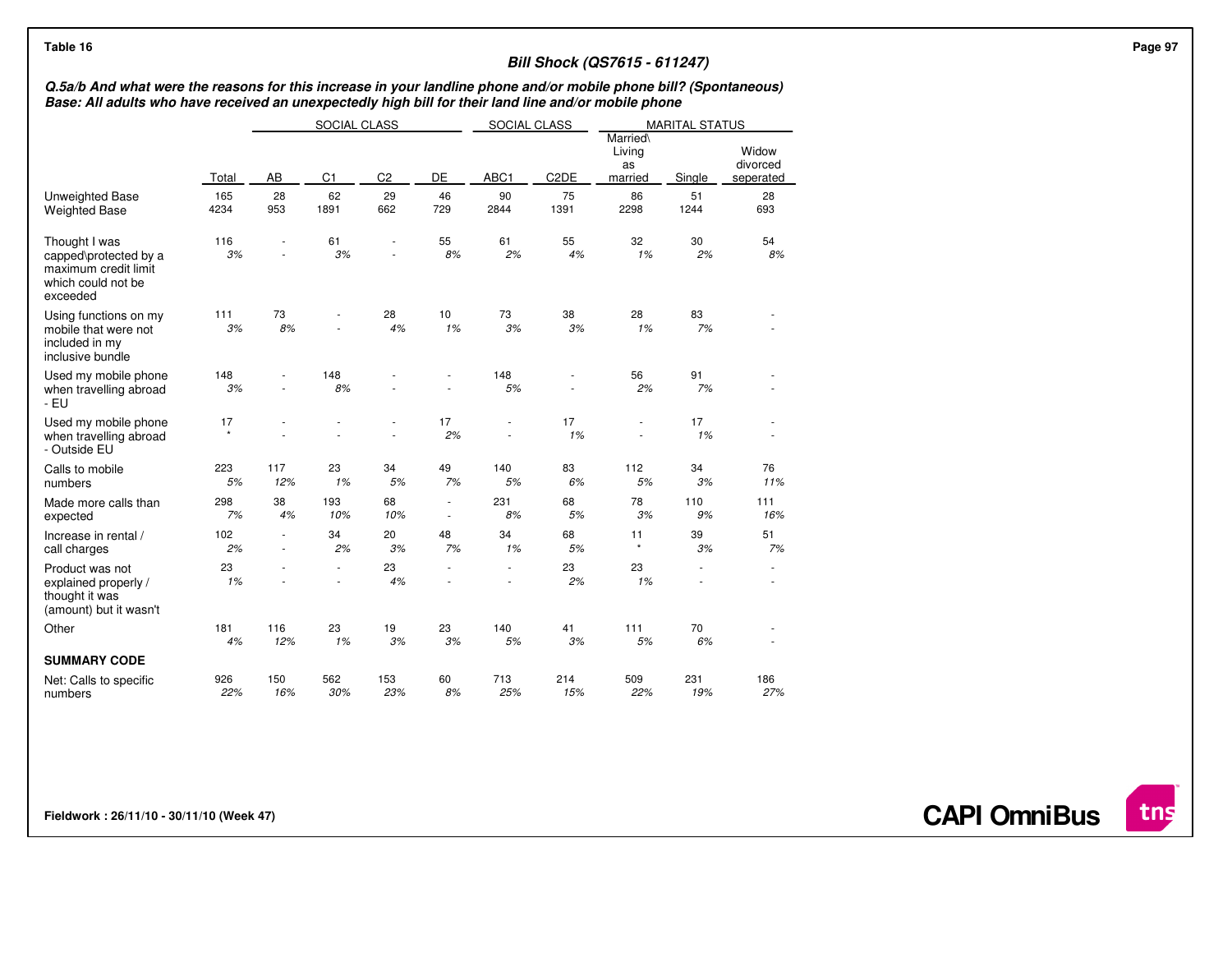## **Bill Shock (QS7615 - 611247)**

Q.5a/b And what were the reasons for this increase in your landline phone and/or mobile phone bill? (Spontaneous)<br>Base: All adults who have received an unexpectedly high bill for their land line and/or mobile phone

|                      |       |                          | SOCIAL CLASS |                          |     | SOCIAL CLASS     |                   | <b>MARITAL STATUS</b>               |        |                                |  |
|----------------------|-------|--------------------------|--------------|--------------------------|-----|------------------|-------------------|-------------------------------------|--------|--------------------------------|--|
|                      | Total | AB                       | C1           | C2                       | DE  | ABC <sub>1</sub> | C <sub>2</sub> DE | Married\<br>Livina<br>as<br>married | Single | Widow<br>divorced<br>seperated |  |
| Unweighted Base      | 165   | 28                       | 62           | 29                       | 46  | 90               | 75                | 86                                  | 51     | 28                             |  |
| <b>Weighted Base</b> | 4234  | 953                      | 1891         | 662                      | 729 | 2844             | 1391              | 2298                                | 1244   | 693                            |  |
| Net: Mobile Roaming  | 165   | ۰                        | 148          | $\overline{\phantom{a}}$ | 17  | 148              | 17                | 56                                  | 108    | ۰                              |  |
| (EU/Non EU)          | 4%    | $\overline{\phantom{a}}$ | 8%           | $\overline{\phantom{a}}$ | 2%  | 5%               | 1%                | 2%                                  | 9%     | ۰                              |  |
| Don't Know           | 634   | 95                       | 247          | 117                      | 174 | 342              | 291               | 353                                 | 127    | 153                            |  |
|                      | 15%   | 10%                      | 13%          | 18%                      | 24% | 12%              | 21%               | 15%                                 | 10%    | 22%                            |  |

**Fieldwork : 26/11/10 - 30/11/10 (Week 47)** 

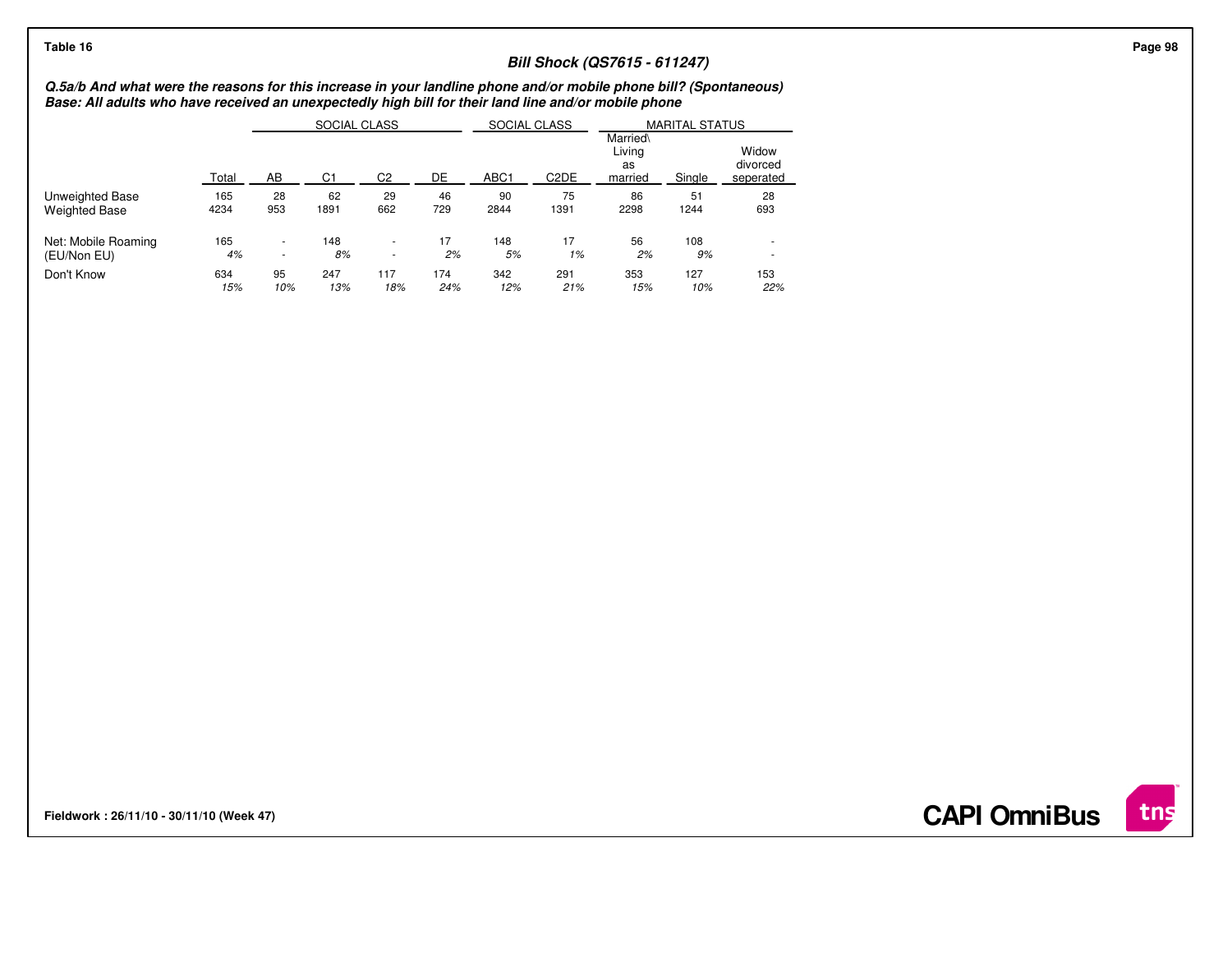## **Bill Shock (QS7615 - 611247)**

## Q.5a/b And what were the reasons for this increase in your landline phone and/or mobile phone bill? (Spontaneous)<br>Base: All adults who have received an unexpectedly high bill for their land line and/or mobile phone

|                                                                        |             | <b>WORKING STATUS</b> |                       |              | <b>WORKING STATUS</b> |            | <b>CHILDREN</b> |                                  |             | <b>COUNTRY</b> |           |
|------------------------------------------------------------------------|-------------|-----------------------|-----------------------|--------------|-----------------------|------------|-----------------|----------------------------------|-------------|----------------|-----------|
|                                                                        | Total       | Working               | <b>Not</b><br>working | Full<br>time | Part<br>time          | Other      | Child           | <b>No</b><br>child               | England     | Scotland       | Wales     |
| <b>Unweighted Base</b><br>Est.universe (000's)                         | 165<br>4234 | 94<br>2593            | 71<br>1641            | 65<br>1920   | 29<br>673             | 71<br>1641 | 53<br>1347      | 112<br>2887                      | 139<br>3436 | 13<br>471      | 13<br>328 |
| <b>Weighted Base</b>                                                   | 4234        | 2593                  | 1641                  | 1920         | 673                   | 1641       | 1347            | 2887                             | 3436        | 471            | 328       |
| Calls to 09 numbers\<br>voting\chat line<br>numbers etc                | 113<br>3%   | 82<br>3%              | 31<br>2%              | 57<br>3%     | 25<br>4%              | 31<br>2%   | 57<br>4%        | 56<br>2%                         | 56<br>2%    | 57<br>12%      |           |
| Calls to 0845\0870<br>numbers                                          | 671<br>16%  | 394<br>15%            | 276<br>17%            | 298<br>16%   | 96<br>14%             | 276<br>17% | 135<br>10%      | 536<br>19%                       | 560<br>16%  | 110<br>23%     | ×         |
| Calls to 118<br>numbers\directory<br>enquiry calls                     | 168<br>4%   | 93<br>4%              | 75<br>5%              | 93<br>5%     | ÷<br>÷.               | 75<br>5%   | 100<br>7%       | 68<br>2%                         | 147<br>4%   | ÷,             | 21<br>6%  |
| Changed supplier\<br>contract                                          | 203<br>5%   | 121<br>5%             | 82<br>5%              | 98<br>5%     | 23<br>$3\%$           | 82<br>5%   | 66<br>5%        | 137<br>5%                        | 167<br>5%   | 36<br>8%       |           |
| Charges to repairs to<br>the service                                   | 37<br>1%    | 37<br>1%              | ×,                    | 24<br>1%     | 13<br>2%              | ä,         | ä,              | 37<br>1%                         | 37<br>1%    |                |           |
| Exceeding my inclusive<br>bundle                                       | 414<br>10%  | 246<br>9%             | 168<br>10%            | 194<br>10%   | 52<br>8%              | 168<br>10% | 82<br>6%        | 332<br>12%                       | 289<br>8%   | 74<br>16%      | 52<br>16% |
| Fraudulent\unauthorise<br>d use                                        |             | ÷.<br>÷,              | ÷.<br>÷.              | ä,           | ÷.                    | ÷.<br>÷.   | ä,              | $\overline{a}$<br>$\overline{a}$ | $\sim$      | ÷,             | ×.<br>×.  |
| I lost my mobile\ my<br>mobile phone was<br>stolen                     | 22<br>1%    | 13<br>$\star$         | 10<br>1%              | 13<br>1%     | ÷,                    | 10<br>1%   | ä,              | 22<br>1%                         | 22<br>1%    |                |           |
| Incorrect charges by<br>my service provider                            | 355<br>8%   | 252<br>10%            | 103<br>6%             | 202<br>11%   | 50<br>7%              | 103<br>6%  | 186<br>14%      | 169<br>6%                        | 307<br>9%   |                | 48<br>15% |
| Making calls\texts<br>that were not included<br>in my inclusive bundle | 532<br>13%  | 502<br>19%            | 30<br>2%              | 385<br>20%   | 117<br>17%            | 30<br>2%   | 175<br>13%      | 357<br>12%                       | 447<br>13%  | 57<br>12%      | 28<br>9%  |
| Making international<br>phone calls                                    | 540<br>13%  | 298<br>11%            | 242<br>15%            | 196<br>10%   | 102<br>15%            | 242<br>15% | 183<br>14%      | 357<br>12%                       | 454<br>13%  | 85<br>18%      | ٠         |
| Service was used by<br>friend\family member                            | 192<br>5%   | 95<br>4%              | 97<br>6%              | 95<br>5%     |                       | 97<br>6%   | 77<br>6%        | 115<br>4%                        | 161<br>5%   |                | 31<br>9%  |

**Fieldwork : 26/11/10 - 30/11/10 (Week 47)** 

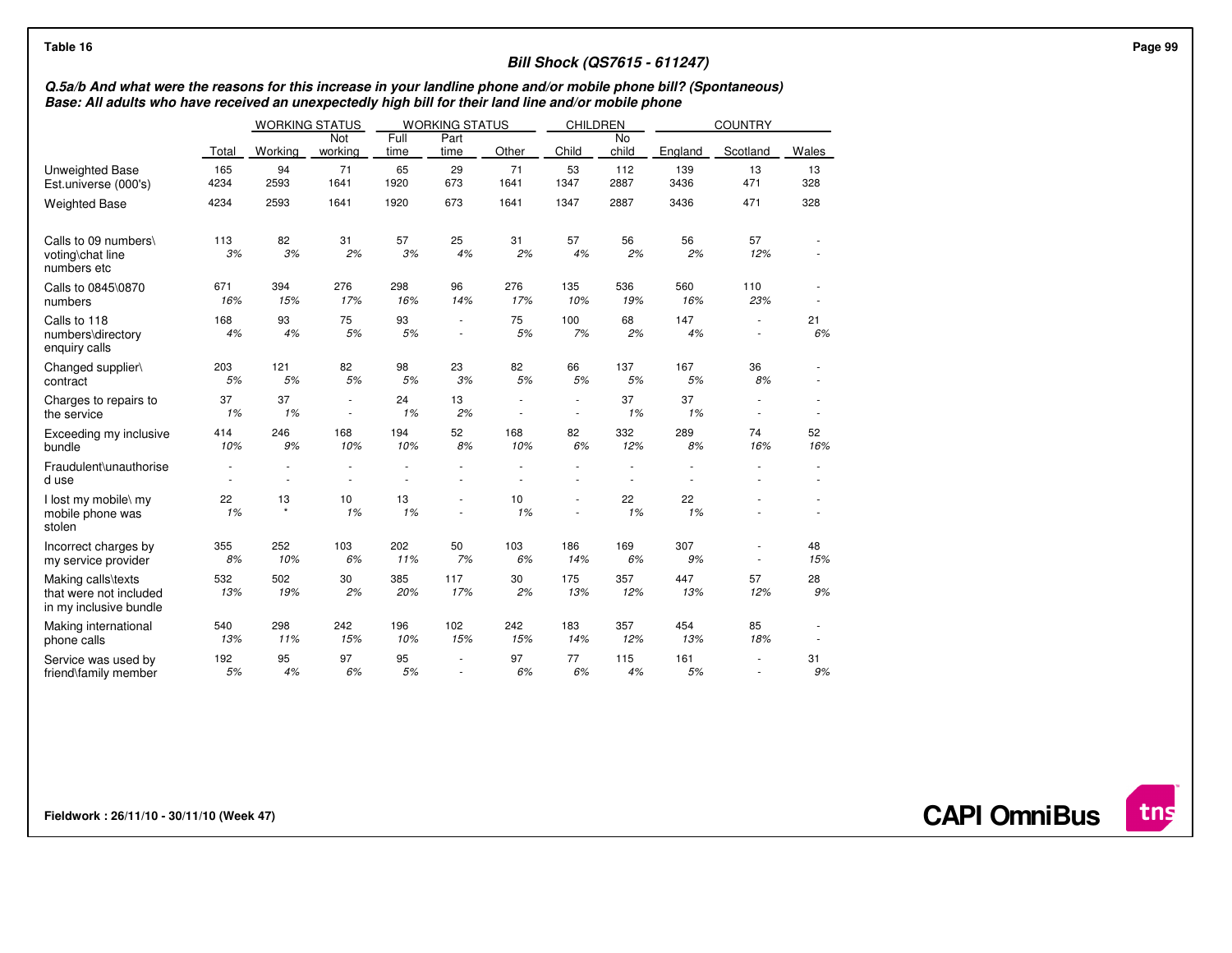| Table 16                                                                                                                                                                                                                  |              |                  |                       |              |                                    |            |            |                          | <b>Bill Shock (QS7615 - 611247)</b> |                  |           |  |
|---------------------------------------------------------------------------------------------------------------------------------------------------------------------------------------------------------------------------|--------------|------------------|-----------------------|--------------|------------------------------------|------------|------------|--------------------------|-------------------------------------|------------------|-----------|--|
| Q.5a/b And what were the reasons for this increase in your landline phone and/or mobile phone bill? (Spontaneous)<br>Base: All adults who have received an unexpectedly high bill for their land line and/or mobile phone |              |                  |                       |              |                                    |            |            |                          |                                     |                  |           |  |
|                                                                                                                                                                                                                           |              |                  | <b>WORKING STATUS</b> |              | <b>WORKING STATUS</b>              |            | CHILDREN   |                          |                                     | <b>COUNTRY</b>   |           |  |
|                                                                                                                                                                                                                           | Total        | Working          | Not<br>working        | Full<br>time | Part<br>time                       | Other      | Child      | No<br>child              | England                             | Scotland         | Wales     |  |
| Unweighted Base<br><b>Weighted Base</b>                                                                                                                                                                                   | 165<br>4234  | 94<br>2593       | 71<br>1641            | 65<br>1920   | 29<br>673                          | 71<br>1641 | 53<br>1347 | 112<br>2887              | 139<br>3436                         | 13<br>471        | 13<br>328 |  |
| Thought I was<br>capped\protected by a<br>maximum credit limit<br>which could not be<br>exceeded                                                                                                                          | 116<br>3%    | 54<br>2%         | 62<br>4%              | 31<br>2%     | 23<br>3%                           | 62<br>4%   | 32<br>2%   | 84<br>3%                 | 63<br>2%                            | 23<br>5%         | 30<br>9%  |  |
| Using functions on my<br>mobile that were not<br>included in my<br>inclusive bundle                                                                                                                                       | 111<br>3%    | 62<br>2%         | 49<br>3%              | 34<br>2%     | 28<br>4%                           | 49<br>3%   | 83<br>6%   | 28<br>1%                 | 83<br>2%                            |                  | 28<br>9%  |  |
| Used my mobile phone<br>when travelling abroad<br>- EU                                                                                                                                                                    | 148<br>$3\%$ | 38<br>1%         | 110<br>7%             | 38<br>2%     | ×.                                 | 110<br>7%  |            | 148<br>5%                | 91<br>3%                            | 56<br>12%        |           |  |
| Used my mobile phone<br>when travelling abroad<br>- Outside EU                                                                                                                                                            | 17           | $\sim$<br>$\sim$ | 17<br>1%              |              | $\overline{a}$                     | 17<br>1%   | 17<br>1%   | ä,<br>×,                 | 17<br>1%                            |                  |           |  |
| Calls to mobile<br>numbers                                                                                                                                                                                                | 223<br>5%    | 151<br>6%        | 72<br>4%              | 151<br>8%    | $\overline{\phantom{a}}$<br>$\sim$ | 72<br>4%   | 95<br>7%   | 128<br>4%                | 189<br>5%                           | 34<br>7%         |           |  |
| Made more calls than<br>expected                                                                                                                                                                                          | 298<br>7%    | 140<br>5%        | 159<br>10%            | 90<br>5%     | 50<br>7%                           | 159<br>10% | 54<br>4%   | 244<br>8%                | 234<br>7%                           | 65<br>14%        | ×,        |  |
| Increase in rental /<br>call charges                                                                                                                                                                                      | 102<br>2%    | 54<br>2%         | 48<br>3%              | 54<br>3%     | $\sim$<br>$\overline{\phantom{a}}$ | 48<br>3%   | 34<br>3%   | 68<br>2%                 | 71<br>2%                            | $\sim$<br>$\sim$ | 31<br>10% |  |
| Product was not<br>explained properly /<br>thought it was<br>(amount) but it wasn't                                                                                                                                       | 23<br>1%     | 23<br>1%         |                       |              | 23<br>3%                           |            | 23<br>2%   | $\overline{\phantom{0}}$ | 23<br>1%                            |                  |           |  |
| Other                                                                                                                                                                                                                     | 181<br>4%    | 159<br>6%        | 23<br>1%              | 109<br>6%    | 50<br>7%                           | 23<br>1%   | 120<br>9%  | 61<br>2%                 | 123<br>4%                           |                  | 58<br>18% |  |
| <b>SUMMARY CODE</b>                                                                                                                                                                                                       |              |                  |                       |              |                                    |            |            |                          |                                     |                  |           |  |
| Net: Calls to specific<br>numbers                                                                                                                                                                                         | 926<br>22%   | 544<br>21%       | 382<br>23%            | 423<br>22%   | 121<br>18%                         | 382<br>23% | 266<br>20% | 660<br>23%               | 738<br>21%                          | 167<br>35%       | 21<br>6%  |  |
| Net: Mobile Roaming<br>(EU/Non EU)                                                                                                                                                                                        | 165<br>4%    | 38<br>1%         | 127<br>8%             | 38<br>2%     | ٠<br>×.                            | 127<br>8%  | 17<br>1%   | 148<br>5%                | 108<br>3%                           | 56<br>12%        | ٠<br>٠    |  |

**CAPI OmniBus**

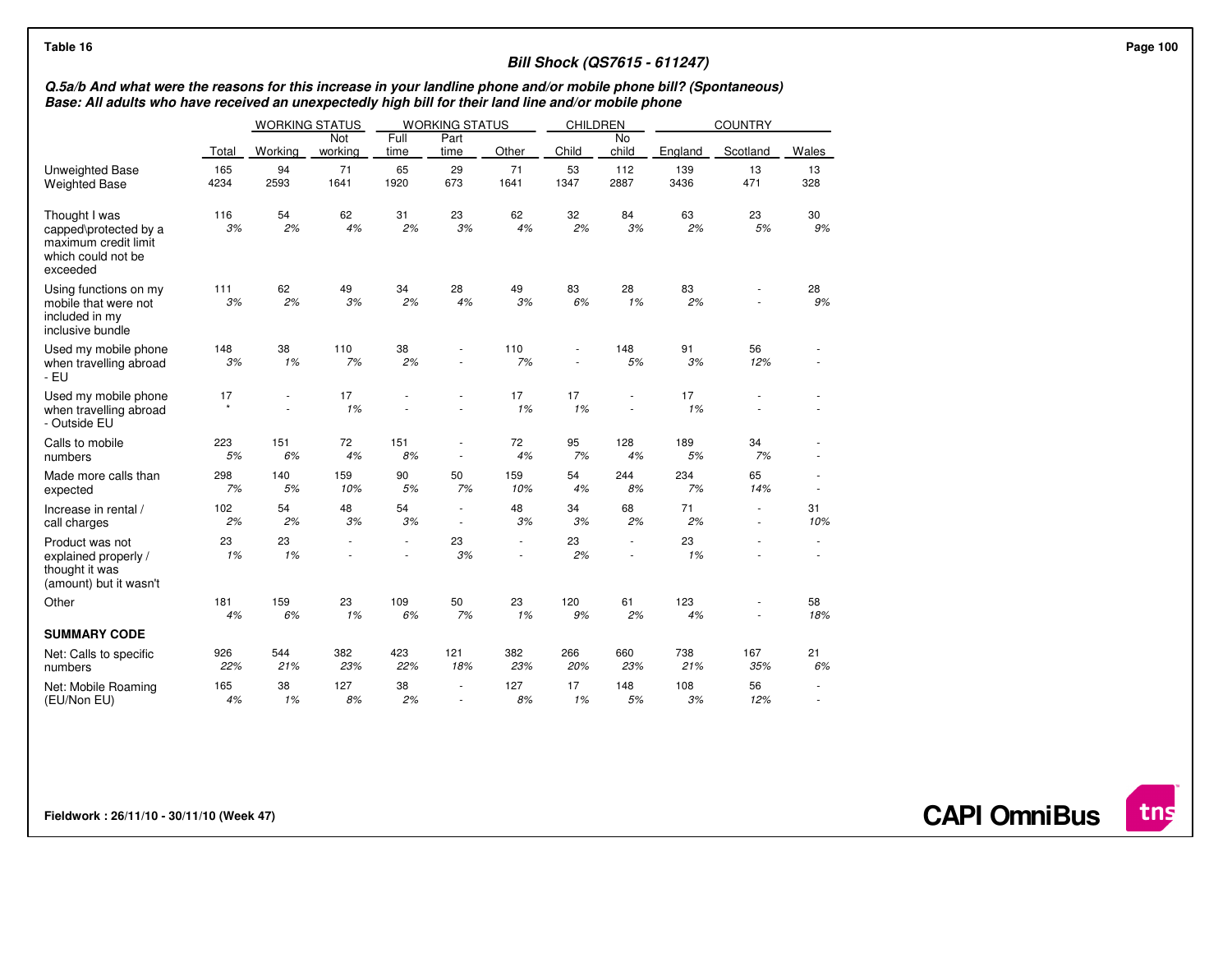# Page 101<br>Bill Shock (QS7615 - 611247)<br>Bill Shock (QS7615 - 611247)<br>Base: All adults who have received an unexpectedly high bill for their land line and/or mobile phone bill? (Spontaneous)

|                                         |             | <b>WORKING STATUS</b> |                | <b>WORKING STATUS</b> |              |            | CHILDREN   |             | <b>COUNTRY</b> |           |           |  |
|-----------------------------------------|-------------|-----------------------|----------------|-----------------------|--------------|------------|------------|-------------|----------------|-----------|-----------|--|
|                                         | Total       | Workina               | Not<br>working | Full<br>time          | Part<br>time | Other      | Child      | No<br>child | England        | Scotland  | Wales     |  |
| Unweighted Base<br><b>Weighted Base</b> | 165<br>4234 | 94<br>2593            | 1641           | 65<br>1920            | 29<br>673    | 1641       | 53<br>1347 | 112<br>2887 | 139<br>3436    | 13<br>471 | 13<br>328 |  |
| Don't Know                              | 634<br>15%  | 302<br>12%            | 331<br>20%     | 199<br>10%            | 103<br>15%   | 331<br>20% | 89<br>7%   | 545<br>19%  | 556<br>16%     | 78<br>16% |           |  |

**Fieldwork : 26/11/10 - 30/11/10 (Week 47)** 

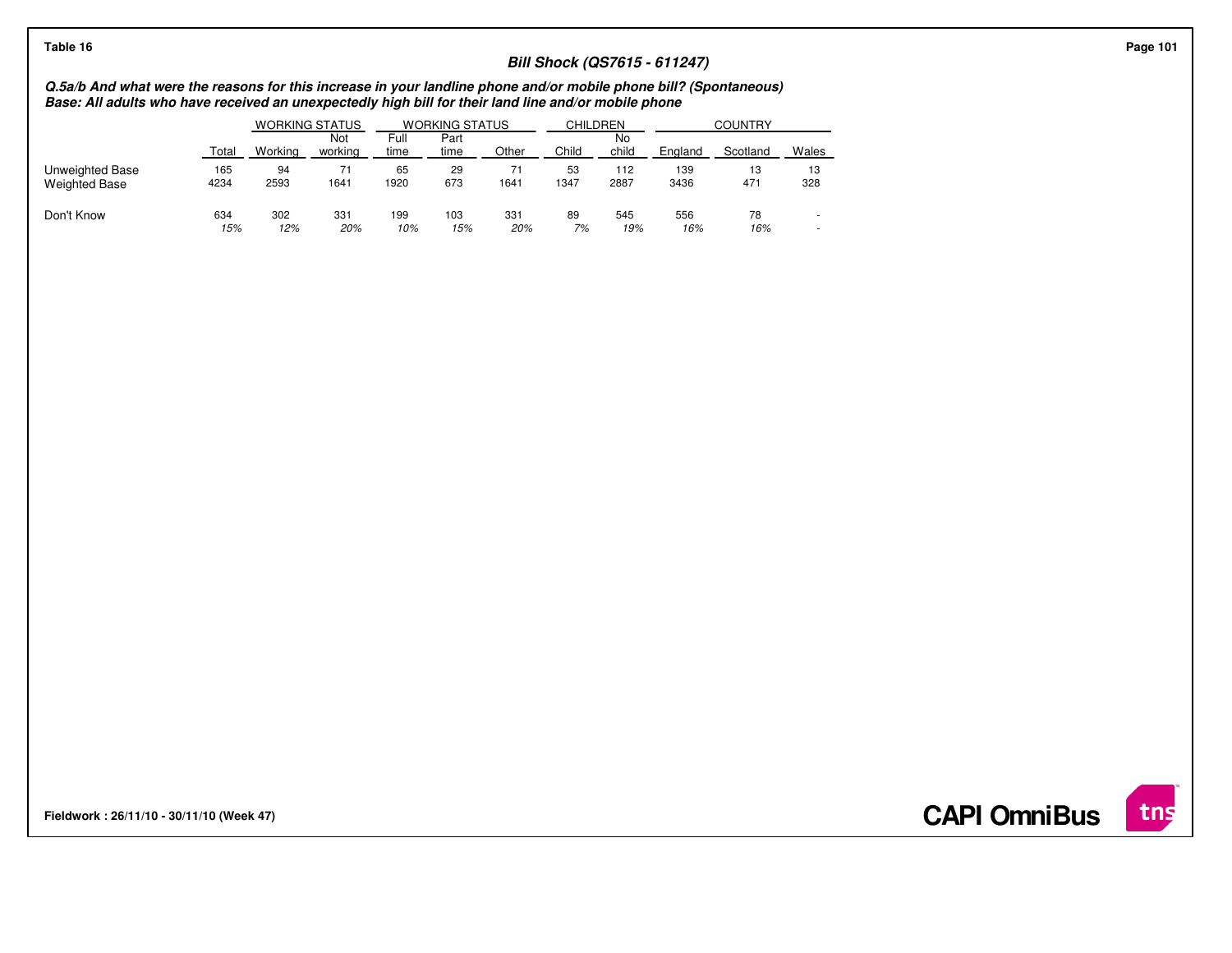| Q.5a/b And what were the reasons for this increase in your landline phone and/or mobile phone bill? (Spontaneous)<br>Base: All adults who have received an unexpectedly high bill for their land line and/or mobile phone |              |                                                      |               |                                                      |                                    |                  |                           |            |                                                      |               |           |                  |  |
|---------------------------------------------------------------------------------------------------------------------------------------------------------------------------------------------------------------------------|--------------|------------------------------------------------------|---------------|------------------------------------------------------|------------------------------------|------------------|---------------------------|------------|------------------------------------------------------|---------------|-----------|------------------|--|
|                                                                                                                                                                                                                           |              |                                                      |               |                                                      |                                    |                  | <b>GOVERNMENT REGIONS</b> |            |                                                      |               |           |                  |  |
|                                                                                                                                                                                                                           | <b>Total</b> | North<br>East                                        | North<br>West | Yorkshire<br>and The<br>Humber                       | East<br>Midlands                   | West<br>Midlands | East of<br>England        | London     | South<br>East                                        | South<br>West | Wales     | Scotland         |  |
| <b>Unweighted Base</b><br>Est.universe (000's)                                                                                                                                                                            | 165<br>4234  | 3<br>54                                              | 23<br>562     | 16<br>407                                            | 14<br>390                          | 11<br>349        | 13<br>317                 | 19<br>445  | 24<br>610                                            | 16<br>302     | 13<br>328 | 13<br>471        |  |
| <b>Weighted Base</b>                                                                                                                                                                                                      | 4234         | 54                                                   | 562           | 407                                                  | 390                                | 349              | 317                       | 445        | 610                                                  | 302           | 328       | 471              |  |
| Calls to 09 numbers\<br>voting\chat line<br>numbers etc                                                                                                                                                                   | 113<br>3%    |                                                      | ٠             | 25<br>6%                                             |                                    |                  |                           |            |                                                      | 31<br>10%     | $\sim$    | 57<br>12%        |  |
| Calls to 0845\0870<br>numbers                                                                                                                                                                                             | 671<br>16%   | ٠<br>٠                                               | 92<br>16%     | 50<br>12%                                            | 55<br>14%                          | 62<br>18%        | 14<br>4%                  | 121<br>27% | 167<br>27%                                           |               |           | 110<br>23%       |  |
| Calls to 118<br>numbers\directory<br>enquiry calls                                                                                                                                                                        | 168<br>4%    |                                                      |               | $\frac{1}{2}$                                        | 43<br>11%                          | 54<br>15%        |                           |            | 51<br>8%                                             |               | 21<br>6%  | $\sim$           |  |
| Changed supplier\<br>contract                                                                                                                                                                                             | 203<br>5%    | 19<br>36%                                            | 12<br>2%      | 47<br>12%                                            | 11<br>3%                           |                  |                           | 29<br>7%   | 49<br>8%                                             |               | $\sim$    | 36<br>8%         |  |
| Charges to repairs to<br>the service                                                                                                                                                                                      | 37<br>1%     | ٠<br>٠                                               | $\sim$        | $\overline{\phantom{a}}$<br>$\sim$                   | $\overline{\phantom{a}}$<br>$\sim$ | 24<br>7%         | $\sim$                    | $\sim$     | $\overline{\phantom{a}}$<br>$\overline{\phantom{a}}$ | 13<br>4%      | $\sim$    | $\sim$           |  |
| Exceeding my inclusive<br>bundle                                                                                                                                                                                          | 414<br>10%   | ٠                                                    | 58<br>10%     | 13<br>3%                                             | 24<br>6%                           | 20<br>6%         | 55<br>17%                 | 76<br>17%  | 13<br>2%                                             | 30<br>10%     | 52<br>16% | 74<br>16%        |  |
| Fraudulent\unauthorise<br>d use                                                                                                                                                                                           |              |                                                      |               |                                                      |                                    |                  |                           |            |                                                      |               |           |                  |  |
| I lost my mobile\ my<br>mobile phone was<br>stolen                                                                                                                                                                        | 22<br>1%     |                                                      |               |                                                      |                                    |                  |                           | 22<br>5%   |                                                      |               |           |                  |  |
| Incorrect charges by<br>my service provider                                                                                                                                                                               | 355<br>8%    | $\overline{\phantom{a}}$<br>$\overline{\phantom{a}}$ | 42<br>7%      | 23<br>6%                                             | 41<br>10%                          | 20<br>6%         | 34<br>11%                 | 44<br>10%  | 29<br>5%                                             | 73<br>24%     | 48<br>15% | $\sim$<br>$\sim$ |  |
| Making calls\texts<br>that were not included<br>in my inclusive bundle                                                                                                                                                    | 532<br>13%   | 35<br>64%                                            | 20<br>4%      | $\overline{\phantom{a}}$<br>$\overline{\phantom{a}}$ | 25<br>7%                           | 39<br>11%        | 133<br>42%                | 143<br>32% | 34<br>6%                                             | 17<br>6%      | 28<br>9%  | 57<br>12%        |  |
| Making international<br>phone calls                                                                                                                                                                                       | 540<br>13%   | $\overline{\phantom{a}}$                             | 23<br>4%      | 92<br>23%                                            | 60<br>15%                          | 112<br>32%       | 34<br>11%                 |            | 132<br>22%                                           |               |           | 85<br>18%        |  |
| Service was used by<br>friend\family member                                                                                                                                                                               | 192<br>$5%$  | $\blacksquare$                                       | 48<br>9%      | ٠                                                    | $\overline{\phantom{a}}$<br>$\sim$ | 39<br>11%        | ٠<br>$\blacksquare$       | 34<br>8%   | $\sim$<br>$\sim$                                     | 39<br>13%     | 31<br>9%  | $\sim$<br>$\sim$ |  |

**Fieldwork : 26/11/10 - 30/11/10 (Week 47)** 

tns

**CAPI OmniBus**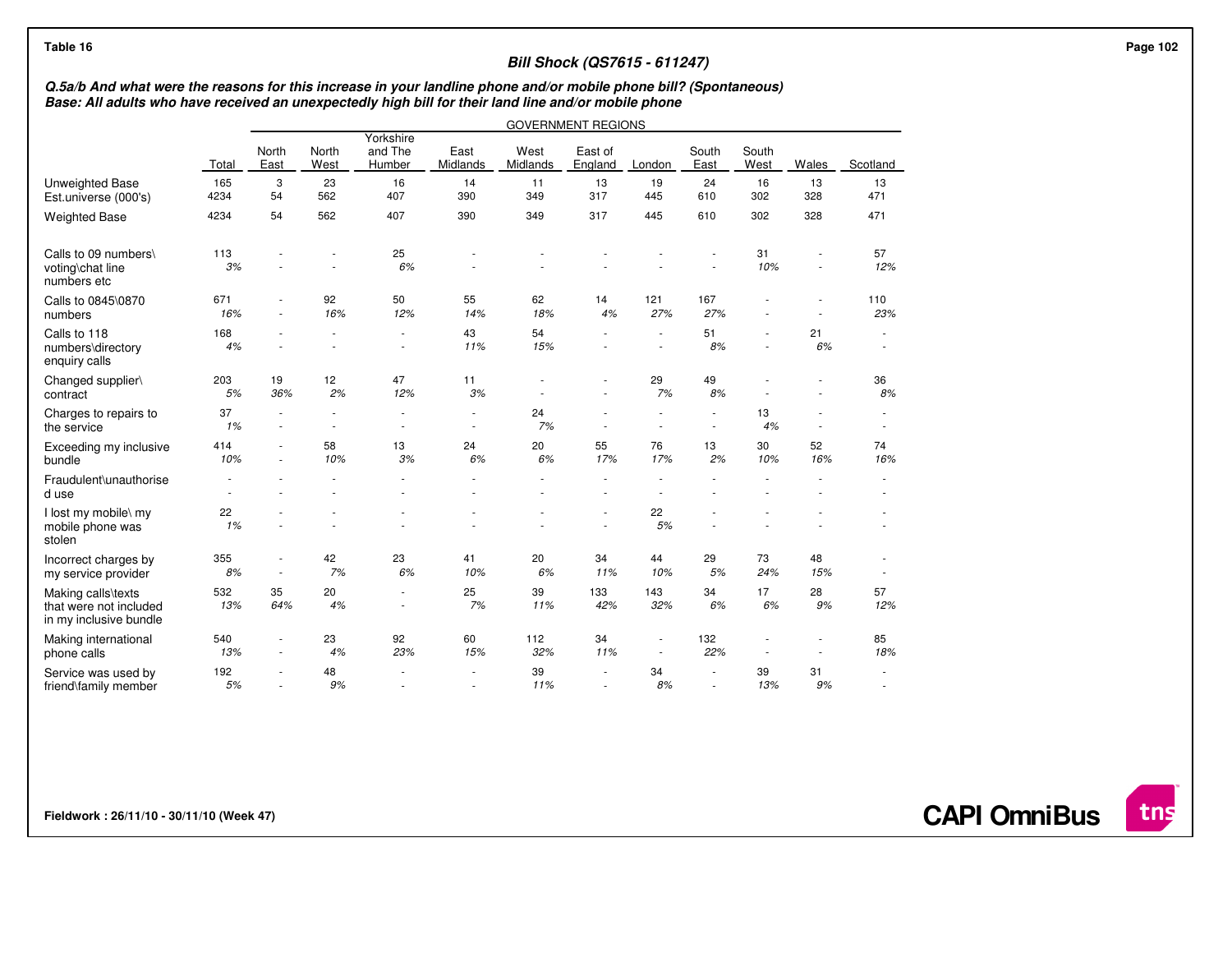## **Bill Shock (QS7615 - 611247)**

## Q.5a/b And what were the reasons for this increase in your landline phone and/or mobile phone bill? (Spontaneous)<br>Base: All adults who have received an unexpectedly high bill for their land line and/or mobile phone

|                                                                                                  |               |               |               |                                |                      |                  | <b>GOVERNMENT REGIONS</b> |            |                  |               |           |             |
|--------------------------------------------------------------------------------------------------|---------------|---------------|---------------|--------------------------------|----------------------|------------------|---------------------------|------------|------------------|---------------|-----------|-------------|
|                                                                                                  | Total         | North<br>East | North<br>West | Yorkshire<br>and The<br>Humber | East<br>Midlands     | West<br>Midlands | East of<br>England        | London     | South<br>East    | South<br>West | Wales     | Scotland    |
| Unweighted Base<br><b>Weighted Base</b>                                                          | 165<br>4234   | 3<br>54       | 23<br>562     | 16<br>407                      | 14<br>390            | 11<br>349        | 13<br>317                 | 19<br>445  | 24<br>610        | 16<br>302     | 13<br>328 | 13<br>471   |
| Thought I was<br>capped\protected by a<br>maximum credit limit<br>which could not be<br>exceeded | 116<br>3%     |               | 18<br>3%      |                                |                      |                  | 14<br>4%                  |            | 31<br>5%         |               | 30<br>9%  | 23<br>5%    |
| Using functions on my<br>mobile that were not<br>included in my<br>inclusive bundle              | 111<br>3%     |               |               |                                |                      |                  |                           |            | 73<br>12%        | 10<br>3%      | 28<br>9%  |             |
| Used my mobile phone<br>when travelling abroad<br>- EU                                           | 148<br>3%     | ä,            | 38<br>7%      | 38<br>9%                       |                      |                  | 16<br>5%                  |            |                  |               |           | 56<br>12%   |
| Used my mobile phone<br>when travelling abroad<br>- Outside EU                                   | 17<br>$\star$ |               |               |                                |                      |                  | 17<br>5%                  |            |                  |               |           |             |
| Calls to mobile<br>numbers                                                                       | 223<br>5%     | $\sim$        | 37<br>7%      | 23<br>6%                       | 17<br>4%             | 93<br>27%        | ٠                         |            | 17<br>3%         |               |           | 34<br>7%    |
| Made more calls than<br>expected                                                                 | 298<br>7%     | $\sim$        | 50<br>9%      | 38<br>9%                       | 24<br>$6\%$          | 20<br>6%         | 52<br>16%                 | 34<br>8%   | $\sim$<br>$\sim$ | 16<br>5%      | $\sim$    | 65<br>14%   |
| Increase in rental /<br>call charges                                                             | 102<br>2%     |               |               | $\sim$                         | ÷,<br>$\overline{a}$ |                  |                           |            | 71<br>12%        | $\sim$        | 31<br>10% | $\sim$<br>٠ |
| Product was not<br>explained properly /<br>thought it was<br>(amount) but it wasn't              | 23<br>1%      |               |               | 23<br>6%                       |                      |                  |                           |            |                  |               |           |             |
| Other                                                                                            | 181<br>4%     |               | 109<br>19%    | 14<br>3%                       |                      |                  |                           |            |                  |               | 58<br>18% |             |
| <b>SUMMARY CODE</b>                                                                              |               |               |               |                                |                      |                  |                           |            |                  |               |           |             |
| Net: Calls to specific<br>numbers                                                                | 926<br>22%    | ÷<br>٠        | 92<br>16%     | 75<br>18%                      | 98<br>25%            | 116<br>33%       | 14<br>4%                  | 121<br>27% | 193<br>32%       | 31<br>10%     | 21<br>6%  | 167<br>35%  |
| Net: Mobile Roaming<br>(EU/Non EU)                                                               | 165<br>4%     | ٠             | 38<br>7%      | 38<br>9%                       |                      |                  | 33<br>10%                 |            |                  |               |           | 56<br>12%   |

**Fieldwork : 26/11/10 - 30/11/10 (Week 47)** 

**CAPI OmniBus**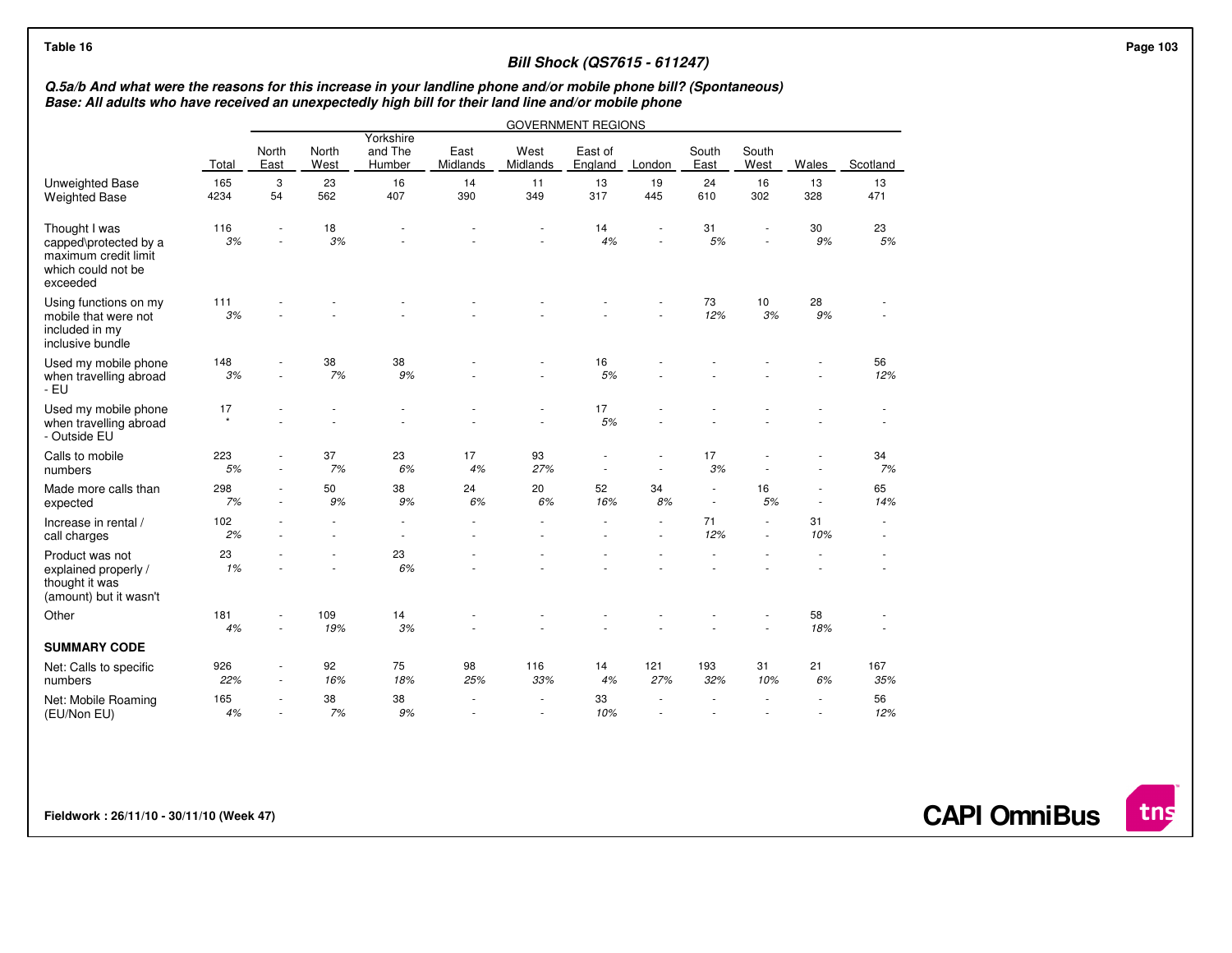## **Bill Shock (QS7615 - 611247)**

## Q.5a/b And what were the reasons for this increase in your landline phone and/or mobile phone bill? (Spontaneous)<br>Base: All adults who have received an unexpectedly high bill for their land line and/or mobile phone

|                                         |             | GOVERNMENT REGIONS                 |               |                                |                  |                  |                    |           |               |               |           |           |  |
|-----------------------------------------|-------------|------------------------------------|---------------|--------------------------------|------------------|------------------|--------------------|-----------|---------------|---------------|-----------|-----------|--|
|                                         | Total       | North<br>East                      | North<br>West | Yorkshire<br>and The<br>Humber | East<br>Midlands | West<br>Midlands | East of<br>England | London    | South<br>East | South<br>West | Wales     | Scotland  |  |
| Unweighted Base<br><b>Weighted Base</b> | 165<br>4234 | 3<br>54                            | 23<br>562     | 16<br>407                      | 14<br>390        | 11<br>349        | 13<br>317          | 19<br>445 | 24<br>610     | 16<br>302     | 13<br>328 | 13<br>471 |  |
| Don't Know                              | 634<br>15%  | $\overline{\phantom{a}}$<br>$\sim$ | 75<br>13%     | 69<br>17%                      | 107<br>27%       | 20<br>6%         | 36<br>11%          | 77<br>17% | 91<br>15%     | 81<br>27%     | $\sim$    | 78<br>16% |  |

**Fieldwork : 26/11/10 - 30/11/10 (Week 47)** 

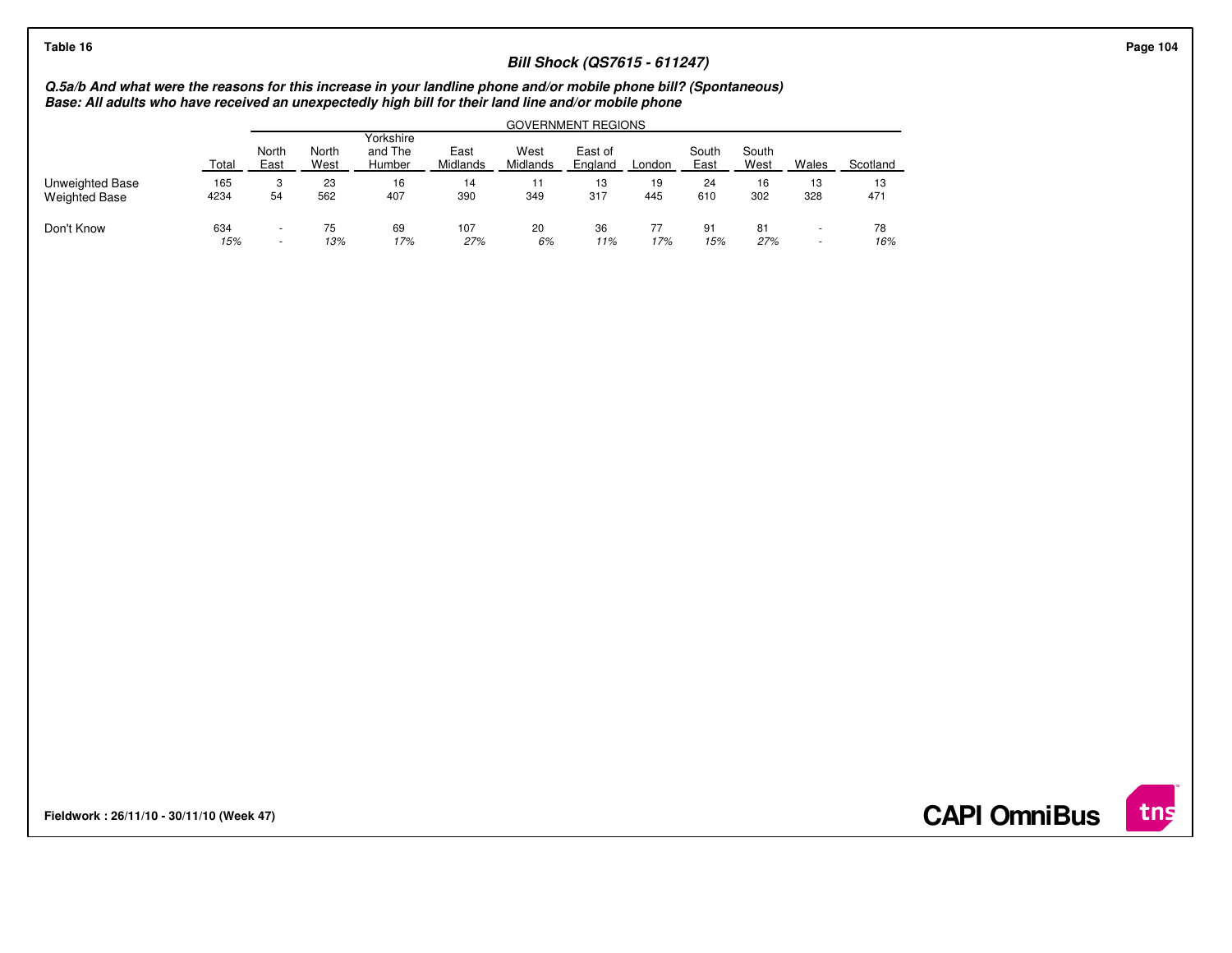| Table 16                                                               |                          |                          | <b>Bill Shock (QS7615 - 611247)</b>                                                                                                                                                                                       |
|------------------------------------------------------------------------|--------------------------|--------------------------|---------------------------------------------------------------------------------------------------------------------------------------------------------------------------------------------------------------------------|
|                                                                        |                          |                          | Q.5a/b And what were the reasons for this increase in your landline phone and/or mobile phone bill? (Spontaneous)<br>Base: All adults who have received an unexpectedly high bill for their land line and/or mobile phone |
|                                                                        | Total                    | Mobile only<br>household | Mobile only<br>bill payer                                                                                                                                                                                                 |
| Unweighted Base                                                        | 165                      | 25                       | 43                                                                                                                                                                                                                        |
| Est.universe (000's)                                                   | 4234                     | 548                      | 1087                                                                                                                                                                                                                      |
| <b>Weighted Base</b>                                                   | 4234                     | 548                      | 1087                                                                                                                                                                                                                      |
| Calls to 09 numbers\<br>voting\chat line<br>numbers etc                | 113<br>3%                |                          | $\overline{\phantom{a}}$<br>$\overline{\phantom{a}}$                                                                                                                                                                      |
| Calls to 0845\0870                                                     | 671                      | 151                      | 276                                                                                                                                                                                                                       |
| numbers                                                                | 16%                      | 28%                      | 25%                                                                                                                                                                                                                       |
| Calls to 118<br>numbers\directory<br>enquiry calls                     | 168<br>4%                | 68<br>12%                | 68<br>6%                                                                                                                                                                                                                  |
| Changed supplier\                                                      | 203                      | 19                       | 43                                                                                                                                                                                                                        |
| contract                                                               | 5%                       | 4%                       | 4%                                                                                                                                                                                                                        |
| Charges to repairs to                                                  | 37                       | ٠                        | 13                                                                                                                                                                                                                        |
| the service                                                            | 1%                       |                          | 1%                                                                                                                                                                                                                        |
| Exceeding my inclusive                                                 | 414                      | 106                      | 162                                                                                                                                                                                                                       |
| bundle                                                                 | 10%                      | 19%                      | 15%                                                                                                                                                                                                                       |
| Fraudulent\unauthorise                                                 | $\overline{\phantom{a}}$ | $\sim$                   | $\overline{\phantom{a}}$                                                                                                                                                                                                  |
| d use                                                                  | $\overline{\phantom{a}}$ | $\sim$                   | $\overline{\phantom{a}}$                                                                                                                                                                                                  |
| I lost my mobile\ my<br>mobile phone was<br>stolen                     | 22<br>1%                 | 22<br>4%                 | 22<br>2%                                                                                                                                                                                                                  |
| Incorrect charges by                                                   | 355                      | 38                       | 38                                                                                                                                                                                                                        |
| my service provider                                                    | 8%                       | 7%                       | 3%                                                                                                                                                                                                                        |
| Making calls\texts<br>that were not included<br>in my inclusive bundle | 532<br>13%               | 107<br>19%               | 137<br>13%                                                                                                                                                                                                                |
| Making international                                                   | 540                      | 20                       | 138                                                                                                                                                                                                                       |
| phone calls                                                            | 13%                      | 4%                       | 13%                                                                                                                                                                                                                       |
| Service was used by                                                    | 192                      | ٠                        | $\overline{\phantom{a}}$                                                                                                                                                                                                  |
| friend\family member                                                   | 5%                       | $\overline{\phantom{a}}$ | $\overline{\phantom{a}}$                                                                                                                                                                                                  |

**Fieldwork : 26/11/10 - 30/11/10 (Week 47)** 

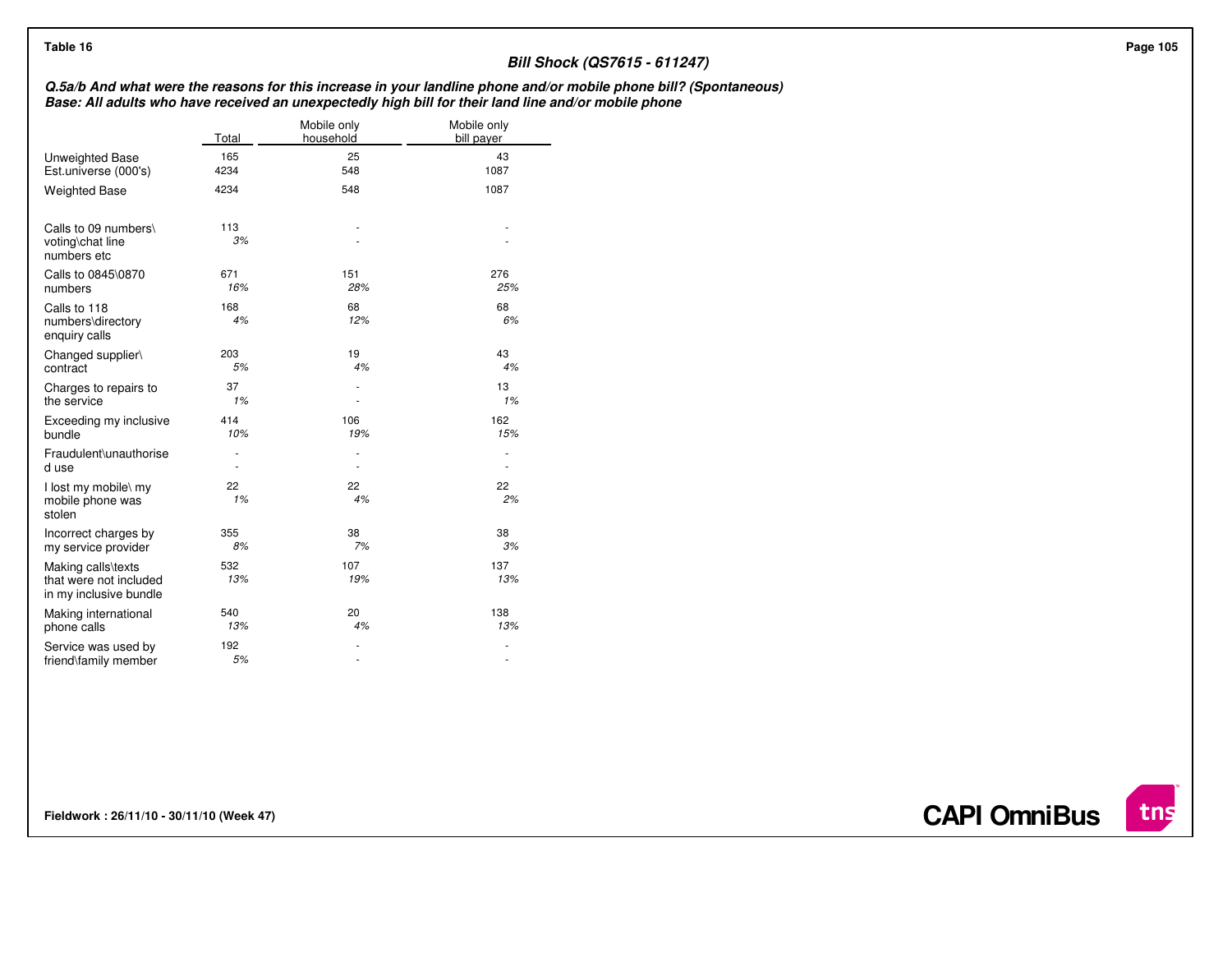## **Bill Shock (QS7615 - 611247)**

## Q.5a/b And what were the reasons for this increase in your landline phone and/or mobile phone bill? (Spontaneous)<br>Base: All adults who have received an unexpectedly high bill for their land line and/or mobile phone

|                                                                                                  | Total         | Mobile only<br>household | Mobile only<br>bill payer |
|--------------------------------------------------------------------------------------------------|---------------|--------------------------|---------------------------|
| Unweighted Base<br><b>Weighted Base</b>                                                          | 165<br>4234   | 25<br>548                | 43<br>1087                |
| Thought I was<br>capped\protected by a<br>maximum credit limit<br>which could not be<br>exceeded | 116<br>3%     | 14<br>2%                 | 44<br>4%                  |
| Using functions on my<br>mobile that were not<br>included in my<br>inclusive bundle              | 111<br>3%     |                          | 39<br>4%                  |
| Used my mobile phone<br>when travelling abroad<br>- EU                                           | 148<br>3%     | 38<br>7%                 | 148<br>14%                |
| Used my mobile phone<br>when travelling abroad<br>- Outside EU                                   | 17<br>$\star$ |                          |                           |
| Calls to mobile<br>numbers                                                                       | 223<br>5%     |                          |                           |
| Made more calls than<br>expected                                                                 | 298<br>7%     |                          | 85<br>8%                  |
| Increase in rental /<br>call charges                                                             | 102<br>2%     |                          | 20<br>2%                  |
| Product was not<br>explained properly /<br>thought it was<br>(amount) but it wasn't              | 23<br>1%      |                          |                           |
| Other                                                                                            | 181<br>4%     | 56<br>10%                | 56<br>5%                  |
| <b>SUMMARY CODE</b>                                                                              |               |                          |                           |
| Net: Calls to specific<br>numbers                                                                | 926<br>22%    | 193<br>35%               | 319<br>29%                |
| Net: Mobile Roaming<br>(EU/Non EU)                                                               | 165<br>4%     | 38<br>7%                 | 148<br>14%                |
| Don't Know                                                                                       | 634<br>15%    | 20<br>4%                 | 115<br>11%                |

**Fieldwork : 26/11/10 - 30/11/10 (Week 47)** 

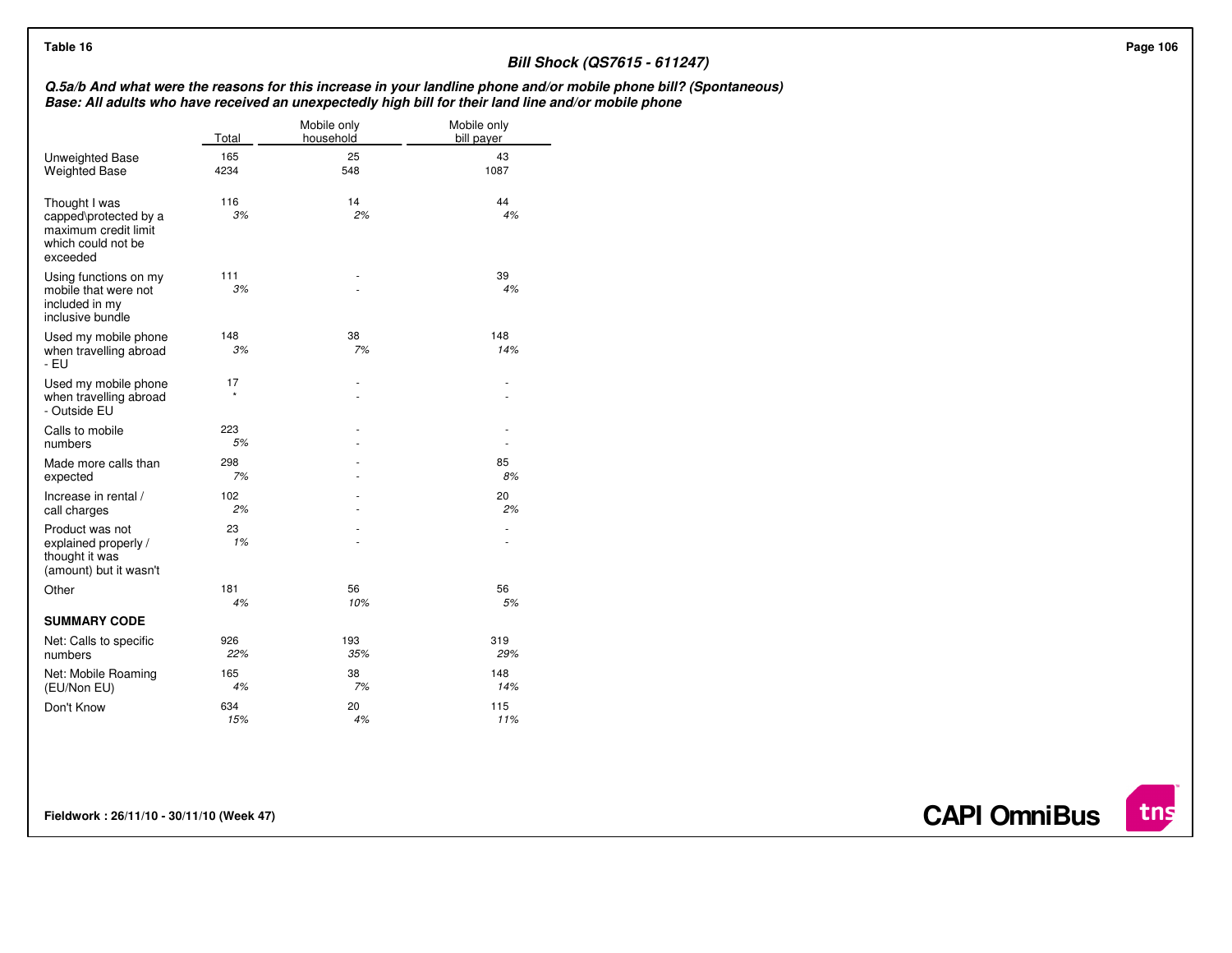| Q.5c/d And what were the reasons for this increase in your fixed line broadband and/or mobile phone broadband bill? (Spontaneous)<br>Base: All adults who have received an unexpectedly high bill for their fixed-line broadband and/or mobile broadband |            |           |               |          |           |           |           |           |                      |         |           |           |           |          |
|----------------------------------------------------------------------------------------------------------------------------------------------------------------------------------------------------------------------------------------------------------|------------|-----------|---------------|----------|-----------|-----------|-----------|-----------|----------------------|---------|-----------|-----------|-----------|----------|
|                                                                                                                                                                                                                                                          |            |           | <b>GENDER</b> |          |           |           |           |           | AGE                  |         |           |           |           |          |
|                                                                                                                                                                                                                                                          | Total      | Male      | Female        | $16-24$  | 25-34     | $35 - 44$ | 45-54     | 55-64     | $65 - 74$            | $75+$   | 16-34     | $35 - 54$ | $55+$     | $65+$    |
| Unweighted Base<br>Est.universe (000's)                                                                                                                                                                                                                  | 51<br>1242 | 31<br>835 | 20<br>407     | 8<br>156 | 10<br>231 | 12<br>359 | 10<br>284 | 6<br>106  | $\overline{c}$<br>49 | 3<br>57 | 18<br>388 | 22<br>642 | 11<br>212 | 5<br>106 |
| <b>Weighted Base</b>                                                                                                                                                                                                                                     | 1242       | 835       | 407           | 156      | 231       | 359       | 284       | 106       | 49                   | 57      | 388       | 642       | 212       | 106      |
| Calls to 09 numbers\<br>voting\chat line<br>numbers etc                                                                                                                                                                                                  |            |           |               |          |           |           |           |           |                      |         |           |           |           |          |
| Calls to 0845\0870<br>numbers                                                                                                                                                                                                                            |            |           |               |          |           |           |           |           |                      |         |           |           |           |          |
| Calls to 118<br>numbers\directory<br>enquiry calls                                                                                                                                                                                                       |            |           |               |          |           |           |           |           |                      |         |           |           |           |          |
| Changed supplier\<br>contract                                                                                                                                                                                                                            | 20<br>2%   | 20<br>2%  |               |          |           |           |           | 20<br>19% |                      |         |           |           | 20<br>9%  |          |
| Charges to repairs to<br>the service                                                                                                                                                                                                                     |            |           |               |          |           |           |           |           |                      |         |           |           |           |          |
| Exceeding my inclusive<br>bundle                                                                                                                                                                                                                         |            |           |               |          |           |           |           |           |                      |         |           |           |           |          |
| Fraudulent\unauthorise<br>d use                                                                                                                                                                                                                          |            |           |               |          |           |           |           |           |                      |         |           |           |           |          |
| I lost my mobile\ my<br>mobile phone was<br>stolen                                                                                                                                                                                                       |            |           |               |          |           |           |           |           |                      |         |           |           |           |          |
| Incorrect charges by<br>my service provider                                                                                                                                                                                                              | 67<br>5%   | 38<br>5%  | 29<br>7%      | 13<br>8% |           | 38<br>11% |           | 16<br>15% |                      |         | 13<br>3%  | 38<br>6%  | 16<br>7%  |          |
| Making calls\texts<br>that were not included<br>in my inclusive bundle                                                                                                                                                                                   |            |           |               |          |           |           |           |           |                      |         |           |           |           |          |
| Making international<br>phone calls                                                                                                                                                                                                                      |            |           |               |          |           |           |           |           |                      |         |           |           |           |          |
| Service was used by<br>friend\family member                                                                                                                                                                                                              |            |           |               |          |           |           |           |           |                      |         |           |           |           |          |

**Fieldwork : 26/11/10 - 30/11/10 (Week 47)** 

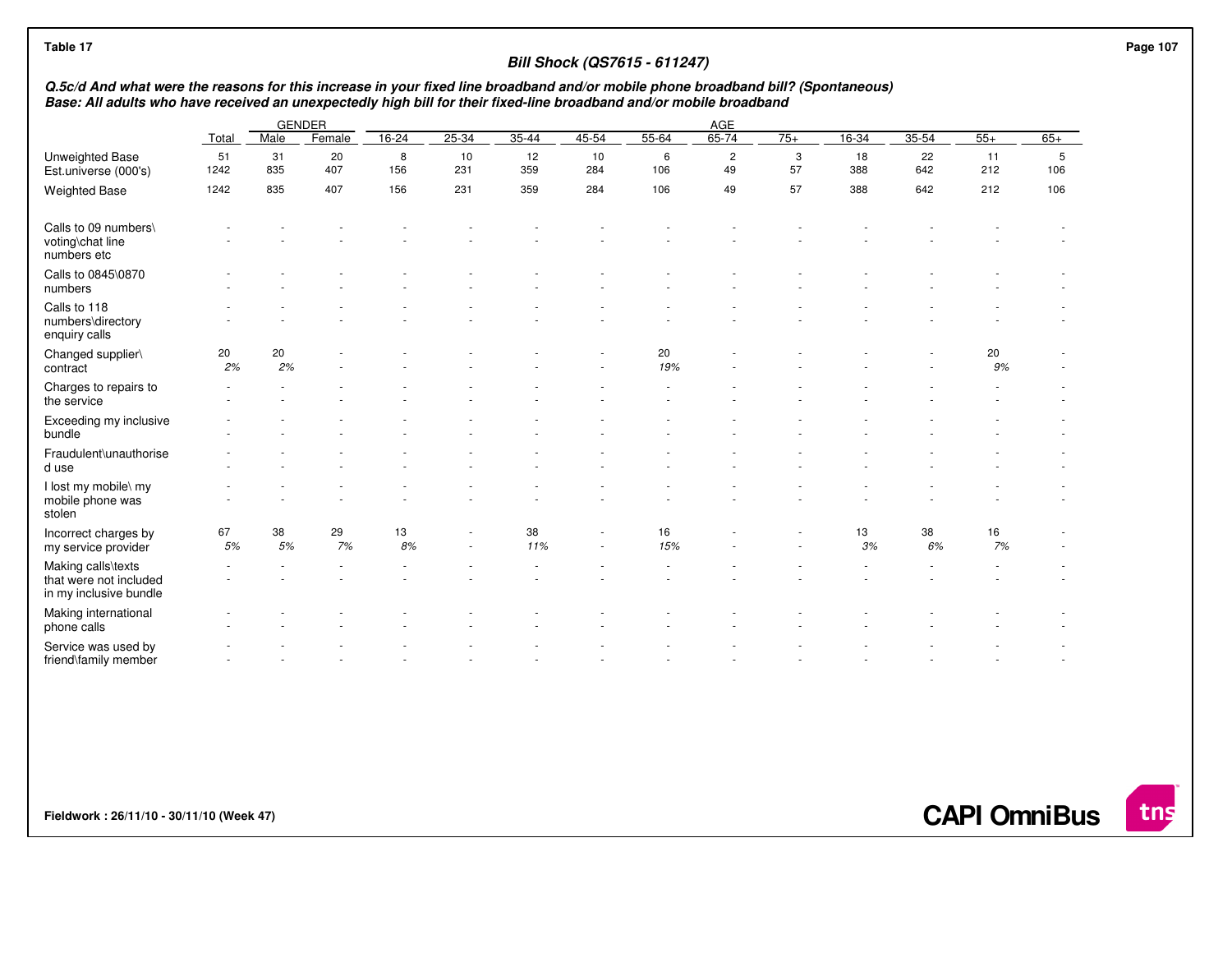## **Bill Shock (QS7615 - 611247)**

## Q.5c/d And what were the reasons for this increase in your fixed line broadband and/or mobile phone broadband bill? (Spontaneous)<br>Base: All adults who have received an unexpectedly high bill for their fixed-line broadband

|                                                                                                  | <b>GENDER</b><br>AGE |             |            |           |           |            |            |           |                      |           |            |            |           |           |
|--------------------------------------------------------------------------------------------------|----------------------|-------------|------------|-----------|-----------|------------|------------|-----------|----------------------|-----------|------------|------------|-----------|-----------|
|                                                                                                  | Total                | Male        | Female     | $16 - 24$ | $25 - 34$ | $35 - 44$  | $45 - 54$  | 55-64     | $65 - 74$            | $75+$     | $16 - 34$  | $35 - 54$  | $55+$     | $65+$     |
| Unweighted Base<br><b>Weighted Base</b>                                                          | 51<br>1242           | 31<br>835   | 20<br>407  | 8<br>156  | 10<br>231 | 12<br>359  | 10<br>284  | 6<br>106  | $\overline{c}$<br>49 | 3<br>57   | 18<br>388  | 22<br>642  | 11<br>212 | 5<br>106  |
| Thought I was<br>capped\protected by a<br>maximum credit limit<br>which could not be<br>exceeded |                      |             |            |           |           |            |            |           |                      |           |            |            |           |           |
| Using functions on my<br>mobile that were not<br>included in my<br>inclusive bundle              |                      |             |            |           |           |            |            |           |                      |           |            |            |           |           |
| Used my mobile phone<br>when travelling abroad<br>- EU                                           |                      |             |            |           |           |            |            |           |                      |           |            |            |           |           |
| Used my mobile phone<br>when travelling abroad<br>- Outside EU                                   |                      |             |            |           |           |            |            |           |                      |           |            |            |           |           |
| Changing broadband<br>supplier\contract                                                          | 104<br>8%            | 71<br>9%    | 33<br>8%   |           | 57<br>24% |            | 33<br>12%  | 15<br>14% |                      |           | 57<br>15%  | 33<br>5%   | 15<br>7%  |           |
| Charges for repairs to<br>the service                                                            | 52<br>4%             | 52<br>6%    |            |           |           |            | 40<br>14%  |           |                      | 12<br>20% |            | 40<br>6%   | 12<br>5%  | 12<br>11% |
| Fraudulent\unauthorise<br>d use                                                                  | 30<br>2%             | $\sim$<br>٠ | 30<br>7%   | 21<br>13% | 10<br>4%  |            |            |           |                      |           | 30<br>8%   |            |           |           |
| Going over my download<br>limit                                                                  | 455<br>37%           | 248<br>30%  | 206<br>51% | 61<br>39% | 64<br>28% | 170<br>47% | 143<br>50% |           | 17<br>35%            | ٠<br>٠    | 124<br>32% | 313<br>49% | 17<br>8%  | 17<br>17% |
| Service was used by<br>friend\family member                                                      | 42<br>3%             | 42<br>5%    |            | 13<br>8%  | 29<br>13% |            |            |           |                      |           | 42<br>11%  |            |           |           |
| Calls to mobile<br>numbers                                                                       |                      |             |            |           |           |            |            |           |                      |           |            |            |           |           |
| Made more calls than<br>expected                                                                 |                      |             |            |           |           |            |            |           |                      |           |            |            |           |           |
| Increased rental /<br>call charges                                                               | 31<br>3%             | 31<br>4%    |            |           |           |            |            | 12<br>11% |                      | 20<br>35% |            |            | 31<br>15% | 20<br>19% |

**Fieldwork : 26/11/10 - 30/11/10 (Week 47)** 

**CAPI OmniBus**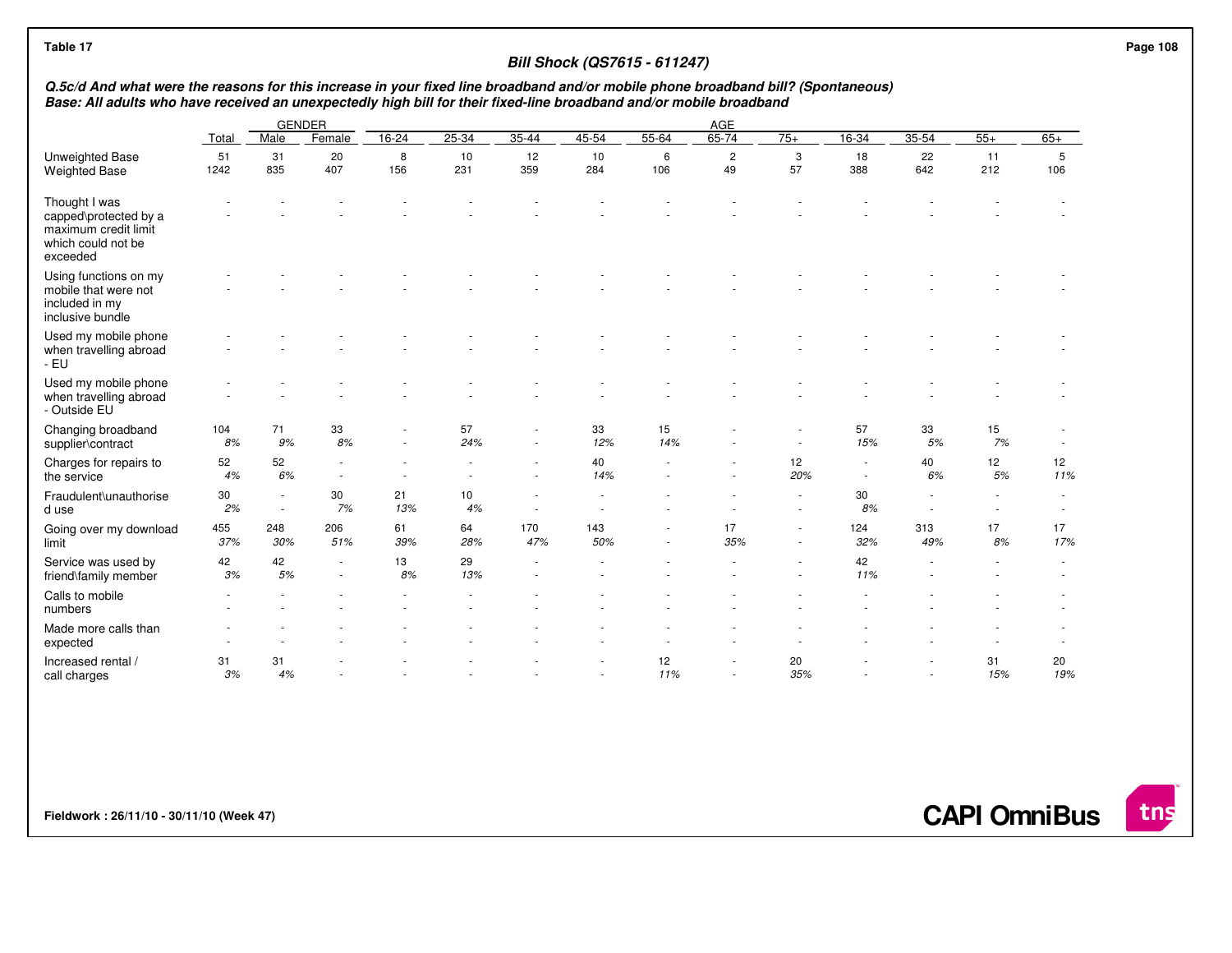| Table 17                                                                                                                                                                                                                                                 |            |            |                  |           |                                                      |           | <b>Bill Shock (QS7615 - 611247)</b> |                  |                                    |              |           |            |           |                          |
|----------------------------------------------------------------------------------------------------------------------------------------------------------------------------------------------------------------------------------------------------------|------------|------------|------------------|-----------|------------------------------------------------------|-----------|-------------------------------------|------------------|------------------------------------|--------------|-----------|------------|-----------|--------------------------|
| Q.5c/d And what were the reasons for this increase in your fixed line broadband and/or mobile phone broadband bill? (Spontaneous)<br>Base: All adults who have received an unexpectedly high bill for their fixed-line broadband and/or mobile broadband |            |            |                  |           |                                                      |           |                                     |                  |                                    |              |           |            |           |                          |
| AGE<br><b>GENDER</b>                                                                                                                                                                                                                                     |            |            |                  |           |                                                      |           |                                     |                  |                                    |              |           |            |           |                          |
|                                                                                                                                                                                                                                                          | Total      | Male       | Female           | 16-24     | 25-34                                                | 35-44     | 45-54                               | 55-64            | 65-74                              | $75+$        | 16-34     | 35-54      | $55+$     | $65+$                    |
| Unweighted Base<br><b>Weighted Base</b>                                                                                                                                                                                                                  | 51<br>1242 | 31<br>835  | 20<br>407        | 8<br>156  | 10<br>231                                            | 12<br>359 | 10<br>284                           | 6<br>106         | $\overline{2}$<br>49               | 3<br>57      | 18<br>388 | 22<br>642  | 11<br>212 | ≎<br>106                 |
| Product not explained<br>properly / thought it<br>was (amount) but it<br>wasn't                                                                                                                                                                          | 86<br>7%   | 86<br>10%  | $\sim$<br>$\sim$ | 20<br>13% | $\overline{\phantom{a}}$<br>$\overline{\phantom{a}}$ | 41<br>11% | $\sim$                              |                  | $\overline{\phantom{a}}$<br>. .    | 25<br>45%    | 20<br>5%  | 41<br>6%   | 25<br>12% | 25<br>24%                |
| Other                                                                                                                                                                                                                                                    | 219<br>18% | 129<br>15% | 89<br>22%        | 21<br>13% | 43<br>19%                                            | 61<br>17% | 17<br>6%                            | 45<br>42%        | 32<br>65%                          | <b>м.</b>    | 64<br>16% | 79<br>12%  | 76<br>36% | 32<br>30%                |
| Don't Know                                                                                                                                                                                                                                               | 215<br>17% | 158<br>19% | 57<br>14%        | 29<br>19% | 29<br>13%                                            | 89<br>25% | 68<br>24%                           | $\sim$<br>$\sim$ | $\overline{\phantom{a}}$<br>$\sim$ | $\sim$<br>۰. | 58<br>15% | 157<br>24% |           | $\overline{\phantom{a}}$ |

**Fieldwork : 26/11/10 - 30/11/10 (Week 47)** 

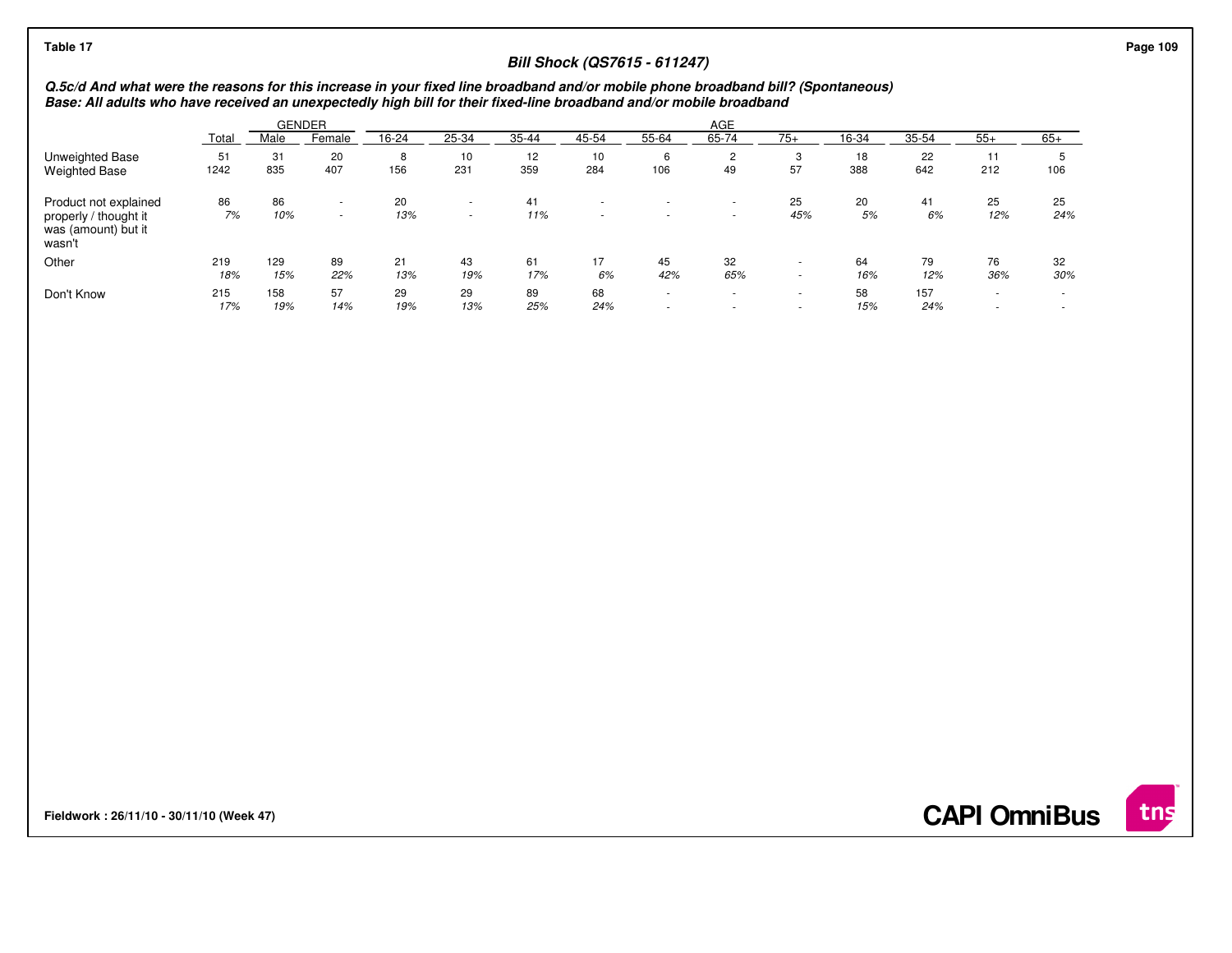| Table 17                                                                                                                                                                                                                                                 |            |          |                |                |           |              |                   | <b>Bill Shock (QS7615 - 611247)</b>       |                       |                                |  | Page 110 |
|----------------------------------------------------------------------------------------------------------------------------------------------------------------------------------------------------------------------------------------------------------|------------|----------|----------------|----------------|-----------|--------------|-------------------|-------------------------------------------|-----------------------|--------------------------------|--|----------|
| Q.5c/d And what were the reasons for this increase in your fixed line broadband and/or mobile phone broadband bill? (Spontaneous)<br>Base: All adults who have received an unexpectedly high bill for their fixed-line broadband and/or mobile broadband |            |          |                |                |           |              |                   |                                           |                       |                                |  |          |
|                                                                                                                                                                                                                                                          |            |          | SOCIAL CLASS   |                |           | SOCIAL CLASS |                   |                                           | <b>MARITAL STATUS</b> |                                |  |          |
|                                                                                                                                                                                                                                                          | Total      | AB       | C <sub>1</sub> | C <sub>2</sub> | DE        | ABC1         | C <sub>2</sub> DE | <b>Married</b><br>Living<br>as<br>married | Single                | Widow<br>divorced<br>seperated |  |          |
| Unweighted Base<br>Est.universe (000's)                                                                                                                                                                                                                  | 51<br>1242 | 6<br>222 | 12<br>407      | 13<br>293      | 20<br>320 | 18<br>629    | 33<br>613         | 36<br>924                                 | 12<br>241             | 3<br>78                        |  |          |
| <b>Weighted Base</b>                                                                                                                                                                                                                                     | 1242       | 222      | 407            | 293            | 320       | 629          | 613               | 924                                       | 241                   | 78                             |  |          |
| Calls to 09 numbers\<br>voting\chat line<br>numbers etc                                                                                                                                                                                                  |            |          |                |                |           |              |                   |                                           |                       |                                |  |          |
| Calls to 0845\0870<br>numbers                                                                                                                                                                                                                            |            |          |                |                |           |              |                   |                                           |                       |                                |  |          |
| Calls to 118<br>numbers\directory<br>enquiry calls                                                                                                                                                                                                       |            |          |                |                |           |              |                   |                                           |                       |                                |  |          |
| Changed supplier\<br>contract                                                                                                                                                                                                                            | 20<br>2%   |          |                | 20<br>7%       |           |              | 20<br>3%          | 20<br>2%                                  |                       |                                |  |          |
| Charges to repairs to<br>the service                                                                                                                                                                                                                     |            |          |                |                |           |              |                   |                                           |                       |                                |  |          |
| Exceeding my inclusive<br>bundle                                                                                                                                                                                                                         |            |          |                |                |           |              |                   |                                           |                       |                                |  |          |
| Fraudulent\unauthorise<br>d use                                                                                                                                                                                                                          |            |          |                |                |           |              |                   |                                           |                       |                                |  |          |
| I lost my mobile\ my<br>mobile phone was<br>stolen                                                                                                                                                                                                       |            |          |                |                |           |              |                   |                                           |                       |                                |  |          |
| Incorrect charges by<br>my service provider                                                                                                                                                                                                              | 67<br>5%   |          | 38<br>9%       | 16<br>5%       | 13<br>4%  | 38<br>6%     | 29<br>5%          |                                           | 51<br>21%             | 16<br>20%                      |  |          |
| Making calls\texts<br>that were not included<br>in my inclusive bundle                                                                                                                                                                                   |            |          |                |                |           |              |                   |                                           |                       |                                |  |          |
| Making international<br>phone calls                                                                                                                                                                                                                      |            |          |                |                |           |              |                   |                                           |                       |                                |  |          |
| Service was used by<br>friend\family member                                                                                                                                                                                                              |            |          |                |                |           |              |                   |                                           |                       |                                |  |          |

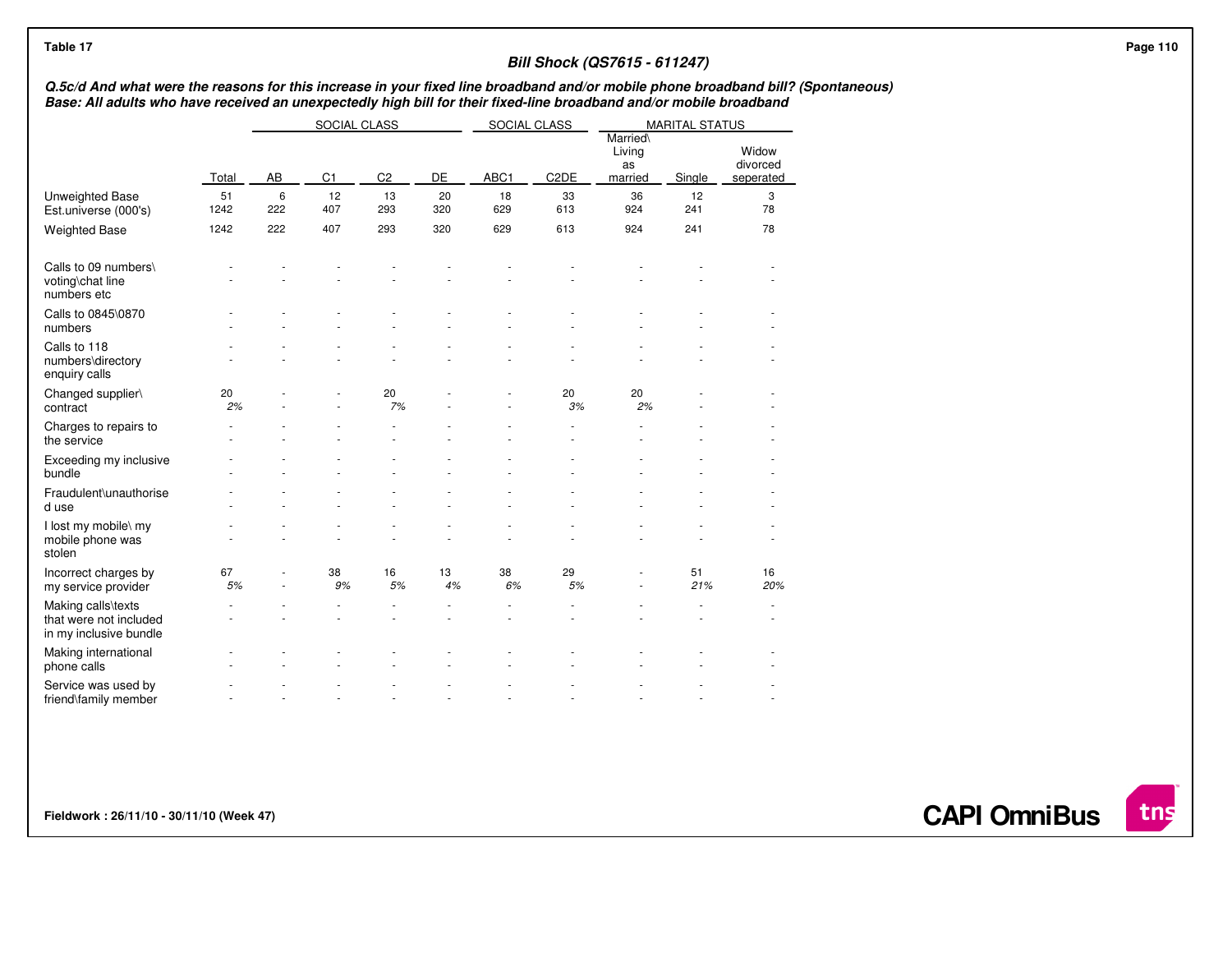| Table 17                                                                                                                                                                                                                                                 |            |                                    |                |                |            |              |                       | <b>Bill Shock (QS7615 - 611247)</b>       |                       |                                |  |
|----------------------------------------------------------------------------------------------------------------------------------------------------------------------------------------------------------------------------------------------------------|------------|------------------------------------|----------------|----------------|------------|--------------|-----------------------|-------------------------------------------|-----------------------|--------------------------------|--|
| Q.5c/d And what were the reasons for this increase in your fixed line broadband and/or mobile phone broadband bill? (Spontaneous)<br>Base: All adults who have received an unexpectedly high bill for their fixed-line broadband and/or mobile broadband |            |                                    |                |                |            |              |                       |                                           |                       |                                |  |
|                                                                                                                                                                                                                                                          |            |                                    | SOCIAL CLASS   |                |            | SOCIAL CLASS |                       |                                           | <b>MARITAL STATUS</b> |                                |  |
|                                                                                                                                                                                                                                                          | Total      | AB                                 | C <sub>1</sub> | C <sub>2</sub> | DE         | ABC1         | C <sub>2</sub> DE     | <b>Married</b><br>Living<br>as<br>married | Single                | Widow<br>divorced<br>seperated |  |
| Unweighted Base<br><b>Weighted Base</b>                                                                                                                                                                                                                  | 51<br>1242 | 6<br>222                           | 12<br>407      | 13<br>293      | 20<br>320  | 18<br>629    | 33<br>613             | 36<br>924                                 | 12<br>241             | 3<br>78                        |  |
| Thought I was<br>capped\protected by a<br>maximum credit limit<br>which could not be<br>exceeded                                                                                                                                                         |            |                                    |                |                |            |              |                       |                                           |                       |                                |  |
| Using functions on my<br>mobile that were not<br>included in my<br>inclusive bundle                                                                                                                                                                      |            |                                    |                |                |            |              |                       |                                           |                       |                                |  |
| Used my mobile phone<br>when travelling abroad<br>- EU                                                                                                                                                                                                   |            |                                    |                |                |            |              |                       |                                           |                       |                                |  |
| Used my mobile phone<br>when travelling abroad<br>- Outside EU                                                                                                                                                                                           |            |                                    |                |                |            |              |                       |                                           |                       |                                |  |
| Changing broadband<br>supplier\contract                                                                                                                                                                                                                  | 104<br>8%  | 43<br>20%                          |                |                | 61<br>19%  | 43<br>7%     | 61<br>10%             | 73<br>8%                                  | 31<br>13%             |                                |  |
| Charges for repairs to<br>the service                                                                                                                                                                                                                    | 52<br>4%   | 40<br>18%                          |                |                | 12<br>4%   | 40<br>6%     | 12 <sub>2</sub><br>2% | 52<br>6%                                  | $\sim$                |                                |  |
| Fraudulent\unauthorise<br>d use                                                                                                                                                                                                                          | 30<br>2%   | $\sim$<br>$\overline{\phantom{a}}$ | $\sim$         | 21<br>7%       | 10<br>3%   | $\sim$       | 30<br>5%              | 21<br>2%                                  | 10<br>4%              | ×,                             |  |
| Going over my download<br>limit                                                                                                                                                                                                                          | 455<br>37% | 41<br>18%                          | 188<br>46%     | 124<br>42%     | 102<br>32% | 229<br>36%   | 226<br>37%            | 355<br>38%                                | 64<br>27%             | 35<br>45%                      |  |
| Service was used by<br>friend\family member                                                                                                                                                                                                              | 42<br>3%   |                                    | 29<br>7%       |                | 13<br>4%   | 29<br>5%     | 13<br>2%              | 29<br>3%                                  | 13<br>5%              |                                |  |
| Calls to mobile<br>numbers                                                                                                                                                                                                                               |            |                                    |                |                |            |              |                       |                                           |                       |                                |  |
| Made more calls than<br>expected                                                                                                                                                                                                                         |            |                                    |                |                |            |              |                       |                                           |                       |                                |  |
| Increased rental /<br>call charges                                                                                                                                                                                                                       | 31<br>3%   |                                    |                | 20<br>7%       | 12<br>4%   | ٠            | 31<br>5%              | 31<br>3%                                  |                       |                                |  |

**Fieldwork : 26/11/10 - 30/11/10 (Week 47)** 

**CAPI OmniBus**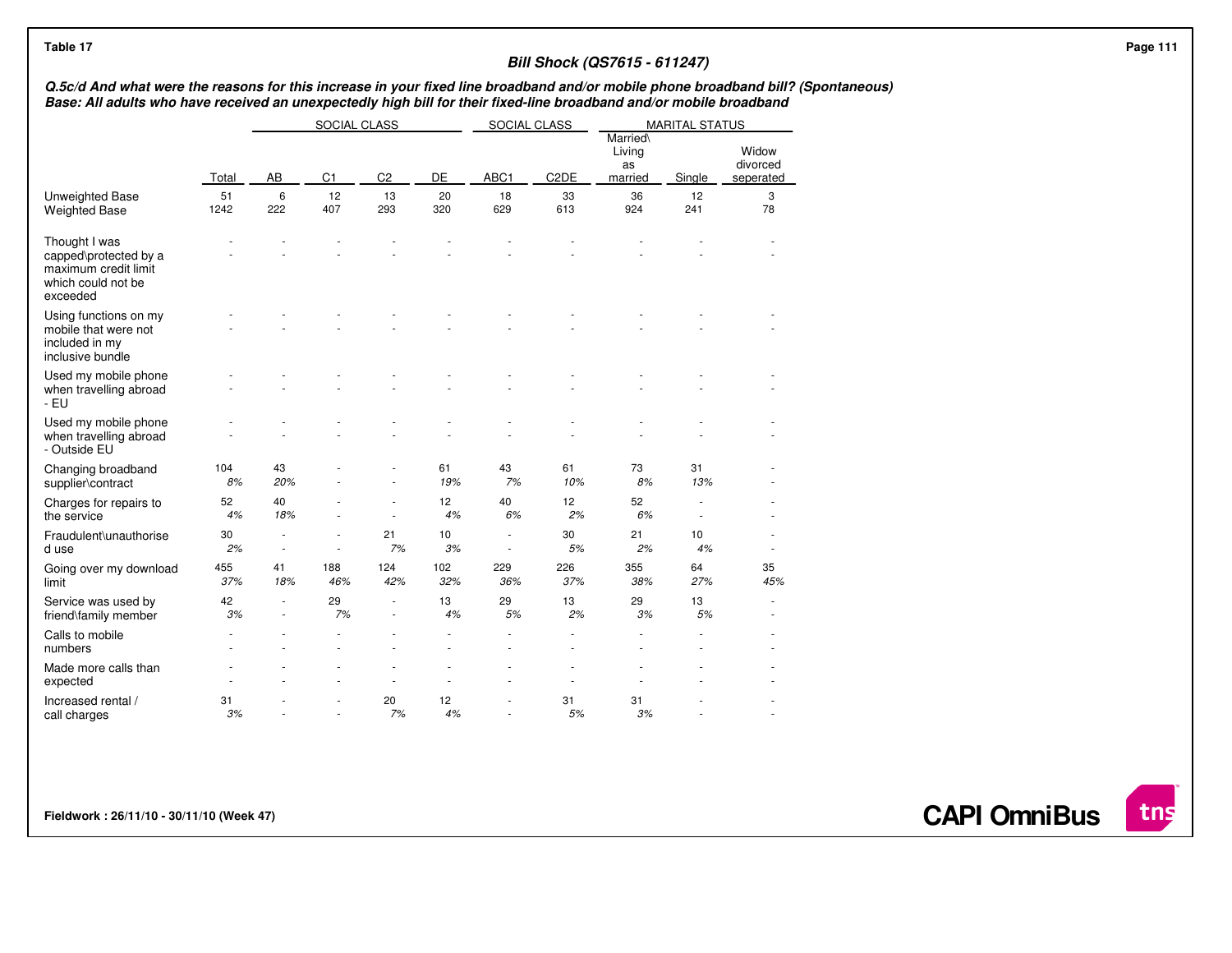# **Bill Shock (QS7615 - 611247)**

### **Q.5c/d And what were the reasons for this increase in your fixed line broadband and/or mobile phone broadband bill? (Spontaneous)Base: All adults who have received an unexpectedly high bill for their fixed-line broadband and/or mobile broadband**

|                                                                                 |            |           | <b>SOCIAL CLASS</b> |                |           | SOCIAL CLASS |                   |                                     | <b>MARITAL STATUS</b>                                |                                |
|---------------------------------------------------------------------------------|------------|-----------|---------------------|----------------|-----------|--------------|-------------------|-------------------------------------|------------------------------------------------------|--------------------------------|
|                                                                                 | Total      | AB        | C <sub>1</sub>      | C <sub>2</sub> | DE        | ABC1         | C <sub>2</sub> DE | Married\<br>Living<br>as<br>married | Single                                               | Widow<br>divorced<br>seperated |
| Unweighted Base                                                                 | 51         | 6         | 12                  | 13             | 20        | 18           | 33                | 36                                  | 12                                                   | 3                              |
| <b>Weighted Base</b>                                                            | 1242       | 222       | 407                 | 293            | 320       | 629          | 613               | 924                                 | 241                                                  | 78                             |
| Product not explained<br>properly / thought it<br>was (amount) but it<br>wasn't | 86<br>7%   | 66<br>30% | ٠<br>×              | ٠<br>٠         | 20<br>6%  | 66<br>11%    | 20<br>3%          | 86<br>9%                            | $\overline{\phantom{a}}$<br>$\overline{\phantom{a}}$ | ۰<br>$\sim$                    |
| Other                                                                           | 219<br>18% | 32<br>14% | 66<br>16%           | 86<br>29%      | 34<br>11% | 98<br>16%    | 121<br>20%        | 158<br>17%                          | 60<br>25%                                            |                                |
| Don't Know                                                                      | 215<br>17% | 40<br>18% | 85<br>21%           | 28<br>10%      | 61<br>19% | 126<br>20%   | 89<br>15%         | 159<br>17%                          | 29<br>12%                                            | 27<br>35%                      |

**Fieldwork : 26/11/10 - 30/11/10 (Week 47)** 

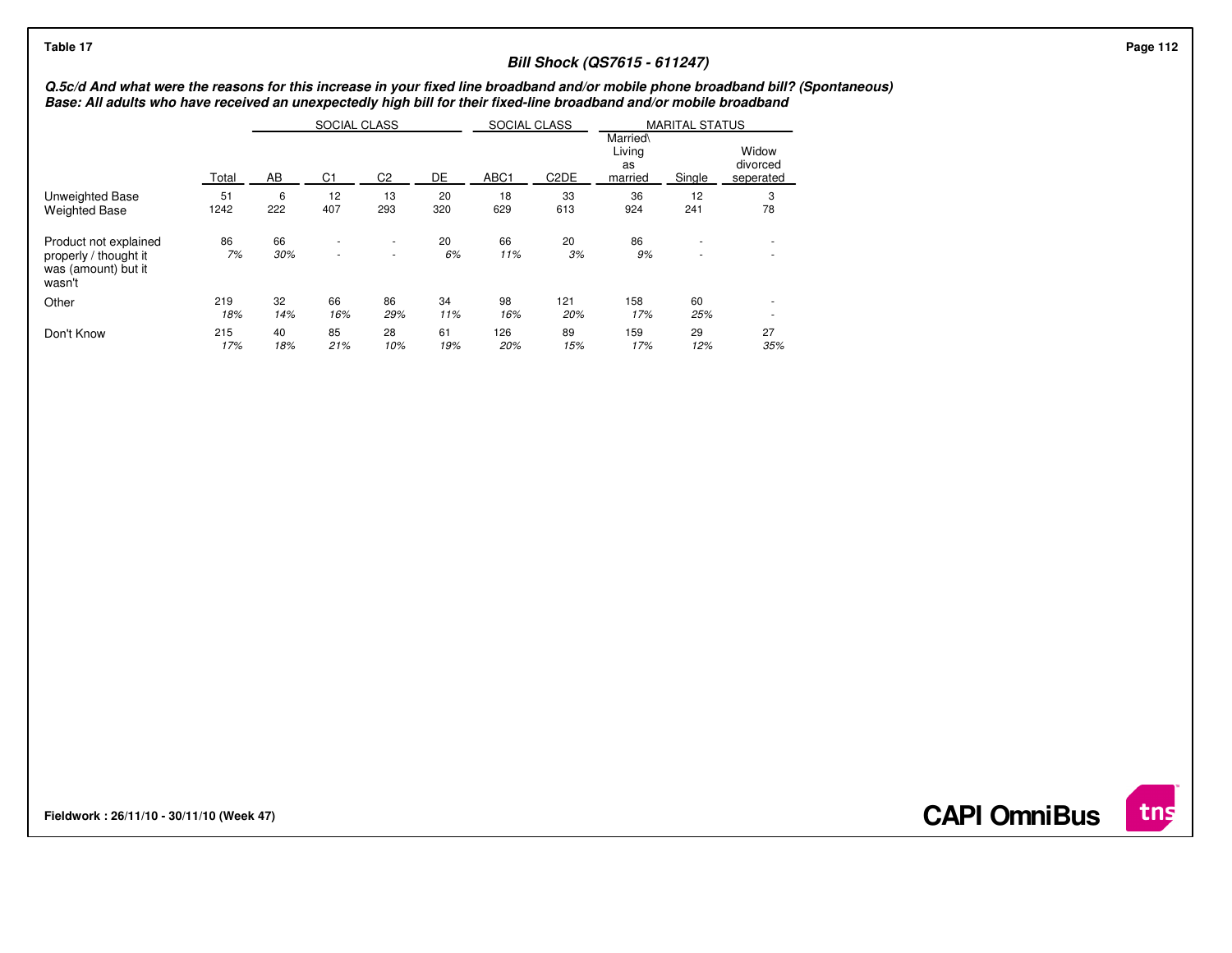| Table 17                                                                                                                                                                                                                                                 |            |                       |                |              |                       |           |           |             | <b>Bill Shock (QS7615 - 611247)</b> |                       |          | Page 113 |
|----------------------------------------------------------------------------------------------------------------------------------------------------------------------------------------------------------------------------------------------------------|------------|-----------------------|----------------|--------------|-----------------------|-----------|-----------|-------------|-------------------------------------|-----------------------|----------|----------|
| Q.5c/d And what were the reasons for this increase in your fixed line broadband and/or mobile phone broadband bill? (Spontaneous)<br>Base: All adults who have received an unexpectedly high bill for their fixed-line broadband and/or mobile broadband |            |                       |                |              |                       |           |           |             |                                     |                       |          |          |
|                                                                                                                                                                                                                                                          |            | <b>WORKING STATUS</b> |                |              | <b>WORKING STATUS</b> |           | CHILDREN  |             |                                     | <b>COUNTRY</b>        |          |          |
|                                                                                                                                                                                                                                                          | Total      | Working               | Not<br>working | Full<br>time | Part<br>time          | Other     | Child     | No<br>child | England                             | Scotland              | Wales    |          |
| <b>Unweighted Base</b><br>Est.universe (000's)                                                                                                                                                                                                           | 51<br>1242 | 26<br>629             | 25<br>613      | 17<br>430    | 9<br>199              | 25<br>613 | 21<br>602 | 30<br>640   | 43<br>1008                          | $\overline{4}$<br>113 | 4<br>120 |          |
| <b>Weighted Base</b>                                                                                                                                                                                                                                     | 1242       | 629                   | 613            | 430          | 199                   | 613       | 602       | 640         | 1008                                | 113                   | 120      |          |
| Calls to 09 numbers\<br>voting\chat line<br>numbers etc                                                                                                                                                                                                  |            |                       |                |              |                       |           |           |             |                                     |                       |          |          |
| Calls to 0845\0870<br>numbers                                                                                                                                                                                                                            |            |                       |                |              |                       |           |           |             |                                     |                       |          |          |
| Calls to 118<br>numbers\directory<br>enquiry calls                                                                                                                                                                                                       |            |                       |                |              |                       |           |           |             |                                     |                       |          |          |
| Changed supplier\<br>contract                                                                                                                                                                                                                            | 20<br>2%   | 20<br>3%              |                | 20<br>5%     |                       |           |           | 20<br>3%    | 20<br>2%                            |                       |          |          |
| Charges to repairs to<br>the service                                                                                                                                                                                                                     |            |                       |                |              |                       |           |           |             |                                     |                       |          |          |
| Exceeding my inclusive<br>bundle                                                                                                                                                                                                                         |            |                       |                |              |                       |           |           |             |                                     |                       |          |          |
| Fraudulent\unauthorise<br>d use                                                                                                                                                                                                                          |            |                       |                |              |                       |           |           |             |                                     |                       |          |          |
| I lost my mobile\ my<br>mobile phone was<br>stolen                                                                                                                                                                                                       |            |                       |                |              |                       |           |           |             |                                     |                       |          |          |
| Incorrect charges by<br>my service provider                                                                                                                                                                                                              | 67<br>5%   | 67<br>11%             |                | 38<br>9%     | 29<br>15%             |           | 13<br>2%  | 54<br>8%    | 67<br>7%                            |                       |          |          |
| Making calls\texts<br>that were not included<br>in my inclusive bundle                                                                                                                                                                                   |            |                       |                |              |                       |           |           |             |                                     |                       |          |          |
| Making international<br>phone calls                                                                                                                                                                                                                      |            |                       |                |              |                       |           |           |             |                                     |                       |          |          |
| Service was used by<br>friend\family member                                                                                                                                                                                                              |            |                       |                |              |                       |           |           |             |                                     |                       |          |          |

**Fieldwork : 26/11/10 - 30/11/10 (Week 47)** 

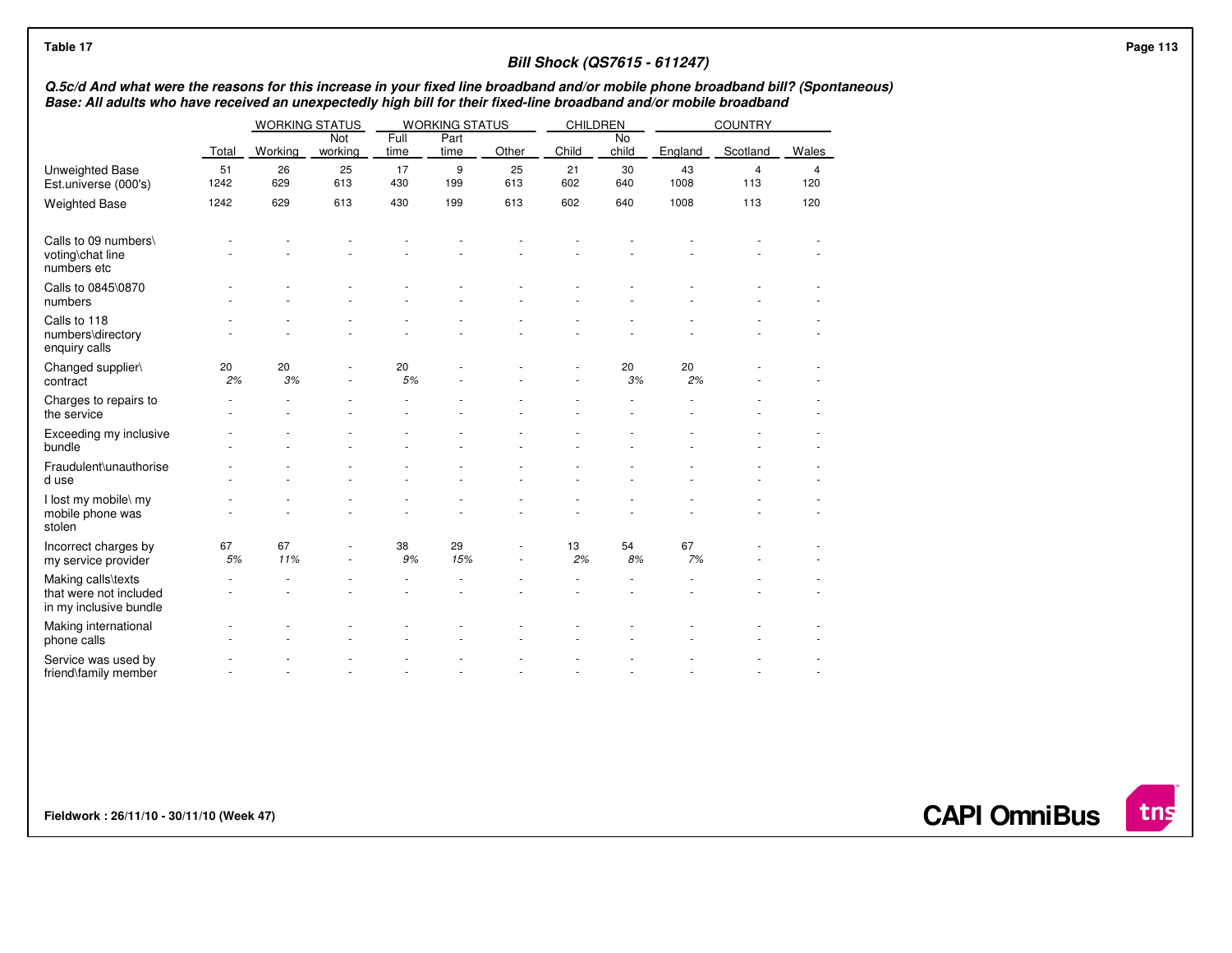| Table 17                                                                                                                                                                                                                                                 |            |                       |                |              |                       |             |            |                          | <b>Bill Shock (QS7615 - 611247)</b> |                       |                       | <b>Page 114</b> |
|----------------------------------------------------------------------------------------------------------------------------------------------------------------------------------------------------------------------------------------------------------|------------|-----------------------|----------------|--------------|-----------------------|-------------|------------|--------------------------|-------------------------------------|-----------------------|-----------------------|-----------------|
| Q.5c/d And what were the reasons for this increase in your fixed line broadband and/or mobile phone broadband bill? (Spontaneous)<br>Base: All adults who have received an unexpectedly high bill for their fixed-line broadband and/or mobile broadband |            |                       |                |              |                       |             |            |                          |                                     |                       |                       |                 |
|                                                                                                                                                                                                                                                          |            | <b>WORKING STATUS</b> |                |              | <b>WORKING STATUS</b> |             | CHILDREN   |                          |                                     | <b>COUNTRY</b>        |                       |                 |
|                                                                                                                                                                                                                                                          | Total      | Working               | Not<br>working | Full<br>time | Part<br>time          | Other       | Child      | No<br>child              | England                             | Scotland              | <b>Wales</b>          |                 |
| Unweighted Base<br><b>Weighted Base</b>                                                                                                                                                                                                                  | 51<br>1242 | 26<br>629             | 25<br>613      | 17<br>430    | 9<br>199              | 25<br>613   | 21<br>602  | 30<br>640                | 43<br>1008                          | $\overline{4}$<br>113 | $\overline{4}$<br>120 |                 |
| Thought I was<br>capped\protected by a<br>maximum credit limit<br>which could not be<br>exceeded                                                                                                                                                         |            |                       |                |              |                       |             |            |                          |                                     |                       |                       |                 |
| Using functions on my<br>mobile that were not<br>included in my<br>inclusive bundle                                                                                                                                                                      |            |                       |                |              |                       |             |            |                          |                                     |                       |                       |                 |
| Used my mobile phone<br>when travelling abroad<br>- EU                                                                                                                                                                                                   |            |                       |                |              |                       |             |            |                          |                                     |                       |                       |                 |
| Used my mobile phone<br>when travelling abroad<br>- Outside EU                                                                                                                                                                                           |            |                       |                |              |                       |             |            |                          |                                     |                       |                       |                 |
| Changing broadband<br>supplier\contract                                                                                                                                                                                                                  | 104<br>8%  | 45<br>7%              | 59<br>10%      | 28<br>6%     | 17<br>9%              | 59<br>10%   | 43<br>7%   | 61<br>9%                 | 104<br>10%                          |                       |                       |                 |
| Charges for repairs to<br>the service                                                                                                                                                                                                                    | 52<br>4%   | $\sim$                | 52<br>8%       |              |                       | 52<br>8%    | 40<br>7%   | 12<br>2%                 | 52<br>5%                            |                       |                       |                 |
| Fraudulent\unauthorise<br>d use                                                                                                                                                                                                                          | 30<br>2%   | $\sim$                | 30<br>5%       | ٠            | $\sim$                | 30<br>$5\%$ | 30<br>5%   | $\overline{\phantom{a}}$ | 10<br>1%                            | ٠                     | 21<br>17%             |                 |
| Going over my download<br>limit                                                                                                                                                                                                                          | 455<br>37% | 328<br>52%            | 126<br>21%     | 186<br>43%   | 142<br>71%            | 126<br>21%  | 253<br>42% | 202<br>32%               | 286<br>28%                          | 69<br>61%             | 100<br>83%            |                 |
| Service was used by<br>friend\family member                                                                                                                                                                                                              | 42<br>3%   | $\sim$                | 42<br>7%       |              |                       | 42<br>7%    | 29<br>5%   | 13<br>2%                 | 42<br>4%                            |                       |                       |                 |
| Calls to mobile<br>numbers                                                                                                                                                                                                                               |            |                       |                |              |                       |             |            |                          |                                     |                       |                       |                 |
| Made more calls than<br>expected                                                                                                                                                                                                                         |            |                       |                |              |                       |             |            |                          |                                     |                       |                       |                 |
| Increased rental /<br>call charges                                                                                                                                                                                                                       | 31<br>3%   | $\sim$                | 31<br>5%       |              |                       | 31<br>5%    |            | 31<br>5%                 | 31<br>3%                            |                       |                       |                 |

**Fieldwork : 26/11/10 - 30/11/10 (Week 47)** 

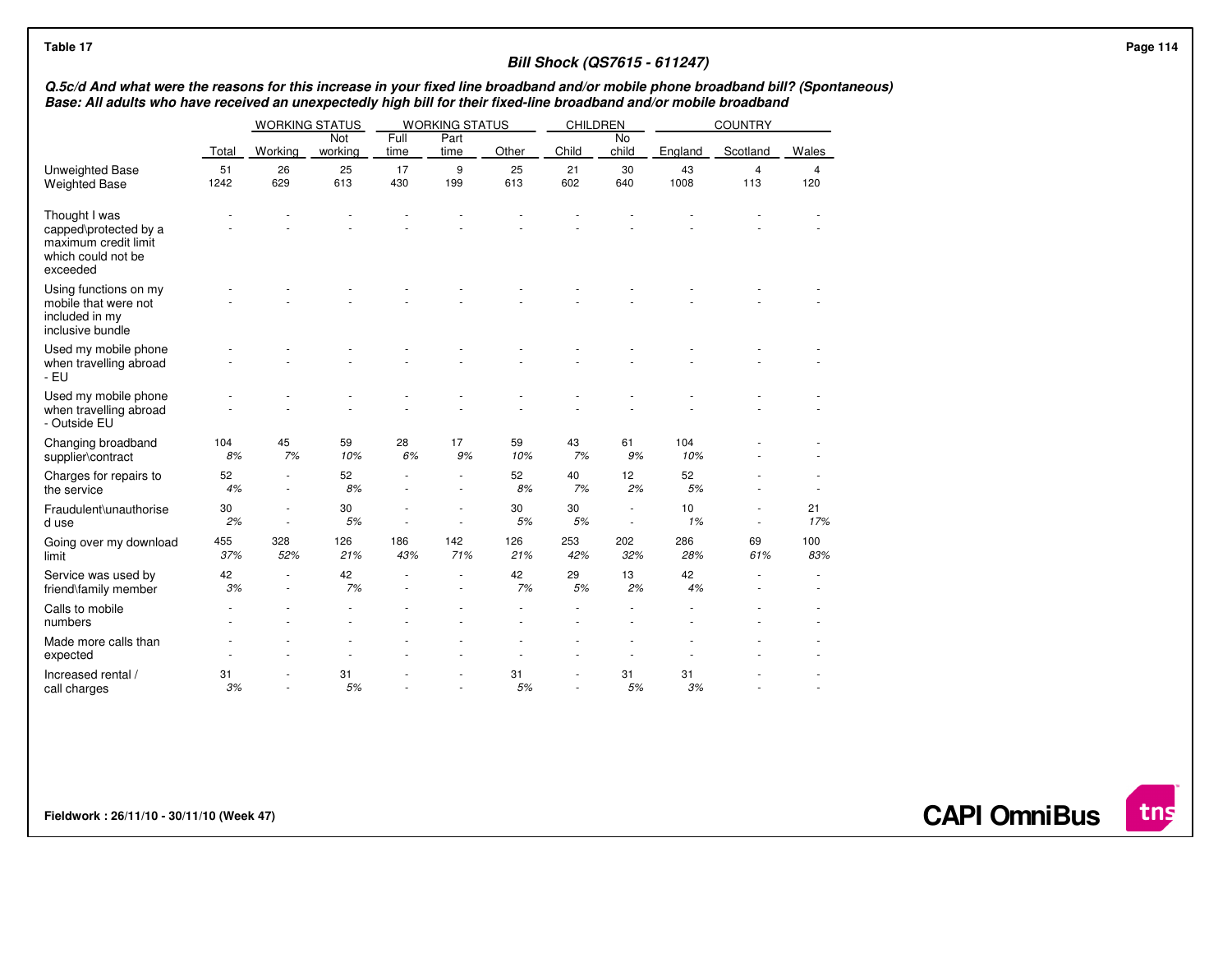| <b>Bill Shock (QS7615 - 611247)</b><br>Q.5c/d And what were the reasons for this increase in your fixed line broadband and/or mobile phone broadband bill? (Spontaneous)<br>Base: All adults who have received an unexpectedly high bill for their fixed-line broadband and/or mobile broadband<br><b>WORKING STATUS</b><br><b>WORKING STATUS</b><br><b>CHILDREN</b><br><b>COUNTRY</b><br>Full<br>Part<br>No<br>Not<br>Child<br>child<br>Working<br>Scotland<br>Wales<br>Other<br>Total<br>working<br>England<br>time<br>time<br>30<br>43<br>26<br>25<br>17<br>25<br>21<br>51<br>9<br>Unweighted Base<br>629<br>613<br>430<br>602<br>640<br>1008<br>1242<br>613<br>113<br>120<br>199<br><b>Weighted Base</b><br>46<br>20<br>66<br>20<br>46<br>Product not explained<br>86<br>66<br>41<br>41<br>$\sim$<br>٠<br>7%<br>7%<br>7%<br>3%<br>5%<br>11%<br>5%<br>11%<br>34%<br>properly / thought it<br>$\sim$<br>$\sim$<br>was (amount) but it<br>wasn't<br>53<br>81<br>138<br>17<br>21<br>Other<br>28<br>138<br>219<br>110<br>108<br>181<br>18%<br>13%<br>22%<br>12%<br>17%<br>14%<br>22%<br>17%<br>18%<br>18%<br>15%<br>85<br>Don't Know<br>215<br>85<br>130<br>103<br>112<br>188<br>27<br>130<br>$\sim$<br>$\overline{\phantom{a}}$ | Table 17 |     |     |     |     |     |     |     |     |     |  | Page 115 |
|---------------------------------------------------------------------------------------------------------------------------------------------------------------------------------------------------------------------------------------------------------------------------------------------------------------------------------------------------------------------------------------------------------------------------------------------------------------------------------------------------------------------------------------------------------------------------------------------------------------------------------------------------------------------------------------------------------------------------------------------------------------------------------------------------------------------------------------------------------------------------------------------------------------------------------------------------------------------------------------------------------------------------------------------------------------------------------------------------------------------------------------------------------------------------------------------------------------------------------|----------|-----|-----|-----|-----|-----|-----|-----|-----|-----|--|----------|
|                                                                                                                                                                                                                                                                                                                                                                                                                                                                                                                                                                                                                                                                                                                                                                                                                                                                                                                                                                                                                                                                                                                                                                                                                                 |          |     |     |     |     |     |     |     |     |     |  |          |
|                                                                                                                                                                                                                                                                                                                                                                                                                                                                                                                                                                                                                                                                                                                                                                                                                                                                                                                                                                                                                                                                                                                                                                                                                                 |          |     |     |     |     |     |     |     |     |     |  |          |
|                                                                                                                                                                                                                                                                                                                                                                                                                                                                                                                                                                                                                                                                                                                                                                                                                                                                                                                                                                                                                                                                                                                                                                                                                                 |          |     |     |     |     |     |     |     |     |     |  |          |
|                                                                                                                                                                                                                                                                                                                                                                                                                                                                                                                                                                                                                                                                                                                                                                                                                                                                                                                                                                                                                                                                                                                                                                                                                                 |          |     |     |     |     |     |     |     |     |     |  |          |
|                                                                                                                                                                                                                                                                                                                                                                                                                                                                                                                                                                                                                                                                                                                                                                                                                                                                                                                                                                                                                                                                                                                                                                                                                                 |          |     |     |     |     |     |     |     |     |     |  |          |
|                                                                                                                                                                                                                                                                                                                                                                                                                                                                                                                                                                                                                                                                                                                                                                                                                                                                                                                                                                                                                                                                                                                                                                                                                                 |          |     |     |     |     |     |     |     |     |     |  |          |
|                                                                                                                                                                                                                                                                                                                                                                                                                                                                                                                                                                                                                                                                                                                                                                                                                                                                                                                                                                                                                                                                                                                                                                                                                                 |          |     |     |     |     |     |     |     |     |     |  |          |
|                                                                                                                                                                                                                                                                                                                                                                                                                                                                                                                                                                                                                                                                                                                                                                                                                                                                                                                                                                                                                                                                                                                                                                                                                                 |          | 17% | 14% | 21% | 20% | 21% | 17% | 18% | 19% | 24% |  |          |

**Fieldwork : 26/11/10 - 30/11/10 (Week 47)** 

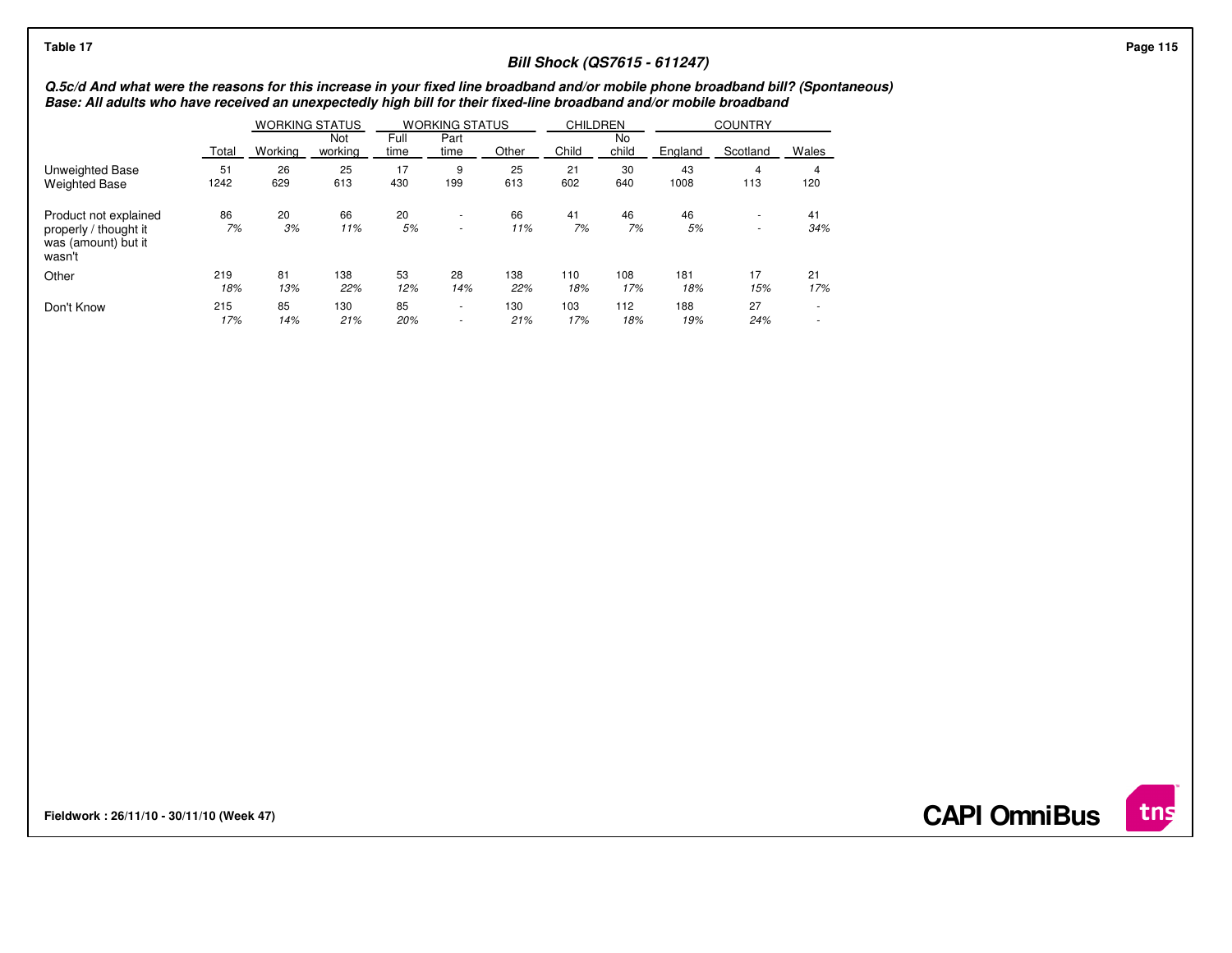| Q.5c/d And what were the reasons for this increase in your fixed line broadband and/or mobile phone broadband bill? (Spontaneous) |            |                      |                          |                                |                  |                    |                           |          |                      |               |                       |                       |  |
|-----------------------------------------------------------------------------------------------------------------------------------|------------|----------------------|--------------------------|--------------------------------|------------------|--------------------|---------------------------|----------|----------------------|---------------|-----------------------|-----------------------|--|
| Base: All adults who have received an unexpectedly high bill for their fixed-line broadband and/or mobile broadband               |            |                      |                          |                                |                  |                    | <b>GOVERNMENT REGIONS</b> |          |                      |               |                       |                       |  |
|                                                                                                                                   | Total      | North<br>East        | North<br>West            | Yorkshire<br>and The<br>Humber | East<br>Midlands | West<br>Midlands   | East of<br>England        | London   | South<br>East        | South<br>West | Wales                 | Scotland              |  |
| Unweighted Base<br>Est.universe (000's)                                                                                           | 51<br>1242 | $\overline{c}$<br>33 | 3<br>38                  | 6<br>218                       | 5<br>134         | $\mathbf{1}$<br>15 | $\mathbf 5$<br>106        | 9<br>226 | $\overline{4}$<br>83 | 8<br>154      | $\overline{4}$<br>120 | $\overline{4}$<br>113 |  |
| <b>Weighted Base</b>                                                                                                              | 1242       | 33                   | 38                       | 218                            | 134              | 15                 | 106                       | 226      | 83                   | 154           | 120                   | 113                   |  |
| Calls to 09 numbers\<br>voting\chat line<br>numbers etc                                                                           |            |                      |                          |                                |                  |                    |                           |          |                      |               |                       |                       |  |
| Calls to 0845\0870<br>numbers                                                                                                     |            |                      |                          |                                |                  |                    |                           |          |                      |               |                       |                       |  |
| Calls to 118<br>numbers\directory<br>enquiry calls                                                                                |            |                      |                          |                                |                  |                    |                           |          |                      |               |                       |                       |  |
| Changed supplier\<br>contract                                                                                                     | 20<br>2%   |                      |                          |                                |                  |                    |                           |          | 20<br>24%            |               |                       |                       |  |
| Charges to repairs to<br>the service                                                                                              |            |                      |                          |                                |                  |                    |                           |          |                      |               |                       |                       |  |
| Exceeding my inclusive<br>bundle                                                                                                  |            |                      |                          |                                |                  |                    |                           |          |                      |               |                       |                       |  |
| Fraudulent\unauthorise<br>d use                                                                                                   |            |                      |                          |                                |                  |                    |                           |          |                      |               |                       |                       |  |
| I lost my mobile\ my<br>mobile phone was<br>stolen                                                                                |            |                      |                          |                                |                  |                    |                           |          |                      |               |                       |                       |  |
| Incorrect charges by<br>my service provider                                                                                       | 67<br>5%   | 13<br>39%            | $\overline{\phantom{a}}$ | 38<br>17%                      |                  |                    |                           |          |                      | 16<br>10%     |                       |                       |  |
| Making calls\texts<br>that were not included<br>in my inclusive bundle                                                            |            |                      |                          |                                |                  |                    |                           |          |                      |               |                       |                       |  |
| Making international<br>phone calls                                                                                               |            |                      |                          |                                |                  |                    |                           |          |                      |               |                       |                       |  |
| Service was used by<br>friend\family member                                                                                       |            |                      |                          |                                |                  |                    |                           |          |                      |               |                       |                       |  |

**Fieldwork : 26/11/10 - 30/11/10 (Week 47)** 

**CAPI OmniBus**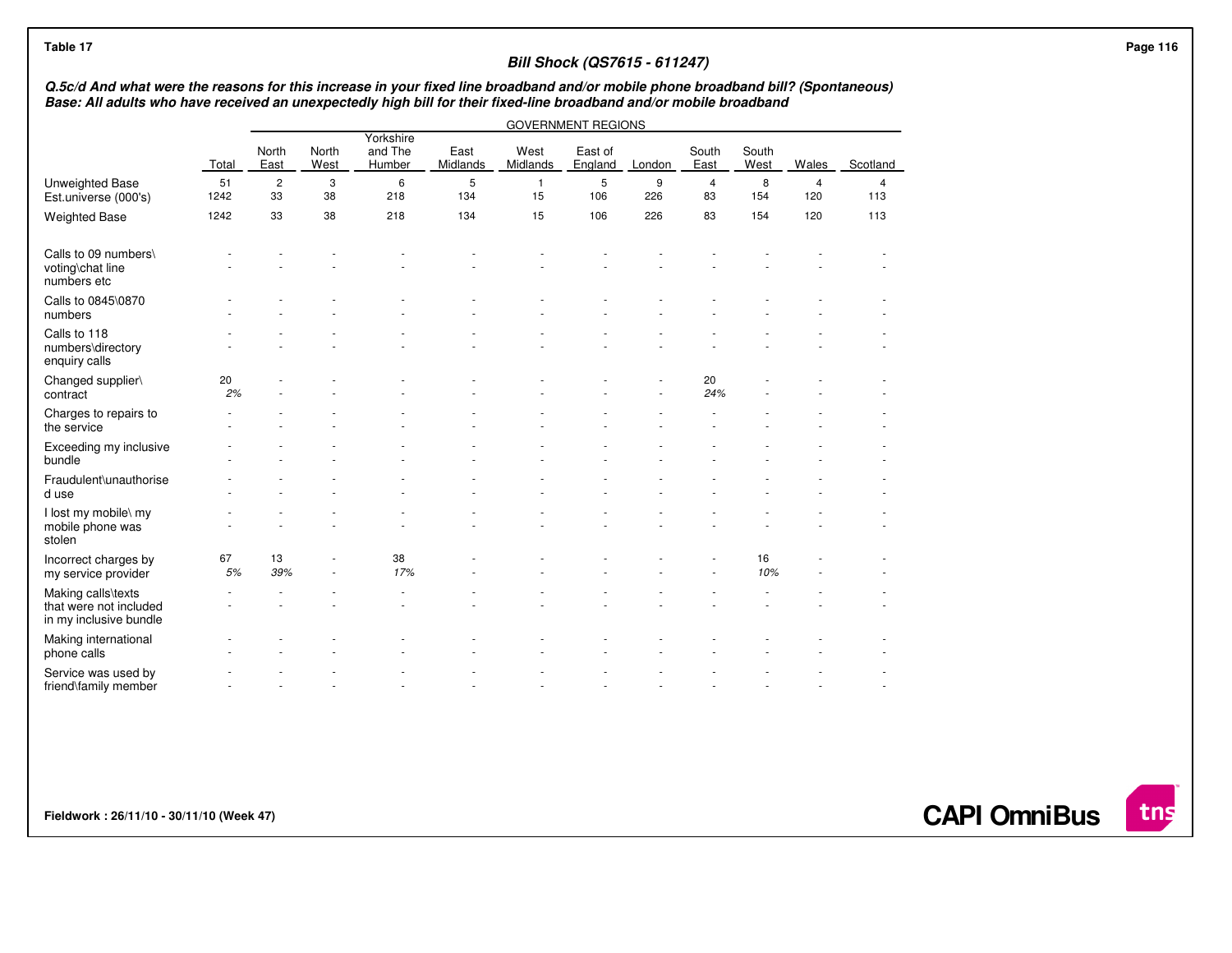|                                                                                                                                                                                                                                                          |            |                          |               |                                |                  |                    | <b>Bill Shock (QS7615 - 611247)</b> |           |                                                      |               |                       |                       |  |
|----------------------------------------------------------------------------------------------------------------------------------------------------------------------------------------------------------------------------------------------------------|------------|--------------------------|---------------|--------------------------------|------------------|--------------------|-------------------------------------|-----------|------------------------------------------------------|---------------|-----------------------|-----------------------|--|
| Q.5c/d And what were the reasons for this increase in your fixed line broadband and/or mobile phone broadband bill? (Spontaneous)<br>Base: All adults who have received an unexpectedly high bill for their fixed-line broadband and/or mobile broadband |            |                          |               |                                |                  |                    |                                     |           |                                                      |               |                       |                       |  |
|                                                                                                                                                                                                                                                          |            |                          |               |                                |                  |                    | <b>GOVERNMENT REGIONS</b>           |           |                                                      |               |                       |                       |  |
|                                                                                                                                                                                                                                                          | Total      | North<br>East            | North<br>West | Yorkshire<br>and The<br>Humber | East<br>Midlands | West<br>Midlands   | East of<br>England                  | London    | South<br>East                                        | South<br>West | Wales                 | Scotland              |  |
| Unweighted Base<br><b>Weighted Base</b>                                                                                                                                                                                                                  | 51<br>1242 | $\overline{c}$<br>33     | 3<br>38       | 6<br>218                       | 5<br>134         | $\mathbf{1}$<br>15 | 5<br>106                            | 9<br>226  | 4<br>83                                              | 8<br>154      | $\overline{4}$<br>120 | $\overline{4}$<br>113 |  |
| Thought I was<br>capped\protected by a<br>maximum credit limit<br>which could not be<br>exceeded                                                                                                                                                         |            |                          |               |                                |                  |                    |                                     |           |                                                      |               |                       |                       |  |
| Using functions on my<br>mobile that were not<br>included in my<br>inclusive bundle                                                                                                                                                                      |            |                          |               |                                |                  |                    |                                     |           |                                                      |               |                       |                       |  |
| Used my mobile phone<br>when travelling abroad<br>$-EU$                                                                                                                                                                                                  |            |                          |               |                                |                  |                    |                                     |           |                                                      |               |                       |                       |  |
| Used my mobile phone<br>when travelling abroad<br>- Outside EU                                                                                                                                                                                           |            |                          |               |                                |                  |                    |                                     |           |                                                      |               |                       |                       |  |
| Changing broadband<br>supplier\contract                                                                                                                                                                                                                  | 104<br>8%  | $\overline{\phantom{a}}$ | 15<br>40%     | 43<br>20%                      |                  | 15<br>100%         | $\overline{\phantom{a}}$            | 13<br>6%  | 17<br>21%                                            |               |                       |                       |  |
| Charges for repairs to<br>the service                                                                                                                                                                                                                    | 52<br>4%   | ٠                        | 12<br>30%     |                                |                  |                    |                                     | 40<br>18% |                                                      |               |                       |                       |  |
| Fraudulent\unauthorise<br>d use                                                                                                                                                                                                                          | 30<br>2%   |                          |               |                                |                  |                    |                                     |           | $\overline{\phantom{a}}$                             | 10<br>6%      | 21<br>17%             |                       |  |
| Going over my download<br>limit                                                                                                                                                                                                                          | 455<br>37% |                          |               | 48<br>22%                      | 78<br>58%        |                    | 10<br>9%                            | 51<br>23% | 17<br>21%                                            | 82<br>53%     | 100<br>83%            | 69<br>61%             |  |
| Service was used by<br>friend\family member                                                                                                                                                                                                              | 42<br>3%   |                          |               |                                |                  |                    | $\sim$                              | 13<br>6%  | $\overline{\phantom{a}}$<br>$\overline{\phantom{a}}$ | 29<br>19%     |                       |                       |  |
| Calls to mobile<br>numbers                                                                                                                                                                                                                               |            |                          |               |                                |                  |                    |                                     |           |                                                      |               |                       |                       |  |
| Made more calls than<br>expected                                                                                                                                                                                                                         |            |                          |               |                                |                  |                    |                                     |           |                                                      |               |                       |                       |  |
| Increased rental /<br>call charges                                                                                                                                                                                                                       | 31<br>3%   | ٠                        | 12<br>30%     |                                |                  |                    | ٠                                   | 20<br>9%  |                                                      |               |                       |                       |  |

**Fieldwork : 26/11/10 - 30/11/10 (Week 47)** 

**CAPI OmniBus**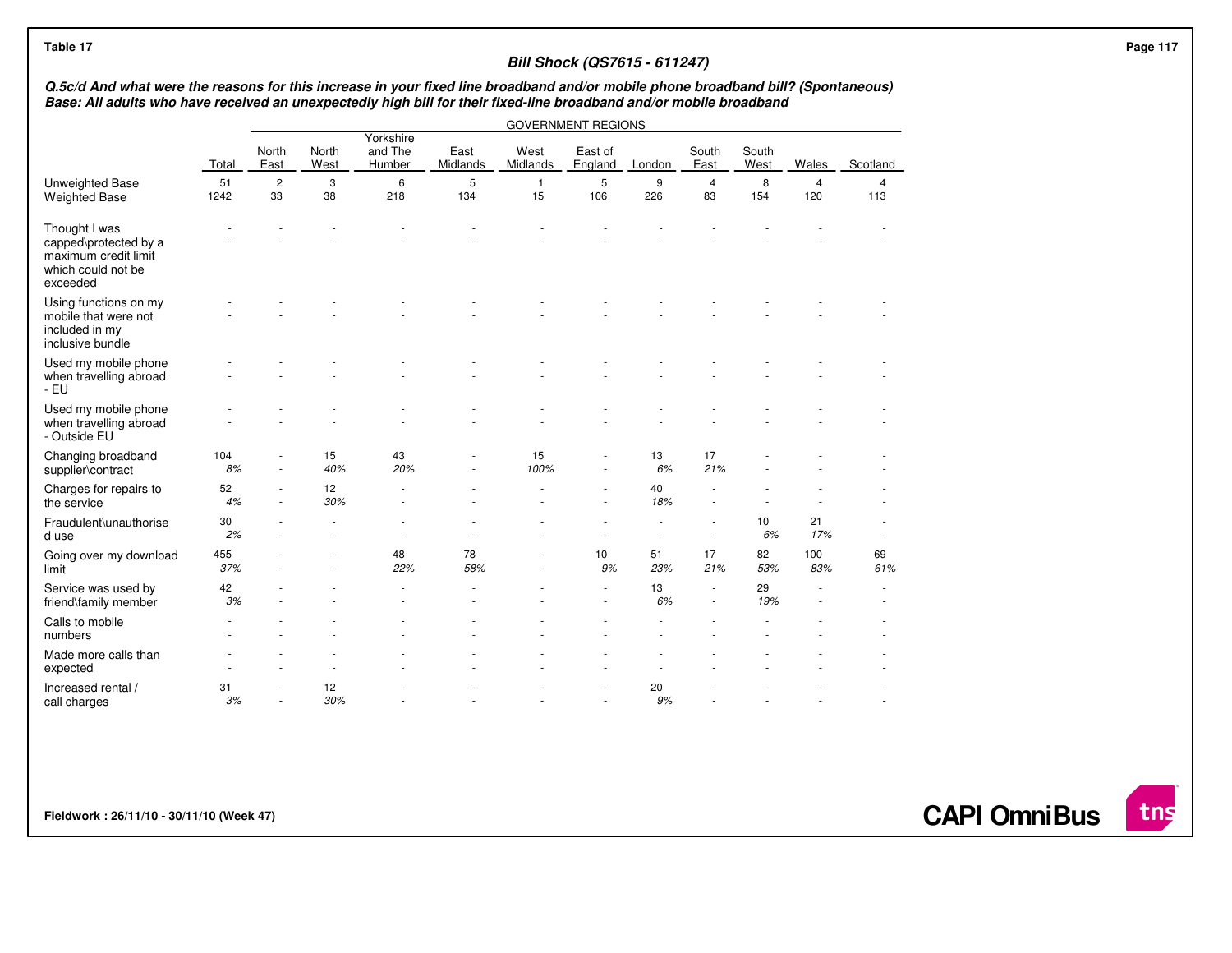# **Bill Shock (QS7615 - 611247)**

# Q.5c/d And what were the reasons for this increase in your fixed line broadband and/or mobile phone broadband bill? (Spontaneous)<br>Base: All adults who have received an unexpectedly high bill for their fixed-line broadband

|                                                                                 |            | <b>GOVERNMENT REGIONS</b>                            |                                                      |                                    |                                                      |                                                      |                                    |           |                                    |                                    |                                    |           |  |
|---------------------------------------------------------------------------------|------------|------------------------------------------------------|------------------------------------------------------|------------------------------------|------------------------------------------------------|------------------------------------------------------|------------------------------------|-----------|------------------------------------|------------------------------------|------------------------------------|-----------|--|
|                                                                                 | Total      | North<br>East                                        | North<br>West                                        | Yorkshire<br>and The<br>Humber     | East<br>Midlands                                     | West<br>Midlands                                     | East of<br>England                 | London    | South<br>East                      | South<br>West                      | Wales                              | Scotland  |  |
| Unweighted Base<br><b>Weighted Base</b>                                         | 51<br>1242 | 2<br>33                                              | 3<br>38                                              | 6<br>218                           | 5<br>134                                             | 15                                                   | 5<br>106                           | 9<br>226  | 4<br>83                            | 8<br>154                           | 4<br>120                           | 4<br>113  |  |
| Product not explained<br>properly / thought it<br>was (amount) but it<br>wasn't | 86<br>7%   | 20<br>61%                                            | $\overline{\phantom{a}}$<br>$\overline{\phantom{a}}$ | $\overline{\phantom{a}}$           | $\overline{\phantom{a}}$                             | $\overline{\phantom{a}}$<br>$\overline{\phantom{a}}$ | 25<br>24%                          | ۰         | $\overline{\phantom{a}}$<br>$\sim$ | $\overline{\phantom{a}}$<br>$\sim$ | 41<br>34%                          | ۰.        |  |
| Other                                                                           | 219<br>18% | $\overline{\phantom{a}}$<br>$\sim$                   |                                                      | 89<br>41%                          | $\overline{\phantom{a}}$<br>$\overline{\phantom{a}}$ | $\overline{\phantom{a}}$                             | $\overline{\phantom{a}}$<br>$\sim$ | 28<br>12% | 47<br>56%                          | 17<br>11%                          | 21<br>17%                          | 17<br>15% |  |
| Don't Know                                                                      | 215<br>17% | $\overline{\phantom{a}}$<br>$\overline{\phantom{a}}$ |                                                      | $\sim$<br>$\overline{\phantom{a}}$ | 56<br>42%                                            | $\overline{\phantom{a}}$<br>$\overline{\phantom{a}}$ | 71<br>67%                          | 61<br>27% | $\sim$<br>$\overline{\phantom{a}}$ | $\overline{a}$                     | $\sim$<br>$\overline{\phantom{a}}$ | 27<br>24% |  |

**Fieldwork : 26/11/10 - 30/11/10 (Week 47)** 



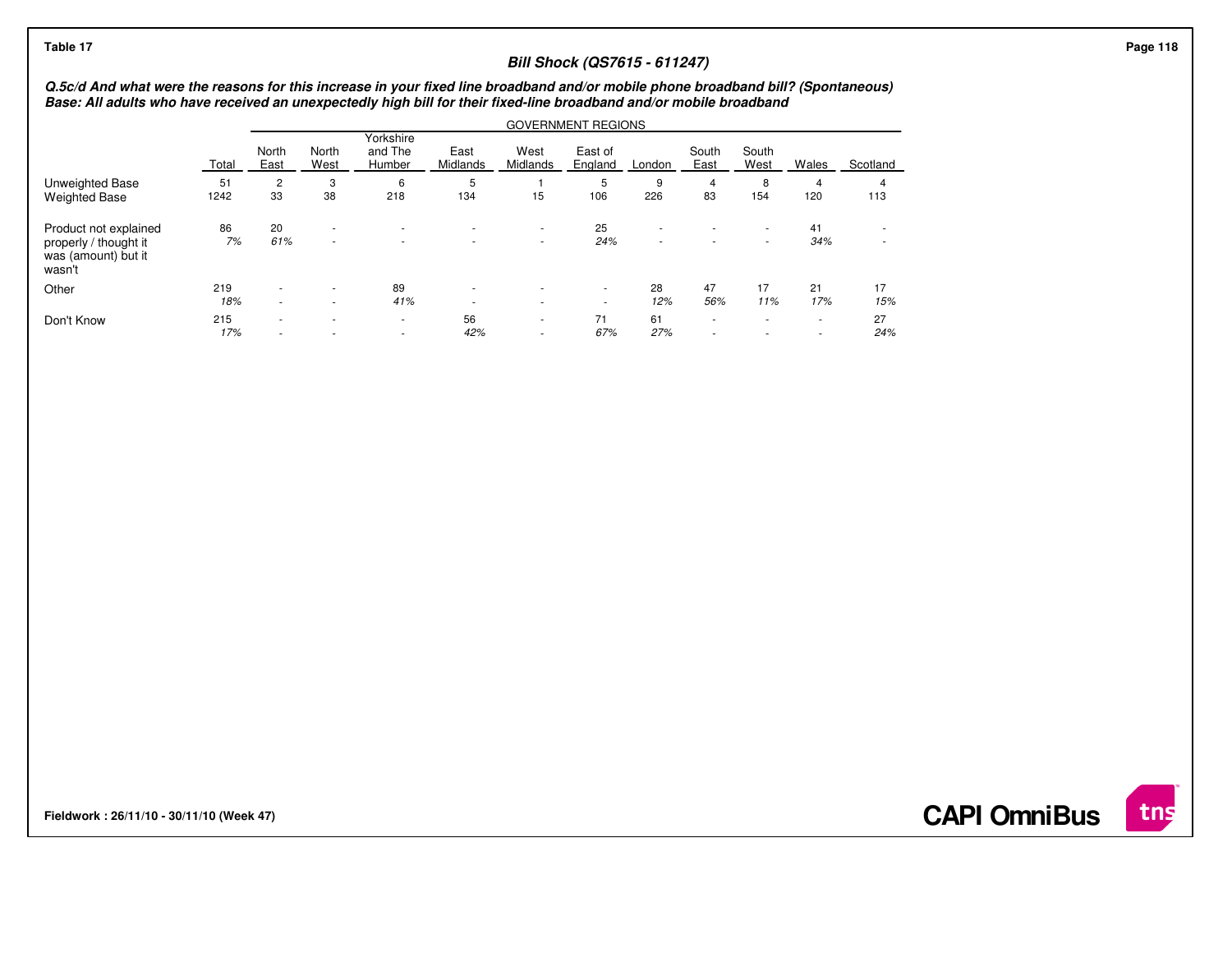| Table 17                                                               |            |                          |                           | <b>Bill Shock (QS7615 - 611247)</b>                                                                                                                                                                                                                      |  |
|------------------------------------------------------------------------|------------|--------------------------|---------------------------|----------------------------------------------------------------------------------------------------------------------------------------------------------------------------------------------------------------------------------------------------------|--|
|                                                                        |            |                          |                           | Q.5c/d And what were the reasons for this increase in your fixed line broadband and/or mobile phone broadband bill? (Spontaneous)<br>Base: All adults who have received an unexpectedly high bill for their fixed-line broadband and/or mobile broadband |  |
|                                                                        | Total      | Mobile only<br>household | Mobile only<br>bill payer |                                                                                                                                                                                                                                                          |  |
| Unweighted Base<br>Est.universe (000's)                                | 51<br>1242 | 5<br>105                 | 9<br>161                  |                                                                                                                                                                                                                                                          |  |
| <b>Weighted Base</b>                                                   | 1242       | 105                      | 161                       |                                                                                                                                                                                                                                                          |  |
| Calls to 09 numbers\<br>voting\chat line<br>numbers etc                |            |                          |                           |                                                                                                                                                                                                                                                          |  |
| Calls to 0845\0870<br>numbers                                          |            |                          |                           |                                                                                                                                                                                                                                                          |  |
| Calls to 118<br>numbers\directory<br>enquiry calls                     |            |                          |                           |                                                                                                                                                                                                                                                          |  |
| Changed supplier\<br>contract                                          | 20<br>2%   |                          |                           |                                                                                                                                                                                                                                                          |  |
| Charges to repairs to<br>the service                                   |            |                          |                           |                                                                                                                                                                                                                                                          |  |
| Exceeding my inclusive<br>bundle                                       |            |                          |                           |                                                                                                                                                                                                                                                          |  |
| Fraudulent\unauthorise<br>d use                                        |            |                          |                           |                                                                                                                                                                                                                                                          |  |
| I lost my mobile\ my<br>mobile phone was<br>stolen                     |            |                          |                           |                                                                                                                                                                                                                                                          |  |
| Incorrect charges by<br>my service provider                            | 67<br>$5%$ |                          |                           |                                                                                                                                                                                                                                                          |  |
| Making calls\texts<br>that were not included<br>in my inclusive bundle |            |                          |                           |                                                                                                                                                                                                                                                          |  |
| Making international<br>phone calls                                    |            |                          |                           |                                                                                                                                                                                                                                                          |  |
| Service was used by<br>friend\family member                            | ٠          | ٠                        |                           |                                                                                                                                                                                                                                                          |  |

**Fieldwork : 26/11/10 - 30/11/10 (Week 47)** 

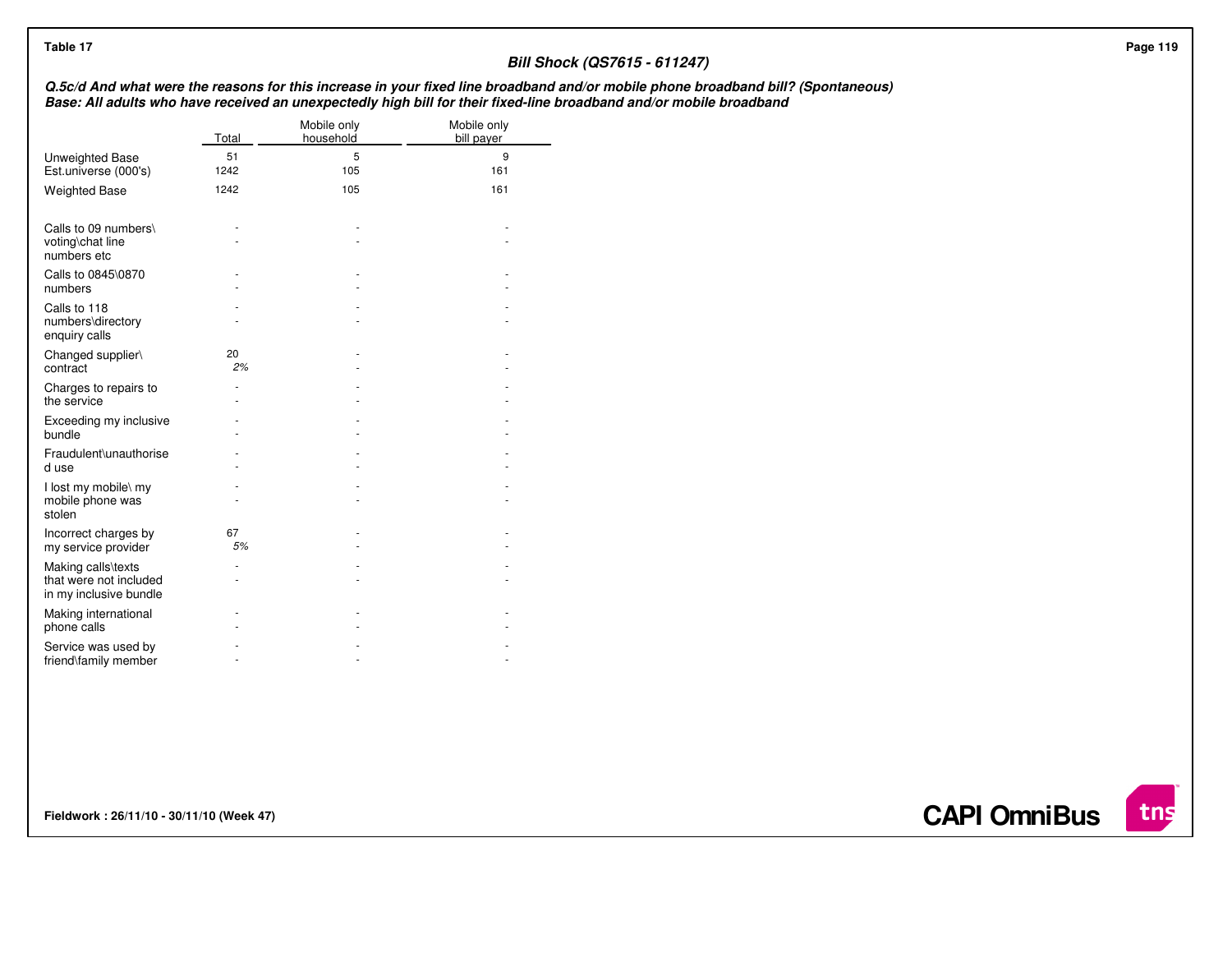# **Bill Shock (QS7615 - 611247)**

# Q.5c/d And what were the reasons for this increase in your fixed line broadband and/or mobile phone broadband bill? (Spontaneous)<br>Base: All adults who have received an unexpectedly high bill for their fixed-line broadband

|                                                                                                  | Total      | Mobile only<br>household | Mobile only<br>bill payer |
|--------------------------------------------------------------------------------------------------|------------|--------------------------|---------------------------|
| Unweighted Base<br><b>Weighted Base</b>                                                          | 51<br>1242 | 5<br>105                 | 9<br>161                  |
| Thought I was<br>capped\protected by a<br>maximum credit limit<br>which could not be<br>exceeded |            |                          |                           |
| Using functions on my<br>mobile that were not<br>included in my<br>inclusive bundle              |            |                          |                           |
| Used my mobile phone<br>when travelling abroad<br>- EU                                           |            |                          |                           |
| Used my mobile phone<br>when travelling abroad<br>- Outside EU                                   |            |                          |                           |
| Changing broadband<br>supplier\contract                                                          | 104<br>8%  | 15<br>15%                | 15<br>10%                 |
| Charges for repairs to<br>the service                                                            | 52<br>4%   |                          |                           |
| Fraudulent\unauthorise<br>d use                                                                  | 30<br>2%   |                          |                           |
| Going over my download<br>limit                                                                  | 455<br>37% | 34<br>33%                | 57<br>36%                 |
| Service was used by<br>friend\family member                                                      | 42<br>3%   |                          | 13<br>8%                  |
| Calls to mobile<br>numbers                                                                       |            |                          |                           |
| Made more calls than<br>expected                                                                 |            |                          |                           |
| Increased rental /<br>call charges                                                               | 31<br>3%   |                          |                           |
| Product not explained<br>properly / thought it<br>was (amount) but it<br>wasn't                  | 86<br>7%   |                          | 20<br>13%                 |

**Fieldwork : 26/11/10 - 30/11/10 (Week 47)** 

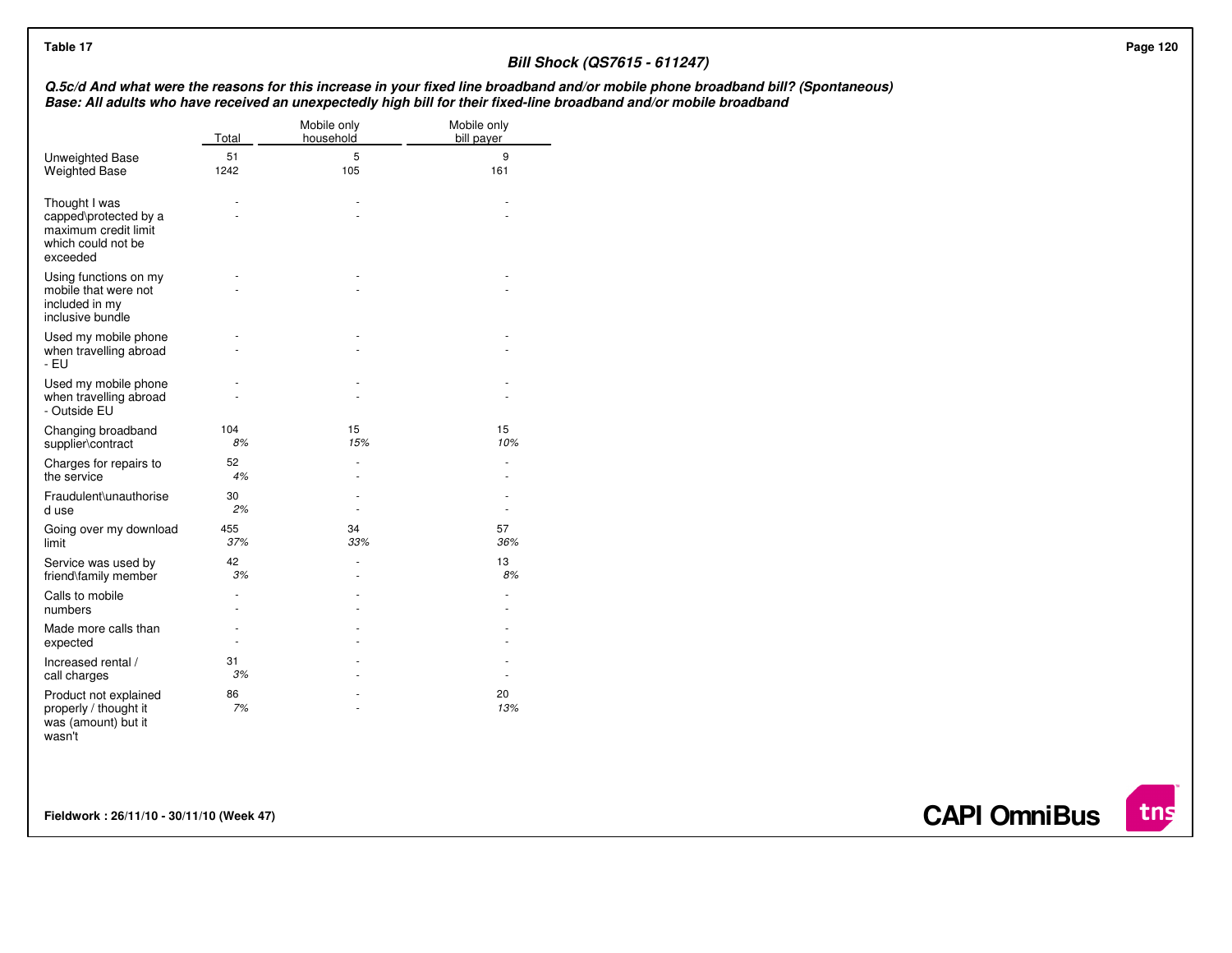# **Bill Shock (QS7615 - 611247)**

# Q.5c/d And what were the reasons for this increase in your fixed line broadband and/or mobile phone broadband bill? (Spontaneous)<br>Base: All adults who have received an unexpectedly high bill for their fixed-line broadband

|                      | Total | Mobile only<br>household | Mobile only<br>bill payer |
|----------------------|-------|--------------------------|---------------------------|
| Unweighted Base      | 51    | 5                        | 9                         |
| <b>Weighted Base</b> | 1242  | 105                      | 161                       |
| Other                | 219   | 15                       | 15                        |
|                      | 18%   | 14%                      | 9%                        |
| Don't Know           | 215   | 41                       | 41                        |
|                      | 17%   | 39%                      | 25%                       |

**Fieldwork : 26/11/10 - 30/11/10 (Week 47)** 

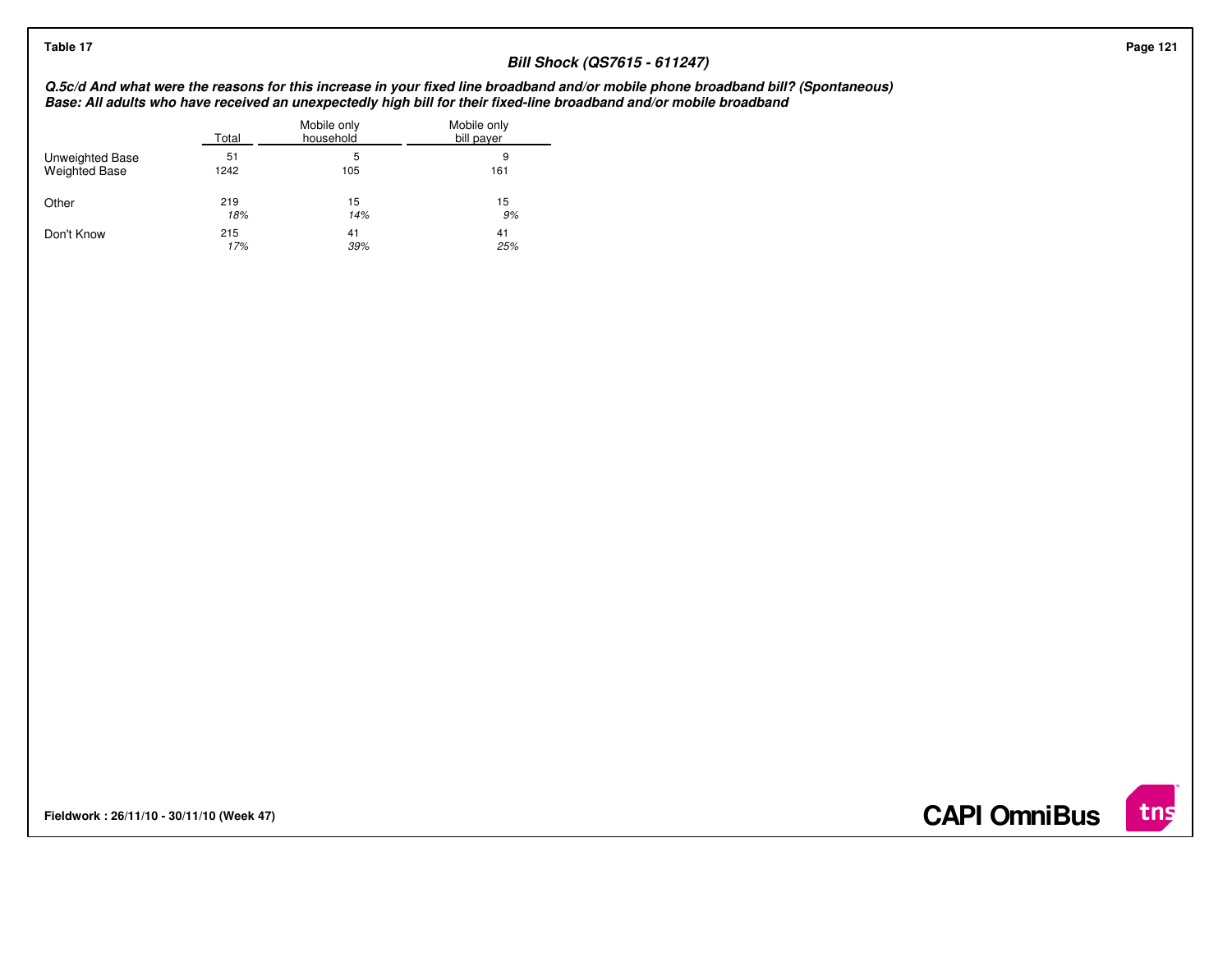|                | Page   Table   | Title                                                                                  | <b>Base Description</b>                                                                                                                                   | <b>Base</b> |
|----------------|----------------|----------------------------------------------------------------------------------------|-----------------------------------------------------------------------------------------------------------------------------------------------------------|-------------|
|                | 1              | Q.X Services in household                                                              | Base: All adults GB                                                                                                                                       | 1959        |
| $\overline{c}$ |                | Q.X Services in household                                                              | Base: All adults GB                                                                                                                                       | 1959        |
| 3              |                | Q.X Services in household                                                              | Base: All adults GB                                                                                                                                       | 1959        |
| 4              |                | Q.X Services in household                                                              | Base: All adults GB                                                                                                                                       | 1959        |
| 5              | 1              | Q.X Services in household                                                              | Base: All adults GB                                                                                                                                       | 1959        |
| 6              | $\overline{c}$ | Q.1 Services personally own and pay the bill for                                       | Base: All adults who have a land line phone, a mobile phone, a<br>fixed line broadband or mobile broadband in their household GB                          | 1912        |
| 7              | $\overline{c}$ | Q.1 Services personally own and pay the bill for                                       | Base: All adults who have a land line phone, a mobile phone, a<br>fixed line broadband or mobile broadband in their household GB                          | 1912        |
| 8              | $\overline{c}$ | Q.1 Services personally own and pay the bill for                                       | Base: All adults who have a land line phone, a mobile phone, a<br>fixed line broadband or mobile broadband in their household GB                          | 1912        |
| 9              | 2              | Q.1 Services personally own and pay the bill for                                       | Base: All adults who have a land line phone, a mobile phone, a<br>fixed line broadband or mobile broadband in their household GB                          | 1912        |
| 10             | $\overline{c}$ | Q.1 Services personally own and pay the bill for                                       | Base: All adults who have a land line phone, a mobile phone, a<br>fixed line broadband or mobile broadband in their household GB                          | 1912        |
| 11             | 3              | Q.2 Services received an unexpectedly high bill in the last 12 months                  | Base: All adults who personally own and pay for a land line<br>phone, a mobile phone, a fixed line broadband or mobile<br>broadband in their household GB | 1660        |
| 12             | 3              | Q.2 Services received an unexpectedly high bill in the last 12 months                  | Base: All adults who personally own and pay for a land line<br>phone, a mobile phone, a fixed line broadband or mobile<br>broadband in their household GB | 1660        |
| 13             | 3              | Q.2 Services received an unexpectedly high bill in the last 12 months                  | Base: All adults who personally own and pay for a land line<br>phone, a mobile phone, a fixed line broadband or mobile<br>broadband in their household GB | 1660        |
| 14             | 3              | Q.2 Services received an unexpectedly high bill in the last 12 months                  | Base: All adults who personally own and pay for a land line<br>phone, a mobile phone, a fixed line broadband or mobile<br>broadband in their household GB | 1660        |
| 15             | 3              | Q.2 Services received an unexpectedly high bill in the last 12 months                  | Base: All adults who personally own and pay for a land line<br>phone, a mobile phone, a fixed line broadband or mobile<br>broadband in their household GB | 1660        |
| 16             | 4              | Q.3a How many times in the last 12 months has this happended for your land line phone? | Base: All adults who have received an unexpectedly high bill for<br>their land line phone                                                                 | 80          |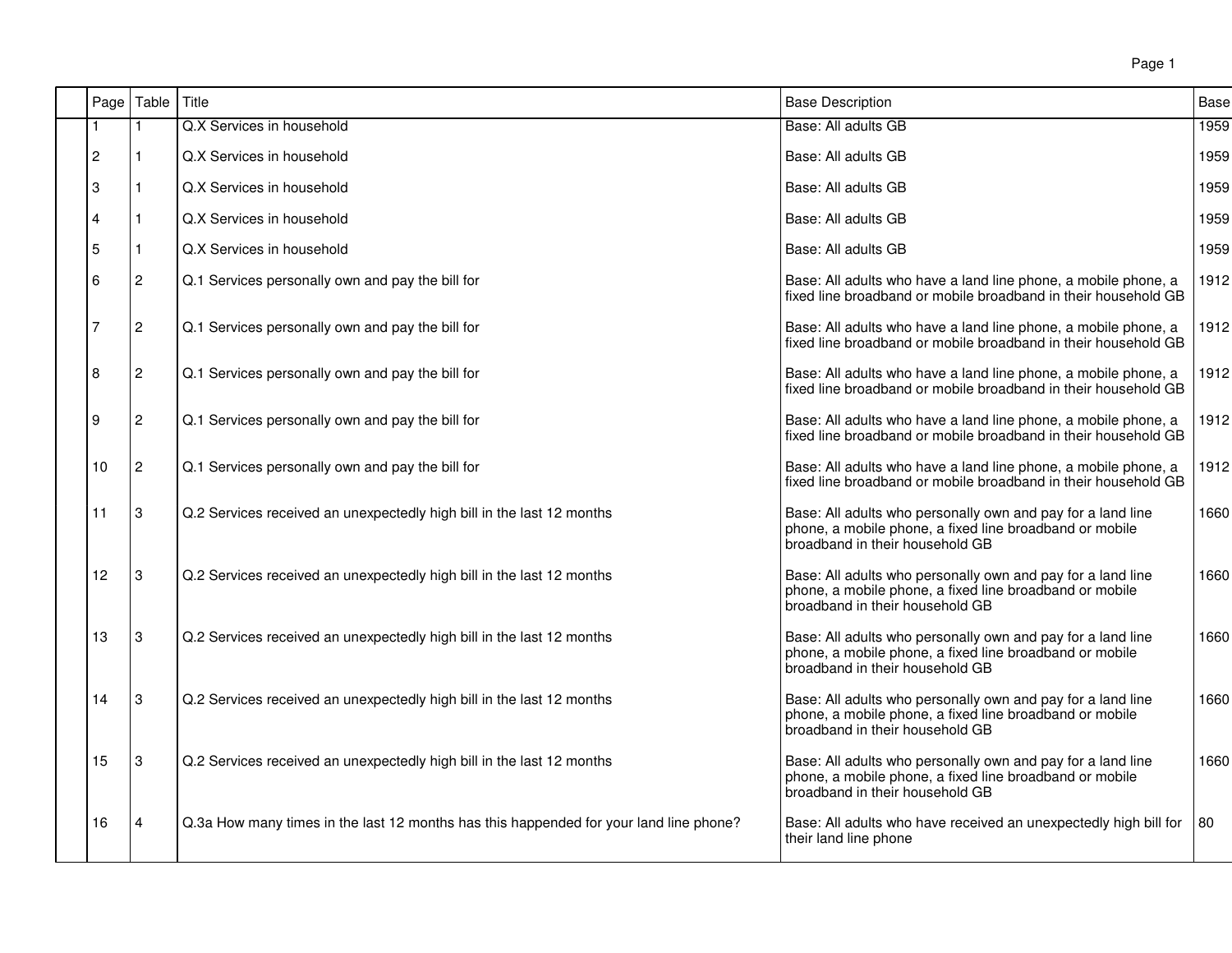| Page | Table | Title                                                                                                | <b>Base Description</b>                                                                        | Base |
|------|-------|------------------------------------------------------------------------------------------------------|------------------------------------------------------------------------------------------------|------|
| 17   | 4     | Q.3a How many times in the last 12 months has this happended for your land line phone?               | Base: All adults who have received an unexpectedly high bill for<br>their land line phone      | 80   |
| 18   | 4     | Q.3a How many times in the last 12 months has this happended for your land line phone?               | Base: All adults who have received an unexpectedly high bill for<br>their land line phone      | 80   |
| 19   | 4     | Q.3a How many times in the last 12 months has this happended for your land line phone?               | Base: All adults who have received an unexpectedly high bill for<br>their land line phone      | 80   |
| 20   | 4     | Q.3a How many times in the last 12 months has this happended for your land line phone?               | Base: All adults who have received an unexpectedly high bill for<br>their land line phone      | 80   |
| 21   | 5     | Q.3b How many times in the last 12 months has this happended for your mobile phone?                  | Base: All adults who have received an unexpectedly high bill for<br>their mobile phone         | 94   |
| 22   | 5     | Q.3b How many times in the last 12 months has this happended for your mobile phone?                  | Base: All adults who have received an unexpectedly high bill for<br>their mobile phone         | 94   |
| 23   | 5     | Q.3b How many times in the last 12 months has this happended for your mobile phone?                  | Base: All adults who have received an unexpectedly high bill for<br>their mobile phone         | 94   |
| 24   | 5     | Q.3b How many times in the last 12 months has this happended for your mobile phone?                  | Base: All adults who have received an unexpectedly high bill for<br>their mobile phone         | 94   |
| 25   | 5     | Q.3b How many times in the last 12 months has this happended for your mobile phone?                  | Base: All adults who have received an unexpectedly high bill for<br>their mobile phone         | 94   |
| 26   | 6     | Q.3c How many times in the last 12 months has this happended for your fixed-line broadband<br>phone? | Base: All adults who have received an unexpectedly high bill for<br>their fixed-line broadband | 46   |
| 27   | 6     | Q.3c How many times in the last 12 months has this happended for your fixed-line broadband<br>phone? | Base: All adults who have received an unexpectedly high bill for<br>their fixed-line broadband | 46   |
| 28   | 6     | Q.3c How many times in the last 12 months has this happended for your fixed-line broadband<br>phone? | Base: All adults who have received an unexpectedly high bill for<br>their fixed-line broadband | 46   |
| 29   | 6     | Q.3c How many times in the last 12 months has this happended for your fixed-line broadband<br>phone? | Base: All adults who have received an unexpectedly high bill for<br>their fixed-line broadband | 46   |
| 30   | 6     | Q.3c How many times in the last 12 months has this happended for your fixed-line broadband<br>phone? | Base: All adults who have received an unexpectedly high bill for<br>their fixed-line broadband | 46   |
| 31   | 7     | Q.3d How many times in the last 12 months has this happended for your mobile broadband<br>phone?     | Base: All adults who have received an unexpectedly high bill for<br>their mobile broadband     | 5    |
| 32   |       | Q.3d How many times in the last 12 months has this happended for your mobile broadband<br>phone?     | Base: All adults who have received an unexpectedly high bill for<br>their mobile broadband     | 5    |
|      |       |                                                                                                      |                                                                                                |      |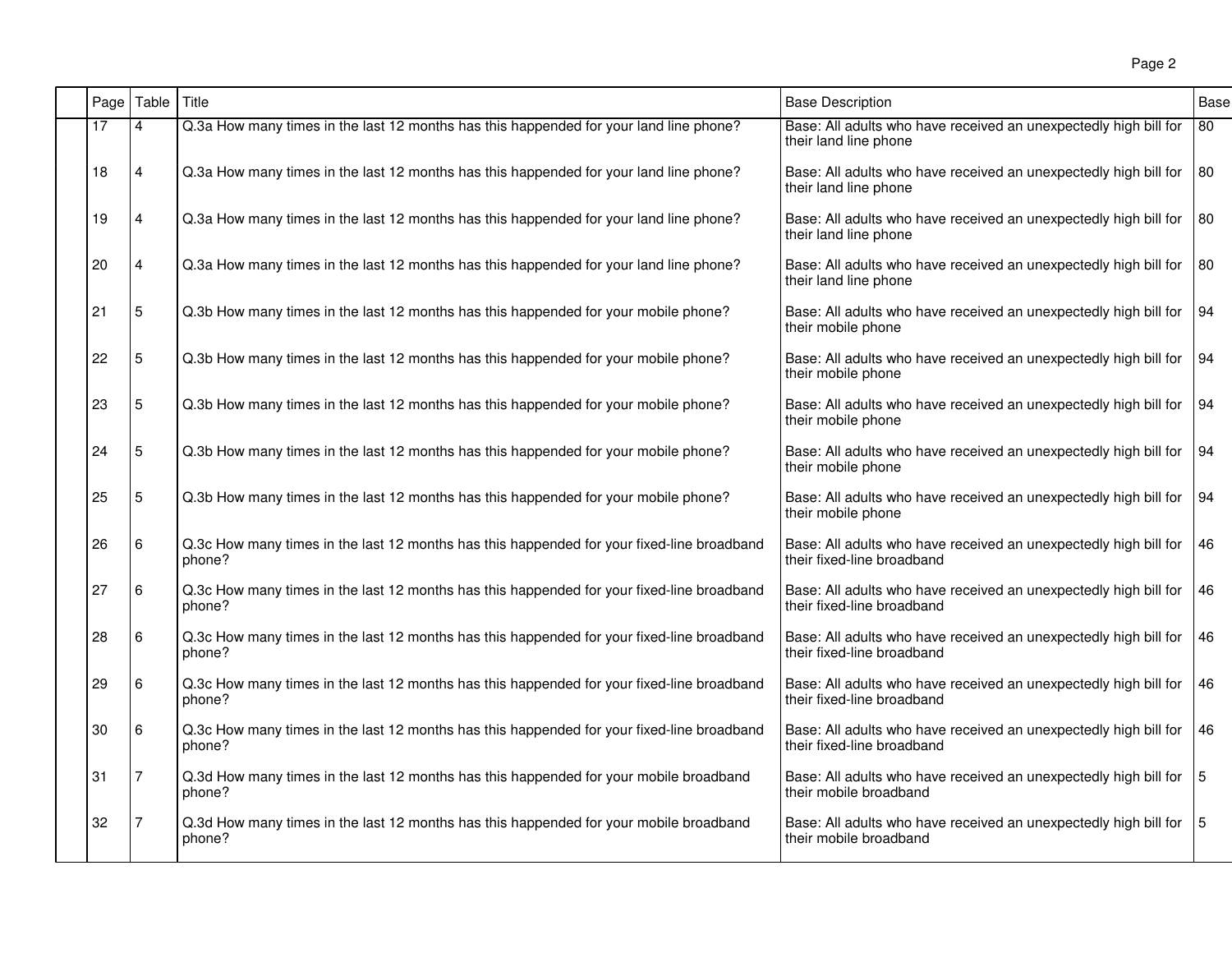| Page | Table | Title                                                                                            | <b>Base Description</b>                                                                        | Base |
|------|-------|--------------------------------------------------------------------------------------------------|------------------------------------------------------------------------------------------------|------|
| 33   |       | Q.3d How many times in the last 12 months has this happended for your mobile broadband<br>phone? | Base: All adults who have received an unexpectedly high bill for<br>their mobile broadband     | 5    |
| 34   | 7     | Q.3d How many times in the last 12 months has this happended for your mobile broadband<br>phone? | Base: All adults who have received an unexpectedly high bill for<br>their mobile broadband     | 15   |
| 35   | 7     | Q.3d How many times in the last 12 months has this happended for your mobile broadband<br>phone? | Base: All adults who have received an unexpectedly high bill for<br>their mobile broadband     | 15   |
| 36   | 8     | Q.4a How much more than expected was your land line phone bill?                                  | Base: All adults who have received an unexpectedly high bill for<br>their land line phone      | 180  |
| 37   | 8     | Q.4a How much more than expected was your land line phone bill?                                  | Base: All adults who have received an unexpectedly high bill for<br>their land line phone      | l 80 |
| 38   | 8     | Q.4a How much more than expected was your land line phone bill?                                  | Base: All adults who have received an unexpectedly high bill for<br>their land line phone      | 80   |
| 39   | 8     | Q.4a How much more than expected was your land line phone bill?                                  | Base: All adults who have received an unexpectedly high bill for<br>their land line phone      | 80   |
| 40   | 8     | Q.4a How much more than expected was your land line phone bill?                                  | Base: All adults who have received an unexpectedly high bill for<br>their land line phone      | 80   |
| 41   | 9     | Q.4b How much more than expected was your mobile phone bill?                                     | Base: All adults who have received an unexpectedly high bill for<br>their mobile phone         | 94   |
| 42   | 9     | Q.4b How much more than expected was your mobile phone bill?                                     | Base: All adults who have received an unexpectedly high bill for<br>their mobile phone         | 94   |
| 43   | 9     | Q.4b How much more than expected was your mobile phone bill?                                     | Base: All adults who have received an unexpectedly high bill for<br>their mobile phone         | 94   |
| 44   | 9     | Q.4b How much more than expected was your mobile phone bill?                                     | Base: All adults who have received an unexpectedly high bill for<br>their mobile phone         | 94   |
| 45   | 9     | Q.4b How much more than expected was your mobile phone bill?                                     | Base: All adults who have received an unexpectedly high bill for<br>their mobile phone         | l 94 |
| 46   | 10    | Q.4c How much more than expected was your fixed line broadband phone bill?                       | Base: All adults who have received an unexpectedly high bill for<br>their fixed-line broadband | 46   |
| 47   | 10    | Q.4c How much more than expected was your fixed line broadband phone bill?                       | Base: All adults who have received an unexpectedly high bill for<br>their fixed-line broadband | 46   |
| 48   | 10    | Q.4c How much more than expected was your fixed line broadband phone bill?                       | Base: All adults who have received an unexpectedly high bill for<br>their fixed-line broadband | 46   |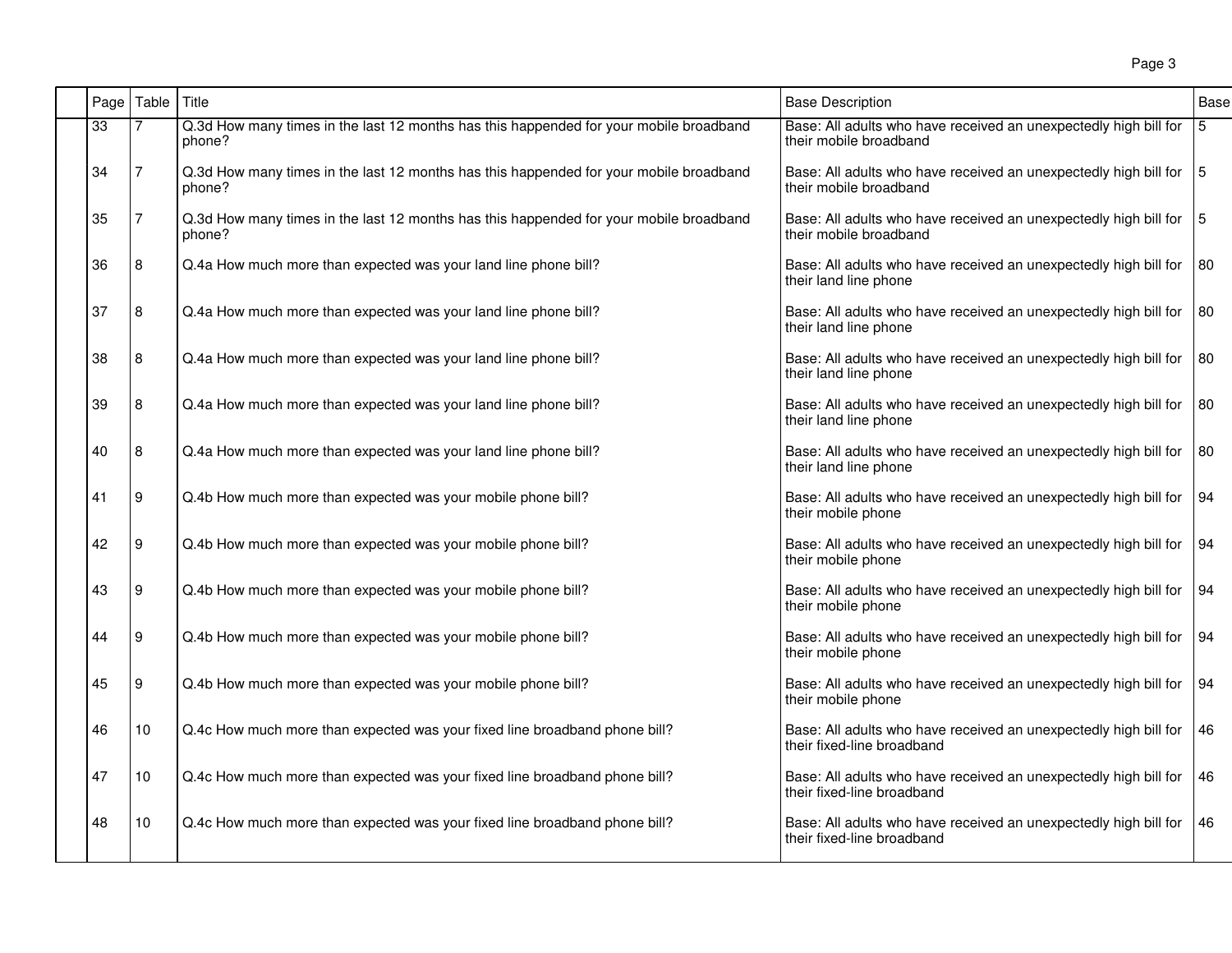| Page | Table           | Title                                                                                       | <b>Base Description</b>                                                                                    | Base |
|------|-----------------|---------------------------------------------------------------------------------------------|------------------------------------------------------------------------------------------------------------|------|
| 49   | 10 <sup>1</sup> | Q.4c How much more than expected was your fixed line broadband phone bill?                  | Base: All adults who have received an unexpectedly high bill for<br>their fixed-line broadband             | 46   |
| 50   | 10              | Q.4c How much more than expected was your fixed line broadband phone bill?                  | Base: All adults who have received an unexpectedly high bill for<br>their fixed-line broadband             | 46   |
| 51   | 11              | Q.4d How much more than expected was your mobile phone broadband bill?                      | Base: All adults who have received an unexpectedly high bill for $\vert$ 5<br>their mobile broadband       |      |
| 52   | 11              | Q.4d How much more than expected was your mobile phone broadband bill?                      | Base: All adults who have received an unexpectedly high bill for $ 5 $<br>their mobile broadband           |      |
| 53   | 11              | Q.4d How much more than expected was your mobile phone broadband bill?                      | Base: All adults who have received an unexpectedly high bill for   5<br>their mobile broadband             |      |
| 54   | 11              | Q.4d How much more than expected was your mobile phone broadband bill?                      | Base: All adults who have received an unexpectedly high bill for $\vert$ 5<br>their mobile broadband       |      |
| 55   | 11              | Q.4d How much more than expected was your mobile phone broadband bill?                      | Base: All adults who have received an unexpectedly high bill for $\vert 5 \vert$<br>their mobile broadband |      |
| 56   | 12 <sup>2</sup> | Q.5a And what were the reasons for this increase in your landline phone bill? (Spontaneous) | Base: All adults who have received an unexpectedly high bill for<br>their land line phone                  | l 80 |
| 57   | 12 <sup>°</sup> | Q.5a And what were the reasons for this increase in your landline phone bill? (Spontaneous) | Base: All adults who have received an unexpectedly high bill for<br>their land line phone                  | 80   |
| 58   | 12              | Q.5a And what were the reasons for this increase in your landline phone bill? (Spontaneous) | Base: All adults who have received an unexpectedly high bill for<br>their land line phone                  | 80   |
| 59   | 12              | Q.5a And what were the reasons for this increase in your landline phone bill? (Spontaneous) | Base: All adults who have received an unexpectedly high bill for $ 80 $<br>their land line phone           |      |
| 60   | 12              | Q.5a And what were the reasons for this increase in your landline phone bill? (Spontaneous) | Base: All adults who have received an unexpectedly high bill for<br>their land line phone                  | 80   |
| 61   | 12              | Q.5a And what were the reasons for this increase in your landline phone bill? (Spontaneous) | Base: All adults who have received an unexpectedly high bill for<br>their land line phone                  | 80   |
| 62   | 12              | Q.5a And what were the reasons for this increase in your landline phone bill? (Spontaneous) | Base: All adults who have received an unexpectedly high bill for<br>their land line phone                  | 80   |
| 63   | 12              | Q.5a And what were the reasons for this increase in your landline phone bill? (Spontaneous) | Base: All adults who have received an unexpectedly high bill for<br>their land line phone                  | 80   |
| 64   | 12 <sup>2</sup> | Q.5a And what were the reasons for this increase in your landline phone bill? (Spontaneous) | Base: All adults who have received an unexpectedly high bill for<br>their land line phone                  | l 80 |
|      |                 |                                                                                             |                                                                                                            |      |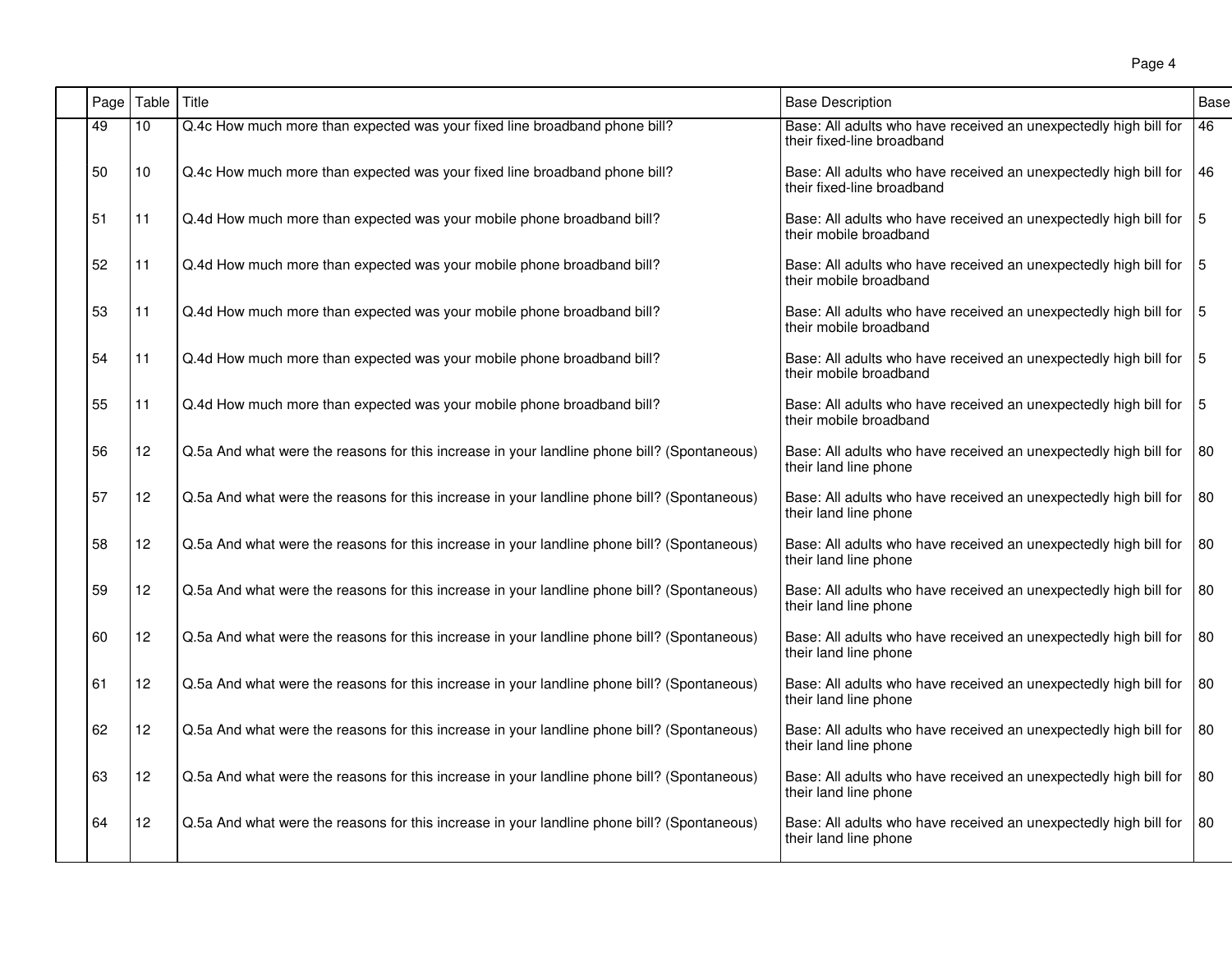| Page | Table | Title                                                                                       | <b>Base Description</b>                                                                   | Base |
|------|-------|---------------------------------------------------------------------------------------------|-------------------------------------------------------------------------------------------|------|
| 65   | 12    | Q.5a And what were the reasons for this increase in your landline phone bill? (Spontaneous) | Base: All adults who have received an unexpectedly high bill for<br>their land line phone | 80   |
| 66   | 12    | Q.5a And what were the reasons for this increase in your landline phone bill? (Spontaneous) | Base: All adults who have received an unexpectedly high bill for<br>their land line phone | 80   |
| 67   | 12    | Q.5a And what were the reasons for this increase in your landline phone bill? (Spontaneous) | Base: All adults who have received an unexpectedly high bill for<br>their land line phone | 80   |
| 68   | 12    | Q.5a And what were the reasons for this increase in your landline phone bill? (Spontaneous) | Base: All adults who have received an unexpectedly high bill for<br>their land line phone | 80   |
| 69   | 12    | Q.5a And what were the reasons for this increase in your landline phone bill? (Spontaneous) | Base: All adults who have received an unexpectedly high bill for<br>their land line phone | 80   |
| 70   | 13    | Q.5b And what were the reasons for this increase in your mobile phone bill? (Spontaneous)   | Base: All adults who have received an unexpectedly high bill for<br>their mobile phone    | 94   |
| 71   | 13    | Q.5b And what were the reasons for this increase in your mobile phone bill? (Spontaneous)   | Base: All adults who have received an unexpectedly high bill for<br>their mobile phone    | 94   |
| 72   | 13    | Q.5b And what were the reasons for this increase in your mobile phone bill? (Spontaneous)   | Base: All adults who have received an unexpectedly high bill for<br>their mobile phone    | 94   |
| 73   | 13    | Q.5b And what were the reasons for this increase in your mobile phone bill? (Spontaneous)   | Base: All adults who have received an unexpectedly high bill for<br>their mobile phone    | 94   |
| 74   | 13    | Q.5b And what were the reasons for this increase in your mobile phone bill? (Spontaneous)   | Base: All adults who have received an unexpectedly high bill for<br>their mobile phone    | 94   |
| 75   | 13    | Q.5b And what were the reasons for this increase in your mobile phone bill? (Spontaneous)   | Base: All adults who have received an unexpectedly high bill for<br>their mobile phone    | 94   |
| 76   | 13    | Q.5b And what were the reasons for this increase in your mobile phone bill? (Spontaneous)   | Base: All adults who have received an unexpectedly high bill for<br>their mobile phone    | 94   |
| 77   | 13    | Q.5b And what were the reasons for this increase in your mobile phone bill? (Spontaneous)   | Base: All adults who have received an unexpectedly high bill for<br>their mobile phone    | 94   |
| 78   | 13    | Q.5b And what were the reasons for this increase in your mobile phone bill? (Spontaneous)   | Base: All adults who have received an unexpectedly high bill for<br>their mobile phone    | 94   |
| 79   | 13    | Q.5b And what were the reasons for this increase in your mobile phone bill? (Spontaneous)   | Base: All adults who have received an unexpectedly high bill for<br>their mobile phone    | l 94 |
| 80   | 13    | Q.5b And what were the reasons for this increase in your mobile phone bill? (Spontaneous)   | Base: All adults who have received an unexpectedly high bill for<br>their mobile phone    | 94   |
|      |       |                                                                                             |                                                                                           |      |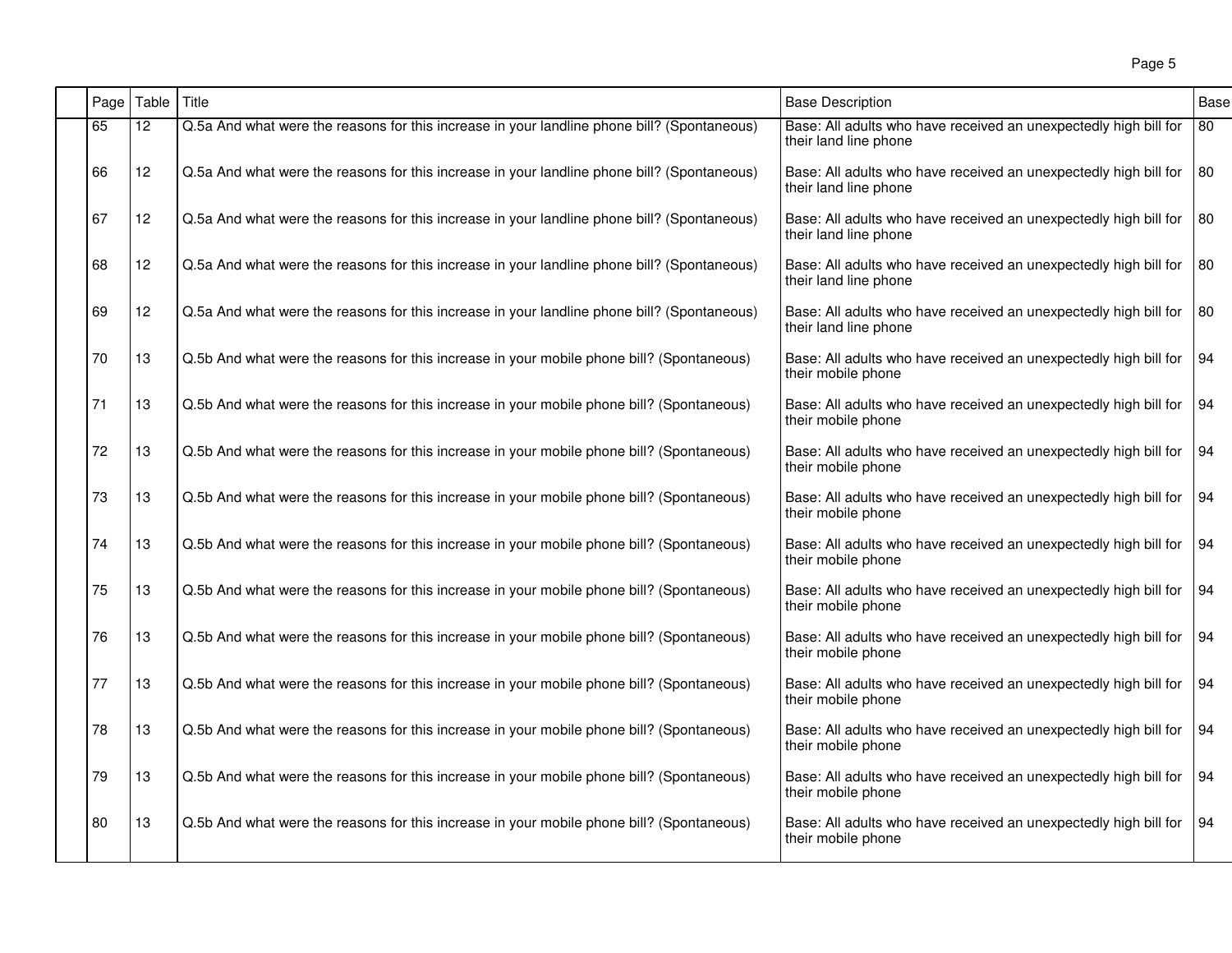| Page | Table | Title                                                                                                                | <b>Base Description</b>                                                                                 | <b>Base</b>    |
|------|-------|----------------------------------------------------------------------------------------------------------------------|---------------------------------------------------------------------------------------------------------|----------------|
| 81   | 13    | Q.5b And what were the reasons for this increase in your mobile phone bill? (Spontaneous)                            | Base: All adults who have received an unexpectedly high bill for<br>their mobile phone                  | 94             |
| 82   | 13    | Q.5b And what were the reasons for this increase in your mobile phone bill? (Spontaneous)                            | Base: All adults who have received an unexpectedly high bill for<br>their mobile phone                  | 94             |
| 83   | 13    | Q.5b And what were the reasons for this increase in your mobile phone bill? (Spontaneous)                            | Base: All adults who have received an unexpectedly high bill for<br>their mobile phone                  | 94             |
| 84   | 14    | Q.5c And what were the reasons for this increase in your mobile phone bill? (Spontaneous)                            | Base: All adults who have received an unexpectedly high bill for<br>their fixed-line broadband          | 46             |
| 85   | 14    | Q.5c And what were the reasons for this increase in your mobile phone bill? (Spontaneous)                            | Base: All adults who have received an unexpectedly high bill for<br>their fixed-line broadband          | <b>46</b>      |
| 86   | 14    | Q.5c And what were the reasons for this increase in your mobile phone bill? (Spontaneous)                            | Base: All adults who have received an unexpectedly high bill for<br>their fixed-line broadband          | 46             |
| 87   | 14    | Q.5c And what were the reasons for this increase in your mobile phone bill? (Spontaneous)                            | Base: All adults who have received an unexpectedly high bill for<br>their fixed-line broadband          | 46             |
| 88   | 14    | Q.5c And what were the reasons for this increase in your mobile phone bill? (Spontaneous)                            | Base: All adults who have received an unexpectedly high bill for<br>their fixed-line broadband          | 46             |
| 89   | 15    | Q.5d And what were the reasons for this increase in your mobile phone bill? (Spontaneous)                            | Base: All adults who have received an unexpectedly high bill for<br>their mobile broadband phone        | $\overline{5}$ |
| 90   | 15    | Q.5d And what were the reasons for this increase in your mobile phone bill? (Spontaneous)                            | Base: All adults who have received an unexpectedly high bill for<br>their mobile broadband phone        | 15             |
| 91   | 15    | Q.5d And what were the reasons for this increase in your mobile phone bill? (Spontaneous)                            | Base: All adults who have received an unexpectedly high bill for<br>their mobile broadband phone        | $\sqrt{5}$     |
| 92   | 15    | Q.5d And what were the reasons for this increase in your mobile phone bill? (Spontaneous)                            | Base: All adults who have received an unexpectedly high bill for<br>their mobile broadband phone        | 15             |
| 93   | 15    | Q.5d And what were the reasons for this increase in your mobile phone bill? (Spontaneous)                            | Base: All adults who have received an unexpectedly high bill for<br>their mobile broadband phone        | 15             |
| 94   | 16    | Q.5a/b And what were the reasons for this increase in your landline phone and/or mobile<br>phone bill? (Spontaneous) | Base: All adults who have received an unexpectedly high bill for<br>their land line and/or mobile phone | 165            |
| 95   | 16    | Q.5a/b And what were the reasons for this increase in your landline phone and/or mobile<br>phone bill? (Spontaneous) | Base: All adults who have received an unexpectedly high bill for<br>their land line and/or mobile phone | 165            |
| 96   | 16    | Q.5a/b And what were the reasons for this increase in your landline phone and/or mobile<br>phone bill? (Spontaneous) | Base: All adults who have received an unexpectedly high bill for<br>their land line and/or mobile phone | 165            |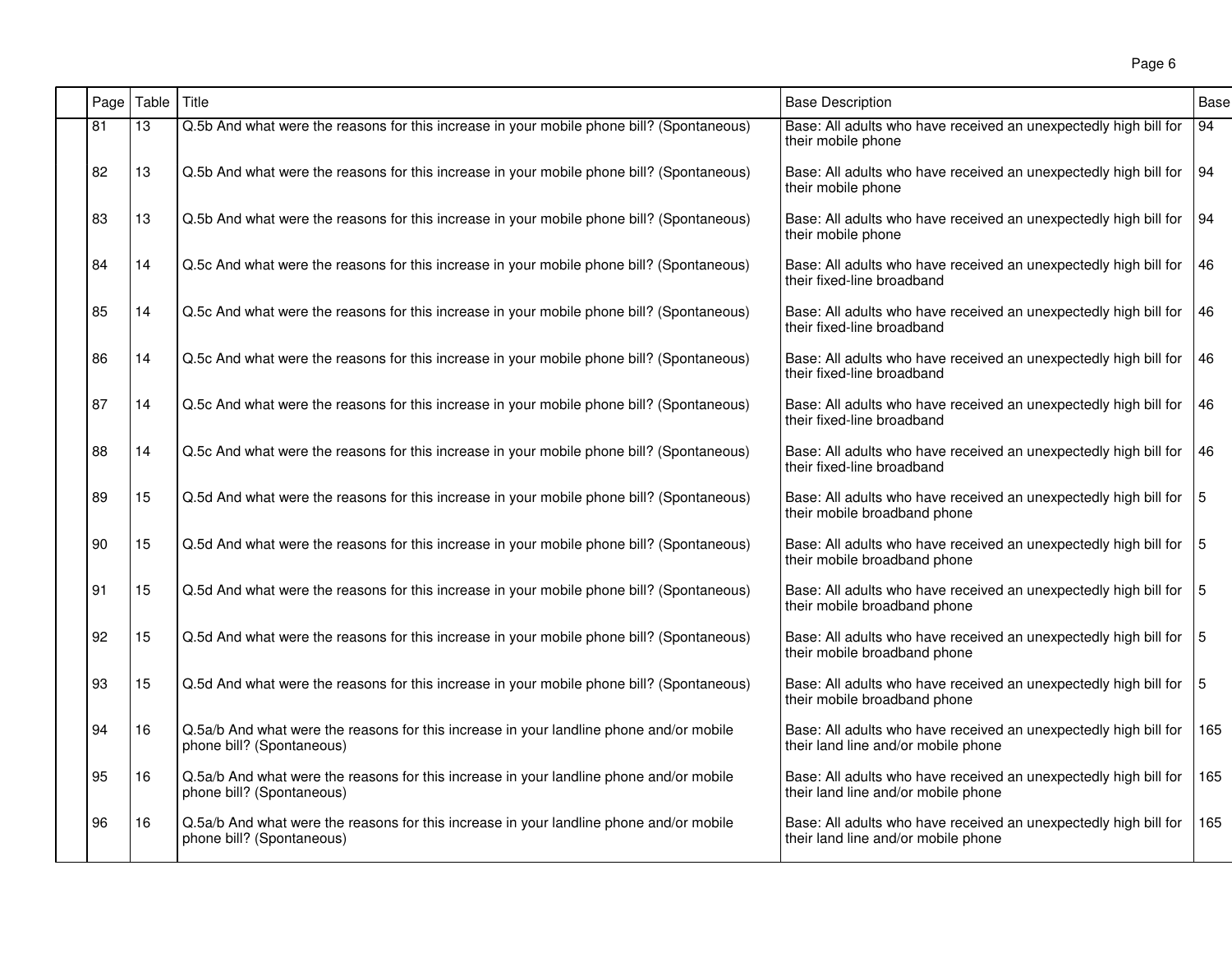| Page | Table           | l Title                                                                                                                              | <b>Base Description</b>                                                                                                | <b>Base</b>      |
|------|-----------------|--------------------------------------------------------------------------------------------------------------------------------------|------------------------------------------------------------------------------------------------------------------------|------------------|
| 97   | $\overline{16}$ | Q.5a/b And what were the reasons for this increase in your landline phone and/or mobile<br>phone bill? (Spontaneous)                 | Base: All adults who have received an unexpectedly high bill for<br>their land line and/or mobile phone                | $\overline{165}$ |
| 98   | 16              | Q.5a/b And what were the reasons for this increase in your landline phone and/or mobile<br>phone bill? (Spontaneous)                 | Base: All adults who have received an unexpectedly high bill for<br>their land line and/or mobile phone                | 165              |
| 99   | 16              | Q.5a/b And what were the reasons for this increase in your landline phone and/or mobile<br>phone bill? (Spontaneous)                 | Base: All adults who have received an unexpectedly high bill for<br>their land line and/or mobile phone                | 165              |
| 100  | 16              | Q.5a/b And what were the reasons for this increase in your landline phone and/or mobile<br>phone bill? (Spontaneous)                 | Base: All adults who have received an unexpectedly high bill for<br>their land line and/or mobile phone                | 165              |
| 101  | 16              | Q.5a/b And what were the reasons for this increase in your landline phone and/or mobile<br>phone bill? (Spontaneous)                 | Base: All adults who have received an unexpectedly high bill for<br>their land line and/or mobile phone                | 165              |
| 102  | 16              | Q.5a/b And what were the reasons for this increase in your landline phone and/or mobile<br>phone bill? (Spontaneous)                 | Base: All adults who have received an unexpectedly high bill for<br>their land line and/or mobile phone                | 165              |
| 103  | 16              | Q.5a/b And what were the reasons for this increase in your landline phone and/or mobile<br>phone bill? (Spontaneous)                 | Base: All adults who have received an unexpectedly high bill for<br>their land line and/or mobile phone                | 165              |
| 104  | 16              | Q.5a/b And what were the reasons for this increase in your landline phone and/or mobile<br>phone bill? (Spontaneous)                 | Base: All adults who have received an unexpectedly high bill for<br>their land line and/or mobile phone                | 165              |
| 105  | 16              | Q.5a/b And what were the reasons for this increase in your landline phone and/or mobile<br>phone bill? (Spontaneous)                 | Base: All adults who have received an unexpectedly high bill for<br>their land line and/or mobile phone                | 165              |
| 106  | 16              | Q.5a/b And what were the reasons for this increase in your landline phone and/or mobile<br>phone bill? (Spontaneous)                 | Base: All adults who have received an unexpectedly high bill for<br>their land line and/or mobile phone                | 165              |
| 107  | 17              | Q.5c/d And what were the reasons for this increase in your fixed line broadband and/or mobile<br>phone broadband bill? (Spontaneous) | Base: All adults who have received an unexpectedly high bill for<br>their fixed-line broadband and/or mobile broadband | 51               |
| 108  | 17              | Q.5c/d And what were the reasons for this increase in your fixed line broadband and/or mobile<br>phone broadband bill? (Spontaneous) | Base: All adults who have received an unexpectedly high bill for<br>their fixed-line broadband and/or mobile broadband | 51               |
| 109  | 17              | Q.5c/d And what were the reasons for this increase in your fixed line broadband and/or mobile<br>phone broadband bill? (Spontaneous) | Base: All adults who have received an unexpectedly high bill for<br>their fixed-line broadband and/or mobile broadband | 151              |
| 110  | 17              | Q.5c/d And what were the reasons for this increase in your fixed line broadband and/or mobile<br>phone broadband bill? (Spontaneous) | Base: All adults who have received an unexpectedly high bill for<br>their fixed-line broadband and/or mobile broadband | 51               |
| 111  | 17              | Q.5c/d And what were the reasons for this increase in your fixed line broadband and/or mobile<br>phone broadband bill? (Spontaneous) | Base: All adults who have received an unexpectedly high bill for<br>their fixed-line broadband and/or mobile broadband | 51               |
| 112  | 17              | Q.5c/d And what were the reasons for this increase in your fixed line broadband and/or mobile<br>phone broadband bill? (Spontaneous) | Base: All adults who have received an unexpectedly high bill for<br>their fixed-line broadband and/or mobile broadband | 51               |
|      |                 |                                                                                                                                      |                                                                                                                        |                  |